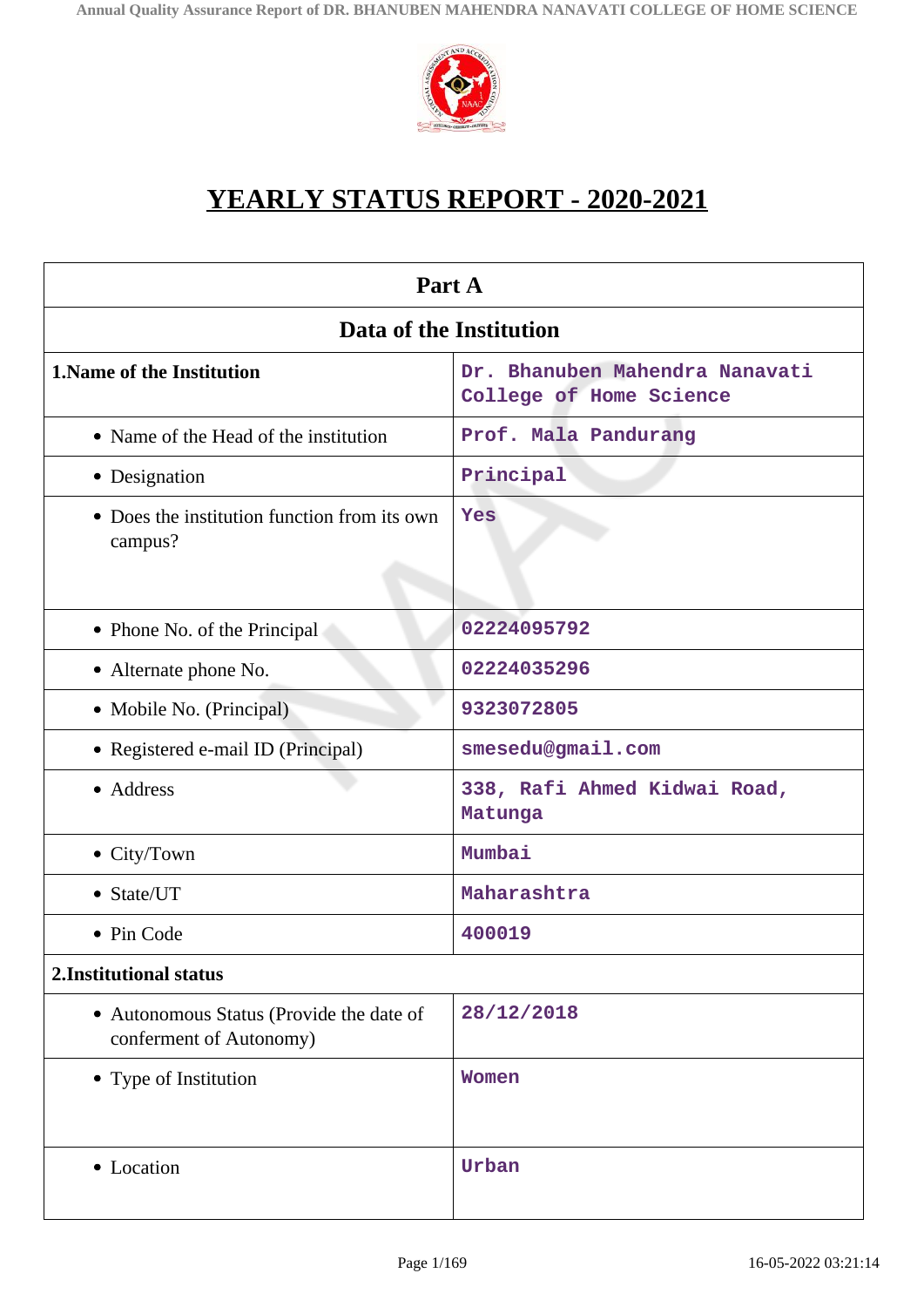| • Financial Status                                                         | Grants-in aid                                                                                                                               |
|----------------------------------------------------------------------------|---------------------------------------------------------------------------------------------------------------------------------------------|
| • Name of the IQAC Co-ordinator/Director                                   | Ms. Kavita Karapurkar                                                                                                                       |
| $\bullet$ Phone No.                                                        | 02224095792                                                                                                                                 |
| $\bullet$ Mobile No:                                                       | 9324738575                                                                                                                                  |
| $\bullet$ IQAC e-mail ID                                                   | kavita@bmncollege.com                                                                                                                       |
| 3. Website address (Web link of the AQAR<br>(Previous Academic Year)       | https://www.bmncollege.com/wp-con<br><u>tent/uploads/2021/02/AQAR-2019-20</u><br>20.pdf                                                     |
| 4. Was the Academic Calendar prepared for<br>that year?                    | Yes                                                                                                                                         |
| • if yes, whether it is uploaded in the<br>Institutional website Web link: | https://www.bmncollege.com/wp-con<br>tent/uploads/2021/07/JUNE-2020-AU<br><u>GUST-21-ACADEMIC-CALENDAR-</u><br><u>dated-1st-July-21.pdf</u> |

## **5.Accreditation Details**

| Cycle   | Grade | <b>CGPA</b> | Year of<br>Accreditation | Validity from | Validity to |
|---------|-------|-------------|--------------------------|---------------|-------------|
| Cycle 1 | $B+$  | 78          | 2002                     | 01/10/2002    | 30/09/2007  |
| Cycle 2 | A     | 3.64        | 2011                     | 16/09/2011    | 15/09/2016  |
| Nil     | $A+$  | 3.69        | 2017                     | 30/10/2017    | 31/12/2024  |
|         |       |             |                          |               |             |

**6.Date of Establishment of IQAC 20/07/2003**

**7.Provide the list of Special Status conferred by Central and/or State Government on the Institution/Department/Faculty/School (UGC/CSIR/DST/DBT/ICMR/TEQIP/World Bank/CPE of UGC, etc.)?**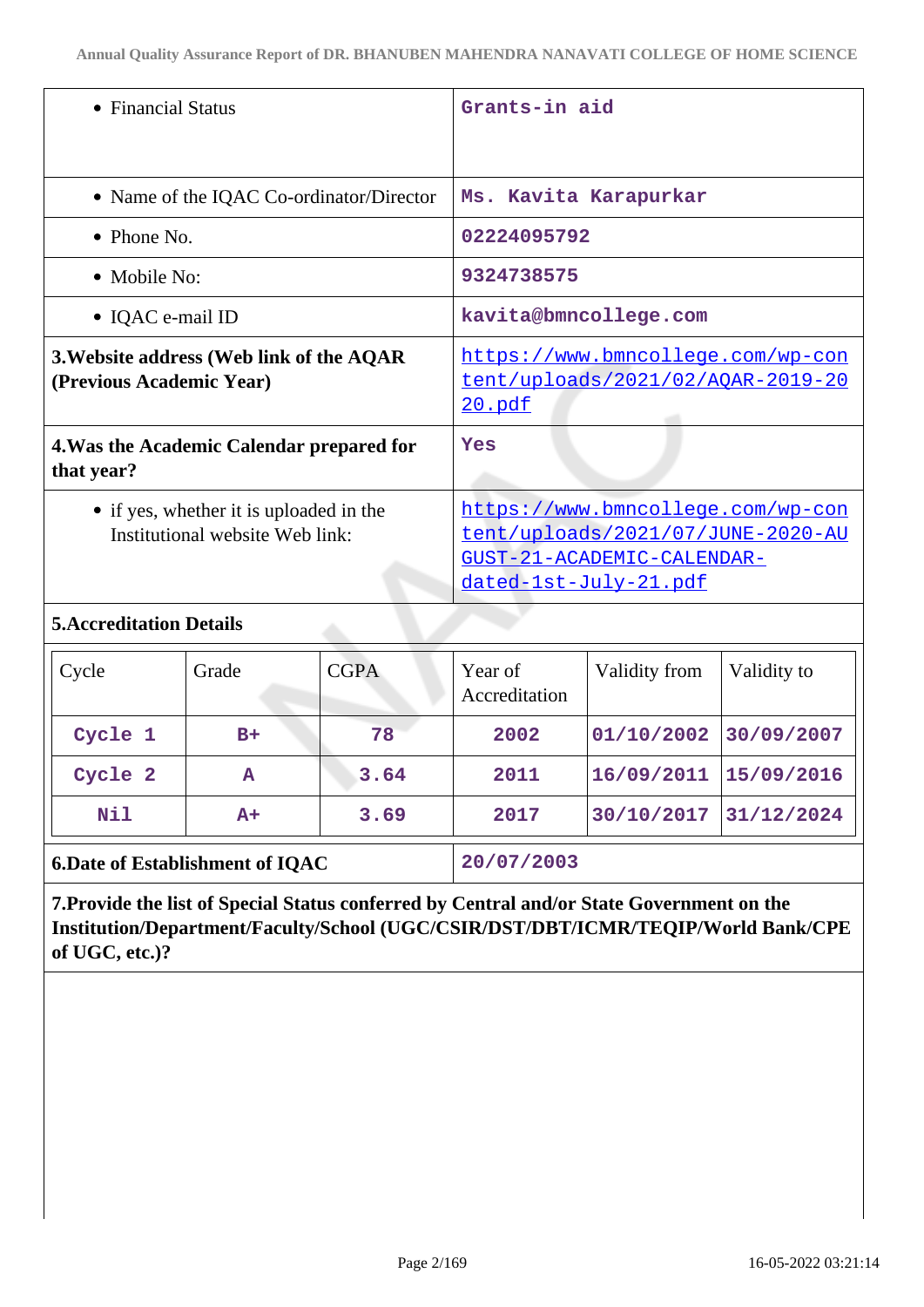| <b>Institution/Depart</b><br>ment/Faculty/Sch<br>ool      | Scheme                                                                                                                     | Funding Agency                                    |                  | Year of Award<br>with Duration | Amount   |
|-----------------------------------------------------------|----------------------------------------------------------------------------------------------------------------------------|---------------------------------------------------|------------------|--------------------------------|----------|
| Institute                                                 | College with<br>Potential<br>for<br><b>Excellence</b>                                                                      | University<br>Grants<br>Commission                |                  | 01/04/2016                     | 1200000  |
| Institute                                                 | Enhancing<br>Quality and<br><b>Excellence</b><br>in select<br><b>Autonomous</b><br>Colleges<br>under RUSA 2<br>Component 8 | Rashtriya<br>Uchchatar<br>Shiksha<br>Abhiyan      |                  | 29/11/2021                     | 50000000 |
| Research<br>Capacity<br>Building<br>Centre                | <b>STRIDE</b><br>(Scheme for<br>Trans-<br>disciplinary<br>Research for<br>India's<br>Developing<br>Economy)                | University<br>Grants<br>Commission<br>$($ UGC $)$ |                  | 03/12/2019                     | 4800000  |
| 8. Provide details regarding the composition of the IQAC: | Upload the latest notification regarding the<br>composition of the IQAC by the HEI                                         |                                                   | <b>View File</b> |                                |          |
| 9. No. of IQAC meetings held during the year              |                                                                                                                            |                                                   | 9                |                                |          |
|                                                           | • Were the minutes of IQAC meeting(s) and<br>compliance to the decisions taken<br>uploaded on the institutional website?   |                                                   | Yes              |                                |          |
|                                                           | • If No, please upload the minutes of the<br>meeting(s) and Action Taken Report                                            |                                                   | No File Uploaded |                                |          |
| funding agency to support its activities during           | 10. Did IQAC receive funding from any                                                                                      |                                                   | Yes              |                                |          |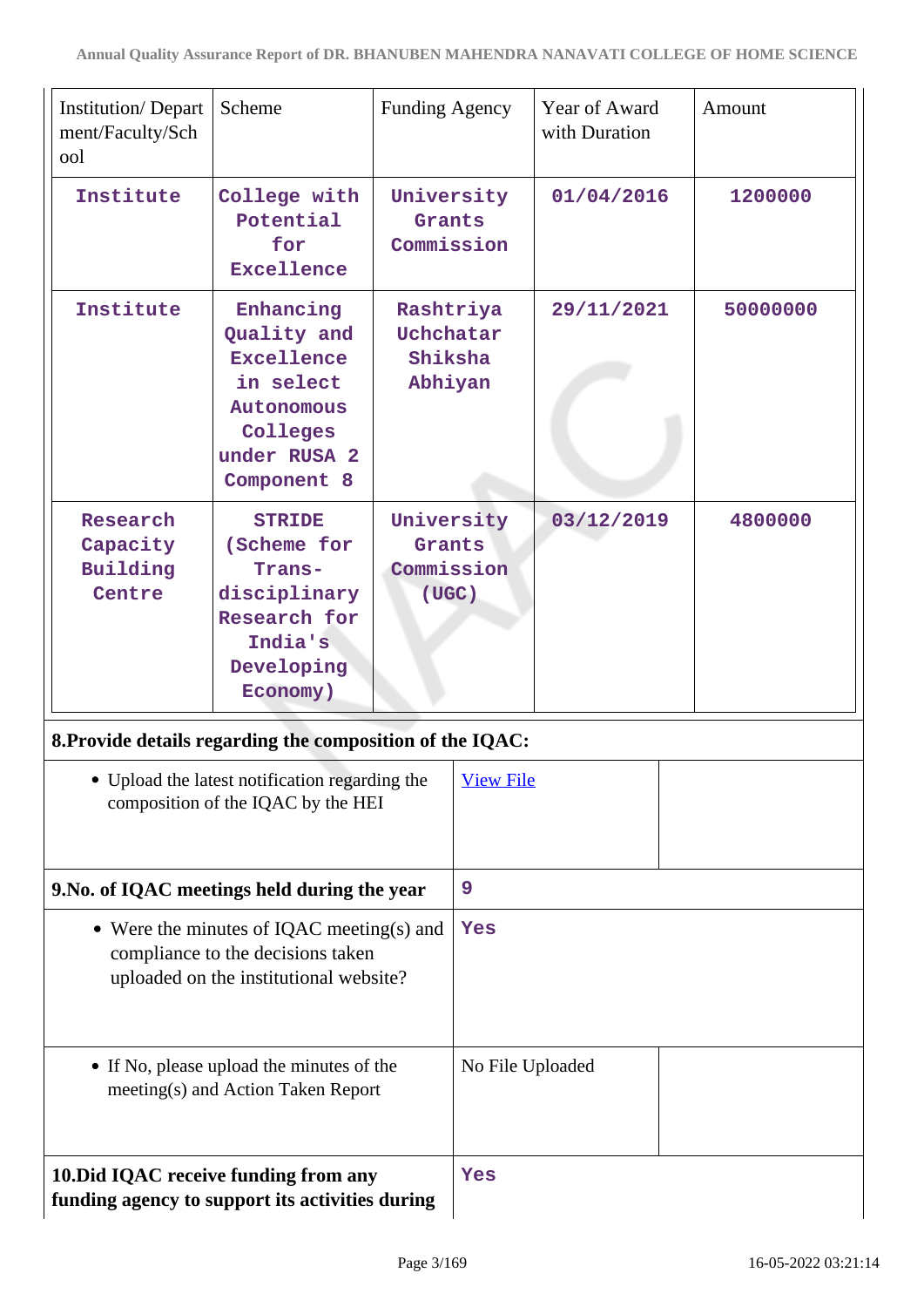**Annual Quality Assurance Report of DR. BHANUBEN MAHENDRA NANAVATI COLLEGE OF HOME SCIENCE**

| the year?                                                                                                                                                                                                                                                                                                                                                                                                              |       |  |
|------------------------------------------------------------------------------------------------------------------------------------------------------------------------------------------------------------------------------------------------------------------------------------------------------------------------------------------------------------------------------------------------------------------------|-------|--|
| • If yes, mention the amount                                                                                                                                                                                                                                                                                                                                                                                           | 87000 |  |
| 11. Significant contributions made by IQAC during the current year (maximum five bullets)                                                                                                                                                                                                                                                                                                                              |       |  |
| - Assessment of students at the beginning of the semester to<br>identify Weak and Advanced Learners - Revisiting and revising the<br>institutional Mission Statement - Structured Mentoring for students<br>- Formulating the Program Outcomes and Course Outcomes for all the<br>courses implemented under autonomy - Formulating Policies like<br>Ethical Policy, Admission Policy, Resource Mobilisation Policy, IT |       |  |

**12.Plan of action chalked out by IQAC at the beginning of the academic year towards quality enhancement and the outcome achieved by the end of the academic year:**

| Plan of Action                                                                                                                                                                                                                                                                                                                                                                                                                                                                                                                                                                                                                                                                                                                                                                                                     | Achievements/Outcomes                                                                                                                                                                                                                                                                                                                                                                                                                                                                                                                                                                                                                                     |
|--------------------------------------------------------------------------------------------------------------------------------------------------------------------------------------------------------------------------------------------------------------------------------------------------------------------------------------------------------------------------------------------------------------------------------------------------------------------------------------------------------------------------------------------------------------------------------------------------------------------------------------------------------------------------------------------------------------------------------------------------------------------------------------------------------------------|-----------------------------------------------------------------------------------------------------------------------------------------------------------------------------------------------------------------------------------------------------------------------------------------------------------------------------------------------------------------------------------------------------------------------------------------------------------------------------------------------------------------------------------------------------------------------------------------------------------------------------------------------------------|
| Revisiting the Mission Statement<br>in view of the progress of the<br>institution post the 3rd NAAC<br>Cycle and also the award of<br>autonomous status: A Session on<br>"Mission, Vision & Objectives"<br>by Ms. Suman Pai, Senior<br>Examiner and Faculty for<br>Ramkrishna Bajaj National<br>Quality Award on 20th August,<br>2020. Staff members were divided<br>into 4 groups & were asked to<br>submit the mission statement<br>after brainstorming and<br>discussion. An interactive<br>session was organized on 16th<br>October 2020 and the third draft<br>of the Mission Statement was<br>prepared. It was then presented<br>before the Management members of<br>SMES, IQAC members and Governing<br>Body on 21st May 2021wherein it<br>was resolved to accept the same<br>from academic year 2021-2022. | The Mission Statement of the<br>institution has been changed<br>through collective participation<br>in the process. It will be<br>implemented from the academic<br>year 2021-22. The revised<br>Mission Statement is as follows:<br>To impart transformational &<br>accessible education that<br>intellectually stimulates and<br>academically empowers women from<br>all sections of society to gain<br>personal strength, build self-<br>reliance, digital competence and<br>enhance entrepreneurial skills<br>to achieve optimum empowerment.<br>The mission statement will give<br>direction to short term and long<br>term goals of the institution. |
| New short term skill-based,<br>value added, remedial and bridge<br>courses for students coming from<br>other disciplines and weak                                                                                                                                                                                                                                                                                                                                                                                                                                                                                                                                                                                                                                                                                  | The focus of the courses is to<br>enhance skill development,<br>employability and<br>entrepreneurship. Students of                                                                                                                                                                                                                                                                                                                                                                                                                                                                                                                                        |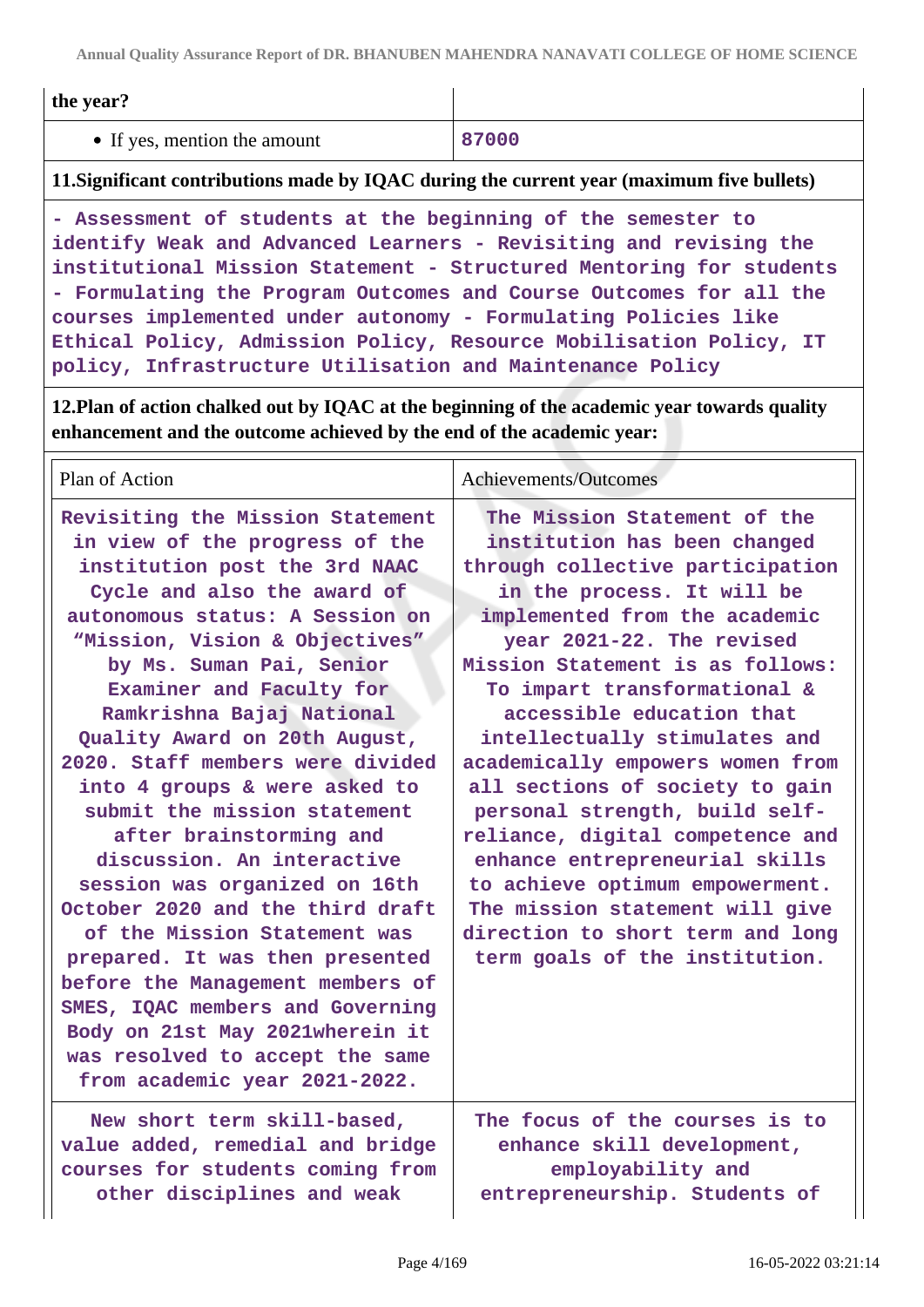| students of respective subjects<br>should be introduced under<br>autonomy: 29 value added courses<br>for BSc, BCA and MSc and 3<br>Bridge Courses M.Sc CND, PGRM<br>and BCA department with 1/2<br>credits were passed by the<br>respective Boards of Studies and<br>implemented in the academic year<br>2020-2021                                                                                                                                                                                                                                                                                                                     | all sections have completed at<br>least two courses each during<br>the academic year (one per<br>semester).                                                                                                                                                                                                                                                                                                                                                                                                                                                                                                                                                                                                   |
|----------------------------------------------------------------------------------------------------------------------------------------------------------------------------------------------------------------------------------------------------------------------------------------------------------------------------------------------------------------------------------------------------------------------------------------------------------------------------------------------------------------------------------------------------------------------------------------------------------------------------------------|---------------------------------------------------------------------------------------------------------------------------------------------------------------------------------------------------------------------------------------------------------------------------------------------------------------------------------------------------------------------------------------------------------------------------------------------------------------------------------------------------------------------------------------------------------------------------------------------------------------------------------------------------------------------------------------------------------------|
| Feedback mechanisms formulated<br>for all stakeholders (parents,<br>alumna and teachers) Student<br>Satisfaction Survey form revised<br>in view of the pandemic : 11<br>Feedback forms covering feedback<br>on curriculum from all the<br>stakeholders, student-teacher<br>evaluation, guest lecture,<br>feedback on library facilities,<br>parent-teacher association, etc.<br>were created and reviewed by<br>IQAC members                                                                                                                                                                                                           | Following 11 forms have been<br>finalised and implemented -<br>Feedback on Curriculum by<br>students, teachers, parents,<br>industry, alumnae - Student<br>Satisfaction Survey - Student-<br>Teacher Evaluation - Project<br>Evaluation (BCA) - Internship<br>(2) - Library facilities                                                                                                                                                                                                                                                                                                                                                                                                                        |
| Increase use of ICT and e-<br>learning resources: Under<br>pandemic, online resources were<br>shared with the students and<br>later on made available in the<br>college repository. The college<br>has registered for the Coursera<br>on Campus program & has been<br>given 4000 free licenses. This<br>opens up an opportunity for<br>students and teachers to enhance<br>their knowledge and gain<br>certifications for 3500+ courses<br>from world-class universities &<br>companies. The college has<br>purchased the ZOOM platform for<br>a period of one year to conduct<br>webinars, meetings, conferences<br>and examinations. | The library has implemented a<br>link for an online repository: h<br>ttps://www.bmncollege.com/wp-con<br>tent/uploads/2021/05/Guidelines-<br>for-Accessing-Online-lectures-<br>from-Repository.pdf The<br>institutional repository<br>contains details of the papers<br>presented in conferences<br>seminars, published papers in<br>journals, books or book chapters<br>published by the faculty since<br>2016 It holds digital materials<br>like online lectures, PowerPoint<br>Presentations, question papers<br>of previous years, etc, that an<br>institution offers for all its<br>stakeholders. Under the BMN<br>Coursera Program, 7 staff<br>members, 30 TYHD, 7 TYRM, 11<br>TSAD and 23 BCA students |

 $\overline{\phantom{a}}$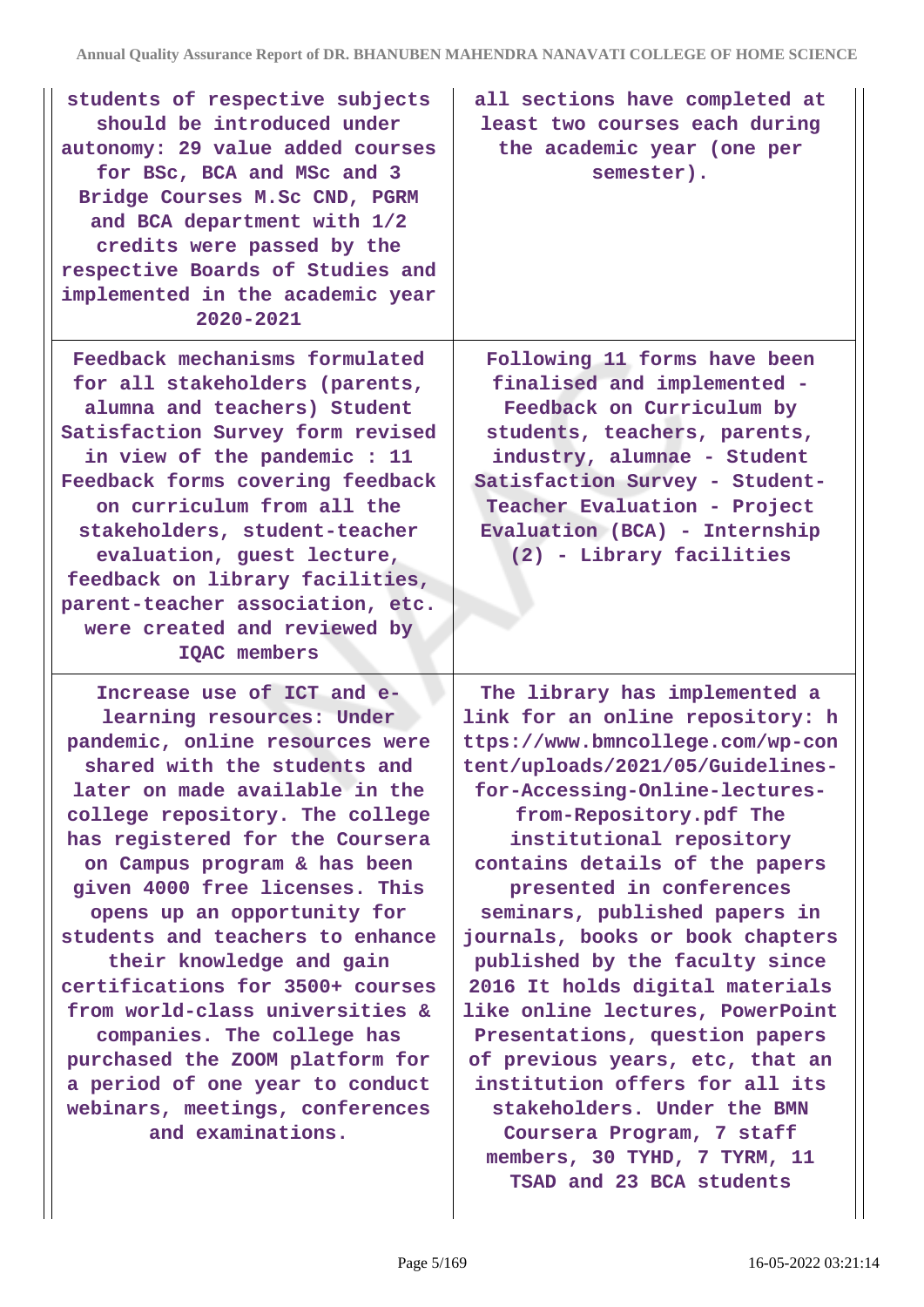**Involvement of parents as stakeholders in college activities:**

**completed 78 MOOC courses. 4 staff members from BCA department have availed the Coursera scholarship from the Commonwealth of Learning (Canada) for upskilling of knowledge. Totally 15 courses are completed by them. Ms. Sonu Mishra, faculty from Clinical Nutrition and Dietetics was selected as a developer to develop an OER (Open Educational Resources) by Open Education for a Better World (OE4BW) on 13th January 2021. She has designed three modules on Obesity. Faculty are now using various ICT tools like Google Classroom, Youtube Channel, Slideshare, Animoto, Google Forms for conducting online lectures and online examinations.**

**Increased Parental involvement in college activities not only as participants but also as resource persons. The Human Development department organized the Panel discussion of 8 parents in the RUSA sponsored webinar 'How to parent a Teenager? Challenges and Solutions' on 26th September 2020. Total 261 registrations including students, parents, professionals. 13 parents have participated in the Alumina lead National webinar on Recent Advances in Diabetes Management during Pandemics organised by MSc CND on 21st December 2020. PTA of BCA department organised a workshop on 'Benefits of Acupressure' by Ms. Sushila Gada, mother of alumina Ms. Hiral Gada(2012-13) on 10th**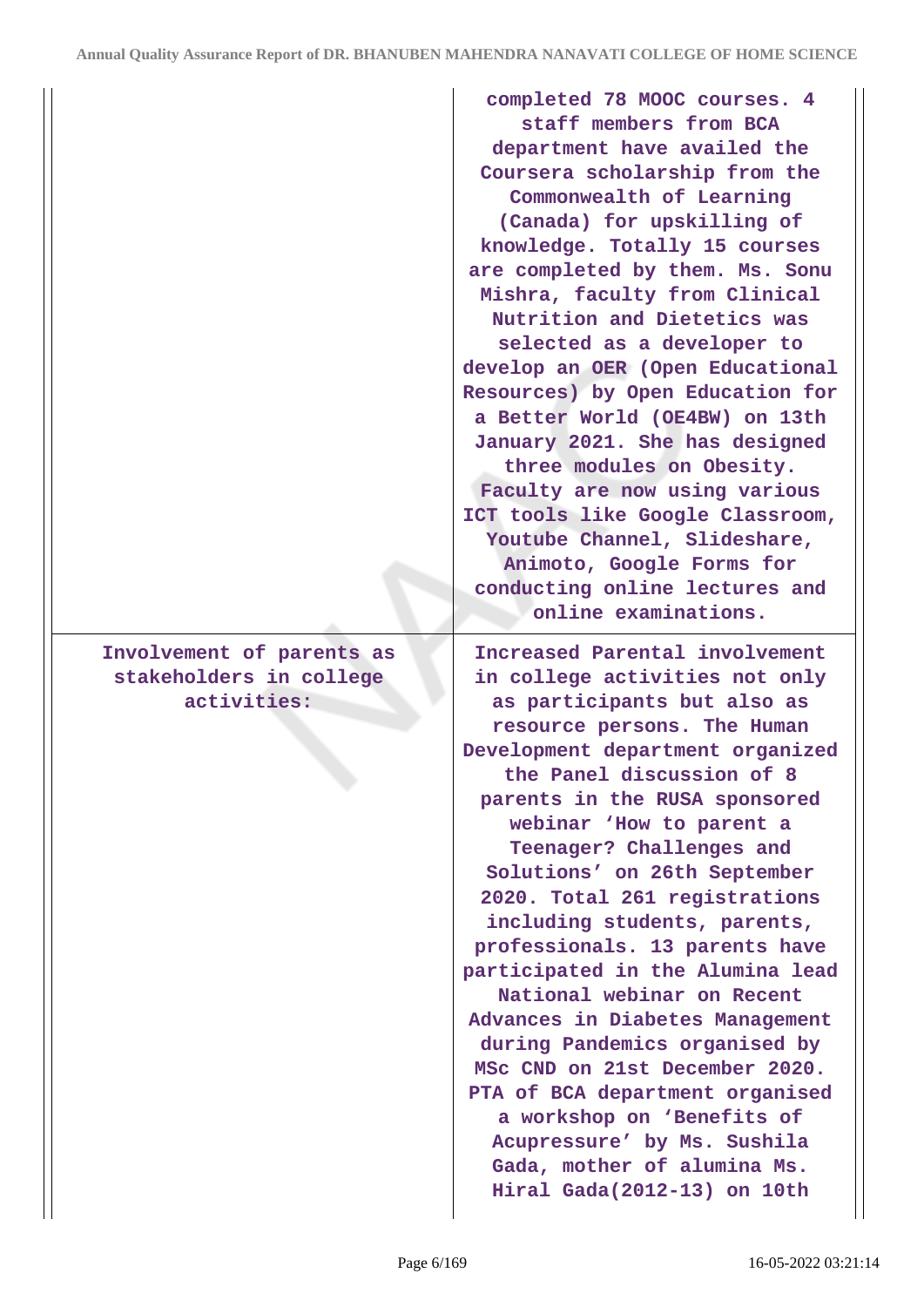|                                                                                                                                                                                                                                                                                                                                                                                                     | December 2020. 175 BCA students<br>along with their parents<br>attended the session. On 8th<br>March 2021, a webinar was<br>conducted on "Menopause"<br>organised by the ND department.<br>27 parents and 37 outsiders<br>attended along with students of<br>the ND and FSN departments.<br>Total beneficiaries were 111.<br>Parents' feedback was also taken<br>on the curriculum.                                                                                                                                                                                                                                                                                                                                                                                                                                                                                 |
|-----------------------------------------------------------------------------------------------------------------------------------------------------------------------------------------------------------------------------------------------------------------------------------------------------------------------------------------------------------------------------------------------------|---------------------------------------------------------------------------------------------------------------------------------------------------------------------------------------------------------------------------------------------------------------------------------------------------------------------------------------------------------------------------------------------------------------------------------------------------------------------------------------------------------------------------------------------------------------------------------------------------------------------------------------------------------------------------------------------------------------------------------------------------------------------------------------------------------------------------------------------------------------------|
| Research and Publication: A<br>research proposal writing<br>competition was organized. A<br>Mentoring Interaction session by<br>Dr. Ravikala Kamath was<br>organized for these 4 groups on<br>19th December 2020 and the<br>revised proposals were submitted<br>on 4th January 2021. Mentoring<br>teachers to publish research<br>papers Promotion of<br>undergraduate and postgraduate<br>research | The proposals of 4 teams of 2<br>staff members each were<br>shortlisted on 16th December<br>2020 for a minor research grant<br>from SMES Management. Mentoring<br>Sessions were conducted &<br>quarterly report was submitted<br>by the team. The period given to<br>the teams is from 1st April 2021<br>to 31st March 2022. 1 book, 16<br>papers in journals, 5 chapters<br>in books, 1 interview and 2<br>papers in magazines from January<br>2020 till December 2020 have<br>been published. A National<br>Virtual Student research<br>competition was organised by the<br>UGC STRIDE Research Capacity<br>Building Centre. 250 abstracts<br>were submitted. There were three<br>rounds of shortlisting and 45<br>(UG and PG) were presented in<br>the final round. Prizes were<br>given in the categories of<br>Science and Technology and Arts<br>& Humanities |
| Strengthening the linkages for<br>students' placements with<br>industries:                                                                                                                                                                                                                                                                                                                          | This year due to the pandemic,<br>the students were not placed for<br>offline internship projects with<br>the companies. However, students<br>of Human Development Department<br>were placed in 'Friends Union                                                                                                                                                                                                                                                                                                                                                                                                                                                                                                                                                                                                                                                      |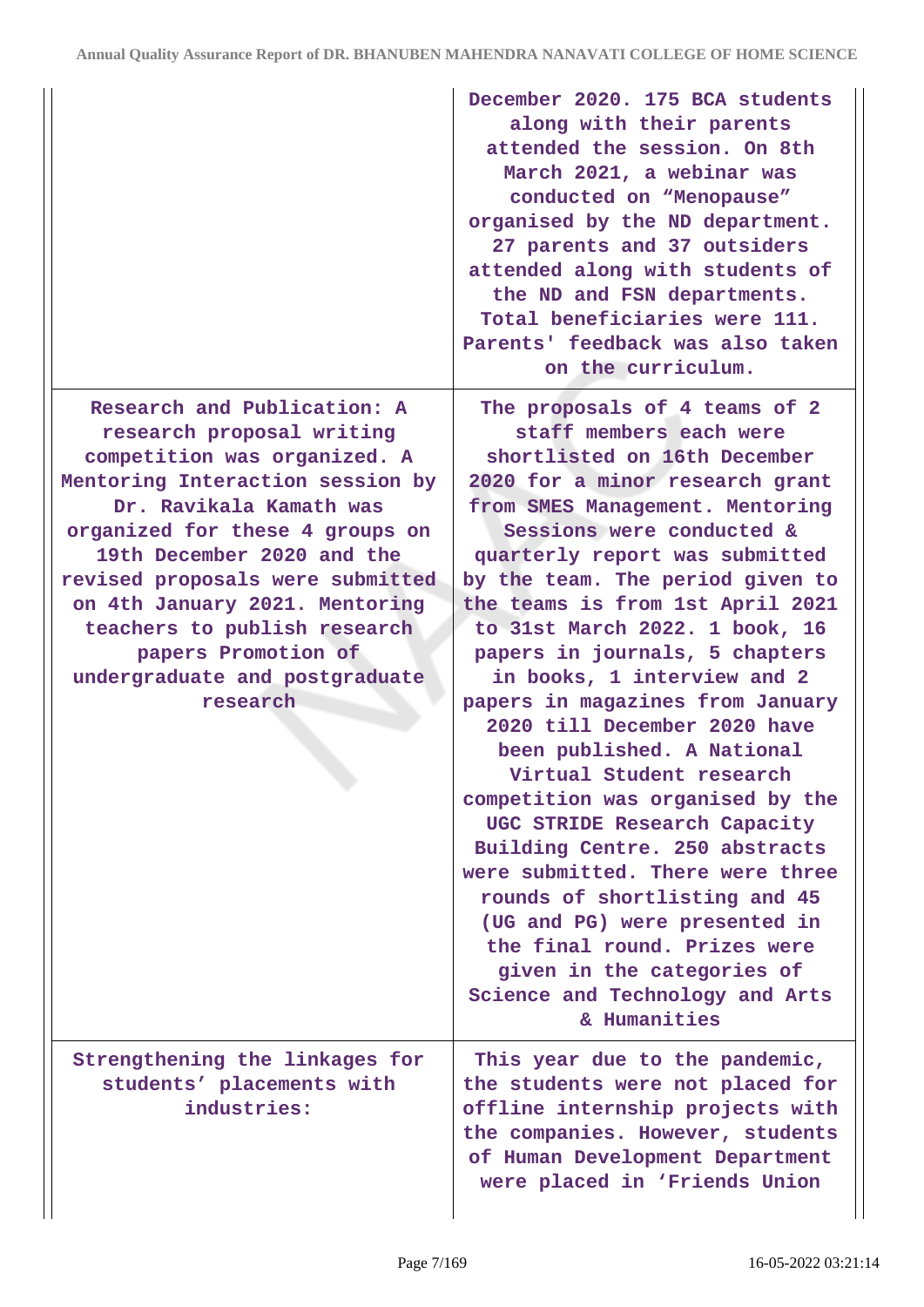**for Energizing Lives', a creditable non-profit organization with a nationwide reach as well at , Twinkling Angels and SIES schools at , Matunga and Adhata Trust at Matunga for internship. 13 students from MSc CND were placed for online internship with 13 Health Centers like Health Bone Clinic, Ruby Hall Clinic Pune, Cuddles Foundation, Tata memorial hospital (pediatric department). Despite of lockdown, the campus placements were held for BCA students 22 TYBCA (2020-21) girls placed in Deloitte, Larsen and Toubro, Wipro Limited, TCS and Ecosmob Technologies Pvt. Ltd. under the campus placement. 2 MSc CND (2020-21) girls placed with Yogi Foods Pvt. Ltd. BSc alumina Ms. Punam Ratangrahya has placed BCA alumina Ms. Namrata Bagwe (2019-20) in Embroidery bead as E-Commerce and Digital Marketing Assistant. Total 31 activities were conducted in the academic year 2020-21 by BSc, BCA and MSc Placement Cell. Due to the lockdown situation overall placement figures have been on the lower side Increased awareness among undergraduate and postgraduate students/staff on Salient/finer aspects of IPR**

**Intellectual Property Rights: RUSA sponsored 3 days National Webinar was conducted on 'Intellectual Property Rights & Cyber Laws' from 29th October to 31st October 2020. 590 people from 12 countries & 22 Indian states participated in the webinar. Organized a Rusa sponsored session on "Copyrights**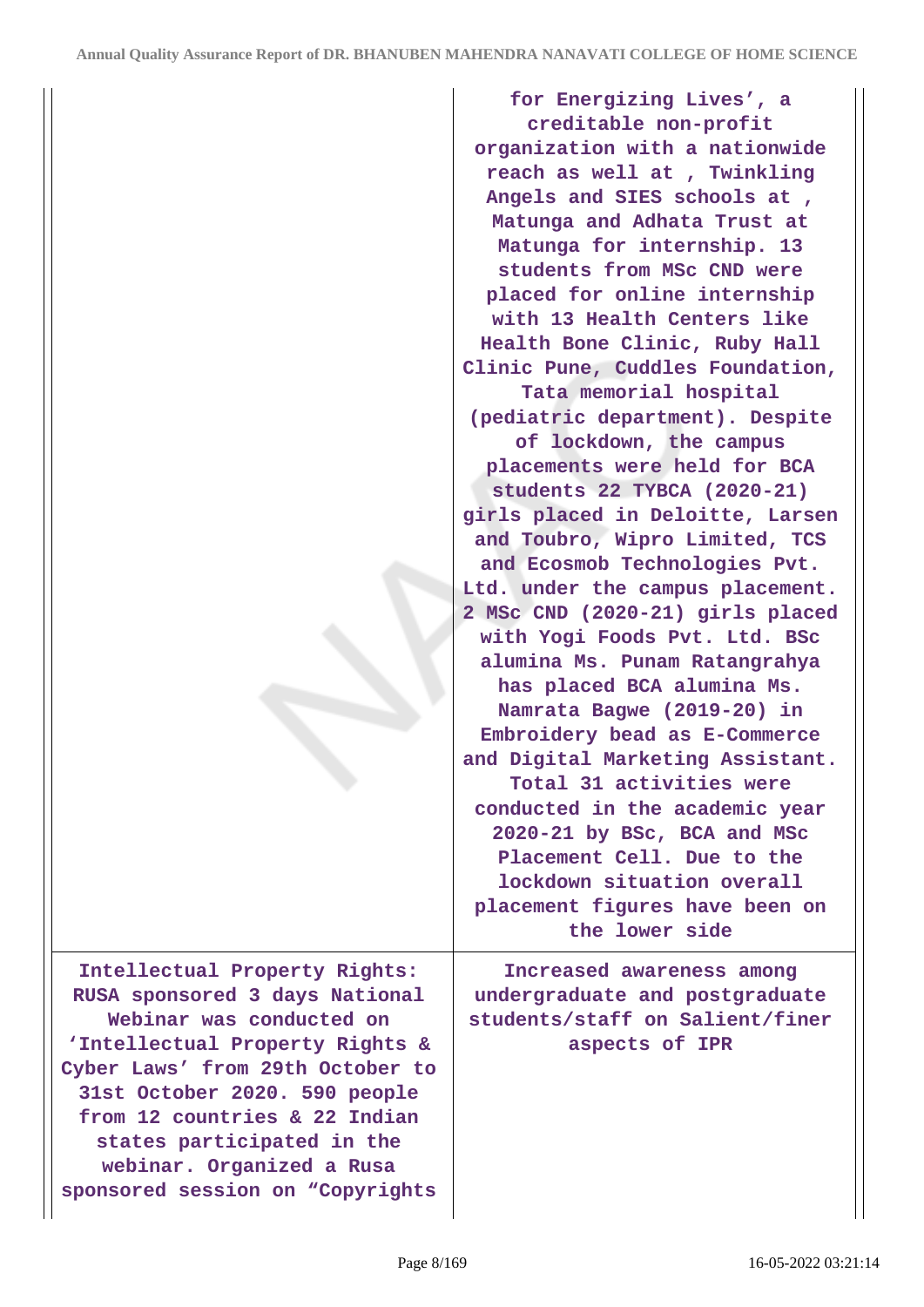| - Ownership & Enforcement"<br>conducted by Ms. Srividya Vutha<br>(IPR Legal Advisor & Copyright<br>Expert) for 80 TYBCA students on<br>12th June 2021.                                                                                                           |                                                                                                                                                                                                                                                                                                                                                                                                                                                                                                                                                                                                                                                                                                                                                                                                                                                                                                                                                                                                                                                                                                                                                                                                        |
|------------------------------------------------------------------------------------------------------------------------------------------------------------------------------------------------------------------------------------------------------------------|--------------------------------------------------------------------------------------------------------------------------------------------------------------------------------------------------------------------------------------------------------------------------------------------------------------------------------------------------------------------------------------------------------------------------------------------------------------------------------------------------------------------------------------------------------------------------------------------------------------------------------------------------------------------------------------------------------------------------------------------------------------------------------------------------------------------------------------------------------------------------------------------------------------------------------------------------------------------------------------------------------------------------------------------------------------------------------------------------------------------------------------------------------------------------------------------------------|
| Strengthening Alumnae<br>involvement: To increase<br>registration of alumnae through<br>online mode To generate income<br>for Alumna Fund To promote Dr<br>BMN College through the success<br>stories of our Alumina. To<br>invite alumnae as Resource<br>Person | Increase in number of Alumina<br>registration to 845 Alumna Under<br>the Scheme' BMN Saath Sahyog'<br>Rs. 4,84,811- / has been<br>collected from alumna and their<br>family members and friends as<br>support towards economically<br>needy students during the<br>lockdown period. The Alumnae<br>Committee of the college<br>initiated creatives with details<br>of successful alumni to be<br>circulated via social media<br>handles of the college. The<br>first was posted on 20th April<br>2021 and till date 12 such<br>creatives have been uploaded to<br>help with the branding of the<br>institution. This has encourage<br>other alumna to approaching the<br>college on their own with their<br>achievements International<br>Alumna Led e-Conference on<br>Recent Advances in the field of<br>Home Science on 23rd and 24th<br>January 2021. Total 170<br>participants attended the<br>conference on Day 1 and 131<br>participants on Day 2<br>International Alumnae Led<br>Webinar on Salesforce and Up-<br>Skilling of Workbook tools on<br>14th March 2021. 85 participants<br>attended the same. Total 76<br>alumni were invited as resource<br>persons for webinars or<br>workshops. |
| Strengthening ideation and<br>incubation cell : Introducing an                                                                                                                                                                                                   | 20 students from B.Sc and B.CA<br>who have joined the cell are                                                                                                                                                                                                                                                                                                                                                                                                                                                                                                                                                                                                                                                                                                                                                                                                                                                                                                                                                                                                                                                                                                                                         |

 $\overline{\phantom{a}}$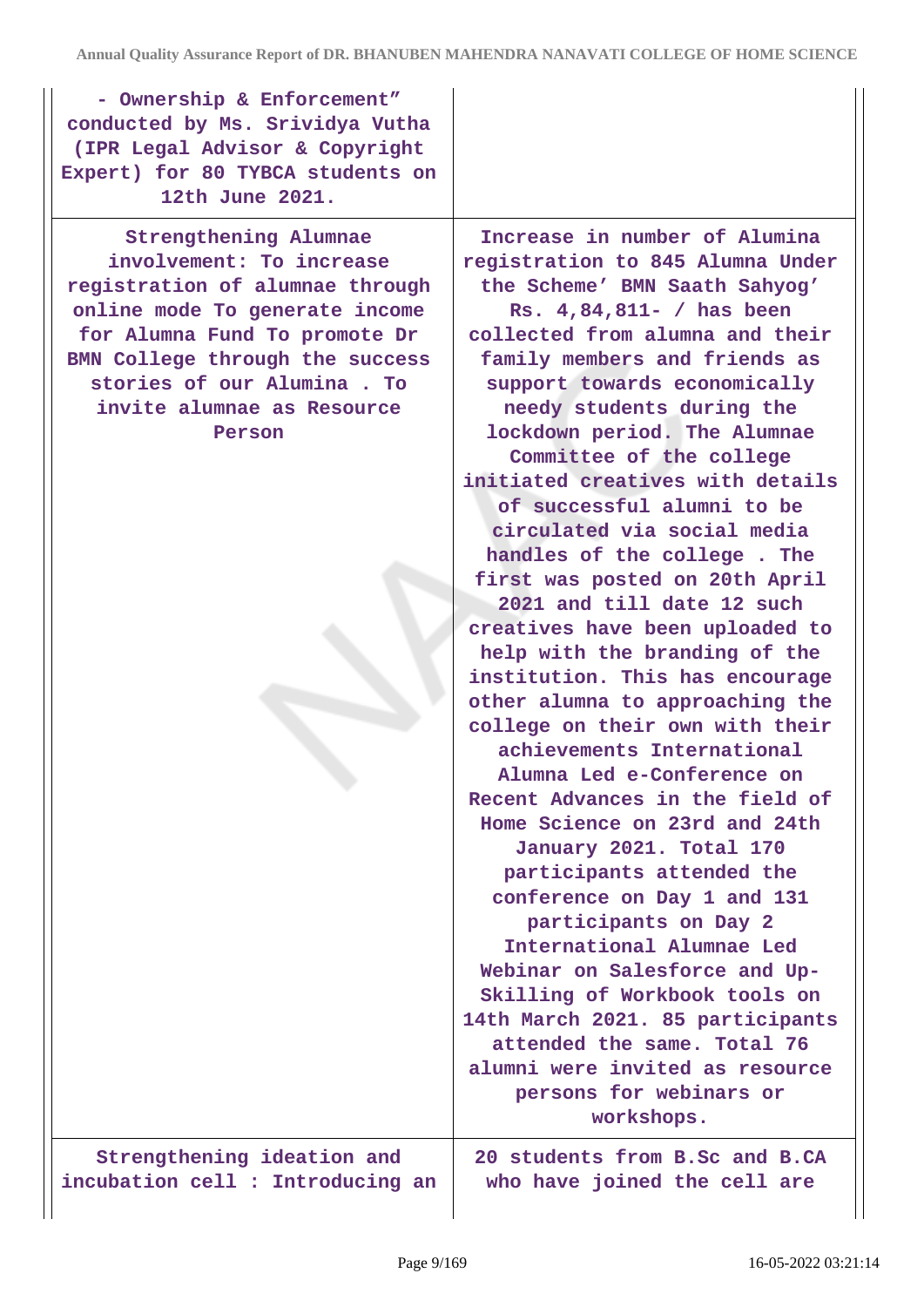| incubation cell Sessions were                                     | working towards promoting their                               |
|-------------------------------------------------------------------|---------------------------------------------------------------|
| organised for BSc, M.Sc and BCA<br>students in collaboration with | ideas have joined an initiative<br>to promote their ideas via |
| Manush Labs, MIT, Boston on                                       | social media. The students have                               |
| 'Overview of Digital Marketing                                    | named the Incubation cell as                                  |
|                                                                   | WINGS-"Women's Incubation cell                                |
| and its future' and 'Anything                                     |                                                               |
| about Product, Market and                                         | for Growth and Support" and have                              |
| Packaging'. A MOU was signed                                      | adapted 6 students of M.Sc CND                                |
| with AFSTI towards mentoring                                      | and 4 students of PG SSFN were                                |
| postgraduate students, by the                                     | selected and are being mentored                               |
| ideation cell in March 2021. A                                    | by AFSTI on how to initiate the                               |
| MOU signed with Tata Power Skill                                  | process of startups. They are at                              |
| Development Institute                                             | present being mentored by                                     |
|                                                                   | industry experts on food product                              |
|                                                                   | development in association with                               |
|                                                                   | AFSTI, Mumbai Under the MOU                                   |
|                                                                   | signed with Tata Power Skill                                  |
|                                                                   | Development Institute following                               |
|                                                                   | activities were conducted:                                    |
|                                                                   | "Entrepreneurship" Lecture                                    |
|                                                                   | series from 12th -17th, 30th                                  |
|                                                                   | -31st October 2020 for 22 SYBSc                               |
|                                                                   | students. Critical thinking and                               |
|                                                                   | problem solving" workshop series                              |
|                                                                   | from 7th December to 11th Dec                                 |
|                                                                   | 2020 for 30 FYBCA students.                                   |
|                                                                   | "Preparatory Program for a                                    |
|                                                                   | career in HRM" Workshop was                                   |
|                                                                   | conducted from 14th to 18th June                              |
|                                                                   | 2021 for 21 TY RM students                                    |
| 13. Was the AQAR placed before the statutory<br>body?             | Yes                                                           |
| • Name of the statutory body                                      |                                                               |
|                                                                   |                                                               |
|                                                                   |                                                               |
|                                                                   |                                                               |
| Name of the statutory body                                        | Date of meeting $(s)$                                         |
| Governing Body Meeting                                            | 08/12/2021                                                    |
| 14. Was the institutional data submitted to                       | Yes                                                           |

**AISHE ?**

• Year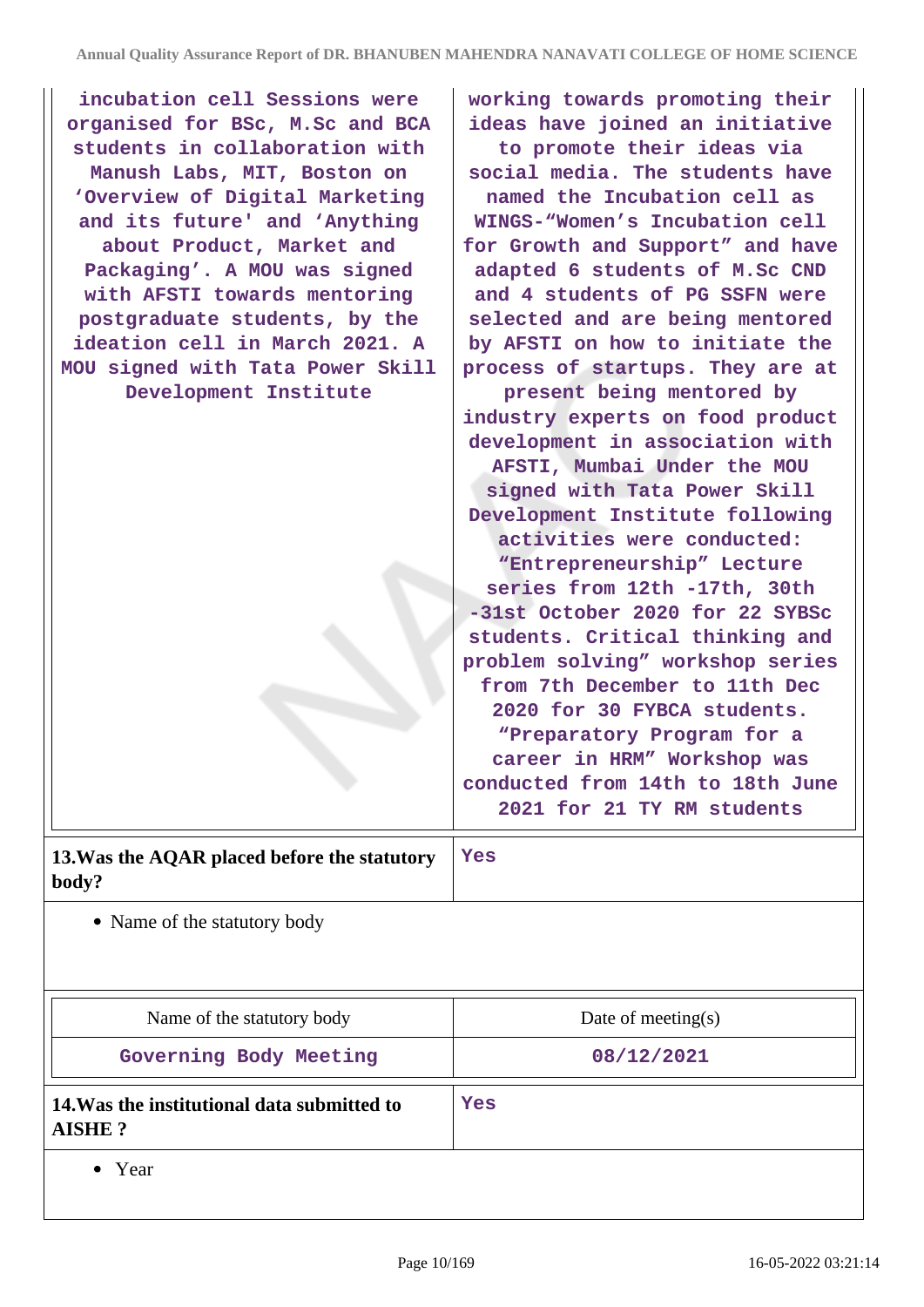| Year                                                                                                  | Date of Submission |  |  |
|-------------------------------------------------------------------------------------------------------|--------------------|--|--|
| 01/08/2020                                                                                            | 25/02/2022         |  |  |
| <b>Extended Profile</b>                                                                               |                    |  |  |
| 1.Programme                                                                                           |                    |  |  |
| 1.1                                                                                                   | 7                  |  |  |
| Number of programmes offered during the year:                                                         |                    |  |  |
| <b>File Description</b>                                                                               | Documents          |  |  |
| <b>Institutional Data in Prescribed Format</b>                                                        | <b>View File</b>   |  |  |
| 2.Student                                                                                             |                    |  |  |
| 2.1                                                                                                   | 835                |  |  |
| Total number of students during the year:                                                             |                    |  |  |
| <b>File Description</b>                                                                               | Documents          |  |  |
| Institutional data in Prescribed format                                                               | <b>View File</b>   |  |  |
| 2.2                                                                                                   | 320                |  |  |
| Number of outgoing / final year students during the year:                                             |                    |  |  |
| <b>File Description</b>                                                                               | Documents          |  |  |
| <b>Institutional Data in Prescribed Format</b>                                                        | <b>View File</b>   |  |  |
| 583<br>2.3                                                                                            |                    |  |  |
| Number of students who appeared for the examinations conducted<br>by the institution during the year: |                    |  |  |
| <b>File Description</b>                                                                               | Documents          |  |  |
| <b>Institutional Data in Prescribed Format</b>                                                        | <b>View File</b>   |  |  |
| 3. Academic                                                                                           |                    |  |  |
| 3.1<br>359                                                                                            |                    |  |  |
| Number of courses in all programmes during the year:                                                  |                    |  |  |
|                                                                                                       |                    |  |  |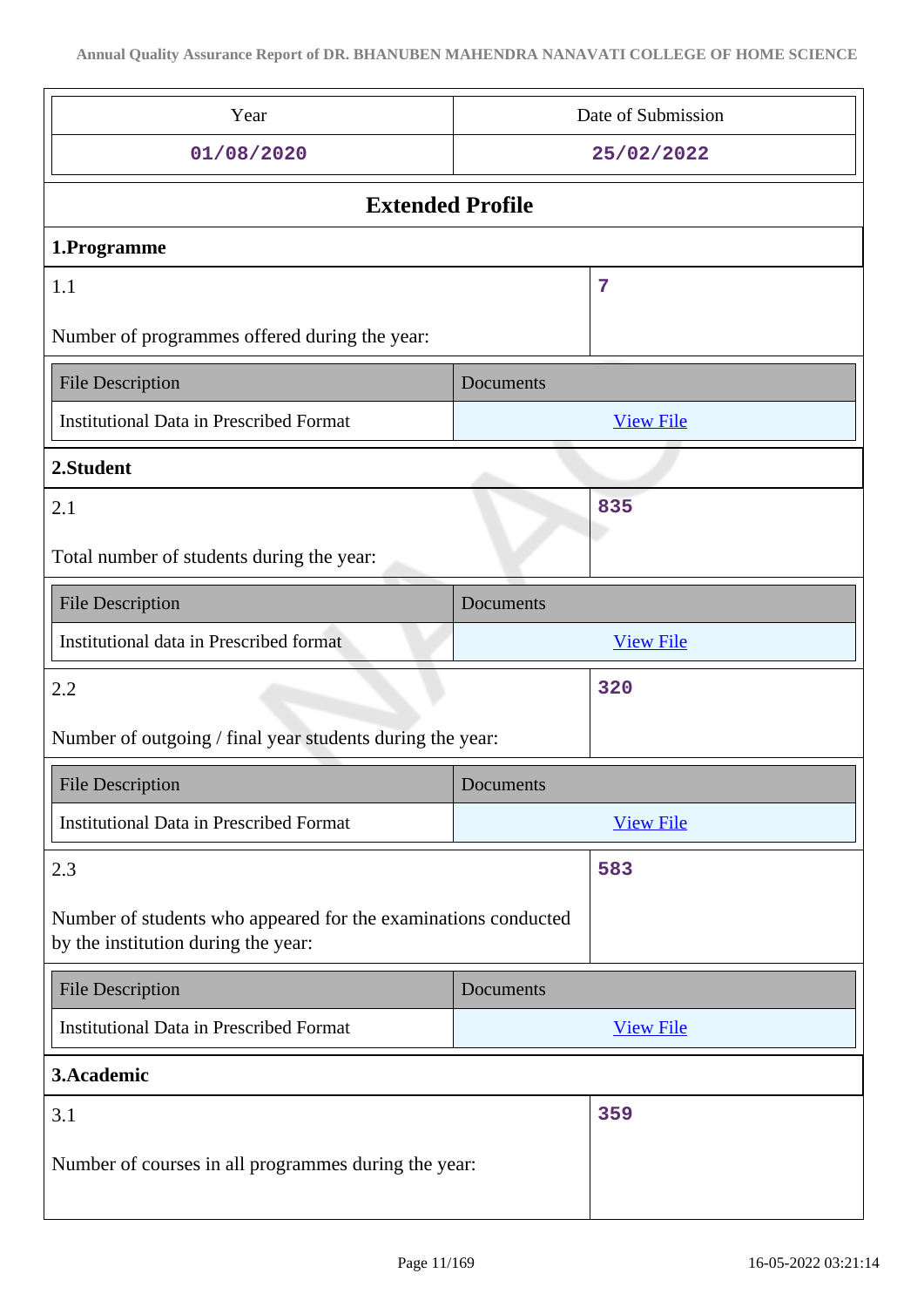| <b>File Description</b>                                                                           | Documents        |  |  |
|---------------------------------------------------------------------------------------------------|------------------|--|--|
| <b>Institutional Data in Prescribed Format</b>                                                    | <b>View File</b> |  |  |
| 3.2                                                                                               | 38               |  |  |
| Number of full-time teachers during the year:                                                     |                  |  |  |
| <b>File Description</b>                                                                           | Documents        |  |  |
| <b>Institutional Data in Prescribed Format</b>                                                    | No File Uploaded |  |  |
| 3.3                                                                                               | 17               |  |  |
| Number of sanctioned posts for the year:                                                          |                  |  |  |
| 4.Institution                                                                                     |                  |  |  |
| 4.1                                                                                               | $\mathbf 0$      |  |  |
| Number of seats earmarked for reserved categories as per<br>GOI/State Government during the year: |                  |  |  |
| 4.2                                                                                               | 24               |  |  |
| Total number of Classrooms and Seminar halls                                                      |                  |  |  |
| 172<br>4.3                                                                                        |                  |  |  |
| Total number of computers on campus for academic purposes                                         |                  |  |  |
| 4.4                                                                                               | 3118038          |  |  |
| Total expenditure, excluding salary, during the year (INR in<br>Lakhs):                           |                  |  |  |

## **Part B**

### **CURRICULAR ASPECTS**

### **1.1 - Curriculum Design and Development**

1.1.1 - Curricula developed and implemented have relevance to the local, national, regional and global developmental needs which are reflected in Programme Outcomes (POs), Programme Specific Outcomes (PSOs) and Course Outcomes (COs) of the various Programmes offered by the Institution.

**The institution has well-defined procedures to design new curricula and revise/amend the existing curricula. The Board of Studies of the concerned specializations identify and assess/evaluate the local/national/ regional/global needs and formulate the required**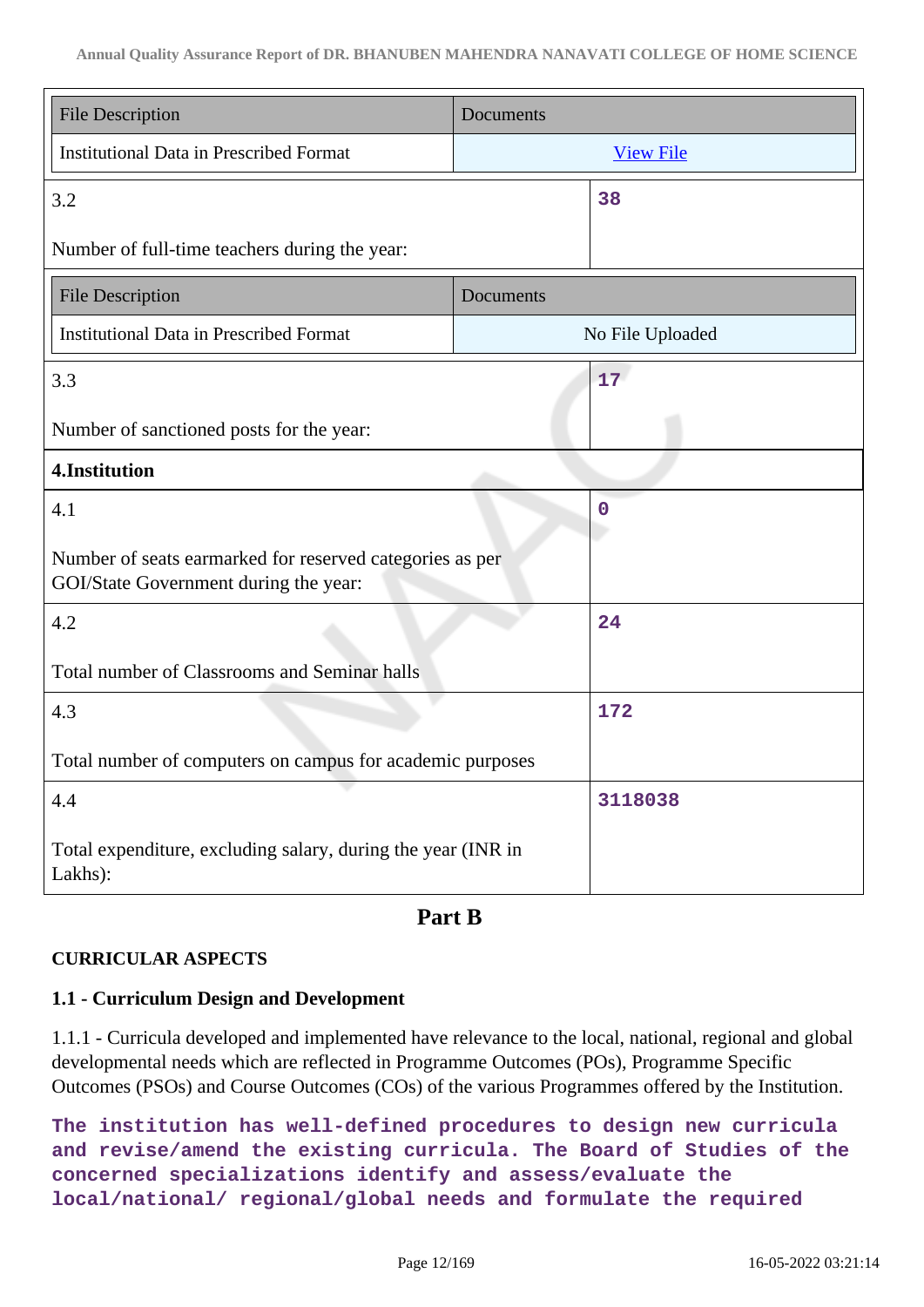**curricular which is then ratified by the Academic Council.**

**The curricula is designed with course objectives, course outcomes, and its attainment for each course and is based on structured feedback received from stakeholders including students, alumni working in various corporate sectors, teachers, parents and prospective employers. It is in tune with objectives in Higher Education like inculcating a value system in the students, promoting the use of latest technology, quest for excellence and fostering global competencies among students set by the UGC and Maharashtra Public Universities Act, 2016 and also the vision and mission of the Institution.**

**Responding to needs identified, the institution has introduced the Choice Based Credit System (CBCS) in the first and second semester enabling greater academic flexibility and increased employability skills of the students in line with professional and personal aspirations. The courses offered by SWAYAM are also offered asCBCS. Courses relevant to gender sensitivity & universal human values are integrated into relevant programmes for the holistic development of students. The institution has also incorporated internships, projects, fieldwork in the curriculum for exposure to the latest in the industry.**

**The Program Outcomes (POs) and Course Outcomes (Cos) of different subjects and disciplines focus on relevant developmental areas and their needs such as the knowledge and skills.**

**Curriculum implementation is ensured through the execution of schedules as laid down in the academic calendar and teaching plans Curriculum enrichment activities such as workshops, skill development programs, hands-on training, guest lectures, company internships, projects and surveys are planned within the timetable frames. Tailor-made certificate courses such as, add-on courses are designed.**

**Evaluation of curriculum is done through feedback from all stakeholders. Additional efforts for ensuring the curriculum delivery are facilitated by the mentor-mentee system, remedial coaching, ICT usage, enrolment in free online courses and categorization of advanced and slow learners. The outcome of the curriculum is assessed through students' participation and proficiency in events like quizzes, group discussions, projects,**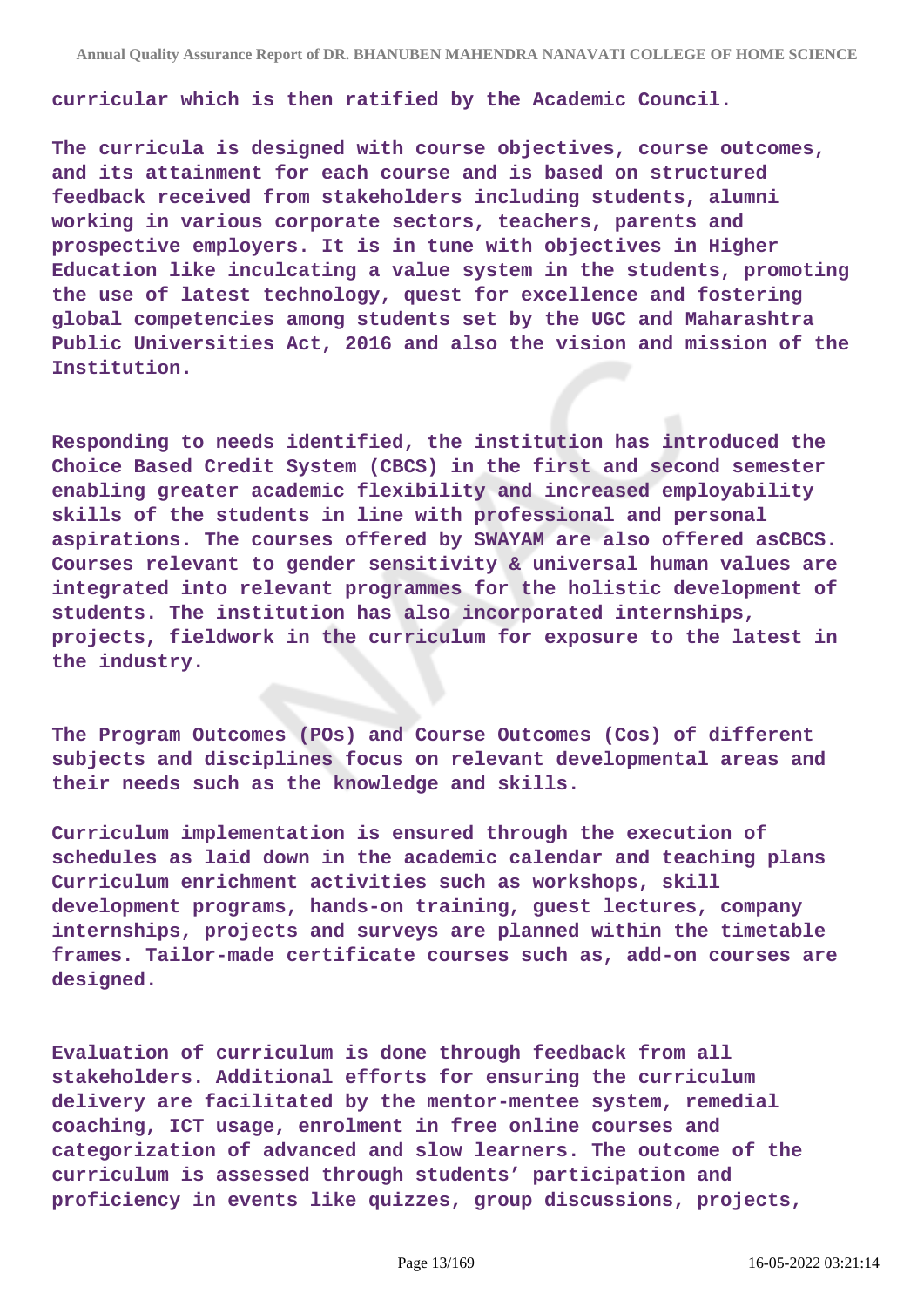**PowerPoint presentations and tests of cognitive skills and conceptual understanding.**

**The effectiveness of the curriculum and its implementation is assessed by the head of the Institution along with IQAC and other stakeholders and corrective measures are taken for achieving the required skills.**

| <b>File Description</b>                  | Documents        |
|------------------------------------------|------------------|
| Upload additional information, if<br>any | No File Uploaded |
| Link for additional information          | Nil              |

### **1.1.2 - Number of Programmes where syllabus revision was carried out during the year**

**6**

| <b>File Description</b>                             | Documents        |
|-----------------------------------------------------|------------------|
| Minutes of relevant Academic<br>Council/BOS meeting | View File        |
| Details of syllabus revision<br>during the year     | View File        |
| Any additional information                          | No File Uploaded |

## **1.1.3 - Number of courses focusing on employability/entrepreneurship/ skill development offered by the Institution during the year**

#### **30**

| <b>File Description</b>                                                                          | Documents        |
|--------------------------------------------------------------------------------------------------|------------------|
| Curriculum / Syllabus of such<br>courses                                                         | View File        |
| Minutes of the Boards of Studies<br>Academic Council meetings with<br>approval for these courses | View File        |
| MoUs with relevant<br>organizations for these courses, if<br>any                                 | No File Uploaded |
| Any additional information                                                                       | No File Uploaded |

### **1.2 - Academic Flexibility**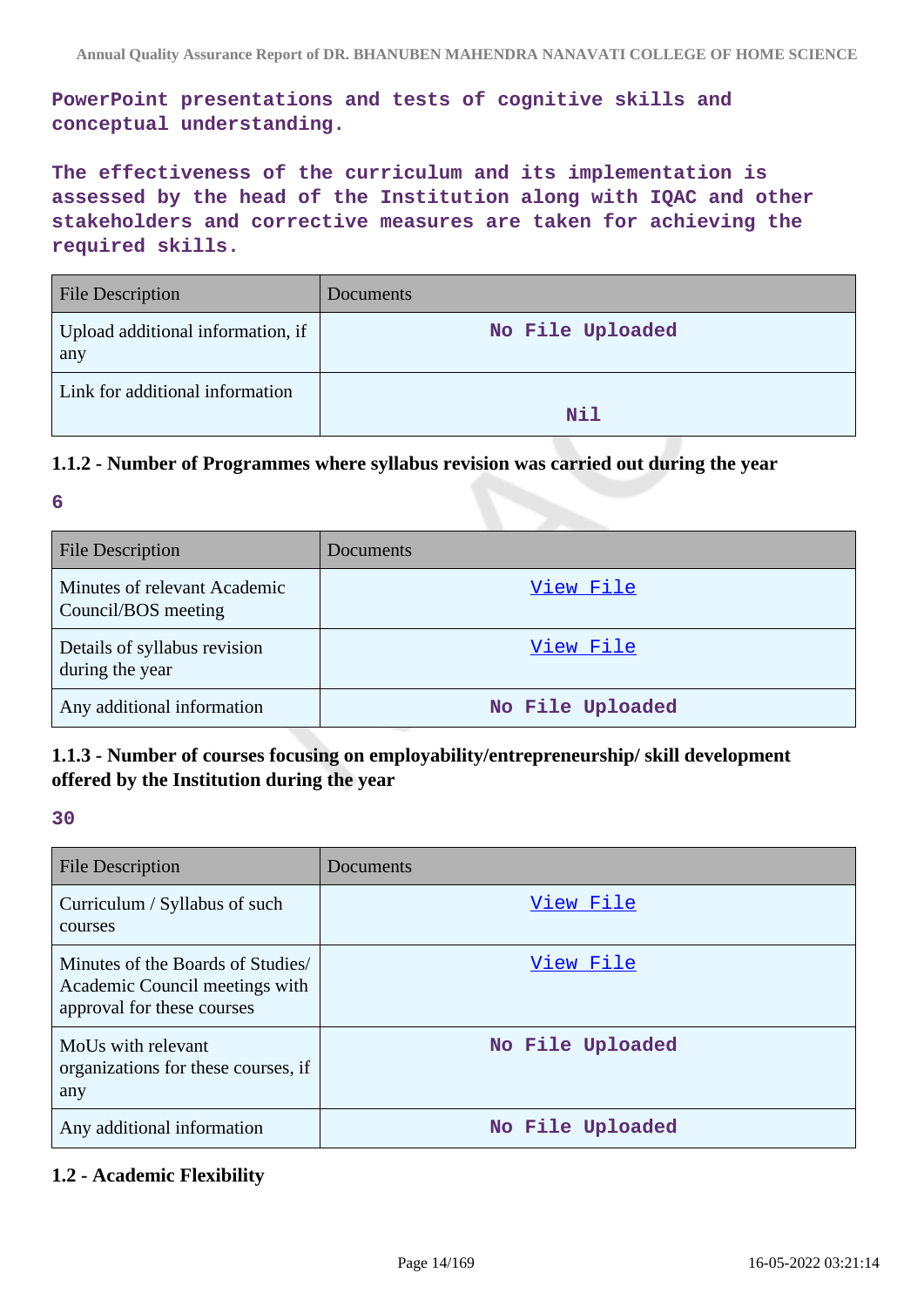## **1.2.1 - Number of new courses introduced across all programmes offered during the year**

#### **18**

| <b>File Description</b>                                    | <b>Documents</b> |
|------------------------------------------------------------|------------------|
| Minutes of relevant Academic<br>Council/BoS meetings       | View File        |
| Any additional information                                 | No File Uploaded |
| Institutional data in prescribed<br>format (Data Template) | View File        |

## **1.2.2 - Number of Programmes offered through Choice Based Credit System (CBCS)/Elective Course System**

**6**

| <b>File Description</b>                                 | Documents        |
|---------------------------------------------------------|------------------|
| Minutes of relevant Academic<br>Council/BoS meetings    | View File        |
| Any additional information                              | No File Uploaded |
| List of Add on /Certificate<br>programs (Data Template) | View File        |

#### **1.3 - Curriculum Enrichment**

1.3.1 - Institution integrates cross-cutting issues relevant to Professional Ethics, Gender, Human Values, Environment and Sustainability, and Human Values into the curriculum

**A course titled Life Skills based on Gandhian Values and Universal Values Based on Gandhian Philosophy is offered for the Semester IV students in both SYB.Sc & SYBCA respectively. The content primarily focuses on values and ethics in everyday life.**

**Women's issues as a subject is offered in Semester II & Semester V for FYBCA and TYBSc students respectively where students are sensitized to various issues concerning not just women but also the third gender. Webinars are organised on topics such as sex discrimination, health, law, inequality, sexual harassment and objectifying women especially in industries like fashion and media. Students are also made aware of various women achievers. Activities further include group discussions, women based film reviews, small skits by various groups on issues concerning women and debates that help students to not just think critically but also express their concerns. Webinars were organised on issues like feminism, domestic**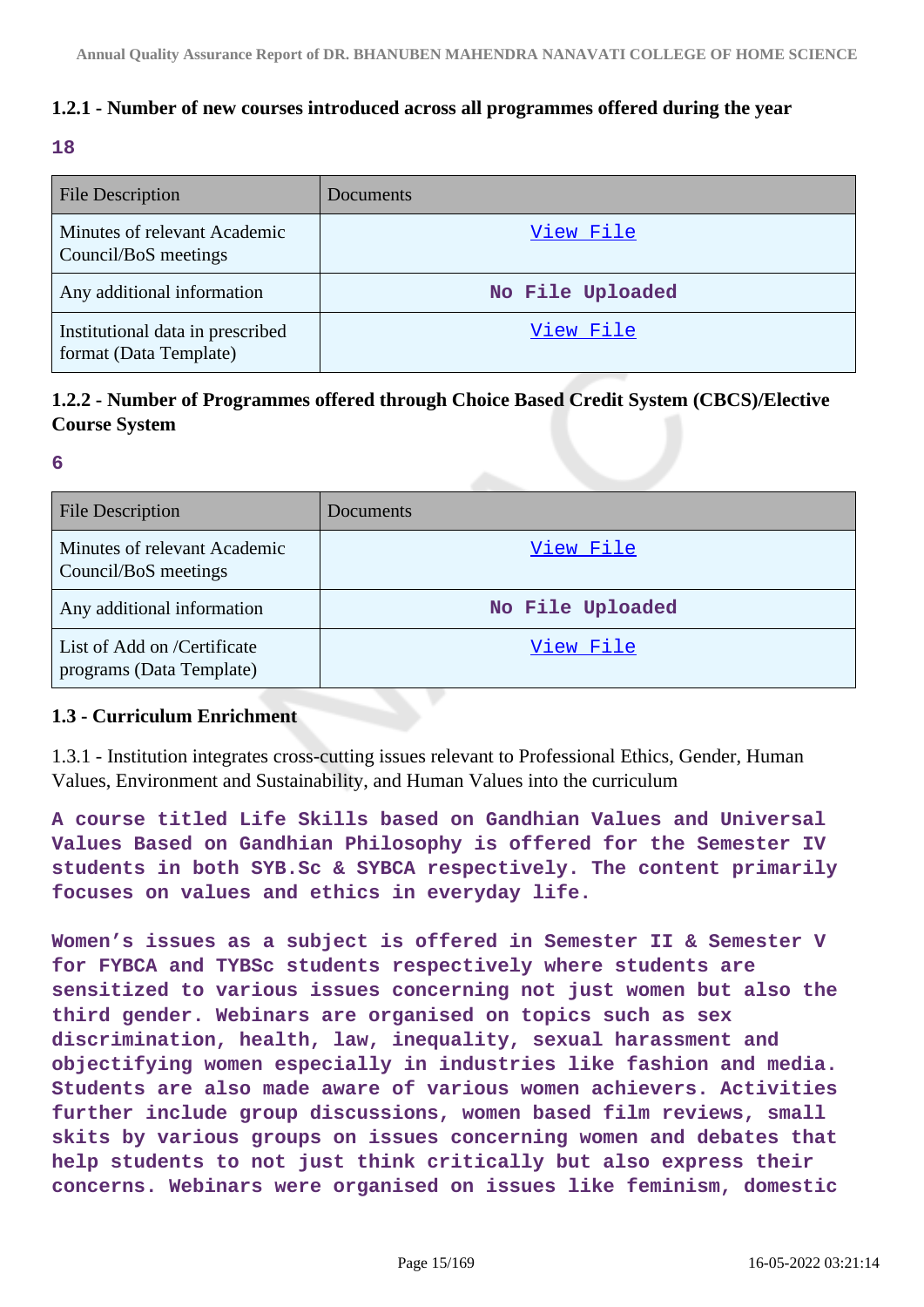#### **violence and women and law.**

**Environmental Studies is a subject offered at the UG level for both FYBSc and FYBCA respectively as recommended under the UGC guidelines. The college also has a Environment Sensitization Committee'. The Committee has been actively involving students in various environment-related activities such as conducting workshops on "Training in Sustainable Waste Management", "Biodiversity and Conservation" and "Environmental Policies and Law". Thus encouraging a green culture not just among students but its various stakeholders.**

**Foundation Courses insemester I and II have been designed to include cross-cutting issues that help inculcate professional ethic wherein, the students learn report writing, presentation skills and elements of job application which involves topics such as drafting coherent and effective email for job application, designing a resume, preparing for an interview and communicate efficiently in both written and oral communication. Presentation skills help the students to learn the different tools, structure and the role of audio-visual aids in presentations. Issues related to gender and human values are imbibed in the students through well narrated pieces of fictionshort storiesand poems. The students reflect and discuss not just the themes such as gender discrimination, women's autonomy and the importance of human values but also critically evaluate and provide potential solutions for the same. The students are able to assess the above mentioned issues without essentialising a certain gender but acknowledge the impact of the same on the rights of all humans.**

| <b>File Description</b>                                                                                                                                                                      | <b>Documents</b> |
|----------------------------------------------------------------------------------------------------------------------------------------------------------------------------------------------|------------------|
| Upload the list and description of<br>the courses which address issues<br>related to Gender, Environment<br>and Sustainability, Human<br>Values and Professional Ethics in<br>the curriculum | View File        |
| Any additional information                                                                                                                                                                   | No File Uploaded |

## **1.3.2 - Number of value-added courses for imparting transferable and life skills offered during the year**

**25**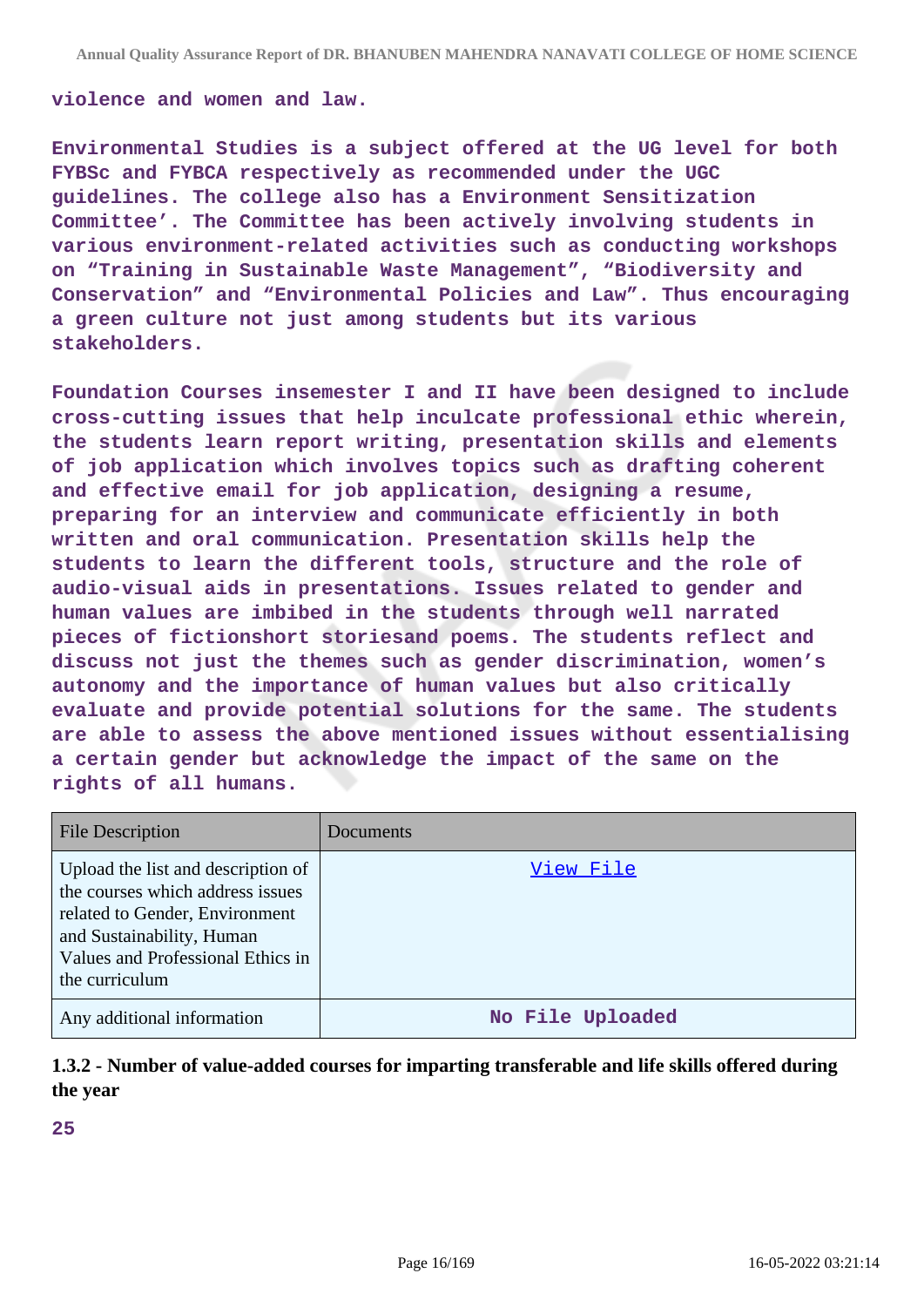| <b>File Description</b>                                           | Documents        |
|-------------------------------------------------------------------|------------------|
| List of value-added courses                                       | <u>View File</u> |
| Brochure or any other document<br>relating to value-added courses | View File        |
| Any additional information                                        | No File Uploaded |

### **1.3.3 - Number of students enrolled in the courses under 1.3.2 above**

#### **807**

| <b>File Description</b>    | Documents        |
|----------------------------|------------------|
| List of students enrolled  | View File        |
| Any additional information | No File Uploaded |

## **1.3.4 - Number of students undertaking field work/projects/ internships / student projects**

### **255**

| <b>File Description</b>                                                                                        | Documents        |
|----------------------------------------------------------------------------------------------------------------|------------------|
| List of programmes and number<br>of students undertaking field<br>projects / internships / student<br>projects | View File        |
| Any additional information                                                                                     | No File Uploaded |

## **1.4 - Feedback System**

**1.4.1 - Structured feedback and review of the syllabus (semester-wise / year-wise) is obtained from 1) Students 2) Teachers 3) Employers and 4) Alumni A. All 4 of the above**

| File Description                                                                                                                  | Documents                                                                          |
|-----------------------------------------------------------------------------------------------------------------------------------|------------------------------------------------------------------------------------|
| Provide the URL for<br>stakeholders' feedback report                                                                              | https://www.bmncollege.com/syllabi-under-<br>autonomy/#1639661368086-71916a81-ecbb |
| Upload the Action Taken Report<br>of the feedback as recorded by<br>the Governing Council /<br>Syndicate / Board of<br>Management | No File Uploaded                                                                   |
| Any additional information                                                                                                        | No File Uploaded                                                                   |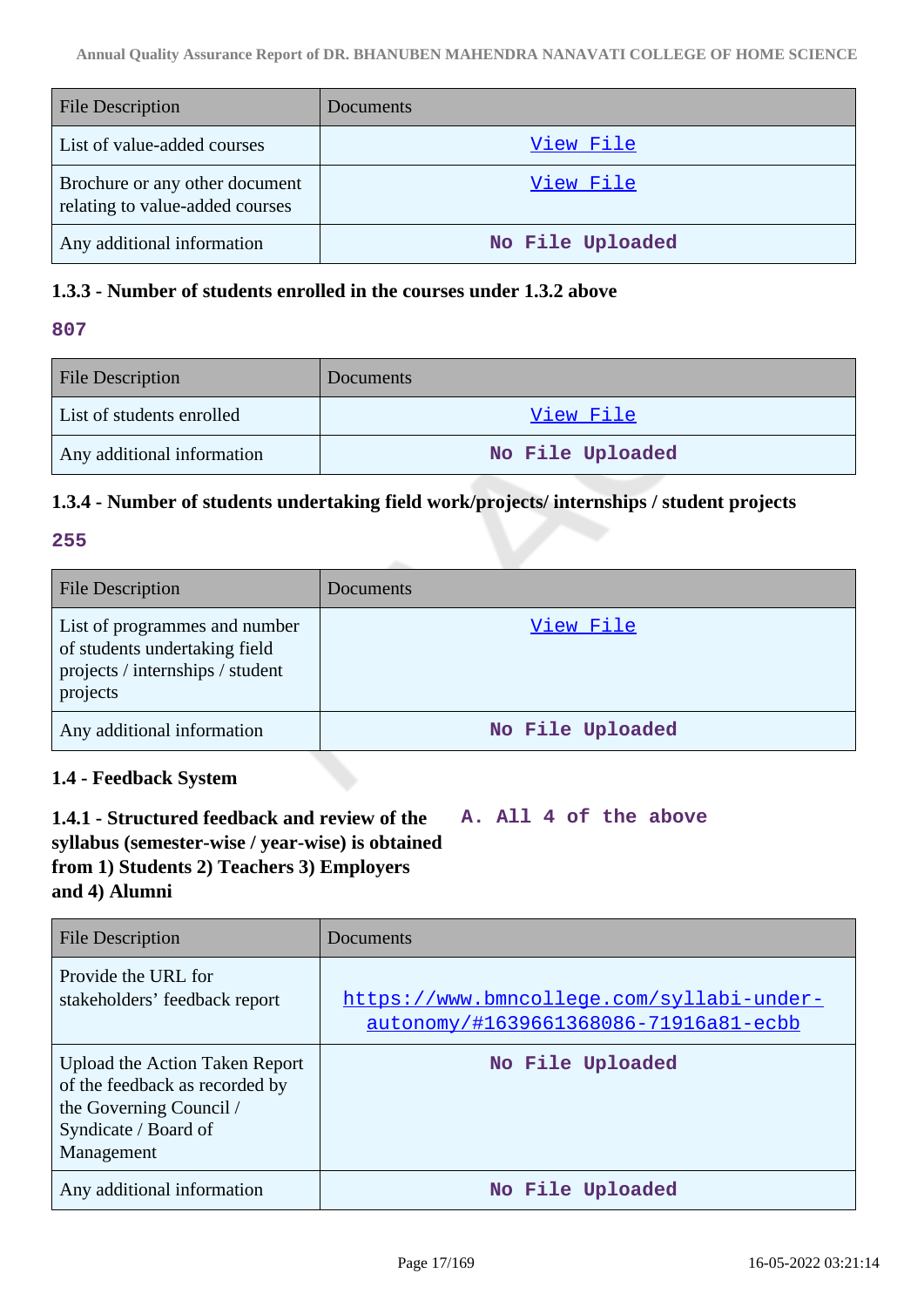## **1.4.2 - The feedback system of the Institution comprises the following**

**A. Feedback collected, analysed and action taken made available on the website**

| <b>File Description</b>                          | <b>Documents</b>                                                                   |
|--------------------------------------------------|------------------------------------------------------------------------------------|
| Provide URL for stakeholders'<br>feedback report | https://www.bmncollege.com/syllabi-under-<br>autonomy/#1639661368086-71916a81-ecbb |
| Any additional information                       | No File Uploaded                                                                   |

### **TEACHING-LEARNING AND EVALUATION**

#### **2.1 - Student Enrollment and Profile**

#### **2.1.1 - Enrolment of Students**

#### **2.1.1.1 - Number of students admitted (year-wise) during the year**

#### **812**

| <b>File Description</b>                    | <b>Documents</b> |
|--------------------------------------------|------------------|
| Any additional information                 | View File        |
| Institutional data in prescribed<br>format | View File        |

**2.1.2 - Number of seats filled against reserved categories (SC, ST, OBC, Divyangjan, etc.) as per the reservation policy during the year (exclusive of supernumerary seats)**

#### **160**

| <b>File Description</b>                                          | <b>Documents</b> |
|------------------------------------------------------------------|------------------|
| Any additional information                                       | No File Uploaded |
| Number of seats filled against<br>seats reserved (Data Template) | View File        |

#### **2.2 - Catering to Student Diversity**

2.2.1 - The institution assesses students' learning levels and organises special programmes for both slow and advanced learners.

**Before the commencement of Semester II and Semester IV, a baseline Exam is conducted by all the teachers individually or at the department level for a better understanding of students' prior knowledge in that particular subject. The Baseline Exam is also conducted for Home Science students for Major Selection. Based on**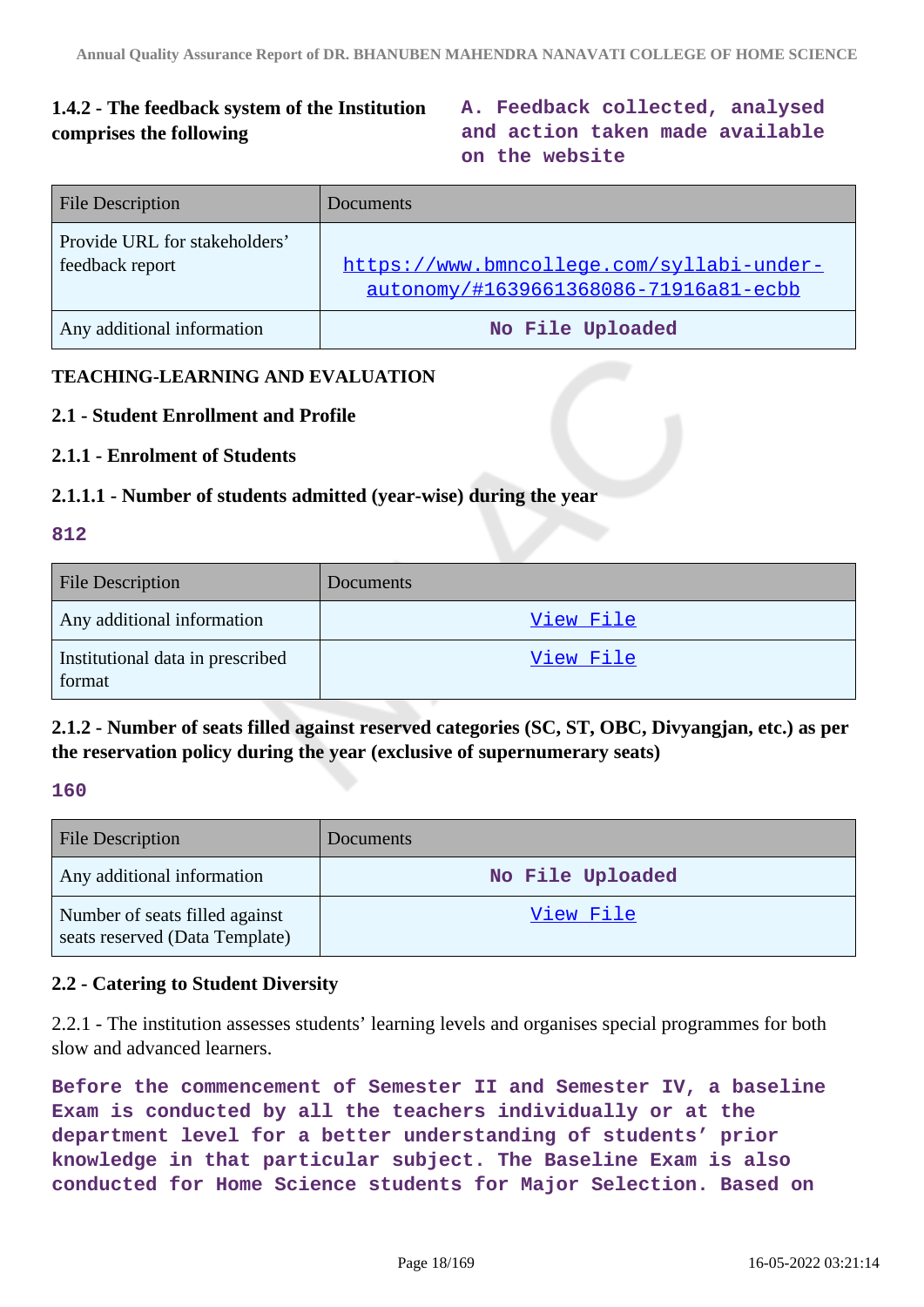**these exams, the list of weak and advanced learners is decided.**

**Keeping these results in mind various strategies were adopted by staff members for weak learners. The strategies included distributing extra study material, conducting quizzes, extra assignments, explaining concepts through flowchart, etc. The strategies adopted for Advanced Learners included giving innovative topics for Presentations and extra assignments. Weak and Advanced learners were paired for presentations or group projects for better and effective learning. Flipped Classroom Technique was used for both Weak and Advanced learners.**

**A formula for the weak and advanced learners was then decided based on the Unit Test marks and a list was prepared for all the students of all the sections.**

**A Bridge Course is conducted for those FYBCA students who have not studied mathematics in junior college level. A Bridge course is conducted for MSc students in Nutrition for non-nutrition background students as a prerequisite. A Bridge Course in Introduction to Tourism and Hospitality Management is offered to MSc RM students for understanding the concepts of Hospitality and international tourism.**

**Remedial English sessions were conducted for students with slow learning ability. The students' performance in the Unit Test and their classroom interactions were evaluated to identify them. The teacher incharge conducted sessions once a week covering topics dealing with reading, writing, listening and speaking skills. The students were able to share their major language related queries with the teacher and work on improving their overall performance.**

| <b>File Description</b>                  | Documents        |
|------------------------------------------|------------------|
| Upload any additional<br>information     | No File Uploaded |
| Paste link for additional<br>information | Nil              |

#### **2.2.2 - Student – Teacher (full-time) ratio**

| Year       | Number of Students | Number of Teachers |
|------------|--------------------|--------------------|
| 17/08/2020 | 834                |                    |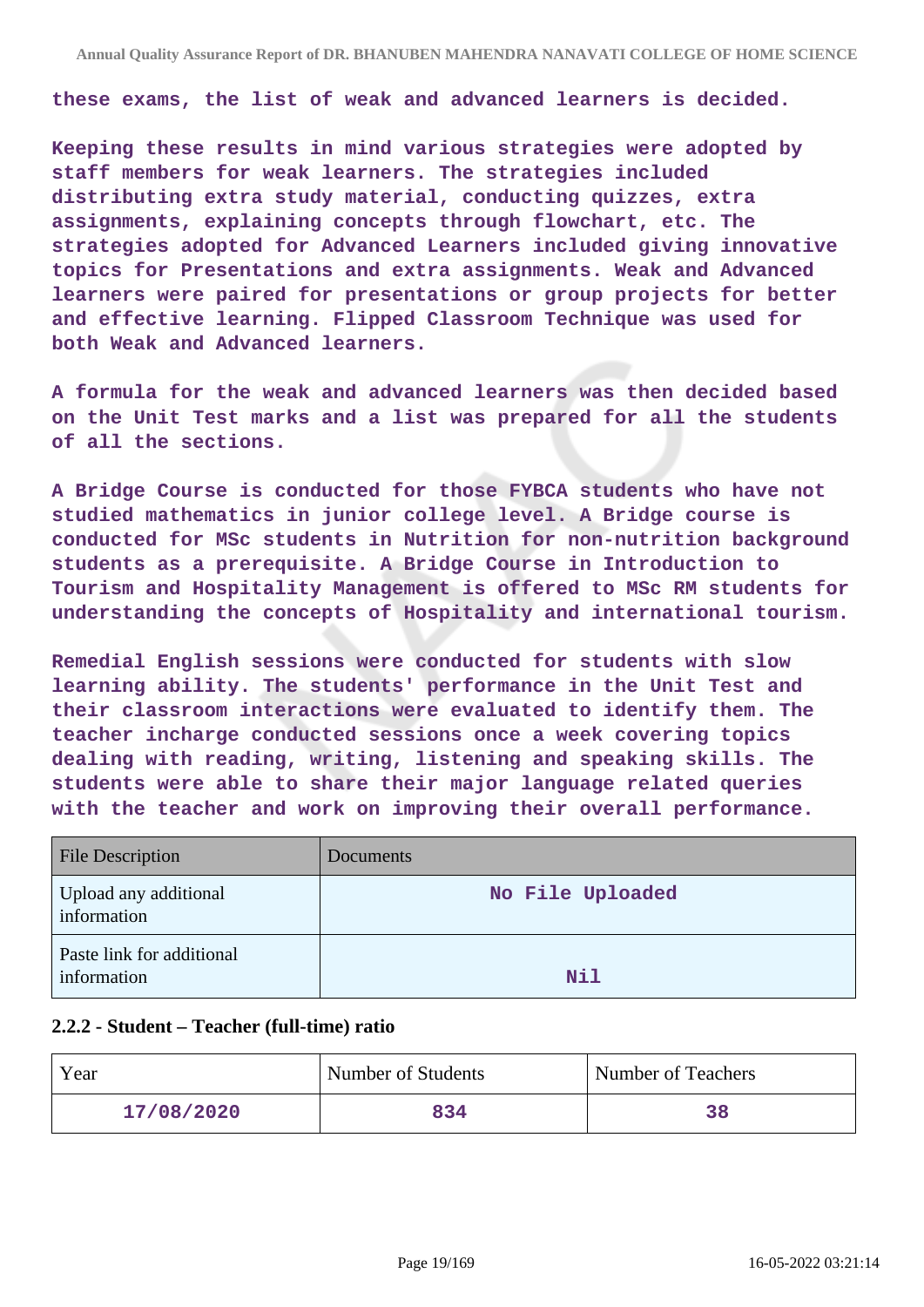| <b>File Description</b>              | Documents        |
|--------------------------------------|------------------|
| Upload any additional<br>information | No File Uploaded |

#### **2.3 - Teaching- Learning Process**

2.3.1 - Student-centric methods such as experiential learning, participative learning and problemsolving methodologies are used for enhancing learning experiences:

### **Experiential Learning**

**The application involves participation and acting upon theory, and these results in a deep understanding of concepts and ideas. That in short is the essence of Experiential Learning. This method is used to keep students engaged in learning by doing the thingsby reflecting on their experience. For example in Textile Chemistry and Fabric Manufacturing & Analysis, students are encouraged to design their garments, ornament the fabric, create accessory designs, adapt and stitch their garments. In Institutional Food Service Management, students learn to plan and prepare food in bulk through the innovative idea of hosting a cafeteria. They learn budgeting, costing and organizational skills. Experiential learning was also encouraged through the Intergenerational Project, the students were exposed to the themes of ageism and were assigned to explore the idea further through a project. The students were required to select a senior participant to teach/learn new skills ranging from cooking, knitting, social media functioning, basics of using smartphones, review old and new cinema/music, cultural dressing and photography. Through this project the students were able to identify existent ageist perspectives and critically assessed ways to overcome them.**

**MSc CND students were assigned development of food products with therapeutic aspects. Learning goes through conceptualisation, product formulations and justification of product attributes. Stages of development were documented through descriptive videos.**

#### **Problem Solving**

**Problem Solving is used successfully in subjects like Child**  $\bullet$ **and Adolescent Development, Mathematics and Programming Languages, as it helps students to develop logical and independent thinking and in turn, deepens their knowledge in the subject.**

**Participative**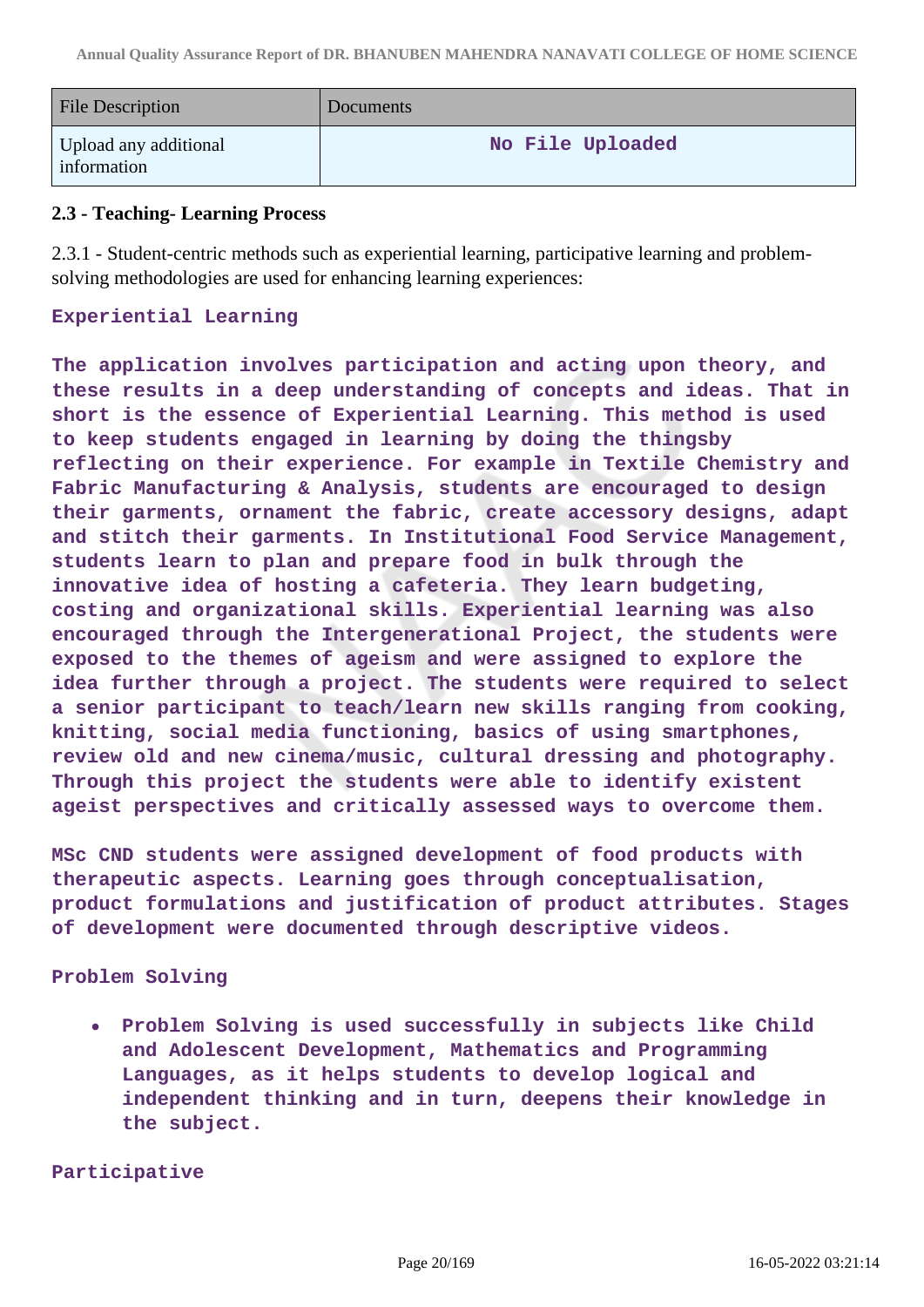- **Group Seminar presentations help to expand a student's thinking since it involves a comprehensive understanding of a topic and communicating it effectively. Students made presentations on various subjects like Nutrition in Cancer & Critical Care, Traditional Textiles and Embroideries ofIndia, Recent Advances in Hospitality Management and improved not only their knowledge base through research but also their Communication Skills.**
- **In the subject Front Office Operations & Accommodations, students were given certain topics to perform a Role Play.**

#### **Flipped Classroom**

- **To increase student engagement this method was used for**  $\bullet$ **blended learning. Students were asked to read the material at home as this was shared earlier and were expected to work on problem-solving during class time.**
- **Under Child Psychology, students were provided intentional content (attachment) and on an online platform discussions were held and feedback was given.**

| <b>File Description</b>              | <b>Documents</b> |
|--------------------------------------|------------------|
| Upload any additional<br>information | No File Uploaded |
| Link for additional Information      | Nil              |

2.3.2 - Teachers use ICT-enabled tools including online resources for effective teaching and learning

**Due to the Pandemic, all the theory and practical sessions were conducted online using Google Meet, with PowerPoint Presentations and Study materials were shared in the form of PDF files and Youtube links. The Zoom platform was also purchased for conducting guest lectures for a larger group.**

**The Google Classroom was created by almost all the teachers as a virtual classroom. It was used for sharing materials, creating, distributing and grading assignments helped in streamlining the process of sharing files. The recordings of sessions was also shared in the google classroom so that those who could not attend the**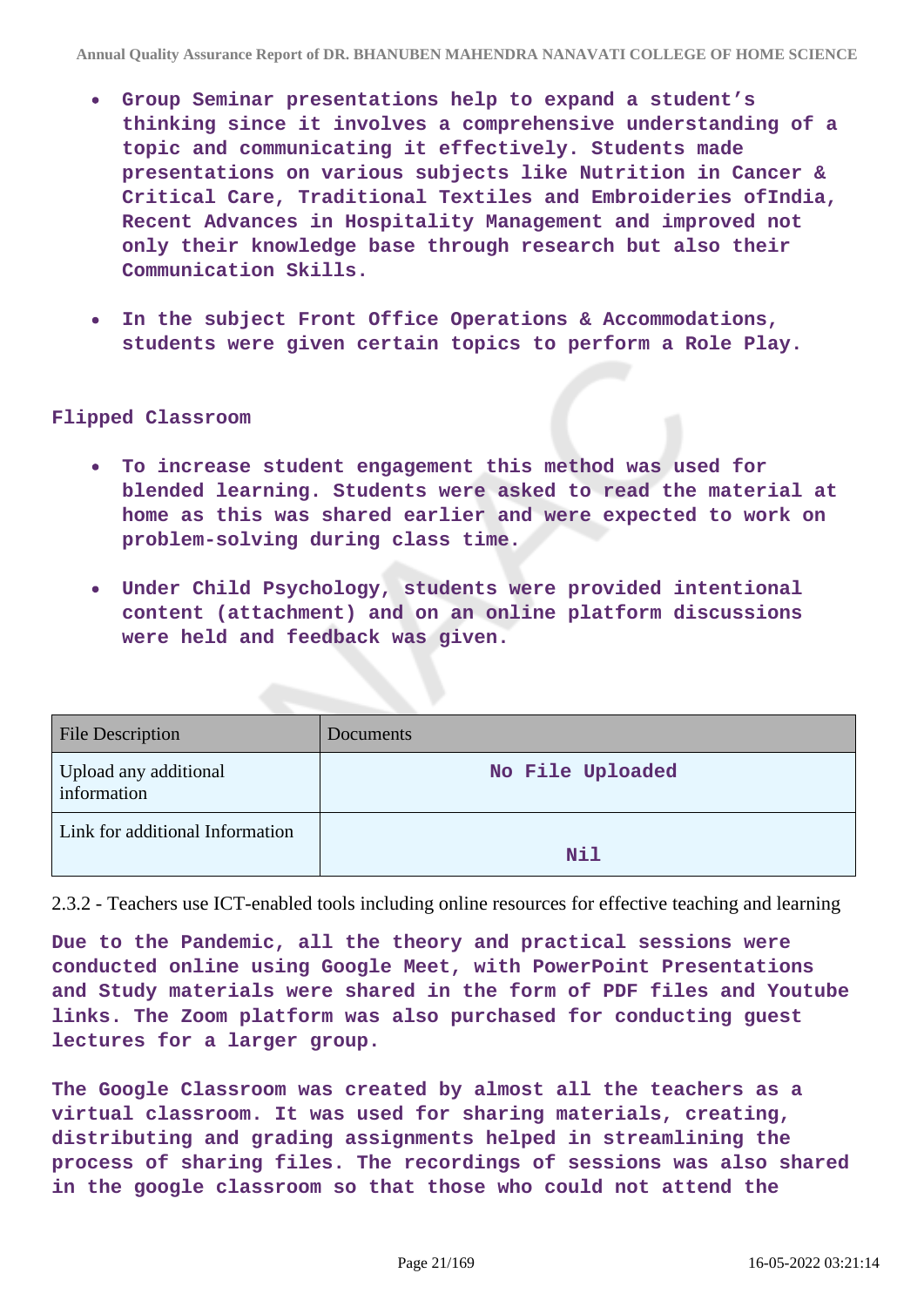**sessions for any reason, could attend them later.**

**Various platforms like Google forms, Socratives, Kahoot and Mentimeter were used to conduct Quiz. Animoto was used to create and share videos with the students and Slideshare, to make presentations. Students were encouraged to use Padlets, Canva for their assignments.**

**All the study materials along with question papers were made available to the students on the College website.**

| <b>File Description</b>                                                                                                                  | Documents                                                               |
|------------------------------------------------------------------------------------------------------------------------------------------|-------------------------------------------------------------------------|
| Provide link for webpage<br>describing ICT enabled tools<br>including online resources for<br>effective teaching and learning<br>process | https://www.bmncollege.com/wp-<br>content/uploads/2022/03/ICT-Tools.pdf |
| Upload any additional<br>information                                                                                                     | View File                                                               |

### **2.3.3 - Ratio of students to mentor for academic and other related issues**

### **2.3.3.1 - Number of mentors**

**36**

| <b>File Description</b>                                                           | Documents        |
|-----------------------------------------------------------------------------------|------------------|
| Upload year-wise number of<br>students enrolled and full-time<br>teachers on roll | View File        |
| Circulars with regard to<br>assigning mentors to mentees                          | No File Uploaded |

2.3.4 - Preparation and adherence to Academic Calendar and Teaching Plans by the institution

**Before the commencement of the Academic year, the new academic Calendar was prepared. It was first filled in by the Examination Committee and then it was passed on to the various committees such as Cultural, NSS, Sports, Seminar Workshop, Environmental Sensitisation, Gandhian Studies, etc. This was then uploaded to the College website. This was to inform students about when the Activities and when the Exams would be scheduled in the coming Academic year. This year due to the Pandemic, some changes in the schedule had to be made but efforts were made to follow the schedule as much as possible.**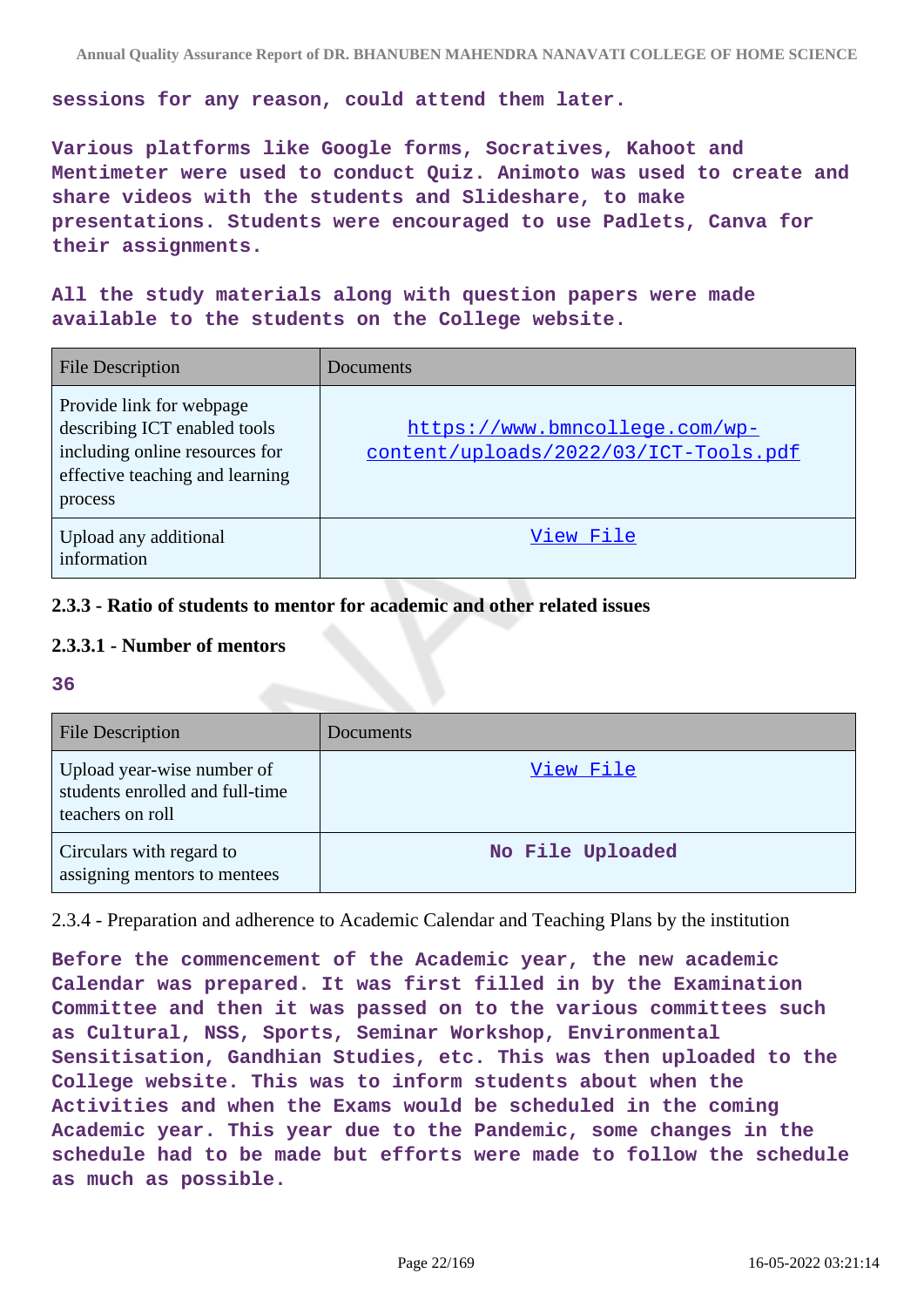**Teaching plans were also prepared at the beginning of each Semester and these were periodically reviewed by Heads of Departments.**

| <b>File Description</b>                                               | Documents |
|-----------------------------------------------------------------------|-----------|
| Upload the Academic Calendar<br>and Teaching Plans during the<br>year | View File |

### **2.4 - Teacher Profile and Quality**

#### **2.4.1 - Number of full-time teachers against sanctioned posts during the year**

**36**

| <b>File Description</b>                                           | Documents        |
|-------------------------------------------------------------------|------------------|
| Year-wise full-time teachers and<br>sanctioned posts for the year | View File        |
| List of the faculty members<br>authenticated by the Head of HEI   | No File Uploaded |
| Any additional information                                        | No File Uploaded |

## **2.4.2 - Number of full-time teachers with PhD/ D.M. / M.Ch. / D.N.B Super-Specialty / DSc / DLitt during the year**

#### **10**

| <b>File Description</b>                                                                                                                                         | Documents        |
|-----------------------------------------------------------------------------------------------------------------------------------------------------------------|------------------|
| List of number of full-time<br>teachers with PhD./ D.M./<br>M.Ch. / D.N.B Super-Specialty /<br>D.Sc. / D.Litt. and number of full-<br>time teachers for 5 years | View File        |
| Any additional information                                                                                                                                      | No File Uploaded |

## **2.4.3 - Total teaching experience of full-time teachers in the same institution: (Full-time teachers' total teaching experience in the current institution)**

#### **15**

| <b>File Description</b>                                                                             | Documents        |
|-----------------------------------------------------------------------------------------------------|------------------|
| List of teachers including their<br>PAN, designation, Department<br>and details of their experience | View File        |
| Any additional information                                                                          | No File Uploaded |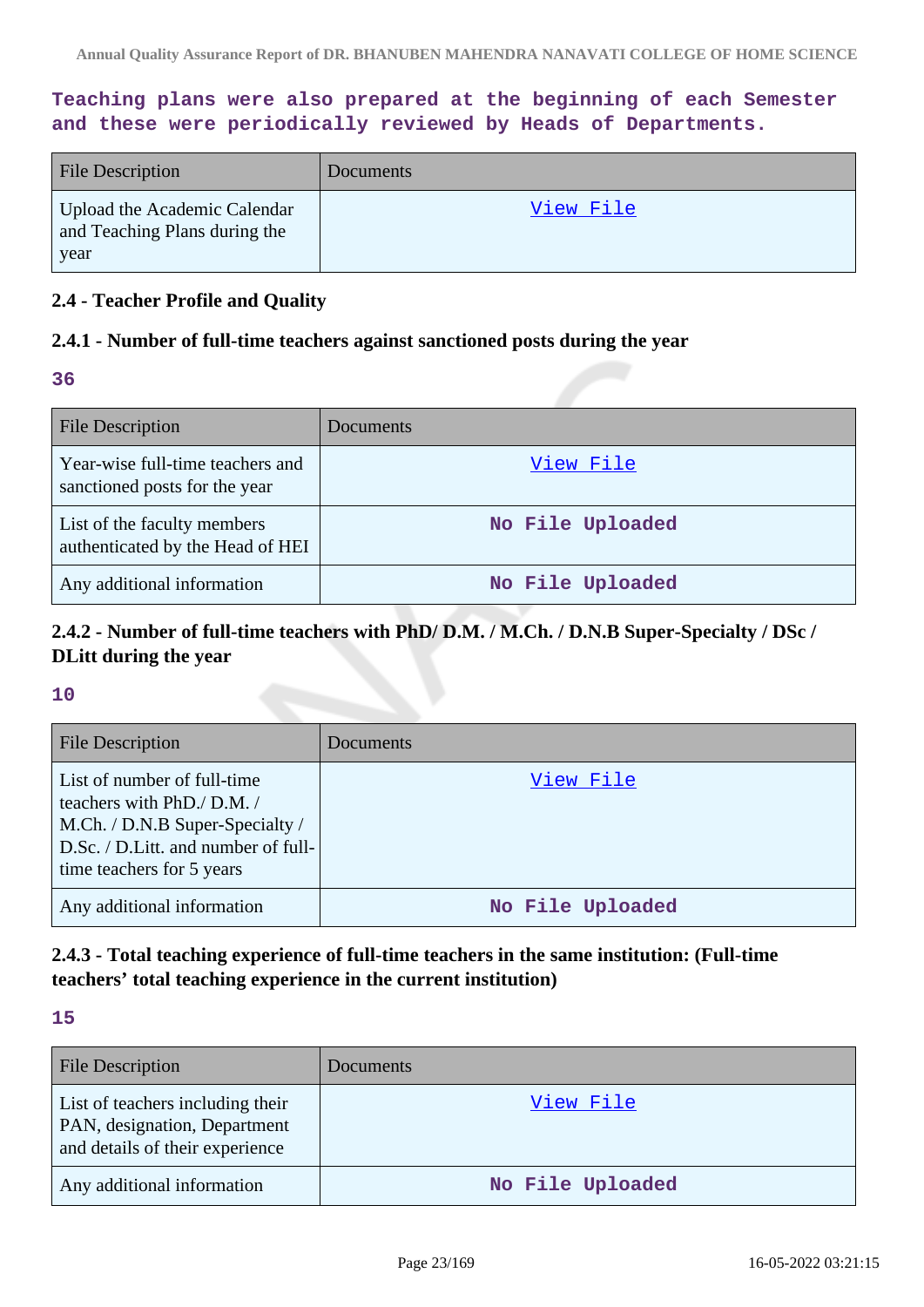## **2.5 - Evaluation Process and Reforms**

## **2.5.1 - Number of days from the date of last semester-end/ year- end examination till the declaration of results during the year**

#### **Nil**

**15**

| <b>File Description</b>                                                                                                     | Documents        |
|-----------------------------------------------------------------------------------------------------------------------------|------------------|
| List of Programmes and the date<br>of last semester-end / year-end<br>examinations and the date of<br>declaration of result | View File        |
| Any additional information                                                                                                  | No File Uploaded |

**2.5.2 - Number of students' complaints/grievances against evaluation against the total number who appeared in the examinations during the year**

| <b>File Description</b>                                                                                      | Documents        |
|--------------------------------------------------------------------------------------------------------------|------------------|
| Upload the number of complaints<br>and total number of students who<br>appeared for exams during the<br>year | View File        |
| Upload any additional<br>information                                                                         | No File Uploaded |

2.5.3 - IT integration and reforms in the examination procedures and processes including Continuous Internal Assessment (CIA) have brought in considerable improvement in the Examination Management System (EMS) of the Institution

**Due to the prevailing Covid situation, the Exam and Evaluation Cell conducted all the Exams in truly Online Mode suitable for the students from any location. The guidelines/instructions regarding the conduct of Exam in Online mode including information about the Mode of Exam, marks, type and duration of the Exam, Study Leavewas prepared and circulated to the teachers and students well in advance. The Exam Time Table was circulated in all the students' WhatsApp groups and uploaded on the college website 15 days before the commencement of the Exam. Subject teachers were instructed to prepare the Question paper comprising 25 Multiple Choice Questions with 2 or 4 options of their subject using Google form, get it checked from their respective HODs and mail it to the Exam Cell 8 days before the exam. The Exam Platform chosen was Google Meet and the respective teacher supervisors were responsible for creating and circulating the Google Meet Link in the students' WhatsApp groups.**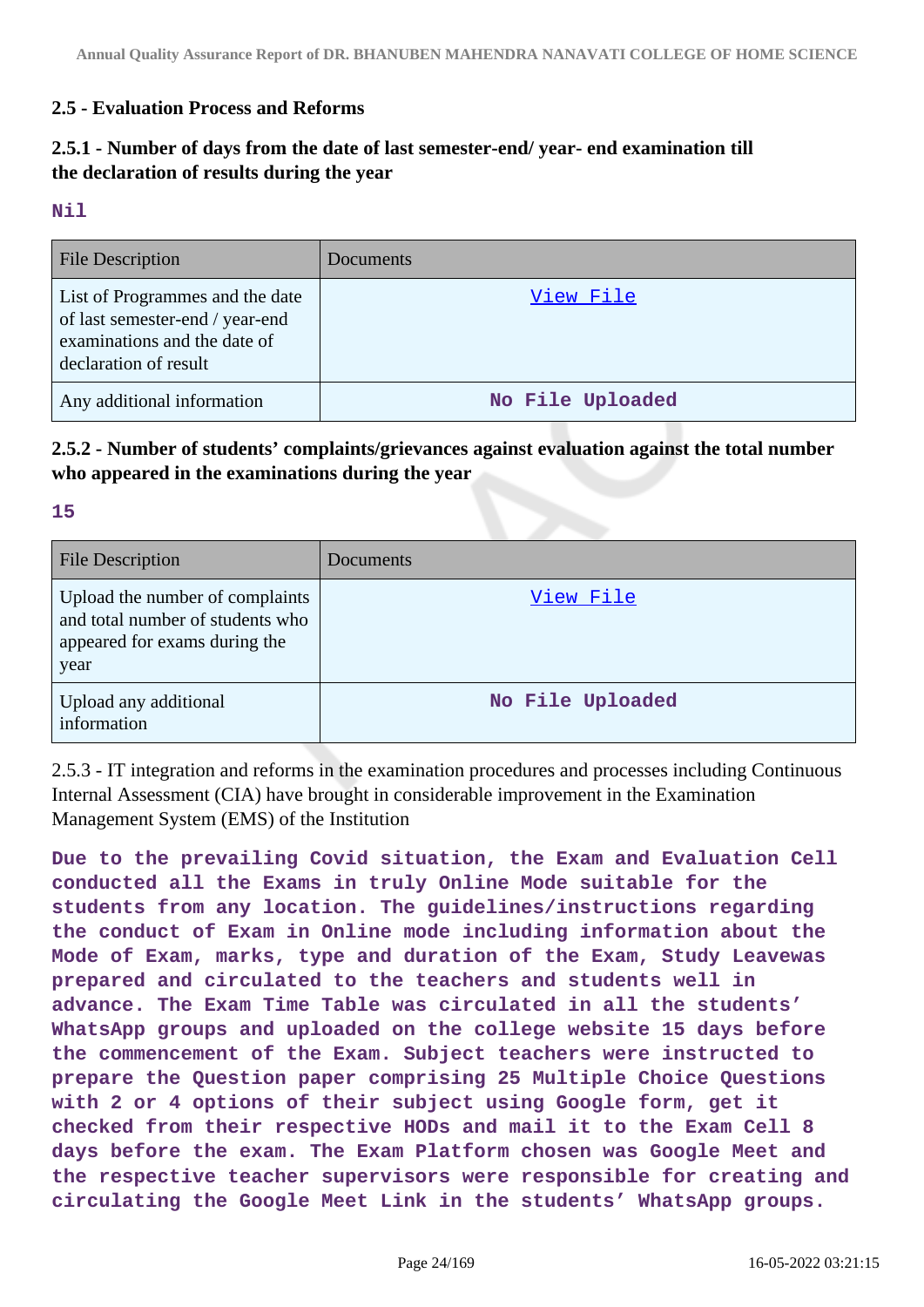**Teacher supervisors were instructed to provide the Google Form Multiple Choice Question Paper Link in the Chat Box of Google Meet and also to provide the link on students' WhatsApp group if requested by the students. Students appearing for the Exam using Desktop computers / Laptops were instructed to click on the Google Form Multiple Choice Question Paper Link provided by the teacher Supervisor in the chatbox to start the Exam and Students appearing for the Exam using Mobile phones were instructed to send the Google Form Multiple Choice Question Paper Link provided by the teacher Supervisor to their second mobile via WhatsApp or email the link and begin with the Exam. Exams were conducted separately for students who were not able to appear for the Exams due to technical issues or due to genuine and medical reasons. Facilities and concessions were made available for differently-abled (Divyang) students that would be given extra 20 minutes for the Final Exam. Online class tests were conducted using Socrative, Google Form, www.classmarker.com, Edmodo, etc. regularly by the subject teachers. Assignments with due dates were shared and evaluated by the subject teachers with their respective class students through their respective Google classrooms on specific topics of their subject. Students were assigned group projects and Industry experts were invited to evaluate their projects. Teachers evaluate the student's performance after every practice. If the teacher finds the student slow or below average in the performance particularly in a practical, the student is given extra guidance and support**

| <b>File Description</b>                  | <b>Documents</b> |
|------------------------------------------|------------------|
| Upload any additional<br>information     | No File Uploaded |
| Paste link for additional<br>Information | Nil              |

### **2.6 - Student Performance and Learning Outcomes**

2.6.1 - Programme Outcomes and Course Outcomes for all Programmes offered by the institution are stated and displayed on the website and communicated to teachers and students

**As part of quality initiatives, the Institution has formulated the Programme Outcomes and Course Outcomes for all programmes offered by various faculties on the campus.**

**A departmental committee/BOS is formed to finalize course objectives and course outcomes for each course after a series of discussions with all the department teachers. These are defined at the time of designing the course contents based on the feedback/suggestions received on the curriculum from experts, alumni, students, etc.**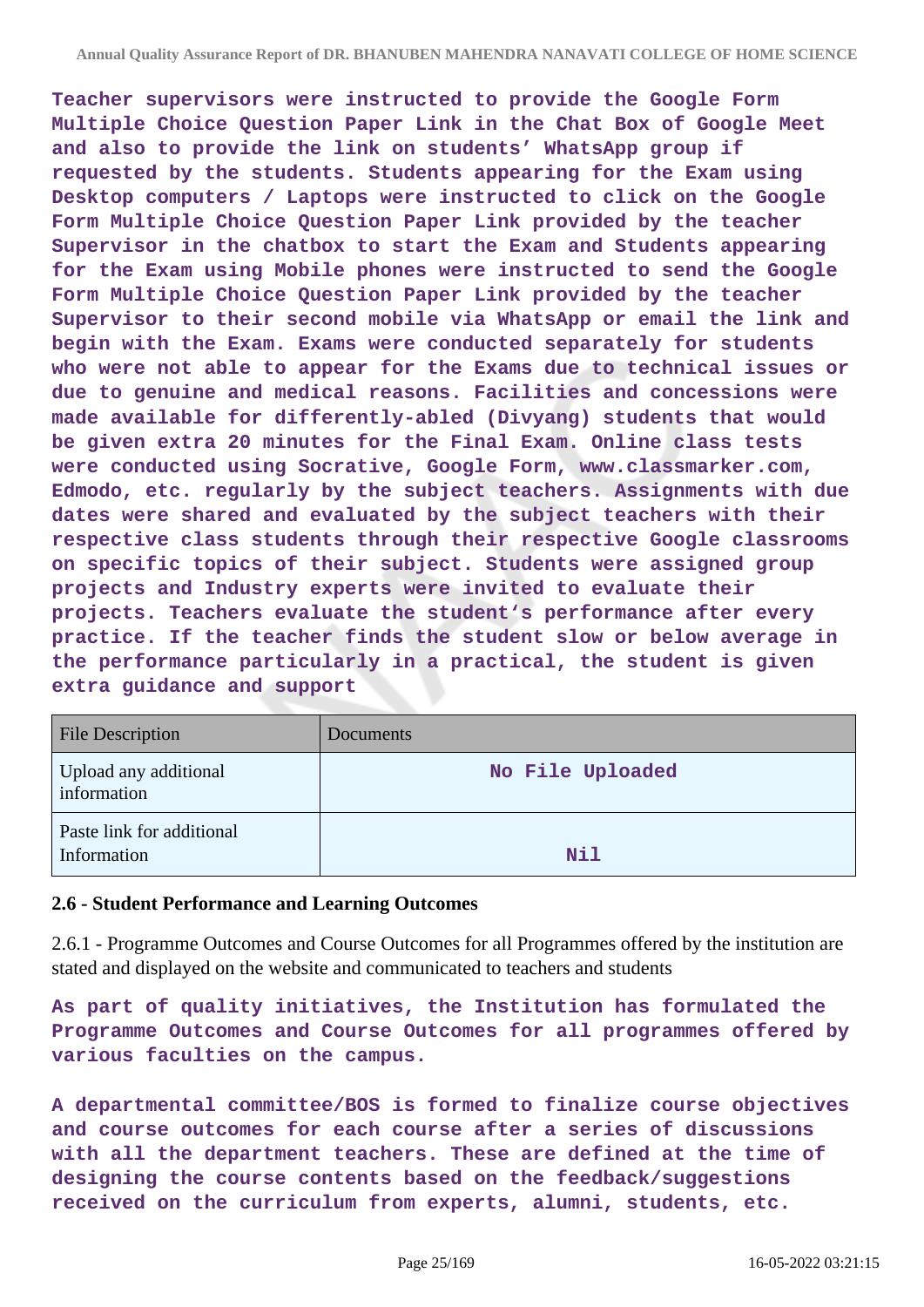**Course Outcomes and Programme Outcomes are prepared through participative and collaborative discussion amongst the Principal, Departmental heads and staff members, and are in line with the broad guidelines of the statutory bodies. These outcomes are incorporated in the prescribed curricula of the concerned courses and displayed on the college website to facilitate access to various stakeholders including the teachers and students.**

**The course outcomes designed to cover the prescribed syllabus and designated competencies are embedded in the assessment pattern based upon both internal and external examination systems. The communication mechanism for the students includes the college Website, through induction programmes and mentor-mentee interactive sessions.**

**Each "Programmes outcomes and Course outcomes" are designed to inculcate personal, professional, social & cultural attributes in our students.**

| <b>File Description</b>                                     | Documents        |
|-------------------------------------------------------------|------------------|
| Upload COs for all courses<br>(exemplars from the Glossary) | <u>View File</u> |
| Upload any additional<br>information                        | No File Uploaded |
| Link for additional Information                             | Nil              |

2.6.2 - Attainment of Programme Outcomes and Course Outcomes as evaluated by the institution

**The college has the practice of promoting student and faculty development, time bound programs, focused communication on expectations about learning and learning techniques, respect for learner's diversity and accepting differential speed of learning.**

**Under formative assessment, active student-teacher involvement is assessed, learning goals are shared with students, feedback is provided to help students recognise their next step. Belief in a student's potential is practised.**

**Under summative assessment, metacognition skills, critical thinking and communication and interpersonal skills are assessed.**

**A consolidated excel sheet of attainment of program and course outcomes is attached for further reference.**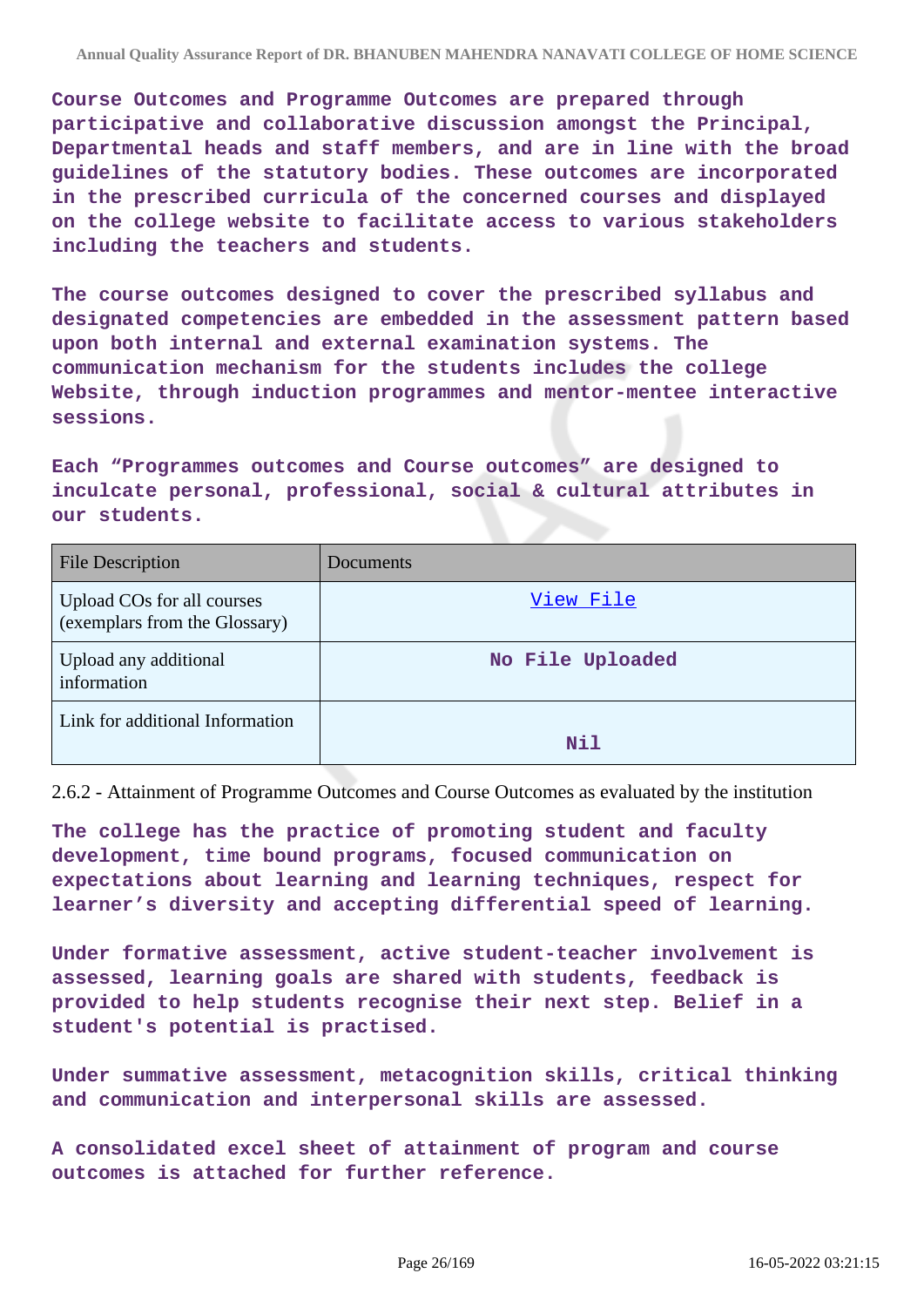| <b>File Description</b>                  | Documents                                                                                   |
|------------------------------------------|---------------------------------------------------------------------------------------------|
| Upload any additional<br>information     | View File                                                                                   |
| Paste link for additional<br>Information | https://www.bmncollege.com/wp-content/upload<br>s/2022/03/Attainment-of-Course-Outcomes.pdf |

### **2.6.3 - Pass Percentage of students**

## **2.6.3.1 - Total number of final year students who passed in the examinations conducted by Institution**

#### **339**

| <b>File Description</b>                                                                                        | Documents |
|----------------------------------------------------------------------------------------------------------------|-----------|
| Upload list of Programmes and<br>number of students appear for<br>and passed in the final year<br>examinations | View File |
| Upload any additional<br>information                                                                           | View File |
| Paste link for the annual report                                                                               | Nil       |

## **2.7 - Student Satisfaction Survey**

## **2.7.1 - Student Satisfaction Survey (SSS) on overall institutional performance (Institution may design its own questionnaire). Results and details need to be provided as a weblink**

[https://www.bmncollege.com/wp-content/uploads/2022/01/Student-](https://www.bmncollege.com/wp-content/uploads/2022/01/Student-Satisfaction-Survey-2020-21-graphs.docx.pdf)[Satisfaction-Survey-2020-21-graphs.docx.pdf](https://www.bmncollege.com/wp-content/uploads/2022/01/Student-Satisfaction-Survey-2020-21-graphs.docx.pdf)

### **RESEARCH, INNOVATIONS AND EXTENSION**

#### **3.1 - Promotion of Research and Facilities**

3.1.1 - The institution's research facilities are frequently updated and there is a well-defined policy for promotion of research which is uploaded on the institutional website and implemented

**Institution has a well defined Research Policy for promotion of research which is uploaded on institutional website. At undergraduate level, students are exposed to various research components to understand the basic orientation of the research process and they are encouraged to take up small survey projects and do product development.The certificate courses were designed and introduced by the Research Capacity Building Centre to the students.**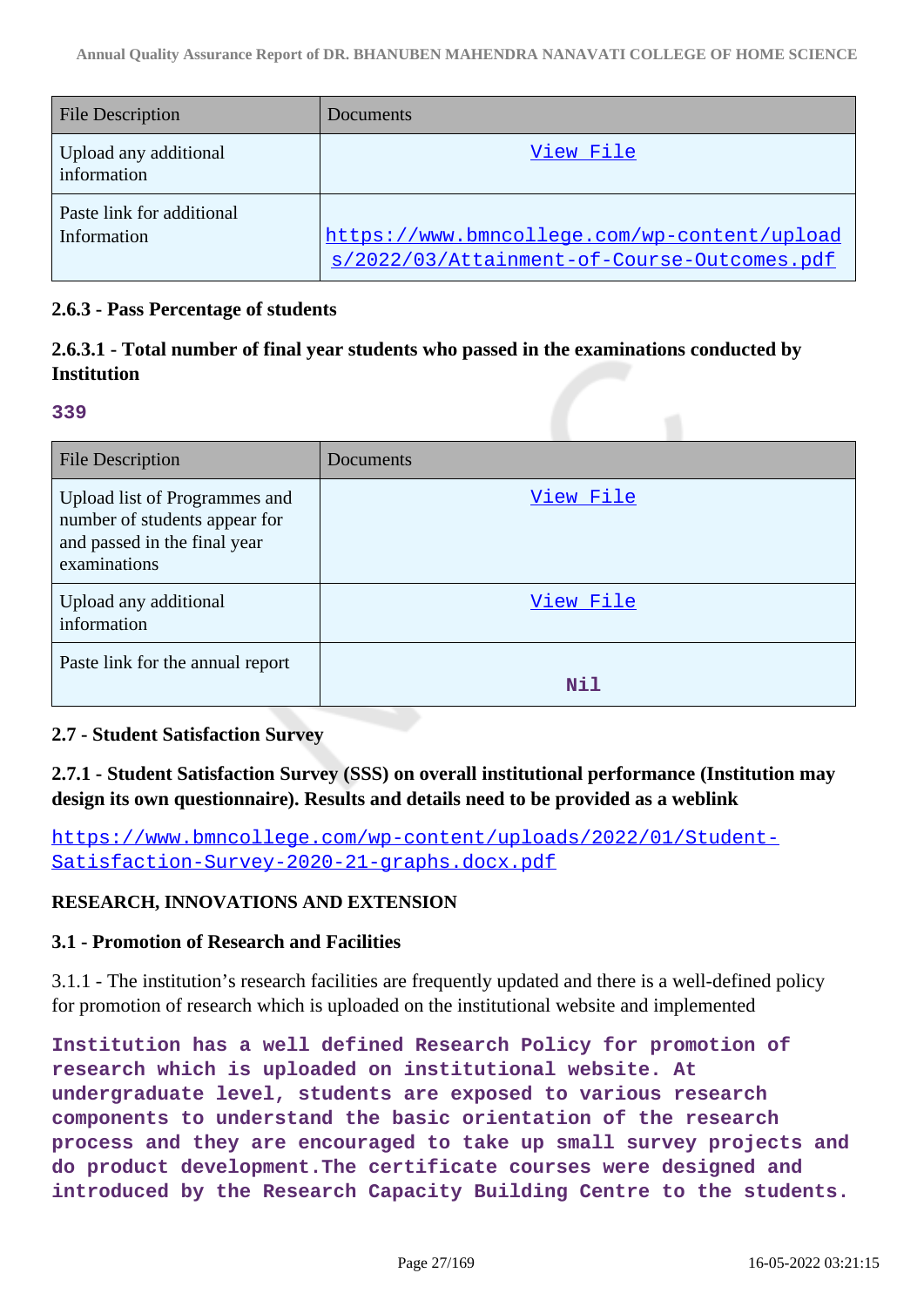**Students at Postgraduate levelcomplete their dissertations in thesecond year. As part of this process,the Post graduateprogram of Clinical Nutrition and Dietetics have MOUs and collaborations with industry for their projects wherein students are involved in doing data collection and interpretation.**

**Objectives of the research and innovation policy**

- **Identify emerging areas of research and ensure its execution**
- **Develop and upgrade the infrastructure to create research ambience**
- **Motivate faculty and students to take up research initiatives**
- **Encourage research activities to develop well-being of society**  $\bullet$ **and environment**
- **Support faculty and students with available funds for research**
- **Collaborate with reputed agencies, NGOs, industries for research projects**

**Facilities for promotion of research**

**\*UGC STRIDE Research Capacity Building Centre:**

**Dr. BMN College of Home Science (Autonomous), was awarded a UGC grant for establishing a Research Capacity Building Centre under the STRIDE scheme in December 2019. The duration of the grant is for three years. The main focus of the Centre is to design four levels of research inputs with following objectives :**

**Objectives**

- **To introduce and train undergraduate students with various research components**
- **To sharpen analytical-scientific lens while undertaking**  $\bullet$ **research**
- **To train students on how to collect and present data**
- **To impart ethics in research**
- **To hone skills in documentation and writing of research publications**

**To implementabove objectives, the below courses have been designed by the centre to offer at various levels:**

- **Level 1- Foundation Course on Research Methods**
- **Level 2- Course to be designed in the academic year 2021-22**
- **Level 3 Orientation to Research**
- **Level 4- Advance Level- Research with Practical Approach**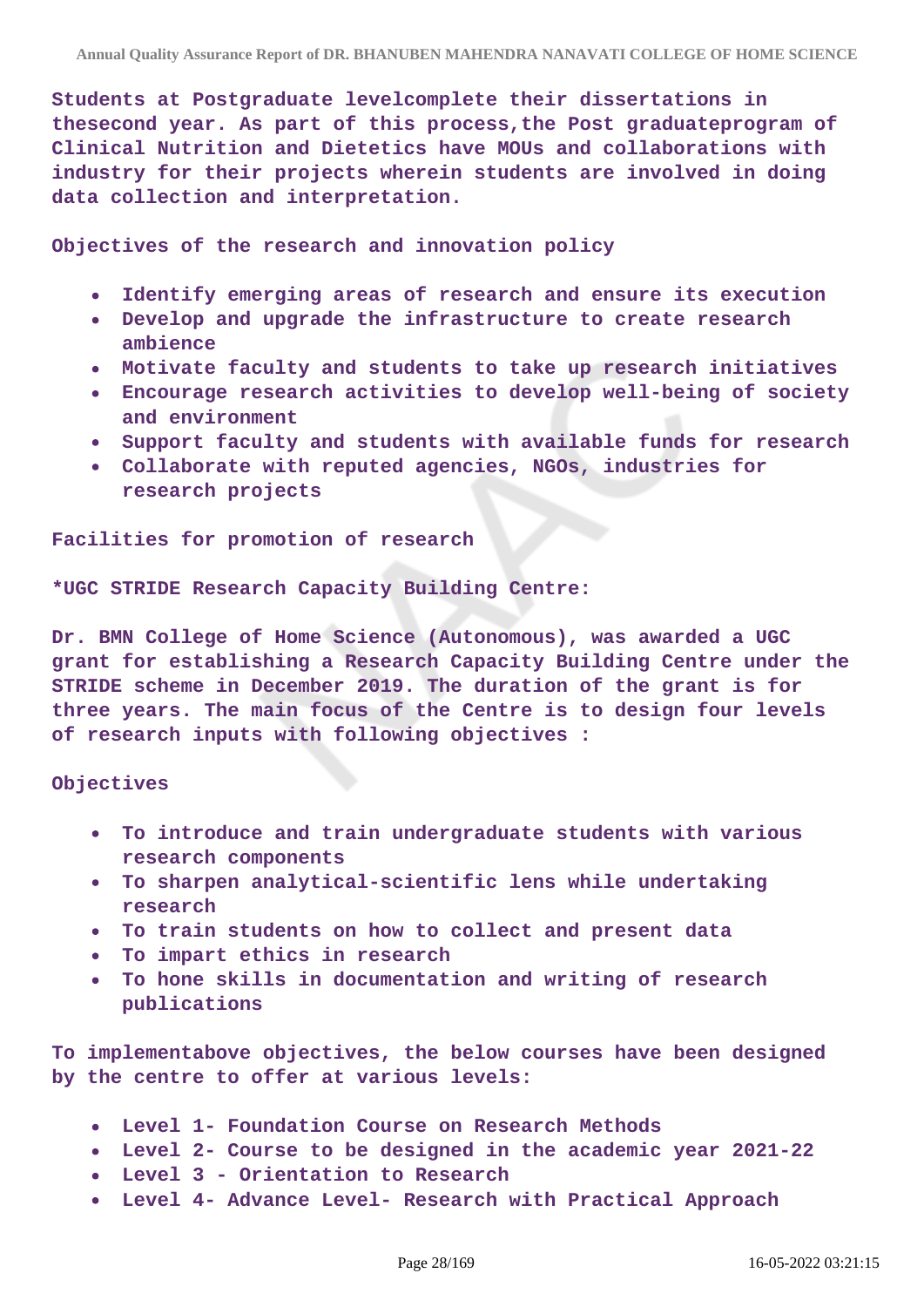#### **\*Critical Thinking Lab:**

**As per the implementation of the proposed plan under the project, the Centre has developed the Critical Thinking Lab to provide an exclusive space for the students to undertake various activities related to research capacity building. The focus is on independent thinking skills and on applying critical thinking to life situations. The main objectives of the lab are as follows:**

- **Conduct workshops to develop critical thinking skills**
- **Develop problem solving and analytical skills**
- **Understand concepts, features and theories of critical thinking**
- **Apply varied approach to develop interdisciplinary research**

**\*Minor research grants instituted by management of SMES for faculty**

**The centre also initiated the process for evaluation and selection of Minor research projects of faculty from self-financed sections; the funding for the same is initiated by the Management of SMES. Four teams (8 faculty members) have been shortlisted and their proposals are approved for funding, the scheme is starting from 1st April 2021.**

#### **\* Upgraded Laboratories in each department**

#### **\*Well Equipped Library with e-resources and online databases**

| File Description                                                                                                                     | Documents        |
|--------------------------------------------------------------------------------------------------------------------------------------|------------------|
| Upload the Minutes of the<br>Governing Council/<br>Syndicate/Board of Management<br>related to research promotion<br>policy adoption | No File Uploaded |
| Provide URL of policy document<br>on promotion of research<br>uploaded on the website                                                | Nil              |
| Any additional information                                                                                                           | No File Uploaded |

#### **3.1.2 - The institution provides seed money to its teachers for research**

## **3.1.2.1 - Seed money provided by the institution to its teachers for research during the year (INR in lakhs)**

**1 lakh**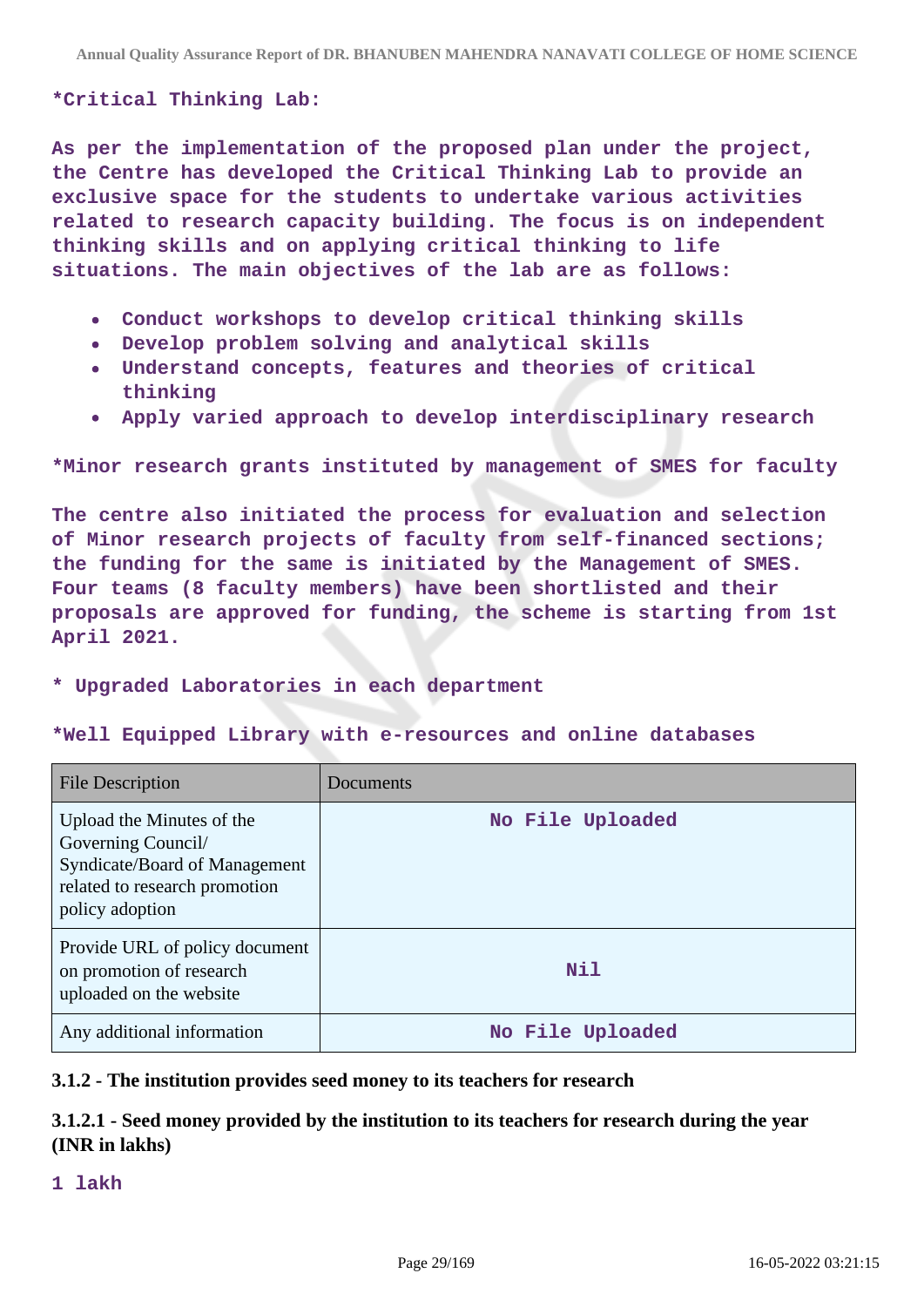| <b>File Description</b>                                                                                              | Documents        |
|----------------------------------------------------------------------------------------------------------------------|------------------|
| Minutes of the relevant bodies of<br>the institution regarding seed<br>money                                         | No File Uploaded |
| Budget and expenditure<br>statements signed by the Finance<br>Officer indicating seed money<br>provided and utilized | No File Uploaded |
| List of teachers receiving grant<br>and details of grant received                                                    | No File Uploaded |
| Any additional information                                                                                           | No File Uploaded |

## **3.1.3 - Number of teachers who were awarded national / international fellowship(s) for advanced studies/research during the year**

#### **0**

| <b>File Description</b>                                              | Documents        |
|----------------------------------------------------------------------|------------------|
| e-copies of the award letters of<br>the teachers                     | No File Uploaded |
| List of teachers and details of<br>their international fellowship(s) | No File Uploaded |
| Any additional information                                           | No File Uploaded |

### **3.2 - Resource Mobilization for Research**

## **3.2.1 - Grants received from Government and Non-Governmental agencies for research projects, endowments, Chairs during the year (INR in Lakhs)**

#### **15642094**

| <b>File Description</b>                                                                                                 | Documents |
|-------------------------------------------------------------------------------------------------------------------------|-----------|
| e-copies of the grant award<br>letters for research projects<br>sponsored by non-governmental<br>agencies/organizations | View File |
| List of projects and grant details                                                                                      | View File |
| Any additional information                                                                                              | View File |

## **3.2.2 - Number of teachers having research projects during the year**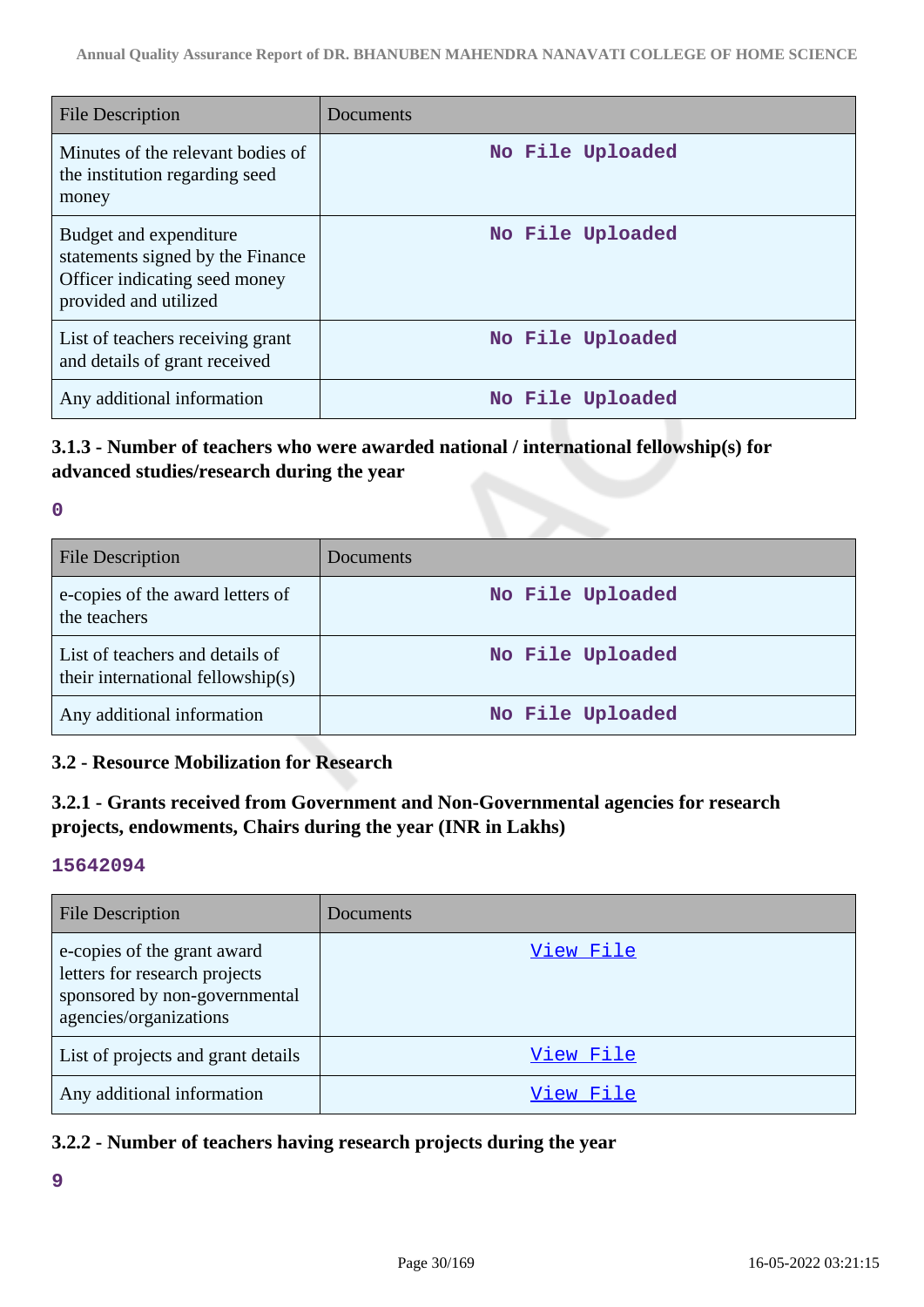| <b>File Description</b>                      | Documents        |
|----------------------------------------------|------------------|
| Upload any additional<br>information         | No File Uploaded |
| Paste link for additional<br>Information     | Nil              |
| List of research projects during<br>the year | View File        |

### **3.2.3 - Number of teachers recognised as research guides**

**2**

| File Description                                                                            | Documents |
|---------------------------------------------------------------------------------------------|-----------|
| Upload copies of the letter of the<br>university recognizing teachers<br>as research guides | View File |
| Institutional data in Prescribed<br>format                                                  | View File |

## **3.2.4 - Number of departments having research projects funded by Government and Non-Government agencies during the year**

**0**

| <b>File Description</b>                             | Documents        |
|-----------------------------------------------------|------------------|
| Supporting document from<br><b>Funding Agencies</b> | No File Uploaded |
| Paste link to funding agencies'<br>website          | <b>Nil</b>       |
| Any additional information                          | No File Uploaded |

### **3.3 - Innovation Ecosystem**

3.3.1 - Institution has created an ecosystem for innovations and creation and transfer of knowledge supported by dedicated centres for research, entrepreneurship, community orientation, incubation, etc.

**The Incubation Centre of Dr. BMN College of Home Science gives handson experience in entrepreneurship and innovation by being mentored by industry experts and faculty. The institute has signed an MOU with the Tata Power Skill Development (TPSDI) where different workshops were conducted on Entrepreneurship, Critical thinking and problem solving and Preparatory Program for a career in HRM. These workshops have provided our students with an in-depth knowledge of**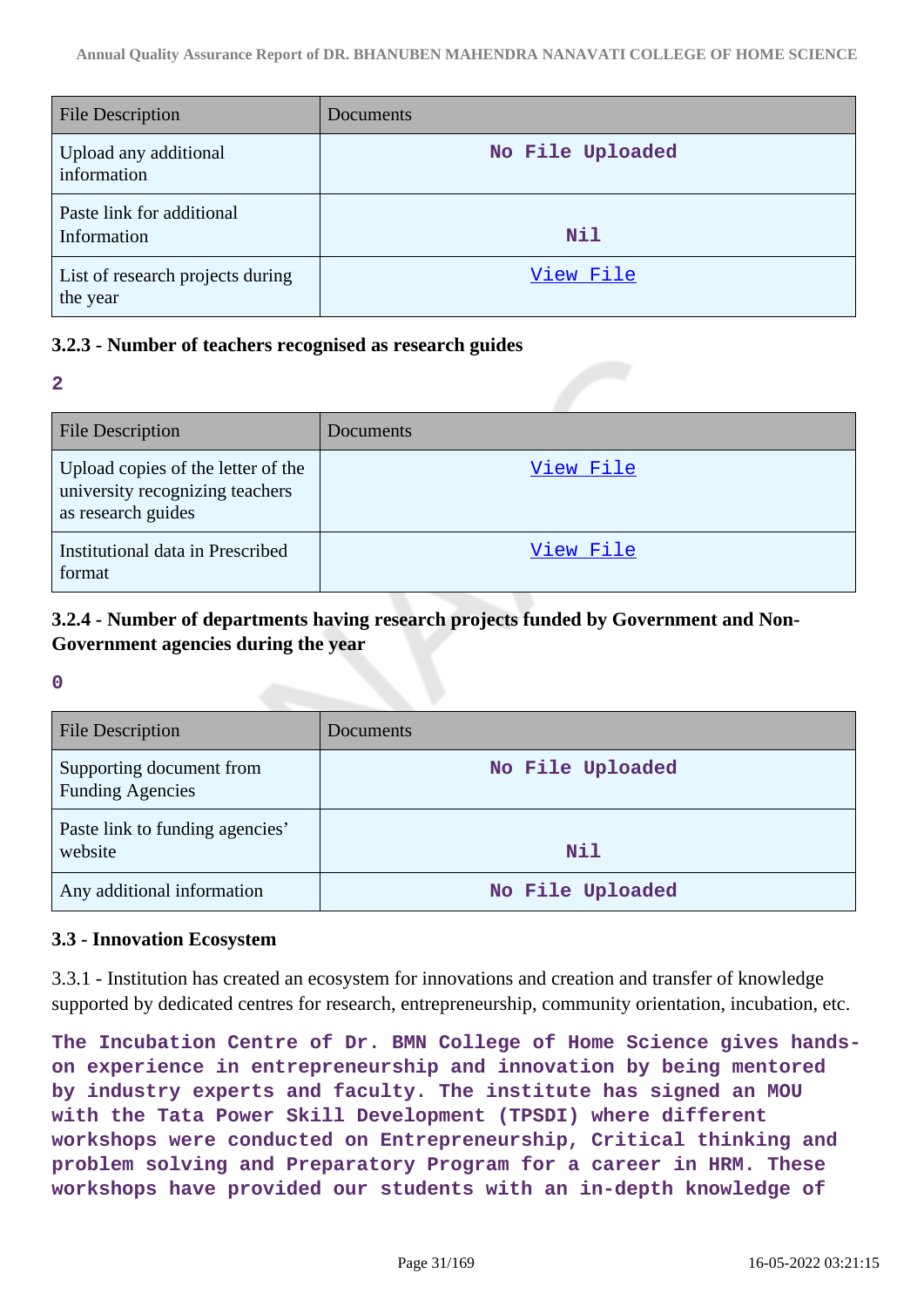**the subject. The courses provide a balanced approach with a focus on theoretical as well as practical aspects. The courses provided by TPSDI have helped our students in being acquainted with the skills necessary in today's dynamic work environment.**

**Dr. BMN College of Home Science has been recognized as UGC Stride Research Capacity Building Centre since December 2019. The institution has received funding in this scheme of UGC under component I, to conduct courses, workshops and training sessions to promote research culture among students and faculty. At present the Centre is offering 4 level inputs to address the objective of promoting research ethos in higher education (UG and PG). A series of online sessions on research components were organized and also Structured Courses for FY, TY and MSC students were offered. Also to promote research ethos for faculty enhancement, a series of online sessions on Faculty-Peer-Discussions were organised once a month. As an initial phase, the internal faculty members were provided an opportunity to present their research initiatives and interact about their overall experience. Under this initiative, expert sessions were also organized on various topics related to research skills enhancement.**

**The Centre has developed the Critical Thinking Lab to provide an exclusive space for the students to undertake various activities related to research capacity building. The focus is on independent thinking skills and on applying critical thinking to life situations.**

**Faculty members who have undertaken their Minor Research Projects were provided special mentoring interaction sessions by experts to enhance their research proposals and develop a critical approach and direction while working towards their minor research.**

**The Centre has formulated a committee to mentor and monitor the progress of the schemes which includes a nominee from UGC and other eminent scientists and scholars as given below:**

**Mentoring and Monitoring Committee - External Members**

- **1. Dr. Vidita Vaidya UGC Nominee Professor, Department of Biological Sciences, TIFR**
- **2. Dr. Sandeep More- Eminent Scientist DST Inspire Fellow, Dept of Fiber and Textile Processing Technology, ICT, Mumbai**
- **3. Dr. Ratna Thar Eminent Scholar Research Director, College of Home Science, Nirmala Niketan**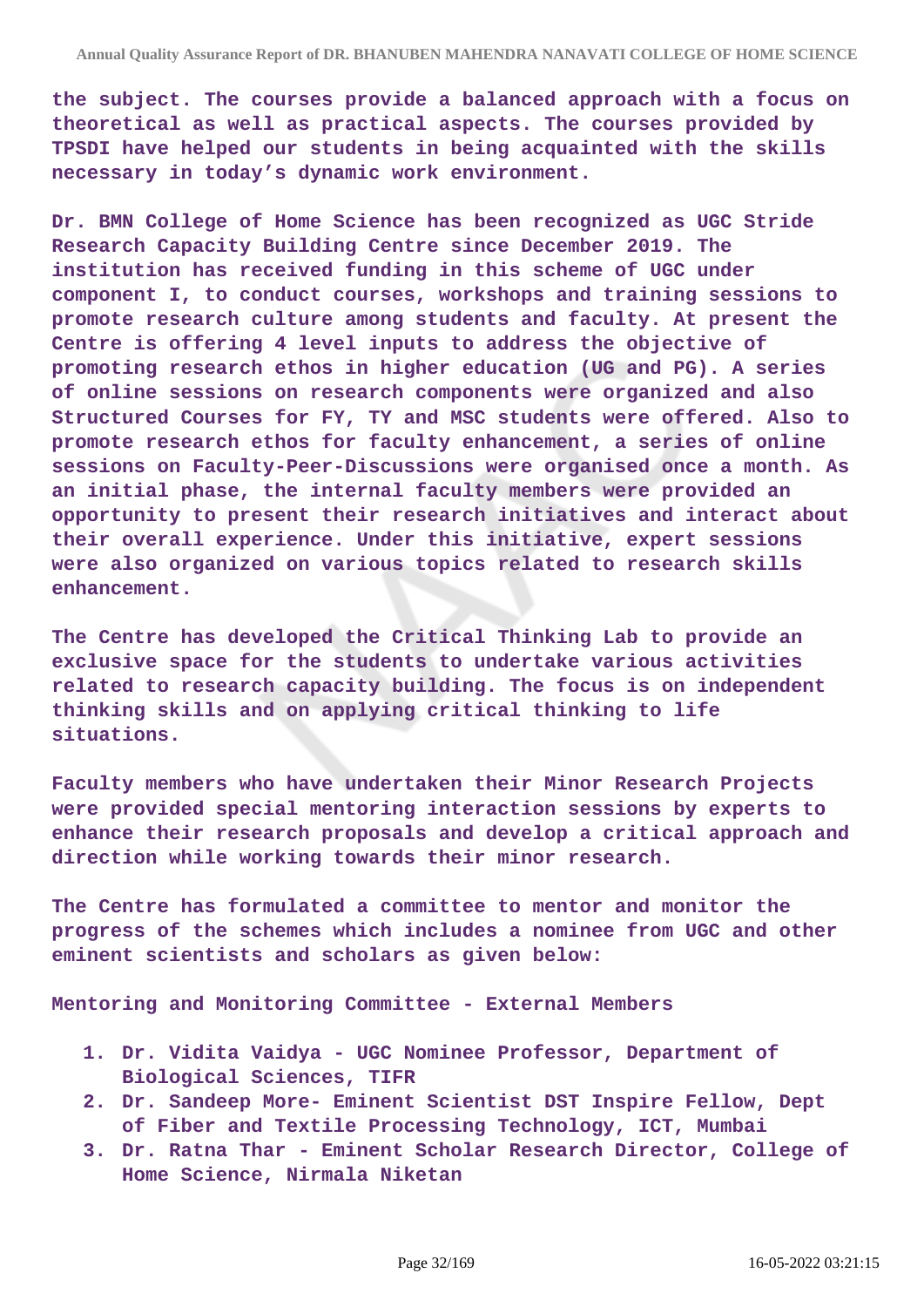| <b>File Description</b>                  | <b>Documents</b> |
|------------------------------------------|------------------|
| Upload any additional<br>information     | No File Uploaded |
| Paste link for additional<br>information | Nil              |

## **3.3.2 - Number of workshops/seminars conducted on Research Methodology, Intellectual Property Rights (IPR), Entrepreneurship and Skill Development during the year**

### **Nil**

| <b>File Description</b>                                 | Documents        |
|---------------------------------------------------------|------------------|
| Report of the events                                    | View File        |
| List of workshops/seminars<br>conducted during the year | View File        |
| Any additional information                              | No File Uploaded |

## **3.4 - Research Publications and Awards**

**3.4.1 - The Institution ensures implementation of its Code of Ethics for Research uploaded in the website through the following: Research Advisory Committee Ethics Committee Inclusion of Research Ethics in the research methodology course work Plagiarism check through authenticated software A. All of the above**

| <b>File Description</b>                                                                                                                                                                      | <b>Documents</b> |
|----------------------------------------------------------------------------------------------------------------------------------------------------------------------------------------------|------------------|
| Code of Ethics for Research,<br><b>Research Advisory Committee</b><br>and Ethics Committee<br>constitution and list of members<br>of these committees, software<br>used for plagiarism check | View File        |
| Any additional information                                                                                                                                                                   | No File Uploaded |

**3.4.2 - Number of PhD candidates registered per teacher (as per the data given with regard to recognized PhD guides/ supervisors provided in Metric No. 3.2.3) during the year**

### **3.4.2.1 - Number of PhD students registered during the year**

**0**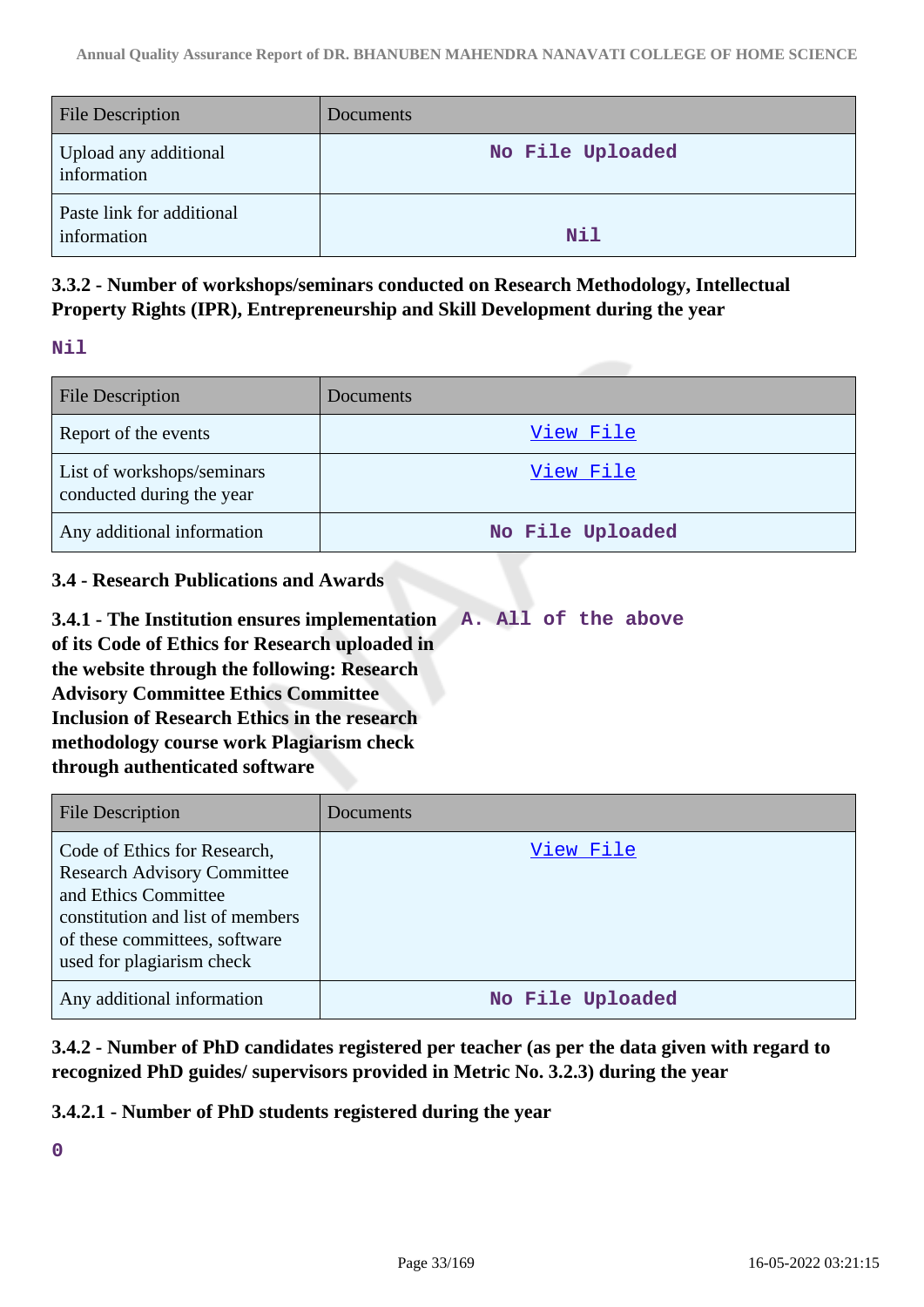| File Description                                                                                         | Documents        |
|----------------------------------------------------------------------------------------------------------|------------------|
| URL to the research page on HEI<br>website                                                               | Nil              |
| List of PhD scholars and details<br>like name of the guide, title of<br>thesis, and year of registration | View File        |
| Any additional information                                                                               | No File Uploaded |

## **3.4.3 - Number of research papers per teacher in CARE Journals notified on UGC website during the year**

**2**

| <b>File Description</b>                                                             | Documents        |
|-------------------------------------------------------------------------------------|------------------|
| List of research papers by title,<br>author, department, and year of<br>publication | View File        |
| Any additional information                                                          | No File Uploaded |

## **3.4.4 - Number of books and chapters in edited volumes / books published per teacher during the year**

#### **5**

| <b>File Description</b>                  | Documents |
|------------------------------------------|-----------|
| Upload any additional<br>information     | View File |
| Paste link for additional<br>information | Nil       |

## **3.4.5 - Bibliometrics of the publications during the year based on average Citation Index in Scopus/ Web of Science/PubMed**

## **3.4.5.1 - Total number of Citations in Scopus during the year**

**0**

| <b>File Description</b>                              | <b>Documents</b> |
|------------------------------------------------------|------------------|
| Any additional information                           | No File Uploaded |
| Bibliometrics of the publications<br>during the year | No File Uploaded |

### **3.4.6 - Bibliometrics of the publications during the year based on Scopus/ Web of Science – h-**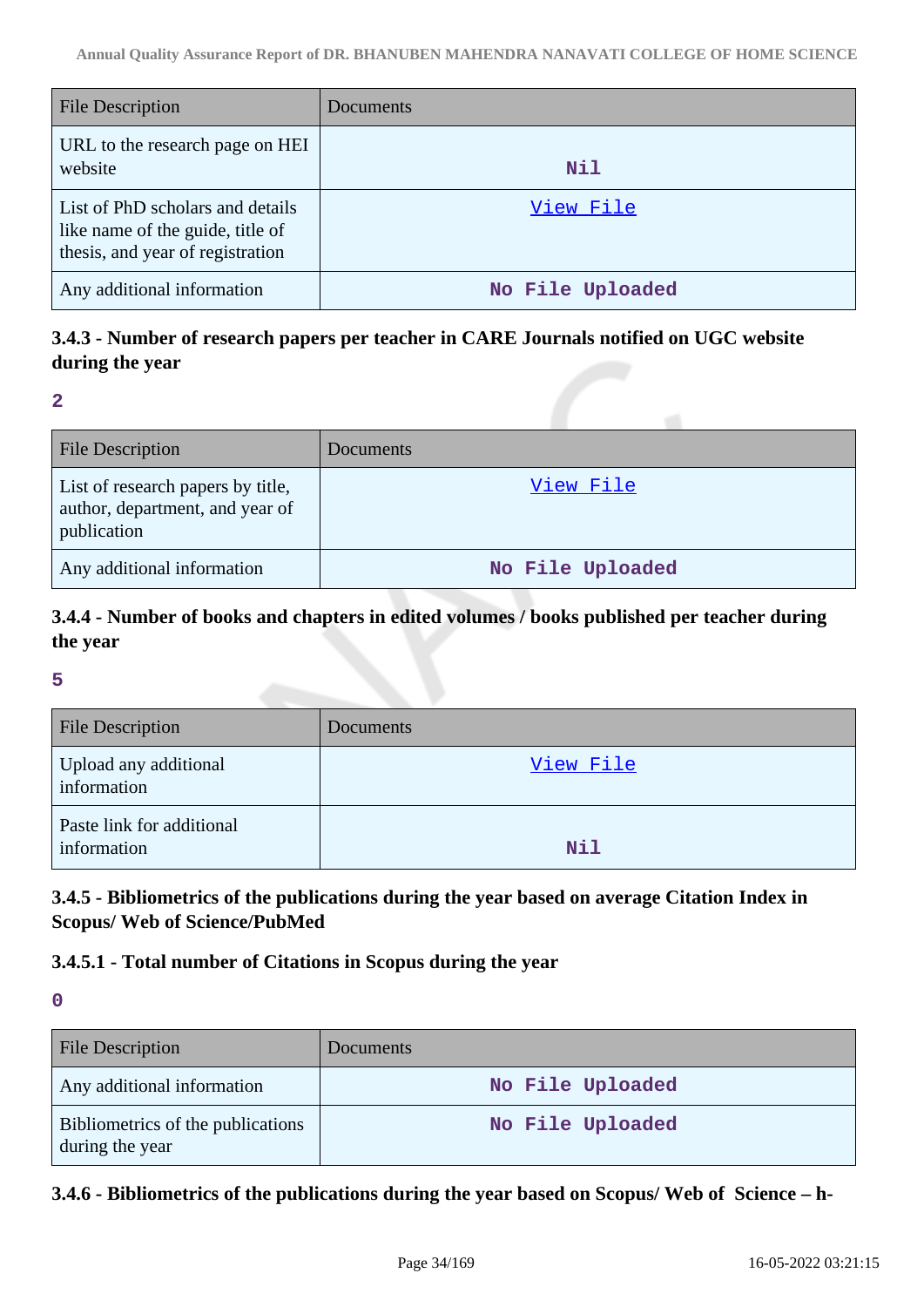## **Index of the University**

## **3.4.6.1 - h-index of Scopus during the year**

**0**

| <b>File Description</b>                                                                           | Documents        |
|---------------------------------------------------------------------------------------------------|------------------|
| Bibiliometrics of publications<br>based on Scopus/ Web of Science<br>- h-index of the Institution | No File Uploaded |
| Any additional information                                                                        | No File Uploaded |

#### **3.5 - Consultancy**

## **3.5.1 - Revenue generated from consultancy and corporate training during the year (INR in lakhs)**

**0**

| <b>File Description</b>                                                                                             | Documents        |
|---------------------------------------------------------------------------------------------------------------------|------------------|
| Audited statements of accounts<br>indicating the revenue generated<br>through consultancy and<br>corporate training | View File        |
| List of consultants and revenue<br>generated by them                                                                | No File Uploaded |
| Any additional information                                                                                          | No File Uploaded |

**3.5.2 - Total amount spent on developing facilities, training teachers and clerical/project staff for undertaking consultancy during the year**

**0**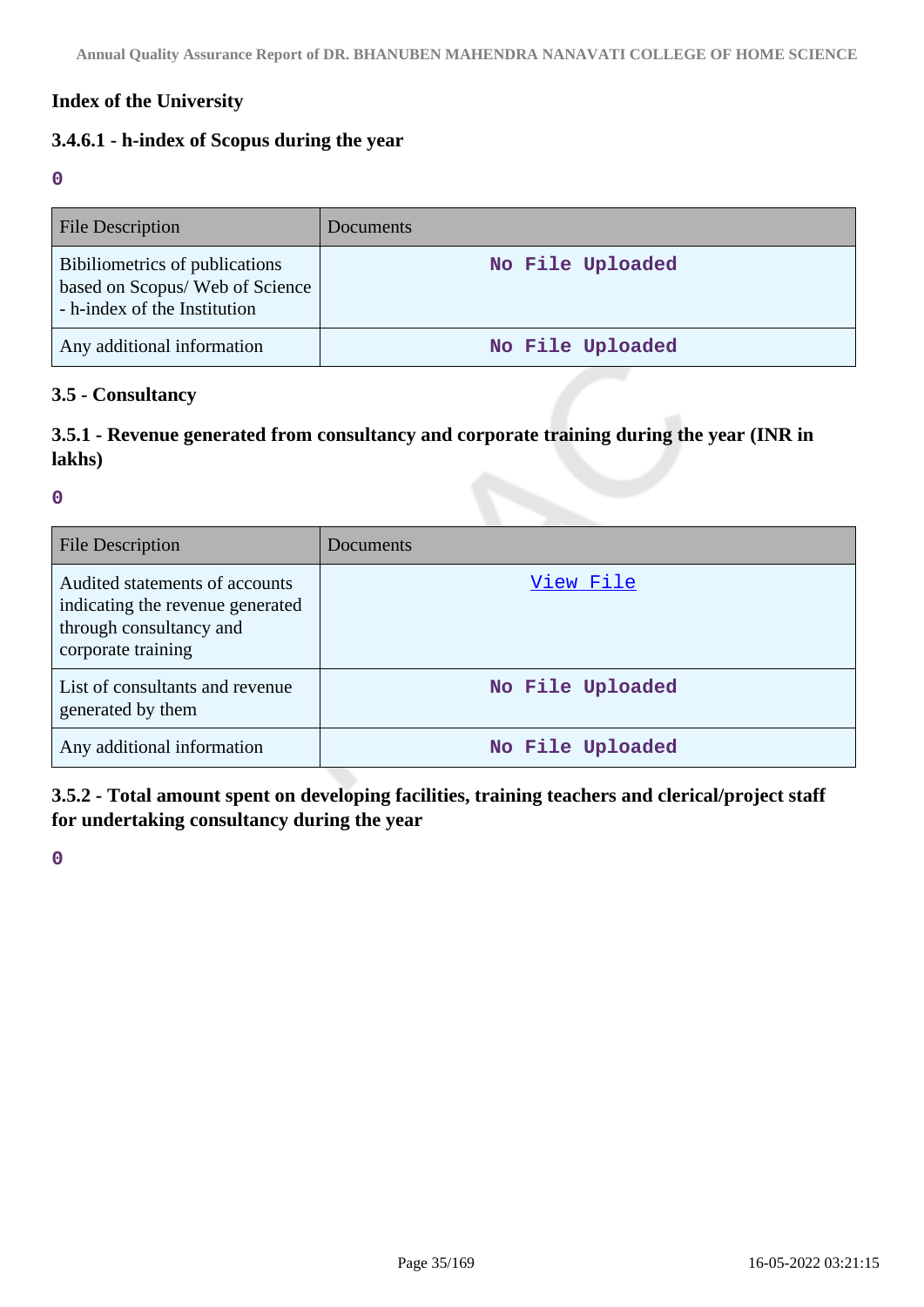| <b>File Description</b>                                                                                                                                             | Documents        |
|---------------------------------------------------------------------------------------------------------------------------------------------------------------------|------------------|
| Audited statements of accounts<br>indicating the expenditure<br>incurred on developing facilities<br>and training teachers and staff for<br>undertaking consultancy | No File Uploaded |
| List of training programmes,<br>teachers and staff trained for<br>undertaking consultancy                                                                           | No File Uploaded |
| List of facilities and staff<br>available for undertaking<br>consultancy                                                                                            | No File Uploaded |
| Any additional information                                                                                                                                          | No File Uploaded |

### **3.6 - Extension Activities**

3.6.1 - Extension activities carried out in the neighbourhood sensitising students to social issues for their holistic development, and the impact thereof during the year

**The institute promotes regular engagement of faculty, students, and staff with the neighborhood community for their holistic development and sustained community development through various activities. Every year, programmes are organized under which students and staff participate voluntarily in community-based activities.COVID-19 Pandemic situation moved us into the virtual world. Committees and departments conducted various activities online. NSS unit conducted various activities with children of NGO Stree Mukti Sanghatana and Vision Rescue. NSS Volunteers conducted community awareness sessions online for the girls and women from Vision Rescue on various topics such as NGO Mobile and its use, Nutrition and basic yoga. Stress , anger management and menstrual hygiene. Also,conducted various online webinars to spread the awareness of "social responsibilities", "health and hygiene", "covid-19 and immunity" and "build self-confidence and leadership qualities".**

**Under the guidance of teachers from Department of Textile Science and Apparel Design TY TSAD students volunteered as Digital Tutor for skill training sessions conducted for community women from Vision Rescue NGO, to train them online for various basic embroidery stitches and motifs with different color combinations.**

**11 NSS Volunteers conducted various activities under Intergenerational Interaction with 12 Senior Citizens from 1st June to 19th June 2021. Activities like creating zoom meetings, using mobiles apps, watching news in Google and using Amazon Shopping App.**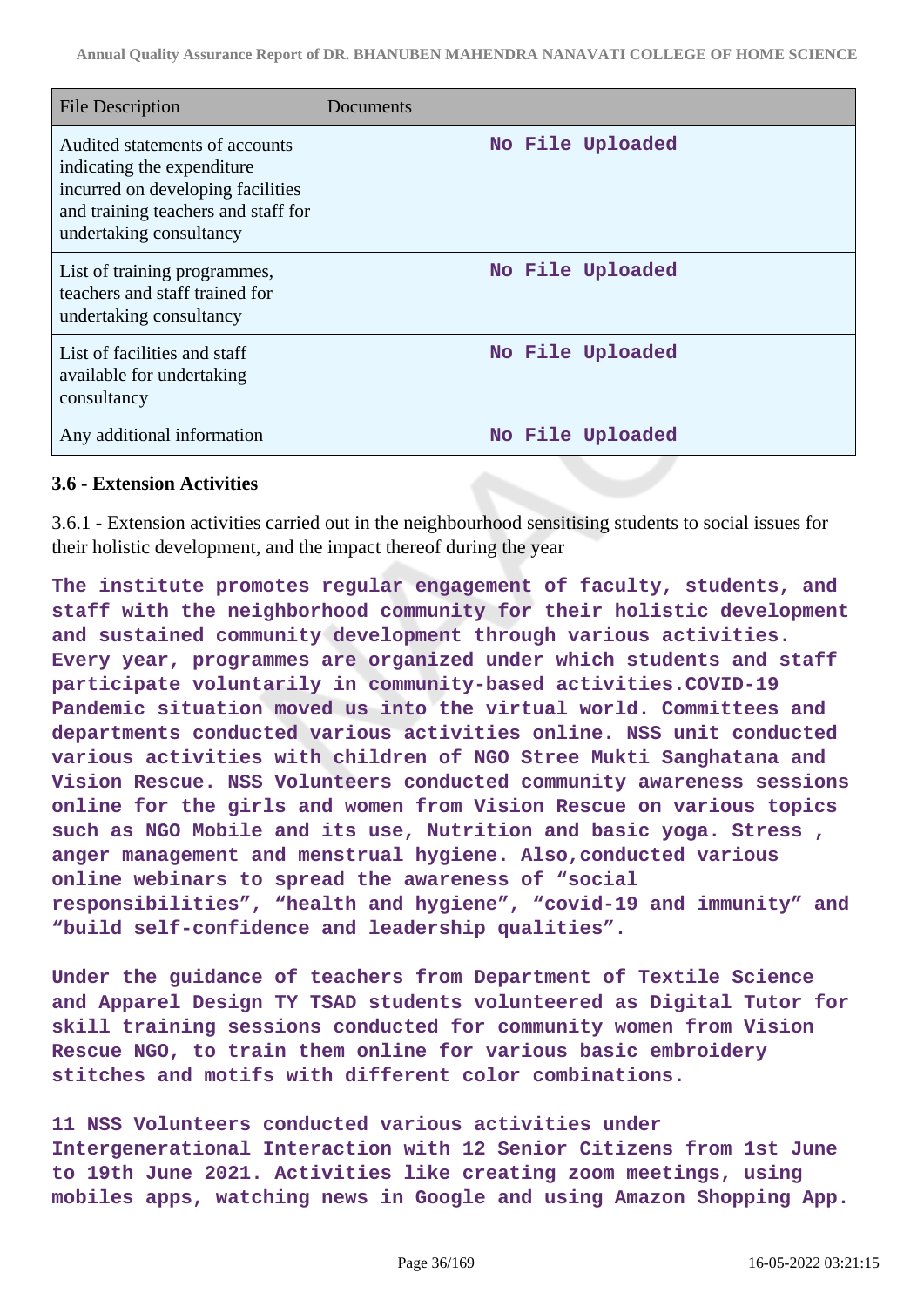**Under Intergenerational Interaction, The students were introduced to Gita Hariharan's "Remains of the Feast" and Khushwant Singh's "Portrait of a Lady", short stories with central characters in their middle and late adulthood to trace the themes of ageism, ageist notions, relationship with the character of the younger generation, etc. The students were required to participate in a project to teachlearn a new skill with a senior participant and submit a projectreport defining the objectives,introducing the participant, elaborating the process and summarizing the learning with the help of images or video clips.**

| <b>File Description</b>                  | Documents        |
|------------------------------------------|------------------|
| Upload any additional<br>information     | No File Uploaded |
| Paste link for additional<br>information | Nil              |

**3.6.2 - Number of awards and recognition received by the Institution, its teachers and students for extension activities from Government / Government-recognised bodies during the year**

**0**

| <b>File Description</b>                                         | Documents        |
|-----------------------------------------------------------------|------------------|
| Number of awards for extension<br>activities in during the year | No File Uploaded |
| e-copy of the award letters                                     | No File Uploaded |
| Any additional information                                      | No File Uploaded |

**3.6.3 - Number of extension and outreach programmes conducted by the institution through NSS/NCC/Red Cross/YRC, etc. during the year (including Government-initiated programmes such as Swachh Bharat, AIDS Awareness, and Gender Sensitization and those organised in collaboration with industry, community and NGOs)**

**18**

| <b>File Description</b>         | Documents        |
|---------------------------------|------------------|
| Reports of the events organized | View File        |
| Any additional information      | No File Uploaded |

## **3.6.4 - Number of students participating in extension activities listed in 3.6.3 during the year**

**500**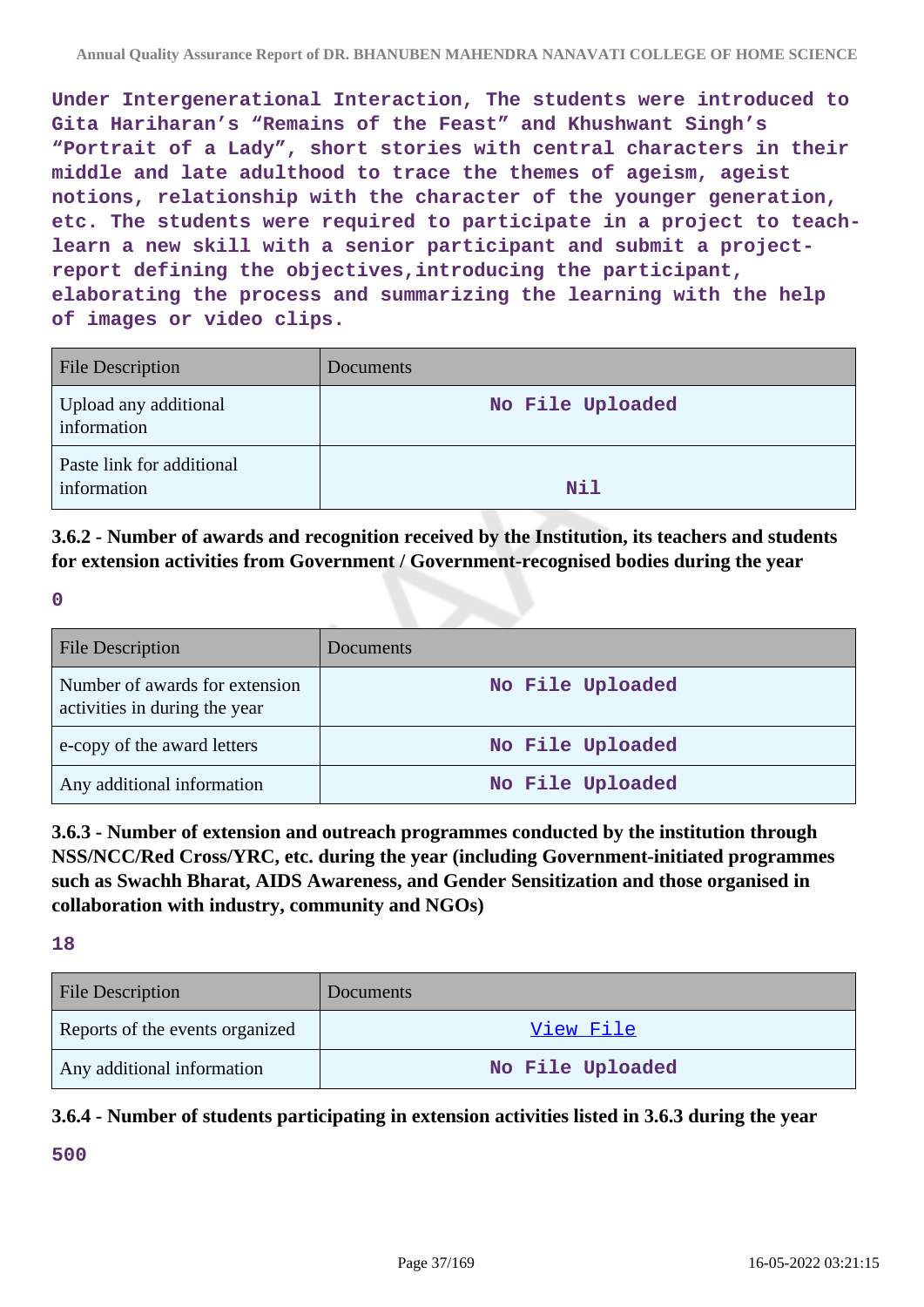| <b>File Description</b>    | Documents        |
|----------------------------|------------------|
| Reports of the events      | <u>View File</u> |
| Any additional information | No File Uploaded |

## **3.7 - Collaboration**

**3.7.1 - Number of collaborative activities during the year for research/ faculty exchange/ student exchange/ internship/ on-the-job training/ project work**

**17**

| <b>File Description</b>                           | <b>Documents</b> |
|---------------------------------------------------|------------------|
| Copies of documents<br>highlighting collaboration | <u>View File</u> |
| Any additional information                        | No File Uploaded |

# **3.7.2 - Number of functional MoUs with institutions of national and/or international importance, other universities, industries, corporate houses, etc. during the year (only functional MoUs with ongoing activities to be considered)**

### **10**

| <b>File Description</b>                                                                                                              | Documents        |
|--------------------------------------------------------------------------------------------------------------------------------------|------------------|
| e-copies of the MoUs with<br>institution/industry/corporate<br>house                                                                 | View File        |
| Details of functional MoUs with<br>institutions of national,<br>international importance, other<br>institutions etc. during the year | View File        |
| Any additional information                                                                                                           | No File Uploaded |

# **INFRASTRUCTURE AND LEARNING RESOURCES**

## **4.1 - Physical Facilities**

4.1.1 - The Institution has adequate infrastructure and physical facilities for teaching-learning, viz., classrooms, laboratories, computing equipments, etc.

**The Institution has 28classrooms, 20 technology enabled Smart Classrooms and Learning, Activity and Tutorial Spaces, and an Experimental Nursery. There areLaboratories for Biology, Chemistry, Food Science and Nutrition, Textile Science and Apparel DesignHospitality, andSpecialized Facilities and Equipment for Teaching, Learning and Research.**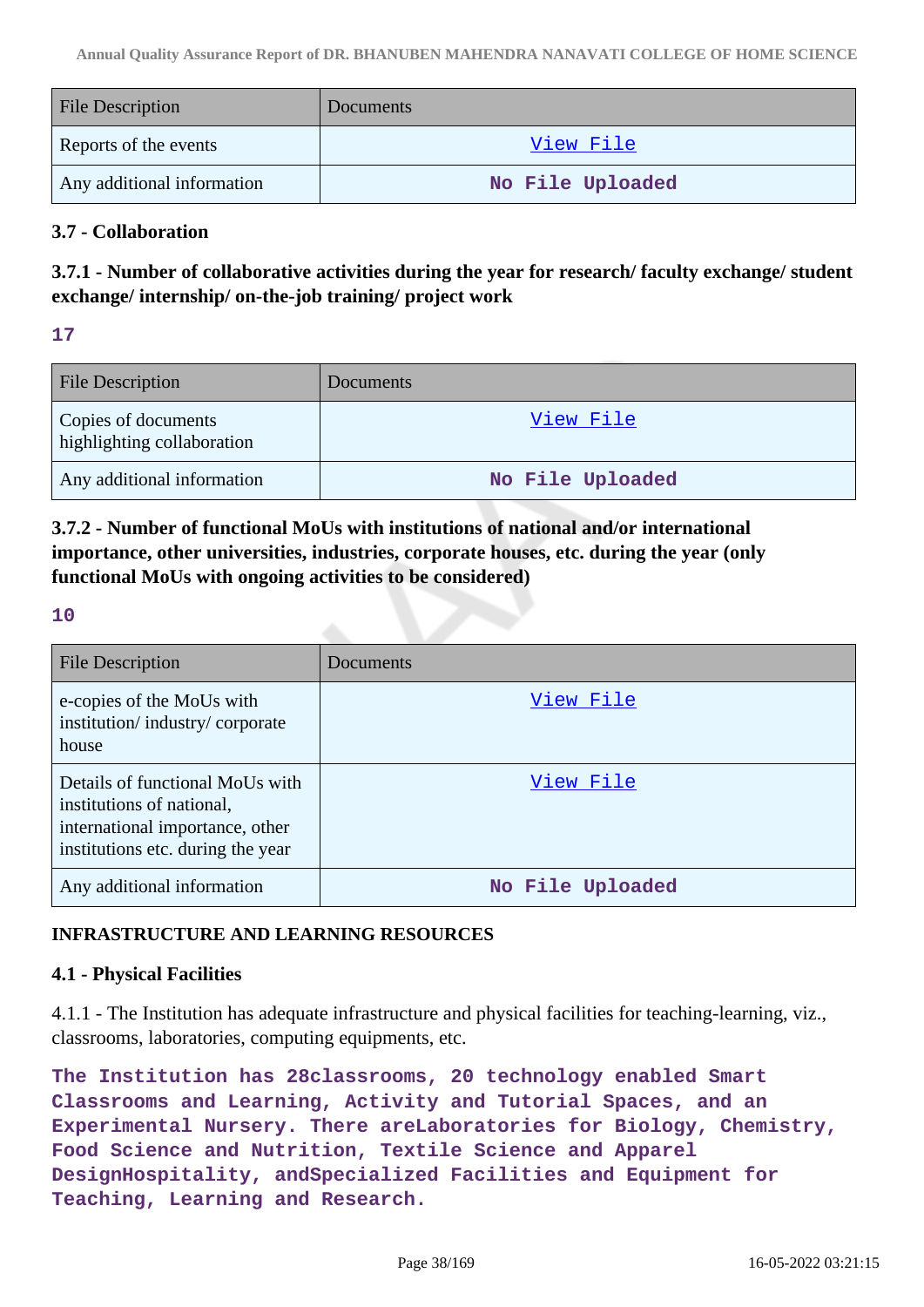**The well-planned Infrastructure includes a Seminar Room and a Conference Room, an Air-Conditioned Auditorium, Students' Common Room, Counselling and Career Guidance Cell ('Mind Space'),Exam Cell Room, a Critical Thinking Laboratory and an IQAC Cell, Employment, Entrepreneurship and Career Hub(EECH) Cell.**

**Apart from these facilities, the campus has aLanguage Lab to improve English Language Fluency Skills, aGymnasium, aBeauty Parlourand a President's Room.There is also a well-stocked Library with a Reading Hall. The special highlights include a Gandhian Studies Centre, a MOOC Room and an Audio Visual Recording Studio for Teachers to develop MOOC Courses.**

**The Institution has Ramps with easy access to lifts and a Toilet for specially challenged students.**

**There are 5 Computer Laboratories with Internet Connection and Printing facility as well as an Interactive Panel and 3 Ipads for ICT teaching and 2 Stand-Alone Screens**

**Textile department has developed a centre for skill training in Indian traditional textiles and embroidery.**

**The following Infrastructure and Physical Facilities are available for Teaching and Learning**

#### **CLASSROOMS**

**There are a total of 28 well-furnished Classrooms used by approximately 900 students, attending all the programs that we conduct. These include 9 large Classrooms with a seating capacity for about 100 to 150 students. These Classrooms are well ventilated and adaptable to the use of Electronic Teaching aids. Mike systems are installed to facilitate the teaching process. There are 11 medium Classrooms with a seating capacity of 60 students, and 8 small Classrooms with a seating capacity of 25 students.**

**As a part of infrastructure up-gradation there is a Multipurpose Classroom called "Rachnatmak Sumedha" next to the outdoor Play area in Prangan Nursery on the Ground floor. It is used by HD Department Students for BalMela activities, Workshops and Children's activities.**

#### **TECHNOLOGY-ENABLED LEARNING SPACES:**

**20 Smart Classrooms have been enabled with complete ICT facilities**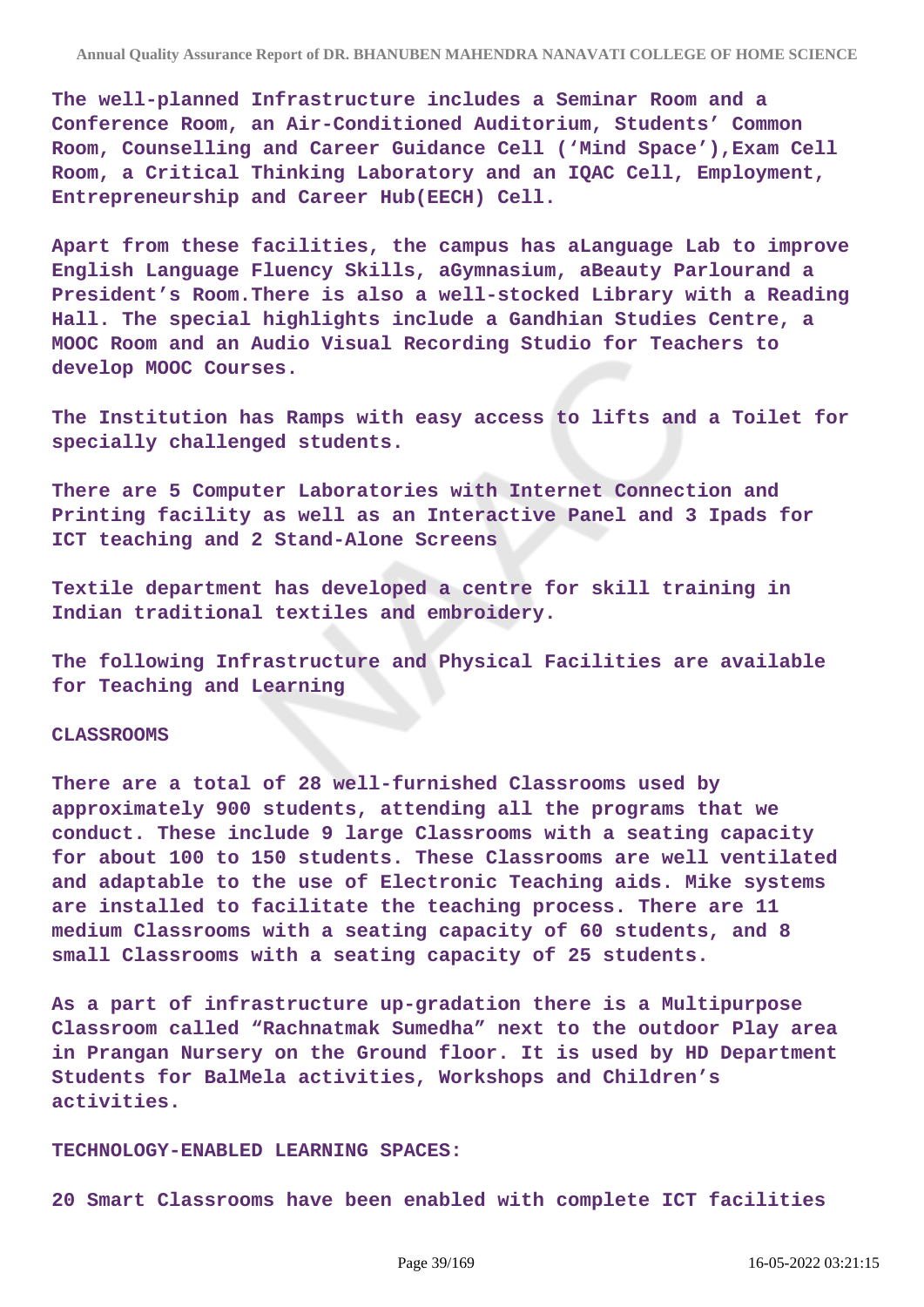**including Epson 595 Wi-interactive Projector with White Board, and Dell Inspiron 3542 laptops and CCTV surveillance.**

**All Departments are also provided with laptops and access to Wi-Fi.**

**The staffroom on the 4th floor is provided with an internet and Wi-Fi facility, 5 Desktops, Laser Printer and Scanner. The staffroom on the 5th floor is provided with Internet Connection and Wi-Fi facilities, 2 Desktops, Laser Printer and Scanner for teaching, Learning and Evaluation related work.**

**Computer Lab 503 has been attached with CybernetyxModel 8090 and Lab 502 with an Interactive Panel. The above facilities are Wi-Fi enabled**

**SEMINAR/ CONFERENCE ROOMS:**

**The Seminar Room (room No: 54) is located on the 5th floor. It has a SMART Board Model 480 with SMART NoteBook Software with a Short Throw Projector connected to Desktop CPU. Faculty and students also have access to a well-equipped Conference Room with Audio-Visual Facilities on the 3rd Floor of the Annex Building.**

**National and State Level UGC Sponsored/NAAC sponsored Seminars and other such important programs are conducted in the air-conditioned ShriVisanji Ravji Auditorium, with a seating capacity for 282 persons and are equipped with Mount ceiling Projector, Motorized Projector Screen and Sound System. Ravji Jivraj Changdaiwala Hall has a seating capacity for 450 persons and is used for Seminars, Workshops, Public Lectures, Endowment Lectures and Pool Campus Placements.**

**ACTIVITY SPACE ON 9TH FLOOR/ E E Career Hub Centre: It has an LCD Projector and 6 Feet X 4 Feet Projector Screen. Faculty and students also have access to an activity space for Guest Lectures, Workshops, Induction Programs, Alumina Meet, etc.**

**TUTORIAL SPACES :**

**8 small Classrooms are available to conduct Tutorial Classes for subjects such as English and Soft Skills. Smaller Classrooms are also used by SY and TY students for practical work for their specializations.**

**LANGUAGE LAB:**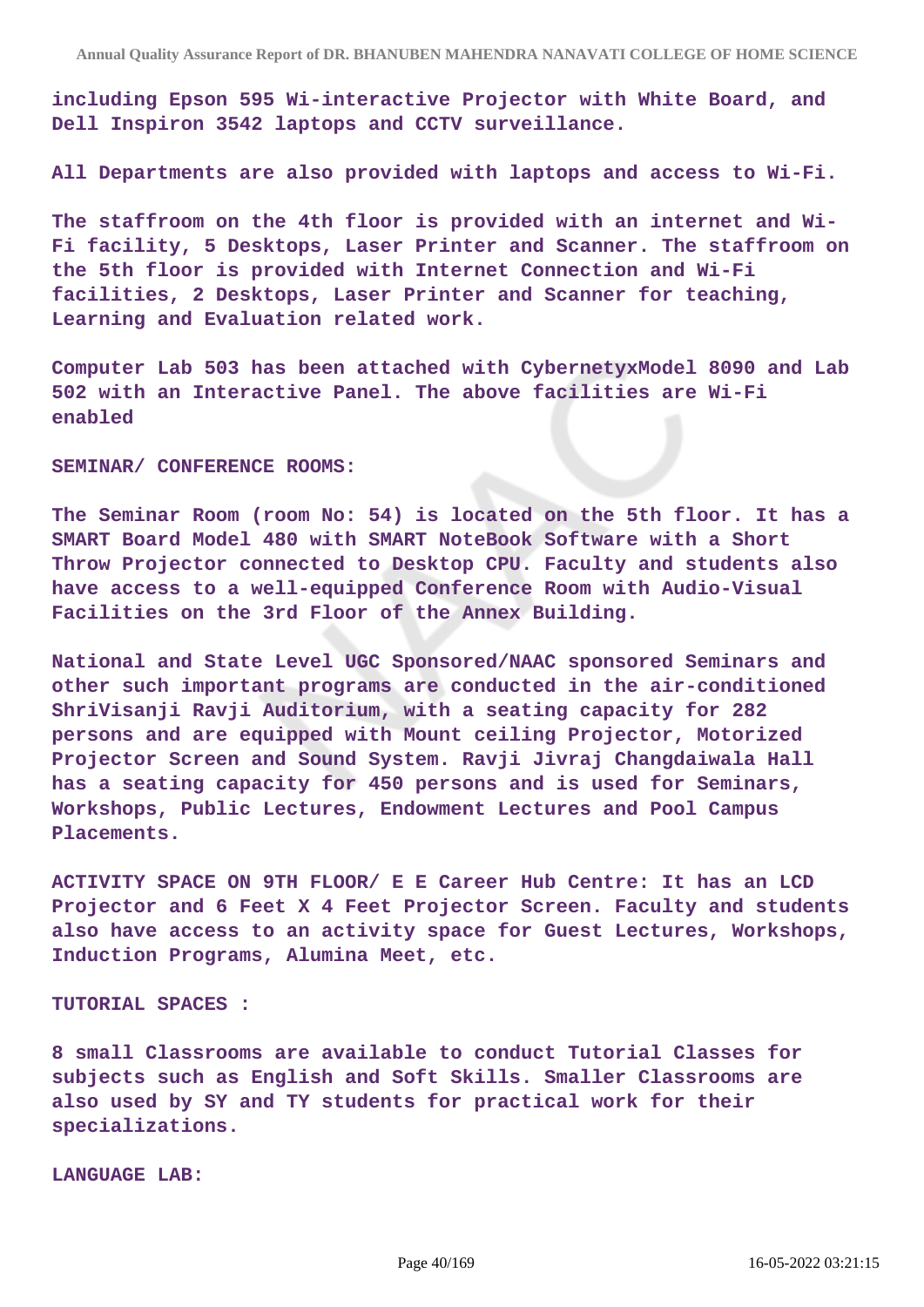**It is located on the 2nd Floor. It is equipped with 15 Desktop Computers and Digital Linguistic Language Lab Software "DLM –PRIME" to improve English Language Fluency Skills with 1 Mentor Console + 20 Mentee Consoles configuration. Language Lab is a dedicated space to learn any language through Visual and Audio Aids available. The students were introduced to the Language Lab to provide the best Modules according to the student's needs. An instructor is available from 8.30 a.m. to 3.30 pm every day from Monday to Saturday.**

**LABORATORIES/ SPECIALIZED FACILITIES FOR TEACHING. TOTAL LABS:21**

**Departments No. of Laboratories Biology Laboratory 1 Chemistry Laboratories 2 Food Science and Nutrition Labs 3 Textile Science and Apparel Design 6 (Apparel Design Laboratory-3, Wet Processing Laboratory (dry and wet area)-1, Fabric Manufacture Laboratory-1, Physical Testing Laboratory-1) Computer Software Laboratories 5 Internet Corner 1 Hardware Laboratory 1 Prangan Nursery School Experimental Lab of HD Dept. 1 Hospitality Management Labs** 

**1 Restaurant Set up**

**1 Housekeeping Lab**

**SPECIALIZED FACILITIES AND EQUIPMENT FOR TEACHING, LEARNING AND RESEARCH ETC.**

**Prangan Experimental Nursery is the experimental Laboratory of the Human Development Department. It is located on the Ground floor, with the latest play equipment for children in the adjoining area like the Water Play Centre, etc.**

**The Gymnasium (Physical Fitness Centre) is located on the 9th floor. It is used to conduct practical sessions of the Postgraduate Diploma course in Sports Science Fitness and Nutrition, and Career Oriented Program in Physical Fitness and Weight Management**

**The Beauty Parlour on the 6th Floor is used for training students of Beauty Culture and Hair Dressing Certificate/Diploma Programs as well as Career Oriented Program in Beauty Culture**

**The Hospitality Lab on the 6th floor with Restaurant Set Up and one Housekeeping Lab is used by students of Hospitality Management under the specialization of Resource Management.**

**5 Computer Laboratories on the 5th floor with a total of 105 Computers, one Lab on 6th floor with 22 Computers and one Hardware**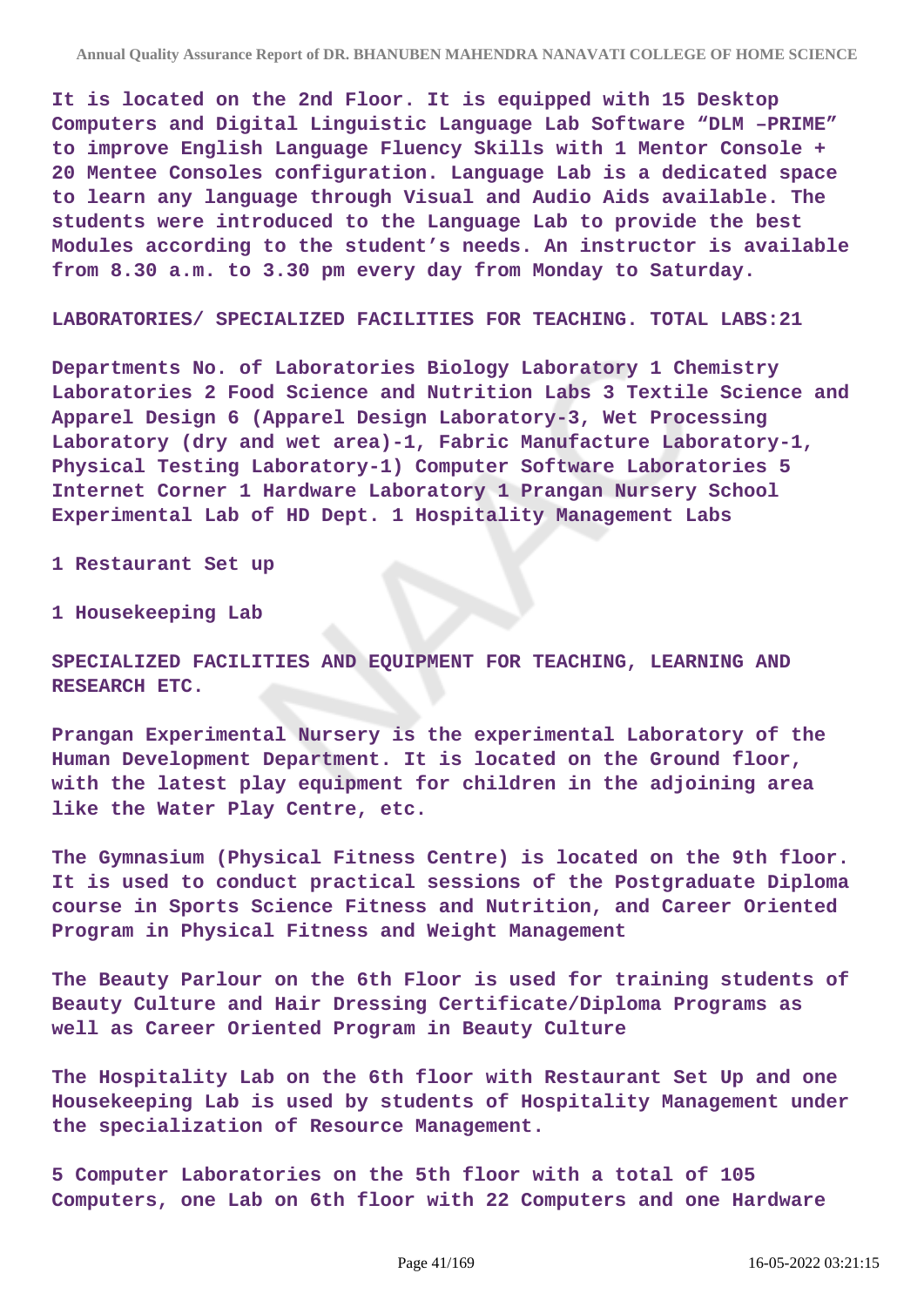**Lab on the 7th floor with 18 Computers. The Labs are used to conduct practical sessions for students of BCA, 100 hours of Computer Training and Computer Aided Designing Courses to Home Science students.**

**A spacious, well ventilated and well-lit Reading Hall is on the 8th floor can accommodate 80 students. The Library also has an Internet section with 5 Computers. The Reference Section and main Library can seat an additional 20 students. There is a separate Reading Room with a Computer for Teachers. The students also have access to an additional Reading Room of the Library in the sister institute Smt. MMP Shah Women's College of Arts and Commerce, which is also on our Campus.**

#### **MOOC Room:**

**A New MOOC room is Audio Visual Recording Studio for Teachers to develop MOOC Courses. It has a lecture Capturing System and lectures can be direct streamed in all the smart classrooms and on Social Sites. The MOOC Room has Video Conferencing AVER USB PTZ Camera System and Optical Zoom and Remote for mid to large size room with integrated Speakers phone for Video Conferencing System Full HD(1920 x 1080 progressive signal). It also has a Wireless head Microphone TG550, Audio Mixer Behringer-Xenyx 1202FX, 17 U Rack 600/600 with standard accessories with three Tray and Software for editing videos.**

**Audio-Visual Recording Studio: Students have access to a fully equipped recording studio with mixing consoles on the Ground floor of our sister college of Smt. MMP Shah College of Arts and Commerce.**

**Internet Corner (Browse-IT)**

**An exclusive Internet Corner "Browse- IT" with 8 Computers is available on the 5th floor. This facility is available from 7.30 a.m. to 6.30 p.m. for all students and Teachers.**

**The College Library is equipped with four computers with Internet connectivity for students and staff and is Wi-Fi enabled. All Computer Labs have well-equipped Internet connections. Wi-fi connectivity is available on Campus for use of educational purposes.**

**The Critical Thinking Laboratory is constructed at UGC Sponsored Research capacity building center of Dr. B.M.N. College of Home Science. Critical Thinking Lab is an exclusive space for the students to perform their activities related to research capacity**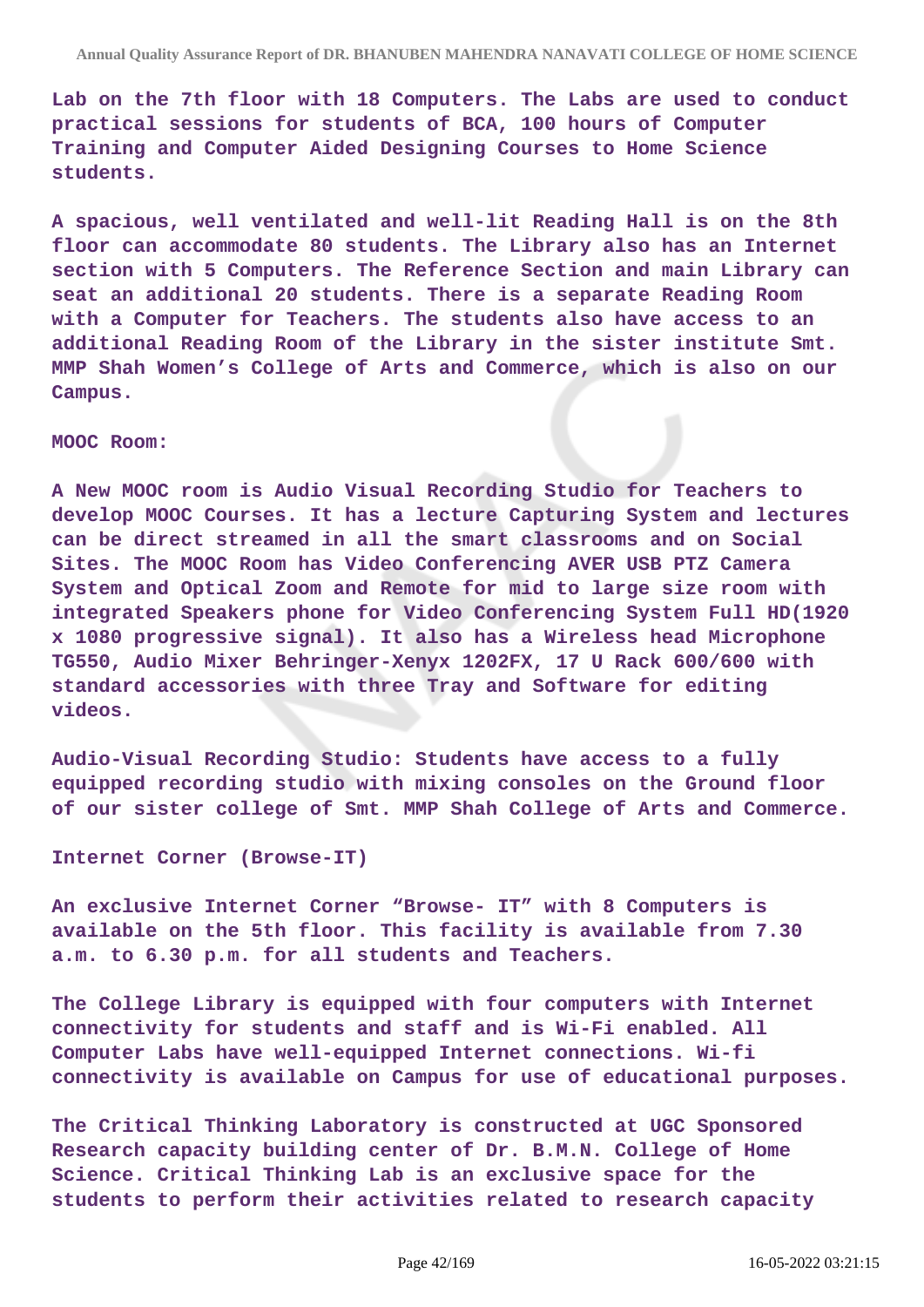**building that include brainstorming sessions, group discussion, analytical thinking, research project development work and any other research related activities. This space will provide them the ambiance required for research and related activities.**

**The Health Centre is located on the 8th floor of Vasantben Vadilal Shah Vidya Bhavan and is part of the SMES Nursing College. The College has signed an MOU with the SMES Nursing College for use of the facilities of the Health Centre. Dr. Chandralekha Venkatesan is a doctor on campus and is available on the 2nd floor, Counsellor's Room (Samavedna Centre) at Smt. M.M.P. Shah College of Arts and Commerce.**

**Museum is constructed with the facilities to display Indian traditional textiles, this provides an opportunity for students to learn the various innovative ways of putting up displays along with technical information.**

**To conduct practical and hands -on experience in handling guest expectations and complaints in the form of role plays, Front Office Desk and Travel Desk were created in the department.**

**The College has a small garden(BMN Katta)which is maintained by the NSSUnit.**

**Details of Computer and Internet Facility made available to the Faculty and students on the Campus**

- **All Computer Labs are well-equipped for Internet Connection. Printing facility is available for BCA students for Academic Projects and Assignments**
- **Internet facilities are available for Online Admission processes and Online Applications for scholarships.**
- **An Interactive Panel and 3 Ipads are available for enhancing ICT teaching. Smart classrooms are used by students for project presentations.**
- **The seminar room is equipped with Computer, LCD Projector and Internet connection for conducting Workshops and Seminars for Staff and students. It also has an Interactive Board.**
- **The College Library is equipped with five computers with Internet connectivity for students and staff and is Wi-Fi**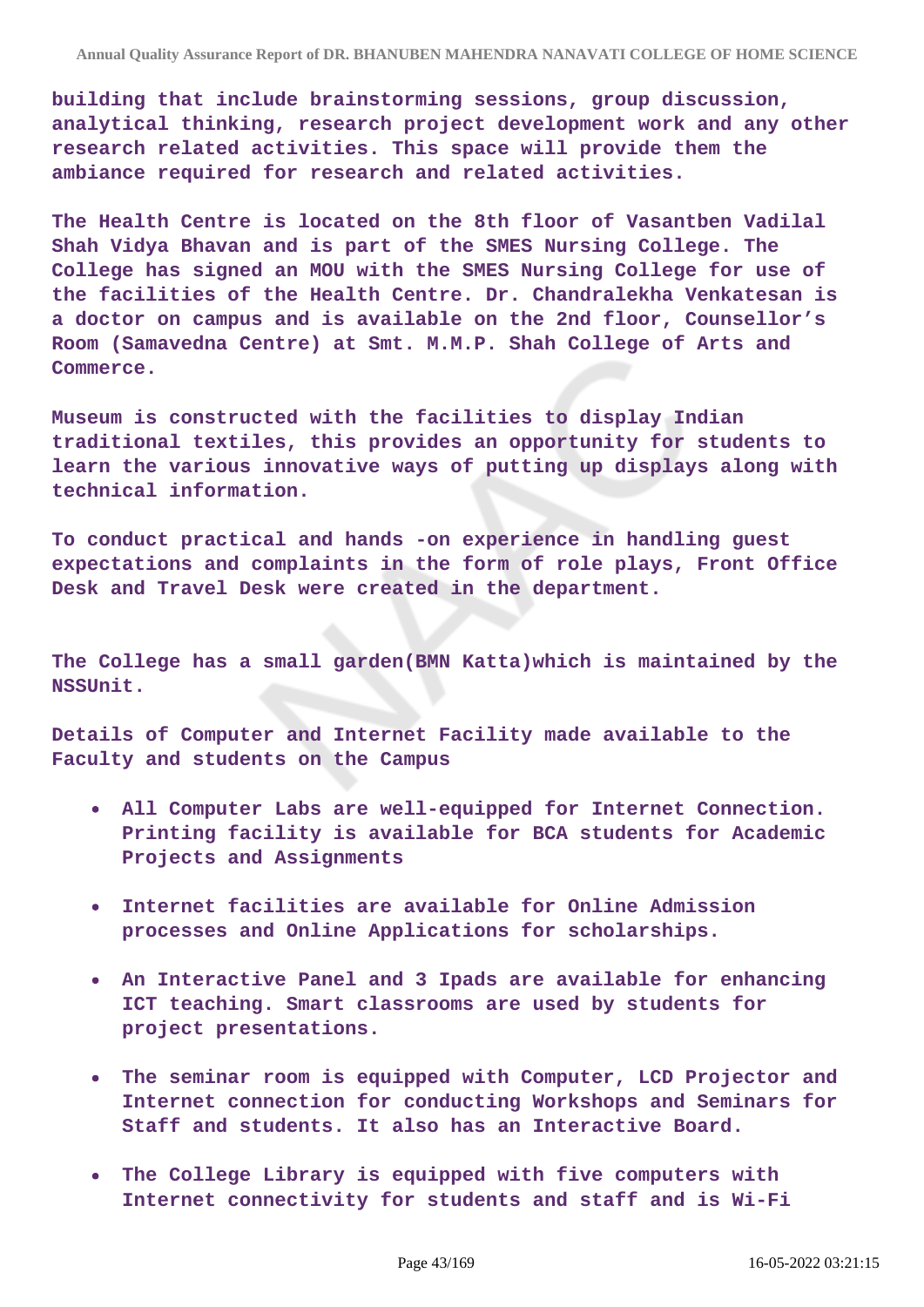**enabled**

- **The College has purchased a 'Wireless Presentation System' for**  $\bullet$ **Seminars, Workshops, Guest Lectures and Placement Sessions.**
- **A Hardware Lab has been established to train students in Computer Hardware. There are 18 Computers in the Lab.**
- **2 Stand-Alone Screens have been provided for students and Staff conducting Seminars and Workshops in the Classrooms.**
- **Internet and Computer facilities are used by the Examination**  $\bullet$ **section for downloading University Question Papers**
- **Digital Podium consists of Sound System, built-in Computer is available at Room No: 305 for conducting Guest lectures and Workshops.**

| <b>File Description</b>                  | Documents        |
|------------------------------------------|------------------|
| Upload any additional<br>information     | No File Uploaded |
| Paste link for additional<br>information | Nil              |

4.1.2 - The institution has adequate facilities for cultural activities, yoga, sports and games (indoor and outdoor) including gymnasium, yoga centre, auditorium etc.)

**The Campus has an Air-Conditioned College Hall (Year of Estd: 2001, Area/Size: 5000 Sq. Ft.) with a seating capacity for 450 persons, Air-conditioned Auditorium (Year of Estd: 2001, Area/Size: 5000 Sq. Ft.) with a seating capacity for 282 persons, Air-conditioned activity space on 9th Floor: (Year of Estd: 2001, Area/Size: 880 Sq. Ft.) . There is also additional space at the entrance to the College.**

**The Management also signed a Memorandum of Understanding (MOU) with the Amulakh Amichand School for use of their Sports Ground adjoining the campus as well as the adjunct grounds of the GSB Seva Mandal Sports Club and the foyer of our sister college MMP Shah to conduct activities like karate.**

**There is a designated space for NSS Group Meetings of the NSS Unit.**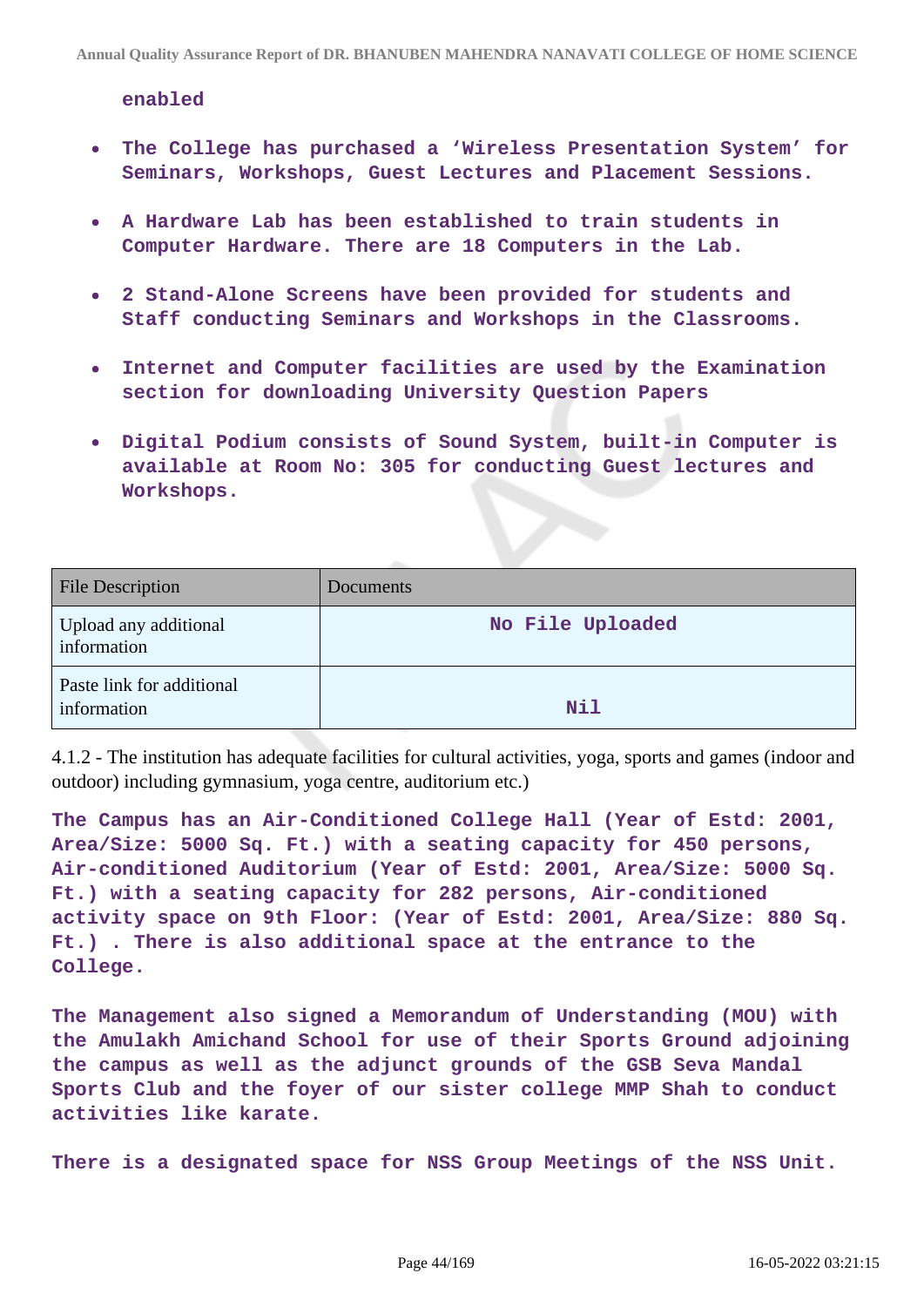**There is a Gym a Physical Fitness Centre, (Year of Estd: 2001, Area/Size: 1296 Sq. Ft. ) and a designated Sports Zone in the students' Common Room for playing games such as Carrom and Chess, and for storing equipment. The College has appointed a qualified Sports Teacher and Special coaches The College trains students in Yoga. Intensive Self-defence training sessions are conducted by highly qualified Instructors.**

| <b>File Description</b>                  | Documents                                                                    |
|------------------------------------------|------------------------------------------------------------------------------|
| Geotagged pictures                       | View File                                                                    |
| Upload any additional<br>information     | No File Uploaded                                                             |
| Paste link for additional<br>information | https://www.bmncollege.com/wp-<br>content/uploads/2022/03/Infrastructure.pdf |

## **4.1.3 - Number of classrooms and seminar halls with ICT-enabled facilities**

## **24**

| <b>File Description</b>                                                                                   | Documents        |
|-----------------------------------------------------------------------------------------------------------|------------------|
| Upload any additional<br>information                                                                      | No File Uploaded |
| <b>Upload Number of classrooms</b><br>and seminar halls with ICT<br>enabled facilities (Data<br>Template) | View File        |

**<sup>4.1.4 -</sup> Expenditure for infrastructure augmentation, excluding salary, during the year (INR in Lakhs)**

### **3118038**

| <b>File Description</b>                                       | Documents        |
|---------------------------------------------------------------|------------------|
| Upload audited utilization<br>statements                      | View File        |
| Details of Expenditure, excluding<br>salary, during the years | View File        |
| Any additional information                                    | No File Uploaded |

## **4.2 - Library as a Learning Resource**

4.2.1 - Library is automated using Integrated Library Management System (ILMS)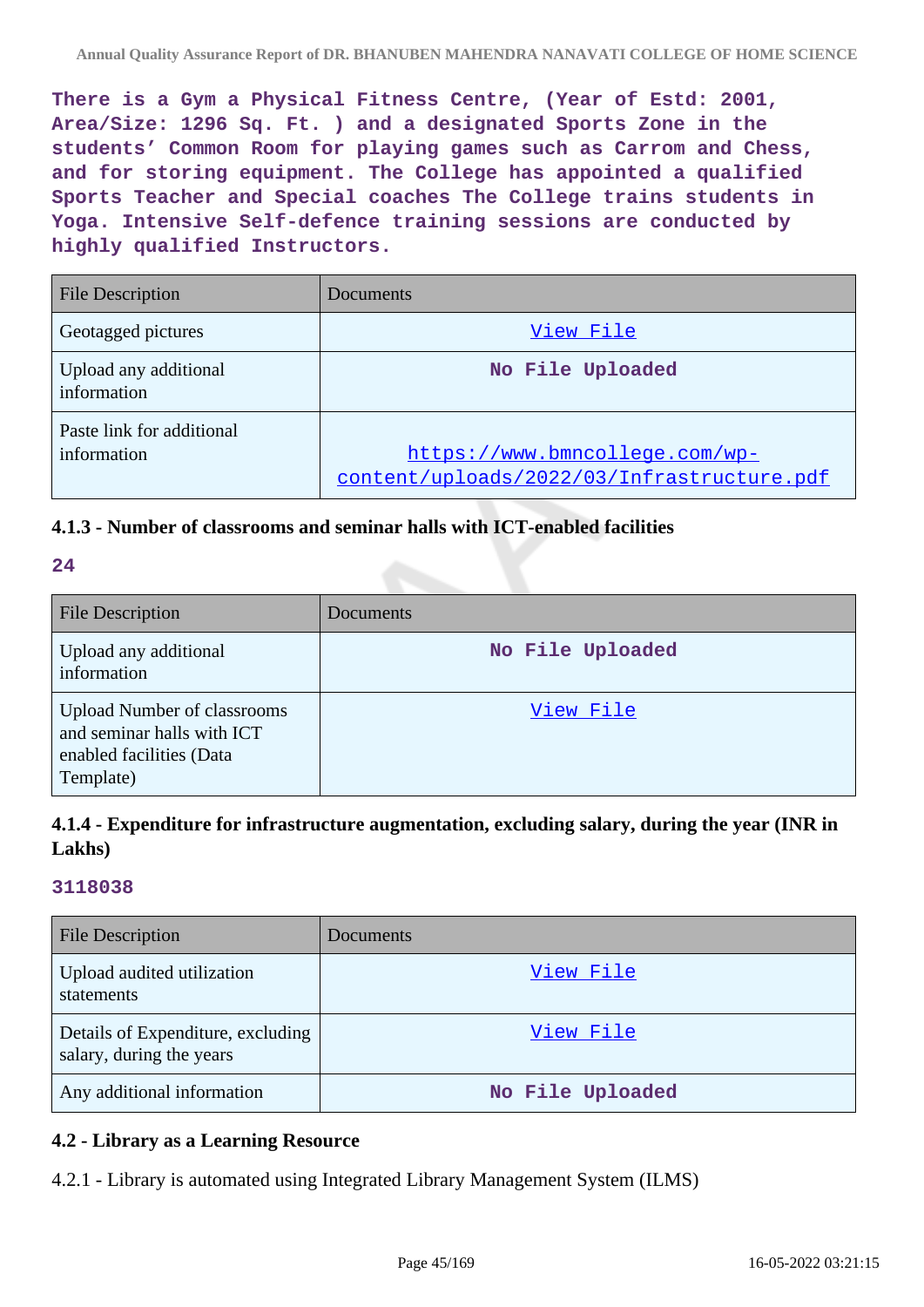**Slim 21was implemented in the year 2019 and it is fully automated. It is an integrated library management system that has automated the acquisition, circulation, reporting systems of the library. The library membership is also automated and can be done by the users remotely, using the link which is provided on the website. The Web OPAC{ link provided in the library webpage} helps the users to access online the details of all the reading materials including books, journals, e-books, online lectures, Pdfs, ppts, and question papers uploaded in the software. Different types of reports, under acquisition, cataloging, circulation, budget analysis, etc. are also possible. Bibliographic lists of books according to year, subject, program, and on request are also created using the software. The software also helps in providing details of the footfalls in the library on a day-to-day basis as all the membership cards and library materials are barcoded. The software also has the provision of sending reminders to users, printing no dues certificate. Users can also log in and find out their library usage.**

| <b>File Description</b>                  | <b>Documents</b> |
|------------------------------------------|------------------|
| Upload any additional<br>information     | No File Uploaded |
| Paste link for additional<br>information | <b>Nil</b>       |

**4.2.2 - Institution has access to the following: e-A. Any 4 or more of the above journals e-ShodhSindhu Shodhganga**

**Membership e-books Databases Remote access to e-resources**

| <b>File Description</b>                                                                            | Documents        |
|----------------------------------------------------------------------------------------------------|------------------|
| Details of subscriptions like e-<br>journals, e-books, e-<br>ShodhSindhu, Shodhganga<br>membership | View File        |
| Upload any additional<br>information                                                               | No File Uploaded |

# **4.2.3 - Expenditure on purchase of books/ e-books and subscription to journals/e-journals during the year (INR in lakhs)**

**0.757111**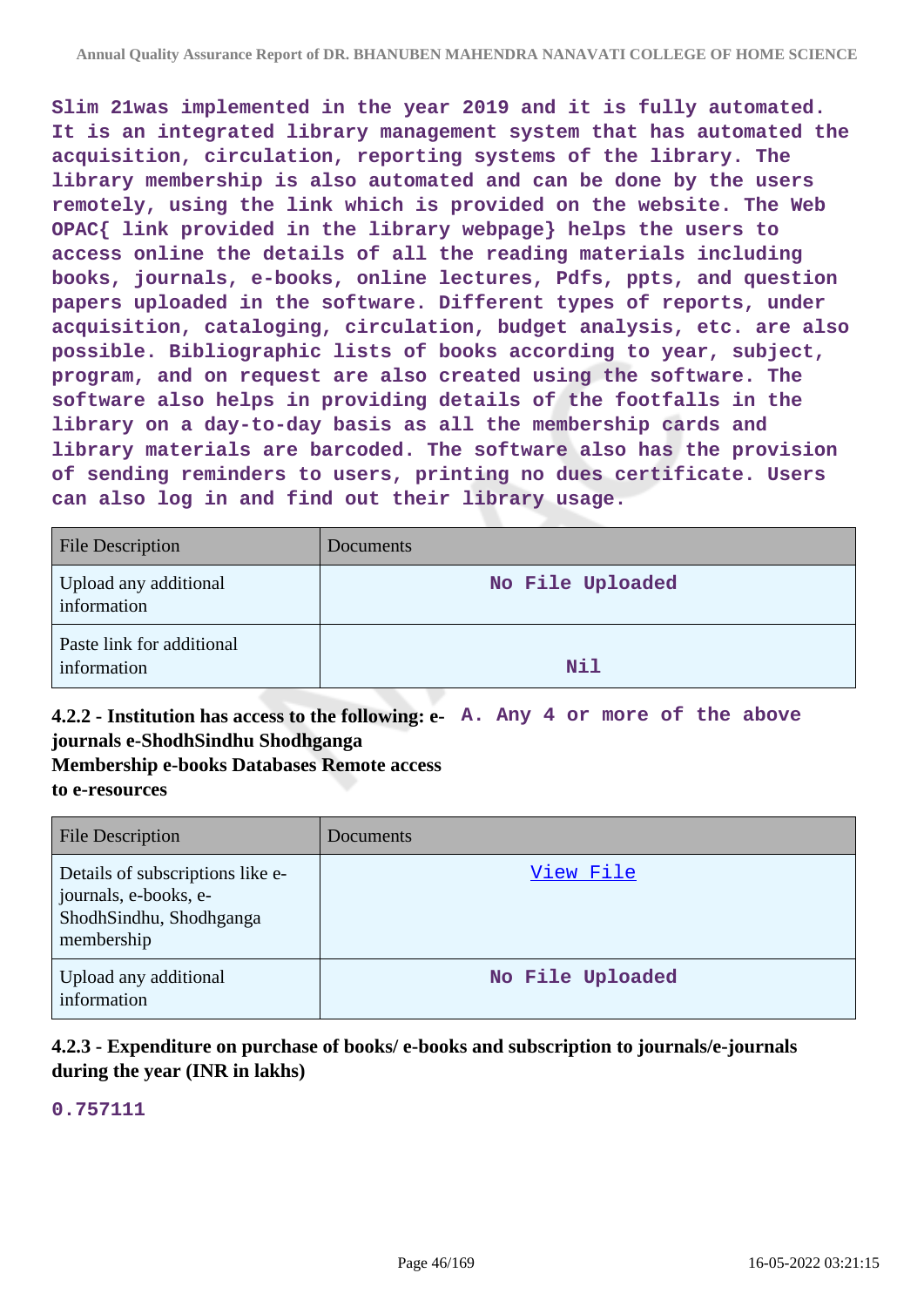| <b>File Description</b>                                                                                                       | Documents        |
|-------------------------------------------------------------------------------------------------------------------------------|------------------|
| Audited statements of accounts                                                                                                | View File        |
| Any additional information                                                                                                    | No File Uploaded |
| Details of annual expenditure for<br>purchase of books/e-books and<br>journals/e- journals during the<br>year (Data Template) | View File        |

## **4.2.4 - Usage of library by teachers and students (footfalls and login data for online access)**

# **4.2.4.1 - Number of teachers and students using the library per day during the year**

**114**

| <b>File Description</b>                                     | <b>Documents</b> |
|-------------------------------------------------------------|------------------|
| Upload details of library usage<br>by teachers and students | View File        |
| Any additional information                                  | No File Uploaded |

## **4.3 - IT Infrastructure**

4.3.1 - Institution has an IT policy covering Wi-Fi, cyber security, etc. and has allocated budget for updating its IT facilities

**All Computer Systems purchases made by the Management / Individual Departments / Grants / Donors/ Project should ensure that necessary Licensed Software (Operating System, Antivirus Software and necessary Application Software) is installed. Computer systems used in the College should be active at all times and must have antivirus software installed. The responsibility of keeping the Computer System compliant with this virus protection policy lies with the Primary User of a Computer System. Individual Users should make sure that respective Computer Systems have current Virus Protection Software installed and maintained and that the Software is running correctly. It may be noted that any Antivirus Software that is running on a Computer, which is not updated or not renewed after its warranty period, is for all purposes, practically of no use.**

**Internet connection is available in all the Departments, Staff Rooms, Principal's Cabin, Vice Principal's Cabin, College Office, Conference Rooms, Smart Class Rooms, Computer Labs, College Hall and Auditorium, Library etc.**

**Internet usage is available for all the Staff of the College for**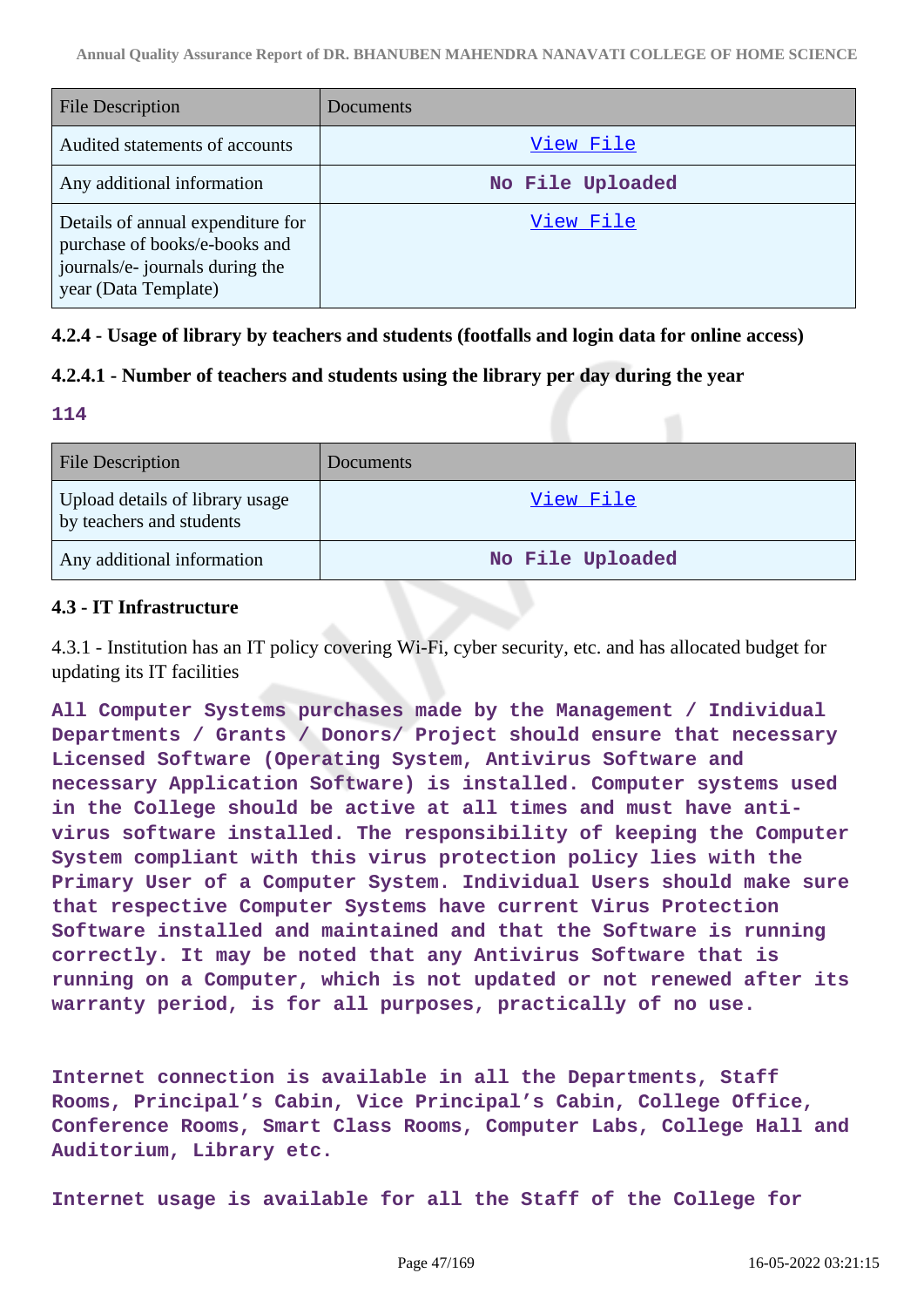**official purposes and students for academic studies. The College has provided internet connections in all the floors of the College building.**

**College provides WIFI accessing facilities to all the Staff and students of the College solely for academic purpose and not for personal use. College also ensures Wireless Networking Services in all the floors of the College Building to enable the convenience of Mobile Network Connectivity. This service allows members of the College community to access the Campus-wide Network from wireless devices or portable Computers where coverage is available. Each Floor has a Rack which contains Hubs and switches to provide WIFI facilities on that floor. Only Users affiliated with College are authorized to use Wireless Networking on campus. Students and Staff who want to use the internet on their Laptop or Mobile can take the WIFI password from the College Hardware Engineers.**

**The Cyber Cell is basically a committee which is formed with the mission to increase awareness among the masses and ensure a healthy social life, be it online or offline. It also aims to have and maintain an ethical code of conduct in the cyber world.**

**The College too has a Cyber Cell to raise awareness and encourage discussions with respect to Cyber Laws, Cyber Crimes and Cyber Security and to acquaint the students about possible measures so that they can protect themselves.**

| <b>File Description</b>                  | Documents |
|------------------------------------------|-----------|
| Upload any additional<br>information     | View File |
| Paste link for additional<br>information | Nil       |

## **4.3.2 - Student - Computer ratio**

| Number of Students | Number of Computers |
|--------------------|---------------------|
| 813                | 172                 |

| <b>File Description</b>              | <b>Documents</b> |
|--------------------------------------|------------------|
| Upload any additional<br>information | View File        |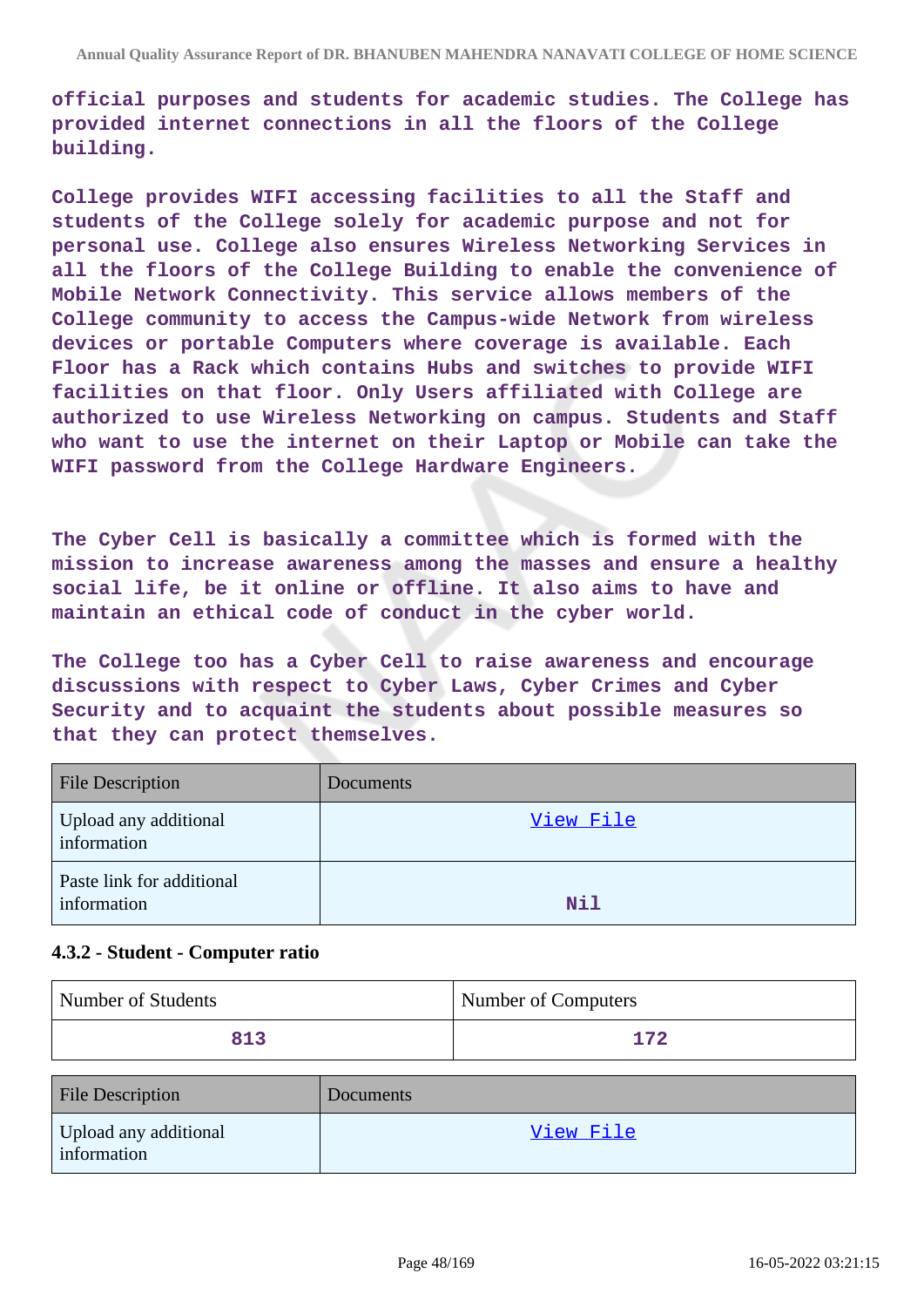# **4.3.3 - Bandwidth of internet connection in the B. 35 Mbps - 50 Mbps Institution and the number of students on campus**

| <b>File Description</b>                              | <b>Documents</b> |
|------------------------------------------------------|------------------|
| Details of bandwidth available in<br>the Institution | View File        |
| Upload any additional<br>information                 | No File Uploaded |

**4.3.4 - Institution has facilities for e-content development: Facilities available for e-content development Media Centre Audio-Visual Centre Lecture Capturing System (LCS) Mixing equipments and software for editing A. All four of the above**

| <b>File Description</b>                                         | Documents        |
|-----------------------------------------------------------------|------------------|
| Upload any additional<br>information                            | No File Uploaded |
| Paste link for additional<br>information                        | Nil              |
| List of facilities for e-content<br>development (Data Template) | No File Uploaded |

# **4.4 - Maintenance of Campus Infrastructure**

# **4.4.1 - Expenditure incurred on maintenance of physical and academic support facilities, excluding salary component, during the year (INR in lakhs)**

### **4326188**

| <b>File Description</b>              | <b>Documents</b> |
|--------------------------------------|------------------|
| Audited statements of accounts       | View File        |
| Upload any additional<br>information | No File Uploaded |

4.4.2 - There are established systems and procedures for maintaining and utilizing physical, academic and support facilities – classrooms, laboratory, library, sports complex, computers, etc.

**To achieve optimum utilization of facilities and services of the available financial resources which will assist in the smooth functioning of physical, academic and support service facilities and reduce probabilities of accidents at the workplace for ensuring**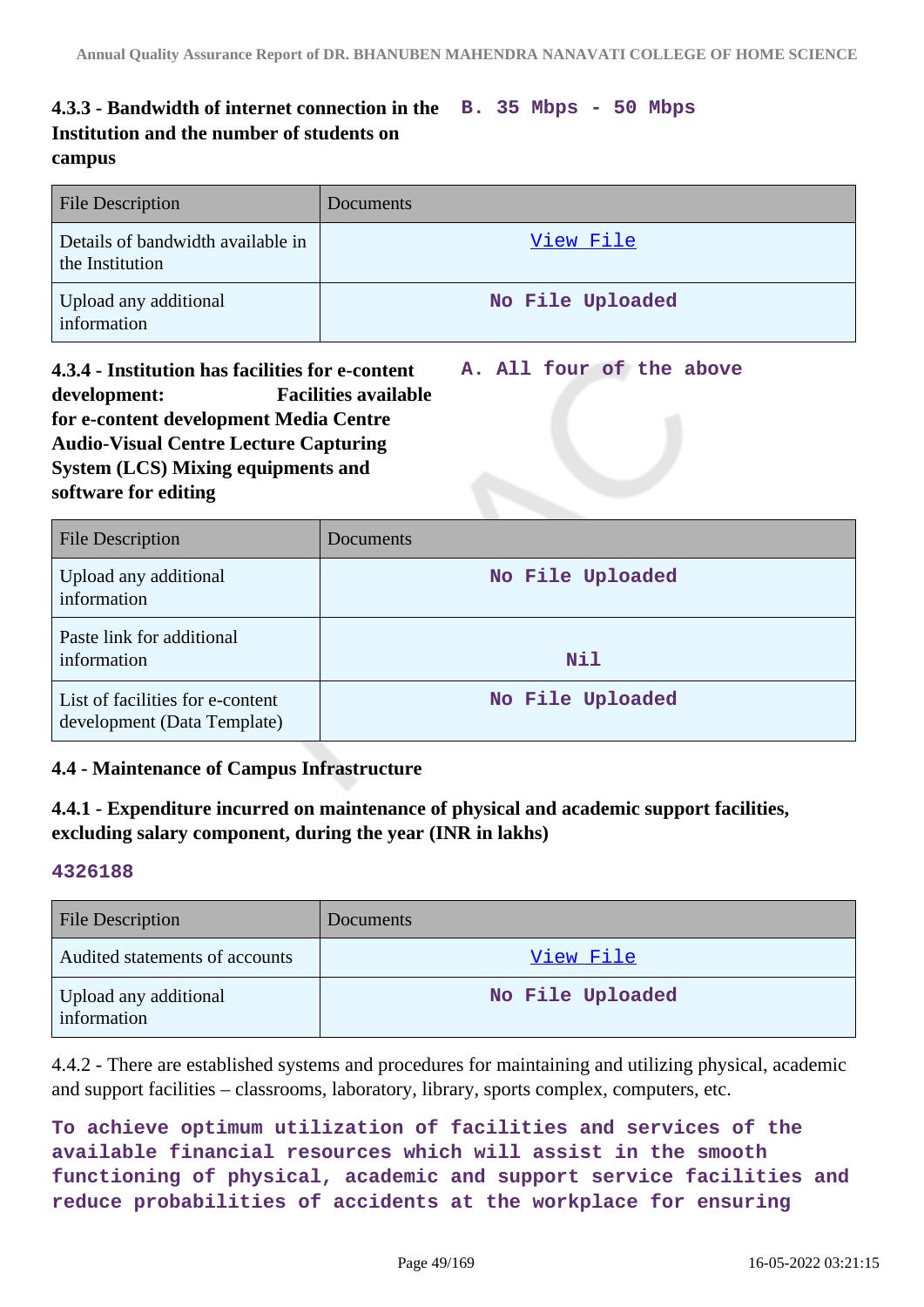**safety and prevent misuse, to achieve timely up-gradation, replenishment, repairing and replacement.**

**A Master Time Table is prepared to facilitate maximum use of all classrooms and labs, standard Operational Procedures for handling various Committees, equipment and instruments are strictly followed. Ramp and toilet for specially challenged students are in place. Close monitoring and maintenance of the Library, Examination Center, College Hall, Prangan – Experimental Nursery, Activity Hall, College Canteen, Sanitary Napkin Vending Machines, First Aid Kit with necessary medicines and Fire extinguishers Dead Stock Register is undertaken regularly. Old and outdated equipment, chemicals and instruments are discarded. CCTV Cameras were installed to monitor security and safety. On account of Coronavirus pandemic – as per the instructions from the Management all floors and toilets are cleaned and disinfected. In these times of the pandemic the college ensured that hand sanitizers were made available at the entrance, near the biometric machine and all the floors.**

**A Campus Manager, Security Staff, two Full-time Hardware Engineers, Canteen Manager, 4 Fire Marshalls out of 12 trained staff technicians, Electrician, Mason, Plumber, Carpenter and Painter have been appointed. The Grievance Redressal Cell maintains a Maintenance Complaint Muster. The Computer Centre and its support staff maintain the ICT facilities.**

**Annual maintenance contracts have been given for the following:**

**Sr.No**

**Item to be maintained**

**Name of the Company**

**No. of turns in a year**

**Contract term/**

**AMC**

**1**

**Computer**

**Porwal Systems and Services**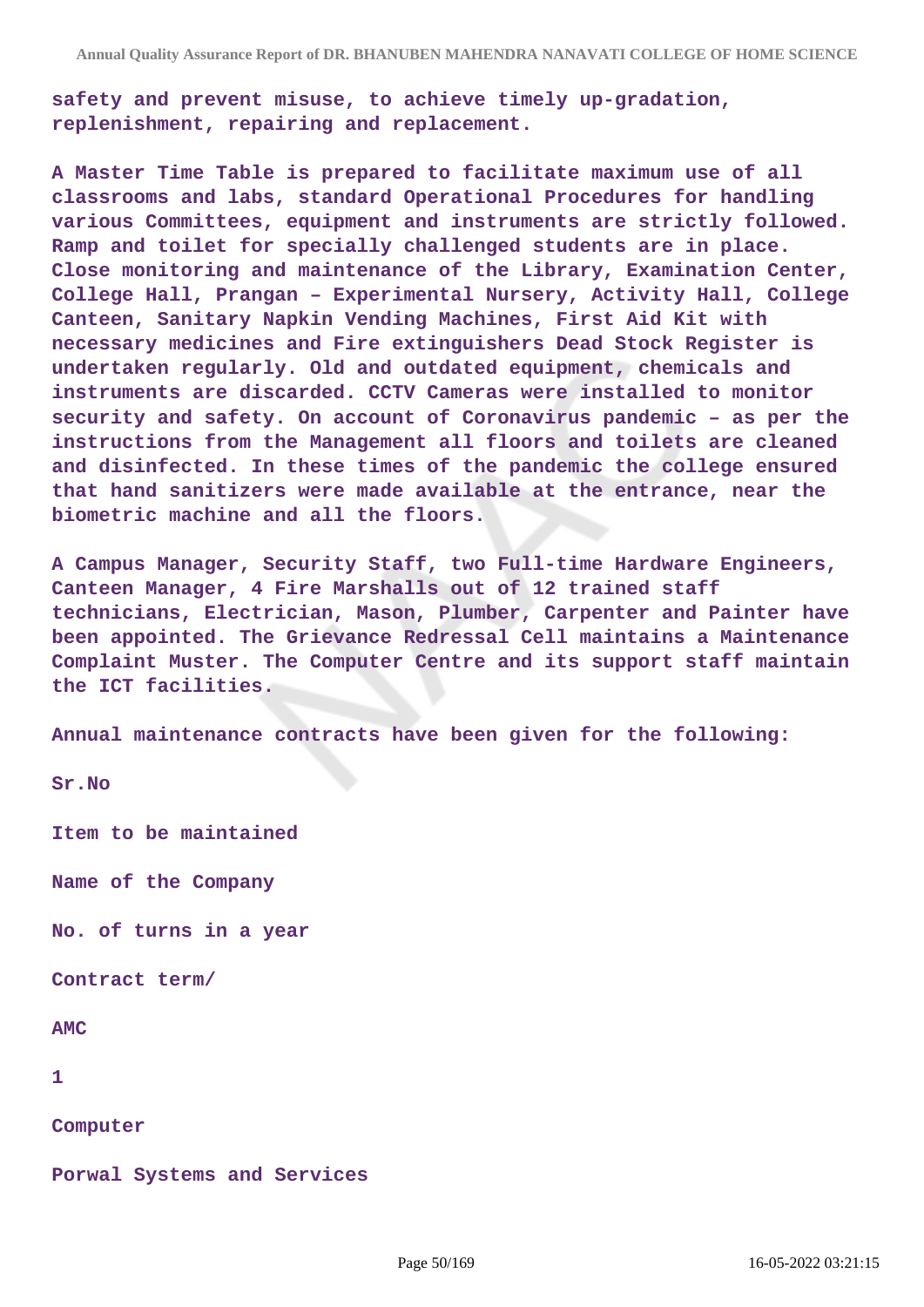#### **Allotted 2 persons for systems maintenance throughout the year**

```
Yearly
2
Security/ House Keeping
Guarder Protection Pvt. Ltd.
Appointed 8 persons for security throughout the year
Monthly
3
Air conditioners
Metro Air condition Services
3 Turns (Quarterly)
Yearly
4
Water Coolers
Perfect electrical
Quarterly
Yearly
5
Computer Services
R J R Brothers
```
**Cleaning of Hardware Fortnightly (24)**

**Monthly**

**6**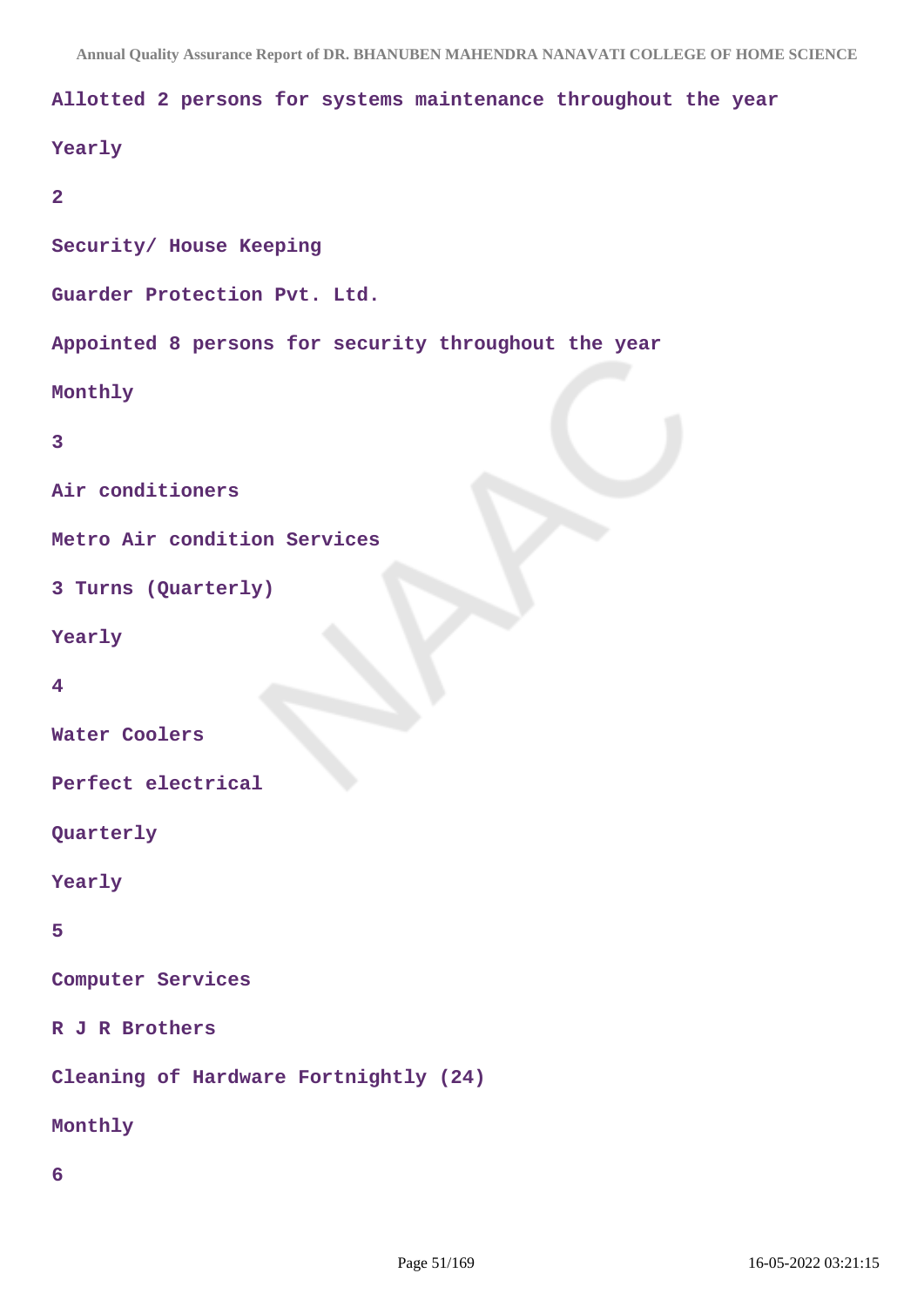**Annual Quality Assurance Report of DR. BHANUBEN MAHENDRA NANAVATI COLLEGE OF HOME SCIENCE**

## **Lifts**

**Excel Lifts,**

**Escon Elevator,**

**Famous lifts**

**3 Turns (Quarterly)**

#### **Yearly**

```
7
```
**Water purifiers**

**A-one Enterprises**

**3 Turns (Quarterly)**

**Yearly**

**8**

**Lights & Fans, Refrigerators, gym equipment, Carpentry**

**Verma Electric Services**

**On Call. As and when needed**

## **9**

**-**

**Paint work, furniture**

**Virendra Prasad**

**On Call. As and when needed**

**-**

**10**

**Flooring**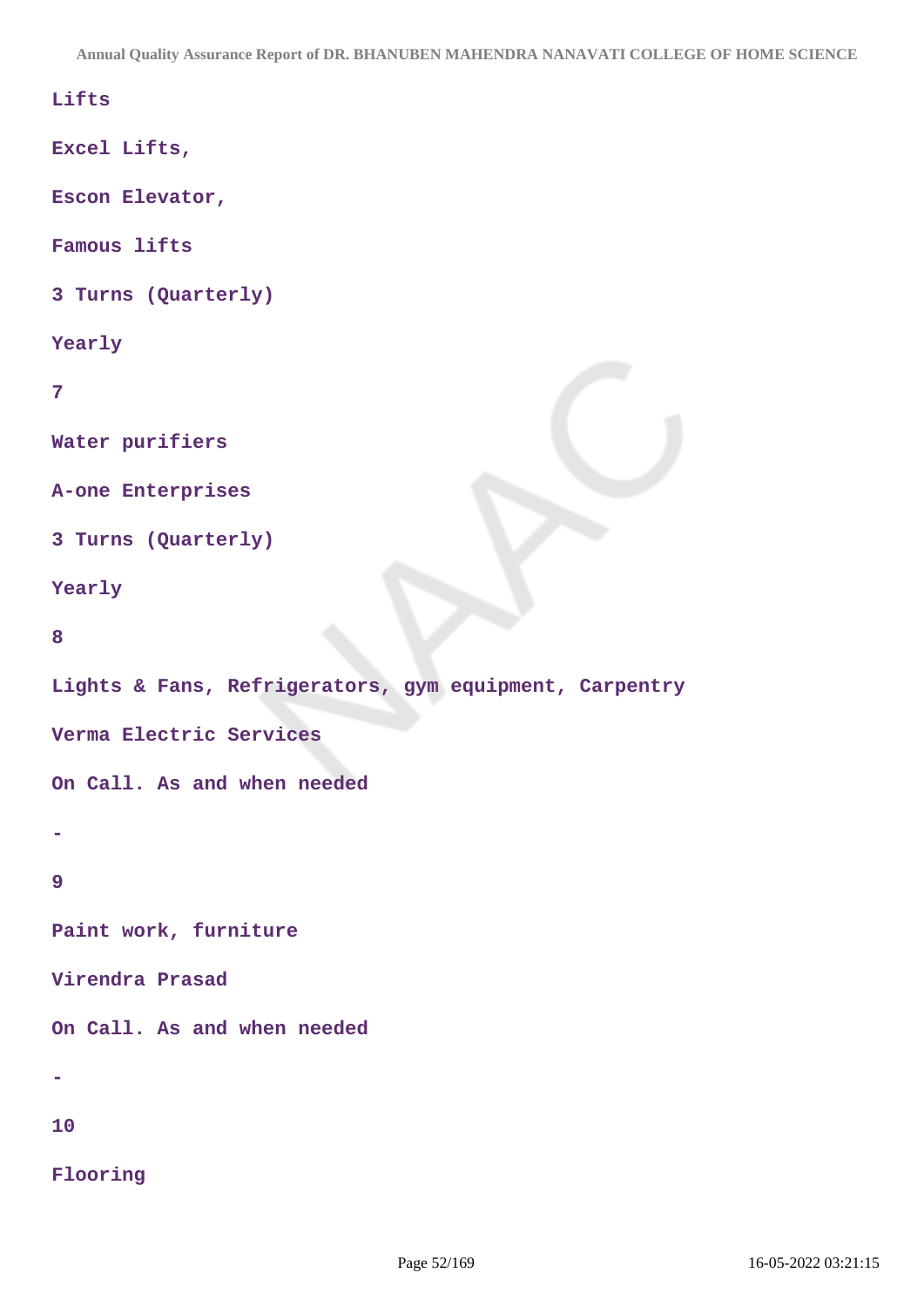**Annual Quality Assurance Report of DR. BHANUBEN MAHENDRA NANAVATI COLLEGE OF HOME SCIENCE**

| Sadique Bros.                  |
|--------------------------------|
| On Call. As and when needed    |
|                                |
| 11                             |
| Pest Control                   |
| Pest Care Services             |
| 4 Turns                        |
| Yearly                         |
| 12                             |
| <b>Sewing Machine</b>          |
| Amson Sewing Machine repairing |
| Quarterly                      |
| Yearly                         |
| 13                             |
| Tally Software AMC             |
| Antraweb                       |

**On Call**

# **Yearly**

| <b>File Description</b>                  | <b>Documents</b> |
|------------------------------------------|------------------|
| Upload any additional<br>information     | No File Uploaded |
| Paste link for additional<br>information | Nil              |

## **STUDENT SUPPORT AND PROGRESSION**

# **5.1 - Student Support**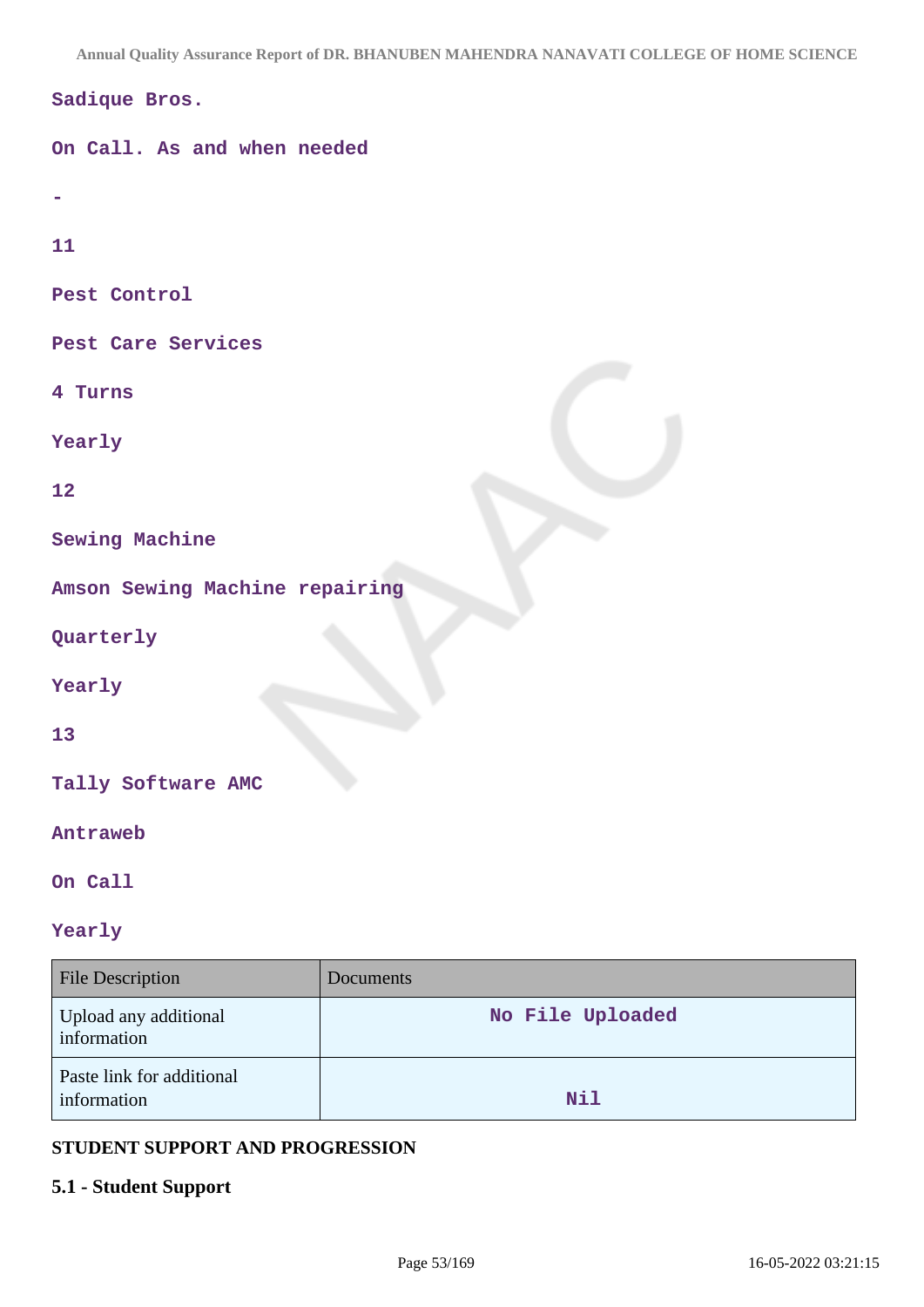# **5.1.1 - Number of students benefitted by scholarships and freeships provided by the Government during the year**

#### **36**

| <b>File Description</b>                                                             | Documents        |
|-------------------------------------------------------------------------------------|------------------|
| Upload self-attested letters with<br>the list of students receiving<br>scholarships | View File        |
| Upload any additional<br>information                                                | No File Uploaded |

# **5.1.2 - Number of students benefitted by scholarships and freeships provided by the institution and non-government agencies during the year**

## **85**

| <b>File Description</b>                    | Documents        |
|--------------------------------------------|------------------|
| Upload any additional<br>information       | No File Uploaded |
| Institutional data in prescribed<br>format | View File        |

**5.1.3 - The following Capacity Development and Skill Enhancement activities are organised for improving students' capabilities Soft Skills Language and Communication Skills Life Skills (Yoga, Physical fitness, Health and Hygiene) Awareness of Trends in Technology A. All of the above**

| <b>File Description</b>                          | Documents                                     |
|--------------------------------------------------|-----------------------------------------------|
| Link to Institutional website                    |                                               |
|                                                  | https://www.bmncollege.com/wp-content/upload  |
|                                                  | s/2021/11/additional-credits-new-for-website- |
|                                                  | uploading.pdf                                 |
| Details of capability development<br>and schemes | View File                                     |
| Any additional information                       | View File                                     |

**5.1.4 - Number of students benefitted from guidance/coaching for competitive examinations and career counselling offered by the institution during the year**

**208**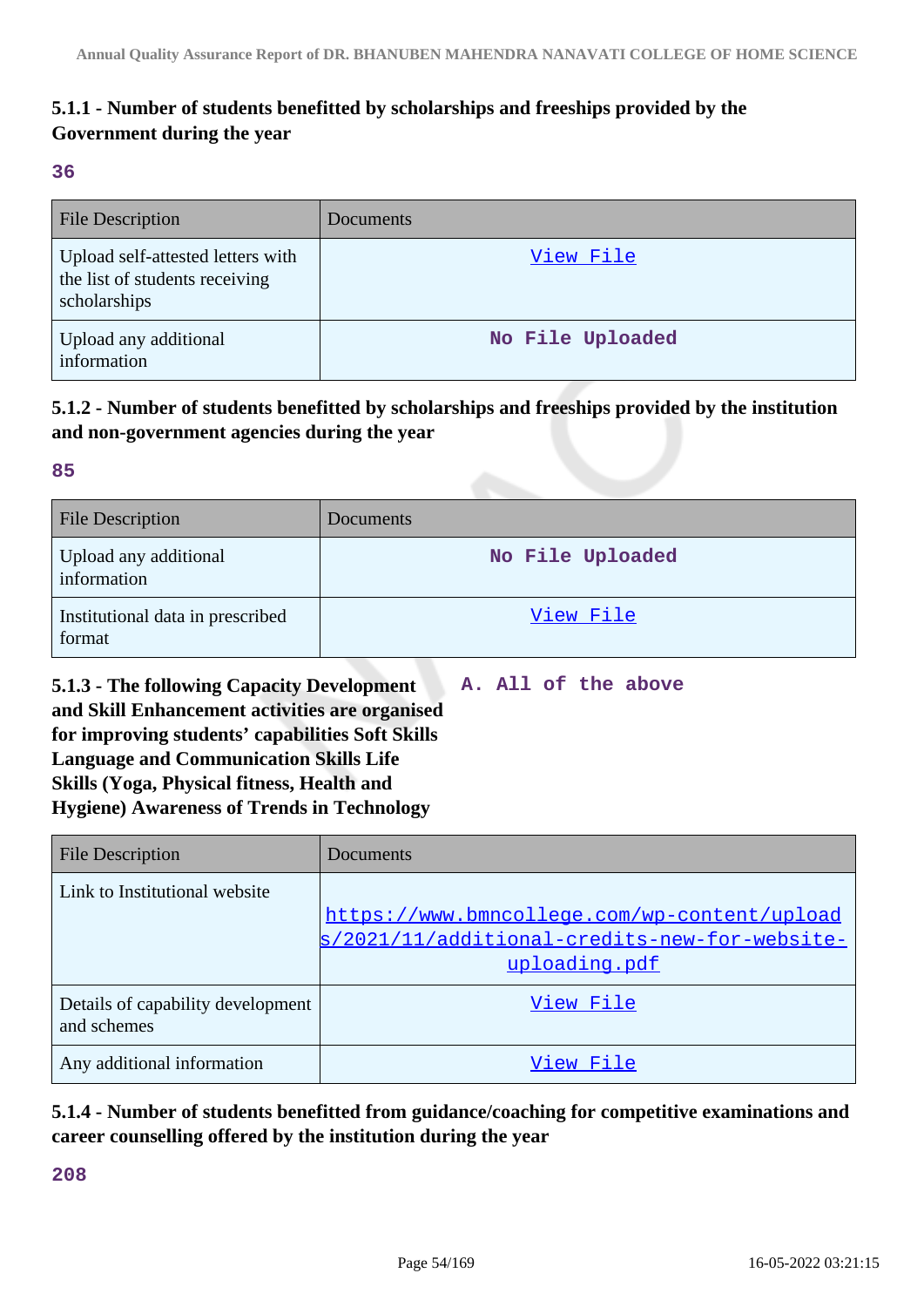| <b>File Description</b>                                                                                                                 | <b>Documents</b> |
|-----------------------------------------------------------------------------------------------------------------------------------------|------------------|
| Any additional information                                                                                                              | No File Uploaded |
| Number of students benefited by<br>guidance for competitive<br>examinations and career<br>counseling during the year (Data<br>Template) | View File        |

**A. All of the above**

**5.1.5 - The institution adopts the following mechanism for redressal of students' grievances, including sexual harassment and ragging: Implementation of guidelines of statutory/regulatory bodies Creating awareness and implementation of policies with zero tolerance Mechanism for submission of online/offline students' grievances Timely redressal of grievances through appropriate committees**

File Description Documents Minutes of the meetings of students' grievance redressal committee, prevention of sexual harassment committee and Antiragging committee [View File](https://assessmentonline.naac.gov.in/storage/app/public/aqar/16657/16657_270_614.docx?1652694673) Details of student grievances including sexual harassment and ragging cases [View File](https://assessmentonline.naac.gov.in/storage/app/public/aqar/16657/16657_270_615.docx?1652694673) Upload any additional information **No File Uploaded**

# **5.2 - Student Progression**

## **5.2.1 - Number of outgoing students who got placement during the year**

### **47**

| <b>File Description</b>                  | <b>Documents</b> |
|------------------------------------------|------------------|
| Self-attested list of students<br>placed | View File        |
| Upload any additional<br>information     | No File Uploaded |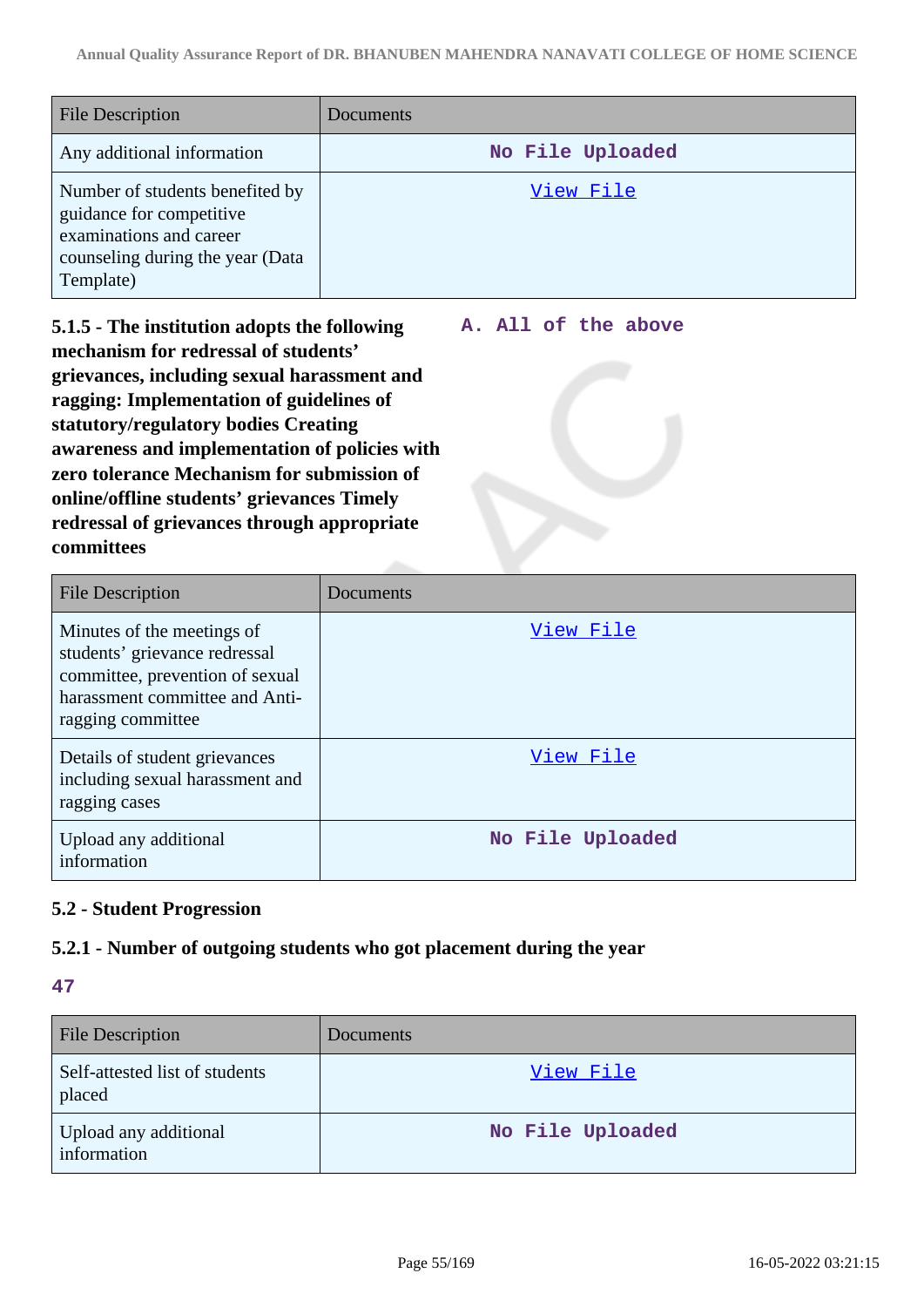# **5.2.2 - Number of outgoing students progressing to higher education**

### **100**

| <b>File Description</b>                              | <b>Documents</b> |
|------------------------------------------------------|------------------|
| Upload supporting data for<br>students/alumni        | No File Uploaded |
| Details of students who went for<br>higher education | View File        |
| Any additional information                           | No File Uploaded |

**5.2.3 - Number of students qualifying in state/ national/ international level examinations during the year**

**5.2.3.1 - Number of students who qualified in state/ national/ international examinations (e.g.: IIT-JAM/NET/SET/JRF/ GATE /GMAT /CAT/ GRE/ TOEFL/Civil Services/State government examinations) during the year**

**0**

| <b>File Description</b>                       | <b>Documents</b> |
|-----------------------------------------------|------------------|
| Upload supporting data for<br>students/alumni | View File        |
| Any additional information                    | No File Uploaded |

## **5.3 - Student Participation and Activities**

**5.3.1 - Number of awards/medals for outstanding performance in sports and/or cultural activities at inter-university / state /national / international events (award for a team event should be counted as one) during the year**

**22**

| <b>File Description</b>                       | Documents |
|-----------------------------------------------|-----------|
| e-copies of award letters and<br>certificates | View File |
| Any additional information                    | View File |

5.3.2 - Presence of an active Student Council and representation of students in academic and administrative bodies/committees of the institution

**President : Ms. Mahima Kharat (TYHD) /Ms. Sakshi Shetty (TYBCA)**

**Secretary : Ms. Sakshi Mhatre (TYFSN) /Ms. Neha Vishwakarma (TYBCA)**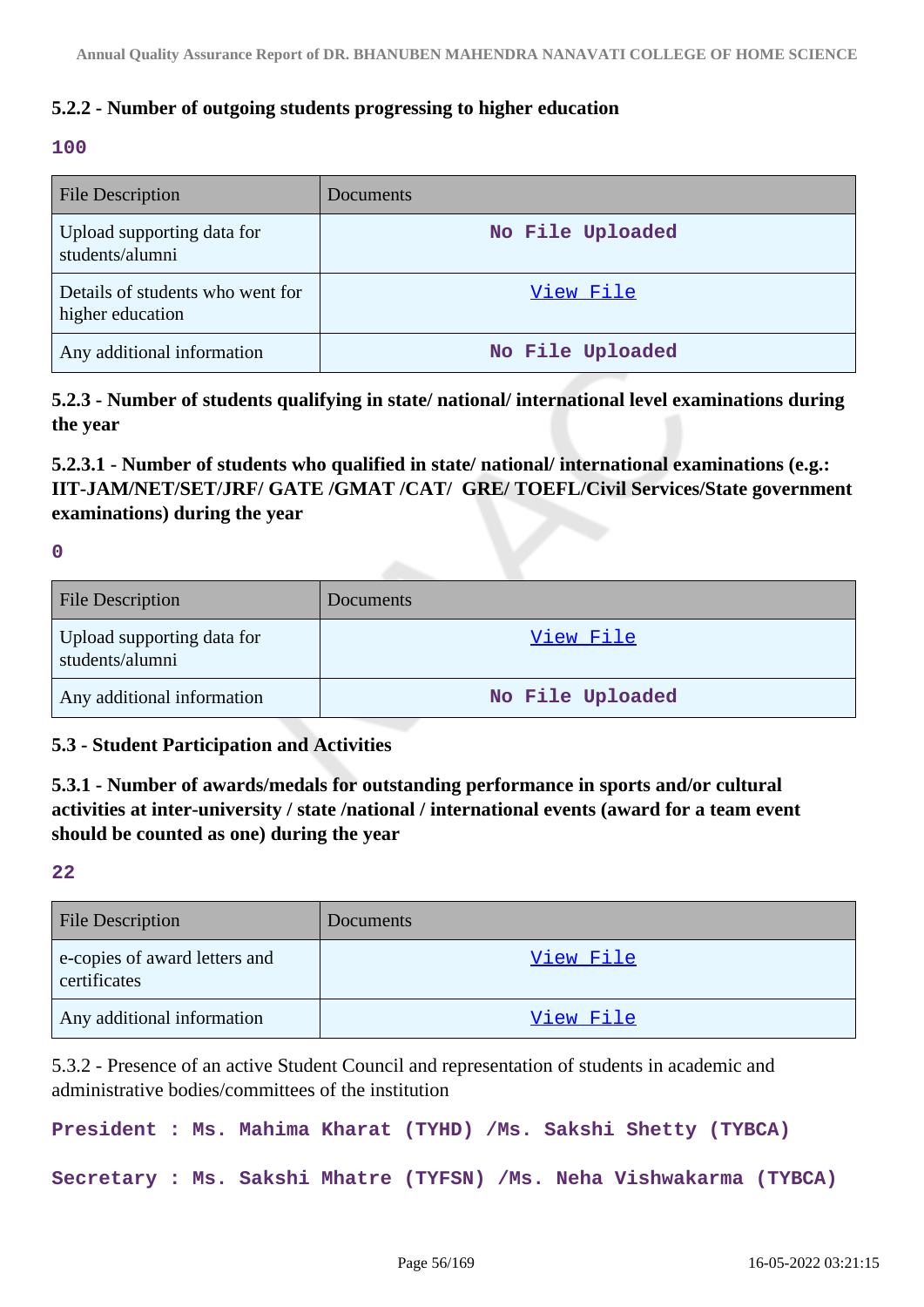**Caste Representative : Ms. Rachana Wadgaonkar (TYFSN) /Ms. Vijay Nimje (TYBCA)**

**Co-opted member : Ms. Riddhi Shah (MSC CND II) /Ms. Babli Gupta (SYJC)**

**Cultural Representative : Ms. Dhwani Purohit (TYHD) /: Ms. Akanksha Sawant (TYBCA)**

**Ms. Dolly Jain (SYND) /Ms. Avantika Parab (SYBCA)**

**N.S.S. Representative : Ms. Shruti Mishra (SYBSc) /Ms. Mahima Pandey (SYBCA)**

**Sports Representative : Ms. Sneha Bhojayya (TYFSN) /Ms. Aadnya Khot (SYBCA)**

**Apart from the above mentioned list of student members, students are nominated by the teaching faculty and become a part of various other academic, administrative bodies/ committees of the institution starting with the IQAC, CDC, Library committee, internal complaints committee, NSS advisory committee to name a few. Members of various committees regularly attend the meetings held and are invited to give suggestions in order to bring better governance and improve quality.**

**This committee has worked for the entire academic year for various activities as follows:**

**Intercollegiate Fest and other competitions:**

- **1. Akanksha:- "Hope For a better tomorrow" (National Level)**
- **2. Marathi "Bhasha Pandharavada Karyakram" (State Level for students and non-teaching**

**The Student Core Committee worked for these competitions at every stage right from planning to execution like:**

- **Deciding and finalizing theme, events, schedules, strategies for publicity sponsorship and registration i.e. planning for a grand success of the event.**
- **Designing posters, brochures and short videos to make it eyecatchy and easy to understand by all age groups.**
- **Publicity of the event all over the colleges in India by sending invitations, posters and registration forms, using social media along as a platform which is very common among**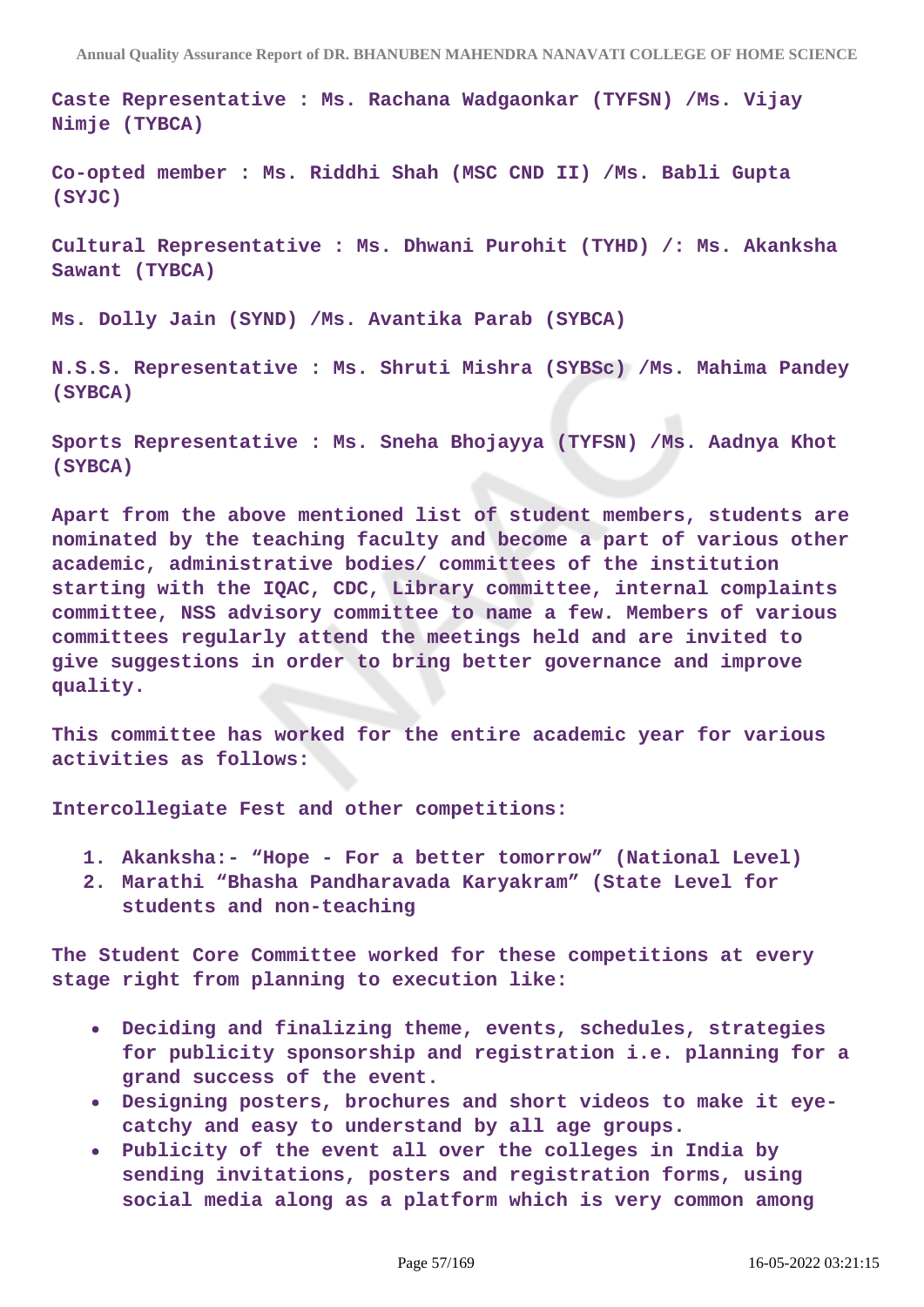**the students in the form of post and 'Hashtags' for awareness & details of the event.**

- **Identifying the correct sponsors, approaching them, convincing**  $\bullet$ **them for sponsorship & also marketing their brand on a platform.**
- **Planning for the events and their schedules.**
- **Event-wise publicity by making fliers and posting online reaching maximum students all over Mumbai.**
- **Approaching judges and celebrity guests for competitions.**
- **Helping in branding of the college for its growth & development.**

#### **Participation in Intercollegiate Festivals:**

**The highlight of this year was to formulate "Established Teams" for "Theater", "Dance", "Fine arts" and "Literary" events which have brought laurels to the college. These teams participated enthusiastically in various competitions at university/ intercollegiate/ state / national levels. All this was possible because of the coordination of the student committee.**

**The other functions like Teachers Day, Independence Day, Republic Day were also successfully organized with the help of the student's committee.**

#### **Sports:**

- **All Class representatives & Group representatives of FY/SY/TY classes are part of Student Sports council committee members who coordinate with their respective classes regarding ongoing sports activities**
- **Two candidates (one from BSc & BCA) are nominated as Sports council in charge who coordinated with the other council members regarding sports activities conducted in the institution**
- **Nominated sports council in-charges were responsible to promote the importance and benefits of sports among students & staff by their involvement in organizing various sports related activities which will motivate & develop an interest in sports**
- **Nominated sports council in-charges were responsible to coordinate with sports council members whether all notices and announcements related to sports activities are carried forward to their respective classes on time & to report any issues or miscommunication encountered with the teacher's sports committee.**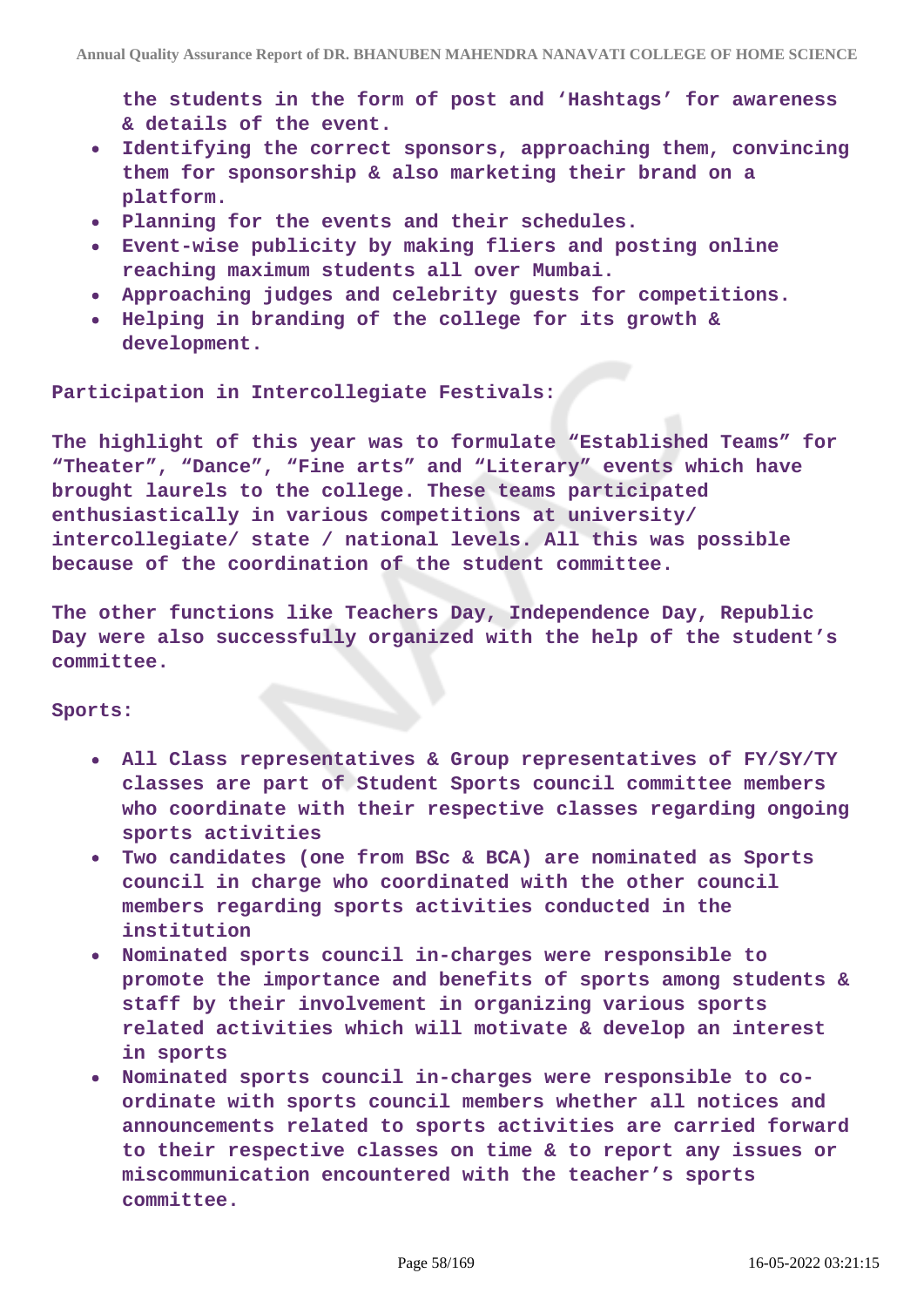| <b>File Description</b>                  | Documents        |
|------------------------------------------|------------------|
| Upload any additional<br>information     | No File Uploaded |
| Paste link for additional<br>information | Nil              |

# **5.3.3 - Number of sports and cultural events / competitions organised by the institution**

| e e | w       |
|-----|---------|
|     |         |
|     | I       |
|     | ٧<br>M. |

| <b>File Description</b>                                                 | <b>Documents</b> |
|-------------------------------------------------------------------------|------------------|
| Report of the event                                                     | View File        |
| List of sports and cultural events<br>/ competitions organised per year | View File        |
| Upload any additional<br>information                                    | No File Uploaded |

# **5.4 - Alumni Engagement**

5.4.1 - The Alumni Association and its Chapters (registered and functional) contribute significantly to the development of the institution through financial and other support services

**Alumni being the brand-ambassadors of the institution are one of the biggest benefactors of an institution that can contribute towards various developmental activities of the institution. Due to the covid pandemic, we were fortunate to receive donations from Alumni and their relatives as sponsorship for the students who had financial limitations. The Alumnae Committee of the college initiated creatives on successful alumni to be circulated via Social media. The first poster was posted on 20th April 2021 and till now 10 such creatives have been uploaded to help with the branding of the institution, and more alumni are approaching the college on their own. Total 76 Alumnae were invited as resource persons for various webinars or workshops. Not only this but alumnae also conducted International Alumna Led e-Conference on Recent Advances in the field of Home Science on 23rd and 24th January 2021 and International Alumnae Led Webinar on Salesforce and Up-Skilling of Workbook tools on 14th March 2021 was also conducted. Alumnae are the members of important statutory bodies of the college like CDC and IQAC and give valuable suggestions for the growth of the college.**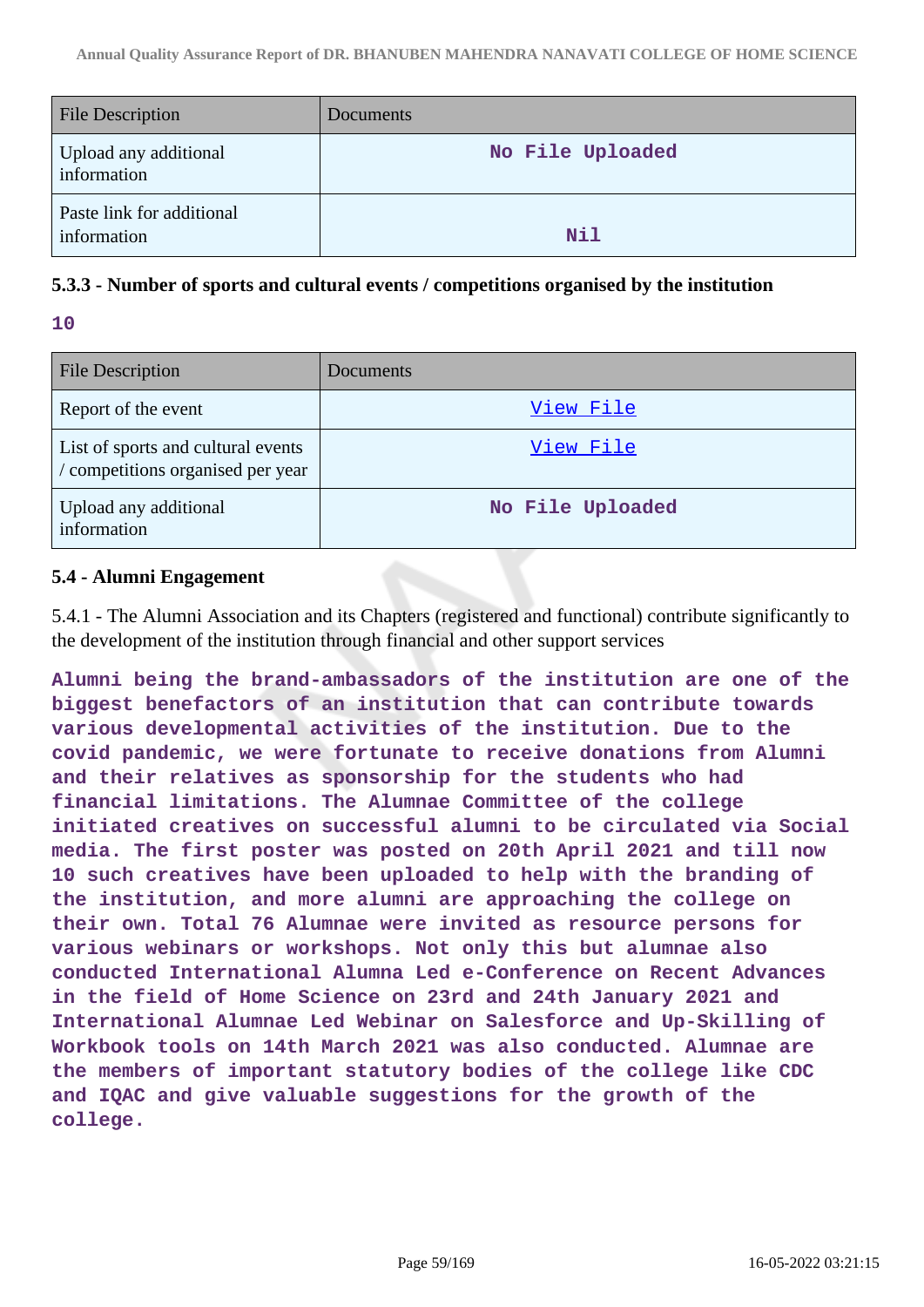| <b>File Description</b>                  | Documents        |
|------------------------------------------|------------------|
| Upload any additional<br>information     | No File Uploaded |
| Paste link for additional<br>Information | Nil              |

#### **5.4.2 - Alumni's financial contribution during the year D. 2 Lakhs - 5 Lakhs**

| <b>File Description</b>              | Documents        |
|--------------------------------------|------------------|
| Upload any additional<br>information | No File Uploaded |

## **GOVERNANCE, LEADERSHIP AND MANAGEMENT**

## **6.1 - Institutional Vision and Leadership**

6.1.1 - The governance of the institution is reflective of an effective leadership in tune with the vision and mission of the Institution

#### **Vision**

**Empowerment of Women through Quality in Education**

**Mission (old)**

**To impart quality education to women and enable them to become independent andcompetent, thereby benefiting our society and country at large**

**Mission (New)**

**To impart transformational & accessible education that intellectually stimulates andacademically inspires women from all sections of society to gain personal strength, build self-reliance, digital competence, & enhance entrepreneurial skills to achieve optimum empowerment.**

**Our college Vision statement is the "Empowerment of Women through Quality in Education"and the mission is "To impart quality education to women and enable them to becomeindependent and competent, thereby benefiting our society and country at large".**

**Our Management strives to provide accessible education to female students. The primary focus is to foster a healthy learning**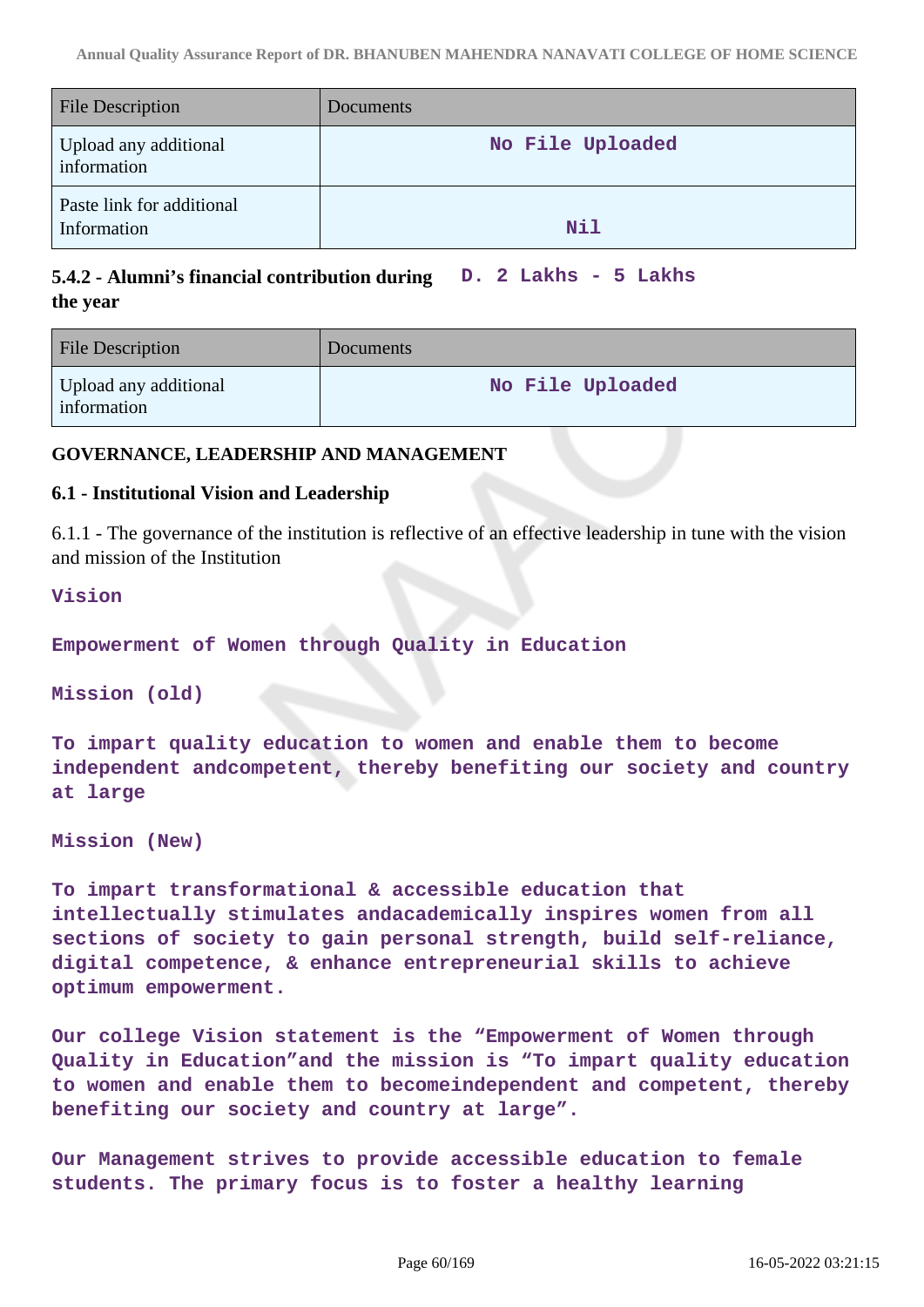**environment by means of transformational and value based education. Being an autonomous institute gives us the advantage of updating the course syllabus to be at par with the industry requirements and to make teaching and research relevant to societal needs with special emphasis on skill development.**

**Teachers discharge an important role in implementing the vision and mission of the college and play a proactive part in the decisionmaking process as members of the various statutory bodies such as Governing Council, Academic Council, College Development Committee, Board of Studies, IQAC and other committees like Examination, Admission, Library, etc. that are instituted for the day-to-day functioning of the college.**

| <b>File Description</b>                  | Documents        |
|------------------------------------------|------------------|
| Upload any additional<br>information     | No File Uploaded |
| Paste link for additional<br>Information | Nil              |

6.1.2 - Effective leadership is reflected in various institutional practices such as decentralization and participative management

**The institution follows a democratic and participatory mode of governance with all stakeholders participating actively in its administration process. The Management delegates authority to the Principal. Principal involves Vice-Principal, Controller of exams, Heads of Departments, Course Coordinators and faculty in all collective decision making processes. Responsibilities are delegated and tasks are distributed equally so as to ensure equal participation at all levels.**

**Case Study:Revisiting the Mission Statement of the Institution:**

**There was collaborative involvement of staff members to revisit the institutional Mission**

**Statement in view of the autonomous status of the institution from 2019 onwards. . This was also felt to be essential as the college will undergo its 4th cycle of accreditation in 2024 and will need to have clearly defined goals. All faculty members were involved in a collaborative project of first evaluating and listing down key areas to be focused upon by the college. A session on "Mission, Vision & Objectives" by Ms. Suman Pai, Senior Examiner and Faculty for RBNQA was conducted on 20th August, 2020 to facilitate arrival at a**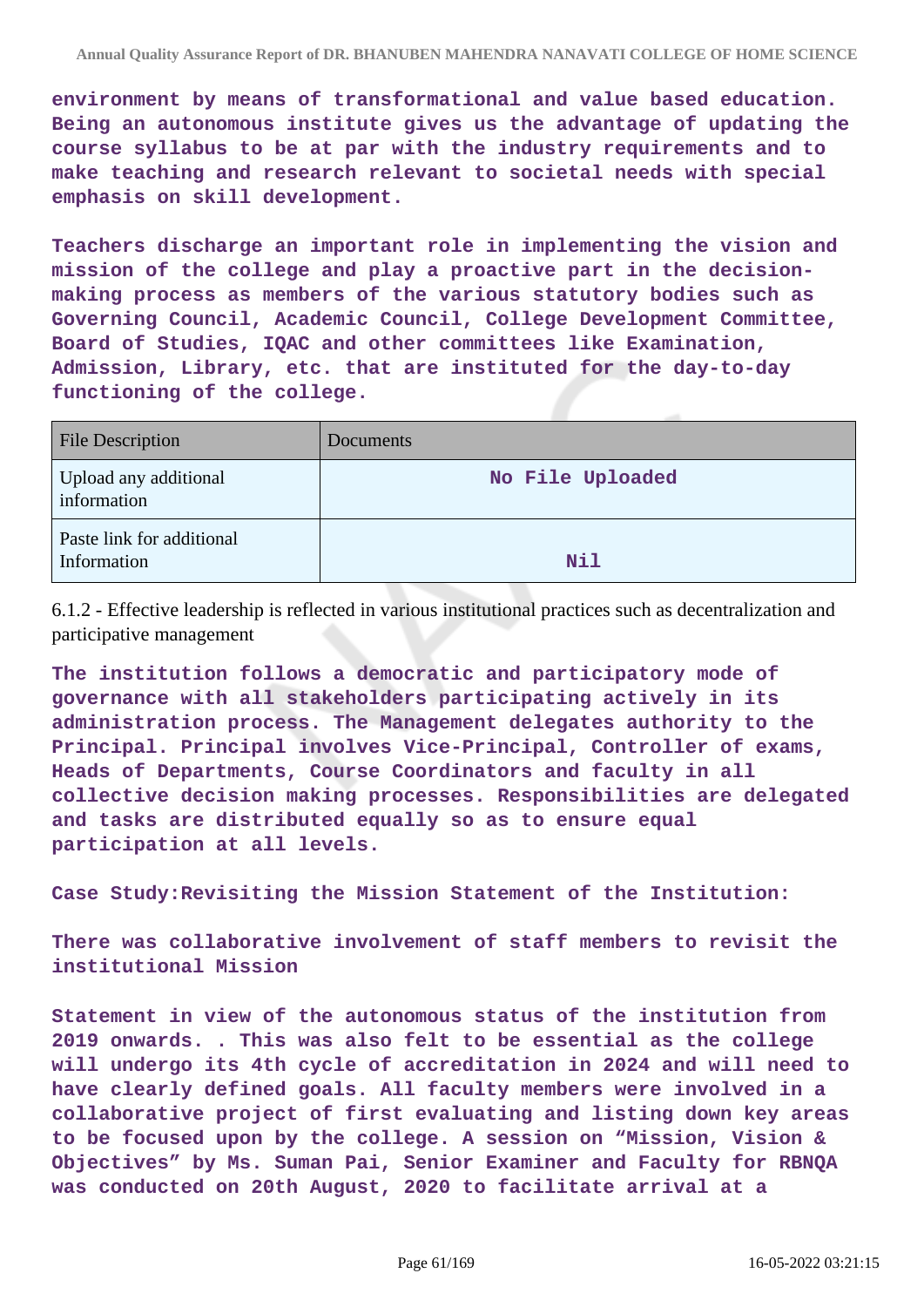**collective decision. Staff members were divided into 4 groups and were asked to submit their inputs on how to formulate the mission statement after brainstorming. The focus was on forming a mission statement which was clear, Inspirational, in line with the Institutional objectives and had measurable outcomes.**

**An interactive session was organized on 16th October 2020 and the third draft of Mission Statement was prepared. The same exercise was repeated with the IQAC and also the college management. After the new mission statement was arrived at with consensus of all, it was passed by the IQAC and Governing Body and it will come into force from the next academic year.**

| <b>File Description</b>                                             | <b>Documents</b> |
|---------------------------------------------------------------------|------------------|
| Upload strategic plan and<br>deployment documents on the<br>website | No File Uploaded |
| Upload any additional<br>information                                | No File Uploaded |
| Paste link for additional<br>Information                            | Nil              |

### **6.2 - Strategy Development and Deployment**

6.2.1 - The institutional Strategic/ Perspective plan has been clearly articulated and implemented

**Enhancing research is an important aspect of the institution's strategic plan. In order to focus on the research component, the college applied for,and was granted a UGC grant to set up a STRIDE Research capacity building centre. The centre focused on promoting research skills at undergraduate level by introducing certificate programs at 4 levels. In terms of faculty, the Management has instituted minor research grants upto 25 000 rupees, and 4 teams were selected for the same. A series of mentoring workshops have also been conducted to promote research skills. A research committee has also been established with three outside experts. A research policy has been formulated to promote ethics in research. The college will shortly be purchasing software to detect plagiarism.**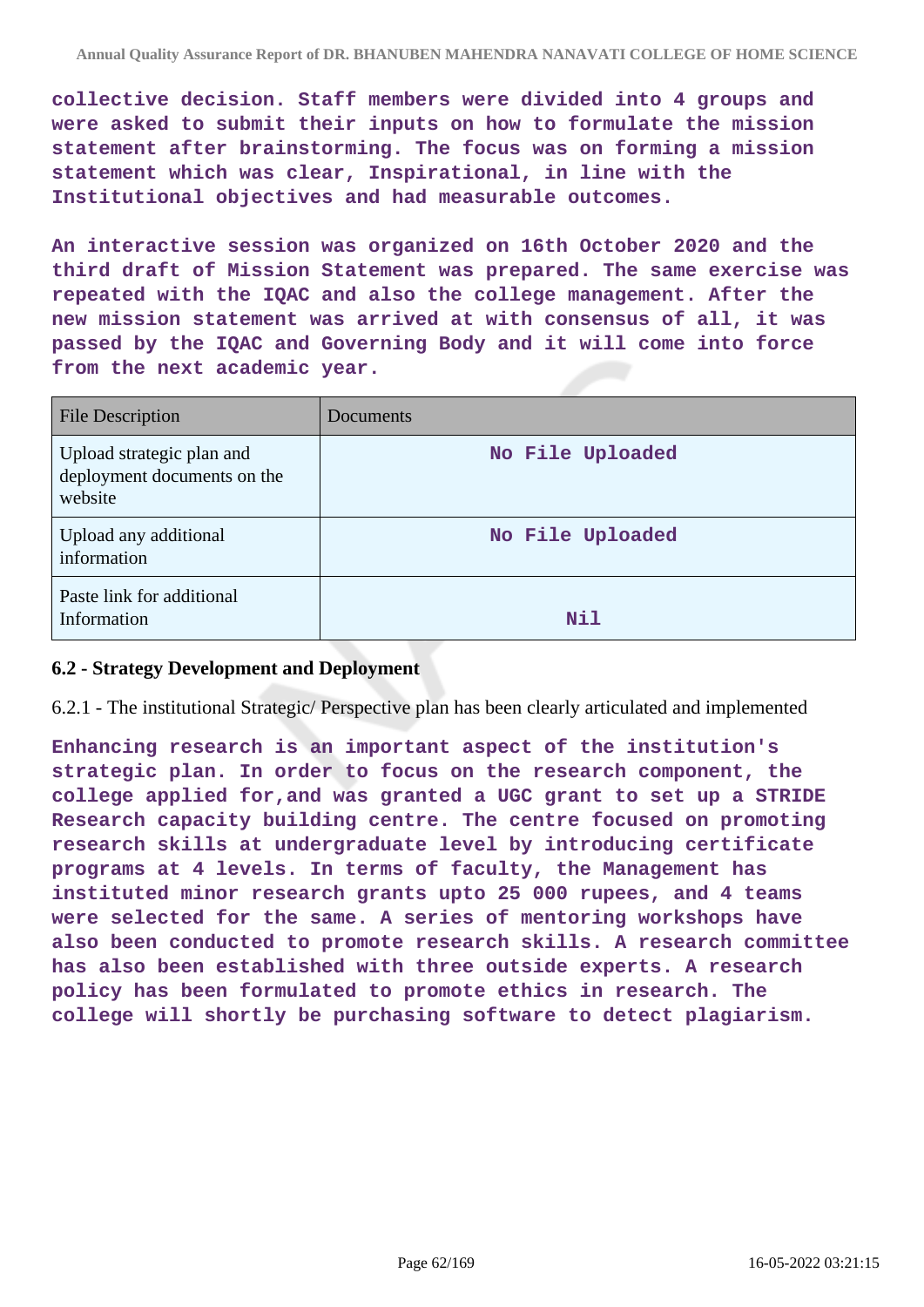| <b>File Description</b>                                   | Documents        |
|-----------------------------------------------------------|------------------|
| Strategic Plan and deployment<br>documents on the website | No File Uploaded |
| Paste link for additional<br>information                  | Nil              |
| Upload any additional<br>information                      | No File Uploaded |

6.2.2 - The functioning of the various institutional bodies is effective and efficient as visible from the policies, administrative set-up, appointment and service rules, procedures, etc.

**The institutional organogram depicts the hierarchical establishment, starting from the top management (Seva Mandal Education Society) to all the stakeholders at each level, clearly demarking the Authorities and duties/ responsibilities for both Academics & Administration sections.**

**The SMES Management and the Principal form the nucleus of the administration. They are responsible for the proper management of the affairs of the college, exercise all such powers, and discharge all such functions as may be necessary for the purpose. The institution believes in promoting a culture of delegation of powers through strategic policies. The Principal heads all the statutory bodies at the institution such as Academic Council, Finance Committee, IQAC and College Development Committee.**

**The Principal also looks into the standardization of curricula, assess teaching methods, monitor student progress and achievement, encourage parent involvement, revise policies and procedures, administer the budget, hire and evaluate staff and oversee facilities with the help of the 2 Vice Principals, HODs, Administrative heads, teaching & non-teaching staff, who are delegated with roles and responsibilities to facilitate the smooth functioning of the institution.**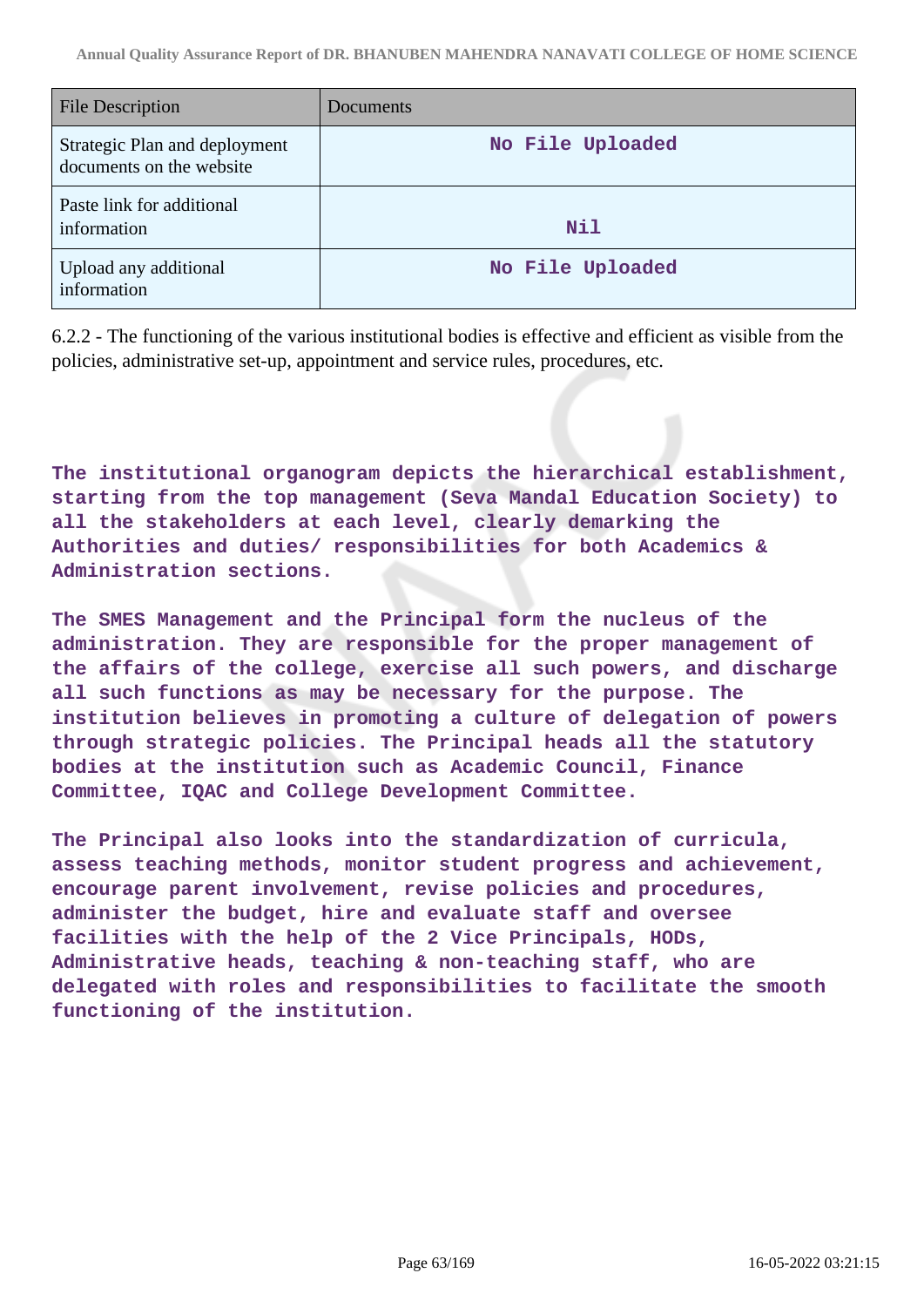| <b>File Description</b>                                | Documents                                                                |
|--------------------------------------------------------|--------------------------------------------------------------------------|
| Paste link to Organogram on the<br>institution webpage | https://www.bmncollege.com/wp-<br>content/uploads/2022/03/Organogram.pdf |
| Upload any additional<br>information                   | No File Uploaded                                                         |
| Paste link for additional<br>Information               | Nil                                                                      |

# **6.2.3 - Implementation of e-governance in areas of operation: Administration Finance and Accounts Student Admission and Support Examination**

**A. All of the above**

| <b>File Description</b>                                             | Documents        |
|---------------------------------------------------------------------|------------------|
| ERP (Enterprise Resource)<br>Planning) Documen                      | No File Uploaded |
| Screen shots of user interfaces                                     | No File Uploaded |
| Details of implementation of e-<br>governance in areas of operation | View File        |
| Any additional information                                          | No File Uploaded |

# **6.3 - Faculty Empowerment Strategies**

6.3.1 - The institution has effective welfare measures for teaching and non-teaching staff and avenues for their career development/ progression

**In the current Pandemic situation, the college management stepped in to offer monetary help of Rs. 5000/- for the family members of all Teaching and Non-teaching Staff members suffering from COVID-19. Also the College and Office Staff were allowed to avail of the facility for medical treatment at Lion Tarachand Bapa Hospital, and special vaccination camps were also organised. Yoga sessions were organised to address stress related issues, and online line competitions and events were also organised for both staff and nonteaching staff to promote overall wellness. As a mark of appreciation teaching and non-teaching staff were felicitated for their dedicated service on completion of 10, 20, 25 and 30 years of service on Teachers' day and Foundation day of the college. Teachers were also felicitated for their International Paper Presentations. For the Non-teaching Staff members the College organized special Training Programs in Computer and English. For self-financing courses, management instituted schemes of seed money for minor**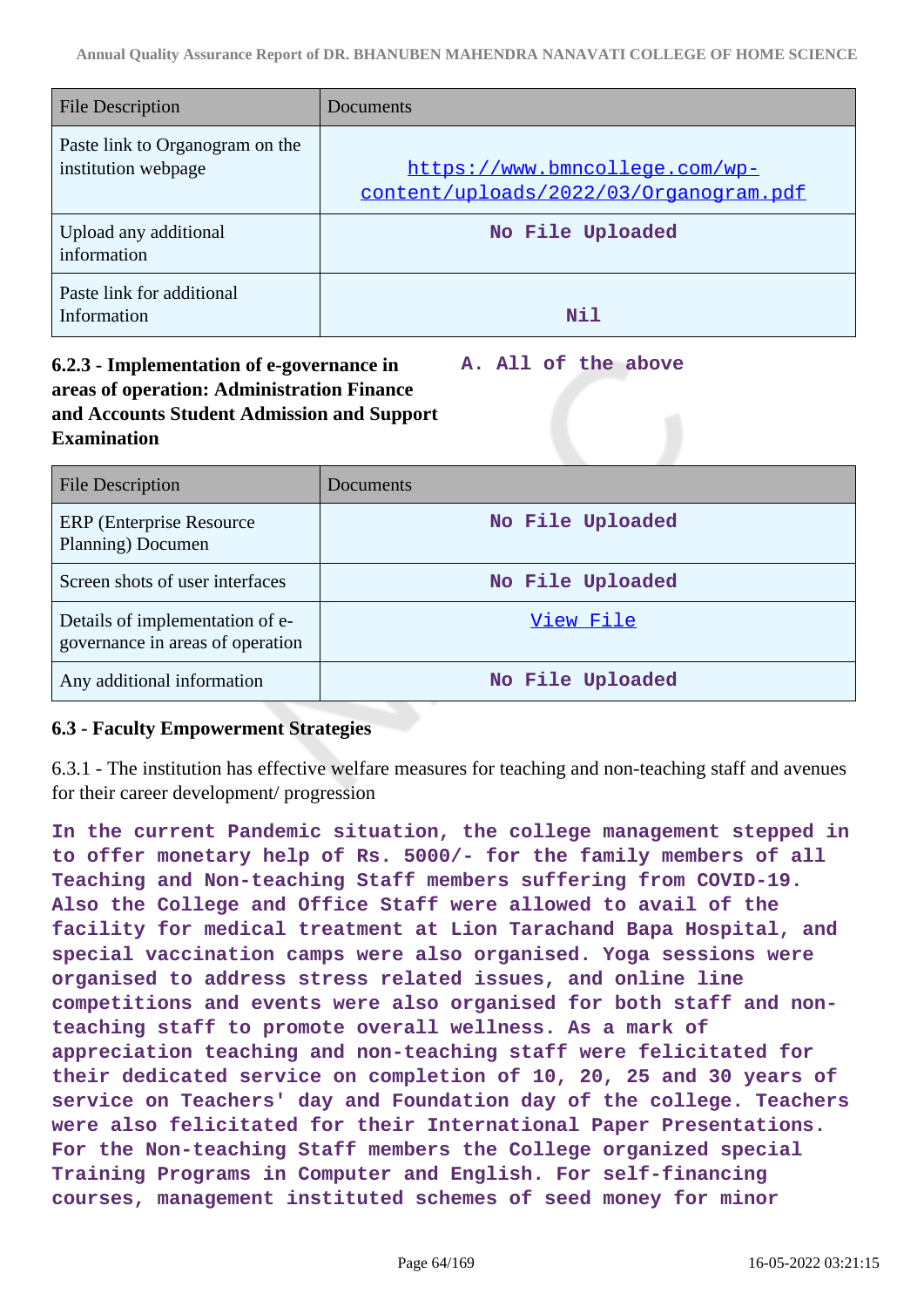**research projects. 4 teams of two members each avail this facility. Various faculty development programs were also organised online such as Attainment of Program Outcomes and Course Outcomes', Measuring Data and Analysing Using Ms-Excel and Compare and Choose the Right Income Tax Slab.**

| <b>File Description</b>                  | Documents        |
|------------------------------------------|------------------|
| Upload any additional<br>information     | No File Uploaded |
| Paste link for additional<br>information | Nil              |

**6.3.2 - Number of teachers provided with financial support to attend conferences / workshops and towards payment of membership fee of professional bodies during the year**

**7**

| <b>File Description</b>                                                                                                          | Documents        |
|----------------------------------------------------------------------------------------------------------------------------------|------------------|
| Upload any additional<br>information                                                                                             | No File Uploaded |
| Details of teachers provided with<br>financial support to attend<br>conference, workshops etc during<br>the year (Data Template) | View File        |

# **6.3.3 - Number of professional development / administrative training programmes organized by the Institution for its teaching and non-teaching staff during the year**

**24**

| <b>File Description</b>                                                                             | Documents        |
|-----------------------------------------------------------------------------------------------------|------------------|
| Reports of the Human Resource<br>Development Centres (UGC<br>HRDC/ASC or other relevant<br>centres) | View File        |
| Upload any additional<br>information                                                                | No File Uploaded |

**6.3.4 - Number of teachers who have undergone online/ face-to-face Faculty Development Programmes during the year: (Professional Development Programmes, Orientation / Induction Programmes, Refresher Courses, Short-Term Course, etc.)**

**23**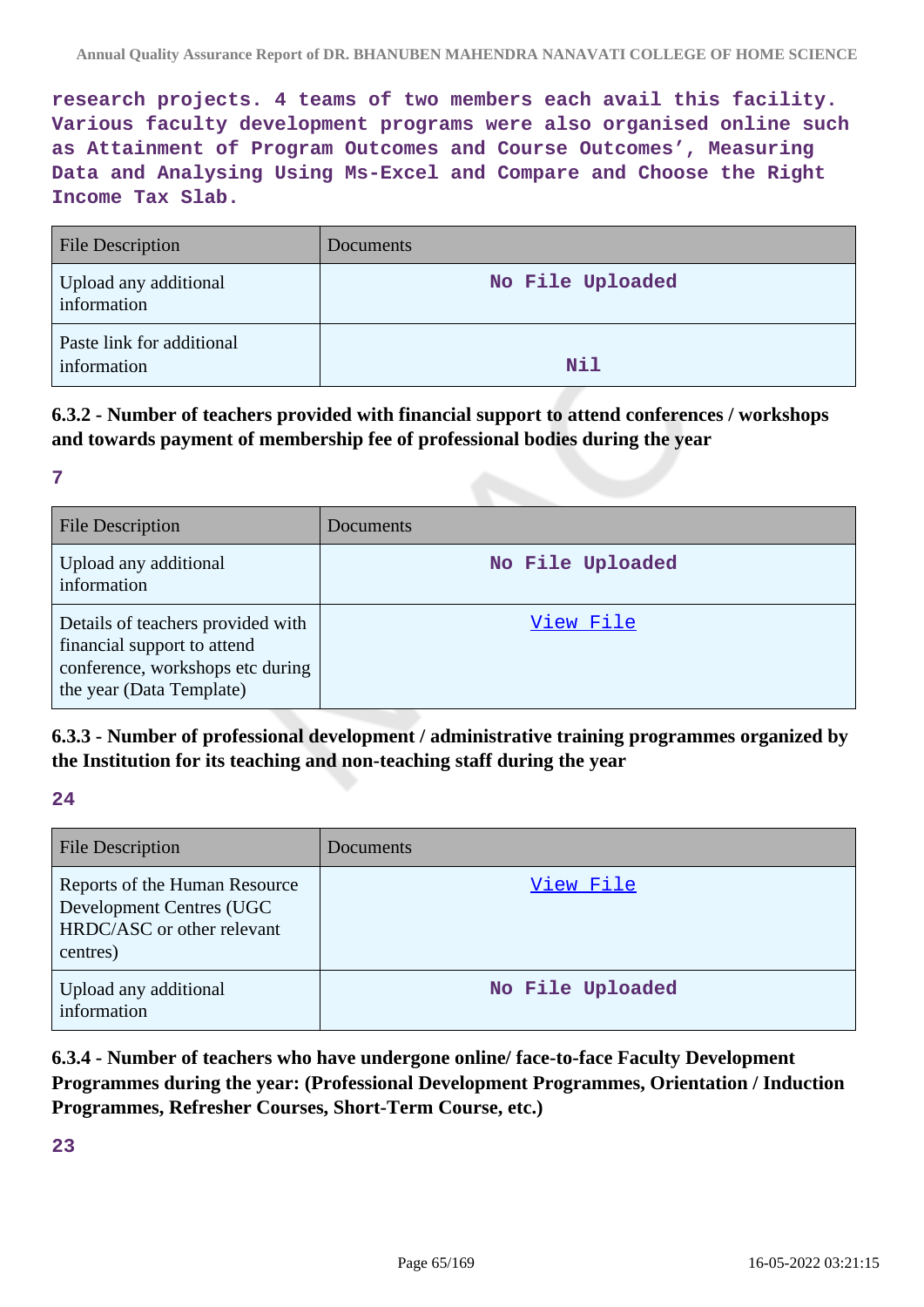| <b>File Description</b>                                                                     | Documents        |
|---------------------------------------------------------------------------------------------|------------------|
| Summary of the IQAC report                                                                  | View File        |
| Reports of the Human Resource<br>Development Centres (UGC<br>ASC or other relevant centers) | View File        |
| Upload any additional<br>information                                                        | No File Uploaded |

### **6.4 - Financial Management and Resource Mobilization**

6.4.1 - Institution conducts internal and external financial audits regularly

**The internal audit is done throughout the year whereas the external audit is done once a year.**

**Transparency and accountability is ensured by conducting an annual audit of the statements.**

**The internal financial audit is done at the institutional level by a qualified CA Mrs. Bhakti Parab. The procedure followed under internal audit is:**

- **Proper authorisation, obtaining quotations, proper maintenance of accounts and records, regarding purchases of fixed assets and materials is done.**
- **Bank reconciliation statements are prepared at regular intervals and scrutiny of reconciliation is done**
- **Fees receivable and actual fees received are reconciled on a regular basis.**
- **Investment register is verified.**
- **Scrutiny of expenses, verification of quotation, authorisation on purchases, verification of TDS and EPF is done.**
- **Depreciation calculation on fixed assets is done.**

**The procedure followed under External Audit of funds and grants received by the government is:**

**As per the stipulated period of time of the grant giving agency, ,**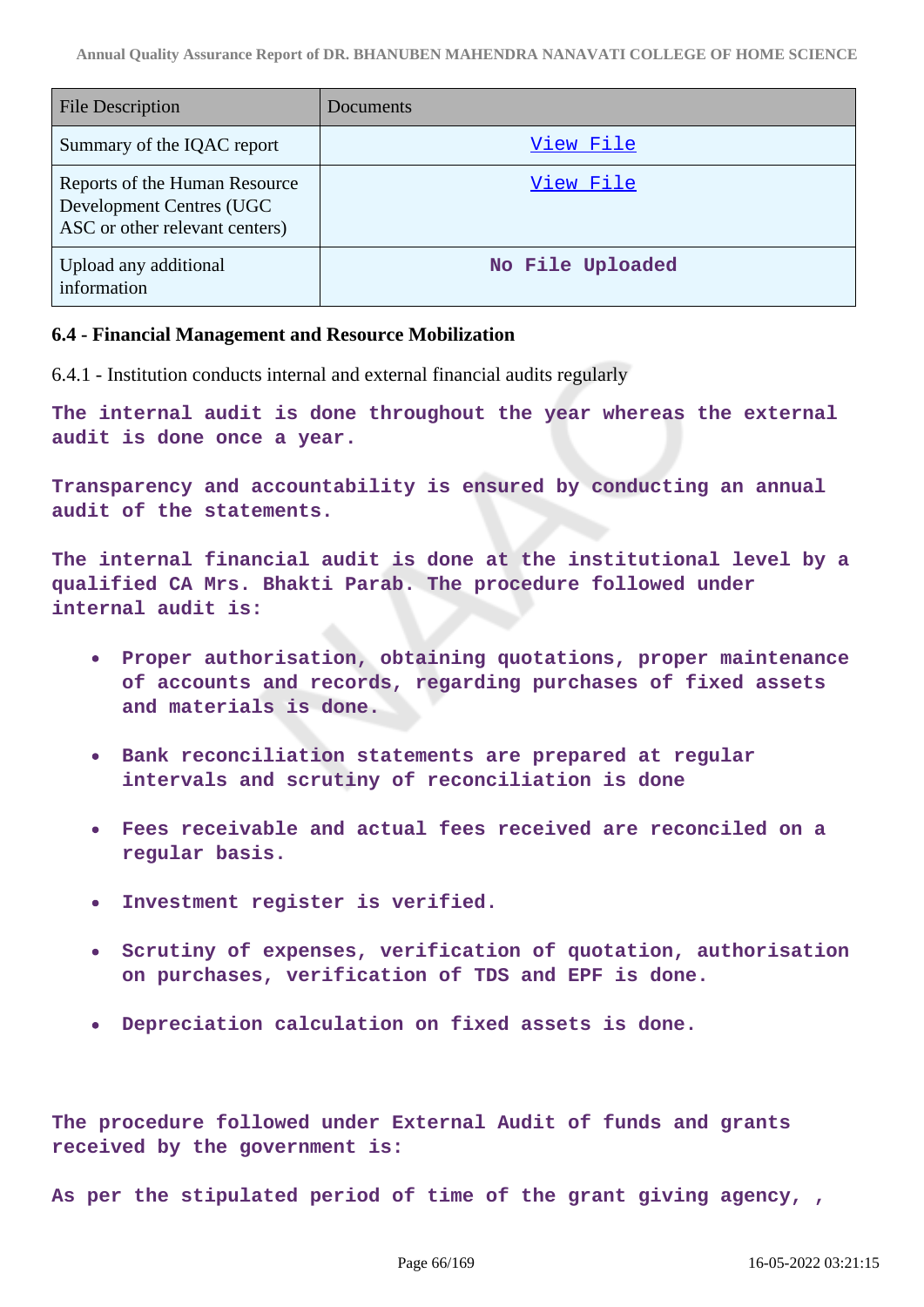**the accounts for all the grants and funds sanctioned by the Government/RUSA/UGC are initially submitted to an external Chartered Accountant. After addressing clarifications and corrections, the final accounts are settled. The audit report issued by the auditor with utilization certificate and all necessary ratified accounts are submitted to the concerned sanctioned authorities. At the time of annual audits by the Joint Director of Higher Education, the audit team verifies all the financial documents related to the funds utilized by College.**

| <b>File Description</b>                  | Documents        |
|------------------------------------------|------------------|
| Upload any additional<br>information     | No File Uploaded |
| Paste link for additional<br>information | <b>Nil</b>       |

**6.4.2 - Funds / Grants received from non-government bodies, individuals, and philanthropists during the year (not covered in Criterion III and V) (INR in lakhs)**

### **6191460**

| <b>File Description</b>                                                                                              | Documents        |
|----------------------------------------------------------------------------------------------------------------------|------------------|
| Annual statements of accounts                                                                                        | View File        |
| Details of funds / grants received<br>from non-government bodies,<br>individuals, philanthropists<br>during the year | View File        |
| Any additional information                                                                                           | No File Uploaded |

6.4.3 - Institutional strategies for mobilisation of funds and the optimal utilisation of resources

**The college has the Resource Mobilisation Policy to achieve resource mobilization and optimum utilisation of funds for the promotion of learner centric ecosystem of the institution. The Governing body monitors the optimal utilisation of the funds for the smooth functioning of the institution. The administrative staff in consultation with the finance committee is responsible for the utilisation of funds. The finance committee comprises the Management member, Principal, senior staff of the college, administrative staff and the University nominee. The Finance committee meetings are conducted twice a year. Funds are provided to meet the infrastructure requirement of the institution while starting new programmes and centers. Department wise budgets for equipment, instruments, consumables are prepared by the head of the departments**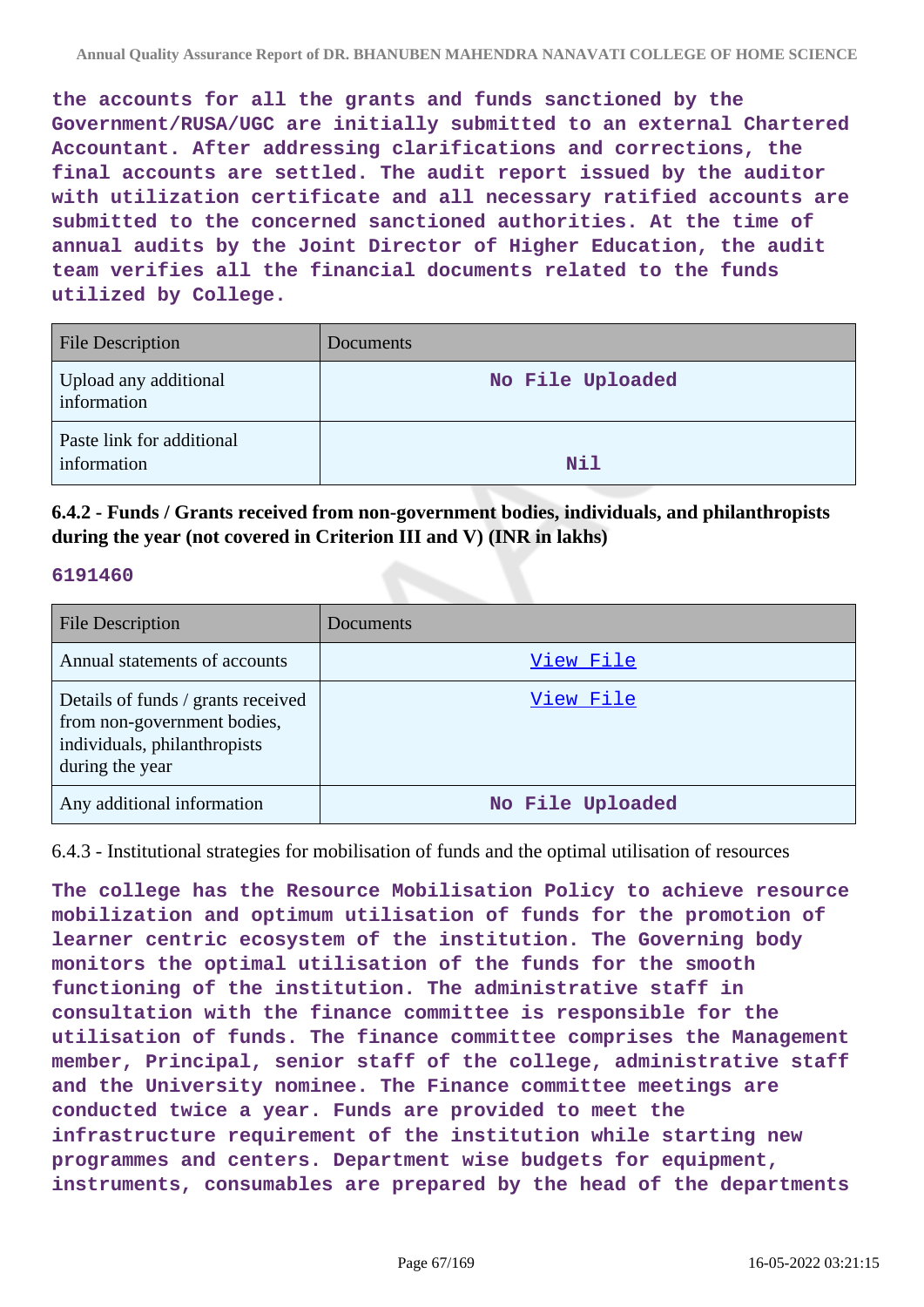**and submitted to the principal at the beginning of the academic year, or as and when required. The budget for student activities, remuneration of visiting faculty, and an honorarium of Guest for Expert Lecture, Seminars, Workshops and Conferences at the department is prepared and approved by Management. All the bills/ invoices/ vouchers and purchase orders of expenses against sanctioned budgets for particular heads are scrutinized by the Planning and Purchase committee, Principal and Heads of Departments.**

| <b>File Description</b>                  | Documents                                                                                                          |
|------------------------------------------|--------------------------------------------------------------------------------------------------------------------|
| Upload any additional<br>information     | No File Uploaded                                                                                                   |
| Paste link for additional<br>Information | https://www.bmncollege.com/wp-content/upload<br>s/2021/11/Resource-Mobilisation-Policy-24th-<br>June-converted.pdf |

## **6.5 - Internal Quality Assurance System**

6.5.1 - Internal Quality Assurance Cell (IQAC) has contributed significantly for institutionalizing quality assurance strategies and processes visible in terms of incremental improvements made during the preceding year with regard to quality (in case of the First Cycle): Incremental improvements made during the preceding year with regard to quality and post-accreditation quality initiatives (Second and subsequent cycles)

**Two practises that have been institutionalized as a result of IQAC initiatives-**

**1. Fit campus-**

**The pandemic resulted in lockdowns and shutting down of educational institutions almost worldwide. Along with academic inputs the IQAC evaluated and realized that students were most vulnerable during this time and required additional inputs in order to keep Fitphysically and mentally. With this in mind the IQAC initiated the following practises as a part of weekly routine-**

- **1. Online yoga and body workouts as a part of the structured time table being followed throughout the academic year encouraged the participation of not only the students but also the teaching and the non-teaching faculty.**
- **2. In order to maintain a positive outlook and assure mental wellbeing, life skills and structured mentoring classes have also been introduced into the time table.**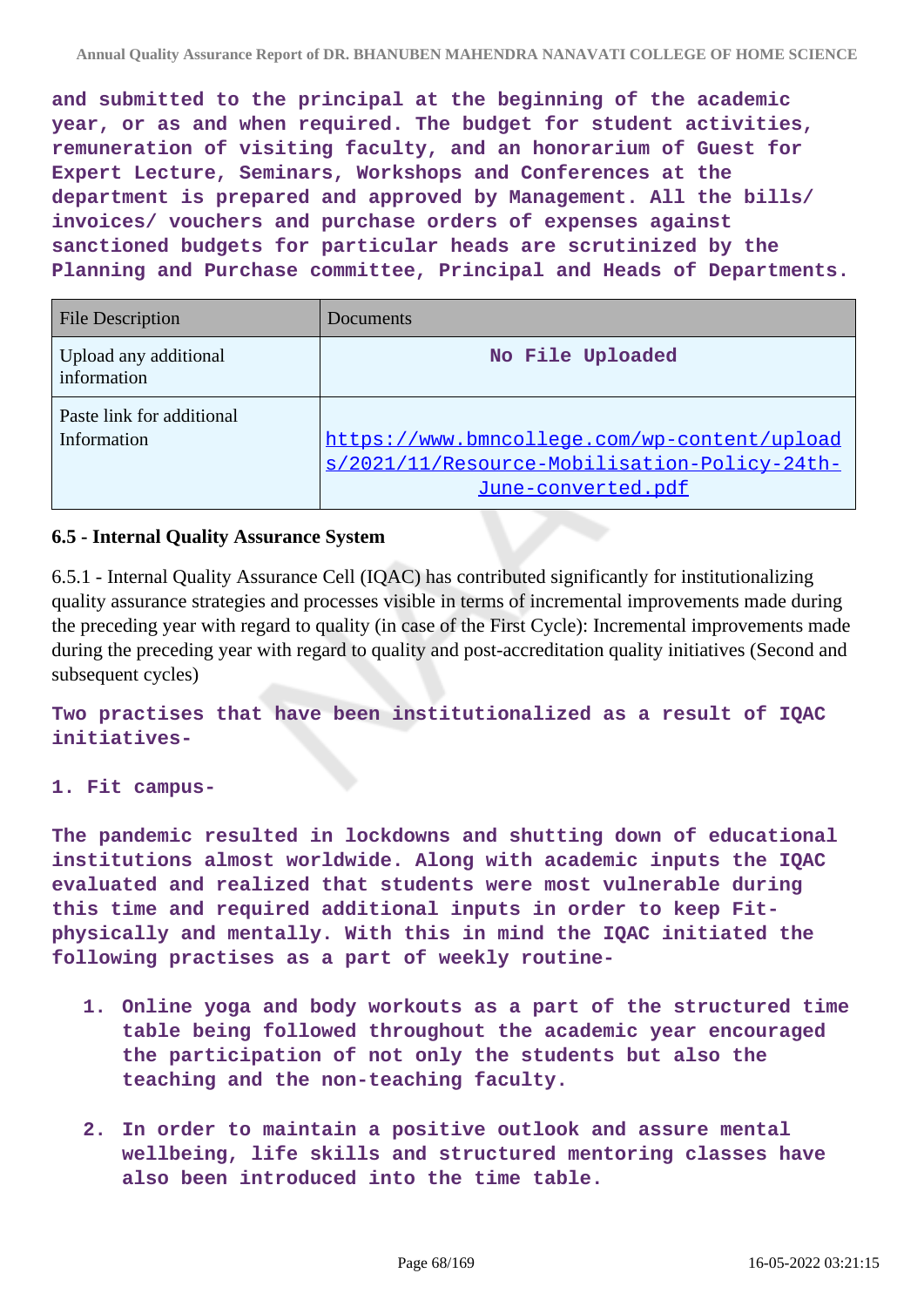#### **2. Increased involvement of the Alumni**

**The pandemic resulted in a financial crisis for many of the students who expressed that they would be unable to continue due to lack of funds. IQAC has always involved the alumni of the institution towards development of the institution and an appeal was prepared and circulated in alumni groups following which a generous contribution of Rs. 10, 42, 460/- was collected towards free ship that was offered to 103 students.**

**The pandemic also created another opportunity of linking with the alumni as an international alumni led conference was planned and successfully conducted showcasing the work being done by the alumni. This is now going to be taken up as a biennial activity by the institution. Total 76 Alumnae were invited as resource persons for various webinars or workshops by different departments. They have also guided students on career options after graduation and how to be an entrepreneur.**

| <b>File Description</b>                  | Documents        |
|------------------------------------------|------------------|
| Upload any additional<br>information     | No File Uploaded |
| Paste link for additional<br>information | Nil              |

6.5.2 - The institution reviews its teaching-learning process, structures and methodologies of operation and learning outcomes at periodic intervals through its IQAC as per norms

**Formulating the Program Outcomes and Course Outcomes for all the courses implemented under autonomy**

**In view of the implementation of the process of autonomy, and the restructuring of curriculum as per the feedback of stakeholders and potential employers the IQAC was of the opinion that the program outcomes and course outcomes should be visited to examine if they are in line with the revised curriculum. It was therefore decided to have a facilitation of the same by organising aFaculty Development Program on 'Attainment of Program Outcomes and Course Outcomes' by Mr. Shrihari Pingle, IQAC Coordinator, Sangamner Nagarpalika Arts, D. J. Malpani Commerce and B. N. Sarada Science College(Autonomous. The workshops enabled faculty to review not only the program outcome and course outcomes but also to revisit structures and methodologies of operation. After two rounds of collaborative sharing, the program outcomes of post-graduate as well as graduate programs were reviewed. The program outcomes and course outcomes are uploaded on**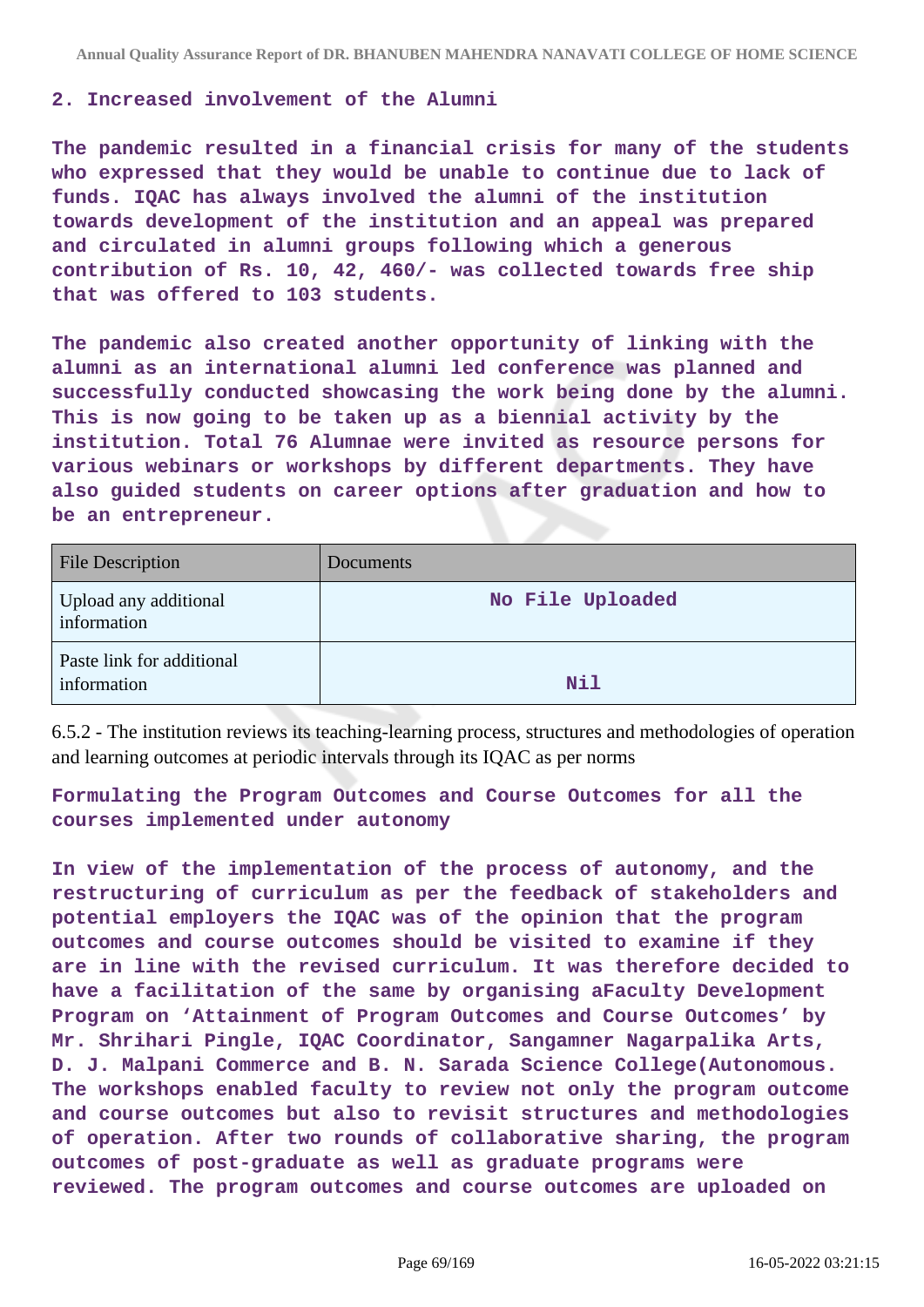**the website along with the syllabus of each program and the program attainment will now be in line with these objectives.**

**The lockdown enforced by the covid -19 pandemic lockdown had led to all teaching- learning and evaluation to be conducted online. TheIQAC therefore suggested that the online student-teacher evaluation process should also be conducted via online mode and questions should be reviewed so as to assess effectiveness of the processes of e-learning and evaluation. Feedback forms were made via google and circulated to all students for feedback on all teachers and subjects taught. The results were analysed and feedback given to the respective teachers.This mechanism is now an important aspect of the annual self-appraisal requirement.This process brought in reform in terms of ICT teaching methods being used by faculty.**

| <b>File Description</b>                  | Documents        |
|------------------------------------------|------------------|
| Upload any additional<br>information     | No File Uploaded |
| Paste link for additional<br>information | Nil              |

**6.5.3 - Quality assurance initiatives of the institution include Regular meeting of the IQAC Feedback collected, analysed and used for improvement of the institution Collaborative quality initiatives with other institution(s) Participation in NIRF Any other quality audit recognized by state, national or international agencies (such as ISO Certification) A. Any 4 or all of the above**

| <b>File Description</b>                                                  | Documents                                                                                             |
|--------------------------------------------------------------------------|-------------------------------------------------------------------------------------------------------|
| Paste the web link of annual<br>reports of the Institution               | https://www.bmncollege.com/wp-content/upload<br>$s/2022/04/Akanks$ ha-<br>magazine-2020-21-Part-1.pdf |
| Upload e-copies of accreditations<br>and certification                   | View File                                                                                             |
| Upload details of quality<br>assurance initiatives of the<br>institution | View File                                                                                             |
| Upload any additional<br>information                                     | No File Uploaded                                                                                      |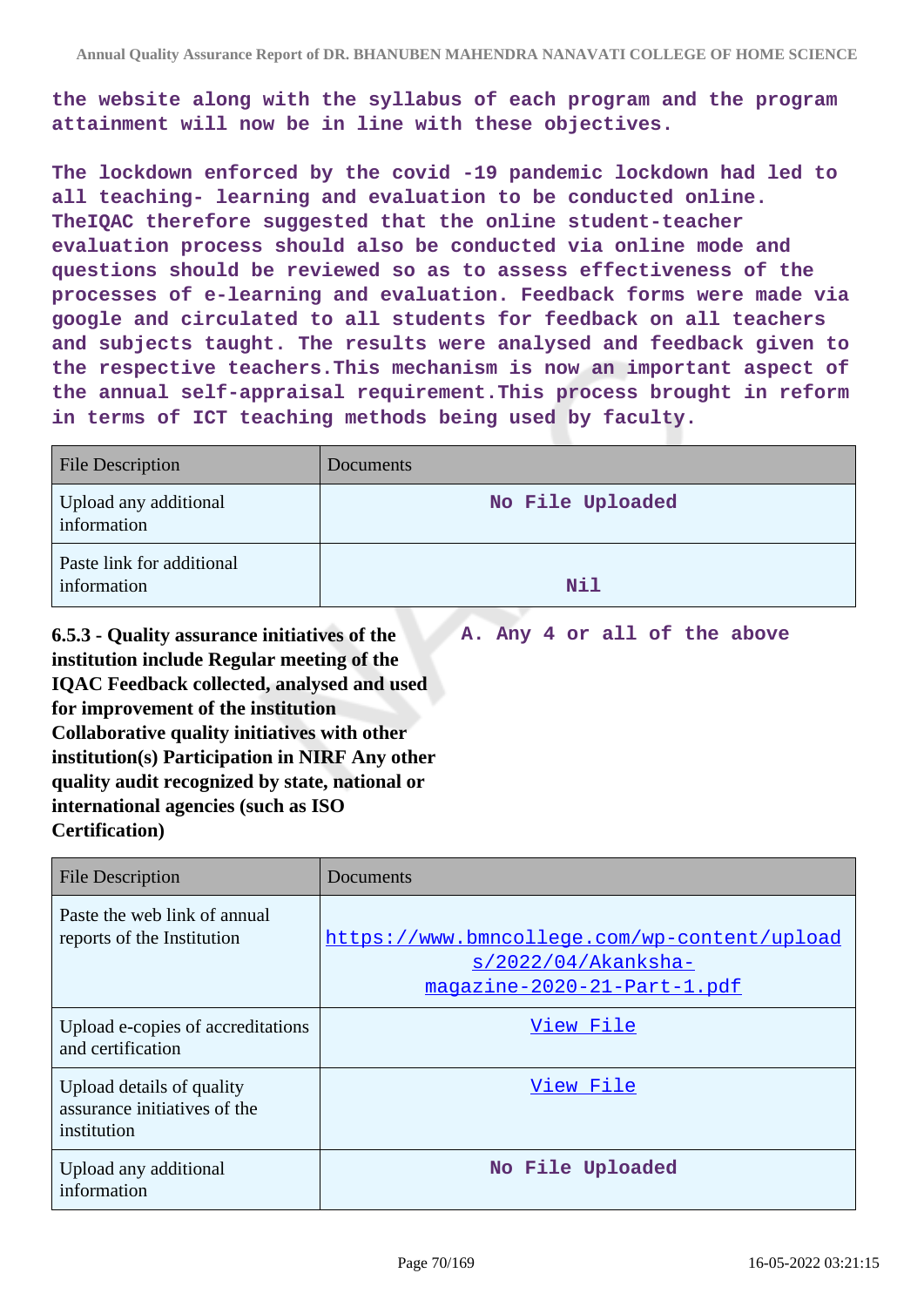### **INSTITUTIONAL VALUES AND BEST PRACTICES**

#### **7.1 - Institutional Values and Social Responsibilities**

7.1.1 - Measures initiated by the Institution for the promotion of gender equity during the year

**The college has an Internal Committee as per the Vishakha Guidelines of Government of Maharashtra. The committee organises the orientation session every year for FYBCA and FYBSc students. For spreading awareness, the poster of this committee is displayed at prominent places in the college with contact details. To sensitize students on Gender related issues and need of equity, Dr. BMN College of Home Science had organized various Webinars and Sessions for students. The college has Cell for prevention of caste-based discrimination which follows a zero tolerance policy towards any kind of caste-based discrimination. Also, the college has an Antiragging committee and Anti-Ragging Squad to curb the menace of Ragging in Higher Educational Institutions.**

#### **Facilities for students:**

**Students' Common Room has lockers, tables, and chairs. The facility is used as a space for study and project work. In addition, it is also utilized by students during practice sessions for cultural events and small workshops. Facilities for playing Chess and Carrom are available in space designated for sports. Washroom facilities (female and male toilets) are available on every floor. Washroom facilities and a water cooler are available in the passage next to the Common Room. Students have access to a provision of Sanitary pads Vending & incinerating machines on both the 2nd and 5th Floor respectively.**

**The College has signed an MOU with the SMES Nursing College for use of the facilities of the Health Centre. A consulting Physician has been appointed by the Management and is available every Tuesday and Friday for free medical consultancy. First aid boxes are available on the 1st floor, Staff rooms (4th floor and 5th floor), and Gym (currently not available during the lockdown period). Nutritional Counselling sessions are conducted by the Department of Food Science and Nutrition.**

**Gymnasium (Physical Fitness Centre) located on the 9th floor is used to conduct practical sessions of the Postgraduate Diploma course in Sports Science Fitness and Nutrition, and Career Oriented Program in Physical Fitness and Weight Management. The College has appointed a qualified Sports Teacher who identifies talented students for different games. Special coaches are appointed for games such as**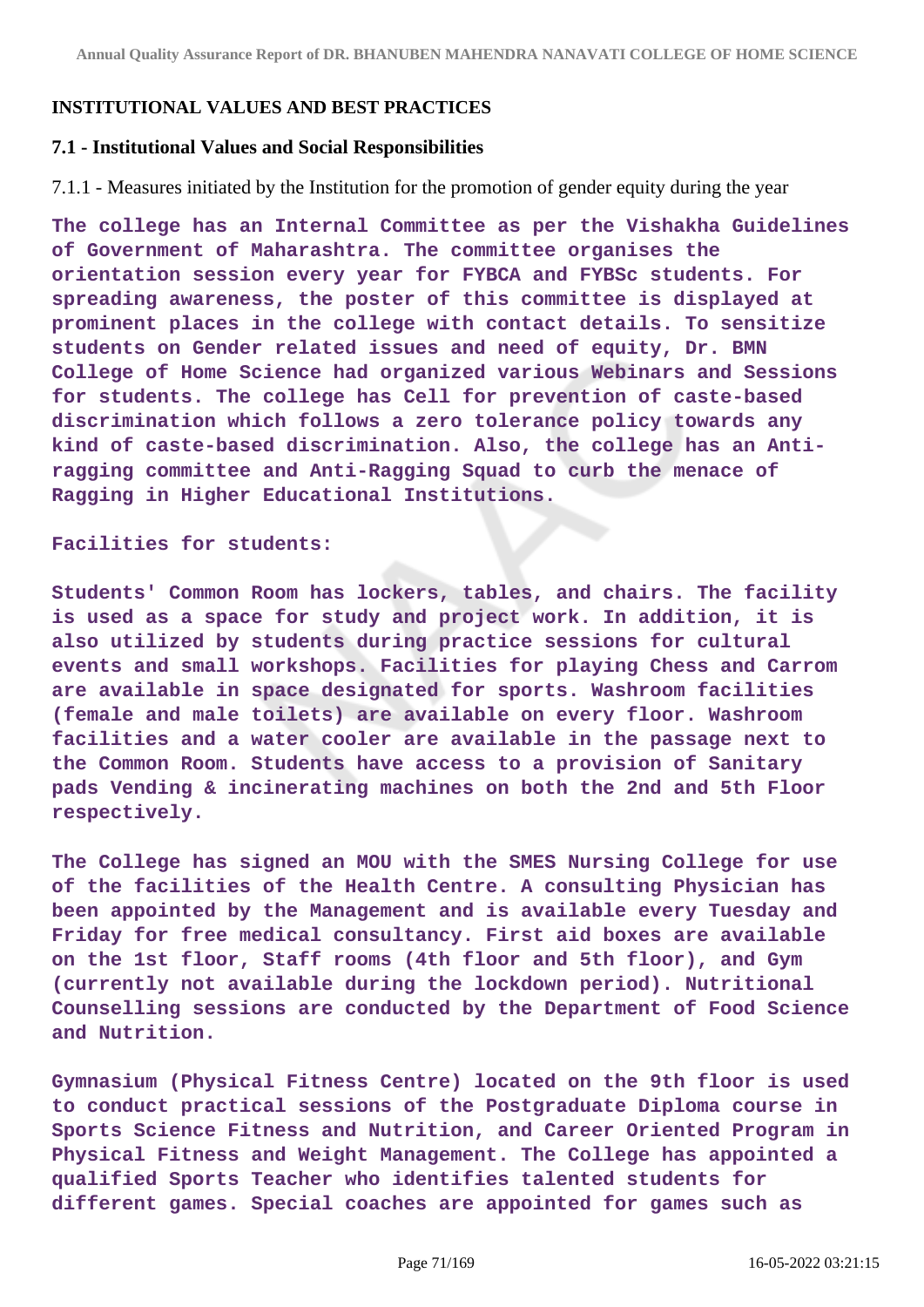**Badminton, Chess, Volleyball, Table Tennis, Fencing, Kho-Kho, Kabbadi and Basketball.**

**The library also has an Internet section with 5 Computers which are Wi-Fi enabled. The Reference Section and main Library can seat an additional 20 students. The students also have access to an additional Reading Room of the Library in the sister institute Smt. MMP Shah Women's College of Arts and Commerce, which is also on our Campus. 20 Smart Classrooms have been enabled with complete ICT facilities and Wi-Fi which are utilised for lectures as well as presentations. An exclusive Internet Corner "Browse- IT" with 8 Computers is available on the 5th floor. All Computer Labs have wellequipped Internet connections. Wi-fi connectivity is available on Campus for educational purposes.**

**CCTV cameras have been installed at strategic locations for security surveillance of the college. Security personnel manning the entry points. They maintain a log of all persons entering and leaving the premises. Mandatory for students and all staff of Dr. BMN College of Home Science to wear ID cards while on the college premises. There are ramps at both entries to the College allowing easy access to 4 lifts. There is a toilet for specially challenged students on the Ground floor**

| <b>File Description</b>                  | <b>Documents</b> |
|------------------------------------------|------------------|
| Upload any additional<br>information     | No File Uploaded |
| Paste link for additional<br>Information | Nil              |

**7.1.2 - The Institution has facilities for alternate sources of energy and energy conservation: Solar energy Biogas plant Wheeling to the Grid Sensor-based energy conservation Use of LED bulbs/ powerefficient equipment D. Any 1of the above**

| <b>File Description</b>        | Documents        |
|--------------------------------|------------------|
| <b>Geotagged Photographs</b>   | View File        |
| Any other relevant information | No File Uploaded |

7.1.3 - Describe the facilities in the institution for the management of the following types of degradable and non-degradable waste (within a maximum of 200 words)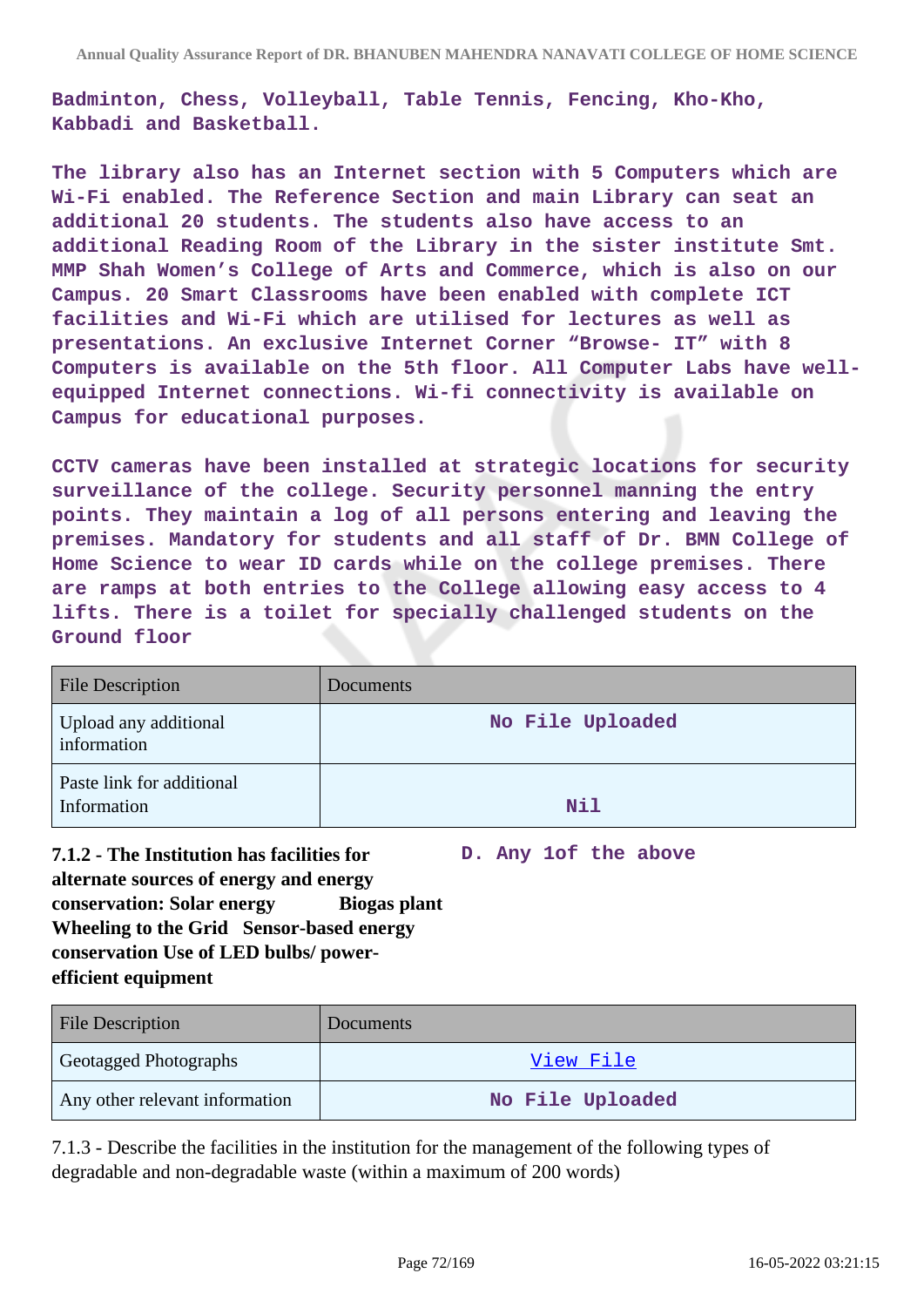**Due to the Pandemic, Online awareness sessions were organised for the students as follows**

- **Organised 'Making India green' through Recycling of Cloth Bags, bookbinding competitions on 5th August 2020.**
- **Organised a workshop titled 'Go Pro with Recycling by Ms. Harshita Srivastava. Students made masks with coke bottles and other waste materials on 14th October 2020.**
- **An 8 -day RUSA sponsored "Training Series in Sustainable Waste Management" was organised by the Department of Foundation Courses under Environmental Studies by Ms. Hamsa Iyer (Founder, Eco-Products India) for170 students including 2 faculty members joined via Zoom platform in the month of February 2021**
- **A guest lecture by NGO Global Green Resonance Foundation was organised for 63 students on the topic 'Plastic Waste Management' on 7th April 2021 via Google Meet**
- **The Environment Sensitisation Committee had organised a Plastic Collection Drive wherein the students of FYBCA have so far collected 50 kgs of plastic waste namely Milk pouches which has been donated to NGO Global Green Resonance Foundation on 19th March 2021. This is an ongoing activity and the next round of collection will be conducted in the month of October**
- **On World Earth Day ie 22nd April 2021 Students from BCA department made various posters in celebration of World Earth Day**
- **The Environment Sensitisation Committee had organised an Online Quiz Competition on the occasion of World Environment day ie 5th June on 'Spreading Awareness about the Corona Virus and its Variants' 105 students had participated in the quiz**

**Due to the pandemic the E-Waste collection drive could not be scheduled, however the collection point is open for collection on the 5th Floor. The college has a provision of Pad vending Machine and an incinerating machine to ensure students discard used pads**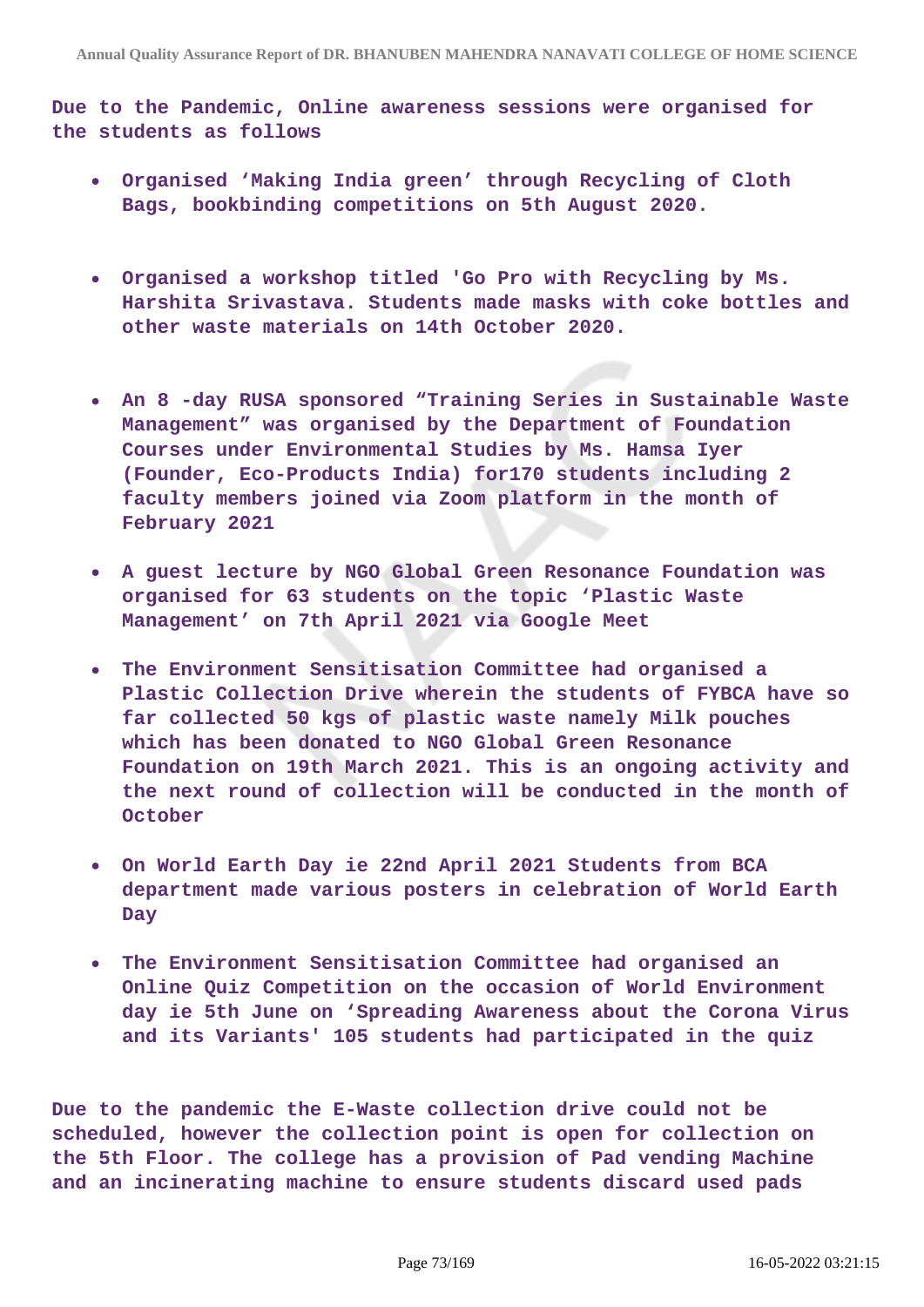# **hygienically**

| <b>File Description</b>                                                                      | Documents        |
|----------------------------------------------------------------------------------------------|------------------|
| Relevant documents like<br>agreements/MoUs with<br>Government and other approved<br>agencies | View File        |
| Geotagged photographs of the<br>facilities                                                   | No File Uploaded |
| Any other relevant information                                                               | No File Uploaded |

**7.1.4 - Water conservation facilities available in the Institution: Rain water harvesting Bore well /Open well recharge Construction of tanks and bunds Waste water recycling Maintenance of water bodies and distribution system in the campus E. None of the above**

| <b>File Description</b>                             | <b>Documents</b> |
|-----------------------------------------------------|------------------|
| Geotagged photographs / videos<br>of the facilities | No File Uploaded |
| Any other relevant information                      | No File Uploaded |

**D. Any 1of the above**

## **7.1.5 - Green campus initiatives include**

## **7.1.5.1 - The institutional initiatives for greening the campus are as follows:**

- **1.Restricted entry of automobiles**
- **2.Use of bicycles/ Battery-powered**
	- **vehicles**
- **3.Pedestrian-friendly pathways**
- **4.Ban on use of plastic**
- **5.Landscaping**

| <b>File Description</b>                                                  | Documents        |
|--------------------------------------------------------------------------|------------------|
| Geotagged photos / videos of the<br>facilities                           | No File Uploaded |
| Various policy documents /<br>decisions circulated for<br>implementation | No File Uploaded |
| Any other relevant documents                                             | No File Uploaded |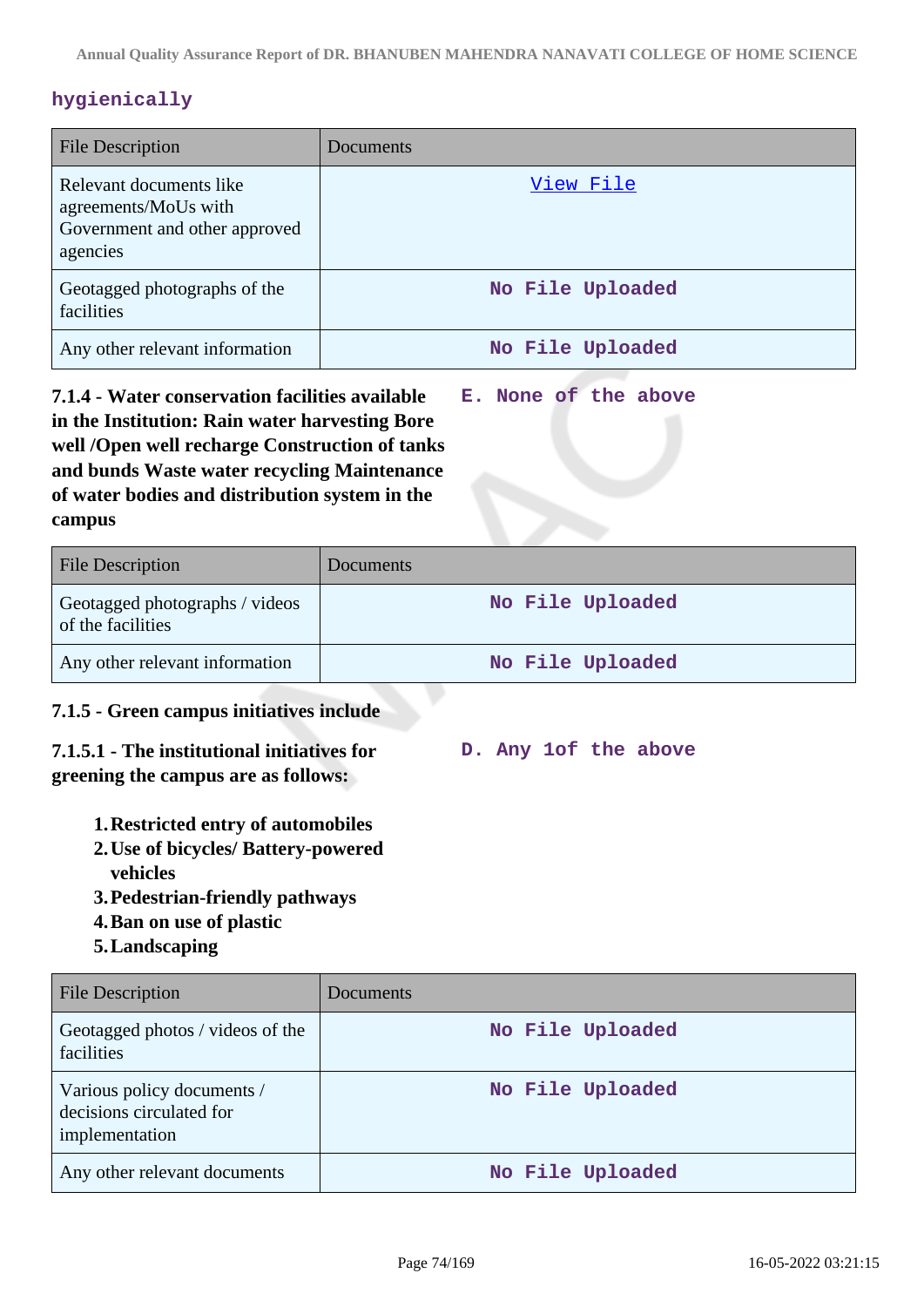## **7.1.6 - Quality audits on environment and energy undertaken by the institution**

**7.1.6.1 - The institution's initiatives to preserve and improve the environment and harness energy are confirmed through the following:**

- **1. Green audit**
- **2. Energy audit**
- **3.Environment audit**
- **4.Clean and green campus recognitions/awards**
- **5.Beyond the campus environmental promotional activities**

| File Description                                                                | Documents        |
|---------------------------------------------------------------------------------|------------------|
| Reports on environment and<br>energy audits submitted by the<br>auditing agency | View File        |
| Certification by the auditing<br>agency                                         | No File Uploaded |
| Certificates of the awards<br>received                                          | No File Uploaded |
| Any other relevant information                                                  | No File Uploaded |

**7.1.7 - The Institution has a disabled-friendly and barrier-free environment: Ramps/lifts for easy access to classrooms and centres Disabledfriendly washrooms Signage including tactile path lights, display boards and signposts Assistive technology and facilities for persons with disabilities: accessible website, screenreading software, mechanized equipment, etc. Provision for enquiry and information: Human assistance, reader, scribe, soft copies of reading materials, screen reading, etc.**

**B. Any 3 of the above**

**D. Any 1 of the above**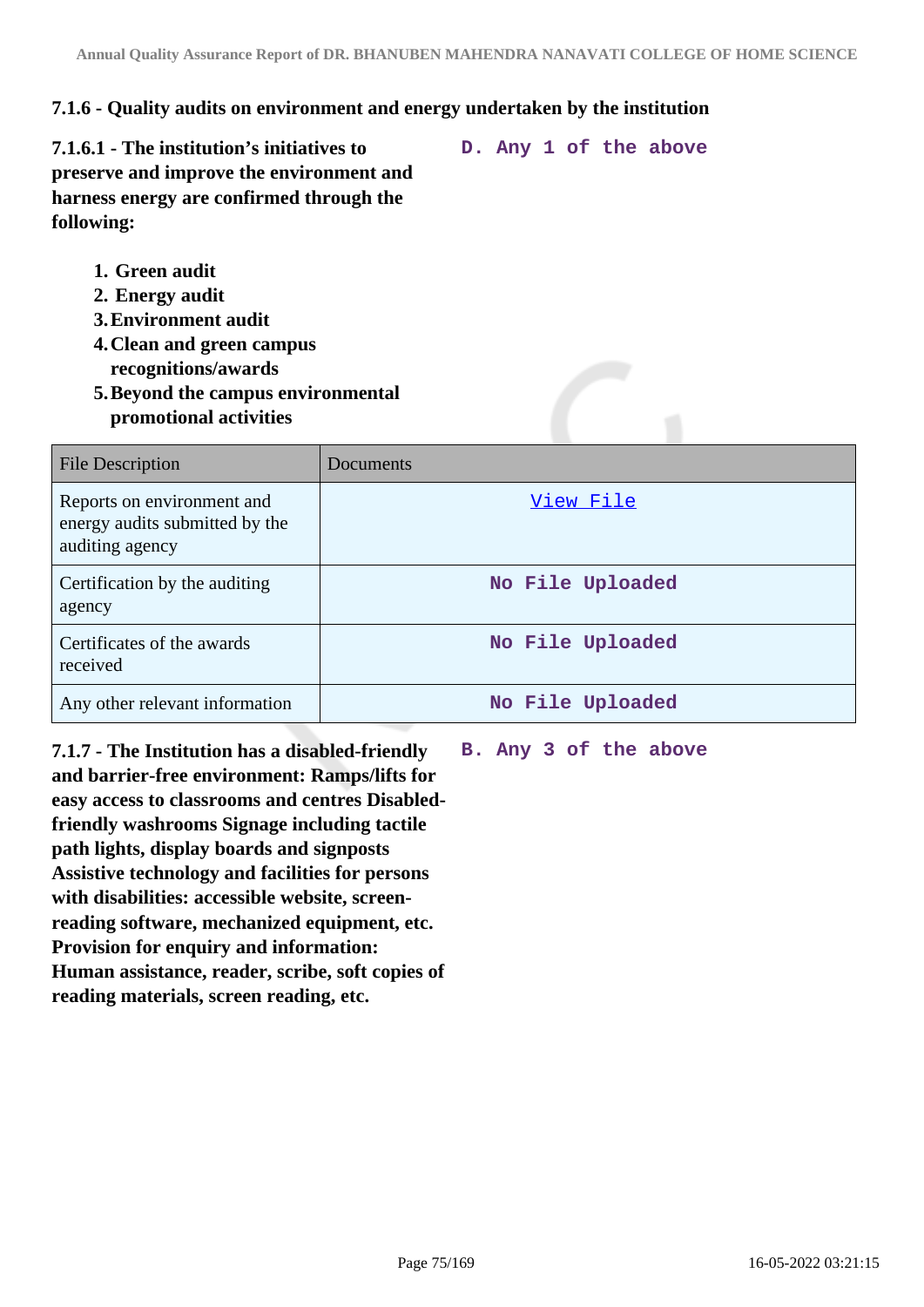| <b>File Description</b>                                         | Documents        |
|-----------------------------------------------------------------|------------------|
| Geotagged photographs / videos<br>of facilities                 | View File        |
| Policy documents and brochures<br>on the support to be provided | View File        |
| Details of the software procured<br>for providing assistance    | No File Uploaded |
| Any other relevant information                                  | No File Uploaded |

7.1.8 - Describe the Institutional efforts/initiatives in providing an inclusive environment i.e. tolerance and harmony towards cultural, regional, linguistic, communal, socio-economic and other diversities (within a maximum of 200 words).

**The institution works towards providing an inclusive environment to ensure an environment of equality, harmony and tolerance towards cultural, regional, linguistic, communal, socio-economic and other diversities.**

**The institute is centrally located and has students from various socio-economic backgrounds seeking admissions in various courses. The institute ensures that any girl student wanting to pursue higher education is not denied the basic right to education. If and when such cases have surfaced where a student plans to discontinue education due to financial constraints, the institute and the management has always ensured that financers and donors are approached so that the student does not give up education due to economic reasons. The freeship facilities provided by the government are made available to the students as per the notices and protocol.**

**During the pandemic for online lectures and examinations students facing problems in recharging their data pack were provided with data pack recharge for two months by the institute and because of which the students' online attendance improved.**

**The college as a practice of principle ensures that students develop and practice respect for the other cultures and linguistically challenged students. The institute makes every effort to imbibe respect for other human beings through various lecture series and workshops that teach inclusiveness through value education lectures. The Gandhian Studies Centre conducts the "I Transform India Transforms" Chinmaya Mission lecture series for the students wherein lectures and activities on Universal Transformation, Patriotic Transformation, Cultural transformation are conducted.**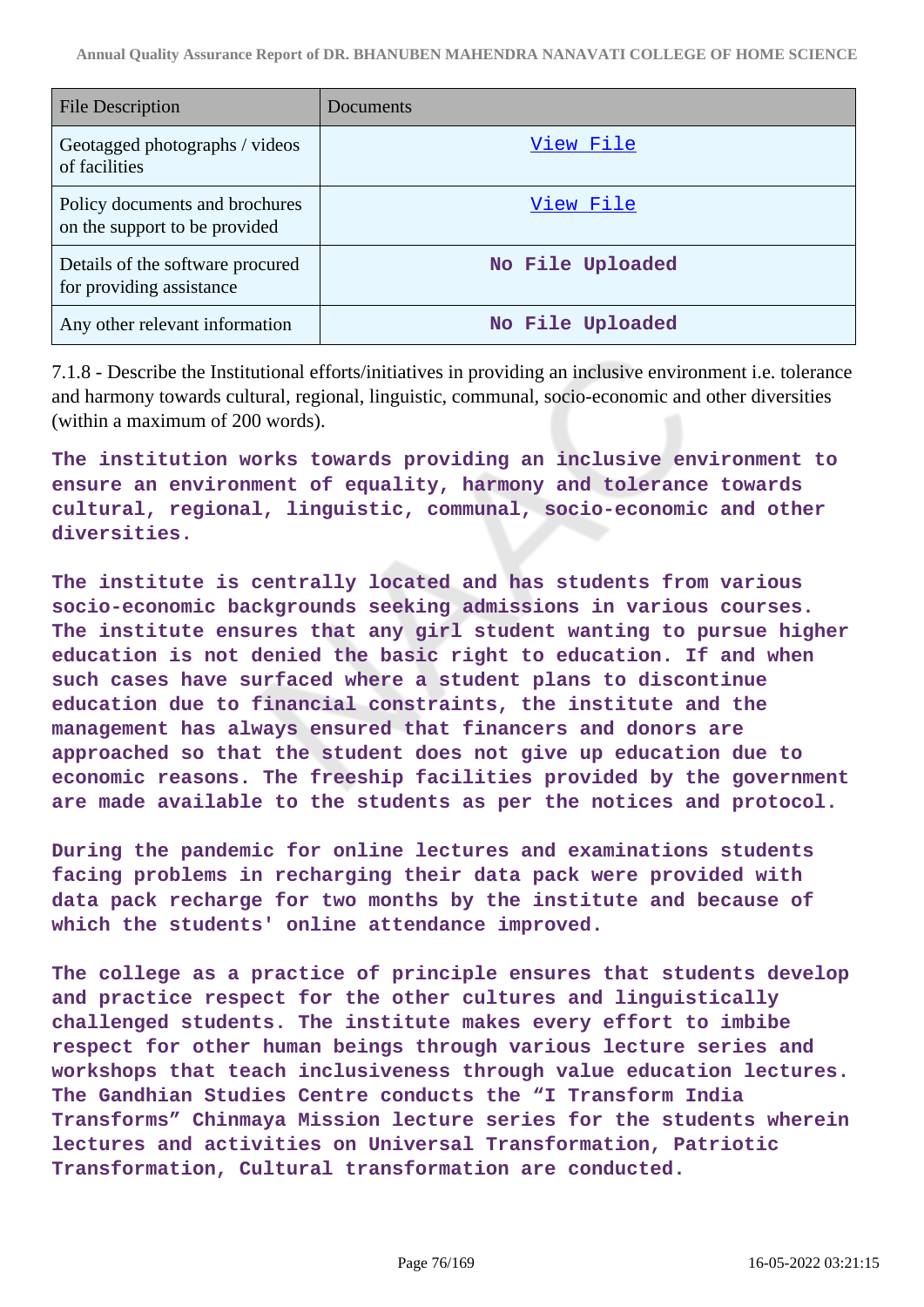**Through the NSS unit students get an exposure to community life and service to others. Through the THRED initiative, issues like ageism, intergenerational bonding are worked upon.**

**Under the EBSB [ Ek Bharat Shreshtha Bharat] initiative of MHRD, students of our college have conducted several online webinars, tutorials, competitions for the paired college in Odisha. The student representatives of both the colleges have shared regional, cultural, linguistic, socio-economic diversities of Maharashtra and Odisha.**

**As a part of spreading awareness about various categories of inclusiveness, the following two sessions were organised:**

**A 3 day Faculty Development Program titled "I for Inclusion- An Awareness Workshop for Educators" Promoting Pluralism on Campus Initiative sponsored by RUSA jointly organized by Xavier's resource centre for Visually challenged Dept. for students with disabilities , Mumbai along with Dr. BMN College of Home Science (Autonomous) on 8th, 9th and 10th of April.**

**Career Roadmap for graduated in special education and rehabilitation profession by Ms. Arachana Rao, special educator was organised for students on 17th December 2021.**

| <b>File Description</b>                                                                                                                      | <b>Documents</b> |
|----------------------------------------------------------------------------------------------------------------------------------------------|------------------|
| Supporting documents on the<br>information provided (as<br>reflected in the administrative<br>and academic activities of the<br>Institution) | View File        |

7.1.9 - Sensitization of students and employees of the institution to constitutional obligations: values, rights, duties and responsibilities of citizens:

**In order to sensitise the students and the employees of the institution about the constitutional obligations, values, duties and responsibilities the following online sessions were conducted as the college was following pandemic protocol:**

**The NSS unit observed Constitutional day on 26th November, 2020. More than 150 students read the preamble of the Indian Constitution and pledged to obey it. Videos were also shared on the facts about the Indian Constitution.**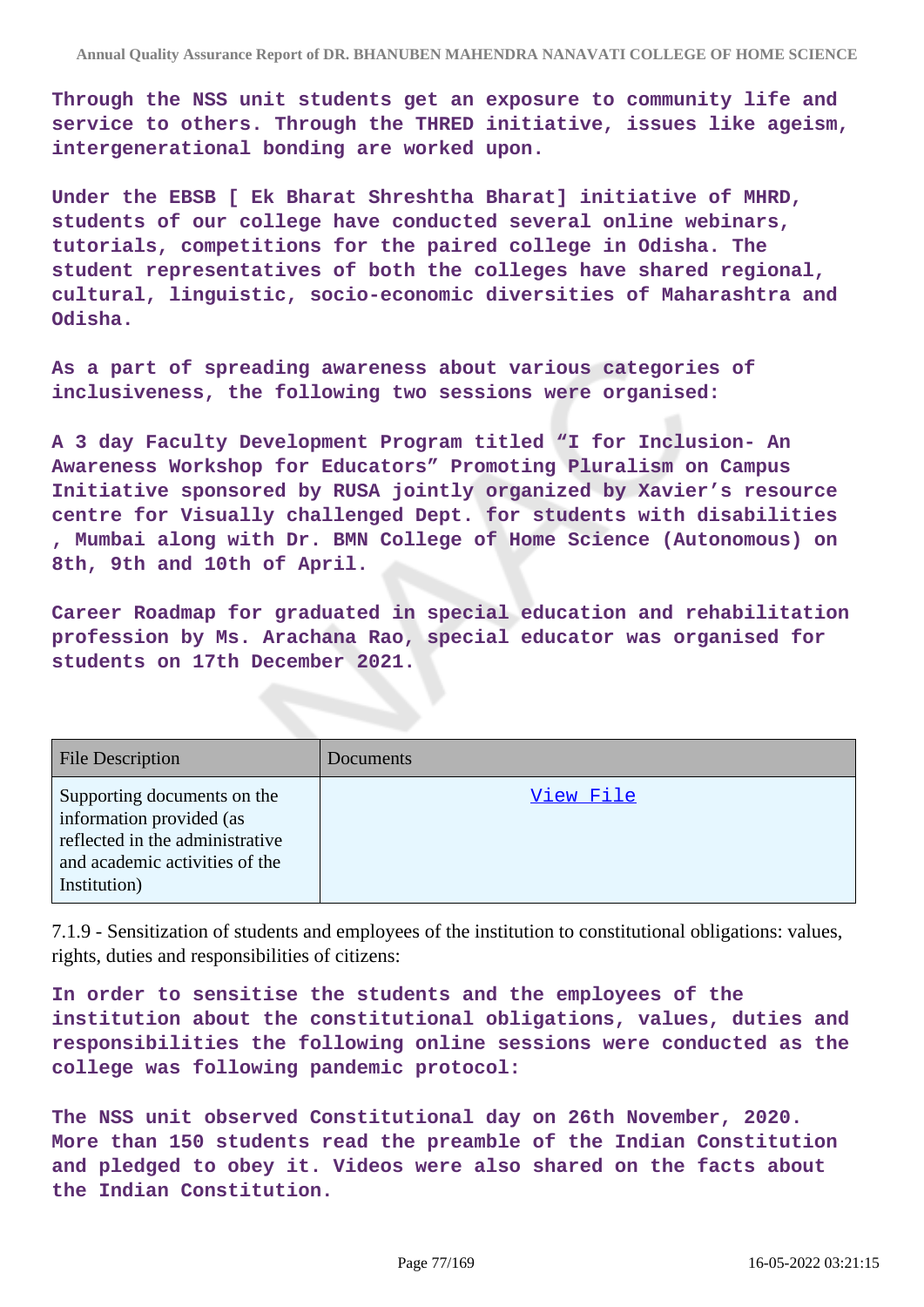**120 students and staff attended an online webinar on 'Legal Remedies for crimes against women' organised by Rotary Club of Mumbai Mulund South and Rotary Club of Bombay Uptown by Advocate Vishal Saxena practising at Bombay High Court on 3rd July 2021.**

**Guest lecture on the topic 'Women & Law' was organised for 128 TYBSc students under the subject Women's Studies by Mrs Deepa Wagyani, Freelance Lawyer and Visiting Faculty in Smt. K. G. Shah Law School on 25th September 2021.**

**Shri Mohanlal Pathak Annual Endowment Lecture on "Being a Human Community" on 19th October 2020 by Dr. Devarakshanam (Betty) Govinden, Research Associate, Faculty of Education, Kwazulu-Natal, South Africa.**

| <b>File Description</b>                                                                                     | Documents        |
|-------------------------------------------------------------------------------------------------------------|------------------|
| Details of activities that inculcate<br>values necessary to transform<br>students into responsible citizens | View File        |
| Any other relevant information                                                                              | No File Uploaded |

**7.1.10 - The institution has a prescribed code of conduct for students, teachers, administrators and other staff and conducts periodic sensitization programmes in this regard: The Code of Conduct is displayed on the website There is a committee to monitor adherence to the Code of Conduct Institution organizes professional ethics programmes for students, teachers, administrators and other staff Annual awareness programmes on the Code of Conduct are organized** 

**B. Any 3 of the above**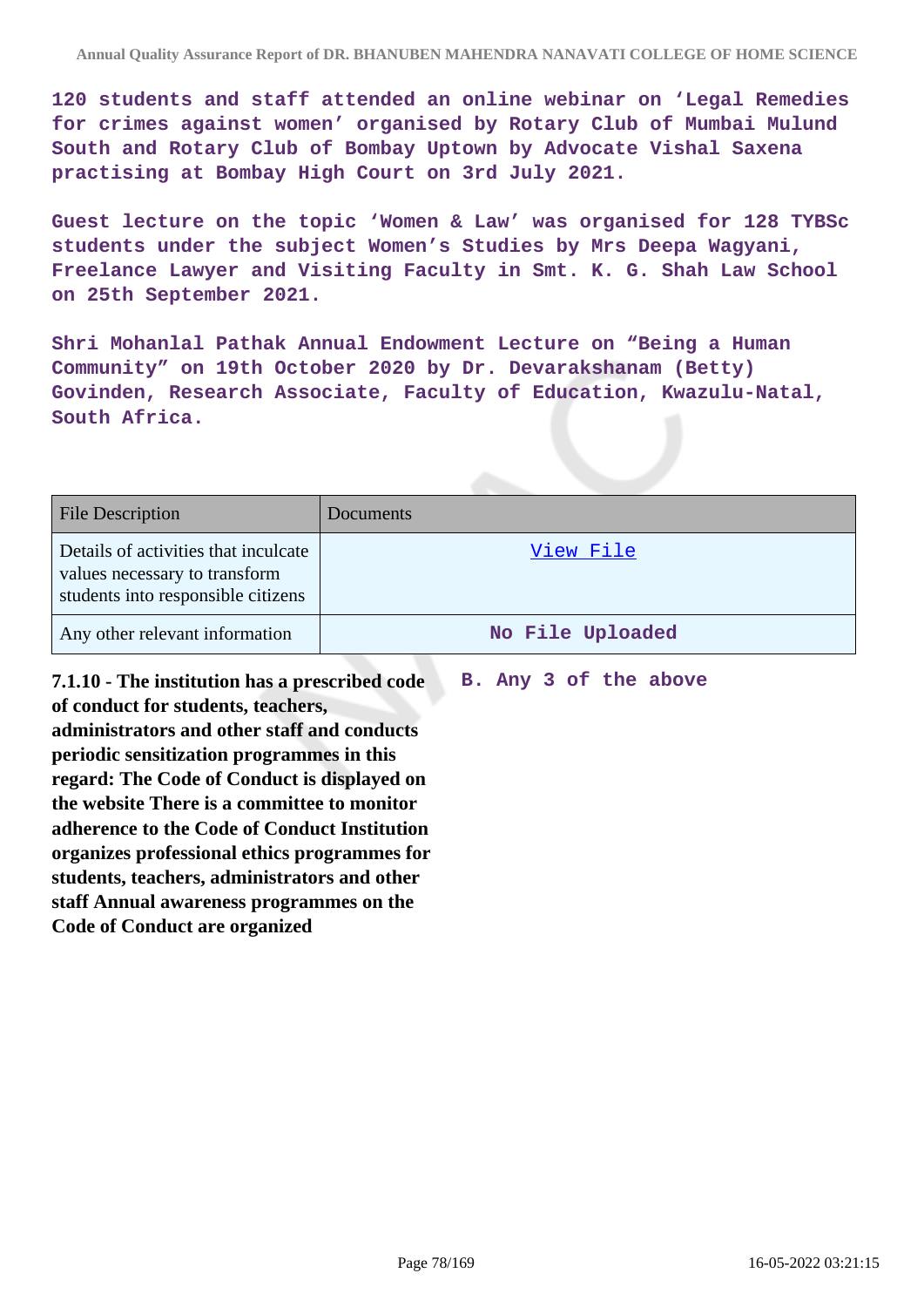| <b>File Description</b>                                                                                                                                                                                  | Documents        |
|----------------------------------------------------------------------------------------------------------------------------------------------------------------------------------------------------------|------------------|
| Code of Ethics - policy document                                                                                                                                                                         | View File        |
| Details of the monitoring<br>committee composition and<br>minutes of the committee<br>meeting, number of programmes<br>organized, reports on the various<br>programmes, etc. in support of<br>the claims | View File        |
| Any other relevant information                                                                                                                                                                           | No File Uploaded |

7.1.11 - Institution celebrates / organizes national and international commemorative days, events and festivals

**The college celebrates national and international commemorative days with the students and staff. Due to the pandemic situation, following days were celebrated online - International Yoga Day, International Women's day, World Population Day, Sadbhavana Diwas, Gandhi jayanti, Rashtriya Ekta Diwas, Martyr's Day, Constitutional Day, Maharashtra Day, Environmental Day, National Reading Day & World Book day. Republic Day and Independence Day was celebrated in the college premises following social distancing norms. Maharashtra Day was celebrated by creating a video about Maharashtra and its cultural diversity and posted on College YouTube Channel on 1st May 2021. Along with students and teachers, one of our alumni Ms. Kasturi Sunil Shelar, Film Director, Director of Photography, also participated in the video as a Special Guest by speaking on this occasion. Maharashtra Day celebration video link was shared with Anchal Degree College, Padampur, Odisha as an initiative under EBSB.**

**Flyers of eminent personalities including freedom fighters, scientists, Social reformers, like Maharshi Karve, Babasaheb Ambedkar, Balgangadhar Tilak, Kasturba gandhi, Mahatma Gandhi, Dr. Vikram Sarabhai and others have been prepared and shared on the college website.**

| <b>File Description</b>                                                              | Documents        |
|--------------------------------------------------------------------------------------|------------------|
| Annual report of the celebrations<br>and commemorative events for<br>during the year | View File        |
| Geotagged photographs of some<br>of the events                                       | No File Uploaded |
| Any other relevant information                                                       | No File Uploaded |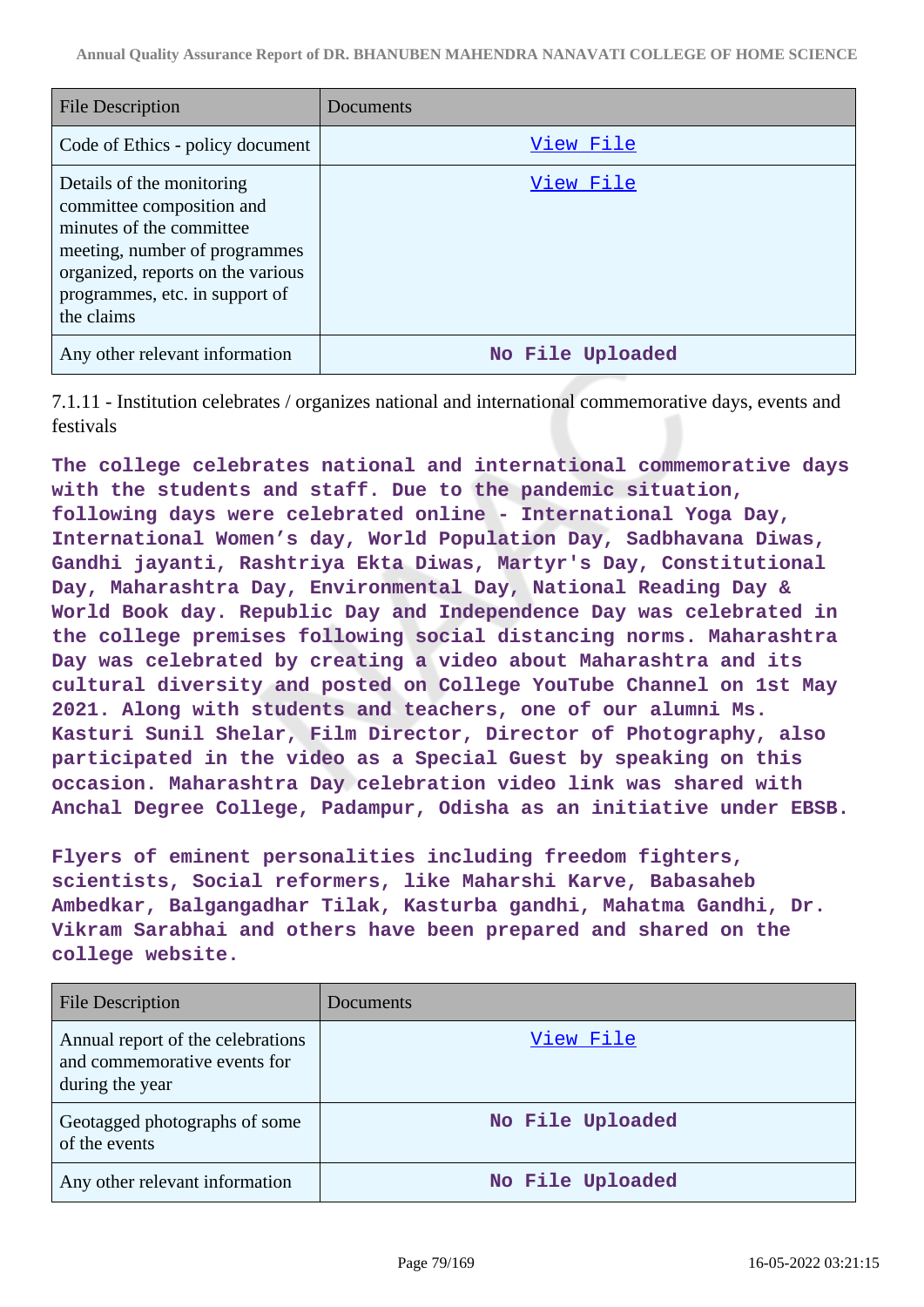## **7.2 - Best Practices**

7.2.1 - Provide the weblink on the Institutional website regarding the Best practices as per the prescribed format of NAAC

**1. Title of the Practice: ENABLING EDUCATION THROUGH FINANCIAL SUPPORT**

**2. Objectives of the Practice**

**To provide financial assistance to needy, deserving and meritorious girl students from underprivileged families so that they can pursue higher education and ensurea bright future.**

**To assist students who are not eligible for financial help from the Government,the college offers and ensures that freeship and sponsorship is available to them by approaching various philanthropists.**

#### **3. The Context**

**The contextual features or challenging issues that needed to be addressed in designing and implementing this practice**

- **The main challenge has been to effectively convince donors to generously donate for the welfare and future of needy students.**
- **In the academic year 2020-2021, this year due to Covid-19 Pandemic, the number of students who needed financial assistance were significantly more**
- **Due to reasons attributed to the pandemic, established donors of the past did not contribute to the fund**
- **The collection of necessary documents also posed a grave problem.**

#### **4. The Practice**

**The constraints / limitations, if any, faced by the best practice and its uniqueness in the context of India higher education.**

**While it is mandatory for eligible students applying for free-**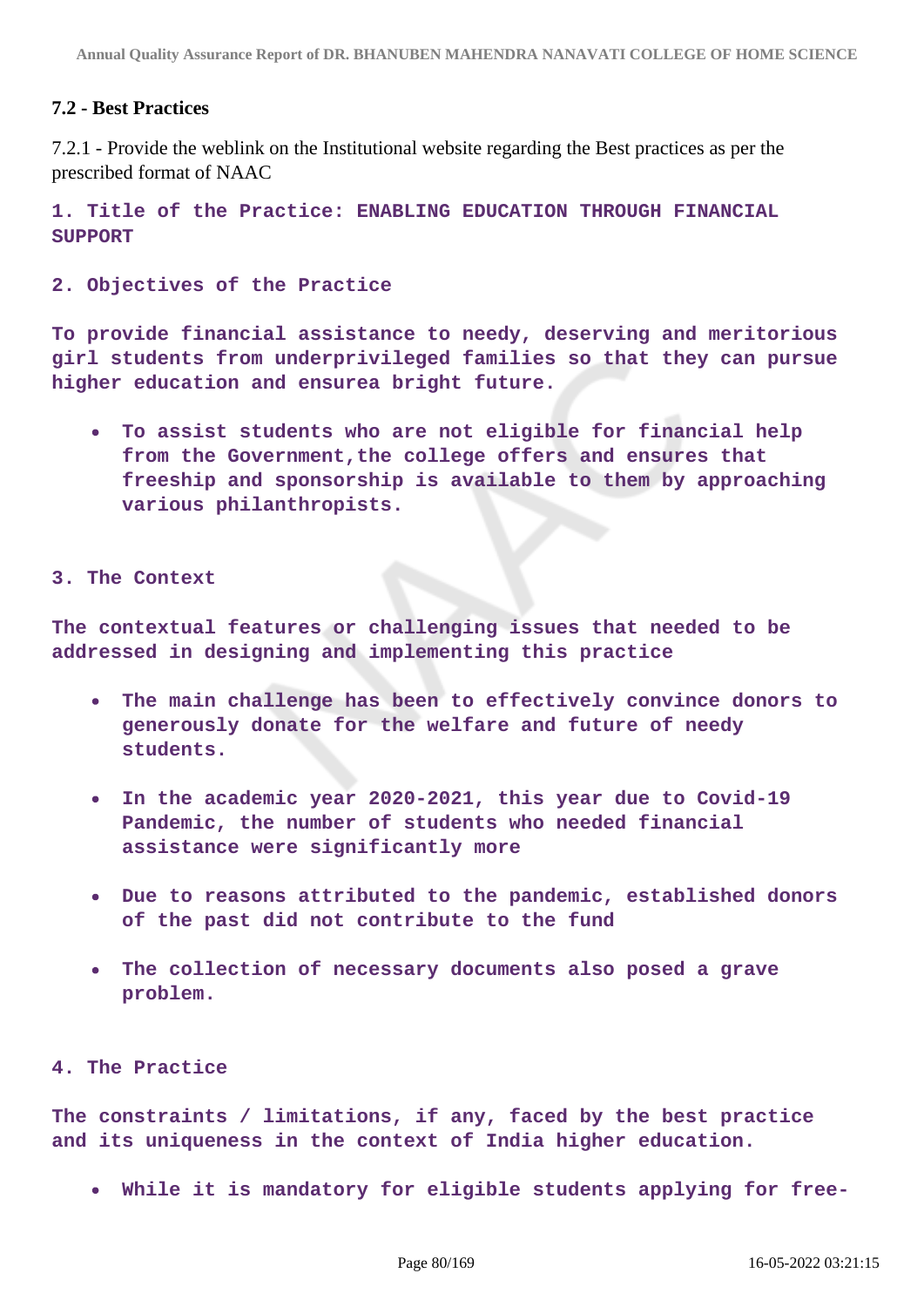**ship to pay at least 50% of their fees at the time of admission, a student, who is unable to pay the fees in one installment, can apply to the Principal giving complete details of her financial situation to be granted permission to make payment in two to four instalments.**

- **It is worth a mention that the Freeship Committee also appealed to Alumni through a College Scheme "BMN SAATH SAHYOG '' and College Staff through a College Scheme "BMN SHIKSHA SAHYOG '' for students Freeship Donation.**
- **The Freeship Committee through a survey found out the needy**  $\bullet$ **students who are not able to attend online lectures because of siblings who are also attending online lectures or parents working from home. Hence they werenot able to afford Data packs. This year the Committee, with the help of progressiveminded Donors, helped to purchase Data packs for 235 Needy Students for Online Lectures.**
- **To make the entire process of disbursement of donations transparent, a disbursement sheet is prepared with the donor's name, student's Name, class and signature, signature of the Principal and Hon. Secretary of the College. This Sheet is sent to the Donor.**

**Procedure for Freeship offered by the College Management**

- **Principals/Vice-Principals/Coordinators/In-charge/Class Teachers/Teachers In-charge are requested to give due publicity about the Scheme to Students during Orientation.**
- **Application form designed by the committee asks for details about Parents, Student's Academic Performance, Salary Certificate of Parents, Statements of the last 6 months from the Parents' Bank Passbook, Student Attendance, Class Teacher's Remark about Students etc.**
- **The meeting is conducted to brief members about the process of**  $\bullet$ **implementation of Freeship for the Academic year.**
- **Freeship Notice for applying for Freeship with last date of submission with photocopies of forms is given to HODs of all Departments to distribute among students in their Department in the month of July.**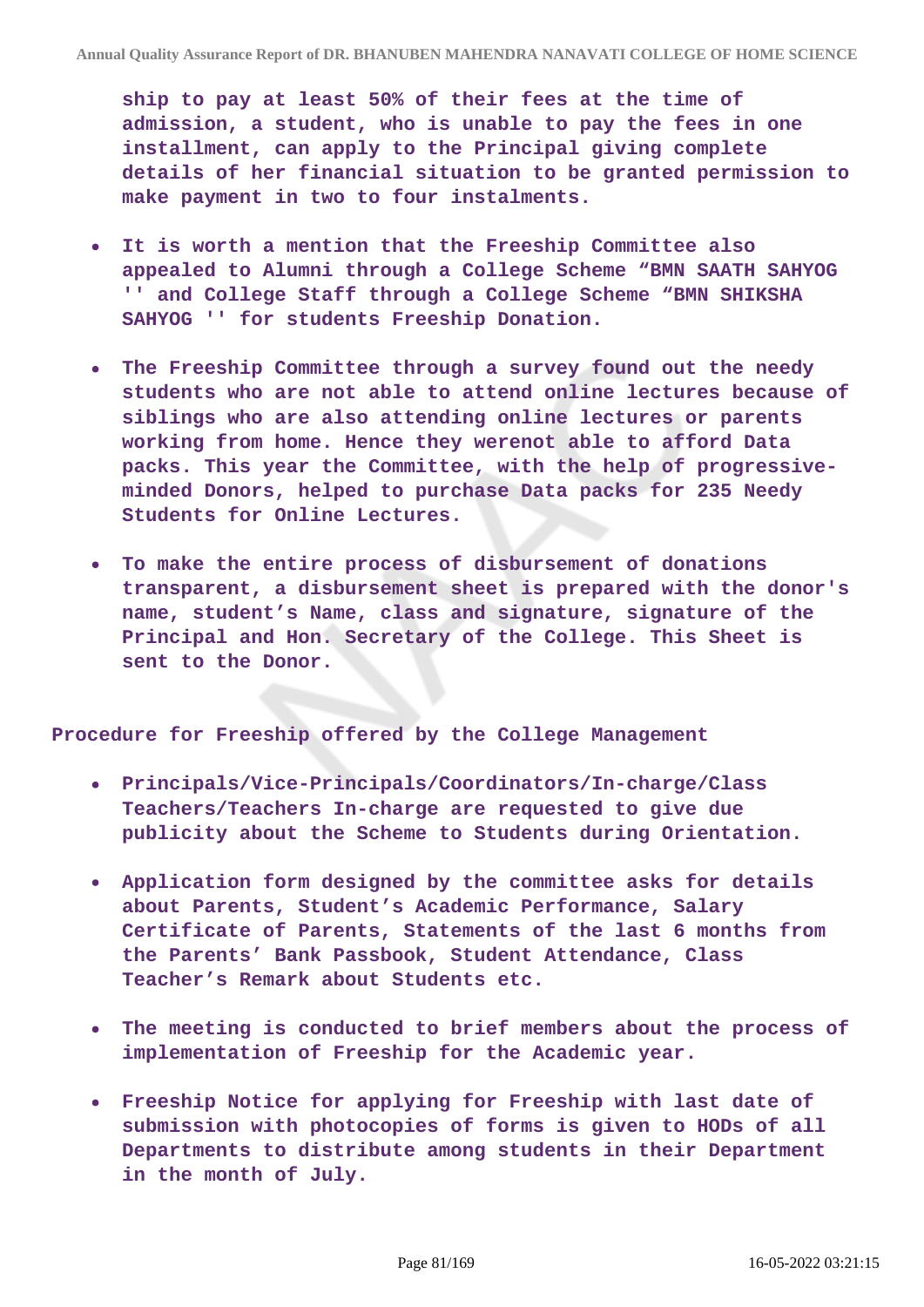- **The Committee collects all data related to College Donors and their yearly interest amount from the College Office in advance, before students submit their Freeship forms**
- **HODs are requested to submit the forms and to submit the filled consolidated data course wise for example: Home Science, BCA, MSc. etc.**
- **This consolidated sheet is sent to the Donors, so that Donors at a glance can get all information about the needy Students' details.**
- **Based on the Donors' contribution, students are given Freeship.**

**Procedure for SC/ST/OBC/Minority Freeships offered by State Government and Central Government of India**

- **The College assigns one Full time Aided Non-Teaching Staff to handle all Government Freeships of all the courses of the College.**
- **The College office submits regular notices for SC/ST/OBC/Minority students about the Online Application and submission of Government Freeship Forms.**
- **The student has to submit a printout of Online Freeship Application form along with necessary documents as per requirement of the Freeship Scheme.**

#### **INNOVATIVE PRACTICE**

- **Disbursement sheet is prepared with the Donor's Name, Student's Name, Class and Signature, Signature of the Principal and Hon. Secretary of the College. To make the process transparent, this Sheet is also sent to the Donor.**
- **Freeship Committee before granting Freeship to genuine and needy students, visits the Applicant's home.**
- **After the Faculty's visit to the Applicant's Home, the Investigator Feedback form given by the Freeship Committee is filled.**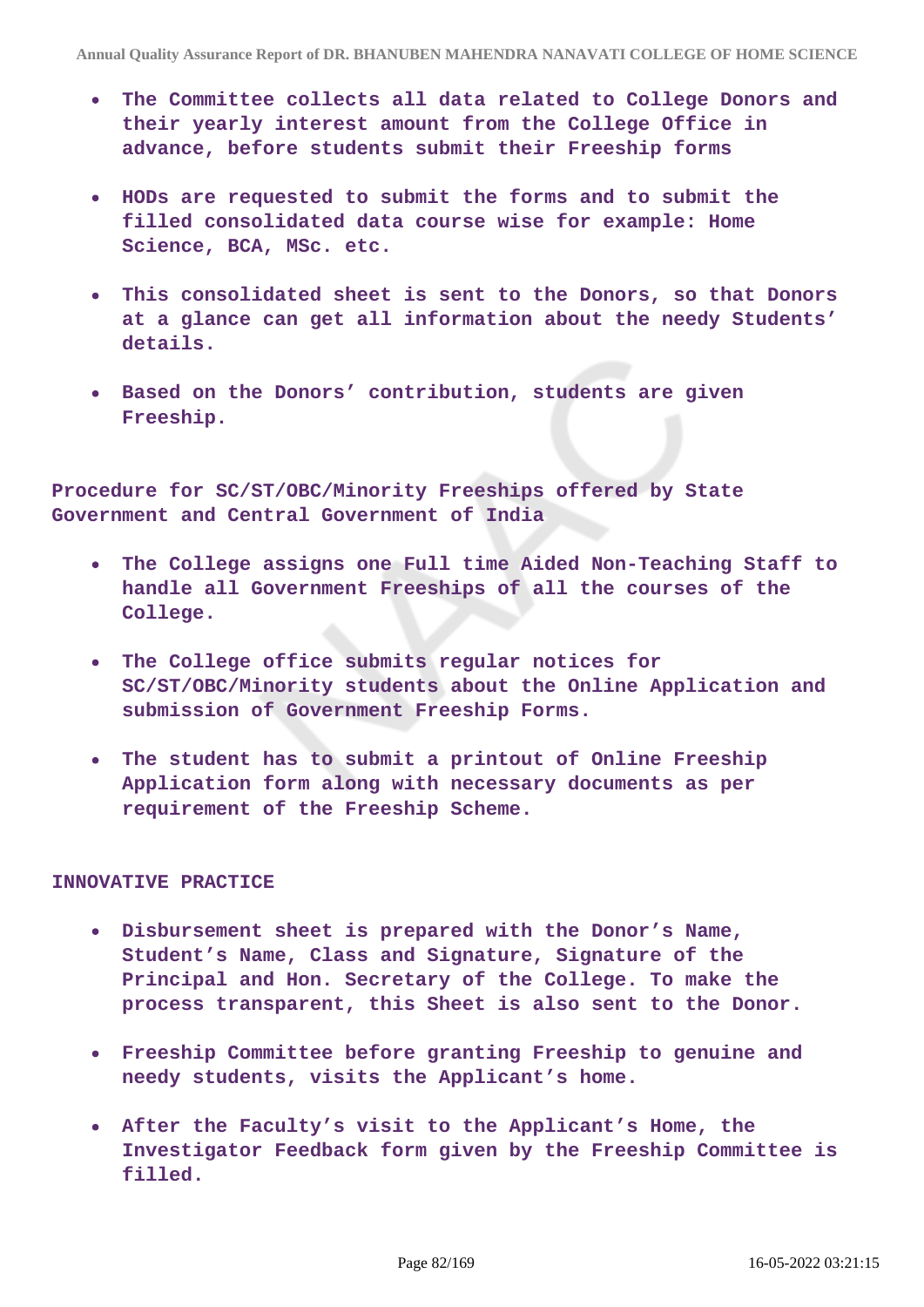**Annual Quality Assurance Report of DR. BHANUBEN MAHENDRA NANAVATI COLLEGE OF HOME SCIENCE**

#### **Enclosures:**

- **Freeship Application Form**
- **Freeship Notice for Students**
- **Consolidated sheet of the students form for Donors so Donor at a glance could get all information about the needy Students' details.**
- **Freeship Disbursement Sheet Donor wise**
- **5. Evidence of Success**
	- **The Freeship Best practice has brought a great sense of**  $\bullet$ **satisfaction as most of the students who benefitted from the donations are now proudly supporting their families financially. Freeship Committee gave donation to 103 students and disbursed the amount Rs. 10, 42, 460/-**
	- **The timely help of providing data packs for needy students increased the attendance in Online Lectures.**

#### **6. Problems Encountered and Resources Required**

**Problems encountered and resources required to implement the practice**

- **As the College is located around slum areas like Dharavi, Kurla, Chembur, Sion, Mahim, Wadala, Koliwada etc. the demand of Freeship is more and there are few Donors.**
- **Around 9 Students lost the earning member of the family due to Covid 19 or other diseases like Heart attack, Cancer during this Pandemic. Many students' parents lost their jobs, as their Salary was reduced. Students were not able attend Online lectures as they were not able to buy Data Packs, Not able to pay fees etc.**
- **Most of the parents give less attention and importance to girls' education when compared with boys.**

**7. Notes (Optional)**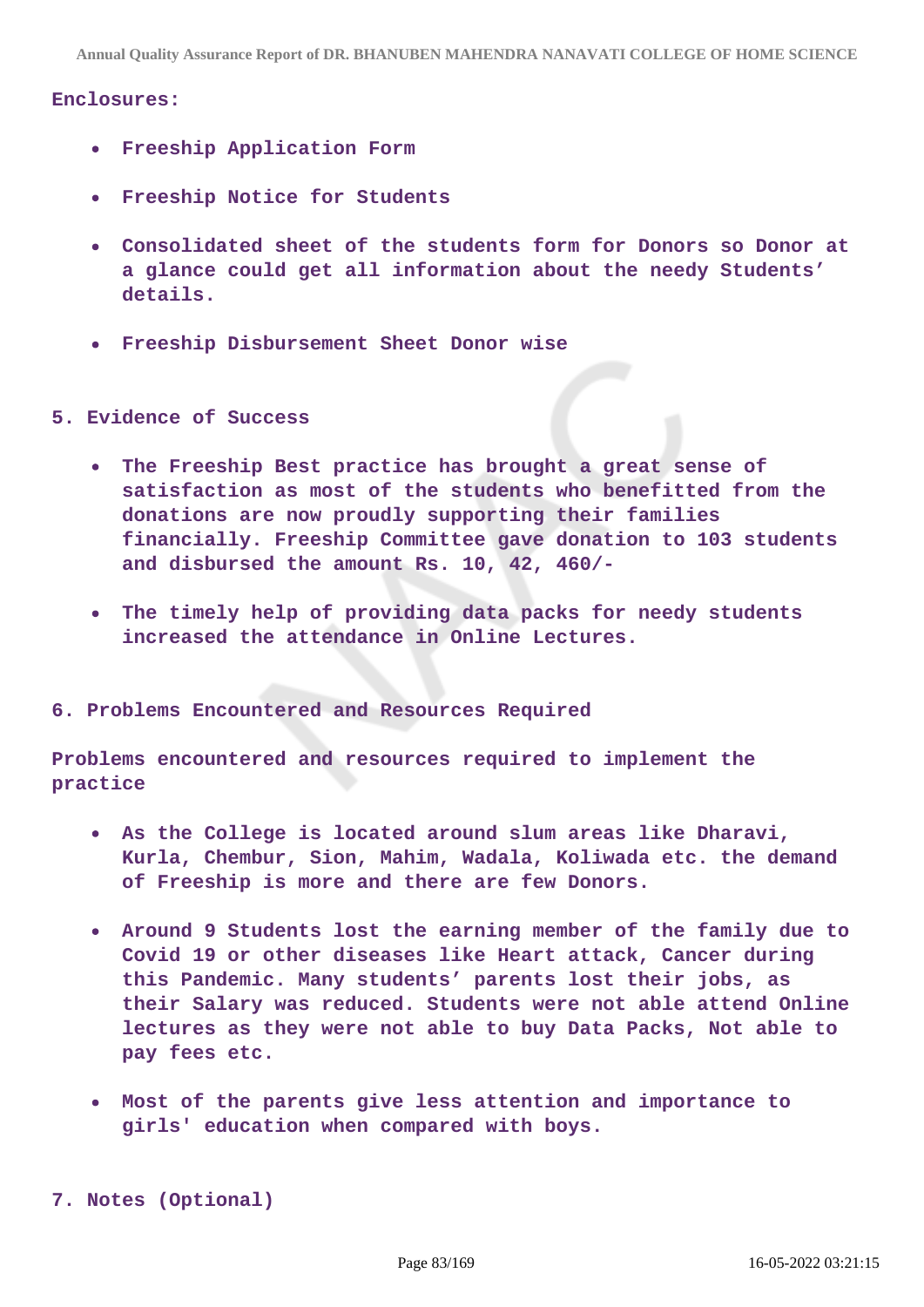**Any other information regardingInstitutional Values and Best Practices which the institution would like to include**

**SCOPE OF IMPROVEMENT**

- **Further positive progress includes the giving of Notebooks, reimbursing Travelling Expenses, Paying Exam fees etc. for needy students.**
- **To monitor progress and the Impact Factor Analysis sheet students who received Freeship for the last few years are prepared to convince the Donors that their money was used for a good cause.**
- **The Impact Factor Analysis Data should be published in the College Society's Annual Report to attract more Donors.**

**Second Best Practice 1. Title of the Practice** 

**Promoting Sports and Fitness Culture among students on campus**

**2. Objectives of the Practice**

**The objectives / intended outcomes of this "best practice" and the underlying principles or concepts of this practice**

- **To promote overall well being of students through sports and**  $\bullet$ **fitness activities on-campus as well as in the online mode**
- **To provide an environment for physical development of the students & staff**
- **To encourage students to participate at intercollegiate/ State/ National & International level competitions**

**3. The Context**

**The contextual features or challenging issues that needed to be addressed in designing and implementing this practice**

**Considering the importance of sports and fitness in overall wellbeing of women students, the Committee undertook a project to**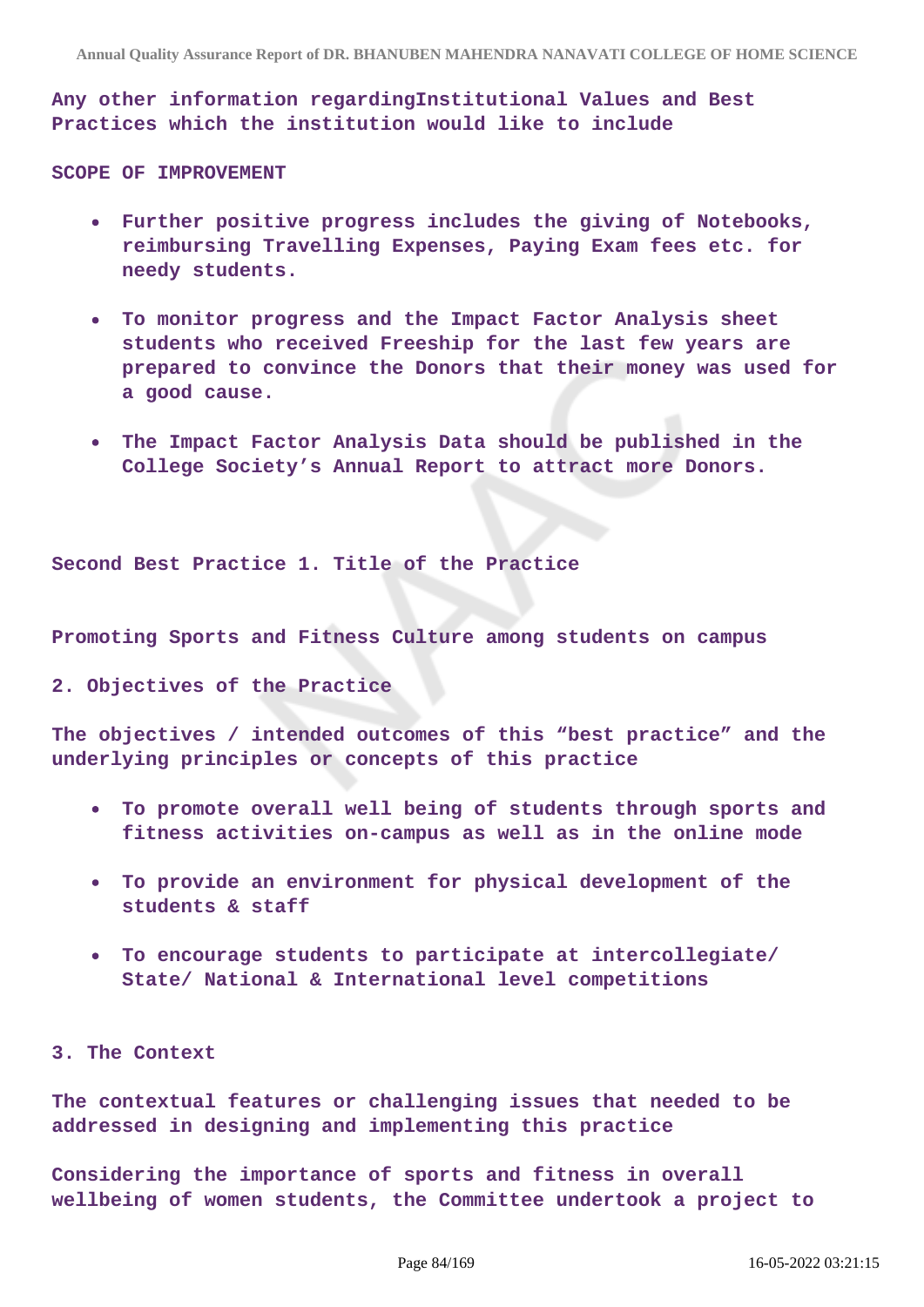**enhance the sports and fitness culture using a holistic approach. Through initial observations and brainstorming, major areas of concerns were identified which majorly were related to busy academic schedule, lack of motivation, unhealthy lifestyle related habits. Apart from the student's limitations, the college too has had limitations like limited infrastructure, limited coaching facilities and restrictions on the activities to be conducted during lockdown. These were followed up with a structured survey to systematically explore the reasons for limited participation in sports activities. The findings were as follows:**

#### **4. The Practice**

**The constraints / limitations, if any, faced by the best practice and its uniqueness in the context of India higher education.**

**Phase 1 - The on-campus strategies experimented were related to**

- **Improved infrastructure**  $\bullet$
- **Provision of sports equipment and safety gear**
- **Internal and external coaching facilities**
- **A sports hour was integrated into the academic time-table**
- **Annual sports day was extended to a week**
- **Formation of the first-ever students' Sports Council led to strengthening the team spirit and encouraging ownership and participation from students**

**Phase 2 - Covid pandemic led to the exploration of alternate strategies for online activities.**

- **Synchronous activities:**
	- **Online fitness sessions**
	- **Coaching by professional trainers and Peer-to-peer mentoring**
	- **Webinars on sports, fitness, and nutrition-related aspects to increase health awareness**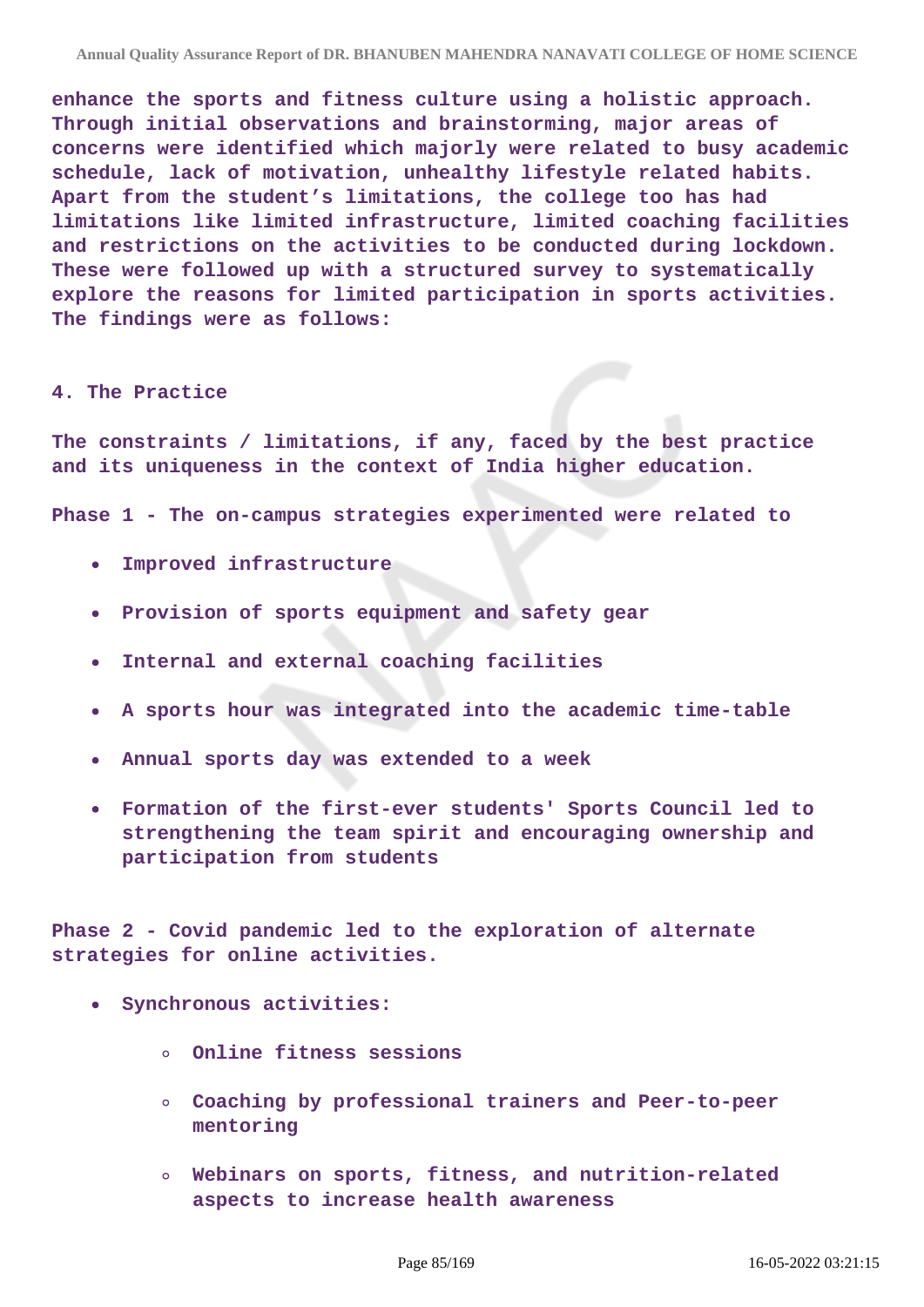- **Asynchronous activities:**
	- **Digital channels were opened like sharing demonstration videos for practice**
	- **Participation in competitions for the digital annual sports festival**

#### **5. Evidence of Success**

**The Sports Committee of the college undertook a 2-year researchbased project to enhance the sports and fitness culture using a holistic approach.**

- **Sports equipment, uniform, and safety gear were provided which**  $\bullet$ **resulted in a tremendous increase in winning percentage from 21% in 2018-19 to 35% in 2019-20**
- **Students participated in intra-college, inter-college, statelevel, and national-level competitions; students have won prizes as well**
- **Through the Peer-to-Peer Training, students with sports expertise became trainers for other students on campus. Interestingly, 6 students became trainers for Yoga, Chess, and Badminton**
- **By making a shift from Annual Sports Day to Annual Sports Week, there was an increase in the number of events offered leading to 81.6% increase in participation**
- **By inculcating the sports hour into the academic time-table, more students participated in the regular Yoga and Fitness sessions**
- **Fitness Fiesta (Live Yoga and Full Body Workout) was conducted on the Zoom platform by eligible students for the students under the Sports Student Mentor initiative. There were 82 beneficiaries in this 2-week initiative. The outcome was not only beneficial for the participants, but also for the student trainers, who developed their confidence and skills to take it up on a larger scale outside the college**
- **Due to the online workout sessions, the participation**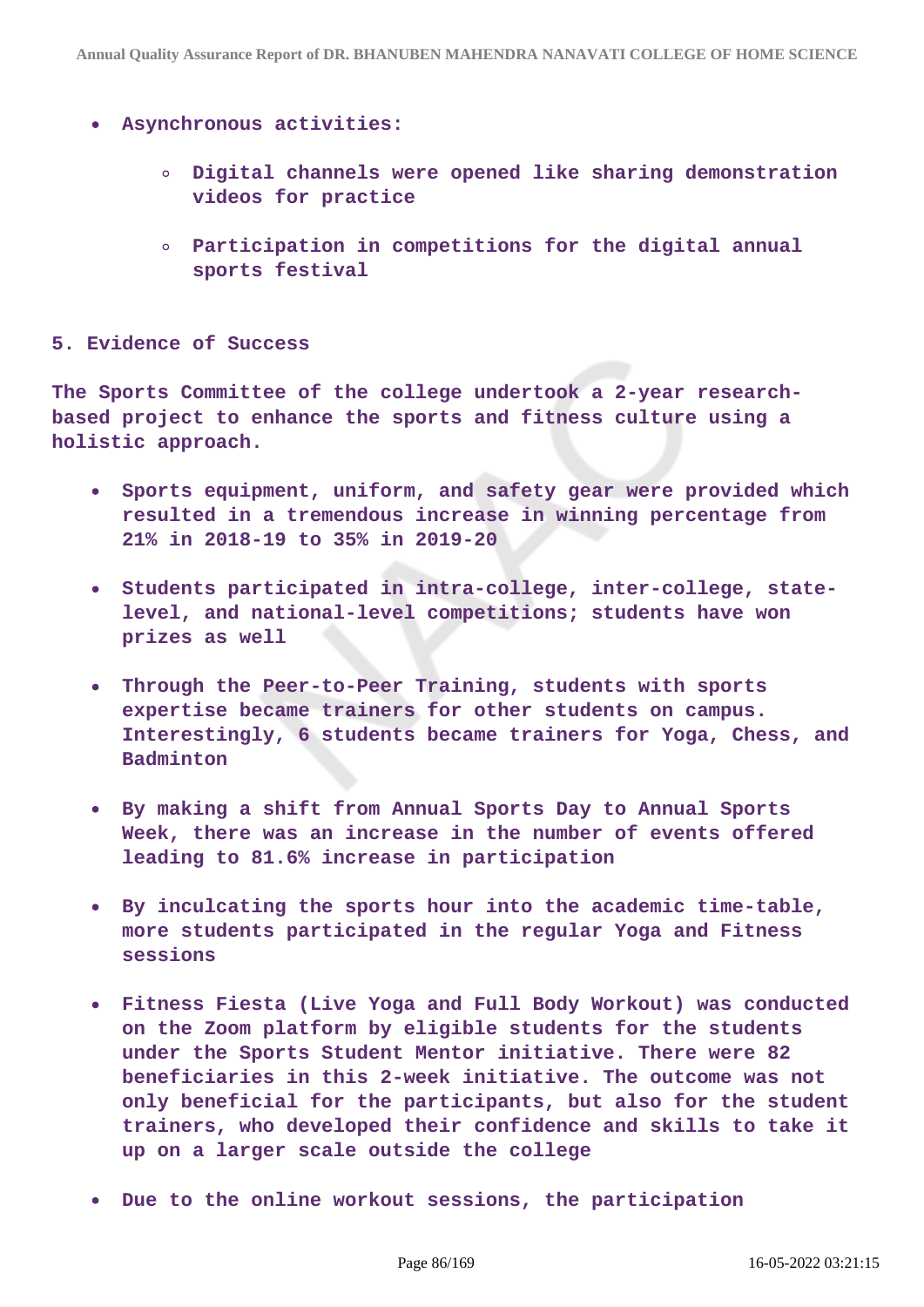**increased by 82% for Yoga and 2.5 times for Full Body Workouts**

- **Digital communication channels (WhatsApp & Instagram) were used to send out regular updates as well as relevant information. After this, 90% of students surveyed reported that they were getting regular updates about sports and fitness activities.**
- **Online Annual Sports Week was held with competitions in Yoga, Full Body Workout, poster and meme, and interactive webinars were organized for health and nutritional awareness, diet counseling for eating habits and reproductive health. All participants reported an increase in awareness after the sessions**

#### **6. Problems Encountered and Resources Required**

**Phase 1 (Offline):**

**Due to limited space students are unable to practice regularly for physical sports that require adequate space. Available grounds nearby the institution are usually tied up with their scheduled activities, giving our students less chance to practice for tournaments.**

**Phase 2: (Online)**

- **Although the sports hour was introduced in the academic timetable, students attendance was not up to the mark**
- **Not all students who attend the regular fitness sessions kept their videos on**
- **The programs were dependent on students' having internet access. Thus, issues like limited data pack, connectivity issues, sometimes limited their participation**

**7. Notes (Optional)**

**Any other information regarding Institutional Values and Best Practices which the institution would like to include.**

**Our approach of applying a multidisciplinary perspective to sports and fitness has helped to bring in holistic initiatives**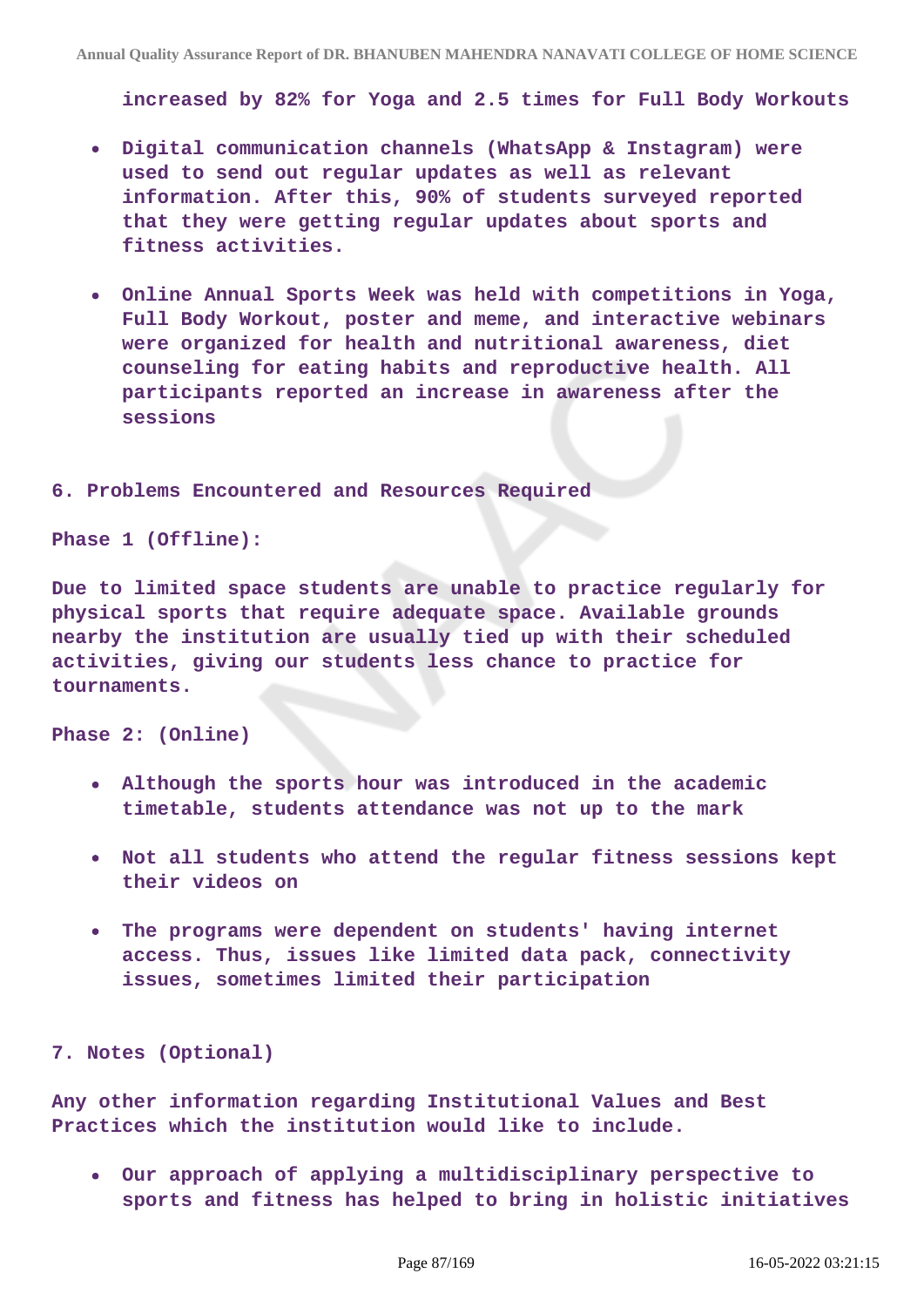**to enhance sports and fitness culture in the college. Our team comprised professionals from Sports/Fitness, Science, Nutrition, Human Development, and Computer Applications.**

- **Dr. BMN College won third prize in the 15th Best Educational Quality Enhancement Team (BEQET) President Award 2020 for the project "Sports and Fitness Culture: Quality Enhancement through a Holistic Approach" at the 12th D.L. Shah Memorial lecture organized by National Centre for Quality Management (NCQM), Mumbai**
- **Sports committee members Dr. Jahnvee Joshi (Author, Asst.**  $\bullet$ **Prof, Dept. of Human Development) and Ms. Paulomi Desai (Coauthor, Senior Lecturer, SDC in Physical Fitness & Weight Management) presented the research paper titled 'Sports and Fitness Culture - Quality Enhancement through a Holistic Approach' for the International E-Conference Sports Industry during COVID-19 under the theme 'Sports Management in Educational Institutions' organized by Sports and Management Research Institute (SMRI), Thiruvananthapuram on 30th July 2021.**

| <b>File Description</b>                        | Documents                                                                             |
|------------------------------------------------|---------------------------------------------------------------------------------------|
| Best practices in the Institutional<br>website | https://www.bmncollege.com/wp-content/upload<br>s/2022/03/Best-Practice-2020-2021.pdf |
| Any other relevant information                 | Nil                                                                                   |

## **7.3 - Institutional Distinctiveness**

7.3.1 - Highlight the performance of the institution in an area distinct to its priority and thrust (within a maximum of 200 words)

**The area which had priority under circumstances of the COVID-19 pandemic and which was in line with the thrust area of the college was the continued focus on qualitative education for women students ensuring their overall development. As the college had to switch to online mode of teaching, training was given on priority basis to faculty to ensure the effective use of ICT tools such as Google Classroom, Youtube, Kahoot, Mentimeter, Edmodo were used for teaching, learning and evaluation. Similarly, the online Examination was handled entirely keeping the facilities available to the**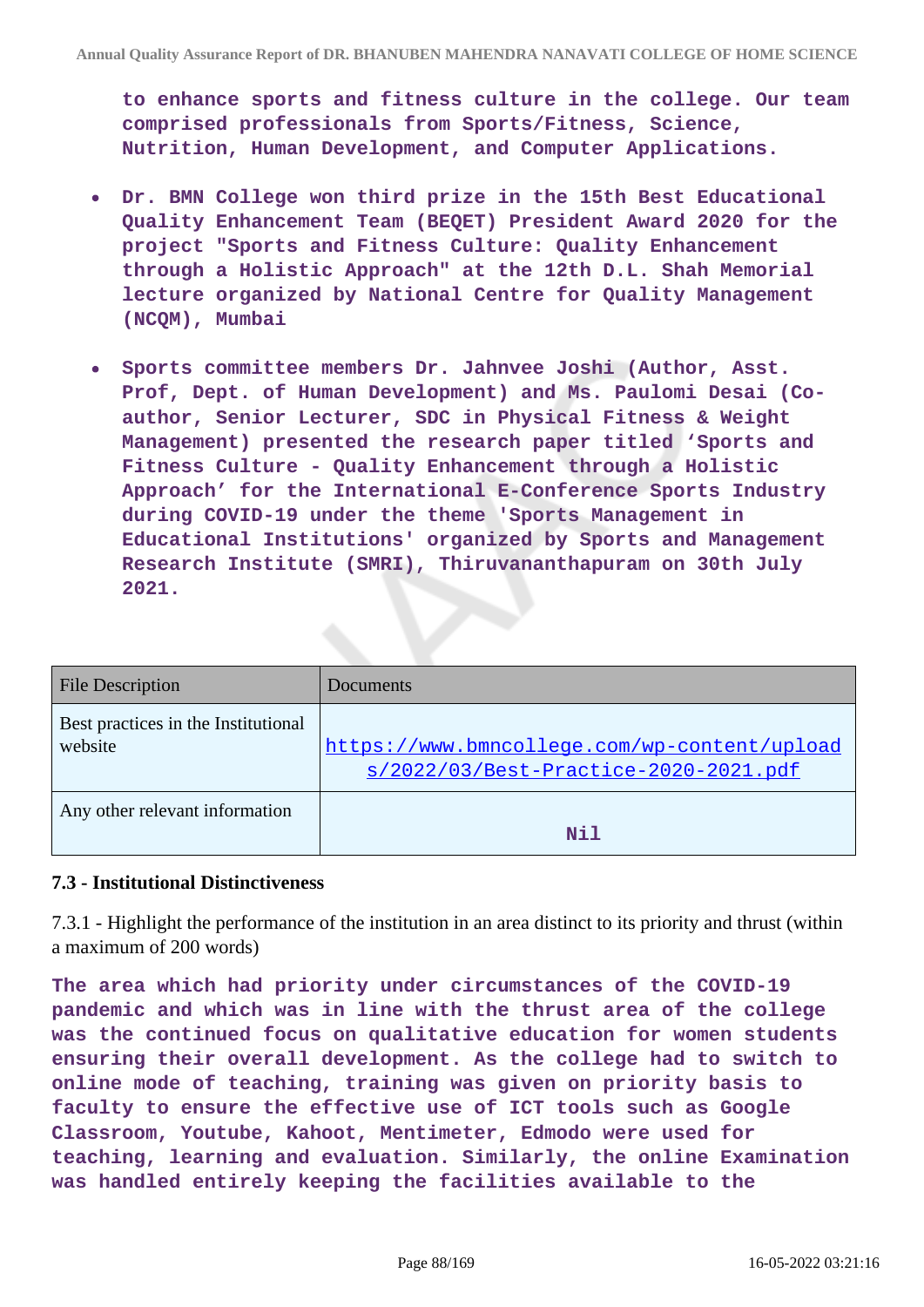**students . To allow students the opportunity to relax but also develop their talents and organisation skills, Inter-collegiate Festivals were conducted online. Pandemic gave the opportunity for International and National level participation in these events. Similarly online Fitness and Yoga sessions were conducted by the Sports Committee.**

**In order to ensure access to learning material, all the lectures shared with the Library were sent to the Library Repository and are accessible through the Library link http://27.106.65.244/w27/ during College working hours.**

**The website is up-to-date as per UGC norms. The Library also functioned very effectively during lockdown.**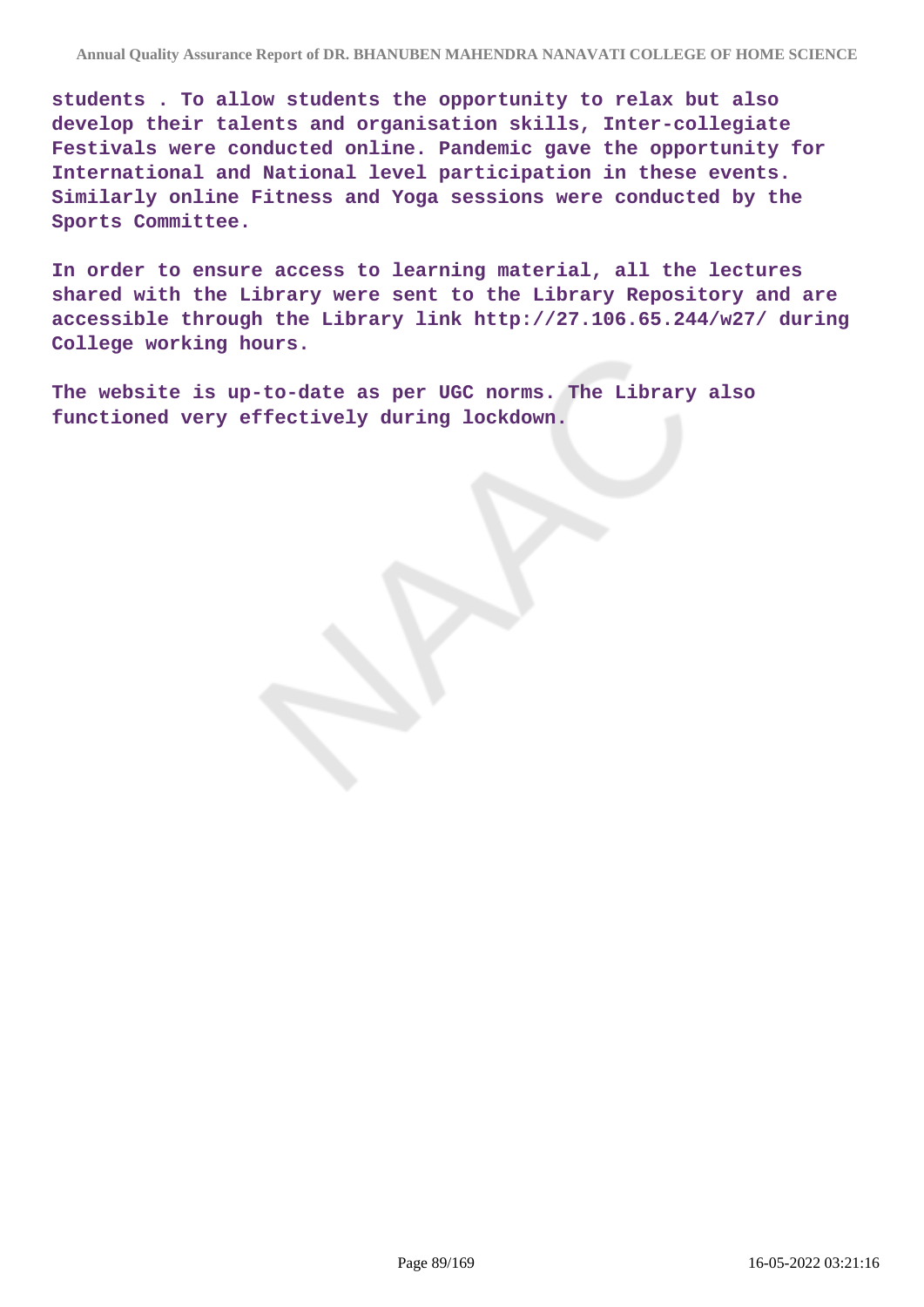**Annual Quality Assurance Report of DR. BHANUBEN MAHENDRA NANAVATI COLLEGE OF HOME SCIENCE**

# **Part B**

# **CURRICULAR ASPECTS**

# **1.1 - Curriculum Design and Development**

1.1.1 - Curricula developed and implemented have relevance to the local, national, regional and global developmental needs which are reflected in Programme Outcomes (POs), Programme Specific Outcomes (PSOs) and Course Outcomes (COs) of the various Programmes offered by the Institution.

**The institution has well-defined procedures to design new curricula and revise/amend the existing curricula. The Board of Studies of the concerned specializations identify and assess/evaluate the local/national/ regional/global needs and formulate the required curricular which is then ratified by the Academic Council.**

**The curricula is designed with course objectives, course outcomes, and its attainment for each course and is based on structured feedback received from stakeholders including students, alumni working in various corporate sectors, teachers, parents and prospective employers. It is in tune with objectives in Higher Education like inculcating a value system in the students, promoting the use of latest technology, quest for excellence and fostering global competencies among students set by the UGC and Maharashtra Public Universities Act, 2016 and also the vision and mission of the Institution.**

**Responding to needs identified, the institution has introduced the Choice Based Credit System (CBCS) in the first and second semester enabling greater academic flexibility and increased employability skills of the students in line with professional and personal aspirations. The courses offered by SWAYAM are also offered asCBCS. Courses relevant to gender sensitivity & universal human values are integrated into relevant programmes for the holistic development of students. The institution has also incorporated internships, projects, fieldwork in the curriculum for exposure to the latest in the industry.**

**The Program Outcomes (POs) and Course Outcomes (Cos) of different subjects and disciplines focus on relevant developmental areas and their needs such as the knowledge and skills.**

**Curriculum implementation is ensured through the execution of**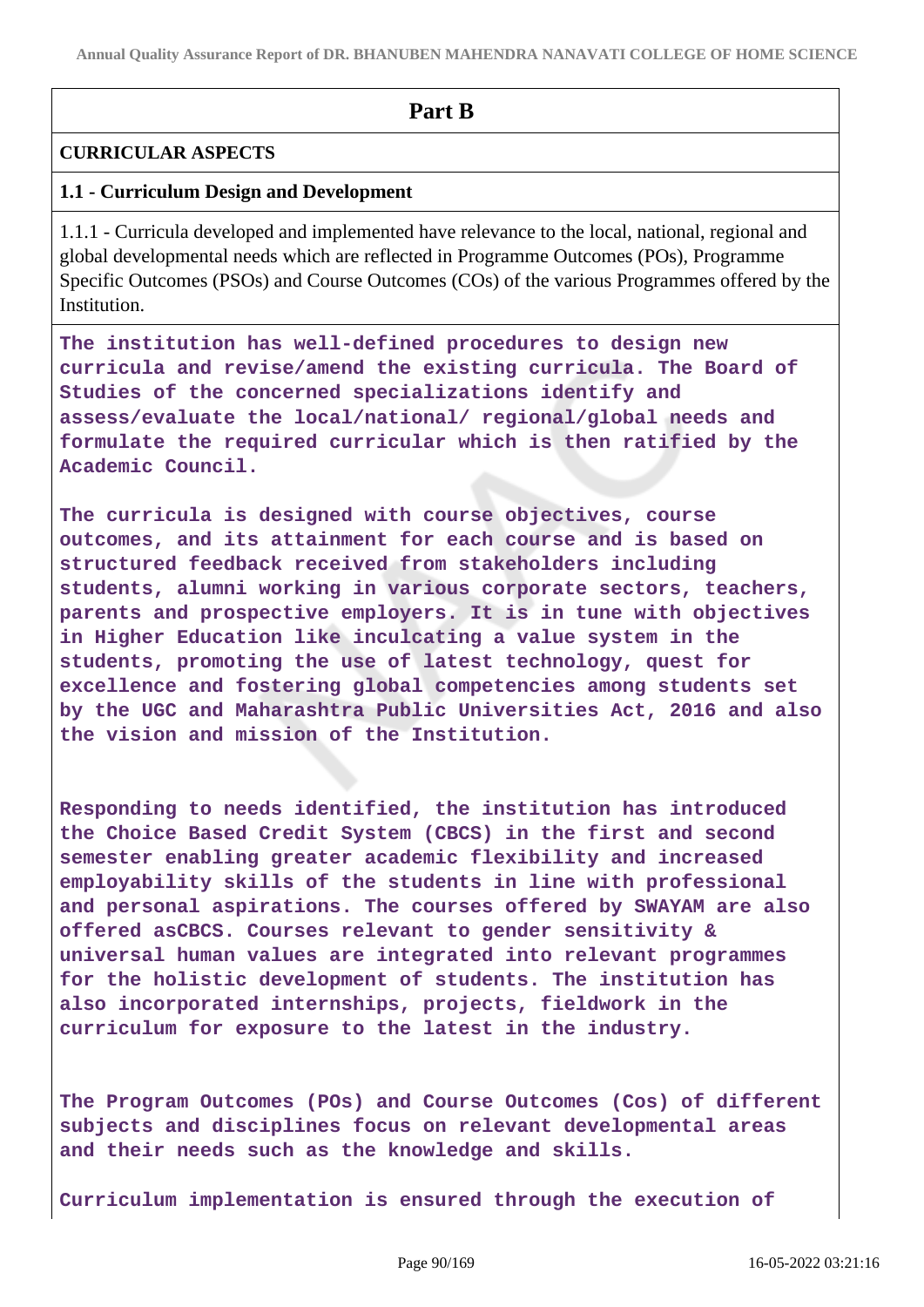**schedules as laid down in the academic calendar and teaching plans Curriculum enrichment activities such as workshops, skill development programs, hands-on training, guest lectures, company internships, projects and surveys are planned within the timetable frames. Tailor-made certificate courses such as, add-on courses are designed.**

**Evaluation of curriculum is done through feedback from all stakeholders. Additional efforts for ensuring the curriculum delivery are facilitated by the mentor-mentee system, remedial coaching, ICT usage, enrolment in free online courses and categorization of advanced and slow learners. The outcome of the curriculum is assessed through students' participation and proficiency in events like quizzes, group discussions, projects, PowerPoint presentations and tests of cognitive skills and conceptual understanding.**

**The effectiveness of the curriculum and its implementation is assessed by the head of the Institution along with IQAC and other stakeholders and corrective measures are taken for achieving the required skills.**

| <b>File Description</b>                  | Documents        |
|------------------------------------------|------------------|
| Upload additional information,<br>if any | No File Uploaded |
| Link for additional information          | Nil              |

## **1.1.2 - Number of Programmes where syllabus revision was carried out during the year**

**6**

| <b>File Description</b>                             | Documents        |
|-----------------------------------------------------|------------------|
| Minutes of relevant Academic<br>Council/BOS meeting | View File        |
| Details of syllabus revision<br>during the year     | View File        |
| Any additional information                          | No File Uploaded |

# **1.1.3 - Number of courses focusing on employability/entrepreneurship/ skill development offered by the Institution during the year**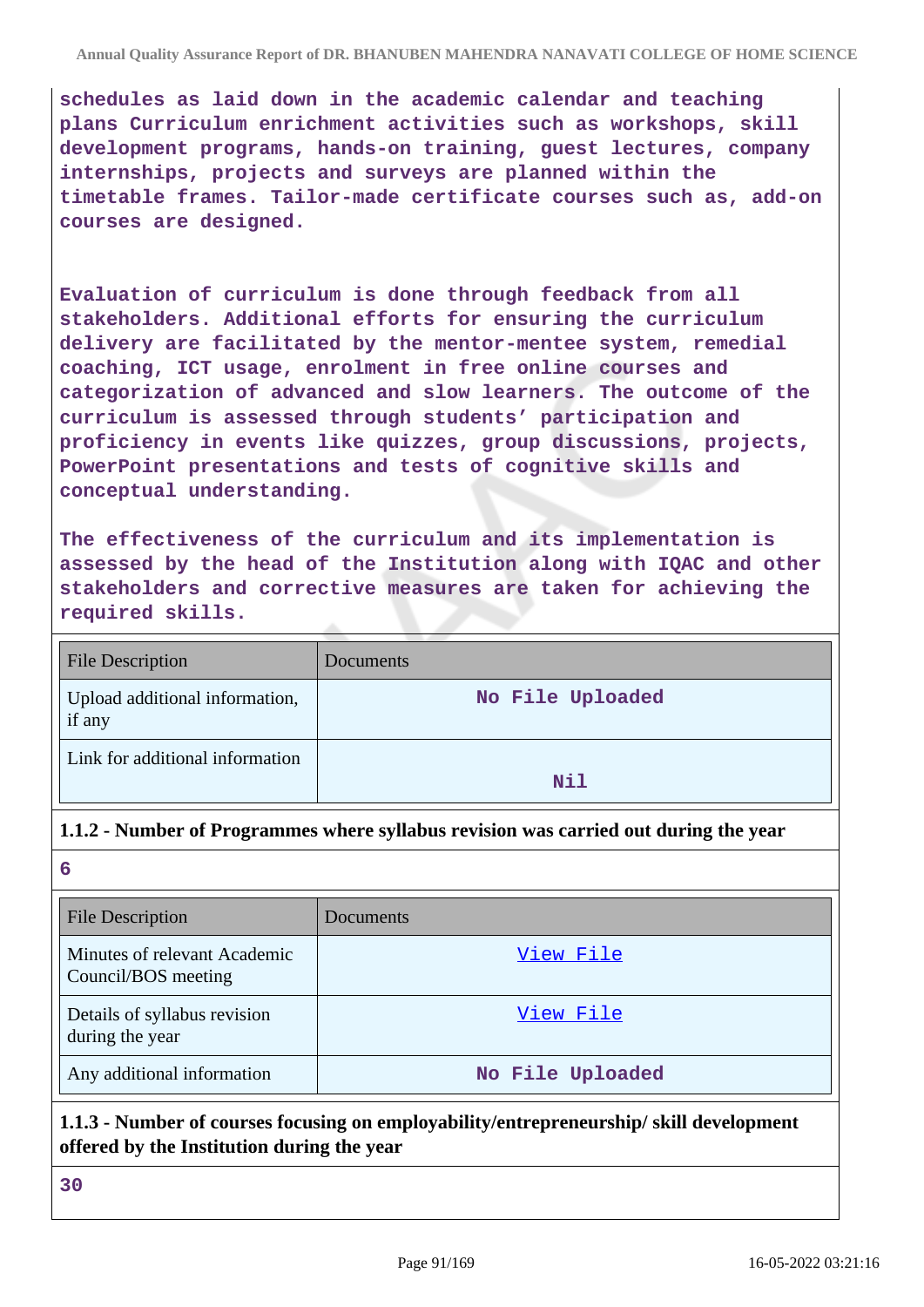| <b>File Description</b>                                                                             | Documents        |
|-----------------------------------------------------------------------------------------------------|------------------|
| Curriculum / Syllabus of such<br>courses                                                            | View File        |
| Minutes of the Boards of<br>Studies/Academic Council<br>meetings with approval for<br>these courses | View File        |
| MoUs with relevant<br>organizations for these courses,<br>if any                                    | No File Uploaded |
| Any additional information                                                                          | No File Uploaded |

#### **1.2 - Academic Flexibility**

#### **1.2.1 - Number of new courses introduced across all programmes offered during the year**

**18**

| <b>File Description</b>                                    | Documents        |
|------------------------------------------------------------|------------------|
| Minutes of relevant Academic<br>Council/BoS meetings       | View File        |
| Any additional information                                 | No File Uploaded |
| Institutional data in prescribed<br>format (Data Template) | View File        |

# **1.2.2 - Number of Programmes offered through Choice Based Credit System (CBCS)/Elective Course System**

**6**

| <b>File Description</b>                                 | Documents        |
|---------------------------------------------------------|------------------|
| Minutes of relevant Academic<br>Council/BoS meetings    | View File        |
| Any additional information                              | No File Uploaded |
| List of Add on /Certificate<br>programs (Data Template) | View File        |

## **1.3 - Curriculum Enrichment**

1.3.1 - Institution integrates cross-cutting issues relevant to Professional Ethics, Gender, Human Values, Environment and Sustainability, and Human Values into the curriculum

**A course titled Life Skills based on Gandhian Values and**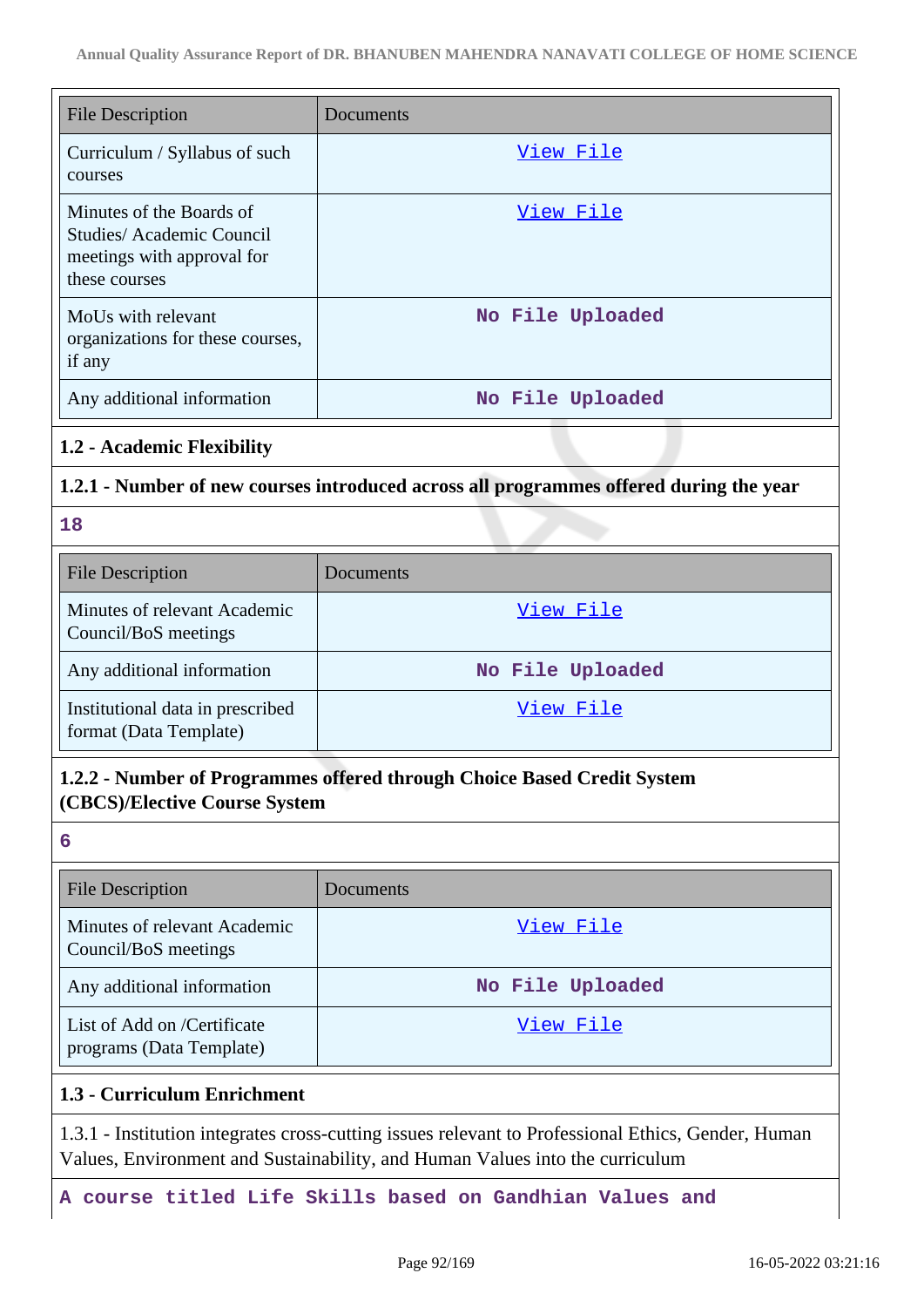**Universal Values Based on Gandhian Philosophy is offered for the Semester IV students in both SYB.Sc & SYBCA respectively. The content primarily focuses on values and ethics in everyday life.**

**Women's issues as a subject is offered in Semester II & Semester V for FYBCA and TYBSc students respectively where students are sensitized to various issues concerning not just women but also the third gender. Webinars are organised on topics such as sex discrimination, health, law, inequality, sexual harassment and objectifying women especially in industries like fashion and media. Students are also made aware of various women achievers. Activities further include group discussions, women based film reviews, small skits by various groups on issues concerning women and debates that help students to not just think critically but also express their concerns. Webinars were organised on issues like feminism, domestic violence and women and law.**

**Environmental Studies is a subject offered at the UG level for both FYBSc and FYBCA respectively as recommended under the UGC guidelines. The college also has a Environment Sensitization Committee'. The Committee has been actively involving students in various environment-related activities such as conducting workshops on "Training in Sustainable Waste Management", "Biodiversity and Conservation" and "Environmental Policies and Law". Thus encouraging a green culture not just among students but its various stakeholders.**

**Foundation Courses insemester I and II have been designed to include cross-cutting issues that help inculcate professional ethic wherein, the students learn report writing, presentation skills and elements of job application which involves topics such as drafting coherent and effective email for job application, designing a resume, preparing for an interview and communicate efficiently in both written and oral communication. Presentation skills help the students to learn the different tools, structure and the role of audio-visual aids in presentations. Issues related to gender and human values are imbibed in the students through well narrated pieces of fictionshort storiesand poems. The students reflect and discuss not just the themes such as gender discrimination, women's autonomy and the importance of human values but also critically evaluate and provide potential solutions for the same. The students are able to assess the above mentioned issues without essentialising a certain gender but acknowledge the impact of the same on the rights of all humans.**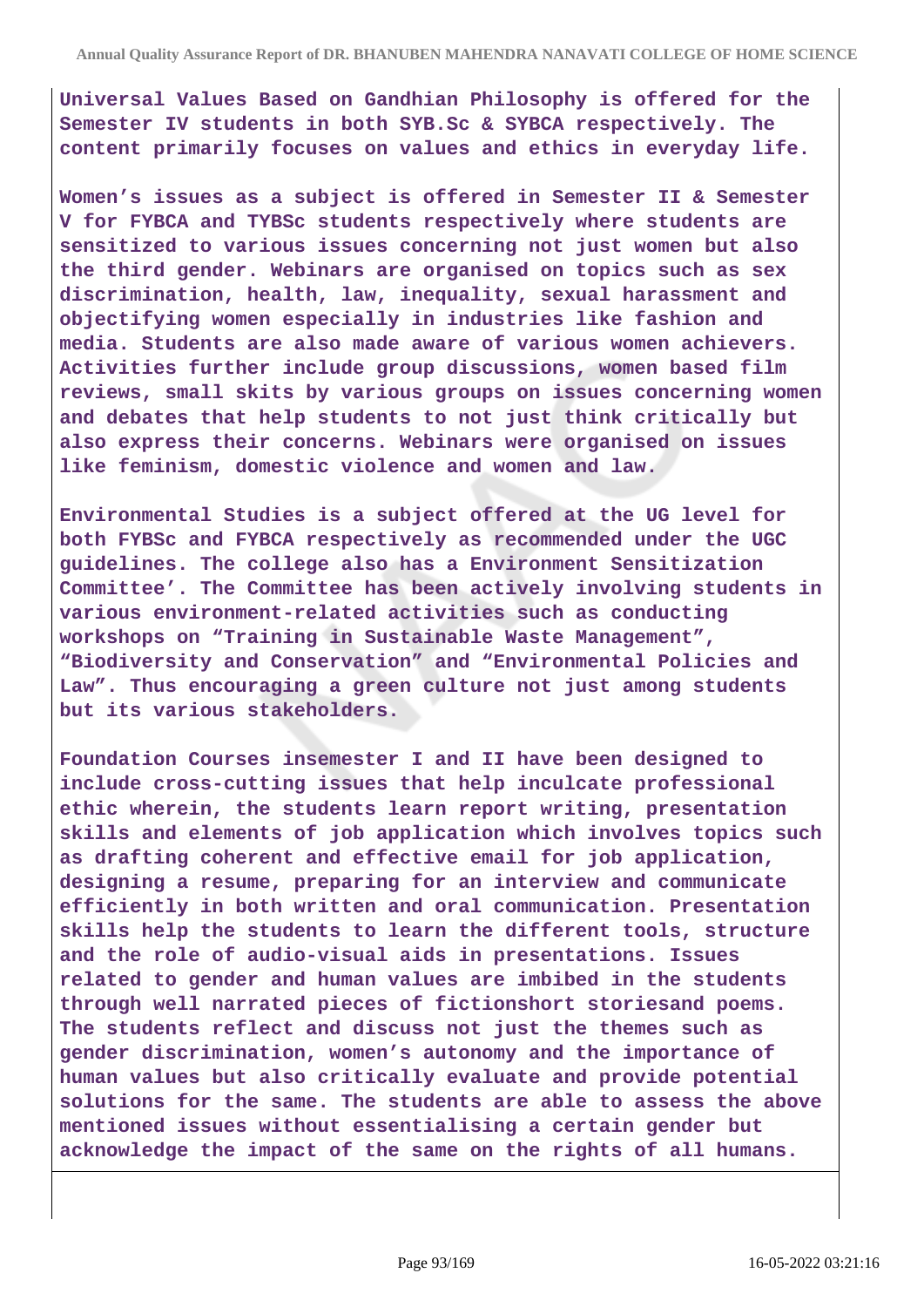| <b>File Description</b>                                                                                                                                                                      | Documents        |
|----------------------------------------------------------------------------------------------------------------------------------------------------------------------------------------------|------------------|
| Upload the list and description<br>of the courses which address<br>issues related to Gender,<br>Environment and Sustainability,<br>Human Values and Professional<br>Ethics in the curriculum | View File        |
| Any additional information                                                                                                                                                                   | No File Uploaded |

# **1.3.2 - Number of value-added courses for imparting transferable and life skills offered during the year**

| $\rightarrow$ |                     |
|---------------|---------------------|
|               | ۰.<br>$\rightarrow$ |
|               | I                   |
|               | ۰.                  |
|               |                     |

| <b>File Description</b>                                               | Documents        |
|-----------------------------------------------------------------------|------------------|
| List of value-added courses                                           | View File        |
| Brochure or any other<br>document relating to value-<br>added courses | View File        |
| Any additional information                                            | No File Uploaded |

## **1.3.3 - Number of students enrolled in the courses under 1.3.2 above**

**807**

| <b>File Description</b>    | <b>Documents</b> |
|----------------------------|------------------|
| List of students enrolled  | View File        |
| Any additional information | No File Uploaded |

# **1.3.4 - Number of students undertaking field work/projects/ internships / student projects**

| <b>File Description</b>                                                                                        | Documents                                                                         |
|----------------------------------------------------------------------------------------------------------------|-----------------------------------------------------------------------------------|
| List of programmes and number<br>of students undertaking field<br>projects / internships / student<br>projects | View File                                                                         |
| Any additional information                                                                                     | No File Uploaded                                                                  |
| 1.4 - Feedback System                                                                                          |                                                                                   |
|                                                                                                                | 1.4.1 - Structured feedback and review of the $ A \cdot A11 \cdot 4$ of the above |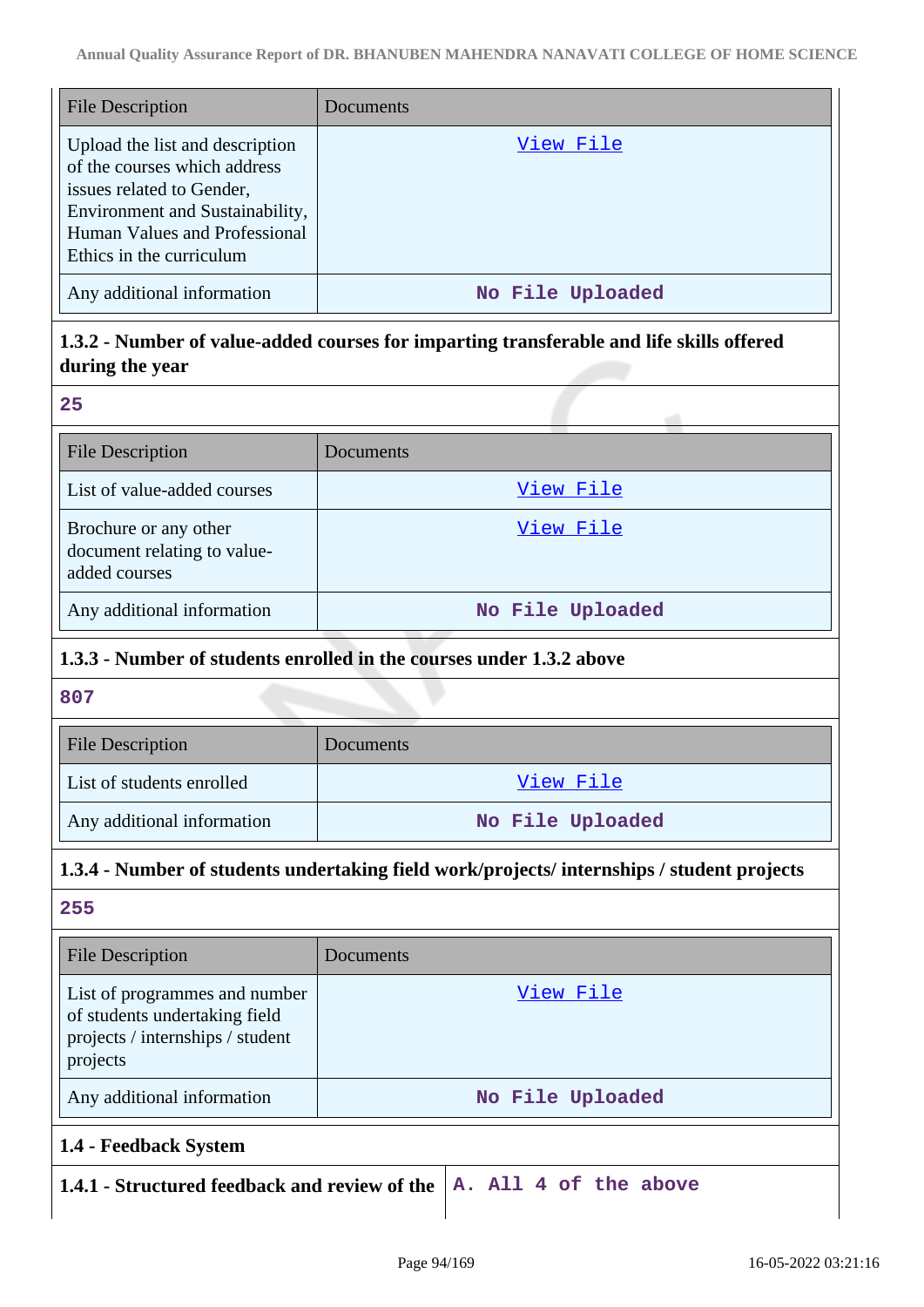# **syllabus (semester-wise / year-wise) is obtained from 1) Students 2) Teachers 3) Employers and 4) Alumni**

| File Description                                                                                                                  | Documents                                                                          |
|-----------------------------------------------------------------------------------------------------------------------------------|------------------------------------------------------------------------------------|
| Provide the URL for<br>stakeholders' feedback report                                                                              | https://www.bmncollege.com/syllabi-under-<br>autonomy/#1639661368086-71916a81-ecbb |
| Upload the Action Taken<br>Report of the feedback as<br>recorded by the Governing<br>Council / Syndicate / Board of<br>Management | No File Uploaded                                                                   |
| Any additional information                                                                                                        | No File Uploaded                                                                   |
| A. Feedback collected, analysed<br>1.4.2 - The feedback system of the Institution                                                 |                                                                                    |

# **1.4.2 - The feedback system of the Institution comprises the following**

| <b>File Description</b>                          | <b>Documents</b>                                                                   |
|--------------------------------------------------|------------------------------------------------------------------------------------|
| Provide URL for stakeholders'<br>feedback report | https://www.bmncollege.com/syllabi-under-<br>autonomy/#1639661368086-71916a81-ecbb |
| Any additional information                       | No File Uploaded                                                                   |

**on the website**

**and action taken made available**

# **TEACHING-LEARNING AND EVALUATION**

# **2.1 - Student Enrollment and Profile**

## **2.1.1 - Enrolment of Students**

## **2.1.1.1 - Number of students admitted (year-wise) during the year**

## **812**

| <b>File Description</b>                    | Documents |
|--------------------------------------------|-----------|
| Any additional information                 | View File |
| Institutional data in prescribed<br>format | View File |

**2.1.2 - Number of seats filled against reserved categories (SC, ST, OBC, Divyangjan, etc.) as per the reservation policy during the year (exclusive of supernumerary seats)**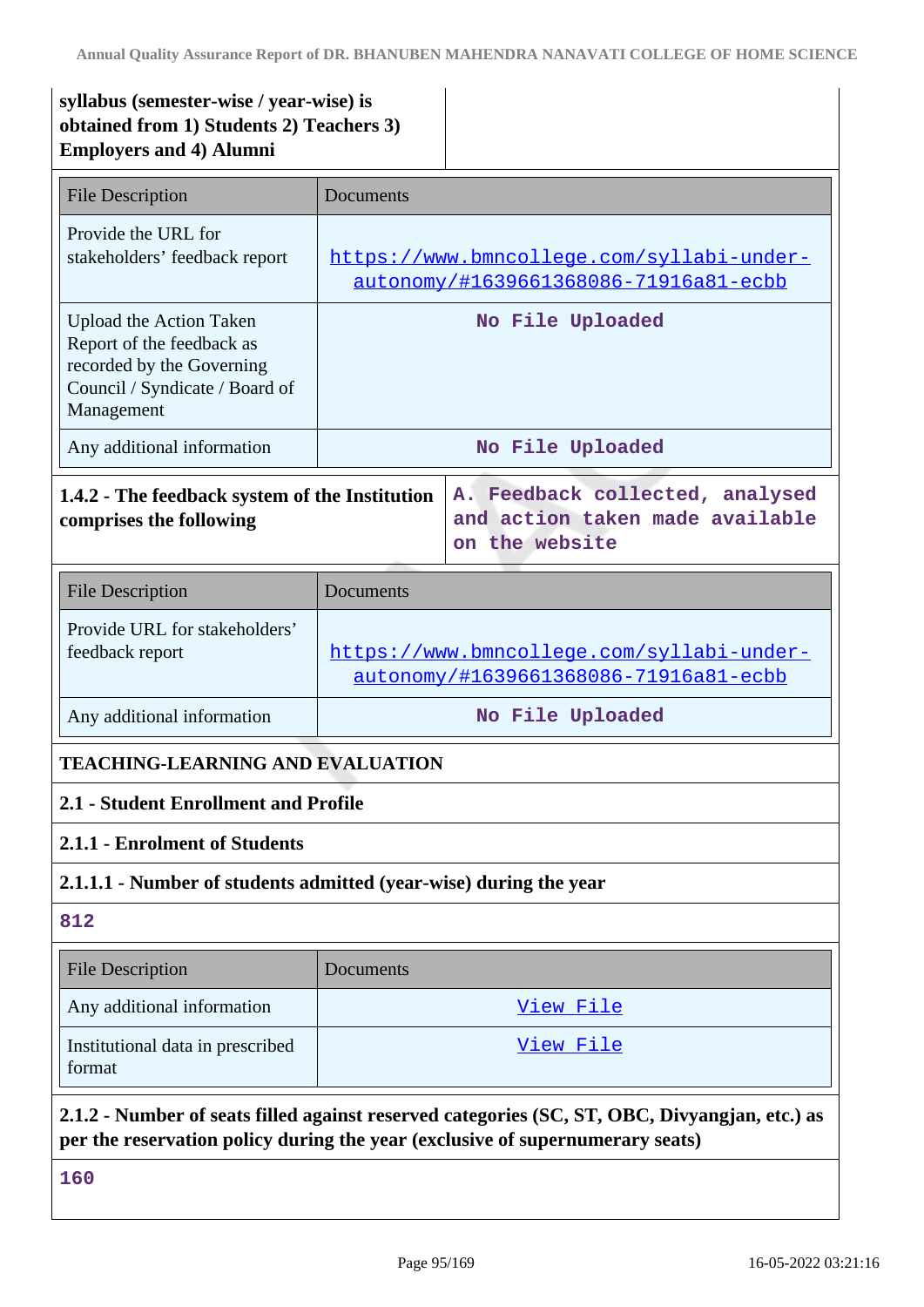| <b>File Description</b>                                          | Documents        |
|------------------------------------------------------------------|------------------|
| Any additional information                                       | No File Uploaded |
| Number of seats filled against<br>seats reserved (Data Template) | View File        |

## **2.2 - Catering to Student Diversity**

2.2.1 - The institution assesses students' learning levels and organises special programmes for both slow and advanced learners.

**Before the commencement of Semester II and Semester IV, a baseline Exam is conducted by all the teachers individually or at the department level for a better understanding of students' prior knowledge in that particular subject. The Baseline Exam is also conducted for Home Science students for Major Selection. Based on these exams, the list of weak and advanced learners is decided.**

**Keeping these results in mind various strategies were adopted by staff members for weak learners. The strategies included distributing extra study material, conducting quizzes, extra assignments, explaining concepts through flowchart, etc. The strategies adopted for Advanced Learners included giving innovative topics for Presentations and extra assignments. Weak and Advanced learners were paired for presentations or group projects for better and effective learning. Flipped Classroom Technique was used for both Weak and Advanced learners.**

**A formula for the weak and advanced learners was then decided based on the Unit Test marks and a list was prepared for all the students of all the sections.**

**A Bridge Course is conducted for those FYBCA students who have not studied mathematics in junior college level. A Bridge course is conducted for MSc students in Nutrition for non-nutrition background students as a prerequisite. A Bridge Course in Introduction to Tourism and Hospitality Management is offered to MSc RM students for understanding the concepts of Hospitality and international tourism.**

**Remedial English sessions were conducted for students with slow learning ability. The students' performance in the Unit Test and their classroom interactions were evaluated to identify them. The teacher incharge conducted sessions once a week covering topics dealing with reading, writing, listening and speaking skills. The**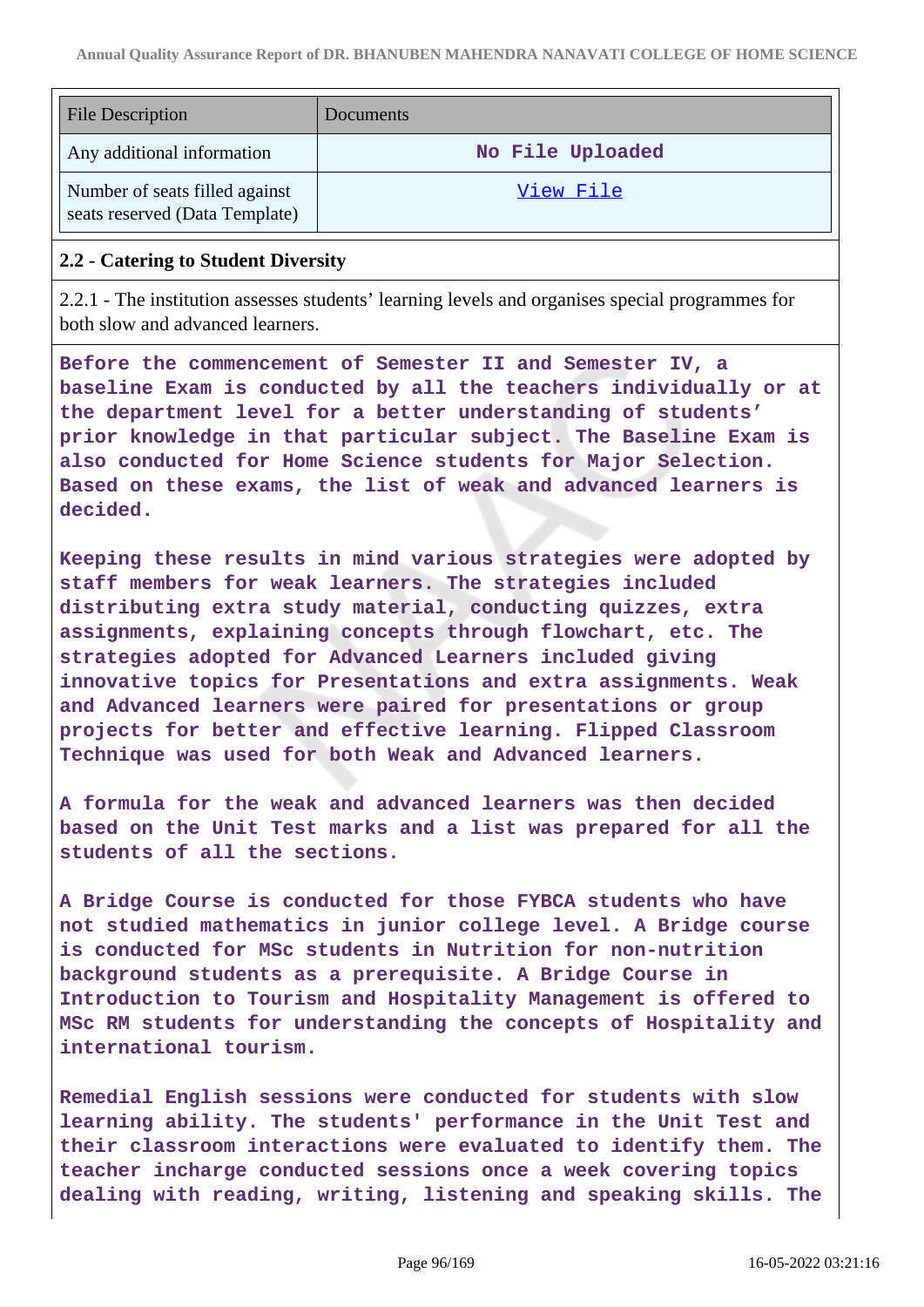# **students were able to share their major language related queries with the teacher and work on improving their overall performance.**

| <b>File Description</b>                  | Documents        |
|------------------------------------------|------------------|
| Upload any additional<br>information     | No File Uploaded |
| Paste link for additional<br>information | Nil              |

## **2.2.2 - Student – Teacher (full-time) ratio**

| Year                                 | Number of Students | <b>Number of Teachers</b> |
|--------------------------------------|--------------------|---------------------------|
| 17/08/2020                           | 834                | 38                        |
| <b>File Description</b>              | Documents          |                           |
| Upload any additional<br>information | No File Uploaded   |                           |

## **2.3 - Teaching- Learning Process**

2.3.1 - Student-centric methods such as experiential learning, participative learning and problemsolving methodologies are used for enhancing learning experiences:

#### **Experiential Learning**

**The application involves participation and acting upon theory, and these results in a deep understanding of concepts and ideas. That in short is the essence of Experiential Learning. This method is used to keep students engaged in learning by doing the thingsby reflecting on their experience. For example in Textile Chemistry and Fabric Manufacturing & Analysis, students are encouraged to design their garments, ornament the fabric, create accessory designs, adapt and stitch their garments. In Institutional Food Service Management, students learn to plan and prepare food in bulk through the innovative idea of hosting a cafeteria. They learn budgeting, costing and organizational skills. Experiential learning was also encouraged through the Intergenerational Project, the students were exposed to the themes of ageism and were assigned to explore the idea further through a project. The students were required to select a senior participant to teach/learn new skills ranging from cooking, knitting, social media functioning, basics of using smartphones, review old and new cinema/music, cultural dressing and photography. Through this project the students were able to**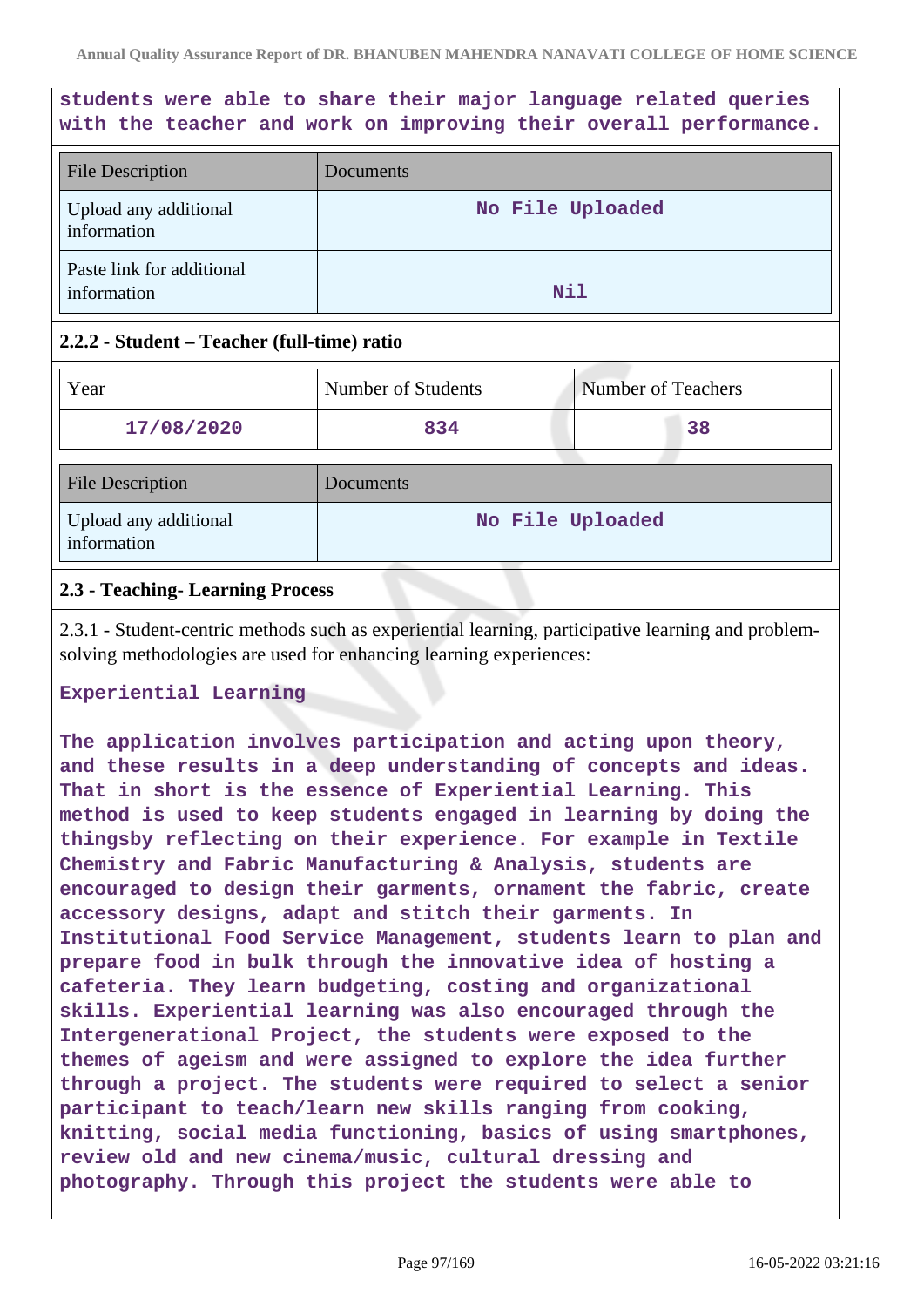**identify existent ageist perspectives and critically assessed ways to overcome them.**

**MSc CND students were assigned development of food products with therapeutic aspects. Learning goes through conceptualisation, product formulations and justification of product attributes. Stages of development were documented through descriptive videos.**

#### **Problem Solving**

**Problem Solving is used successfully in subjects like Child and Adolescent Development, Mathematics and Programming Languages, as it helps students to develop logical and independent thinking and in turn, deepens their knowledge in the subject.**

#### **Participative**

- **Group Seminar presentations help to expand a student's thinking since it involves a comprehensive understanding of a topic and communicating it effectively. Students made presentations on various subjects like Nutrition in Cancer & Critical Care, Traditional Textiles and Embroideries ofIndia, Recent Advances in Hospitality Management and improved not only their knowledge base through research but also their Communication Skills.**
- **In the subject Front Office Operations & Accommodations, students were given certain topics to perform a Role Play.**

#### **Flipped Classroom**

- **To increase student engagement this method was used for blended learning. Students were asked to read the material at home as this was shared earlier and were expected to work on problem-solving during class time.**
- **Under Child Psychology, students were provided intentional content (attachment) and on an online platform discussions were held and feedback was given.**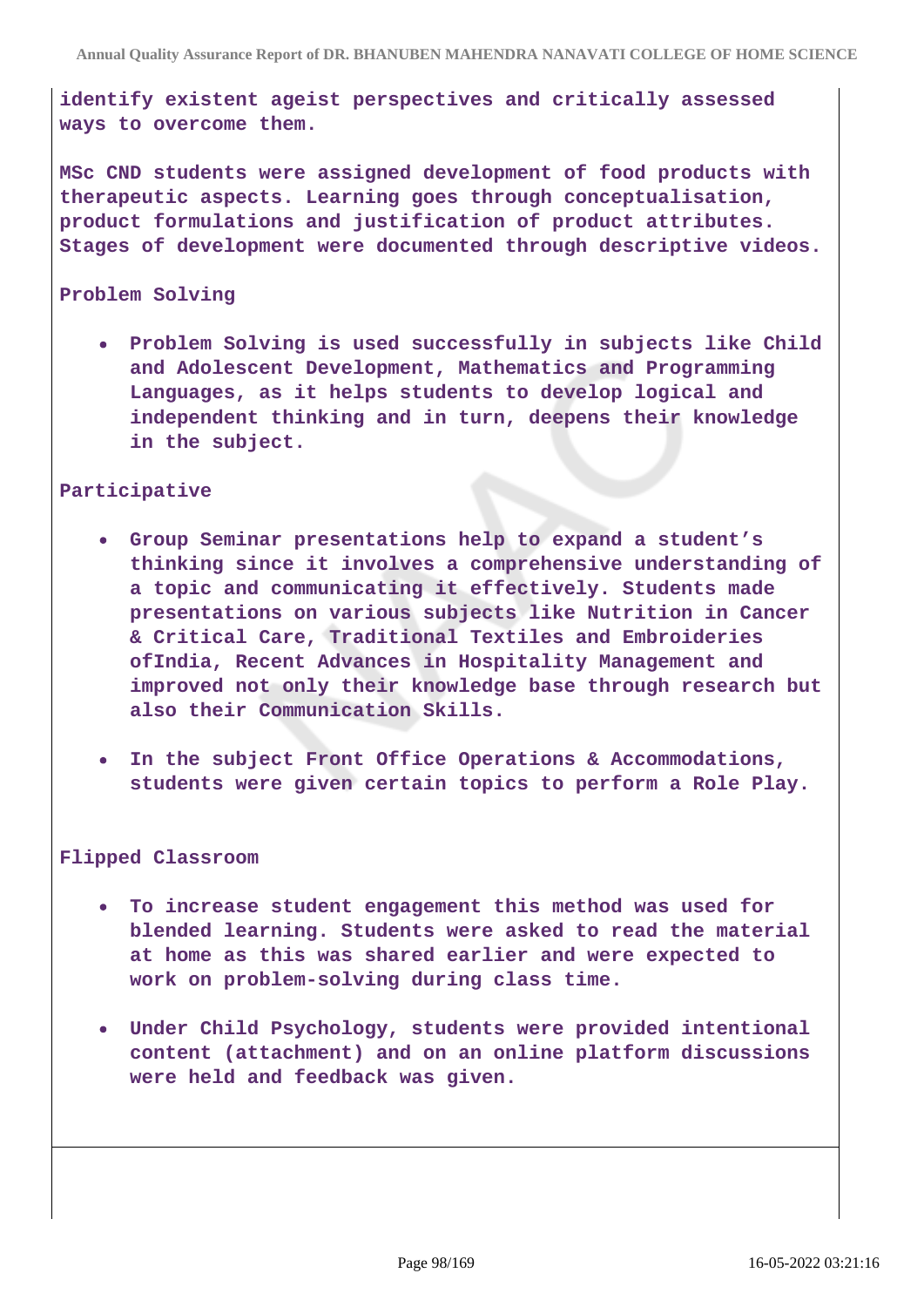| <b>File Description</b>              | Documents        |
|--------------------------------------|------------------|
| Upload any additional<br>information | No File Uploaded |
| Link for additional Information      | Nil              |

2.3.2 - Teachers use ICT-enabled tools including online resources for effective teaching and learning

**Due to the Pandemic, all the theory and practical sessions were conducted online using Google Meet, with PowerPoint Presentations and Study materials were shared in the form of PDF files and Youtube links. The Zoom platform was also purchased for conducting guest lectures for a larger group.**

**The Google Classroom was created by almost all the teachers as a virtual classroom. It was used for sharing materials, creating, distributing and grading assignments helped in streamlining the process of sharing files. The recordings of sessions was also shared in the google classroom so that those who could not attend the sessions for any reason, could attend them later.**

**Various platforms like Google forms, Socratives, Kahoot and Mentimeter were used to conduct Quiz. Animoto was used to create and share videos with the students and Slideshare, to make presentations. Students were encouraged to use Padlets, Canva for their assignments.**

**All the study materials along with question papers were made available to the students on the College website.**

| File Description                                                                                                                         | Documents                                                               |
|------------------------------------------------------------------------------------------------------------------------------------------|-------------------------------------------------------------------------|
| Provide link for webpage<br>describing ICT enabled tools<br>including online resources for<br>effective teaching and learning<br>process | https://www.bmncollege.com/wp-<br>content/uploads/2022/03/ICT-Tools.pdf |
| Upload any additional<br>information                                                                                                     | View File                                                               |

# **2.3.3 - Ratio of students to mentor for academic and other related issues**

## **2.3.3.1 - Number of mentors**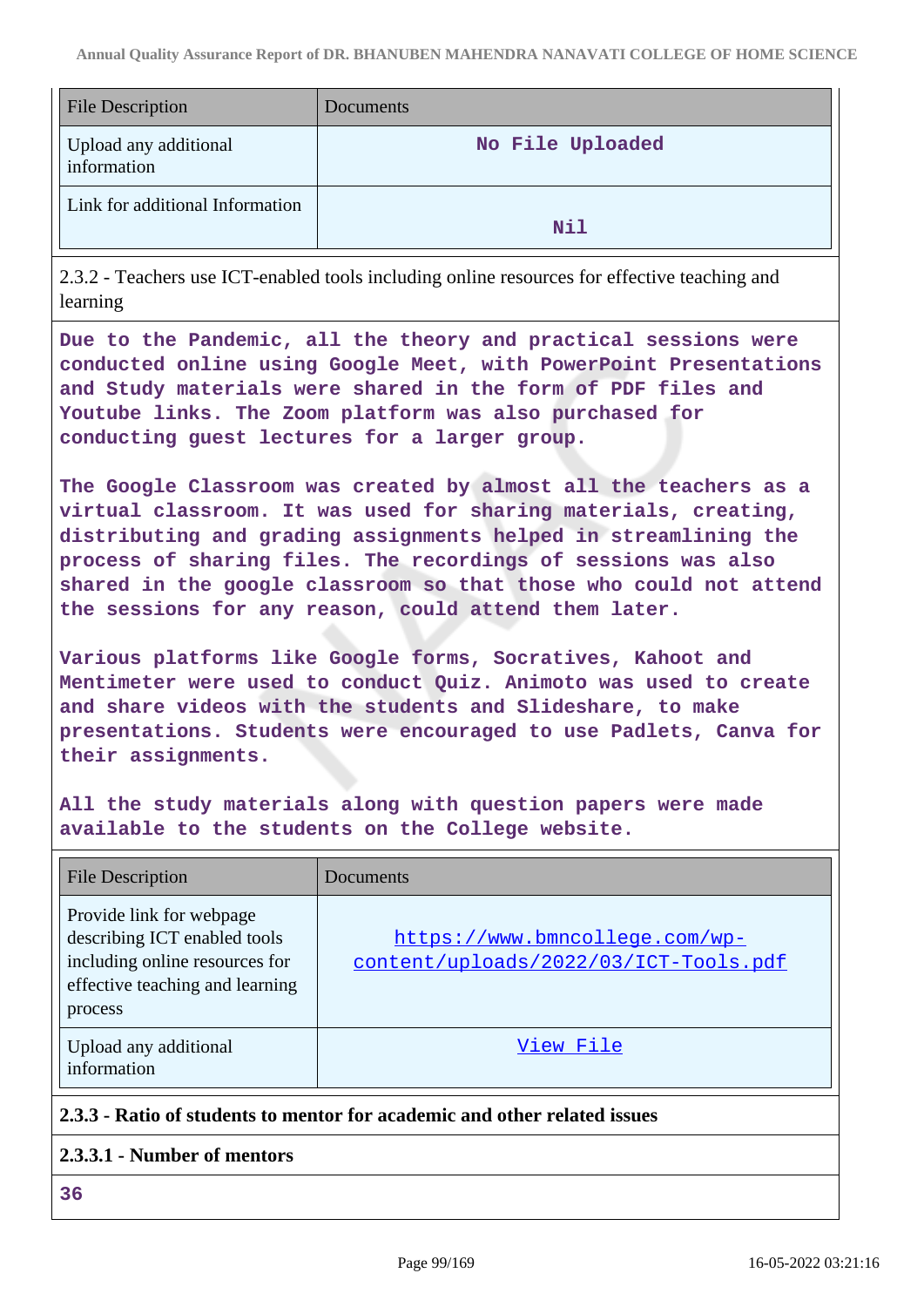| <b>File Description</b>                                                           | Documents        |
|-----------------------------------------------------------------------------------|------------------|
| Upload year-wise number of<br>students enrolled and full-time<br>teachers on roll | View File        |
| Circulars with regard to<br>assigning mentors to mentees                          | No File Uploaded |

2.3.4 - Preparation and adherence to Academic Calendar and Teaching Plans by the institution

**Before the commencement of the Academic year, the new academic Calendar was prepared. It was first filled in by the Examination Committee and then it was passed on to the various committees such as Cultural, NSS, Sports, Seminar Workshop, Environmental Sensitisation, Gandhian Studies, etc. This was then uploaded to the College website. This was to inform students about when the Activities and when the Exams would be scheduled in the coming Academic year. This year due to the Pandemic, some changes in the schedule had to be made but efforts were made to follow the schedule as much as possible.**

**Teaching plans were also prepared at the beginning of each Semester and these were periodically reviewed by Heads of Departments.**

| <b>File Description</b>                                               | Documents        |
|-----------------------------------------------------------------------|------------------|
| Upload the Academic Calendar<br>and Teaching Plans during the<br>year | <u>View File</u> |

## **2.4 - Teacher Profile and Quality**

## **2.4.1 - Number of full-time teachers against sanctioned posts during the year**

| <b>File Description</b>                                                   | Documents        |
|---------------------------------------------------------------------------|------------------|
| Year-wise full-time teachers<br>and sanctioned posts for the<br>year      | View File        |
| List of the faculty members<br>authenticated by the Head of<br><b>HEI</b> | No File Uploaded |
| Any additional information                                                | No File Uploaded |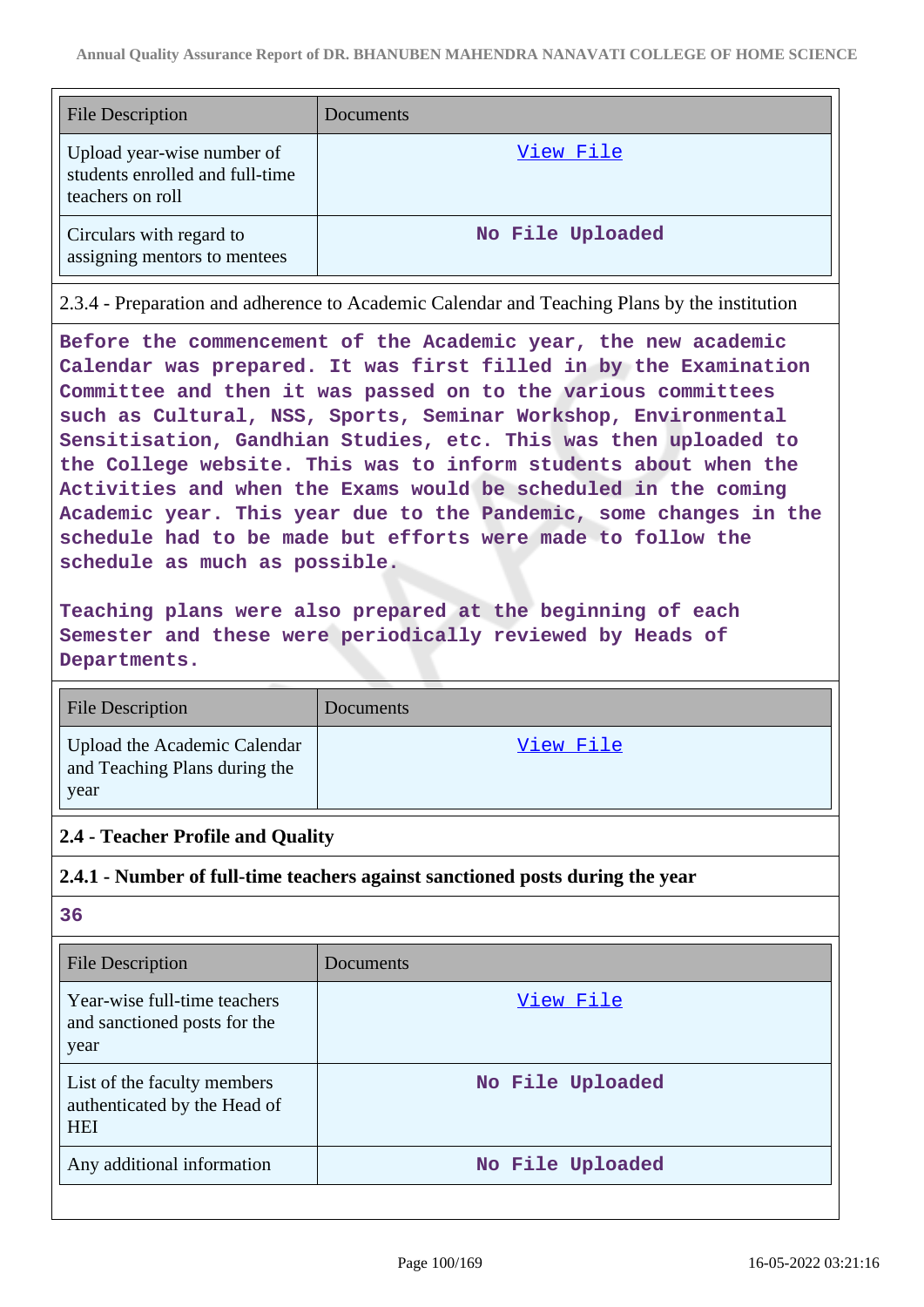# **2.4.2 - Number of full-time teachers with PhD/ D.M. / M.Ch. / D.N.B Super-Specialty / DSc / DLitt during the year**

#### **10**

| <b>File Description</b>                                                                                                                                        | Documents        |
|----------------------------------------------------------------------------------------------------------------------------------------------------------------|------------------|
| List of number of full-time<br>teachers with PhD./ D.M./<br>M.Ch. / D.N.B Super-Specialty<br>/ D.Sc. / D.Litt. and number of<br>full-time teachers for 5 years | View File        |
| Any additional information                                                                                                                                     | No File Uploaded |

# **2.4.3 - Total teaching experience of full-time teachers in the same institution: (Full-time teachers' total teaching experience in the current institution)**

**15**

| <b>File Description</b>                                                                             | Documents        |
|-----------------------------------------------------------------------------------------------------|------------------|
| List of teachers including their<br>PAN, designation, Department<br>and details of their experience | View File        |
| Any additional information                                                                          | No File Uploaded |

# **2.5 - Evaluation Process and Reforms**

# **2.5.1 - Number of days from the date of last semester-end/ year- end examination till the declaration of results during the year**

#### **Nil**

| <b>File Description</b>                                                                                                      | Documents        |
|------------------------------------------------------------------------------------------------------------------------------|------------------|
| List of Programmes and the<br>date of last semester-end / year-<br>end examinations and the date<br>of declaration of result | View File        |
| Any additional information                                                                                                   | No File Uploaded |

## **2.5.2 - Number of students' complaints/grievances against evaluation against the total number who appeared in the examinations during the year**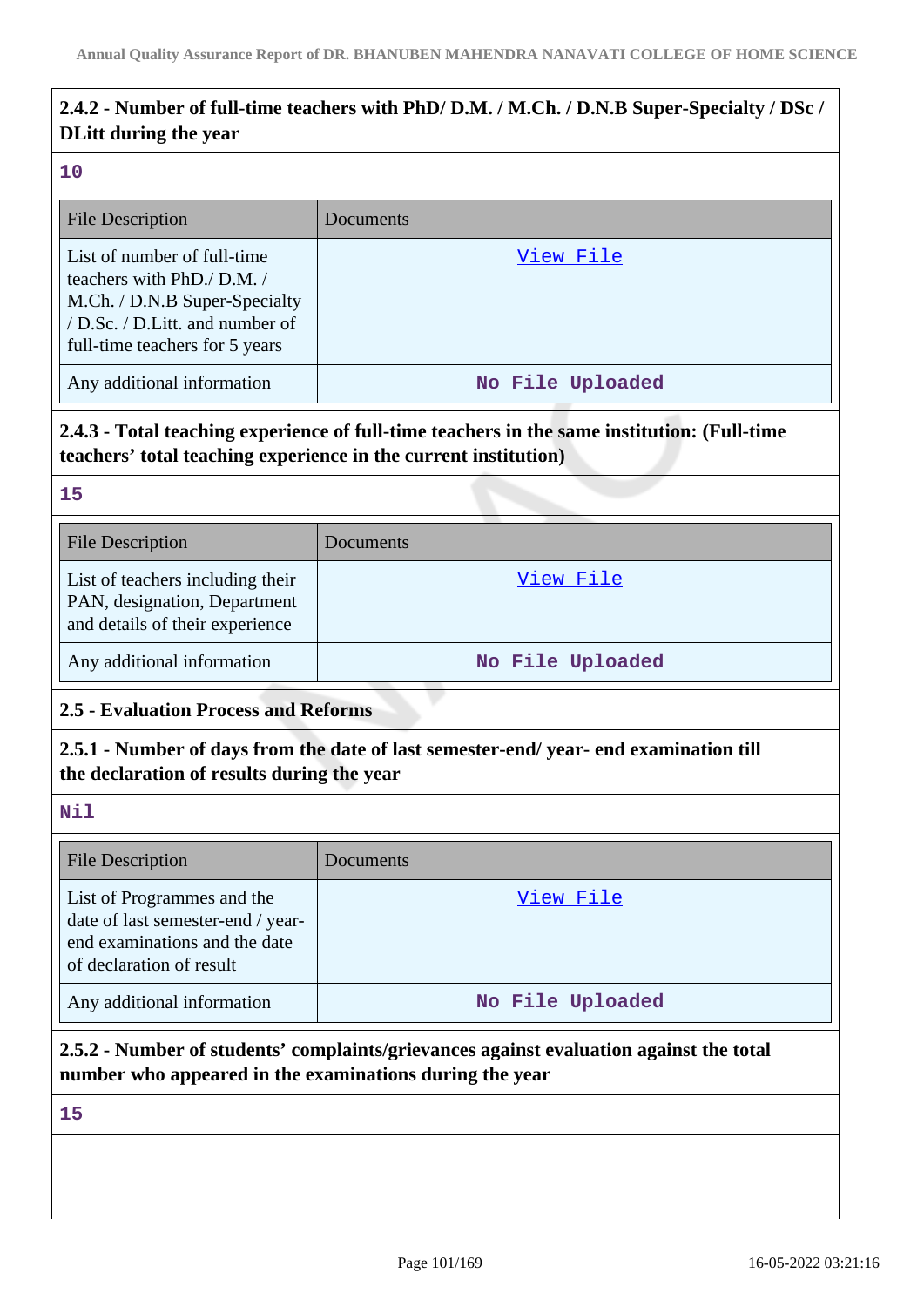| <b>File Description</b>                                                                                      | Documents        |
|--------------------------------------------------------------------------------------------------------------|------------------|
| Upload the number of<br>complaints and total number of<br>students who appeared for<br>exams during the year | View File        |
| Upload any additional<br>information                                                                         | No File Uploaded |

2.5.3 - IT integration and reforms in the examination procedures and processes including Continuous Internal Assessment (CIA) have brought in considerable improvement in the Examination Management System (EMS) of the Institution

**Due to the prevailing Covid situation, the Exam and Evaluation Cell conducted all the Exams in truly Online Mode suitable for the students from any location. The guidelines/instructions regarding the conduct of Exam in Online mode including information about the Mode of Exam, marks, type and duration of the Exam, Study Leavewas prepared and circulated to the teachers and students well in advance. The Exam Time Table was circulated in all the students' WhatsApp groups and uploaded on the college website 15 days before the commencement of the Exam. Subject teachers were instructed to prepare the Question paper comprising 25 Multiple Choice Questions with 2 or 4 options of their subject using Google form, get it checked from their respective HODs and mail it to the Exam Cell 8 days before the exam. The Exam Platform chosen was Google Meet and the respective teacher supervisors were responsible for creating and circulating the Google Meet Link in the students' WhatsApp groups.**

**Teacher supervisors were instructed to provide the Google Form Multiple Choice Question Paper Link in the Chat Box of Google Meet and also to provide the link on students' WhatsApp group if requested by the students. Students appearing for the Exam using Desktop computers / Laptops were instructed to click on the Google Form Multiple Choice Question Paper Link provided by the teacher Supervisor in the chatbox to start the Exam and Students appearing for the Exam using Mobile phones were instructed to send the Google Form Multiple Choice Question Paper Link provided by the teacher Supervisor to their second mobile via WhatsApp or email the link and begin with the Exam. Exams were conducted separately for students who were not able to appear for the Exams due to technical issues or due to genuine and medical reasons. Facilities and concessions were made available for differentlyabled (Divyang) students that would be given extra 20 minutes for the Final Exam. Online class tests were conducted using**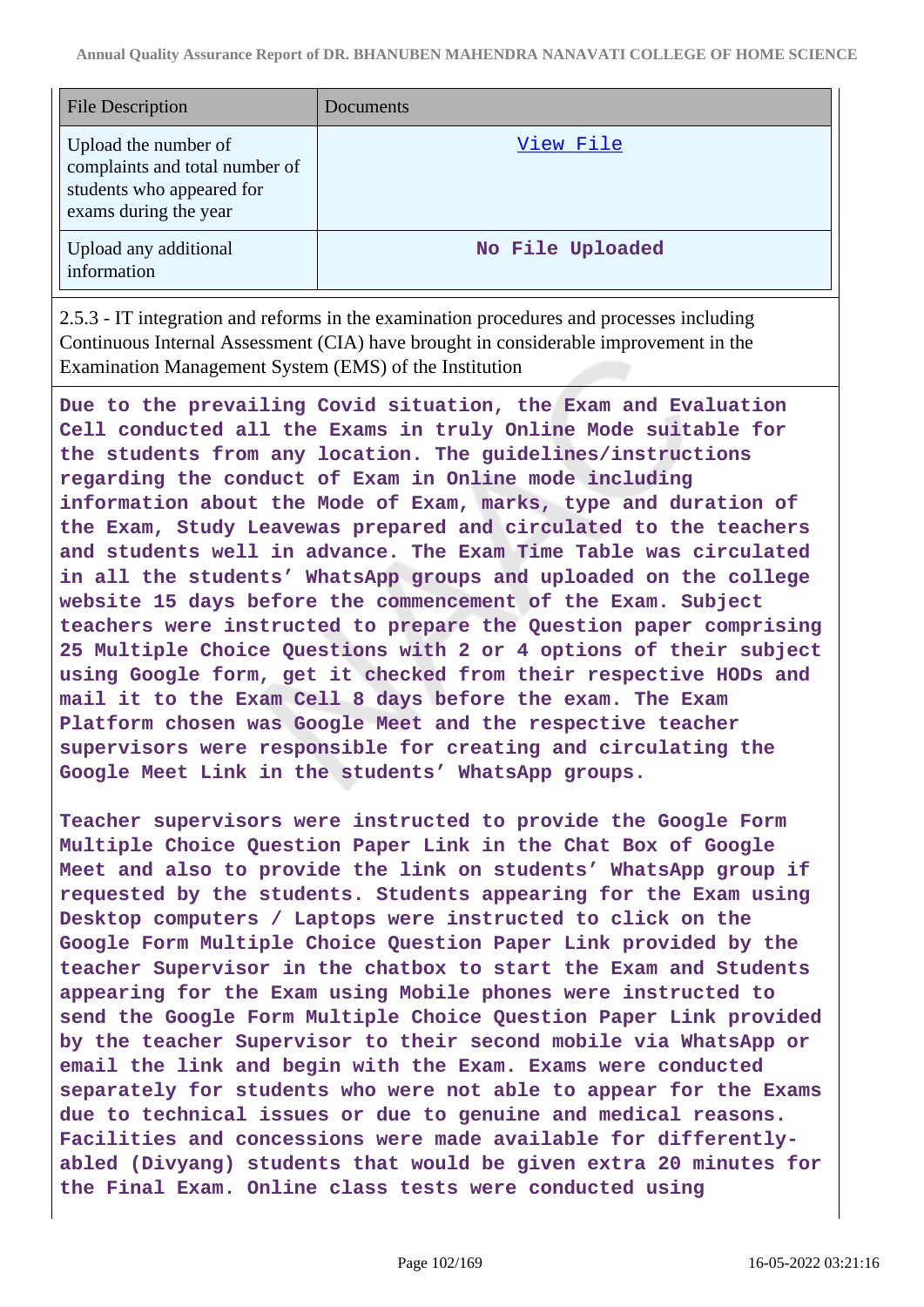**Socrative, Google Form, www.classmarker.com, Edmodo, etc. regularly by the subject teachers. Assignments with due dates were shared and evaluated by the subject teachers with their respective class students through their respective Google classrooms on specific topics of their subject. Students were assigned group projects and Industry experts were invited to evaluate their projects. Teachers evaluate the student's performance after every practice. If the teacher finds the student slow or below average in the performance particularly in a practical, the student is given extra guidance and support**

| <b>File Description</b>                  | Documents        |
|------------------------------------------|------------------|
| Upload any additional<br>information     | No File Uploaded |
| Paste link for additional<br>Information | Nil              |

#### **2.6 - Student Performance and Learning Outcomes**

2.6.1 - Programme Outcomes and Course Outcomes for all Programmes offered by the institution are stated and displayed on the website and communicated to teachers and students

**As part of quality initiatives, the Institution has formulated the Programme Outcomes and Course Outcomes for all programmes offered by various faculties on the campus.**

**A departmental committee/BOS is formed to finalize course objectives and course outcomes for each course after a series of discussions with all the department teachers. These are defined at the time of designing the course contents based on the feedback/suggestions received on the curriculum from experts, alumni, students, etc.**

**Course Outcomes and Programme Outcomes are prepared through participative and collaborative discussion amongst the Principal, Departmental heads and staff members, and are in line with the broad guidelines of the statutory bodies. These outcomes are incorporated in the prescribed curricula of the concerned courses and displayed on the college website to facilitate access to various stakeholders including the teachers and students.**

**The course outcomes designed to cover the prescribed syllabus and designated competencies are embedded in the assessment pattern based upon both internal and external examination systems. The communication mechanism for the students includes the college Website, through induction programmes and mentor-mentee**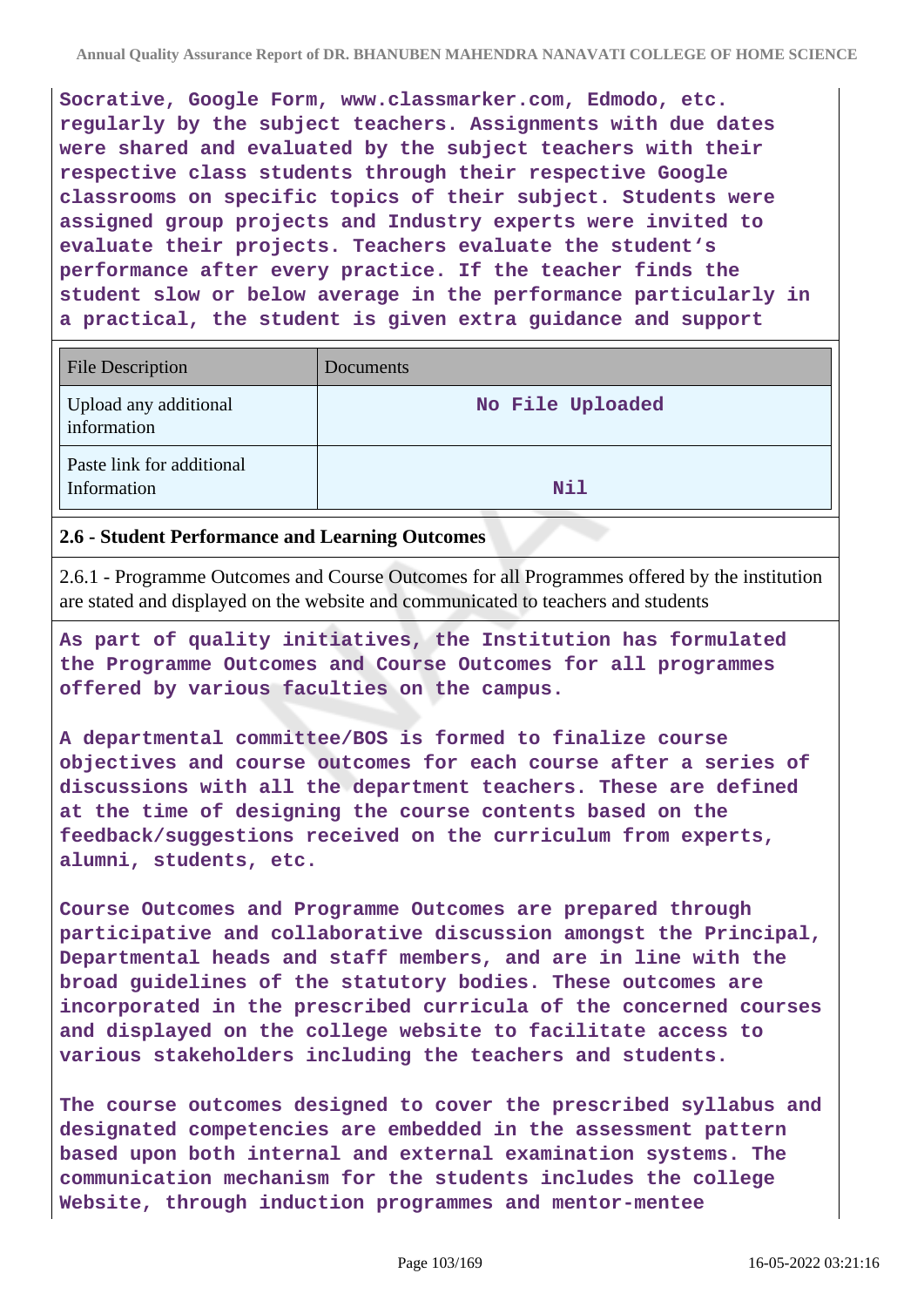#### **interactive sessions.**

**Each "Programmes outcomes and Course outcomes" are designed to inculcate personal, professional, social & cultural attributes in our students.**

| <b>File Description</b>                                     | <b>Documents</b> |
|-------------------------------------------------------------|------------------|
| Upload COs for all courses<br>(exemplars from the Glossary) | View File        |
| Upload any additional<br>information                        | No File Uploaded |
| Link for additional Information                             | Nil              |

2.6.2 - Attainment of Programme Outcomes and Course Outcomes as evaluated by the institution

**The college has the practice of promoting student and faculty development, time bound programs, focused communication on expectations about learning and learning techniques, respect for learner's diversity and accepting differential speed of learning.**

**Under formative assessment, active student-teacher involvement is assessed, learning goals are shared with students, feedback is provided to help students recognise their next step. Belief in a student's potential is practised.**

**Under summative assessment, metacognition skills, critical thinking and communication and interpersonal skills are assessed.**

**A consolidated excel sheet of attainment of program and course outcomes is attached for further reference.**

| <b>File Description</b>                  | Documents                                                                                       |
|------------------------------------------|-------------------------------------------------------------------------------------------------|
| Upload any additional<br>information     | View File                                                                                       |
| Paste link for additional<br>Information | https://www.bmncollege.com/wp-content/uplo<br>ads/2022/03/Attainment-of-Course-<br>Outcomes.pdf |

#### **2.6.3 - Pass Percentage of students**

**2.6.3.1 - Total number of final year students who passed in the examinations conducted by Institution**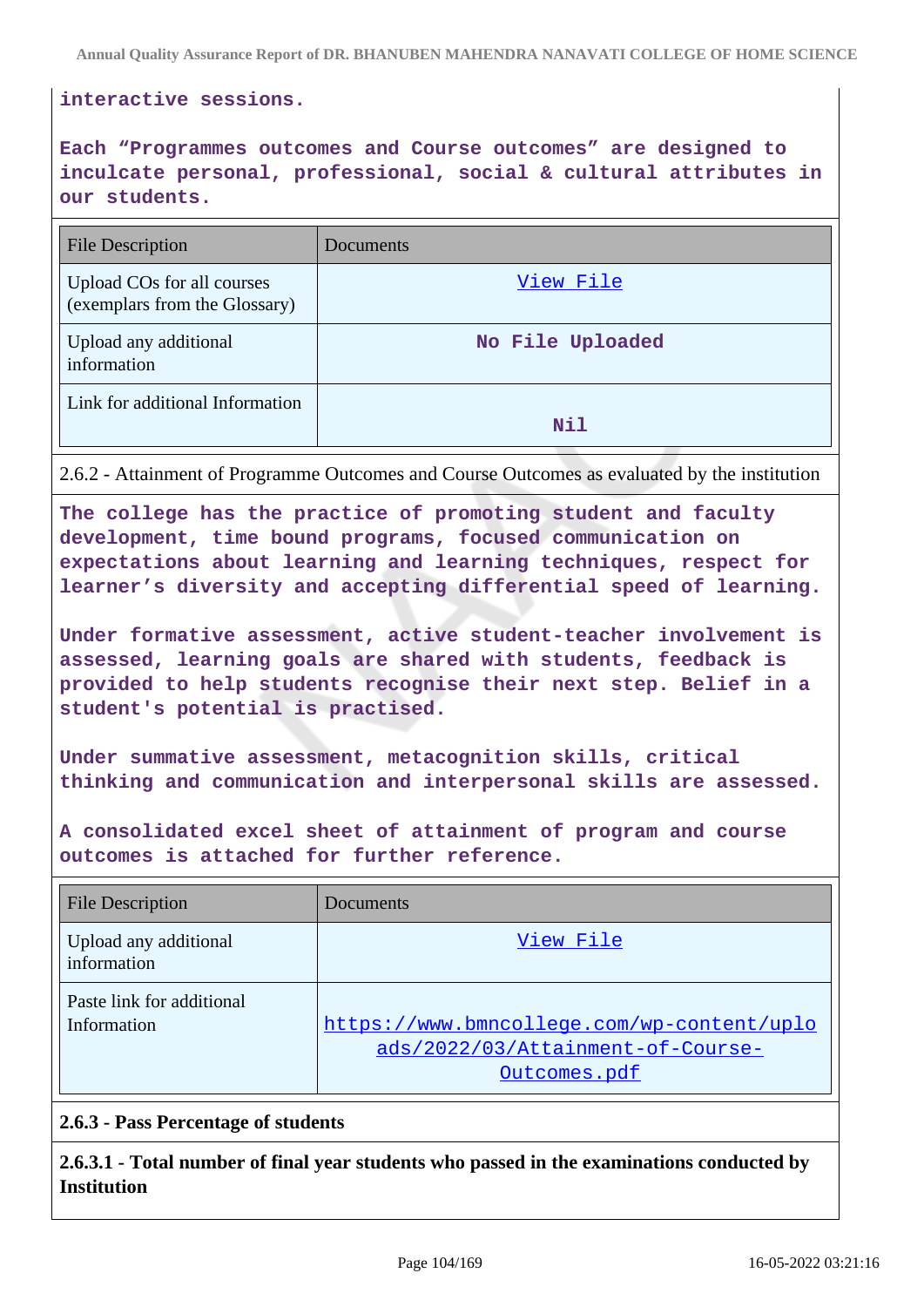| 339                                                                                                            |           |
|----------------------------------------------------------------------------------------------------------------|-----------|
| <b>File Description</b>                                                                                        | Documents |
| Upload list of Programmes and<br>number of students appear for<br>and passed in the final year<br>examinations | View File |
| Upload any additional<br>information                                                                           | View File |
| Paste link for the annual report                                                                               | Nil       |

## **2.7 - Student Satisfaction Survey**

**2.7.1 - Student Satisfaction Survey (SSS) on overall institutional performance (Institution may design its own questionnaire). Results and details need to be provided as a weblink**

[https://www.bmncollege.com/wp-content/uploads/2022/01/Student-](https://www.bmncollege.com/wp-content/uploads/2022/01/Student-Satisfaction-Survey-2020-21-graphs.docx.pdf)[Satisfaction-Survey-2020-21-graphs.docx.pdf](https://www.bmncollege.com/wp-content/uploads/2022/01/Student-Satisfaction-Survey-2020-21-graphs.docx.pdf)

## **RESEARCH, INNOVATIONS AND EXTENSION**

#### **3.1 - Promotion of Research and Facilities**

3.1.1 - The institution's research facilities are frequently updated and there is a well-defined policy for promotion of research which is uploaded on the institutional website and implemented

**Institution has a well defined Research Policy for promotion of research which is uploaded on institutional website. At undergraduate level, students are exposed to various research components to understand the basic orientation of the research process and they are encouraged to take up small survey projects and do product development.The certificate courses were designed and introduced by the Research Capacity Building Centre to the students.**

**Students at Postgraduate levelcomplete their dissertations in thesecond year. As part of this process,the Post graduateprogram of Clinical Nutrition and Dietetics have MOUs and collaborations with industry for their projects wherein students are involved in doing data collection and interpretation.**

**Objectives of the research and innovation policy**

- **Identify emerging areas of research and ensure its execution**
- **Develop and upgrade the infrastructure to create research**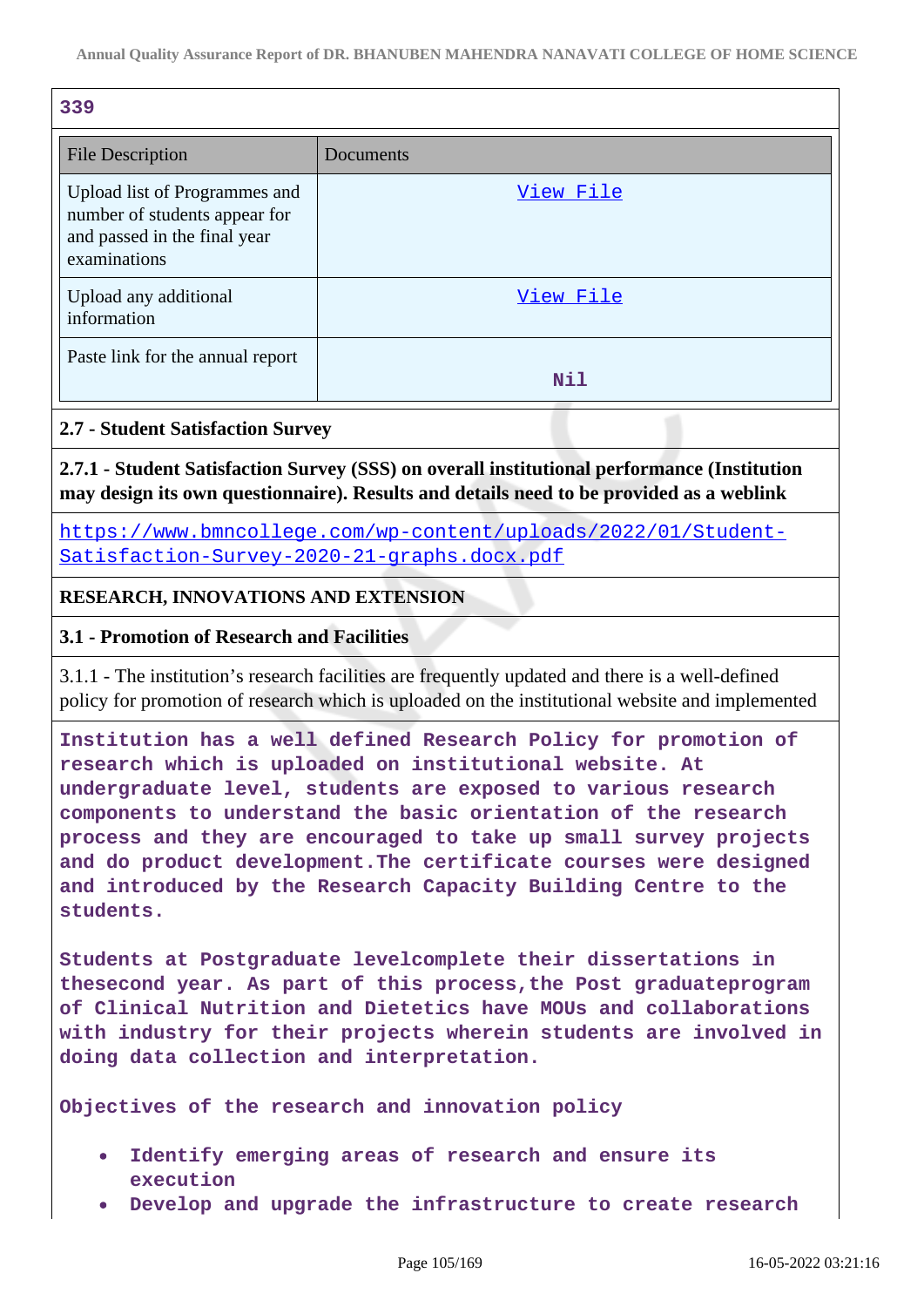**ambience**

- **Motivate faculty and students to take up research initiatives**
- **Encourage research activities to develop well-being of society and environment**
- **Support faculty and students with available funds for research**
- **Collaborate with reputed agencies, NGOs, industries for research projects**

**Facilities for promotion of research**

**\*UGC STRIDE Research Capacity Building Centre:**

**Dr. BMN College of Home Science (Autonomous), was awarded a UGC grant for establishing a Research Capacity Building Centre under the STRIDE scheme in December 2019. The duration of the grant is for three years. The main focus of the Centre is to design four levels of research inputs with following objectives :**

#### **Objectives**

- **To introduce and train undergraduate students with various research components**
- **To sharpen analytical-scientific lens while undertaking research**
- **To train students on how to collect and present data**
- **To impart ethics in research**
- **To hone skills in documentation and writing of research publications**

**To implementabove objectives, the below courses have been designed by the centre to offer at various levels:**

- **Level 1- Foundation Course on Research Methods**
- **Level 2- Course to be designed in the academic year 2021-22**
- **Level 3 Orientation to Research**
- **Level 4- Advance Level- Research with Practical Approach**

**\*Critical Thinking Lab:**

**As per the implementation of the proposed plan under the project, the Centre has developed the Critical Thinking Lab to provide an exclusive space for the students to undertake various activities related to research capacity building. The focus is on independent thinking skills and on applying critical thinking to**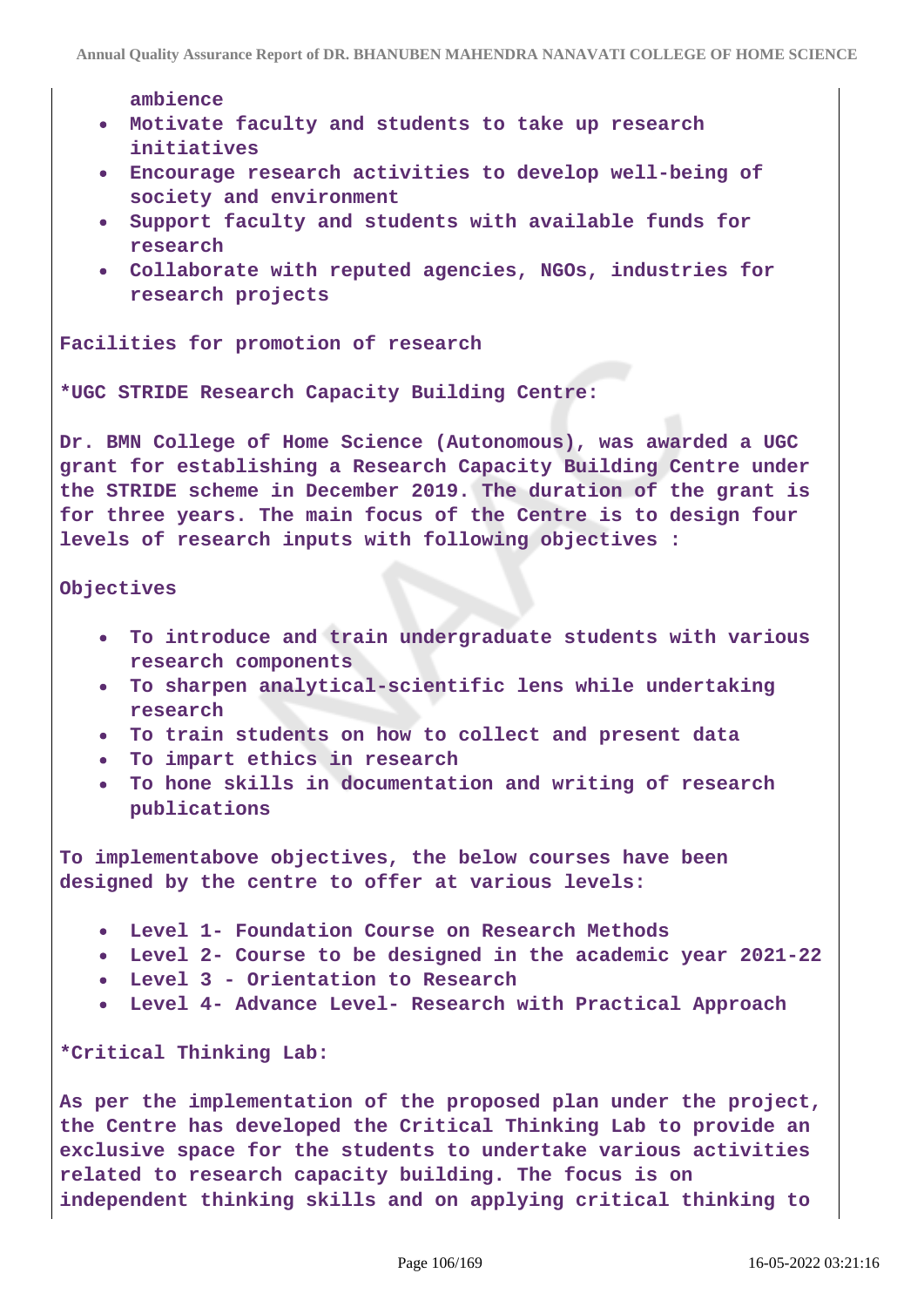**life situations. The main objectives of the lab are as follows:**

- **Conduct workshops to develop critical thinking skills**
- **Develop problem solving and analytical skills**
- **Understand concepts, features and theories of critical thinking**
- **Apply varied approach to develop interdisciplinary research**

**\*Minor research grants instituted by management of SMES for faculty**

**The centre also initiated the process for evaluation and selection of Minor research projects of faculty from selffinanced sections; the funding for the same is initiated by the Management of SMES. Four teams (8 faculty members) have been shortlisted and their proposals are approved for funding, the scheme is starting from 1st April 2021.**

#### **\* Upgraded Laboratories in each department**

**\*Well Equipped Library with e-resources and online databases**

| <b>File Description</b>                                                                                                              | Documents        |
|--------------------------------------------------------------------------------------------------------------------------------------|------------------|
| Upload the Minutes of the<br>Governing Council/<br>Syndicate/Board of<br>Management related to research<br>promotion policy adoption | No File Uploaded |
| Provide URL of policy<br>document on promotion of<br>research uploaded on the<br>website                                             | Nil              |
| Any additional information                                                                                                           | No File Uploaded |

## **3.1.2 - The institution provides seed money to its teachers for research**

**3.1.2.1 - Seed money provided by the institution to its teachers for research during the year (INR in lakhs)**

**1 lakh**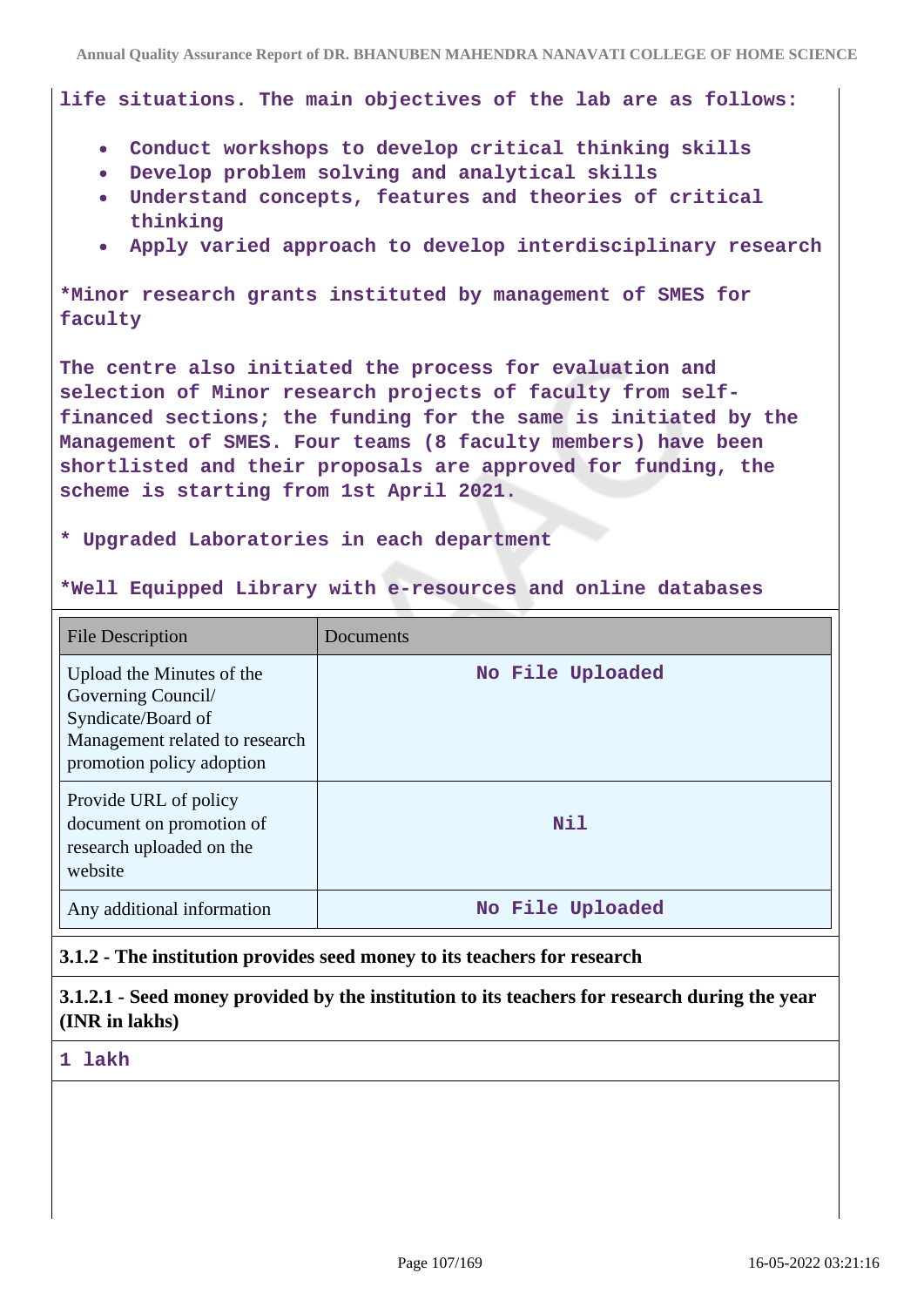| <b>File Description</b>                                                                                              | Documents        |
|----------------------------------------------------------------------------------------------------------------------|------------------|
| Minutes of the relevant bodies<br>of the institution regarding seed<br>money                                         | No File Uploaded |
| Budget and expenditure<br>statements signed by the<br>Finance Officer indicating seed<br>money provided and utilized | No File Uploaded |
| List of teachers receiving grant<br>and details of grant received                                                    | No File Uploaded |
| Any additional information                                                                                           | No File Uploaded |

# **3.1.3 - Number of teachers who were awarded national / international fellowship(s) for advanced studies/research during the year**

| $\mathbf 0$                                                          |                  |
|----------------------------------------------------------------------|------------------|
| <b>File Description</b>                                              | Documents        |
| e-copies of the award letters of<br>the teachers                     | No File Uploaded |
| List of teachers and details of<br>their international fellowship(s) | No File Uploaded |
| Any additional information                                           | No File Uploaded |

# **3.2 - Resource Mobilization for Research**

# **3.2.1 - Grants received from Government and Non-Governmental agencies for research projects, endowments, Chairs during the year (INR in Lakhs)**

## **15642094**

| <b>File Description</b>                                                                                                 | Documents |
|-------------------------------------------------------------------------------------------------------------------------|-----------|
| e-copies of the grant award<br>letters for research projects<br>sponsored by non-governmental<br>agencies/organizations | View File |
| List of projects and grant details                                                                                      | View File |
| Any additional information                                                                                              | View File |

## **3.2.2 - Number of teachers having research projects during the year**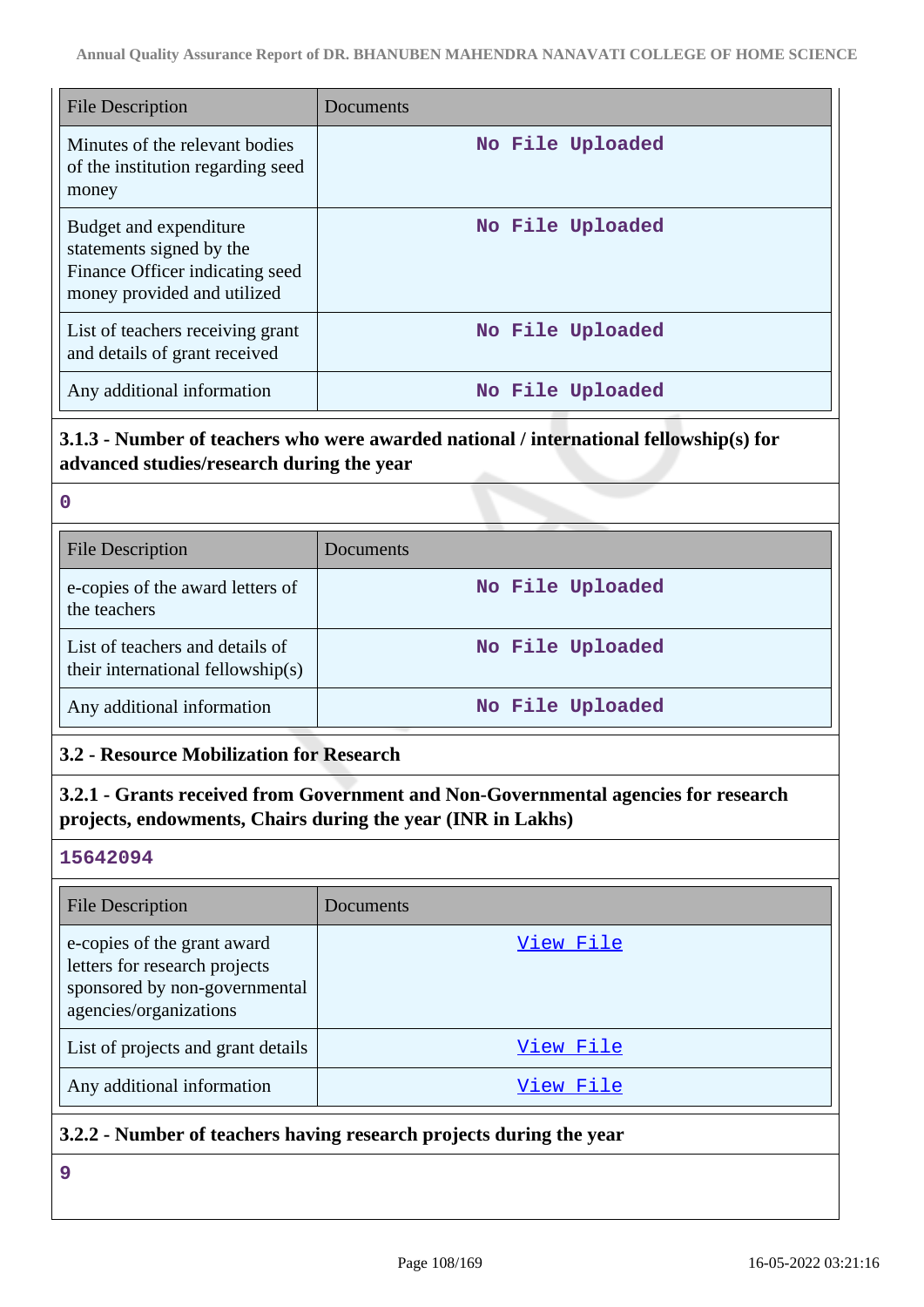| <b>File Description</b>                      | Documents        |
|----------------------------------------------|------------------|
| Upload any additional<br>information         | No File Uploaded |
| Paste link for additional<br>Information     | Nil              |
| List of research projects during<br>the year | View File        |

### **3.2.3 - Number of teachers recognised as research guides**

| 2                                                                                           |           |
|---------------------------------------------------------------------------------------------|-----------|
| <b>File Description</b>                                                                     | Documents |
| Upload copies of the letter of<br>the university recognizing<br>teachers as research guides | View File |
| Institutional data in Prescribed<br>format                                                  | View File |

# **3.2.4 - Number of departments having research projects funded by Government and Non-Government agencies during the year**

**0**

| <b>File Description</b>                             | Documents        |
|-----------------------------------------------------|------------------|
| Supporting document from<br><b>Funding Agencies</b> | No File Uploaded |
| Paste link to funding agencies'<br>website          | Nil              |
| Any additional information                          | No File Uploaded |

#### **3.3 - Innovation Ecosystem**

3.3.1 - Institution has created an ecosystem for innovations and creation and transfer of knowledge supported by dedicated centres for research, entrepreneurship, community orientation, incubation, etc.

**The Incubation Centre of Dr. BMN College of Home Science gives hands-on experience in entrepreneurship and innovation by being mentored by industry experts and faculty. The institute has signed an MOU with the Tata Power Skill Development (TPSDI) where different workshops were conducted on Entrepreneurship, Critical thinking and problem solving and Preparatory Program for a career**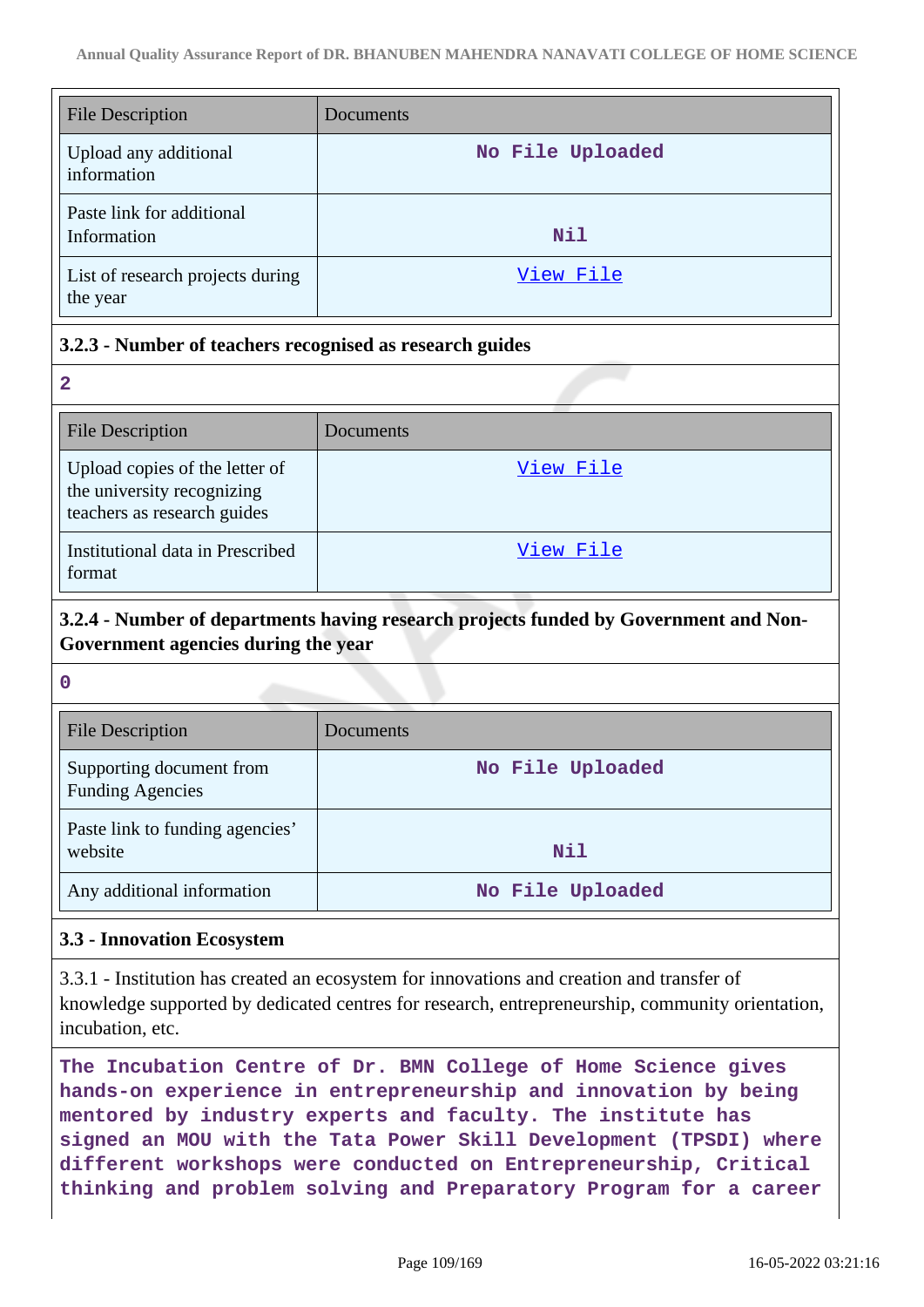**in HRM. These workshops have provided our students with an indepth knowledge of the subject. The courses provide a balanced approach with a focus on theoretical as well as practical aspects. The courses provided by TPSDI have helped our students in being acquainted with the skills necessary in today's dynamic work environment.**

**Dr. BMN College of Home Science has been recognized as UGC Stride Research Capacity Building Centre since December 2019. The institution has received funding in this scheme of UGC under component I, to conduct courses, workshops and training sessions to promote research culture among students and faculty. At present the Centre is offering 4 level inputs to address the objective of promoting research ethos in higher education (UG and PG). A series of online sessions on research components were organized and also Structured Courses for FY, TY and MSC students were offered. Also to promote research ethos for faculty enhancement, a series of online sessions on Faculty-Peer-Discussions were organised once a month. As an initial phase, the internal faculty members were provided an opportunity to present their research initiatives and interact about their overall experience. Under this initiative, expert sessions were also organized on various topics related to research skills enhancement.**

**The Centre has developed the Critical Thinking Lab to provide an exclusive space for the students to undertake various activities related to research capacity building. The focus is on independent thinking skills and on applying critical thinking to life situations.**

**Faculty members who have undertaken their Minor Research Projects were provided special mentoring interaction sessions by experts to enhance their research proposals and develop a critical approach and direction while working towards their minor research.**

**The Centre has formulated a committee to mentor and monitor the progress of the schemes which includes a nominee from UGC and other eminent scientists and scholars as given below:**

**Mentoring and Monitoring Committee - External Members**

- **1. Dr. Vidita Vaidya UGC Nominee Professor, Department of Biological Sciences, TIFR**
- **2. Dr. Sandeep More- Eminent Scientist DST Inspire Fellow,**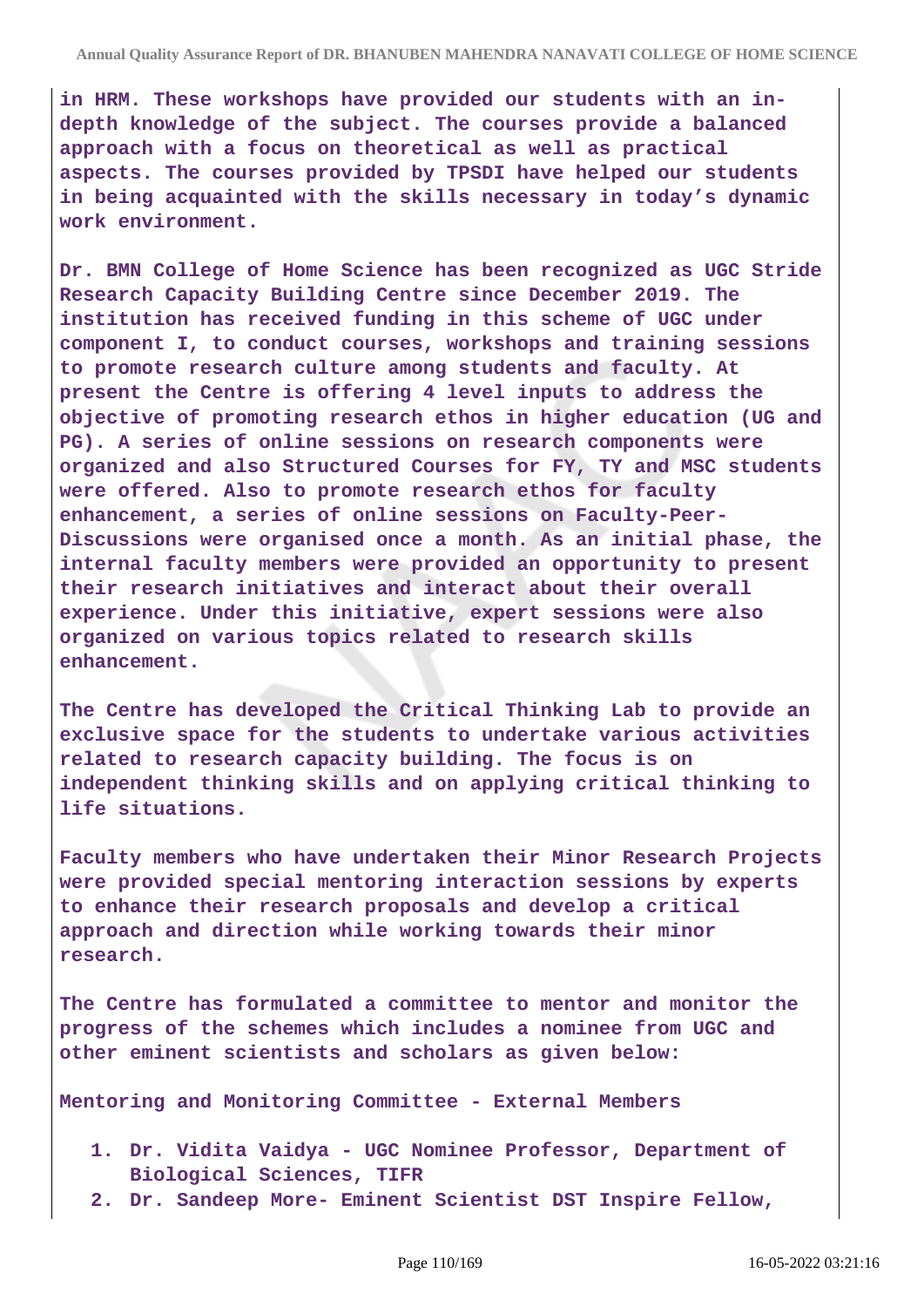**Dept of Fiber and Textile Processing Technology, ICT, Mumbai**

**3. Dr. Ratna Thar - Eminent Scholar Research Director, College of Home Science, Nirmala Niketan**

| File Description                         | <b>Documents</b> |
|------------------------------------------|------------------|
| Upload any additional<br>information     | No File Uploaded |
| Paste link for additional<br>information | Nil              |

# **3.3.2 - Number of workshops/seminars conducted on Research Methodology, Intellectual Property Rights (IPR), Entrepreneurship and Skill Development during the year**

| <b>File Description</b>                                 | Documents        |
|---------------------------------------------------------|------------------|
| Report of the events                                    | View File        |
| List of workshops/seminars<br>conducted during the year | View File        |
| Any additional information                              | No File Uploaded |

#### **3.4 - Research Publications and Awards**

| 3.4.1 - The Institution ensures               | A. All of the above |
|-----------------------------------------------|---------------------|
| implementation of its Code of Ethics for      |                     |
| Research uploaded in the website through      |                     |
| the following: Research Advisory Committee    |                     |
| <b>Ethics Committee Inclusion of Research</b> |                     |
| Ethics in the research methodology course     |                     |
| work Plagiarism check through                 |                     |
| authenticated software                        |                     |
|                                               |                     |

| <b>File Description</b>                                                                                                                                                                      | Documents        |
|----------------------------------------------------------------------------------------------------------------------------------------------------------------------------------------------|------------------|
| Code of Ethics for Research,<br><b>Research Advisory Committee</b><br>and Ethics Committee<br>constitution and list of members<br>of these committees, software<br>used for plagiarism check | View File        |
| Any additional information                                                                                                                                                                   | No File Uploaded |

**3.4.2 - Number of PhD candidates registered per teacher (as per the data given with regard to recognized PhD guides/ supervisors provided in Metric No. 3.2.3) during the year**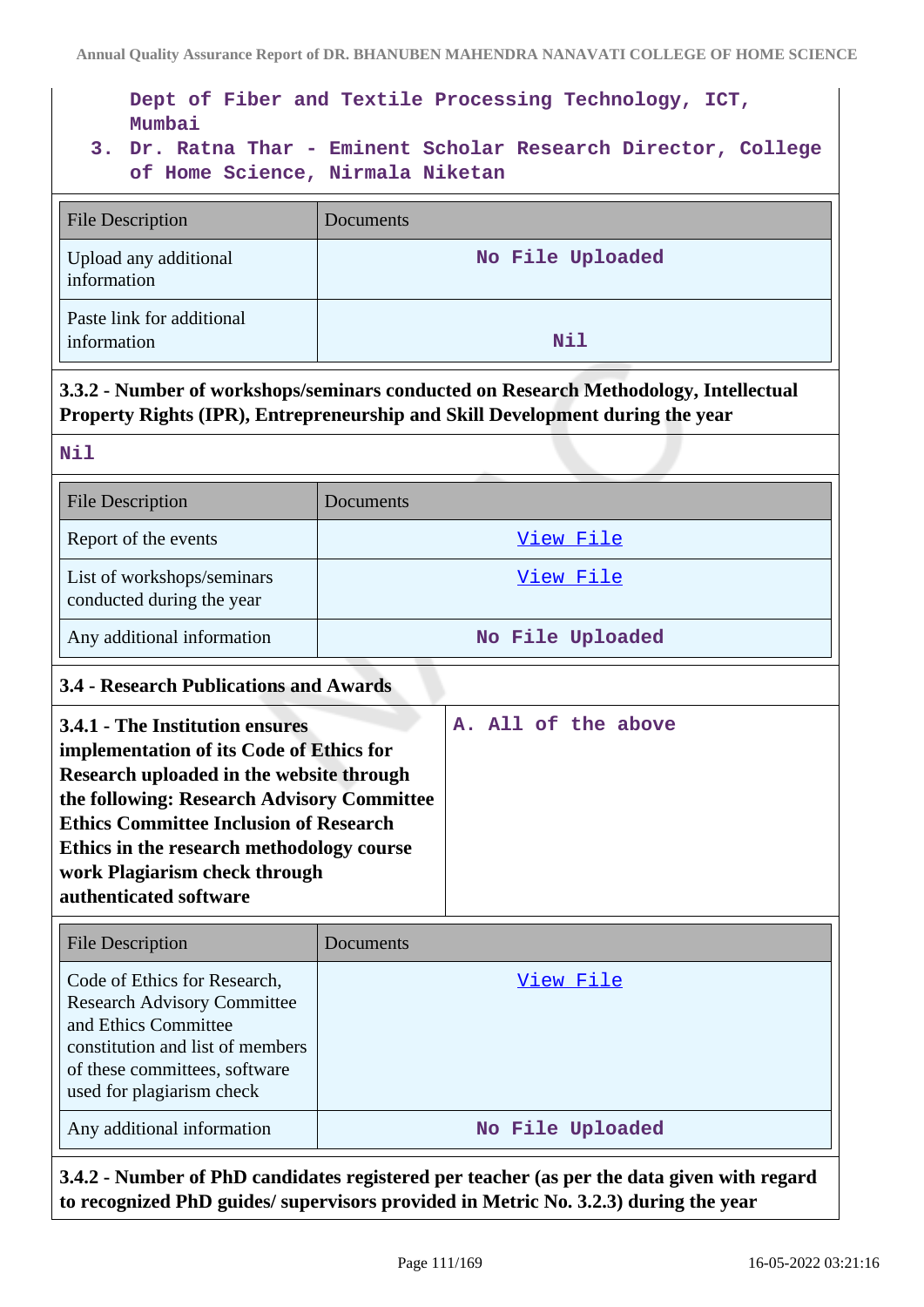### **3.4.2.1 - Number of PhD students registered during the year**

| $\mathbf 0$                                                                                              |                  |
|----------------------------------------------------------------------------------------------------------|------------------|
| <b>File Description</b>                                                                                  | Documents        |
| URL to the research page on<br><b>HEI</b> website                                                        | <b>Nil</b>       |
| List of PhD scholars and details<br>like name of the guide, title of<br>thesis, and year of registration | View File        |
| Any additional information                                                                               | No File Uploaded |

# **3.4.3 - Number of research papers per teacher in CARE Journals notified on UGC website during the year**

| 2                                                                                   |                  |
|-------------------------------------------------------------------------------------|------------------|
| <b>File Description</b>                                                             | Documents        |
| List of research papers by title,<br>author, department, and year of<br>publication | View File        |
| Any additional information                                                          | No File Uploaded |

# **3.4.4 - Number of books and chapters in edited volumes / books published per teacher during the year**

**5**

| <b>File Description</b>                  | Documents |
|------------------------------------------|-----------|
| Upload any additional<br>information     | View File |
| Paste link for additional<br>information | Nil       |

**3.4.5 - Bibliometrics of the publications during the year based on average Citation Index in Scopus/ Web of Science/PubMed**

# **3.4.5.1 - Total number of Citations in Scopus during the year**

**0**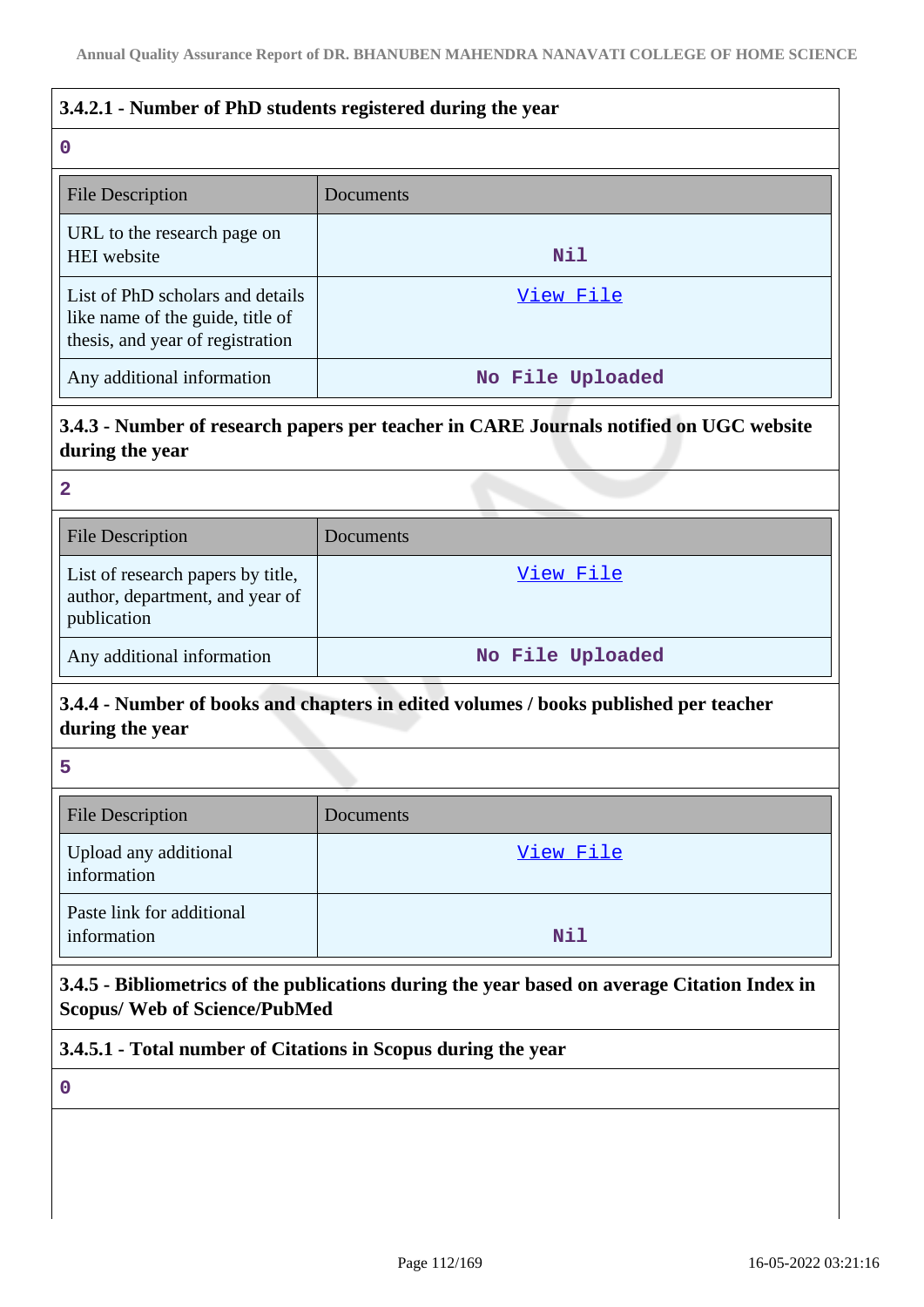| <b>File Description</b>                              | Documents        |
|------------------------------------------------------|------------------|
| Any additional information                           | No File Uploaded |
| Bibliometrics of the<br>publications during the year | No File Uploaded |

# **3.4.6 - Bibliometrics of the publications during the year based on Scopus/ Web of Science – h-Index of the University**

# **3.4.6.1 - h-index of Scopus during the year**

**0**

| File Description                                                                                    | Documents        |
|-----------------------------------------------------------------------------------------------------|------------------|
| Bibiliometrics of publications<br>based on Scopus/Web of<br>Science - h-index of the<br>Institution | No File Uploaded |
| Any additional information                                                                          | No File Uploaded |

#### **3.5 - Consultancy**

**3.5.1 - Revenue generated from consultancy and corporate training during the year (INR in lakhs)**

**0**

| <b>File Description</b>                                                                                             | Documents        |
|---------------------------------------------------------------------------------------------------------------------|------------------|
| Audited statements of accounts<br>indicating the revenue<br>generated through consultancy<br>and corporate training | View File        |
| List of consultants and revenue<br>generated by them                                                                | No File Uploaded |
| Any additional information                                                                                          | No File Uploaded |

**3.5.2 - Total amount spent on developing facilities, training teachers and clerical/project staff for undertaking consultancy during the year**

**0**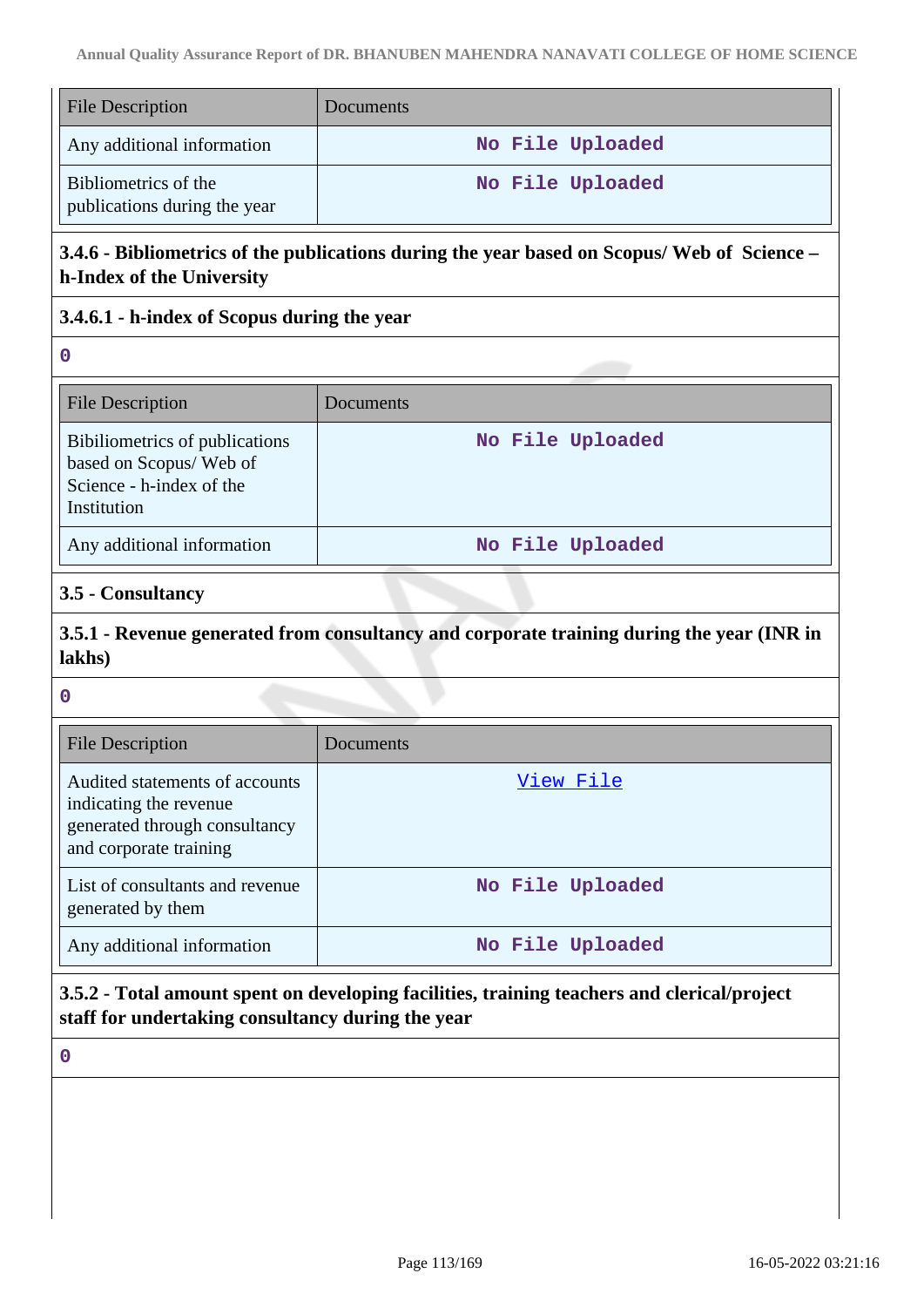| <b>File Description</b>                                                                                                                                              | Documents        |
|----------------------------------------------------------------------------------------------------------------------------------------------------------------------|------------------|
| Audited statements of accounts<br>indicating the expenditure.<br>incurred on developing facilities<br>and training teachers and staff<br>for undertaking consultancy | No File Uploaded |
| List of training programmes,<br>teachers and staff trained for<br>undertaking consultancy                                                                            | No File Uploaded |
| List of facilities and staff<br>available for undertaking<br>consultancy                                                                                             | No File Uploaded |
| Any additional information                                                                                                                                           | No File Uploaded |

#### **3.6 - Extension Activities**

3.6.1 - Extension activities carried out in the neighbourhood sensitising students to social issues for their holistic development, and the impact thereof during the year

**The institute promotes regular engagement of faculty, students, and staff with the neighborhood community for their holistic development and sustained community development through various activities. Every year, programmes are organized under which students and staff participate voluntarily in community-based activities.COVID-19 Pandemic situation moved us into the virtual world. Committees and departments conducted various activities online. NSS unit conducted various activities with children of NGO Stree Mukti Sanghatana and Vision Rescue. NSS Volunteers conducted community awareness sessions online for the girls and women from Vision Rescue on various topics such as NGO Mobile and its use, Nutrition and basic yoga. Stress , anger management and menstrual hygiene. Also,conducted various online webinars to spread the awareness of "social responsibilities", "health and hygiene", "covid-19 and immunity" and "build self-confidence and leadership qualities".**

**Under the guidance of teachers from Department of Textile Science and Apparel Design TY TSAD students volunteered as Digital Tutor for skill training sessions conducted for community women from Vision Rescue NGO, to train them online for various basic embroidery stitches and motifs with different color combinations.**

**11 NSS Volunteers conducted various activities under Intergenerational Interaction with 12 Senior Citizens from 1st June to 19th June 2021. Activities like creating zoom meetings,**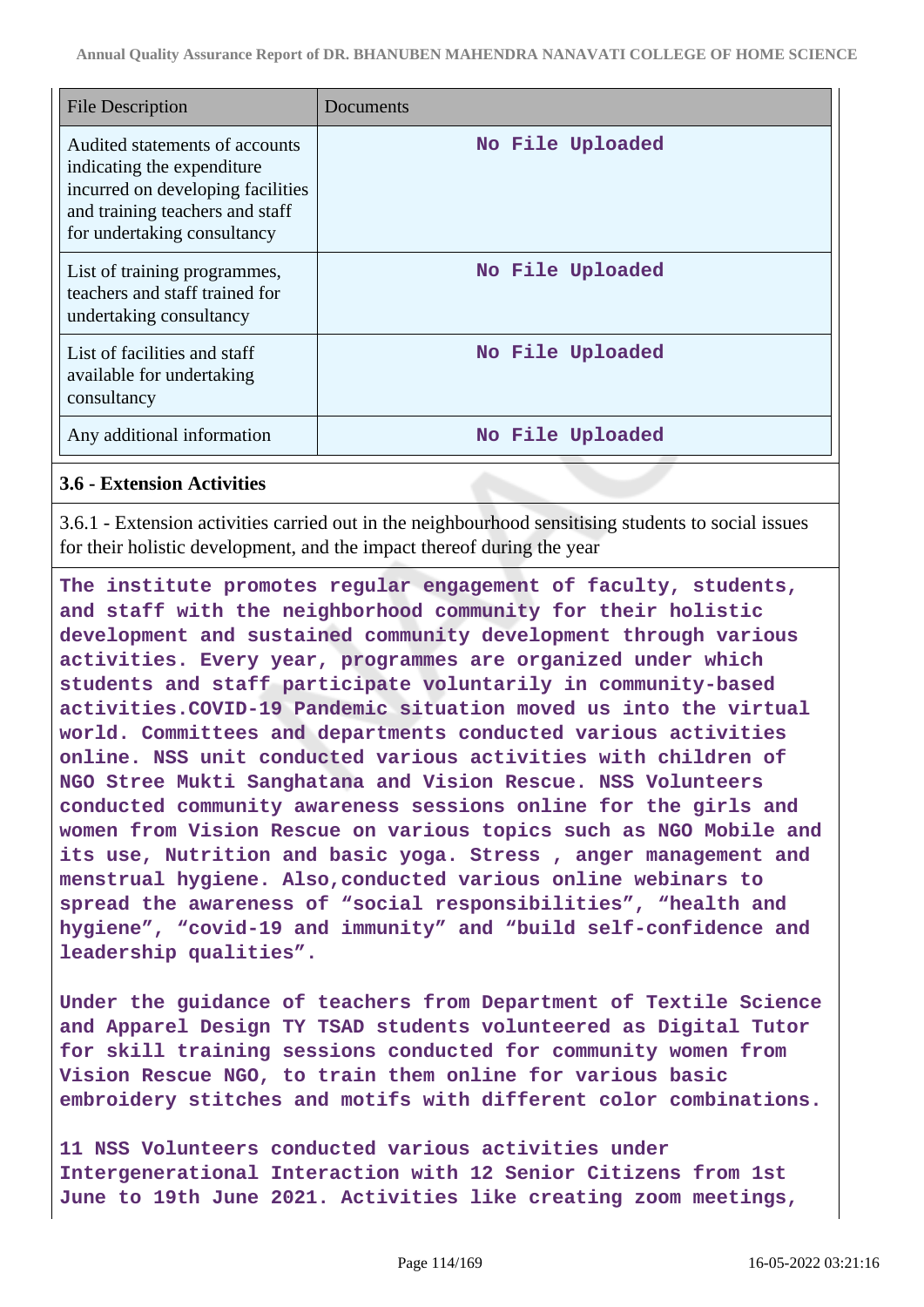**using mobiles apps, watching news in Google and using Amazon Shopping App.**

**Under Intergenerational Interaction, The students were introduced to Gita Hariharan's "Remains of the Feast" and Khushwant Singh's "Portrait of a Lady", short stories with central characters in their middle and late adulthood to trace the themes of ageism, ageist notions, relationship with the character of the younger generation, etc. The students were required to participate in a project to teach-learn a new skill with a senior participant and submit a project-report defining the objectives,introducing the participant, elaborating the process and summarizing the learning with the help of images or video clips.**

| File Description                         | Documents        |
|------------------------------------------|------------------|
| Upload any additional<br>information     | No File Uploaded |
| Paste link for additional<br>information | Nil              |

**3.6.2 - Number of awards and recognition received by the Institution, its teachers and students for extension activities from Government / Government-recognised bodies during the year**

**0**

| <b>File Description</b>                                         | Documents        |
|-----------------------------------------------------------------|------------------|
| Number of awards for extension<br>activities in during the year | No File Uploaded |
| e-copy of the award letters                                     | No File Uploaded |
| Any additional information                                      | No File Uploaded |

**3.6.3 - Number of extension and outreach programmes conducted by the institution through NSS/NCC/Red Cross/YRC, etc. during the year (including Government-initiated programmes such as Swachh Bharat, AIDS Awareness, and Gender Sensitization and those organised in collaboration with industry, community and NGOs)**

**18**

| <b>File Description</b>         | <b>Documents</b> |
|---------------------------------|------------------|
| Reports of the events organized | View File        |
| Any additional information      | No File Uploaded |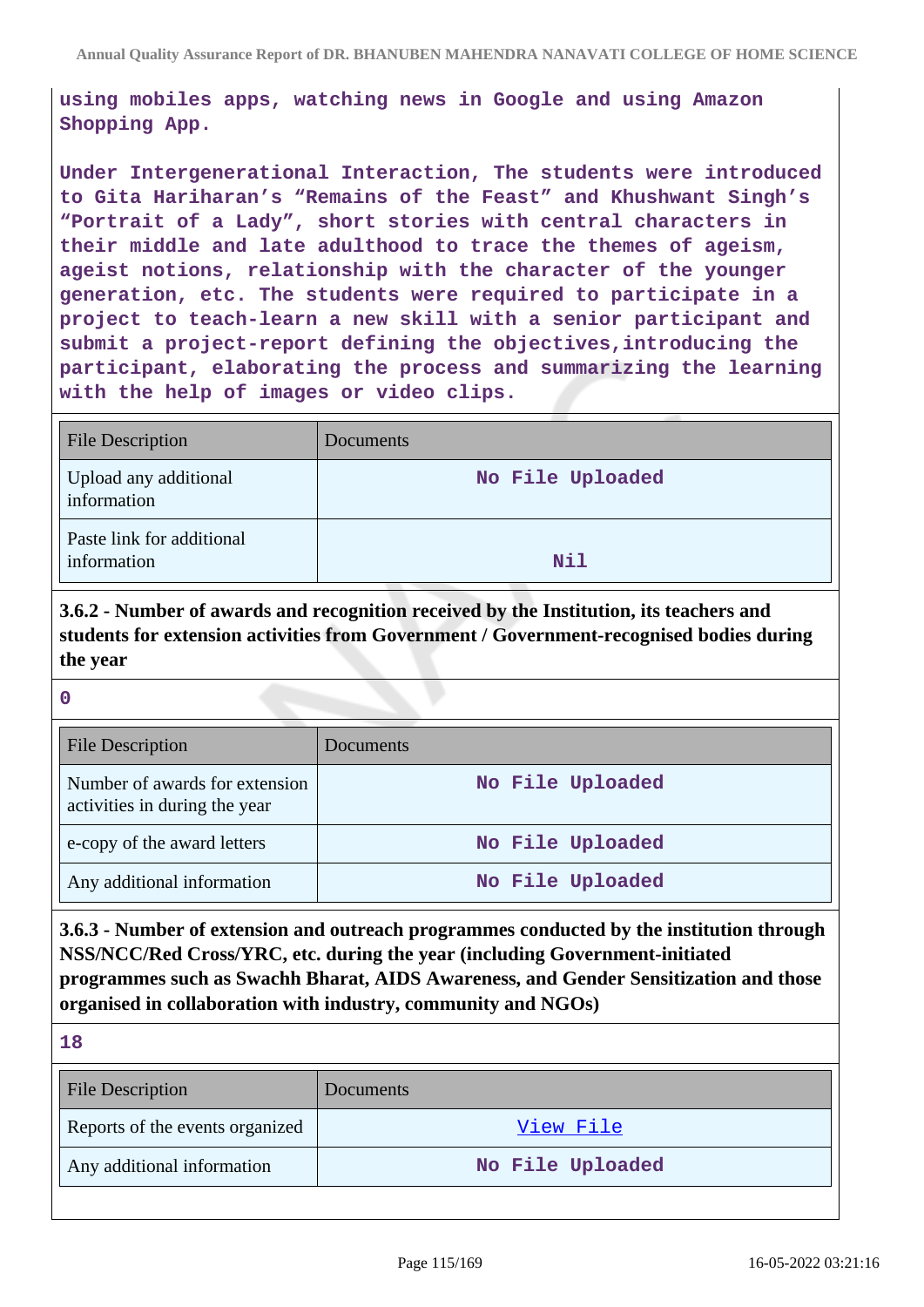# **3.6.4 - Number of students participating in extension activities listed in 3.6.3 during the year 500** File Description Documents Reports of the events and the vents of the events and the vents of the events and  $V$  i.e.  $V$  i.e.  $V$  i.e.  $V$  i.e.  $V$  i.e.  $V$  i.e.  $V$  i.e.  $V$  i.e.  $V$  i.e.  $V$  i.e.  $V$  i.e.  $V$  i.e.  $V$  i.e.  $V$  i.e.  $V$  i.e.  $V$  i Any additional information **No File Uploaded 3.7 - Collaboration 3.7.1 - Number of collaborative activities during the year for research/ faculty exchange/ student exchange/ internship/ on-the-job training/ project work 17** File Description Documents Copies of documents [View File](https://assessmentonline.naac.gov.in/storage/app/public/aqar/16657/16657_250_574.xlsx?1652694673) highlighting collaboration Any additional information **No File Uploaded 3.7.2 - Number of functional MoUs with institutions of national and/or international importance, other universities, industries, corporate houses, etc. during the year (only functional MoUs with ongoing activities to be considered) 10** Г File Description Documents

| <b>File Description</b>                                                                                                              | Documents        |
|--------------------------------------------------------------------------------------------------------------------------------------|------------------|
| e-copies of the MoUs with<br>institution/industry/corporate<br>house                                                                 | View File        |
| Details of functional MoUs<br>with institutions of national,<br>international importance, other<br>institutions etc. during the year | <u>View File</u> |
| Any additional information                                                                                                           | No File Uploaded |

# **INFRASTRUCTURE AND LEARNING RESOURCES**

# **4.1 - Physical Facilities**

4.1.1 - The Institution has adequate infrastructure and physical facilities for teaching-learning, viz., classrooms, laboratories, computing equipments, etc.

**The Institution has 28classrooms, 20 technology enabled Smart Classrooms and Learning, Activity and Tutorial Spaces, and an**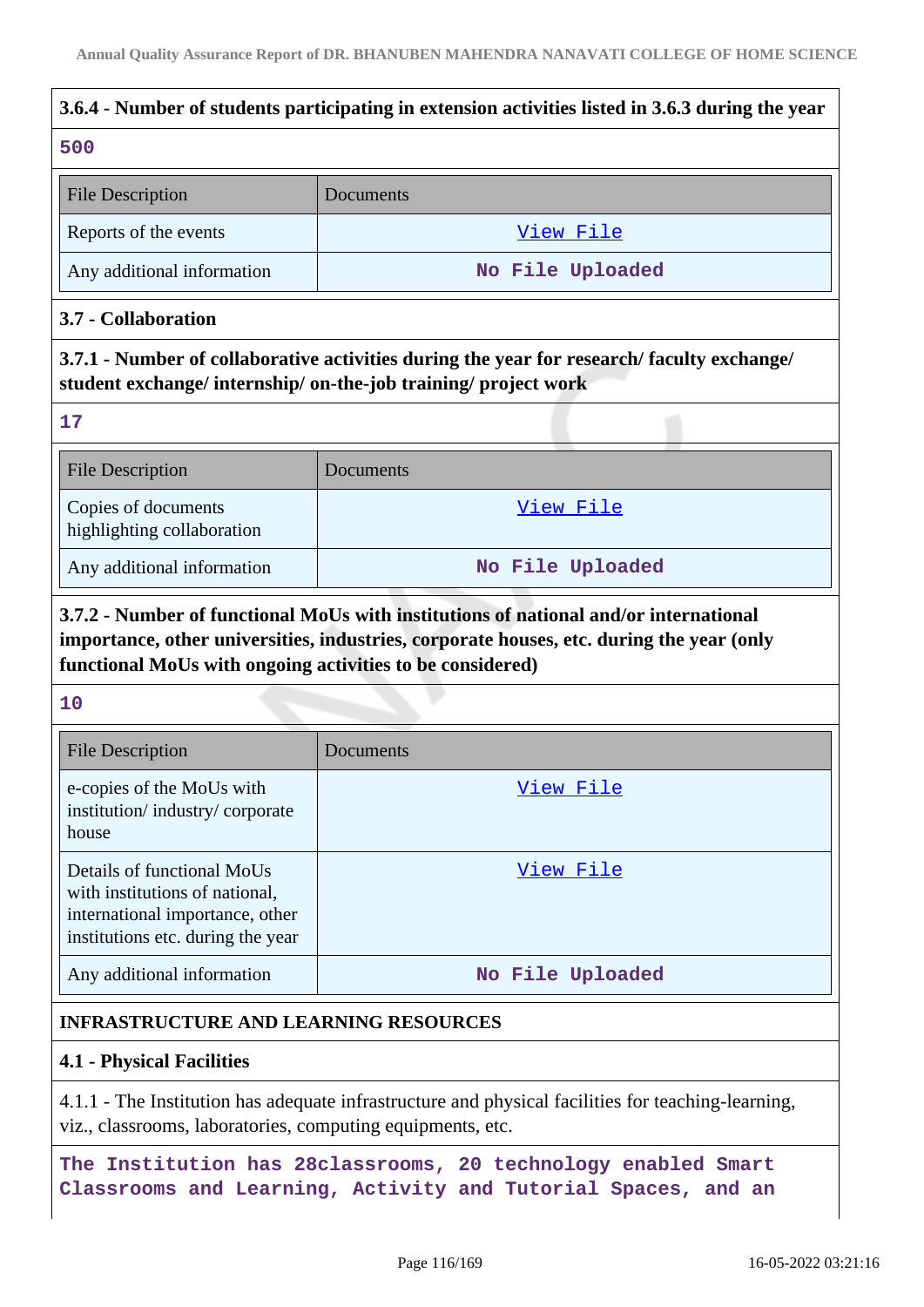**Experimental Nursery. There areLaboratories for Biology, Chemistry, Food Science and Nutrition, Textile Science and Apparel DesignHospitality, andSpecialized Facilities and Equipment for Teaching, Learning and Research.**

**The well-planned Infrastructure includes a Seminar Room and a Conference Room, an Air-Conditioned Auditorium, Students' Common Room, Counselling and Career Guidance Cell ('Mind Space'),Exam Cell Room, a Critical Thinking Laboratory and an IQAC Cell, Employment, Entrepreneurship and Career Hub(EECH) Cell.**

**Apart from these facilities, the campus has aLanguage Lab to improve English Language Fluency Skills, aGymnasium, aBeauty Parlourand a President's Room.There is also a well-stocked Library with a Reading Hall. The special highlights include a Gandhian Studies Centre, a MOOC Room and an Audio Visual Recording Studio for Teachers to develop MOOC Courses.**

**The Institution has Ramps with easy access to lifts and a Toilet for specially challenged students.**

**There are 5 Computer Laboratories with Internet Connection and Printing facility as well as an Interactive Panel and 3 Ipads for ICT teaching and 2 Stand-Alone Screens**

**Textile department has developed a centre for skill training in Indian traditional textiles and embroidery.**

**The following Infrastructure and Physical Facilities are available for Teaching and Learning**

#### **CLASSROOMS**

**There are a total of 28 well-furnished Classrooms used by approximately 900 students, attending all the programs that we conduct. These include 9 large Classrooms with a seating capacity for about 100 to 150 students. These Classrooms are well ventilated and adaptable to the use of Electronic Teaching aids. Mike systems are installed to facilitate the teaching process. There are 11 medium Classrooms with a seating capacity of 60 students, and 8 small Classrooms with a seating capacity of 25 students.**

**As a part of infrastructure up-gradation there is a Multipurpose Classroom called "Rachnatmak Sumedha" next to the outdoor Play area in Prangan Nursery on the Ground floor. It is used by HD**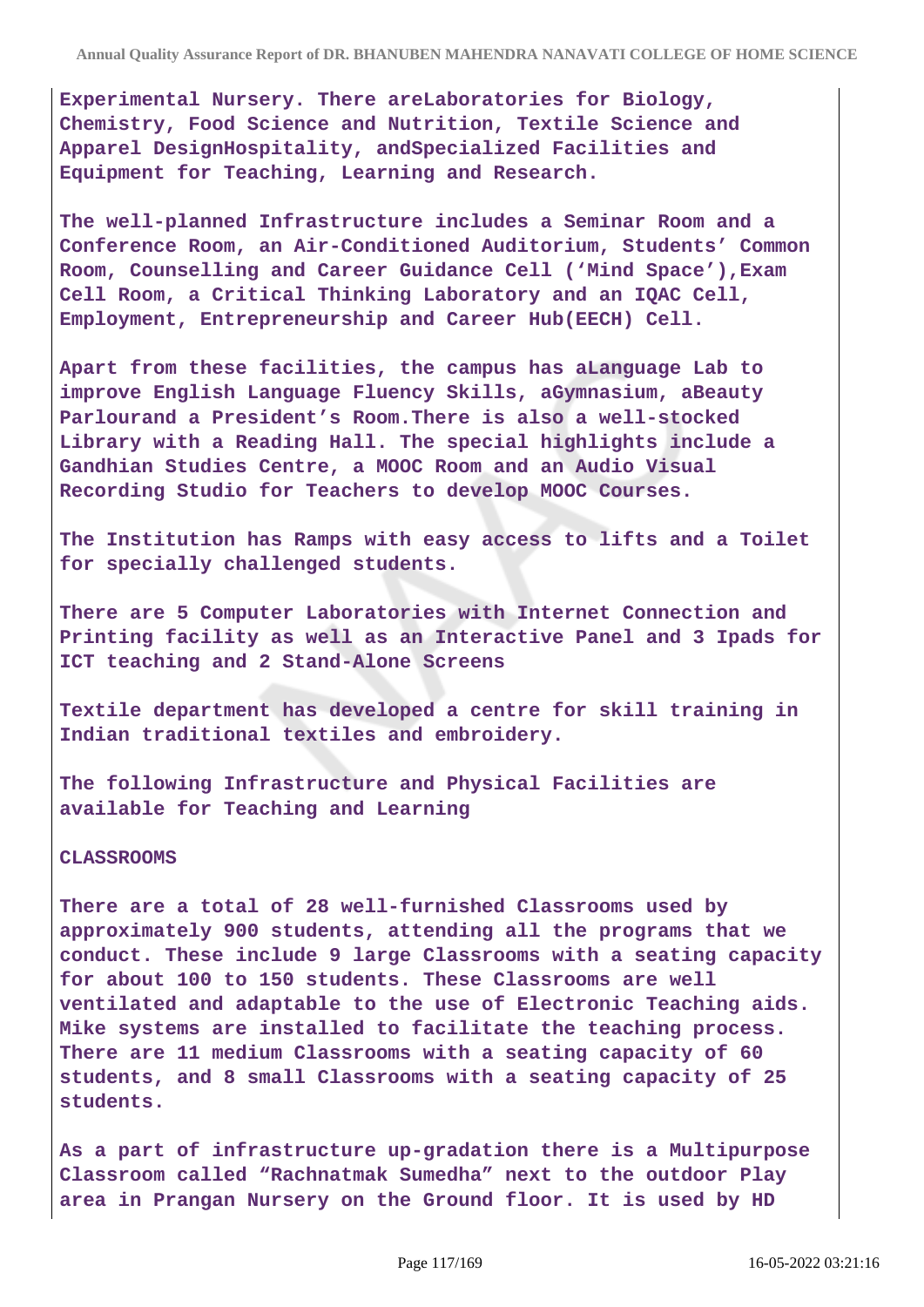**Department Students for BalMela activities, Workshops and Children's activities.**

**TECHNOLOGY-ENABLED LEARNING SPACES:**

**20 Smart Classrooms have been enabled with complete ICT facilities including Epson 595 Wi-interactive Projector with White Board, and Dell Inspiron 3542 laptops and CCTV surveillance.**

**All Departments are also provided with laptops and access to Wi-Fi.**

**The staffroom on the 4th floor is provided with an internet and Wi-Fi facility, 5 Desktops, Laser Printer and Scanner. The staffroom on the 5th floor is provided with Internet Connection and Wi-Fi facilities, 2 Desktops, Laser Printer and Scanner for teaching, Learning and Evaluation related work.**

**Computer Lab 503 has been attached with CybernetyxModel 8090 and Lab 502 with an Interactive Panel. The above facilities are Wi-Fi enabled**

**SEMINAR/ CONFERENCE ROOMS:**

**The Seminar Room (room No: 54) is located on the 5th floor. It has a SMART Board Model 480 with SMART NoteBook Software with a Short Throw Projector connected to Desktop CPU. Faculty and students also have access to a well-equipped Conference Room with Audio-Visual Facilities on the 3rd Floor of the Annex Building.**

**National and State Level UGC Sponsored/NAAC sponsored Seminars and other such important programs are conducted in the airconditioned ShriVisanji Ravji Auditorium, with a seating capacity for 282 persons and are equipped with Mount ceiling Projector, Motorized Projector Screen and Sound System. Ravji Jivraj Changdaiwala Hall has a seating capacity for 450 persons and is used for Seminars, Workshops, Public Lectures, Endowment Lectures and Pool Campus Placements.**

**ACTIVITY SPACE ON 9TH FLOOR/ E E Career Hub Centre: It has an LCD Projector and 6 Feet X 4 Feet Projector Screen. Faculty and students also have access to an activity space for Guest Lectures, Workshops, Induction Programs, Alumina Meet, etc.**

**TUTORIAL SPACES :**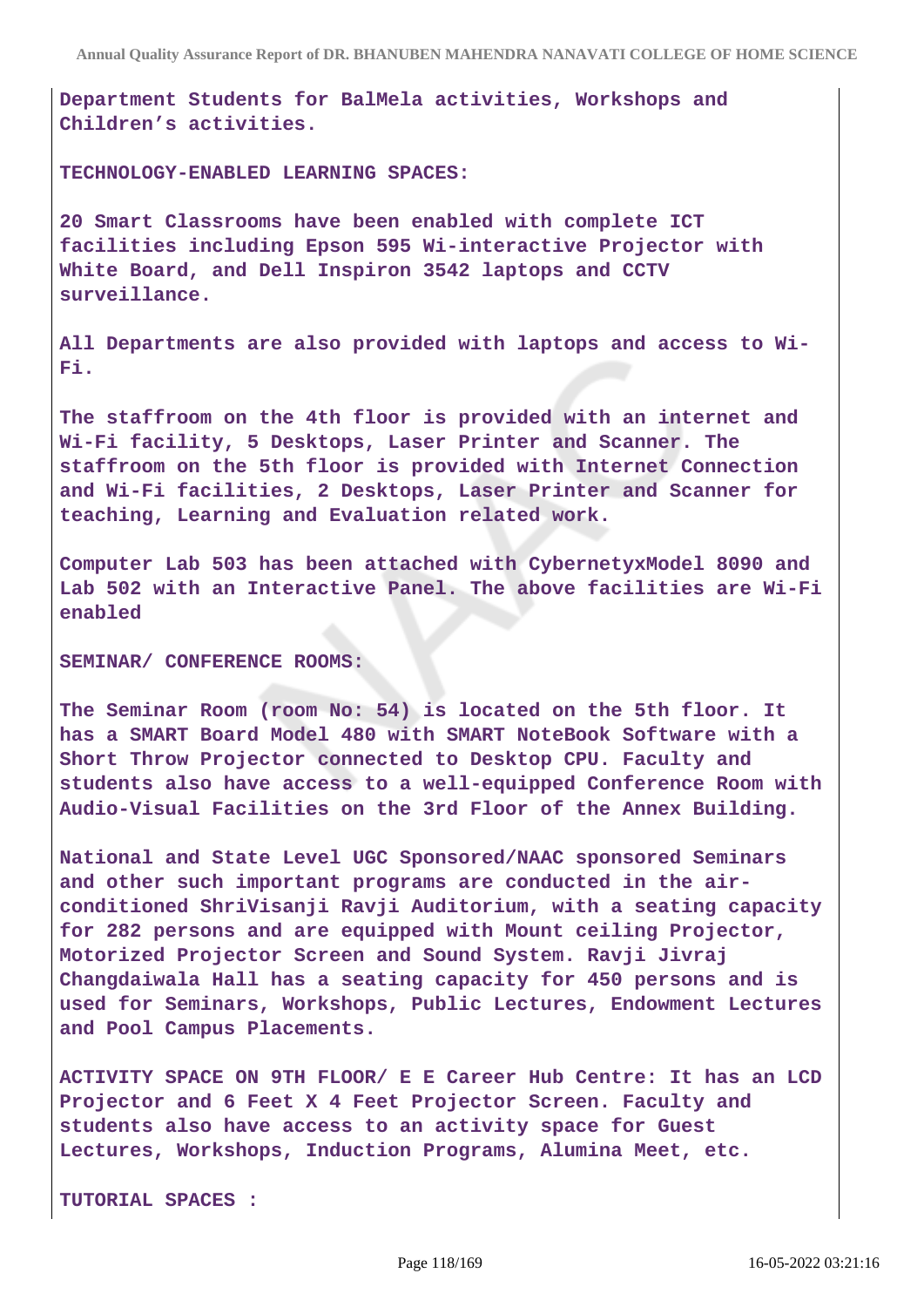**8 small Classrooms are available to conduct Tutorial Classes for subjects such as English and Soft Skills. Smaller Classrooms are also used by SY and TY students for practical work for their specializations.**

#### **LANGUAGE LAB:**

**It is located on the 2nd Floor. It is equipped with 15 Desktop Computers and Digital Linguistic Language Lab Software "DLM –PRIME" to improve English Language Fluency Skills with 1 Mentor Console + 20 Mentee Consoles configuration. Language Lab is a dedicated space to learn any language through Visual and Audio Aids available. The students were introduced to the Language Lab to provide the best Modules according to the student's needs. An instructor is available from 8.30 a.m. to 3.30 pm every day from Monday to Saturday.**

**LABORATORIES/ SPECIALIZED FACILITIES FOR TEACHING. TOTAL LABS:21**

**Departments No. of Laboratories Biology Laboratory 1 Chemistry Laboratories 2 Food Science and Nutrition Labs 3 Textile Science and Apparel Design 6 (Apparel Design Laboratory-3, Wet Processing Laboratory (dry and wet area)-1, Fabric Manufacture Laboratory-1, Physical Testing Laboratory-1) Computer Software Laboratories 5 Internet Corner 1 Hardware Laboratory 1 Prangan Nursery School Experimental Lab of HD Dept. 1 Hospitality Management Labs** 

**1 Restaurant Set up**

**1 Housekeeping Lab**

**SPECIALIZED FACILITIES AND EQUIPMENT FOR TEACHING, LEARNING AND RESEARCH ETC.**

**Prangan Experimental Nursery is the experimental Laboratory of the Human Development Department. It is located on the Ground floor, with the latest play equipment for children in the adjoining area like the Water Play Centre, etc.**

**The Gymnasium (Physical Fitness Centre) is located on the 9th floor. It is used to conduct practical sessions of the Postgraduate Diploma course in Sports Science Fitness and Nutrition, and Career Oriented Program in Physical Fitness and Weight Management**

**The Beauty Parlour on the 6th Floor is used for training students**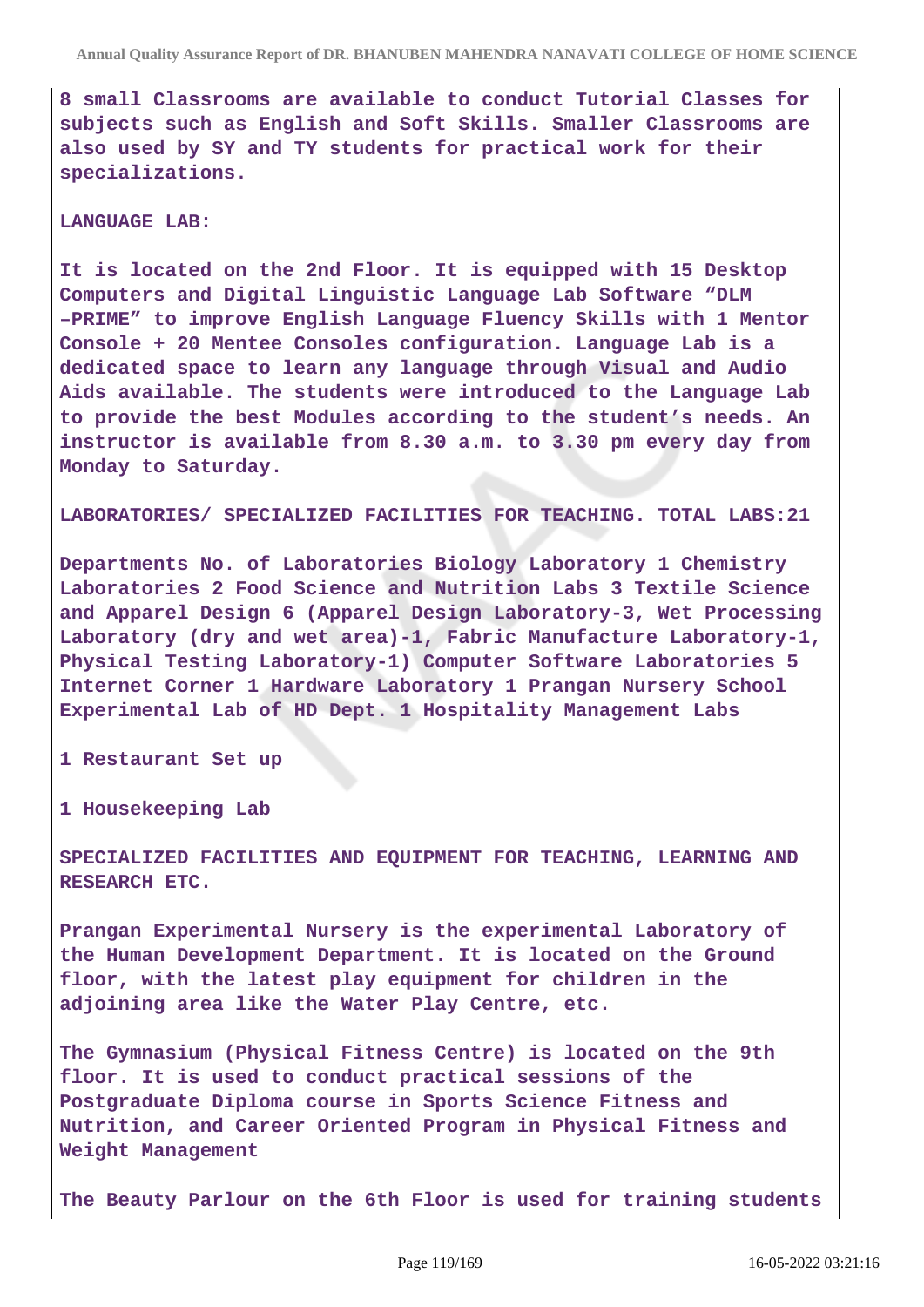**of Beauty Culture and Hair Dressing Certificate/Diploma Programs as well as Career Oriented Program in Beauty Culture**

**The Hospitality Lab on the 6th floor with Restaurant Set Up and one Housekeeping Lab is used by students of Hospitality Management under the specialization of Resource Management.**

**5 Computer Laboratories on the 5th floor with a total of 105 Computers, one Lab on 6th floor with 22 Computers and one Hardware Lab on the 7th floor with 18 Computers. The Labs are used to conduct practical sessions for students of BCA, 100 hours of Computer Training and Computer Aided Designing Courses to Home Science students.**

**A spacious, well ventilated and well-lit Reading Hall is on the 8th floor can accommodate 80 students. The Library also has an Internet section with 5 Computers. The Reference Section and main Library can seat an additional 20 students. There is a separate Reading Room with a Computer for Teachers. The students also have access to an additional Reading Room of the Library in the sister institute Smt. MMP Shah Women's College of Arts and Commerce, which is also on our Campus.**

#### **MOOC Room:**

**A New MOOC room is Audio Visual Recording Studio for Teachers to develop MOOC Courses. It has a lecture Capturing System and lectures can be direct streamed in all the smart classrooms and on Social Sites. The MOOC Room has Video Conferencing AVER USB PTZ Camera System and Optical Zoom and Remote for mid to large size room with integrated Speakers phone for Video Conferencing System Full HD(1920 x 1080 progressive signal). It also has a Wireless head Microphone TG550, Audio Mixer Behringer-Xenyx 1202FX, 17 U Rack 600/600 with standard accessories with three Tray and Software for editing videos.**

**Audio-Visual Recording Studio: Students have access to a fully equipped recording studio with mixing consoles on the Ground floor of our sister college of Smt. MMP Shah College of Arts and Commerce.**

**Internet Corner (Browse-IT)**

**An exclusive Internet Corner "Browse- IT" with 8 Computers is available on the 5th floor. This facility is available from 7.30 a.m. to 6.30 p.m. for all students and Teachers.**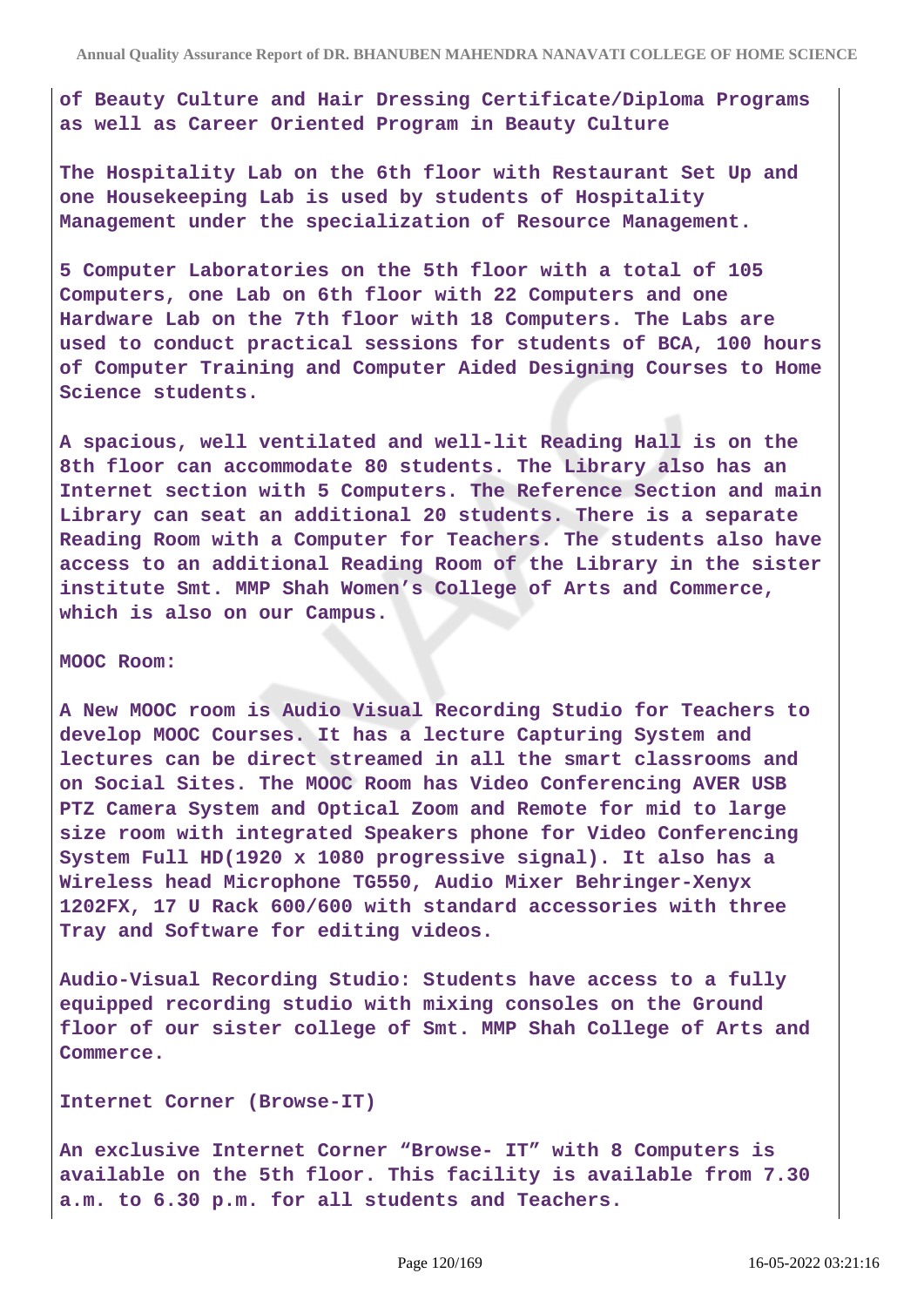**The College Library is equipped with four computers with Internet connectivity for students and staff and is Wi-Fi enabled. All Computer Labs have well-equipped Internet connections. Wi-fi connectivity is available on Campus for use of educational purposes.**

**The Critical Thinking Laboratory is constructed at UGC Sponsored Research capacity building center of Dr. B.M.N. College of Home Science. Critical Thinking Lab is an exclusive space for the students to perform their activities related to research capacity building that include brainstorming sessions, group discussion, analytical thinking, research project development work and any other research related activities. This space will provide them the ambiance required for research and related activities.**

**The Health Centre is located on the 8th floor of Vasantben Vadilal Shah Vidya Bhavan and is part of the SMES Nursing College. The College has signed an MOU with the SMES Nursing College for use of the facilities of the Health Centre. Dr. Chandralekha Venkatesan is a doctor on campus and is available on the 2nd floor, Counsellor's Room (Samavedna Centre) at Smt. M.M.P. Shah College of Arts and Commerce.**

**Museum is constructed with the facilities to display Indian traditional textiles, this provides an opportunity for students to learn the various innovative ways of putting up displays along with technical information.**

**To conduct practical and hands -on experience in handling guest expectations and complaints in the form of role plays, Front Office Desk and Travel Desk were created in the department.**

**The College has a small garden(BMN Katta)which is maintained by the NSSUnit.**

**Details of Computer and Internet Facility made available to the Faculty and students on the Campus**

- **All Computer Labs are well-equipped for Internet Connection. Printing facility is available for BCA students for Academic Projects and Assignments**
- **Internet facilities are available for Online Admission processes and Online Applications for scholarships.**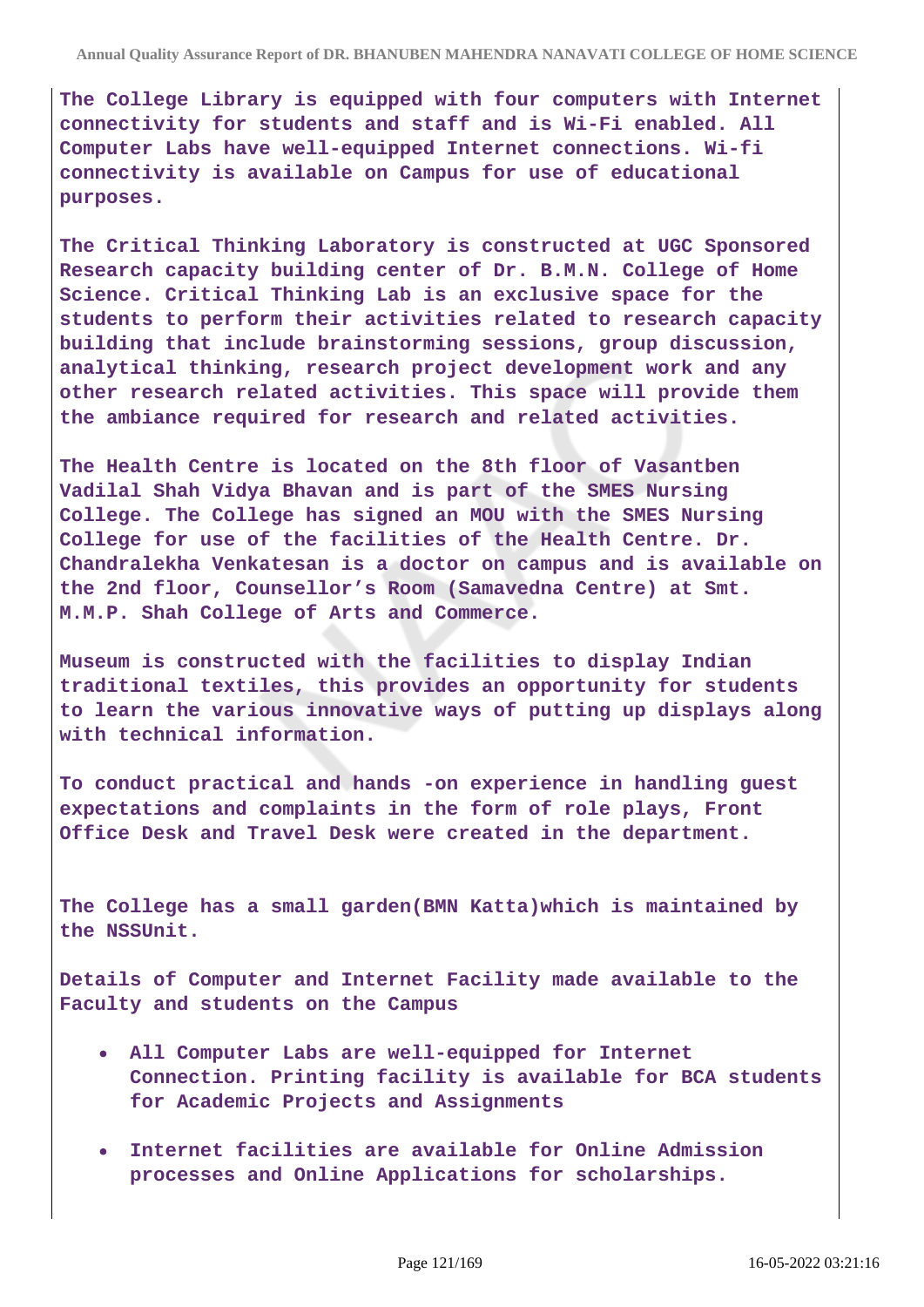- **An Interactive Panel and 3 Ipads are available for enhancing ICT teaching. Smart classrooms are used by students for project presentations.**
- **The seminar room is equipped with Computer, LCD Projector and Internet connection for conducting Workshops and Seminars for Staff and students. It also has an Interactive Board.**
- **The College Library is equipped with five computers with Internet connectivity for students and staff and is Wi-Fi enabled**
- **The College has purchased a 'Wireless Presentation System' for Seminars, Workshops, Guest Lectures and Placement Sessions.**
- **A Hardware Lab has been established to train students in Computer Hardware. There are 18 Computers in the Lab.**
- **2 Stand-Alone Screens have been provided for students and Staff conducting Seminars and Workshops in the Classrooms.**
- **Internet and Computer facilities are used by the Examination section for downloading University Question Papers**
- **Digital Podium consists of Sound System, built-in Computer is available at Room No: 305 for conducting Guest lectures and Workshops.**

| <b>File Description</b>                  | Documents        |
|------------------------------------------|------------------|
| Upload any additional<br>information     | No File Uploaded |
| Paste link for additional<br>information | Nil              |

4.1.2 - The institution has adequate facilities for cultural activities, yoga, sports and games (indoor and outdoor) including gymnasium, yoga centre, auditorium etc.)

**The Campus has an Air-Conditioned College Hall (Year of Estd: 2001, Area/Size: 5000 Sq. Ft.) with a seating capacity for 450 persons, Air-conditioned Auditorium (Year of Estd: 2001,**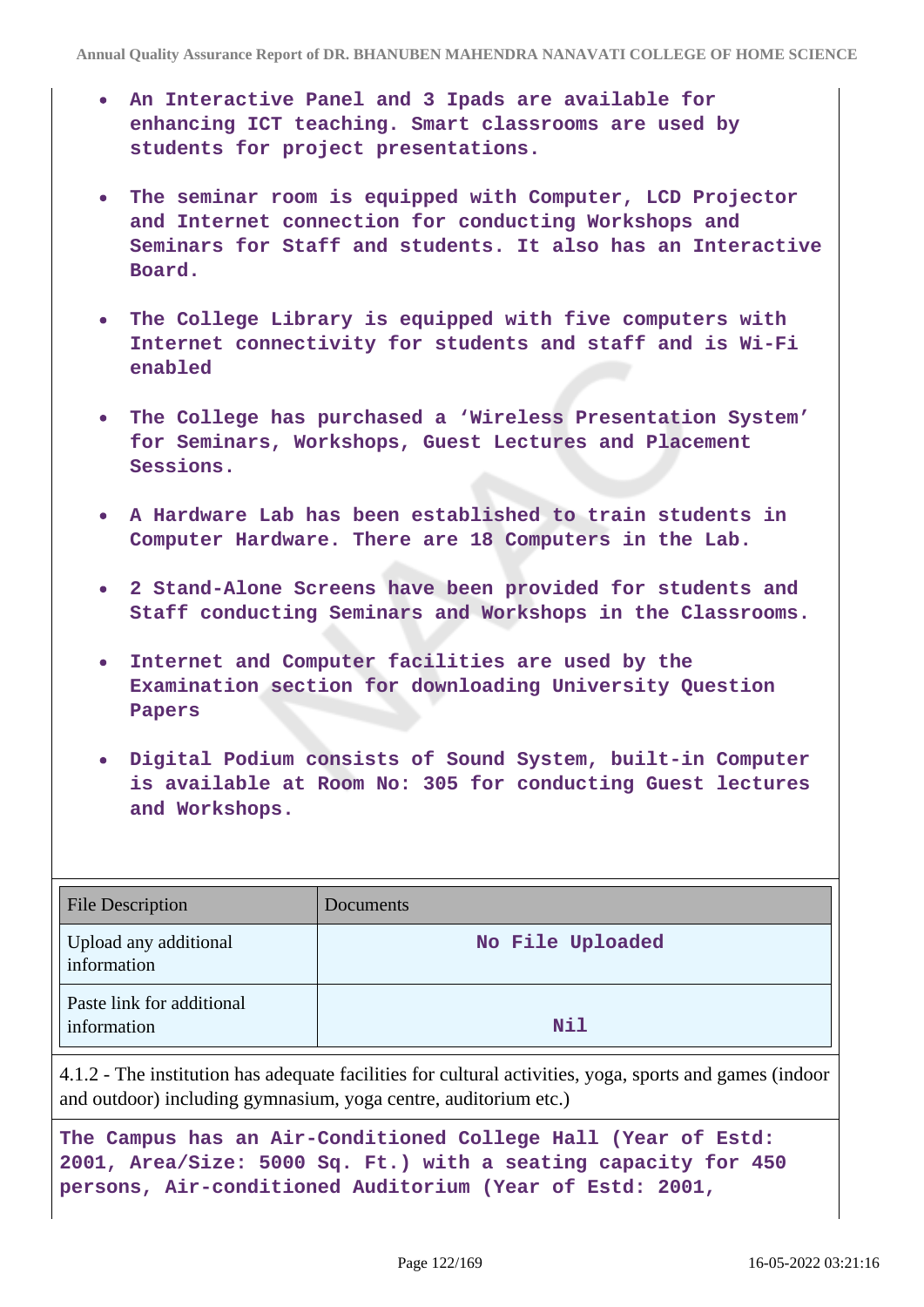**Area/Size: 5000 Sq. Ft.) with a seating capacity for 282 persons, Air-conditioned activity space on 9th Floor: (Year of Estd: 2001, Area/Size: 880 Sq. Ft.) . There is also additional space at the entrance to the College.**

**The Management also signed a Memorandum of Understanding (MOU) with the Amulakh Amichand School for use of their Sports Ground adjoining the campus as well as the adjunct grounds of the GSB Seva Mandal Sports Club and the foyer of our sister college MMP Shah to conduct activities like karate.**

**There is a designated space for NSS Group Meetings of the NSS Unit.**

**There is a Gym a Physical Fitness Centre, (Year of Estd: 2001, Area/Size: 1296 Sq. Ft. ) and a designated Sports Zone in the students' Common Room for playing games such as Carrom and Chess, and for storing equipment. The College has appointed a qualified Sports Teacher and Special coaches The College trains students in Yoga. Intensive Self-defence training sessions are conducted by highly qualified Instructors.**

| <b>File Description</b>                  | Documents                                                                    |
|------------------------------------------|------------------------------------------------------------------------------|
| Geotagged pictures                       | View File                                                                    |
| Upload any additional<br>information     | No File Uploaded                                                             |
| Paste link for additional<br>information | https://www.bmncollege.com/wp-<br>content/uploads/2022/03/Infrastructure.pdf |

#### **4.1.3 - Number of classrooms and seminar halls with ICT-enabled facilities**

**24**

| <b>File Description</b>                                                                                   | Documents        |
|-----------------------------------------------------------------------------------------------------------|------------------|
| Upload any additional<br>information                                                                      | No File Uploaded |
| <b>Upload Number of classrooms</b><br>and seminar halls with ICT<br>enabled facilities (Data<br>Template) | View File        |

# **4.1.4 - Expenditure for infrastructure augmentation, excluding salary, during the year (INR in Lakhs)**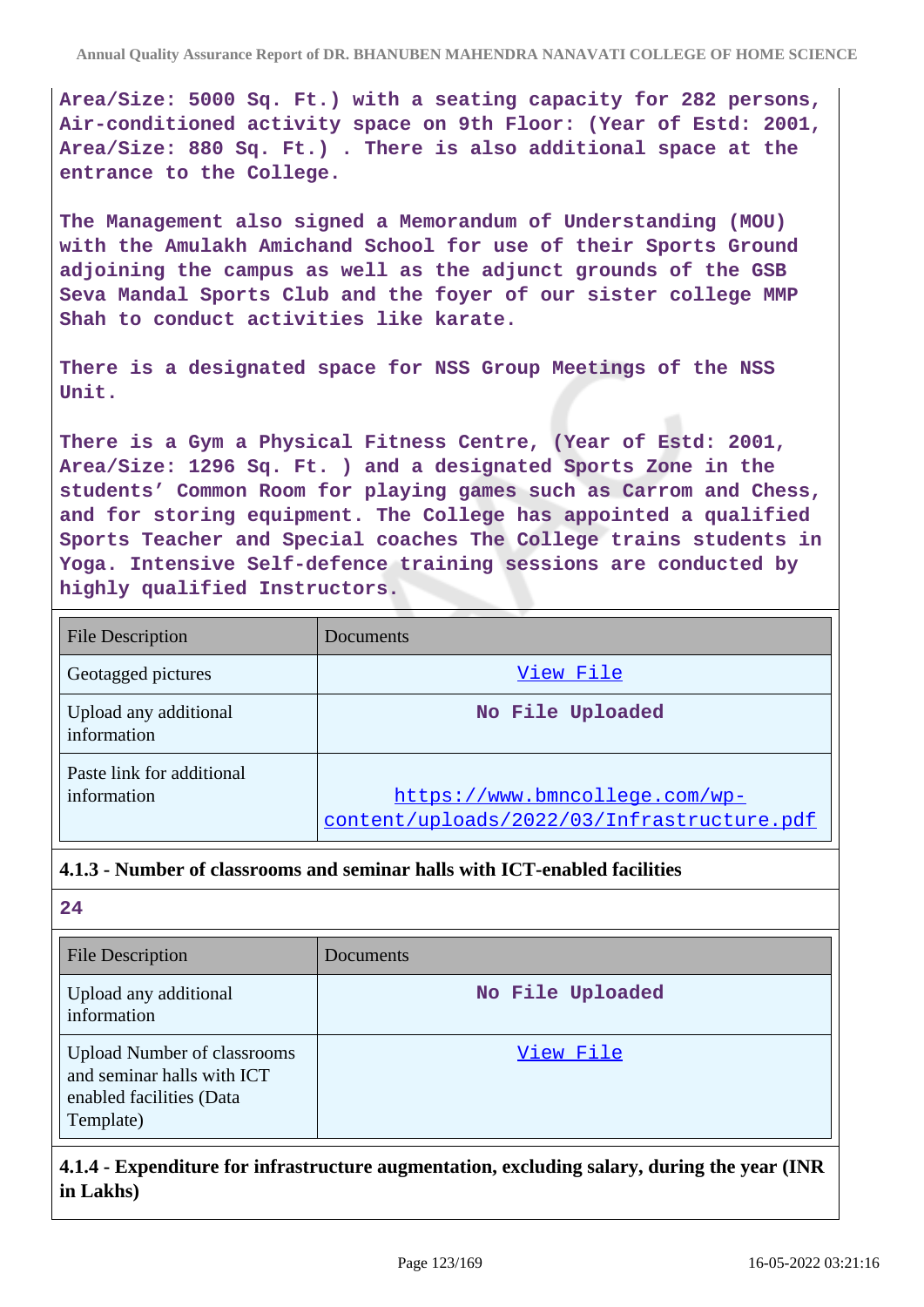| 3118038                                                          |                  |
|------------------------------------------------------------------|------------------|
| <b>File Description</b>                                          | Documents        |
| Upload audited utilization<br>statements                         | View File        |
| Details of Expenditure,<br>excluding salary, during the<br>years | View File        |
| Any additional information                                       | No File Uploaded |

### **4.2 - Library as a Learning Resource**

4.2.1 - Library is automated using Integrated Library Management System (ILMS)

**Slim 21was implemented in the year 2019 and it is fully automated. It is an integrated library management system that has automated the acquisition, circulation, reporting systems of the library. The library membership is also automated and can be done by the users remotely, using the link which is provided on the website. The Web OPAC{ link provided in the library webpage} helps the users to access online the details of all the reading materials including books, journals, e-books, online lectures, Pdfs, ppts, and question papers uploaded in the software. Different types of reports, under acquisition, cataloging, circulation, budget analysis, etc. are also possible. Bibliographic lists of books according to year, subject, program, and on request are also created using the software. The software also helps in providing details of the footfalls in the library on a day-to-day basis as all the membership cards and library materials are barcoded. The software also has the provision of sending reminders to users, printing no dues certificate. Users can also log in and find out their library usage.**

| <b>File Description</b>                                                                                                                                        | Documents                     |
|----------------------------------------------------------------------------------------------------------------------------------------------------------------|-------------------------------|
| Upload any additional<br>information                                                                                                                           | No File Uploaded              |
| Paste link for additional<br>information                                                                                                                       | Nil                           |
| 4.2.2 - Institution has access to the following:<br>e-journals e-ShodhSindhu Shodhganga<br><b>Membership e-books Databases Remote</b><br>access to e-resources | A. Any 4 or more of the above |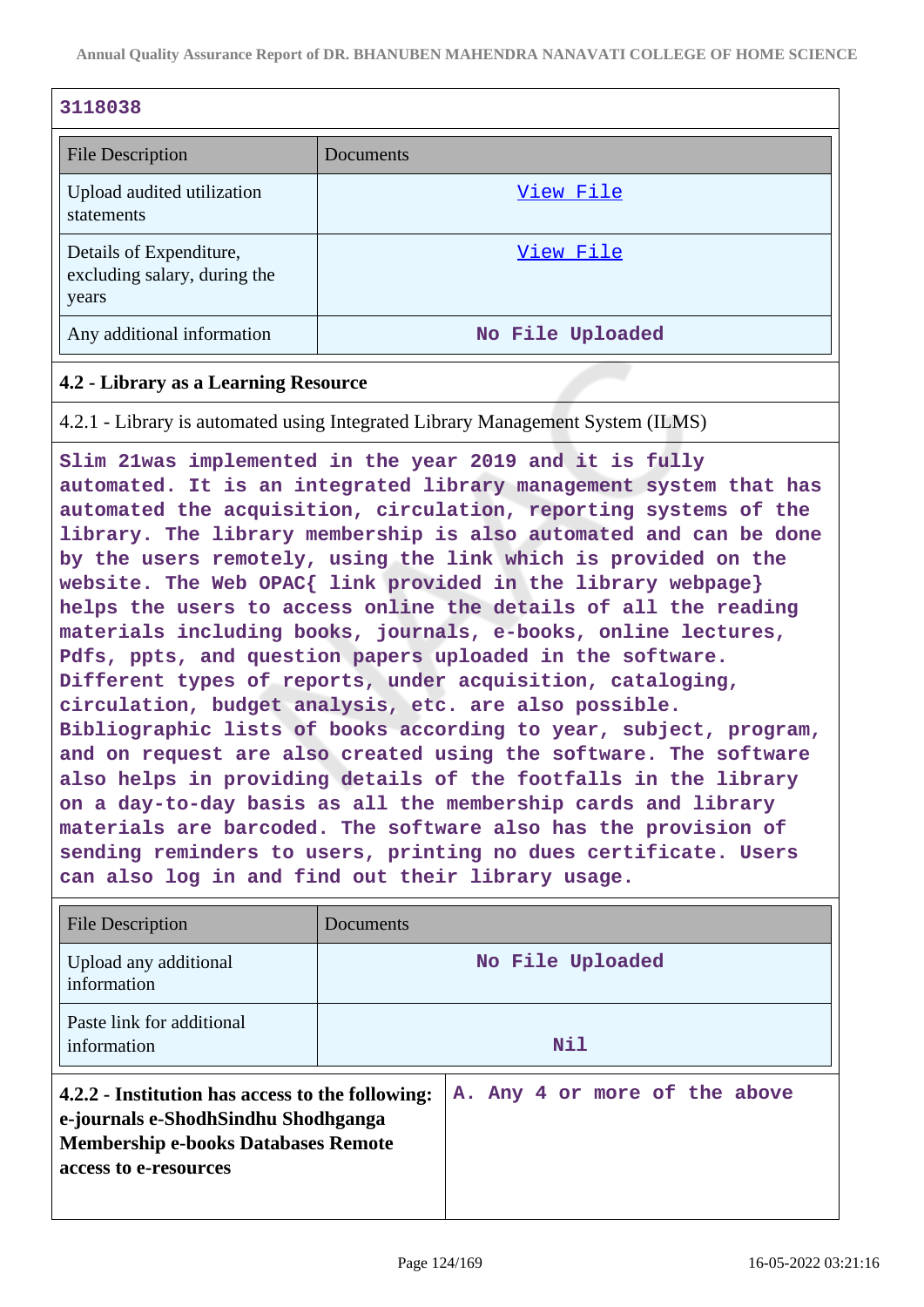| <b>File Description</b>                                                                            | Documents        |
|----------------------------------------------------------------------------------------------------|------------------|
| Details of subscriptions like e-<br>journals, e-books, e-<br>ShodhSindhu, Shodhganga<br>membership | View File        |
| Upload any additional<br>information                                                               | No File Uploaded |

# **4.2.3 - Expenditure on purchase of books/ e-books and subscription to journals/e-journals during the year (INR in lakhs)**

#### **0.757111**

| <b>File Description</b>                                                                                                       | Documents        |
|-------------------------------------------------------------------------------------------------------------------------------|------------------|
| Audited statements of accounts                                                                                                | View File        |
| Any additional information                                                                                                    | No File Uploaded |
| Details of annual expenditure<br>for purchase of books/e-books<br>and journals/e- journals during<br>the year (Data Template) | View File        |

# **4.2.4 - Usage of library by teachers and students (footfalls and login data for online access)**

#### **4.2.4.1 - Number of teachers and students using the library per day during the year**

#### **114**

| <b>File Description</b>                                     | Documents        |
|-------------------------------------------------------------|------------------|
| Upload details of library usage<br>by teachers and students | View File        |
| Any additional information                                  | No File Uploaded |

#### **4.3 - IT Infrastructure**

4.3.1 - Institution has an IT policy covering Wi-Fi, cyber security, etc. and has allocated budget for updating its IT facilities

**All Computer Systems purchases made by the Management / Individual Departments / Grants / Donors/ Project should ensure that necessary Licensed Software (Operating System, Antivirus Software and necessary Application Software) is installed. Computer systems used in the College should be active at all times and must have anti-virus software installed. The responsibility of keeping the Computer System compliant with this**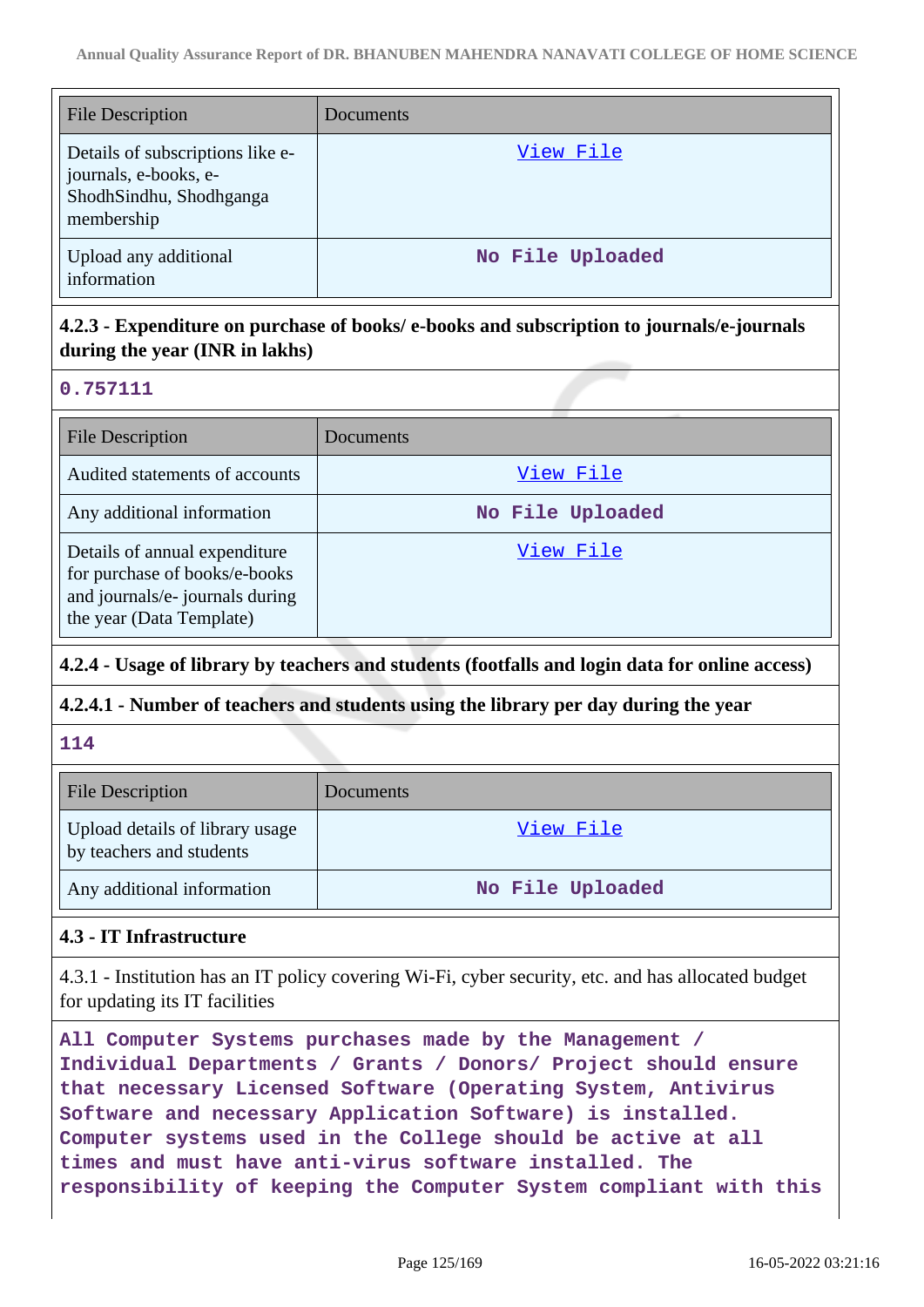**virus protection policy lies with the Primary User of a Computer System. Individual Users should make sure that respective Computer Systems have current Virus Protection Software installed and maintained and that the Software is running correctly. It may be noted that any Antivirus Software that is running on a Computer, which is not updated or not renewed after its warranty period, is for all purposes, practically of no use.**

**Internet connection is available in all the Departments, Staff Rooms, Principal's Cabin, Vice Principal's Cabin, College Office, Conference Rooms, Smart Class Rooms, Computer Labs, College Hall and Auditorium, Library etc.**

**Internet usage is available for all the Staff of the College for official purposes and students for academic studies. The College has provided internet connections in all the floors of the College building.**

**College provides WIFI accessing facilities to all the Staff and students of the College solely for academic purpose and not for personal use. College also ensures Wireless Networking Services in all the floors of the College Building to enable the convenience of Mobile Network Connectivity. This service allows members of the College community to access the Campus-wide Network from wireless devices or portable Computers where coverage is available. Each Floor has a Rack which contains Hubs and switches to provide WIFI facilities on that floor. Only Users affiliated with College are authorized to use Wireless Networking on campus. Students and Staff who want to use the internet on their Laptop or Mobile can take the WIFI password from the College Hardware Engineers.**

**The Cyber Cell is basically a committee which is formed with the mission to increase awareness among the masses and ensure a healthy social life, be it online or offline. It also aims to have and maintain an ethical code of conduct in the cyber world.**

**The College too has a Cyber Cell to raise awareness and encourage discussions with respect to Cyber Laws, Cyber Crimes and Cyber Security and to acquaint the students about possible measures so that they can protect themselves.**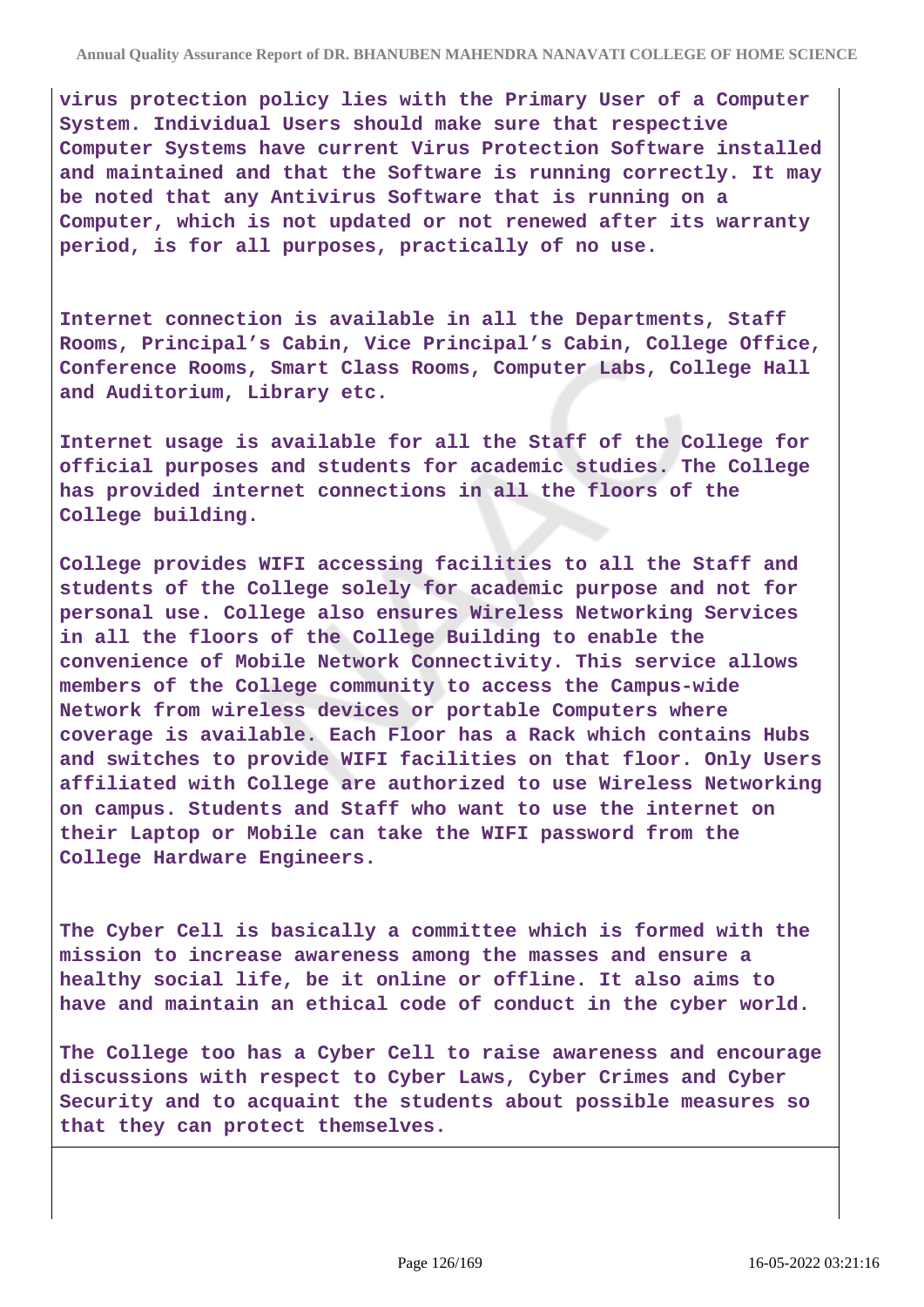| <b>File Description</b>                                                                                                                                                                                                                                                                    | Documents            |
|--------------------------------------------------------------------------------------------------------------------------------------------------------------------------------------------------------------------------------------------------------------------------------------------|----------------------|
| Upload any additional<br>information                                                                                                                                                                                                                                                       | <u>View File</u>     |
| Paste link for additional<br>information                                                                                                                                                                                                                                                   | Nil                  |
| 4.3.2 - Student - Computer ratio                                                                                                                                                                                                                                                           |                      |
| <b>Number of Students</b>                                                                                                                                                                                                                                                                  | Number of Computers  |
| 813                                                                                                                                                                                                                                                                                        | 172                  |
| <b>File Description</b>                                                                                                                                                                                                                                                                    | Documents            |
| Upload any additional<br>information                                                                                                                                                                                                                                                       | <u>View File</u>     |
| 4.3.3 - Bandwidth of internet connection in<br>the Institution and the number of students<br>on campus                                                                                                                                                                                     | B. 35 Mbps - 50 Mbps |
| <b>File Description</b>                                                                                                                                                                                                                                                                    | Documents            |
| Details of bandwidth available<br>in the Institution                                                                                                                                                                                                                                       | View File            |
| Upload any additional<br>information                                                                                                                                                                                                                                                       | No File Uploaded     |
| 4.3.4 - Institution has facilities for e-content<br>A. All four of the above<br><b>Facilities</b><br>development:<br>available for e-content development Media<br><b>Centre Audio-Visual Centre Lecture</b><br><b>Capturing System (LCS) Mixing equipments</b><br>and software for editing |                      |
| <b>File Description</b>                                                                                                                                                                                                                                                                    | Documents            |
| Upload any additional<br>information                                                                                                                                                                                                                                                       | No File Uploaded     |
| Paste link for additional<br>information                                                                                                                                                                                                                                                   | Nil                  |
| List of facilities for e-content<br>development (Data Template)                                                                                                                                                                                                                            | No File Uploaded     |
| 4.4 - Maintenance of Campus Infrastructure                                                                                                                                                                                                                                                 |                      |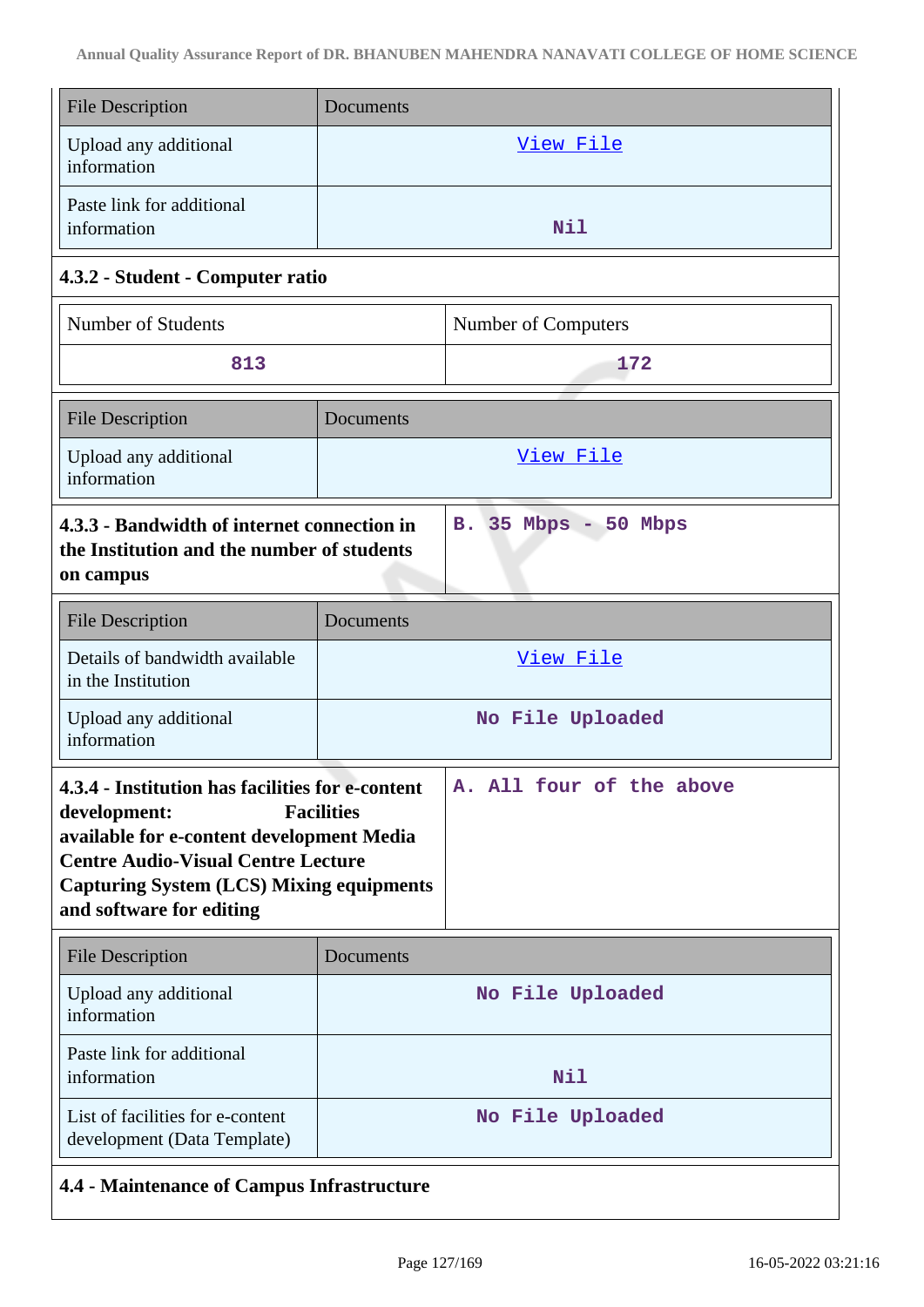# **4.4.1 - Expenditure incurred on maintenance of physical and academic support facilities, excluding salary component, during the year (INR in lakhs)**

#### **4326188**

| <b>File Description</b>              | Documents        |
|--------------------------------------|------------------|
| Audited statements of accounts       | View File        |
| Upload any additional<br>information | No File Uploaded |

4.4.2 - There are established systems and procedures for maintaining and utilizing physical, academic and support facilities – classrooms, laboratory, library, sports complex, computers, etc.

**To achieve optimum utilization of facilities and services of the available financial resources which will assist in the smooth functioning of physical, academic and support service facilities and reduce probabilities of accidents at the workplace for ensuring safety and prevent misuse, to achieve timely upgradation, replenishment, repairing and replacement.**

**A Master Time Table is prepared to facilitate maximum use of all classrooms and labs, standard Operational Procedures for handling various Committees, equipment and instruments are strictly followed. Ramp and toilet for specially challenged students are in place. Close monitoring and maintenance of the Library, Examination Center, College Hall, Prangan – Experimental Nursery, Activity Hall, College Canteen, Sanitary Napkin Vending Machines, First Aid Kit with necessary medicines and Fire extinguishers Dead Stock Register is undertaken regularly. Old and outdated equipment, chemicals and instruments are discarded. CCTV Cameras were installed to monitor security and safety. On account of Coronavirus pandemic – as per the instructions from the Management all floors and toilets are cleaned and disinfected. In these times of the pandemic the college ensured that hand sanitizers were made available at the entrance, near the biometric machine and all the floors.**

**A Campus Manager, Security Staff, two Full-time Hardware Engineers, Canteen Manager, 4 Fire Marshalls out of 12 trained staff technicians, Electrician, Mason, Plumber, Carpenter and Painter have been appointed. The Grievance Redressal Cell maintains a Maintenance Complaint Muster. The Computer Centre and its support staff maintain the ICT facilities.**

**Annual maintenance contracts have been given for the following:**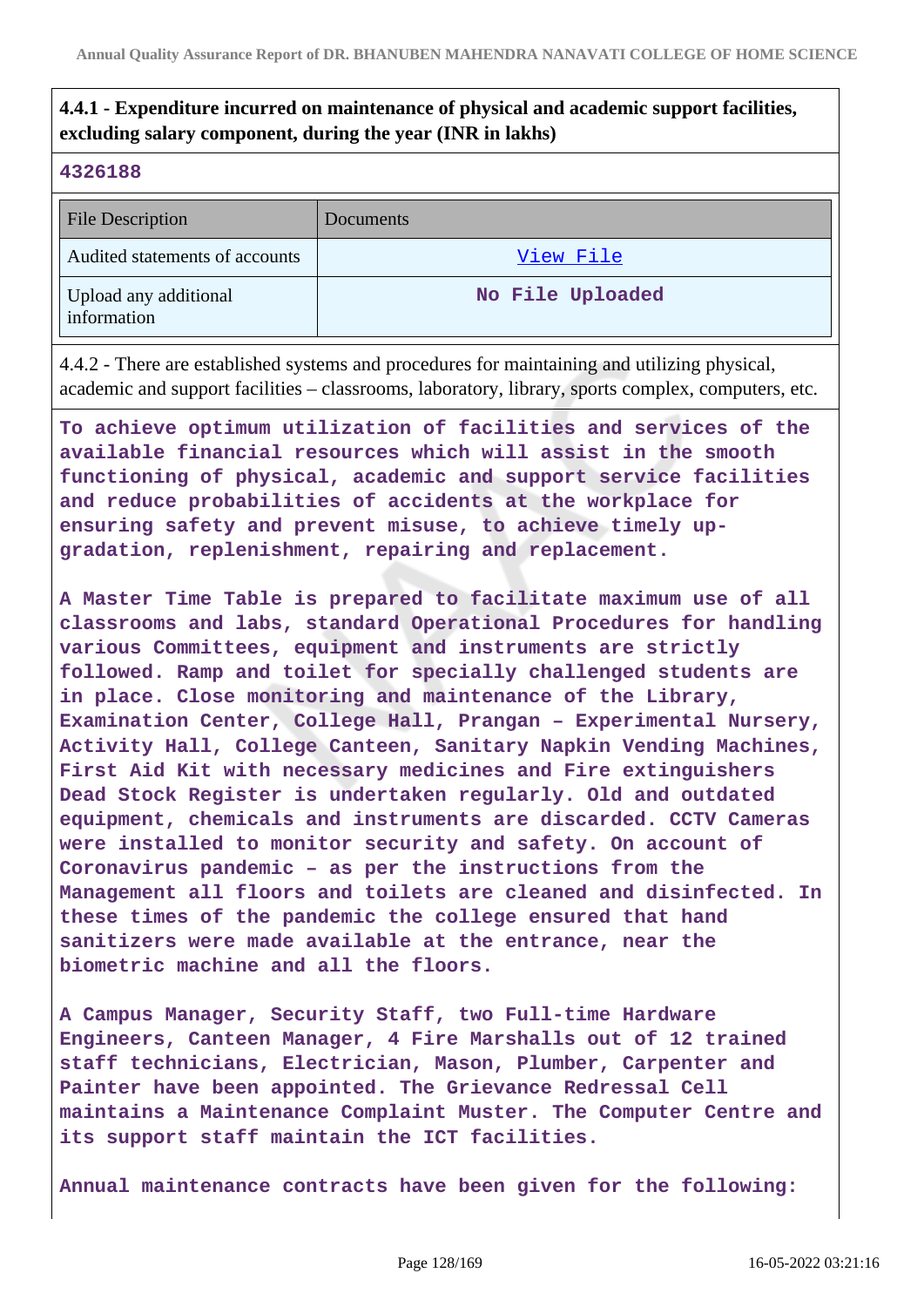```
Sr.No
Item to be maintained
Name of the Company
No. of turns in a year
Contract term/
AMC
1
Computer
Porwal Systems and Services
Allotted 2 persons for systems maintenance throughout the year
Yearly
2
Security/ House Keeping
Guarder Protection Pvt. Ltd.
Appointed 8 persons for security throughout the year
Monthly
3
Air conditioners
Metro Air condition Services
3 Turns (Quarterly)
Yearly
4
Water Coolers
```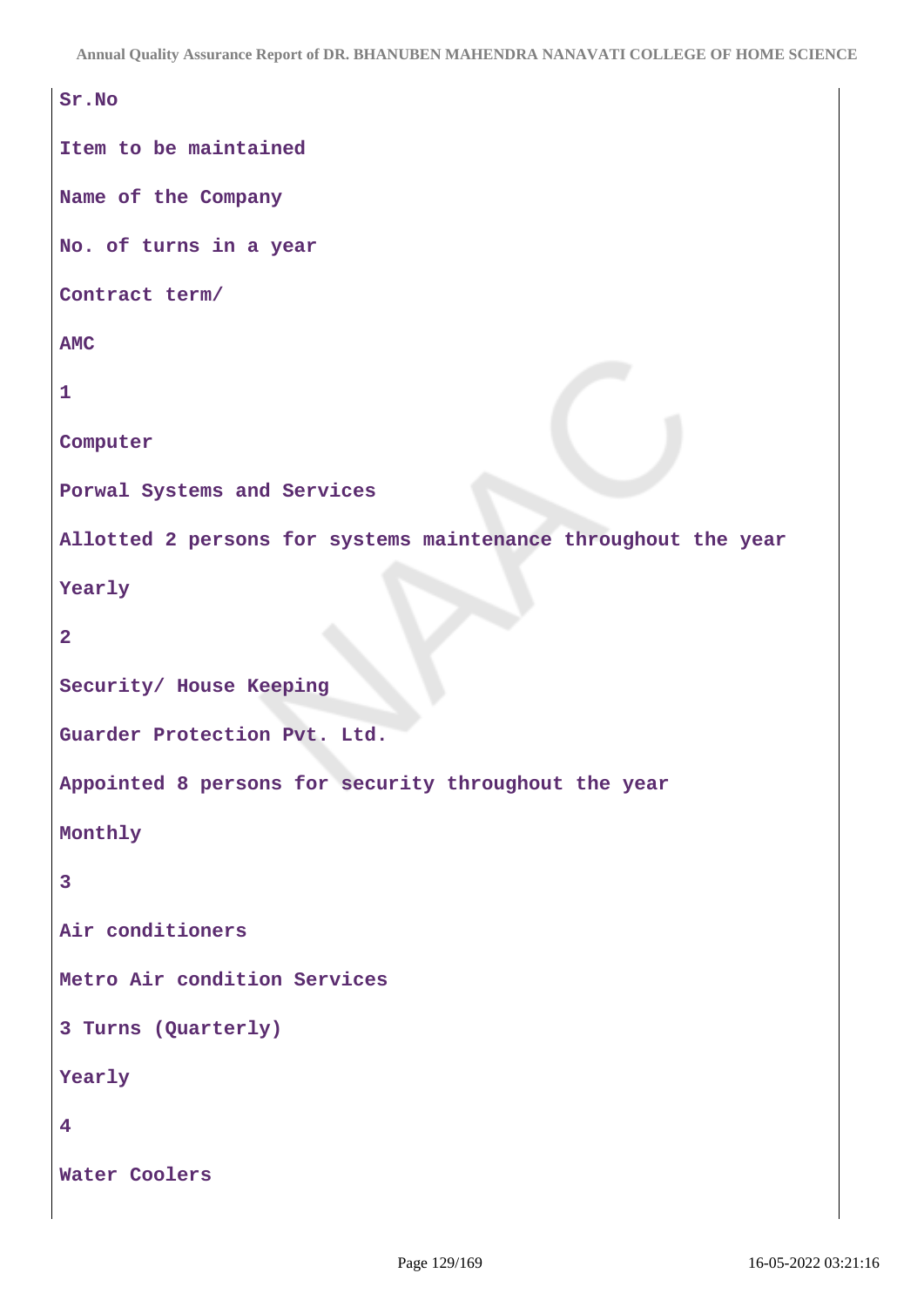```
Perfect electrical
Quarterly
Yearly
5
Computer Services
R J R Brothers
Cleaning of Hardware Fortnightly (24)
Monthly
6
Lifts
Excel Lifts,
Escon Elevator,
Famous lifts
3 Turns (Quarterly)
Yearly
7
Water purifiers
A-one Enterprises
3 Turns (Quarterly)
Yearly
8
Lights & Fans, Refrigerators, gym equipment, Carpentry
Verma Electric Services
```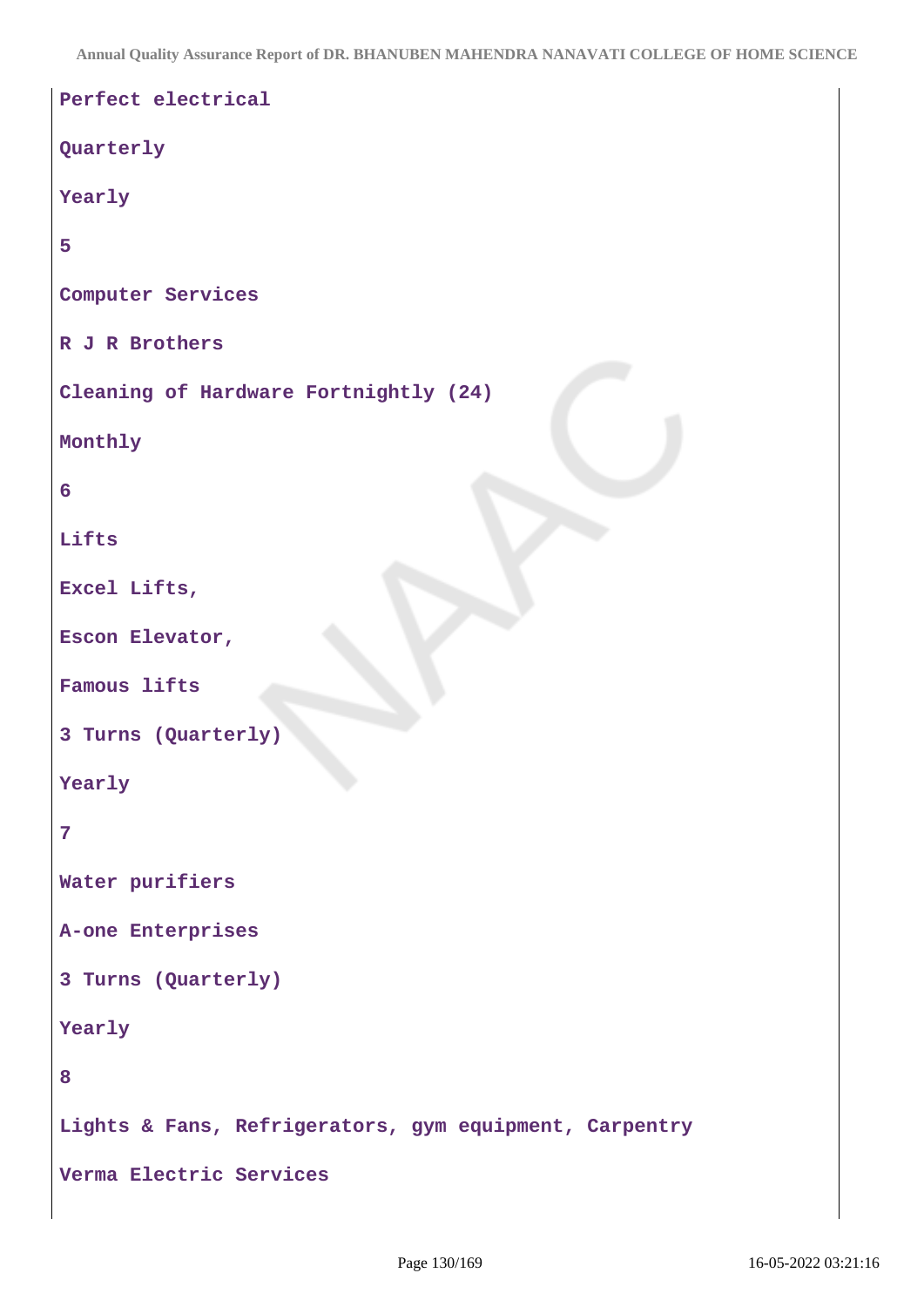```
On Call. As and when needed
-
9
Paint work, furniture
Virendra Prasad
On Call. As and when needed
-
10
Flooring
Sadique Bros.
On Call. As and when needed
-
11
Pest Control
Pest Care Services
4 Turns
Yearly
12
Sewing Machine
Amson Sewing Machine repairing
Quarterly
Yearly
13
```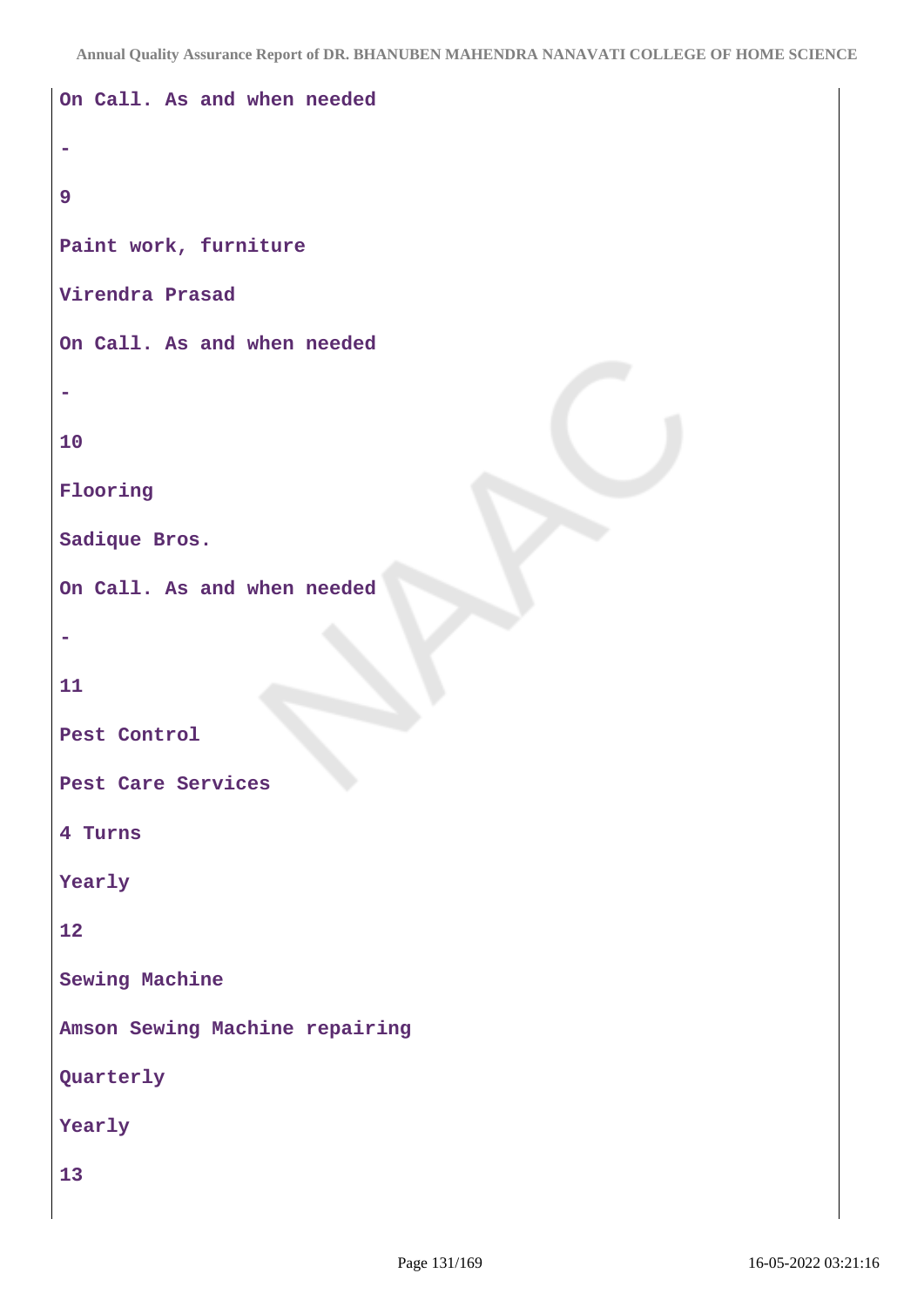| Tally Software AMC                                                                                                                                                                      |                  |  |
|-----------------------------------------------------------------------------------------------------------------------------------------------------------------------------------------|------------------|--|
| Antraweb                                                                                                                                                                                |                  |  |
| On Call                                                                                                                                                                                 |                  |  |
| Yearly                                                                                                                                                                                  |                  |  |
| <b>File Description</b>                                                                                                                                                                 | Documents        |  |
| Upload any additional<br>information                                                                                                                                                    | No File Uploaded |  |
| Paste link for additional<br>information                                                                                                                                                | <b>Nil</b>       |  |
| <b>STUDENT SUPPORT AND PROGRESSION</b>                                                                                                                                                  |                  |  |
| 5.1 - Student Support                                                                                                                                                                   |                  |  |
| 5.1.1 - Number of students benefitted by scholarships and freeships provided by the<br>Government during the year                                                                       |                  |  |
| 36                                                                                                                                                                                      |                  |  |
| <b>File Description</b>                                                                                                                                                                 | Documents        |  |
| Upload self-attested letters with<br>the list of students receiving<br>scholarships                                                                                                     | View File        |  |
| Upload any additional<br>information                                                                                                                                                    | No File Uploaded |  |
| 5.1.2 - Number of students benefitted by scholarships and freeships provided by the<br>institution and non-government agencies during the year                                          |                  |  |
| 85                                                                                                                                                                                      |                  |  |
| <b>File Description</b>                                                                                                                                                                 | Documents        |  |
| Upload any additional<br>information                                                                                                                                                    | No File Uploaded |  |
| Institutional data in prescribed<br>format                                                                                                                                              | View File        |  |
| 5.1.3 - The following Capacity Development<br>A. All of the above<br>and Skill Enhancement activities are<br>organised for improving students'<br>capabilities Soft Skills Language and |                  |  |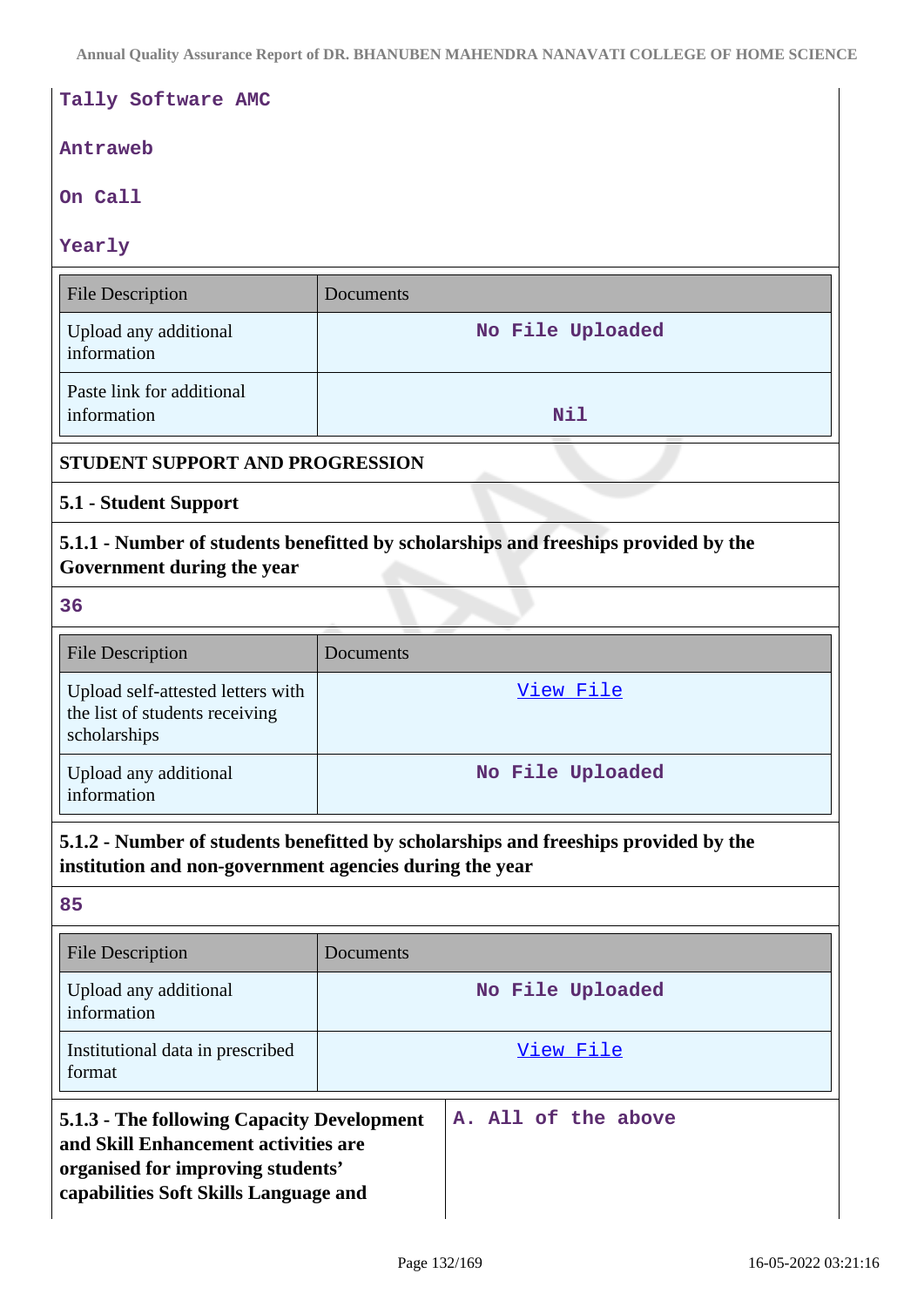# **Communication Skills Life Skills (Yoga, Physical fitness, Health and Hygiene) Awareness of Trends in Technology**

| <b>File Description</b>                          | Documents                                                                                                      |
|--------------------------------------------------|----------------------------------------------------------------------------------------------------------------|
| Link to Institutional website                    | https://www.bmncollege.com/wp-content/uplo<br>ads/2021/11/additional-credits-new-for-<br>website-uploading.pdf |
| Details of capability<br>development and schemes | View File                                                                                                      |
| Any additional information                       | View File                                                                                                      |

# **5.1.4 - Number of students benefitted from guidance/coaching for competitive examinations and career counselling offered by the institution during the year**

**208**

| <b>File Description</b>                                                                                                                                                                                                                                                                                                                                                                                                           | Documents           |
|-----------------------------------------------------------------------------------------------------------------------------------------------------------------------------------------------------------------------------------------------------------------------------------------------------------------------------------------------------------------------------------------------------------------------------------|---------------------|
| Any additional information                                                                                                                                                                                                                                                                                                                                                                                                        | No File Uploaded    |
| Number of students benefited<br>by guidance for competitive<br>examinations and career<br>counseling during the year<br>(Data Template)                                                                                                                                                                                                                                                                                           | View File           |
| 5.1.5 - The institution adopts the following<br>mechanism for redressal of students'<br>grievances, including sexual harassment and<br>ragging: Implementation of guidelines of<br>statutory/regulatory bodies Creating<br>awareness and implementation of policies<br>with zero tolerance Mechanism for<br>submission of online/offline students'<br>grievances Timely redressal of grievances<br>through appropriate committees | A. All of the above |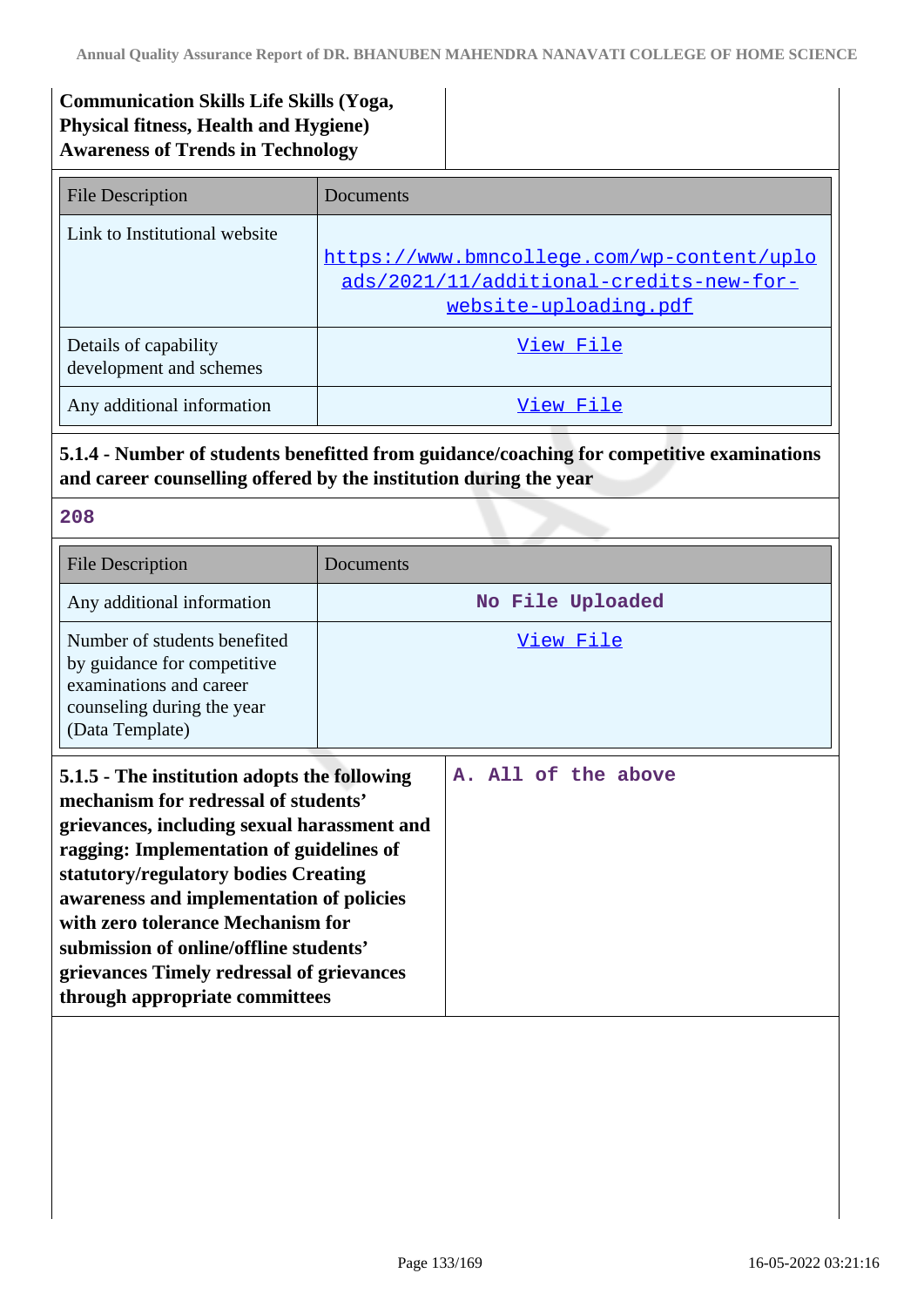| <b>File Description</b>                                                                                                                               | Documents                                                           |  |
|-------------------------------------------------------------------------------------------------------------------------------------------------------|---------------------------------------------------------------------|--|
| Minutes of the meetings of<br>students' grievance redressal<br>committee, prevention of sexual<br>harassment committee and Anti-<br>ragging committee | <u>View File</u>                                                    |  |
| Details of student grievances<br>including sexual harassment<br>and ragging cases                                                                     | <u>View File</u>                                                    |  |
| Upload any additional<br>information                                                                                                                  | No File Uploaded                                                    |  |
| <b>5.2 - Student Progression</b>                                                                                                                      |                                                                     |  |
| 5.2.1 - Number of outgoing students who got placement during the year                                                                                 |                                                                     |  |
| 47                                                                                                                                                    |                                                                     |  |
| <b>File Description</b>                                                                                                                               | Documents                                                           |  |
| Self-attested list of students<br>placed                                                                                                              | View File                                                           |  |
| Upload any additional<br>information                                                                                                                  | No File Uploaded                                                    |  |
|                                                                                                                                                       | 5.2.2 - Number of outgoing students progressing to higher education |  |
| 100                                                                                                                                                   |                                                                     |  |
| <b>File Description</b>                                                                                                                               | Documents                                                           |  |
| Upload supporting data for<br>students/alumni                                                                                                         | No File Uploaded                                                    |  |
| Details of students who went<br>for higher education                                                                                                  | View File                                                           |  |
| Any additional information                                                                                                                            | No File Uploaded                                                    |  |

**5.2.3 - Number of students qualifying in state/ national/ international level examinations during the year**

# **5.2.3.1 - Number of students who qualified in state/ national/ international examinations (e.g.: IIT-JAM/NET/SET/JRF/ GATE /GMAT /CAT/ GRE/ TOEFL/Civil Services/State government examinations) during the year**

**0**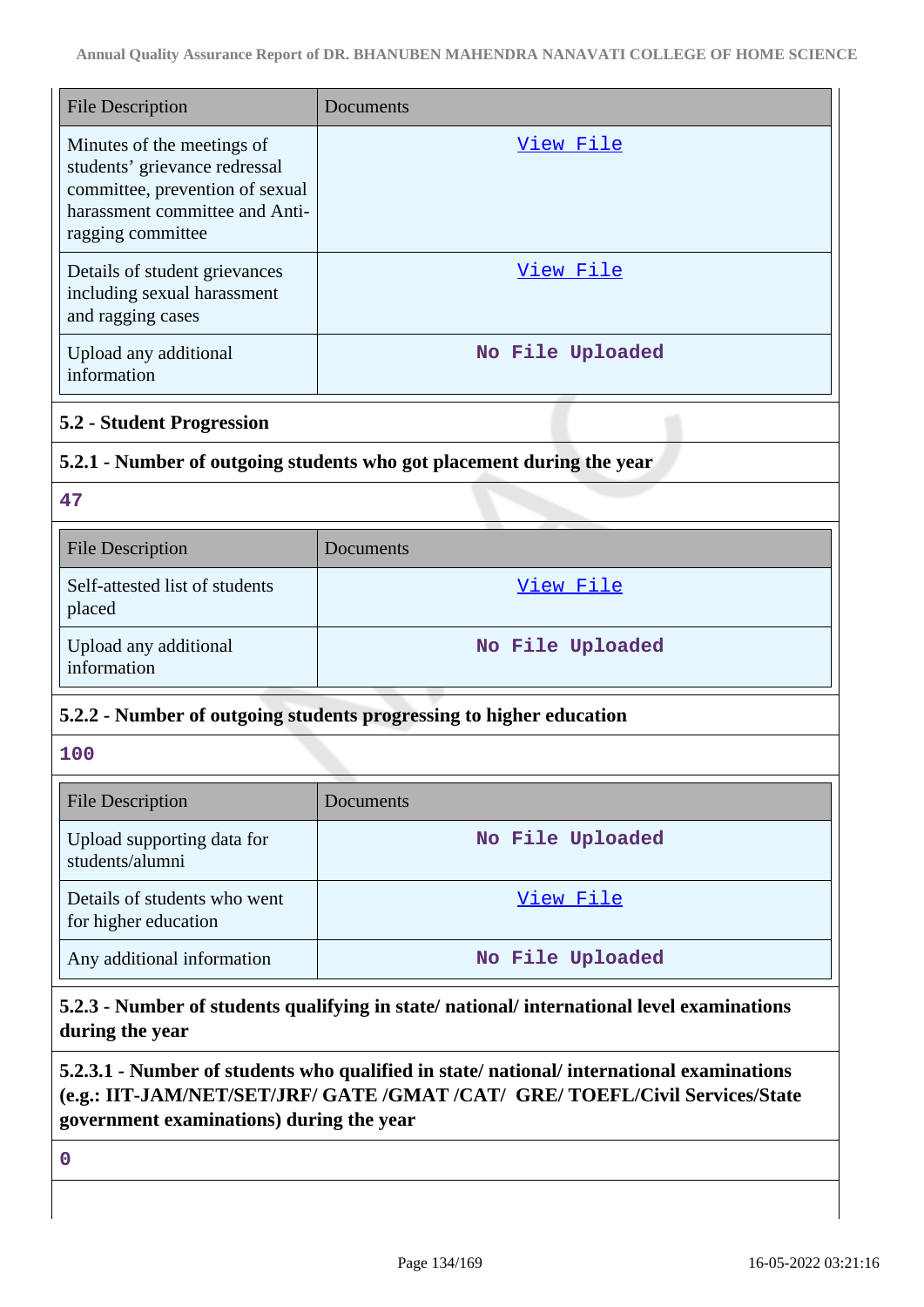| <b>File Description</b>                             | Documents                                                                                                                                                                                |
|-----------------------------------------------------|------------------------------------------------------------------------------------------------------------------------------------------------------------------------------------------|
| Upload supporting data for<br>students/alumni       | View File                                                                                                                                                                                |
| Any additional information                          | No File Uploaded                                                                                                                                                                         |
| 5.3 - Student Participation and Activities          |                                                                                                                                                                                          |
| should be counted as one) during the year           | 5.3.1 - Number of awards/medals for outstanding performance in sports and/or cultural<br>activities at inter-university / state /national / international events (award for a team event |
| 22                                                  |                                                                                                                                                                                          |
| <b>File Description</b>                             | Documents                                                                                                                                                                                |
| e-copies of award letters and<br>certificates       | View File                                                                                                                                                                                |
| Any additional information                          | View File                                                                                                                                                                                |
| administrative bodies/committees of the institution | 5.3.2 - Presence of an active Student Council and representation of students in academic and                                                                                             |
|                                                     | President : Ms. Mahima Kharat (TYHD) /Ms. Sakshi Shetty (TYBCA)                                                                                                                          |
| (TYBCA)                                             | Secretary : Ms. Sakshi Mhatre (TYFSN) /Ms. Neha Vishwakarma                                                                                                                              |
| Nimje (TYBCA)                                       | Caste Representative : Ms. Rachana Wadgaonkar (TYFSN) /Ms. Vijay                                                                                                                         |
| (SYJC)                                              | Co-opted member : Ms. Riddhi Shah (MSC CND II) /Ms. Babli Gupta                                                                                                                          |
| Akanksha Sawant (TYBCA)                             | Cultural Representative : Ms. Dhwani Purohit (TYHD) /: Ms.                                                                                                                               |
|                                                     | Ms. Dolly Jain (SYND) /Ms. Avantika Parab (SYBCA)                                                                                                                                        |
| Pandey (SYBCA)                                      | N.S.S. Representative : Ms. Shruti Mishra (SYBSc) /Ms. Mahima                                                                                                                            |
|                                                     |                                                                                                                                                                                          |

**Apart from the above mentioned list of student members, students are nominated by the teaching faculty and become a part of**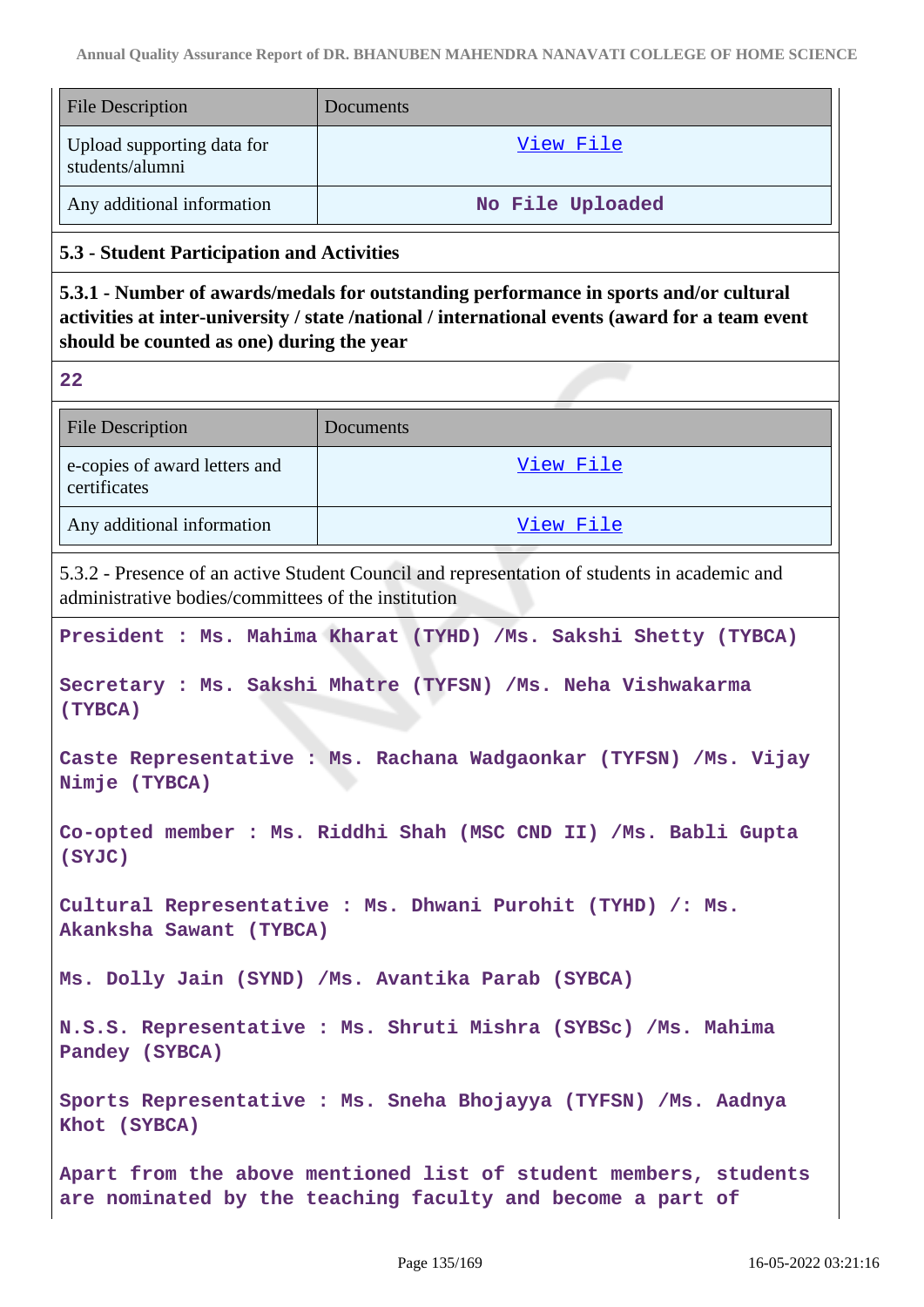**various other academic, administrative bodies/ committees of the institution starting with the IQAC, CDC, Library committee, internal complaints committee, NSS advisory committee to name a few. Members of various committees regularly attend the meetings held and are invited to give suggestions in order to bring better governance and improve quality.**

**This committee has worked for the entire academic year for various activities as follows:**

**Intercollegiate Fest and other competitions:**

- **1. Akanksha:- "Hope For a better tomorrow" (National Level)**
- **2. Marathi "Bhasha Pandharavada Karyakram" (State Level for students and non-teaching**

**The Student Core Committee worked for these competitions at every stage right from planning to execution like:**

- **Deciding and finalizing theme, events, schedules, strategies for publicity sponsorship and registration i.e. planning for a grand success of the event.**
- **Designing posters, brochures and short videos to make it eye-catchy and easy to understand by all age groups.**
- **Publicity of the event all over the colleges in India by sending invitations, posters and registration forms, using social media along as a platform which is very common among the students in the form of post and 'Hashtags' for awareness & details of the event.**
- **Identifying the correct sponsors, approaching them, convincing them for sponsorship & also marketing their brand on a platform.**
- **Planning for the events and their schedules.**
- **Event-wise publicity by making fliers and posting online reaching maximum students all over Mumbai.**
- **Approaching judges and celebrity guests for competitions.**
- **Helping in branding of the college for its growth & development.**

**Participation in Intercollegiate Festivals:**

**The highlight of this year was to formulate "Established Teams" for "Theater", "Dance", "Fine arts" and "Literary" events which have brought laurels to the college. These teams participated enthusiastically in various competitions at university/ intercollegiate/ state / national levels. All this was possible**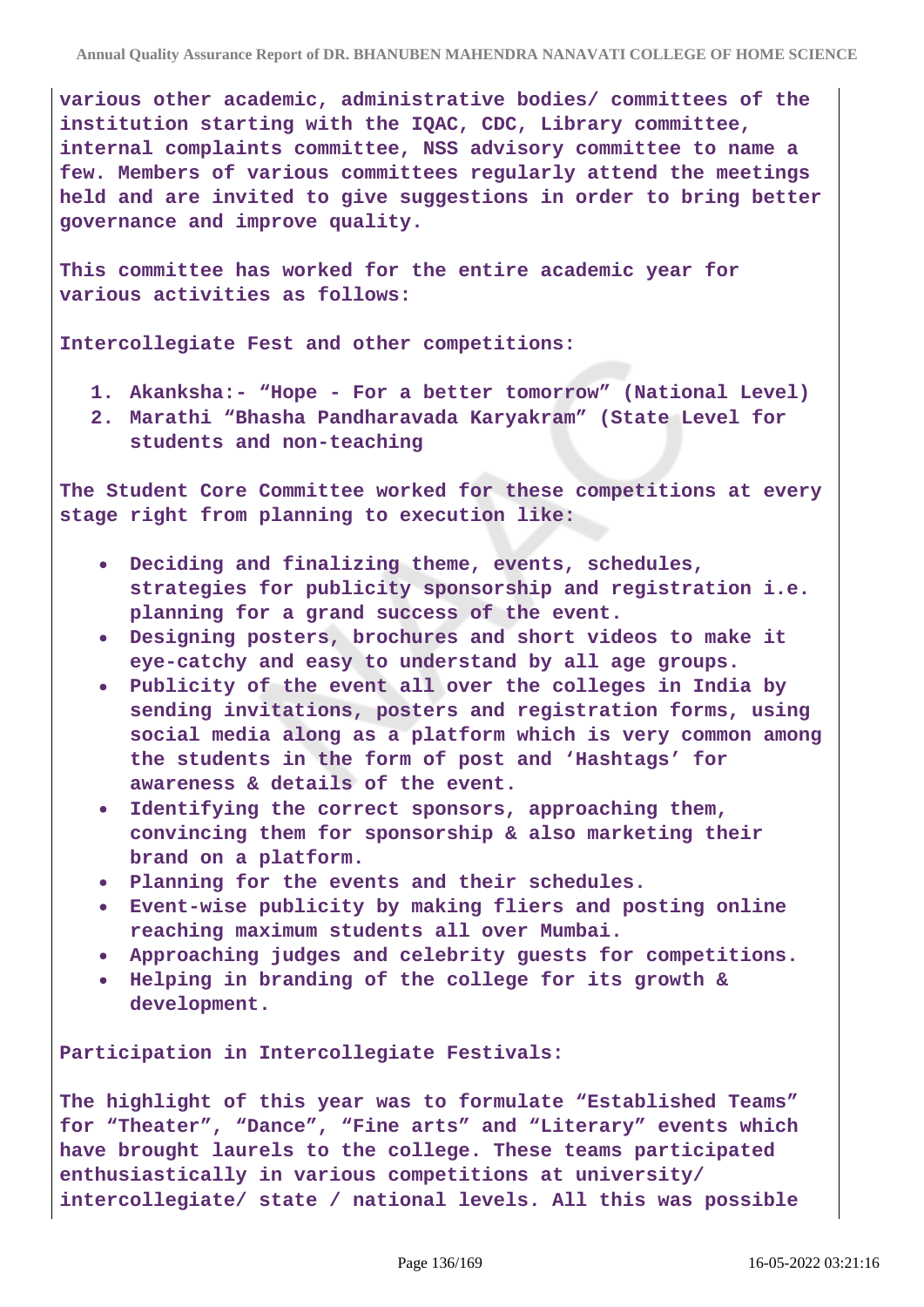#### **because of the coordination of the student committee.**

**The other functions like Teachers Day, Independence Day, Republic Day were also successfully organized with the help of the student's committee.**

#### **Sports:**

- **All Class representatives & Group representatives of FY/SY/TY classes are part of Student Sports council committee members who coordinate with their respective classes regarding ongoing sports activities**
- **Two candidates (one from BSc & BCA) are nominated as Sports council in charge who coordinated with the other council members regarding sports activities conducted in the institution**
- **Nominated sports council in-charges were responsible to promote the importance and benefits of sports among students & staff by their involvement in organizing various sports related activities which will motivate & develop an interest in sports**
- **Nominated sports council in-charges were responsible to coordinate with sports council members whether all notices and announcements related to sports activities are carried forward to their respective classes on time & to report any issues or miscommunication encountered with the teacher's sports committee.**

| <b>File Description</b>                  | Documents        |
|------------------------------------------|------------------|
| Upload any additional<br>information     | No File Uploaded |
| Paste link for additional<br>information | Nil              |

# **5.3.3 - Number of sports and cultural events / competitions organised by the institution**

**10**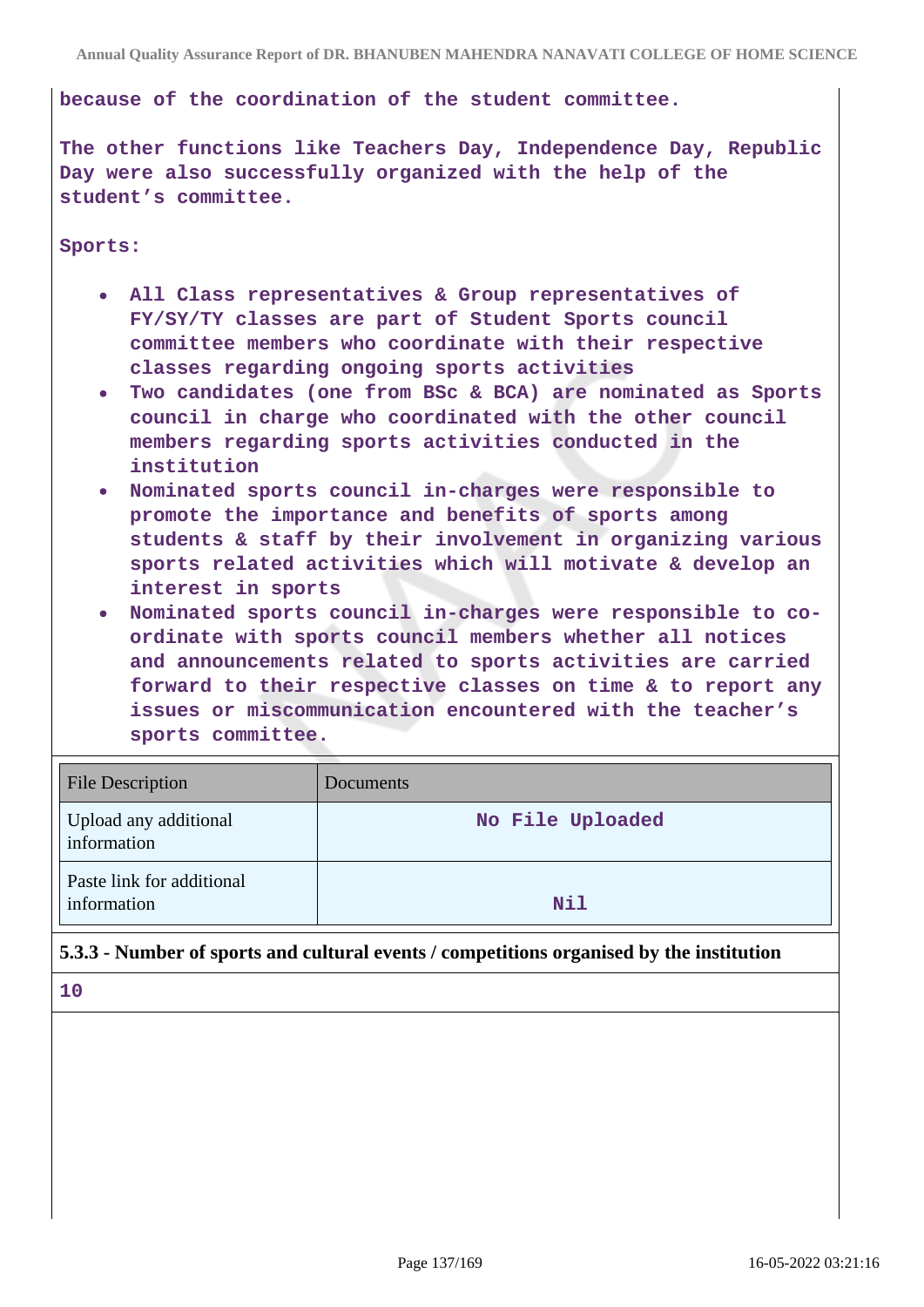| <b>File Description</b>                                                    | Documents        |
|----------------------------------------------------------------------------|------------------|
| Report of the event                                                        | View File        |
| List of sports and cultural<br>events / competitions organised<br>per year | View File        |
| Upload any additional<br>information                                       | No File Uploaded |

#### **5.4 - Alumni Engagement**

5.4.1 - The Alumni Association and its Chapters (registered and functional) contribute significantly to the development of the institution through financial and other support services

**Alumni being the brand-ambassadors of the institution are one of the biggest benefactors of an institution that can contribute towards various developmental activities of the institution. Due to the covid pandemic, we were fortunate to receive donations from Alumni and their relatives as sponsorship for the students who had financial limitations. The Alumnae Committee of the college initiated creatives on successful alumni to be circulated via Social media. The first poster was posted on 20th April 2021 and till now 10 such creatives have been uploaded to help with the branding of the institution, and more alumni are approaching the college on their own. Total 76 Alumnae were invited as resource persons for various webinars or workshops. Not only this but alumnae also conducted International Alumna Led e-Conference on Recent Advances in the field of Home Science on 23rd and 24th January 2021 and International Alumnae Led Webinar on Salesforce and Up-Skilling of Workbook tools on 14th March 2021 was also conducted. Alumnae are the members of important statutory bodies of the college like CDC and IQAC and give valuable suggestions for the growth of the college.**

| <b>File Description</b>                                    | Documents            |
|------------------------------------------------------------|----------------------|
| Upload any additional<br>information                       | No File Uploaded     |
| Paste link for additional<br>Information                   | <b>Nil</b>           |
| 5.4.2 - Alumni's financial contribution<br>during the year | D. 2 Lakhs - 5 Lakhs |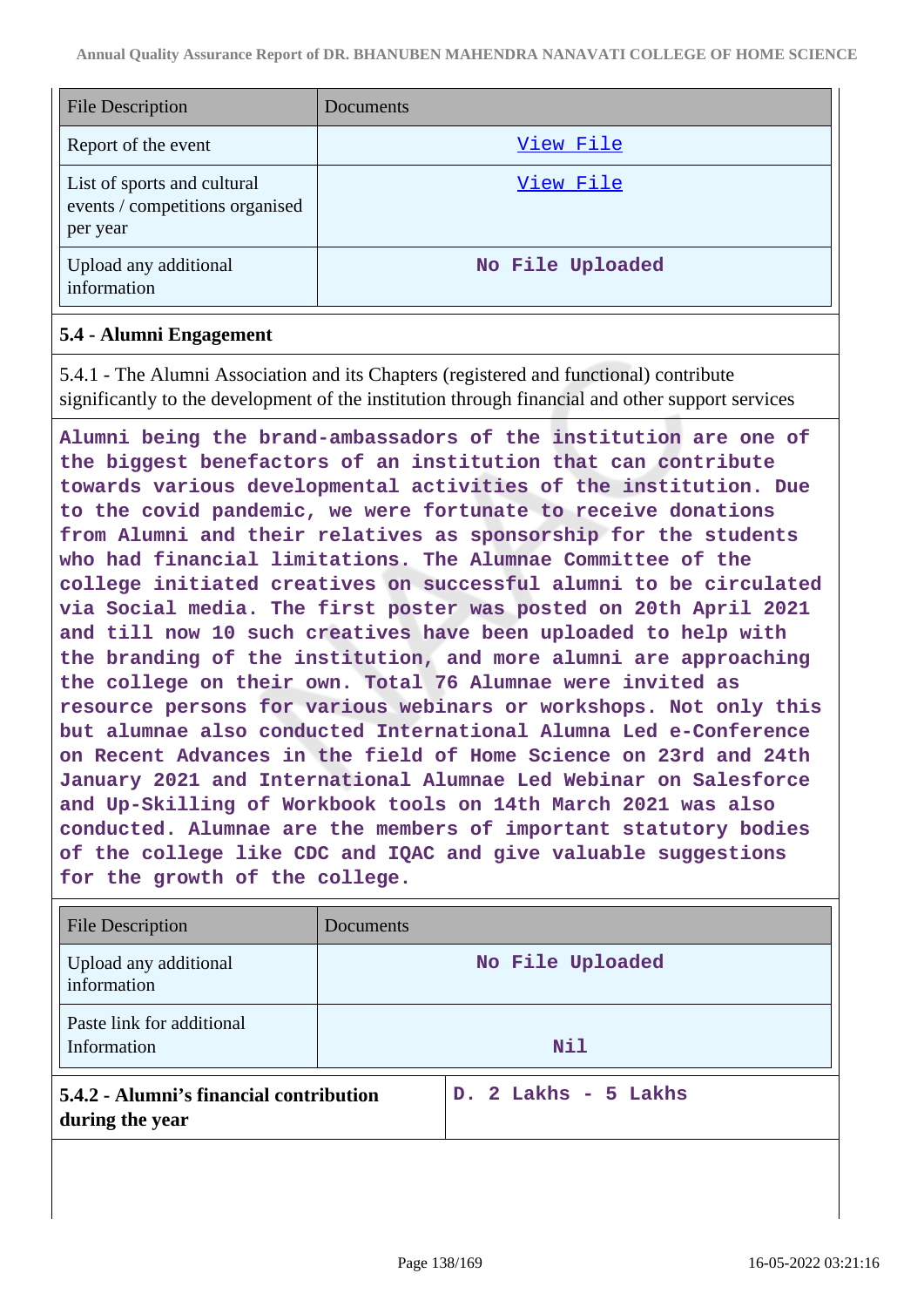| <b>File Description</b>                                                                                                                                                                                                                                                                                                                                                                                                                                      | Documents                                                                                           |  |
|--------------------------------------------------------------------------------------------------------------------------------------------------------------------------------------------------------------------------------------------------------------------------------------------------------------------------------------------------------------------------------------------------------------------------------------------------------------|-----------------------------------------------------------------------------------------------------|--|
| Upload any additional<br>information                                                                                                                                                                                                                                                                                                                                                                                                                         | No File Uploaded                                                                                    |  |
| GOVERNANCE, LEADERSHIP AND MANAGEMENT                                                                                                                                                                                                                                                                                                                                                                                                                        |                                                                                                     |  |
| 6.1 - Institutional Vision and Leadership                                                                                                                                                                                                                                                                                                                                                                                                                    |                                                                                                     |  |
| vision and mission of the Institution                                                                                                                                                                                                                                                                                                                                                                                                                        | 6.1.1 - The governance of the institution is reflective of an effective leadership in tune with the |  |
| Vision                                                                                                                                                                                                                                                                                                                                                                                                                                                       |                                                                                                     |  |
| Empowerment of Women through Quality in Education<br>Mission (old)                                                                                                                                                                                                                                                                                                                                                                                           |                                                                                                     |  |
| To impart quality education to women and enable them to become<br>independent andcompetent, thereby benefiting our society and<br>country at large                                                                                                                                                                                                                                                                                                           |                                                                                                     |  |
| Mission (New)                                                                                                                                                                                                                                                                                                                                                                                                                                                |                                                                                                     |  |
| To impart transformational & accessible education that<br>intellectually stimulates andacademically inspires women from all<br>sections of society to gain personal strength, build self-<br>reliance, digital competence, & enhance entrepreneurial skills to<br>achieve optimum empowerment.                                                                                                                                                               |                                                                                                     |  |
| Our college Vision statement is the "Empowerment of Women through<br>Quality in Education"and the mission is "To impart quality<br>education to women and enable them to becomeindependent and<br>competent, thereby benefiting our society and country at large".                                                                                                                                                                                           |                                                                                                     |  |
| Our Management strives to provide accessible education to female<br>students. The primary focus is to foster a healthy learning<br>environment by means of transformational and value based<br>education. Being an autonomous institute gives us the advantage<br>of updating the course syllabus to be at par with the industry<br>requirements and to make teaching and research relevant to<br>societal needs with special emphasis on skill development. |                                                                                                     |  |
| Teachers discharge an important role in implementing the vision<br>and mission of the college and play a proactive part in the<br>decision-making process as members of the various statutory<br>bodies such as Governing Council, Academic Council, College                                                                                                                                                                                                 |                                                                                                     |  |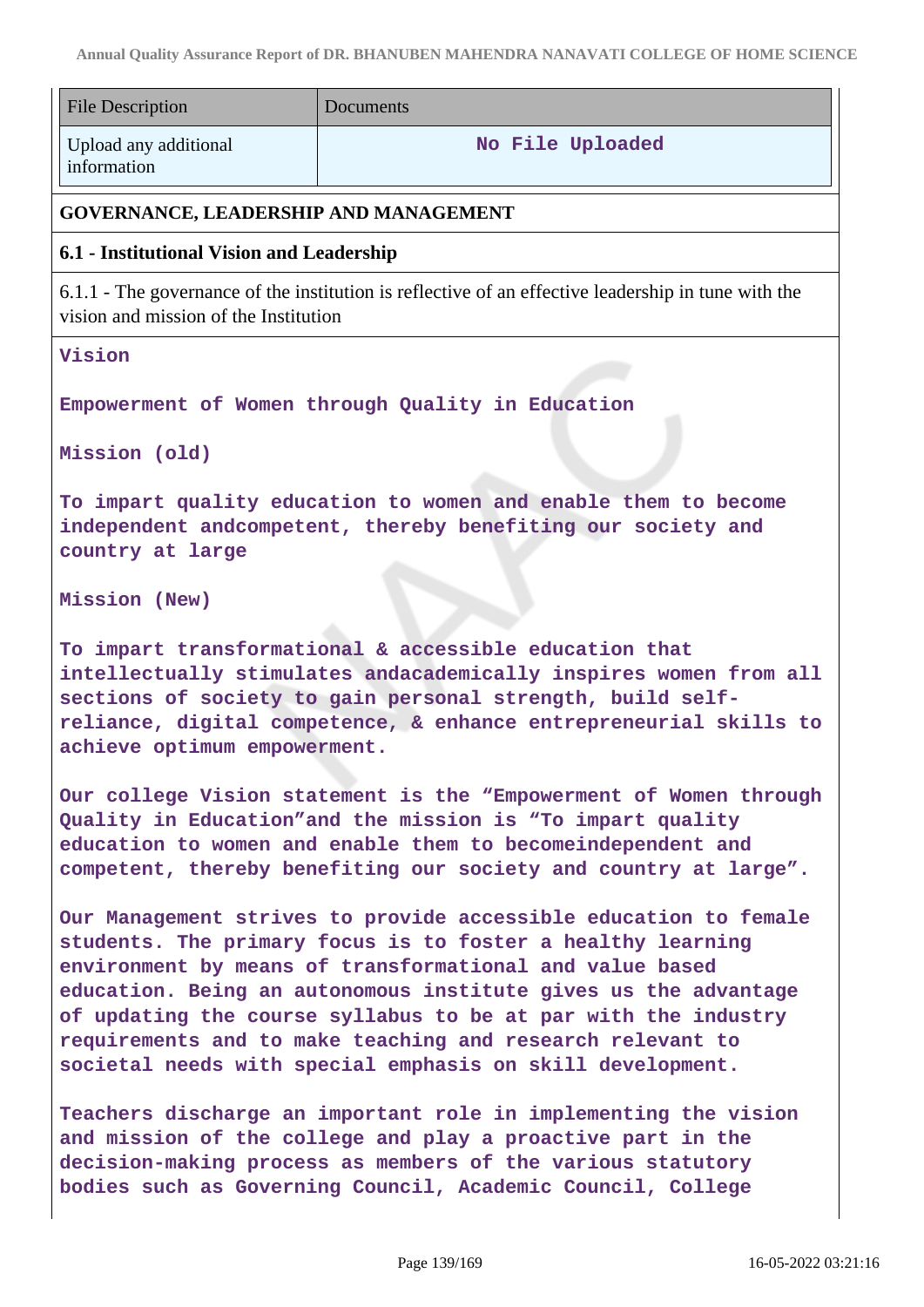**Development Committee, Board of Studies, IQAC and other committees like Examination, Admission, Library, etc. that are instituted for the day-to-day functioning of the college.**

| <b>File Description</b>                  | Documents        |
|------------------------------------------|------------------|
| Upload any additional<br>information     | No File Uploaded |
| Paste link for additional<br>Information | Nil              |

6.1.2 - Effective leadership is reflected in various institutional practices such as decentralization and participative management

**The institution follows a democratic and participatory mode of governance with all stakeholders participating actively in its administration process. The Management delegates authority to the Principal. Principal involves Vice-Principal, Controller of exams, Heads of Departments, Course Coordinators and faculty in all collective decision making processes. Responsibilities are delegated and tasks are distributed equally so as to ensure equal participation at all levels.**

**Case Study:Revisiting the Mission Statement of the Institution:**

**There was collaborative involvement of staff members to revisit the institutional Mission**

**Statement in view of the autonomous status of the institution from 2019 onwards. . This was also felt to be essential as the college will undergo its 4th cycle of accreditation in 2024 and will need to have clearly defined goals. All faculty members were involved in a collaborative project of first evaluating and listing down key areas to be focused upon by the college. A session on "Mission, Vision & Objectives" by Ms. Suman Pai, Senior Examiner and Faculty for RBNQA was conducted on 20th August, 2020 to facilitate arrival at a collective decision. Staff members were divided into 4 groups and were asked to submit their inputs on how to formulate the mission statement after brainstorming. The focus was on forming a mission statement which was clear, Inspirational, in line with the Institutional objectives and had measurable outcomes.**

**An interactive session was organized on 16th October 2020 and the third draft of Mission Statement was prepared. The same exercise was repeated with the IQAC and also the college management. After**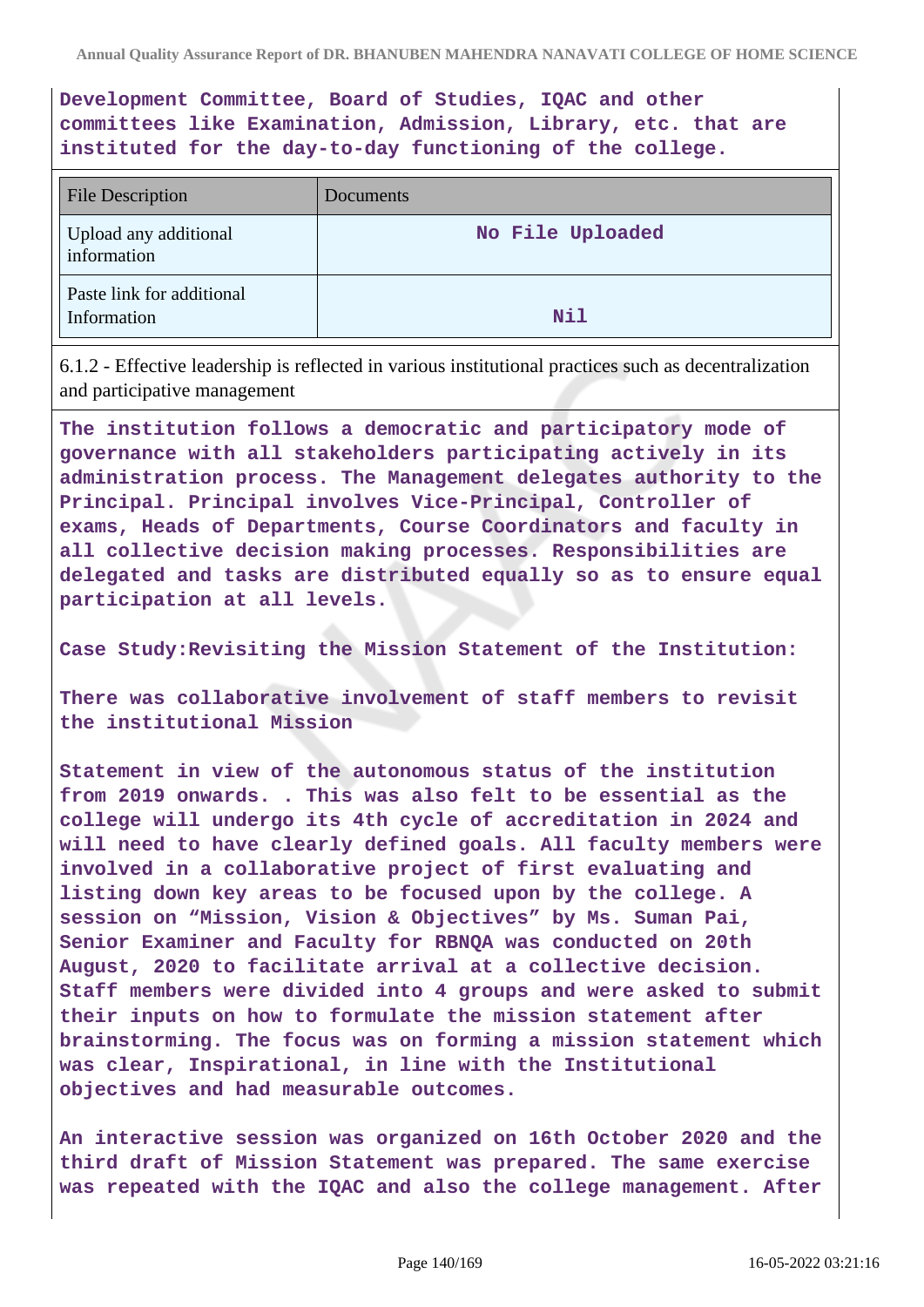**the new mission statement was arrived at with consensus of all, it was passed by the IQAC and Governing Body and it will come into force from the next academic year.**

| <b>File Description</b>                                             | Documents        |
|---------------------------------------------------------------------|------------------|
| Upload strategic plan and<br>deployment documents on the<br>website | No File Uploaded |
| Upload any additional<br>information                                | No File Uploaded |
| Paste link for additional<br>Information                            | <b>Nil</b>       |

#### **6.2 - Strategy Development and Deployment**

6.2.1 - The institutional Strategic/ Perspective plan has been clearly articulated and implemented

**Enhancing research is an important aspect of the institution's strategic plan. In order to focus on the research component, the college applied for,and was granted a UGC grant to set up a STRIDE Research capacity building centre. The centre focused on promoting research skills at undergraduate level by introducing certificate programs at 4 levels. In terms of faculty, the Management has instituted minor research grants upto 25 000 rupees, and 4 teams were selected for the same. A series of mentoring workshops have also been conducted to promote research skills. A research committee has also been established with three outside experts. A research policy has been formulated to promote ethics in research. The college will shortly be purchasing software to detect plagiarism.**

| <b>File Description</b>                                   | Documents        |
|-----------------------------------------------------------|------------------|
| Strategic Plan and deployment<br>documents on the website | No File Uploaded |
| Paste link for additional<br>information                  | Nil              |
| Upload any additional<br>information                      | No File Uploaded |

6.2.2 - The functioning of the various institutional bodies is effective and efficient as visible from the policies, administrative set-up, appointment and service rules, procedures, etc.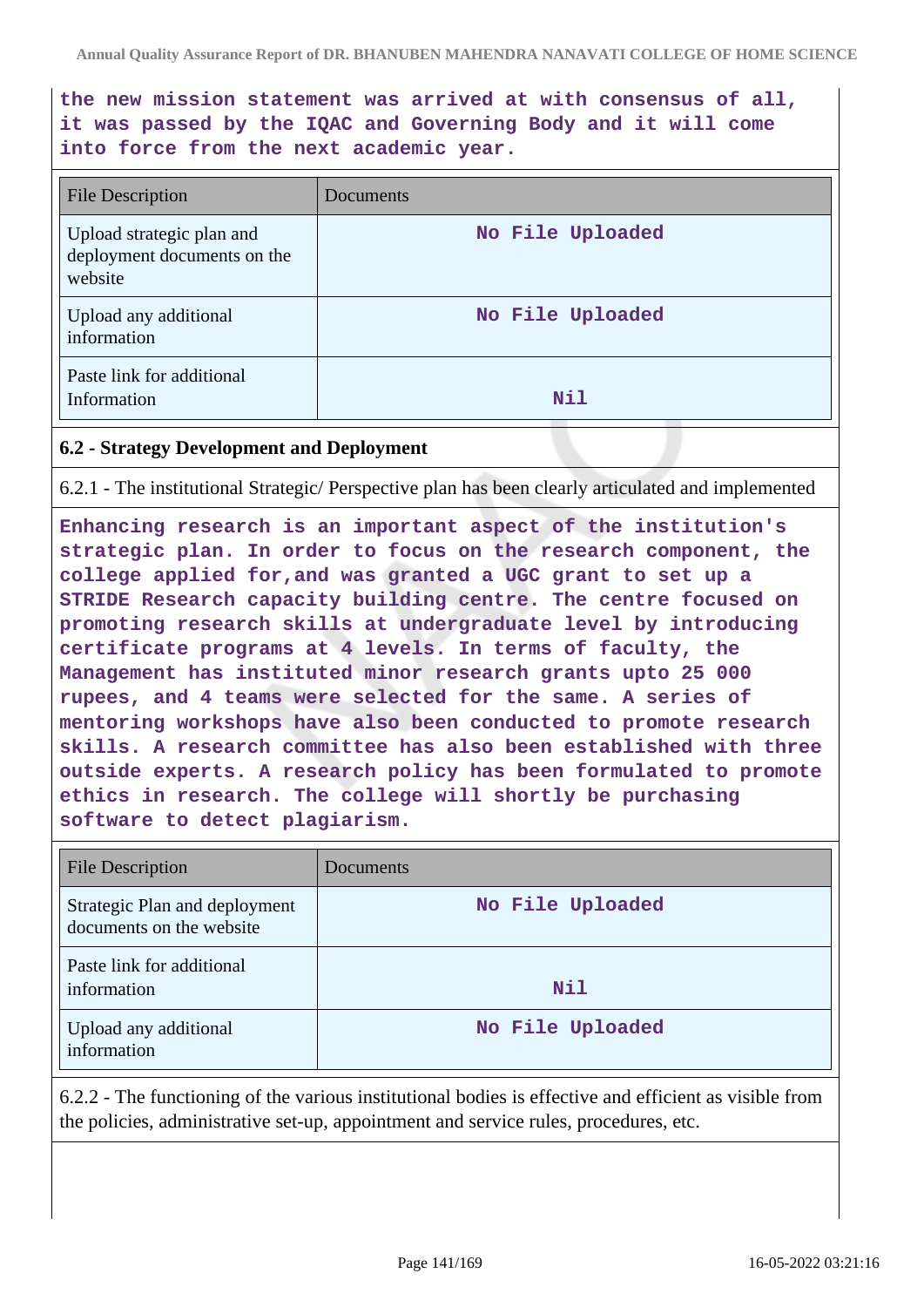**The institutional organogram depicts the hierarchical establishment, starting from the top management (Seva Mandal Education Society) to all the stakeholders at each level, clearly demarking the Authorities and duties/ responsibilities for both Academics & Administration sections.**

**The SMES Management and the Principal form the nucleus of the administration. They are responsible for the proper management of the affairs of the college, exercise all such powers, and discharge all such functions as may be necessary for the purpose. The institution believes in promoting a culture of delegation of powers through strategic policies. The Principal heads all the statutory bodies at the institution such as Academic Council, Finance Committee, IQAC and College Development Committee.**

**The Principal also looks into the standardization of curricula, assess teaching methods, monitor student progress and achievement, encourage parent involvement, revise policies and procedures, administer the budget, hire and evaluate staff and oversee facilities with the help of the 2 Vice Principals, HODs, Administrative heads, teaching & non-teaching staff, who are delegated with roles and responsibilities to facilitate the smooth functioning of the institution.**

| <b>File Description</b>                                                                                                                                     | Documents                                                                |  |
|-------------------------------------------------------------------------------------------------------------------------------------------------------------|--------------------------------------------------------------------------|--|
| Paste link to Organogram on the<br>institution webpage                                                                                                      | https://www.bmncollege.com/wp-<br>content/uploads/2022/03/Organogram.pdf |  |
| Upload any additional<br>information                                                                                                                        | No File Uploaded                                                         |  |
| Paste link for additional<br>Information                                                                                                                    | Nil                                                                      |  |
| 6.2.3 - Implementation of e-governance in<br>areas of operation: Administration Finance<br>and Accounts Student Admission and<br><b>Support Examination</b> | A. All of the above                                                      |  |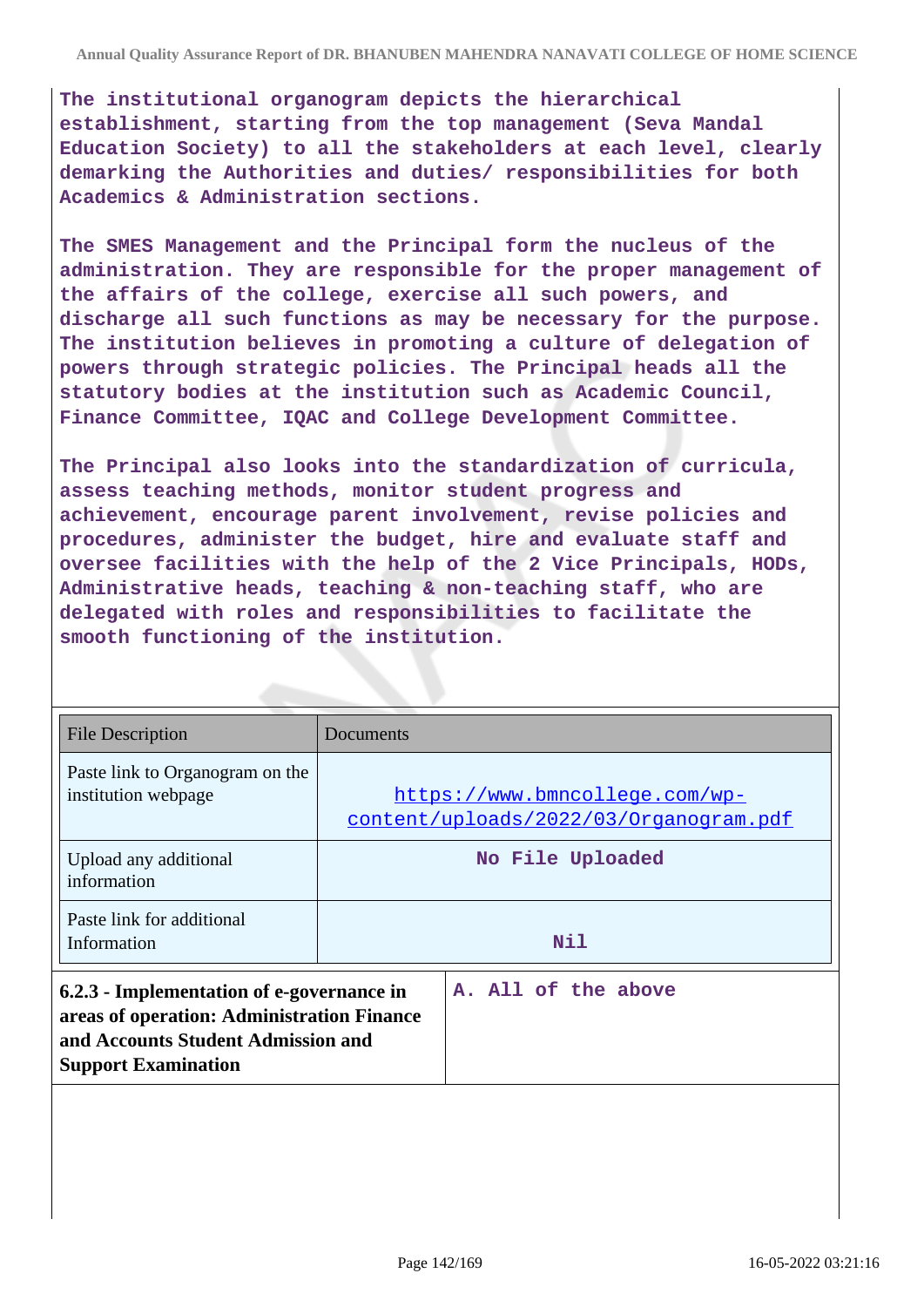| <b>File Description</b>                                                | Documents        |
|------------------------------------------------------------------------|------------------|
| ERP (Enterprise Resource)<br>Planning) Documen                         | No File Uploaded |
| Screen shots of user interfaces                                        | No File Uploaded |
| Details of implementation of e-<br>governance in areas of<br>operation | View File        |
| Any additional information                                             | No File Uploaded |

### **6.3 - Faculty Empowerment Strategies**

6.3.1 - The institution has effective welfare measures for teaching and non-teaching staff and avenues for their career development/ progression

**In the current Pandemic situation, the college management stepped in to offer monetary help of Rs. 5000/- for the family members of all Teaching and Non-teaching Staff members suffering from COVID-19. Also the College and Office Staff were allowed to avail of the facility for medical treatment at Lion Tarachand Bapa Hospital, and special vaccination camps were also organised. Yoga sessions were organised to address stress related issues, and online line competitions and events were also organised for both staff and non-teaching staff to promote overall wellness. As a mark of appreciation teaching and non-teaching staff were felicitated for their dedicated service on completion of 10, 20, 25 and 30 years of service on Teachers' day and Foundation day of the college. Teachers were also felicitated for their International Paper Presentations. For the Non-teaching Staff members the College organized special Training Programs in Computer and English. For self-financing courses, management instituted schemes of seed money for minor research projects. 4 teams of two members each avail this facility. Various faculty development programs were also organised online such as Attainment of Program Outcomes and Course Outcomes', Measuring Data and Analysing Using Ms-Excel and Compare and Choose the Right Income Tax Slab.**

| <b>File Description</b>                  | Documents        |
|------------------------------------------|------------------|
| Upload any additional<br>information     | No File Uploaded |
| Paste link for additional<br>information | Nil              |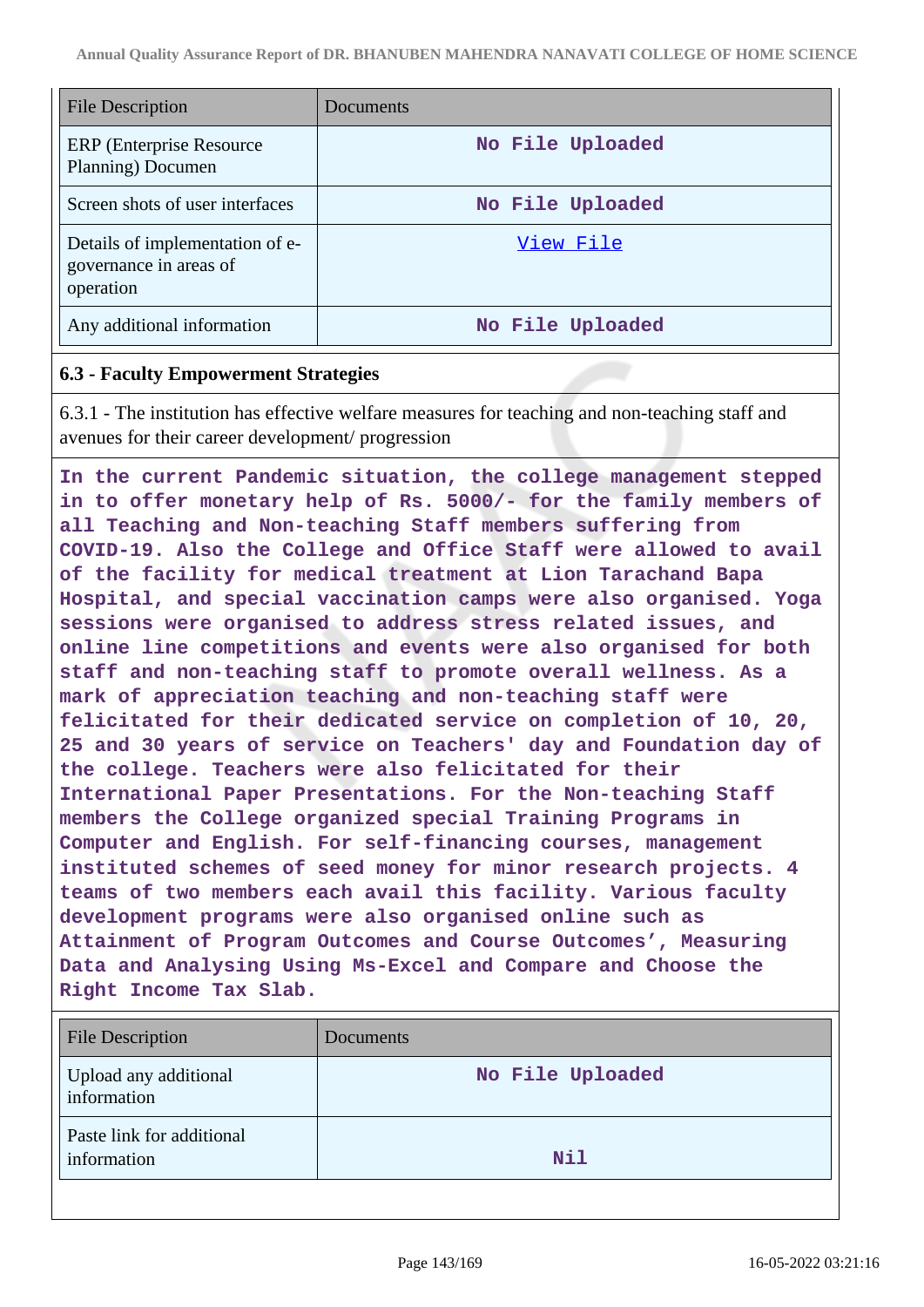# **6.3.2 - Number of teachers provided with financial support to attend conferences / workshops and towards payment of membership fee of professional bodies during the year**

**24**

| <b>File Description</b>                                                                                                          | <b>Documents</b> |
|----------------------------------------------------------------------------------------------------------------------------------|------------------|
| Upload any additional<br>information                                                                                             | No File Uploaded |
| Details of teachers provided<br>with financial support to attend<br>conference, workshops etc<br>during the year (Data Template) | View File        |

**6.3.3 - Number of professional development / administrative training programmes organized by the Institution for its teaching and non-teaching staff during the year**

| <b>File Description</b>                                                                             | Documents        |
|-----------------------------------------------------------------------------------------------------|------------------|
| Reports of the Human Resource<br>Development Centres (UGC<br>HRDC/ASC or other relevant<br>centres) | View File        |
| Upload any additional<br>information                                                                | No File Uploaded |

**6.3.4 - Number of teachers who have undergone online/ face-to-face Faculty Development Programmes during the year: (Professional Development Programmes, Orientation / Induction Programmes, Refresher Courses, Short-Term Course, etc.)**

| ٠ | m.                       |
|---|--------------------------|
|   | ×<br>۰.<br>×<br>- 3<br>v |

| <b>File Description</b>                                                                             | Documents        |
|-----------------------------------------------------------------------------------------------------|------------------|
| Summary of the IQAC report                                                                          | View File        |
| Reports of the Human Resource<br><b>Development Centres (UGC)</b><br>ASC or other relevant centers) | View File        |
| Upload any additional<br>information                                                                | No File Uploaded |

#### **6.4 - Financial Management and Resource Mobilization**

6.4.1 - Institution conducts internal and external financial audits regularly

**The internal audit is done throughout the year whereas the**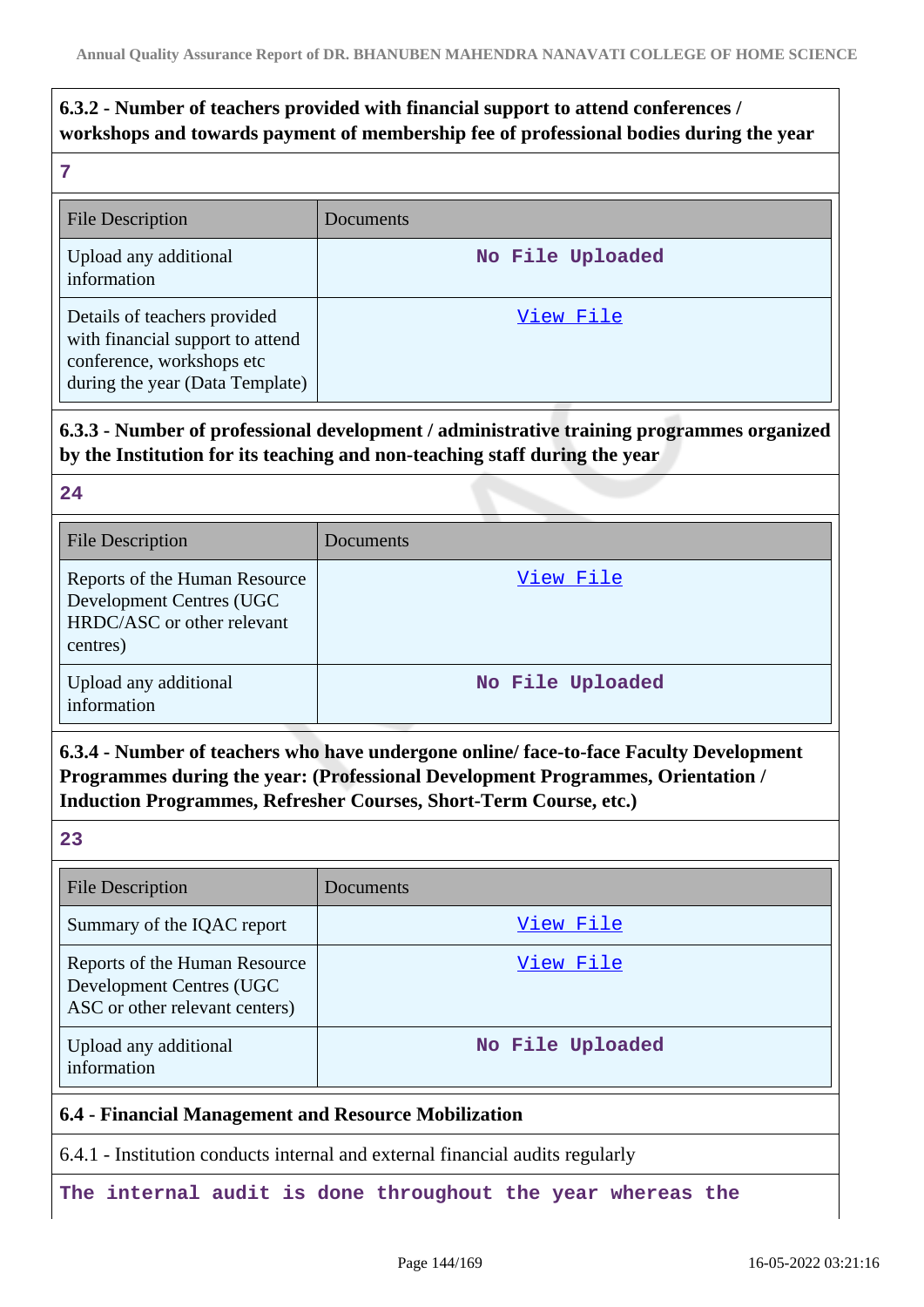**external audit is done once a year.**

**Transparency and accountability is ensured by conducting an annual audit of the statements.**

**The internal financial audit is done at the institutional level by a qualified CA Mrs. Bhakti Parab. The procedure followed under internal audit is:**

- **Proper authorisation, obtaining quotations, proper maintenance of accounts and records, regarding purchases of fixed assets and materials is done.**
- **Bank reconciliation statements are prepared at regular intervals and scrutiny of reconciliation is done**
- **Fees receivable and actual fees received are reconciled on a regular basis.**
- **Investment register is verified.**
- **Scrutiny of expenses, verification of quotation, authorisation on purchases, verification of TDS and EPF is done.**
- **Depreciation calculation on fixed assets is done.**

**The procedure followed under External Audit of funds and grants received by the government is:**

**As per the stipulated period of time of the grant giving agency, , the accounts for all the grants and funds sanctioned by the Government/RUSA/UGC are initially submitted to an external Chartered Accountant. After addressing clarifications and corrections, the final accounts are settled. The audit report issued by the auditor with utilization certificate and all necessary ratified accounts are submitted to the concerned sanctioned authorities. At the time of annual audits by the Joint Director of Higher Education, the audit team verifies all the financial documents related to the funds utilized by College.**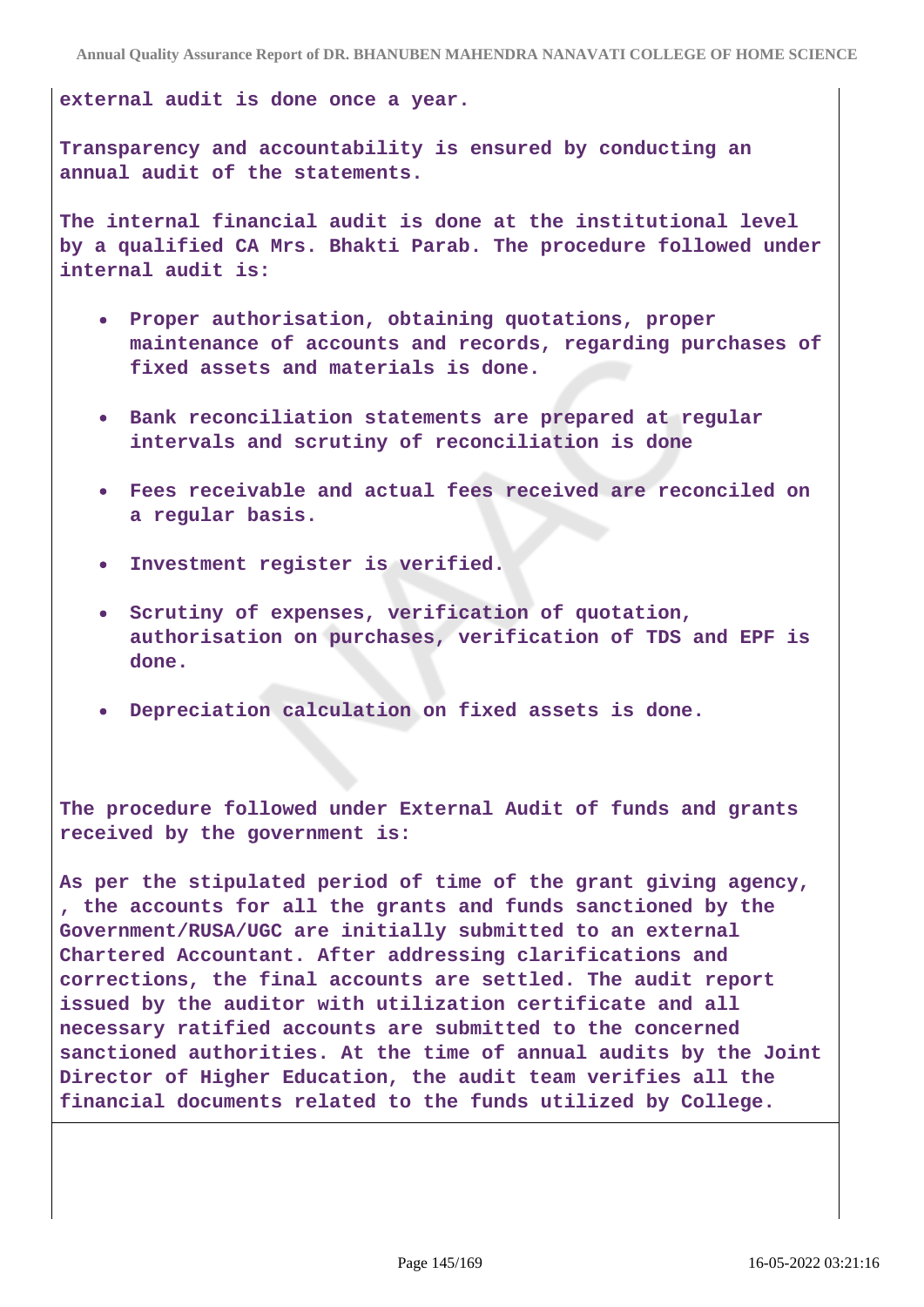| <b>File Description</b>                  | Documents        |
|------------------------------------------|------------------|
| Upload any additional<br>information     | No File Uploaded |
| Paste link for additional<br>information | Nil              |

# **6.4.2 - Funds / Grants received from non-government bodies, individuals, and philanthropists during the year (not covered in Criterion III and V) (INR in lakhs)**

**6191460**

| <b>File Description</b>                                                                                              | Documents        |
|----------------------------------------------------------------------------------------------------------------------|------------------|
| Annual statements of accounts                                                                                        | View File        |
| Details of funds / grants<br>received from non-government<br>bodies, individuals,<br>philanthropists during the year | View File        |
| Any additional information                                                                                           | No File Uploaded |

6.4.3 - Institutional strategies for mobilisation of funds and the optimal utilisation of resources

**The college has the Resource Mobilisation Policy to achieve resource mobilization and optimum utilisation of funds for the promotion of learner centric ecosystem of the institution. The Governing body monitors the optimal utilisation of the funds for the smooth functioning of the institution. The administrative staff in consultation with the finance committee is responsible for the utilisation of funds. The finance committee comprises the Management member, Principal, senior staff of the college, administrative staff and the University nominee. The Finance committee meetings are conducted twice a year. Funds are provided to meet the infrastructure requirement of the institution while starting new programmes and centers. Department wise budgets for equipment, instruments, consumables are prepared by the head of the departments and submitted to the principal at the beginning of the academic year, or as and when required. The budget for student activities, remuneration of visiting faculty, and an honorarium of Guest for Expert Lecture, Seminars, Workshops and Conferences at the department is prepared and approved by Management. All the bills/ invoices/ vouchers and purchase orders of expenses against sanctioned budgets for particular heads are scrutinized by the Planning and Purchase committee, Principal and Heads of Departments.**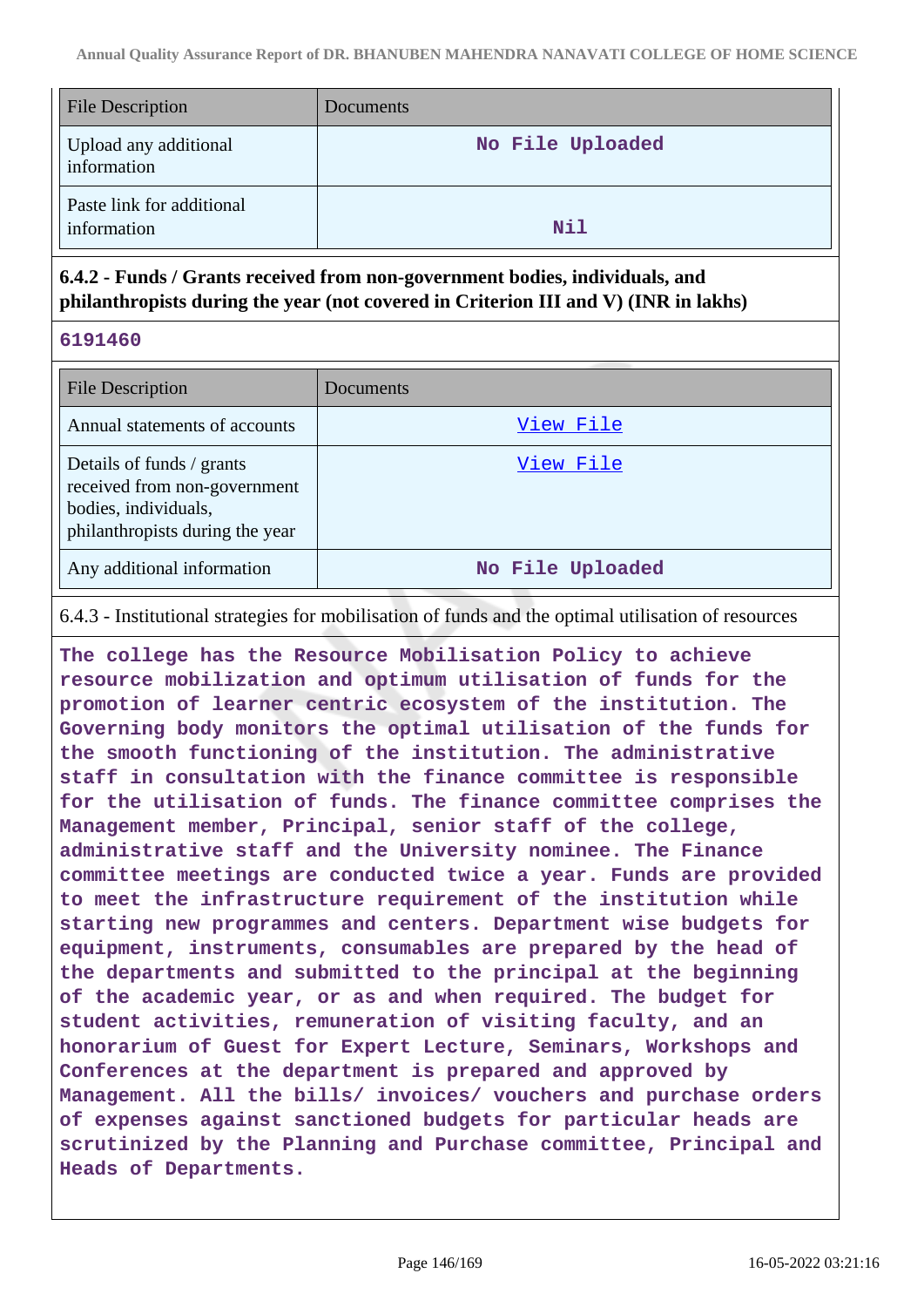| <b>File Description</b>                  | Documents                                                                                                          |
|------------------------------------------|--------------------------------------------------------------------------------------------------------------------|
| Upload any additional<br>information     | No File Uploaded                                                                                                   |
| Paste link for additional<br>Information | https://www.bmncollege.com/wp-content/uplo<br>ads/2021/11/Resource-Mobilisation-<br>Policy-24th-June-converted.pdf |

# **6.5 - Internal Quality Assurance System**

6.5.1 - Internal Quality Assurance Cell (IQAC) has contributed significantly for institutionalizing quality assurance strategies and processes visible in terms of incremental improvements made during the preceding year with regard to quality (in case of the First Cycle): Incremental improvements made during the preceding year with regard to quality and post-accreditation quality initiatives (Second and subsequent cycles)

**Two practises that have been institutionalized as a result of IQAC initiatives-**

## **1. Fit campus-**

**The pandemic resulted in lockdowns and shutting down of educational institutions almost worldwide. Along with academic inputs the IQAC evaluated and realized that students were most vulnerable during this time and required additional inputs in order to keep Fit- physically and mentally. With this in mind the IQAC initiated the following practises as a part of weekly routine-**

- **1. Online yoga and body workouts as a part of the structured time table being followed throughout the academic year encouraged the participation of not only the students but also the teaching and the non-teaching faculty.**
- **2. In order to maintain a positive outlook and assure mental wellbeing, life skills and structured mentoring classes have also been introduced into the time table.**

## **2. Increased involvement of the Alumni**

**The pandemic resulted in a financial crisis for many of the students who expressed that they would be unable to continue due to lack of funds. IQAC has always involved the alumni of the institution towards development of the institution and an appeal**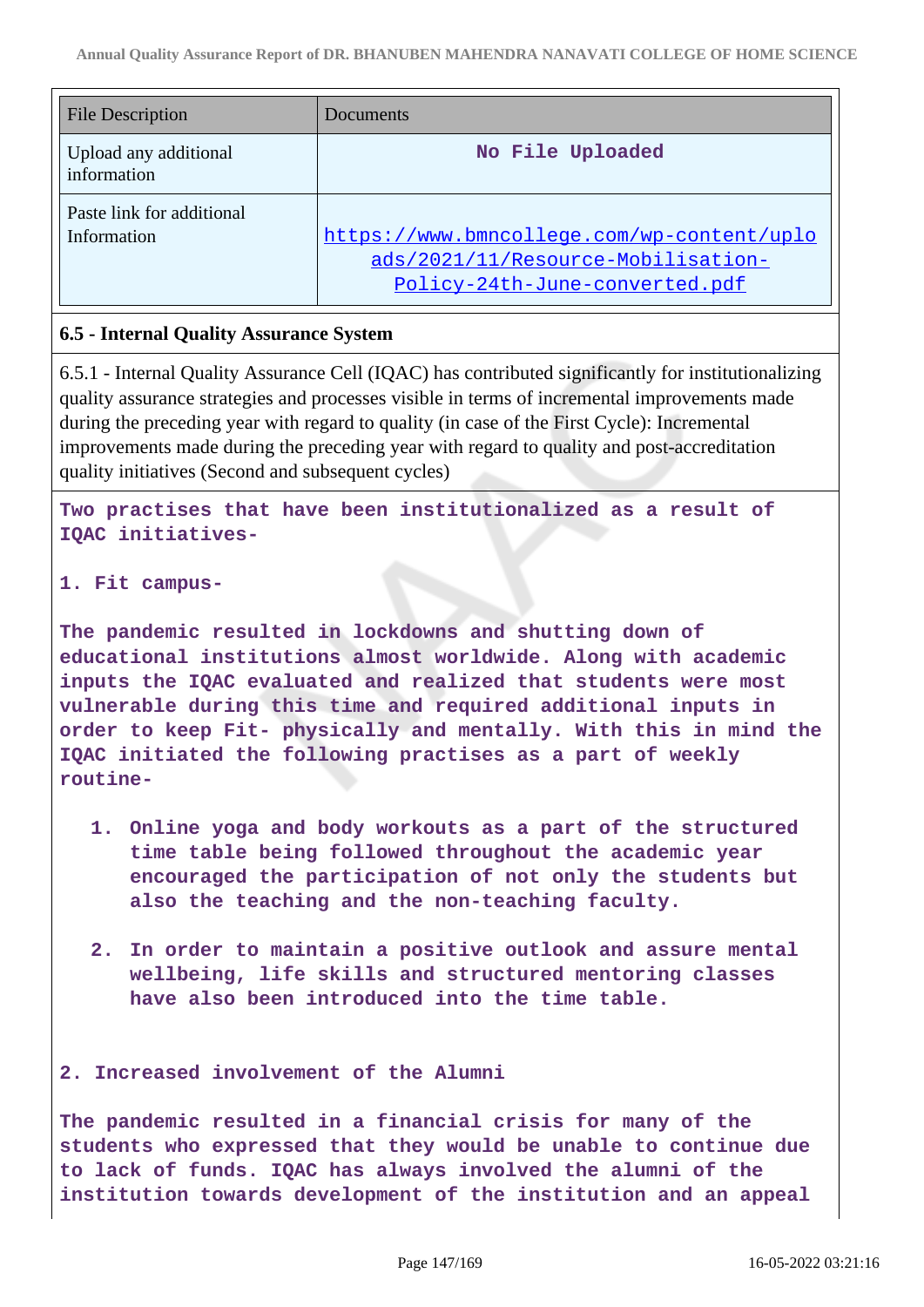**was prepared and circulated in alumni groups following which a generous contribution of Rs. 10, 42, 460/- was collected towards free ship that was offered to 103 students.**

**The pandemic also created another opportunity of linking with the alumni as an international alumni led conference was planned and successfully conducted showcasing the work being done by the alumni. This is now going to be taken up as a biennial activity by the institution. Total 76 Alumnae were invited as resource persons for various webinars or workshops by different departments. They have also guided students on career options after graduation and how to be an entrepreneur.**

| <b>File Description</b>                  | <b>Documents</b> |
|------------------------------------------|------------------|
| Upload any additional<br>information     | No File Uploaded |
| Paste link for additional<br>information | Nil              |

6.5.2 - The institution reviews its teaching-learning process, structures and methodologies of operation and learning outcomes at periodic intervals through its IQAC as per norms

**Formulating the Program Outcomes and Course Outcomes for all the courses implemented under autonomy**

**In view of the implementation of the process of autonomy, and the restructuring of curriculum as per the feedback of stakeholders and potential employers the IQAC was of the opinion that the program outcomes and course outcomes should be visited to examine if they are in line with the revised curriculum. It was therefore decided to have a facilitation of the same by organising aFaculty Development Program on 'Attainment of Program Outcomes and Course Outcomes' by Mr. Shrihari Pingle, IQAC Coordinator, Sangamner Nagarpalika Arts, D. J. Malpani Commerce and B. N. Sarada Science College(Autonomous. The workshops enabled faculty to review not only the program outcome and course outcomes but also to revisit structures and methodologies of operation. After two rounds of collaborative sharing, the program outcomes of post-graduate as well as graduate programs were reviewed. The program outcomes and course outcomes are uploaded on the website along with the syllabus of each program and the program attainment will now be in line with these objectives.**

**The lockdown enforced by the covid -19 pandemic lockdown had led to all teaching- learning and evaluation to be conducted online.**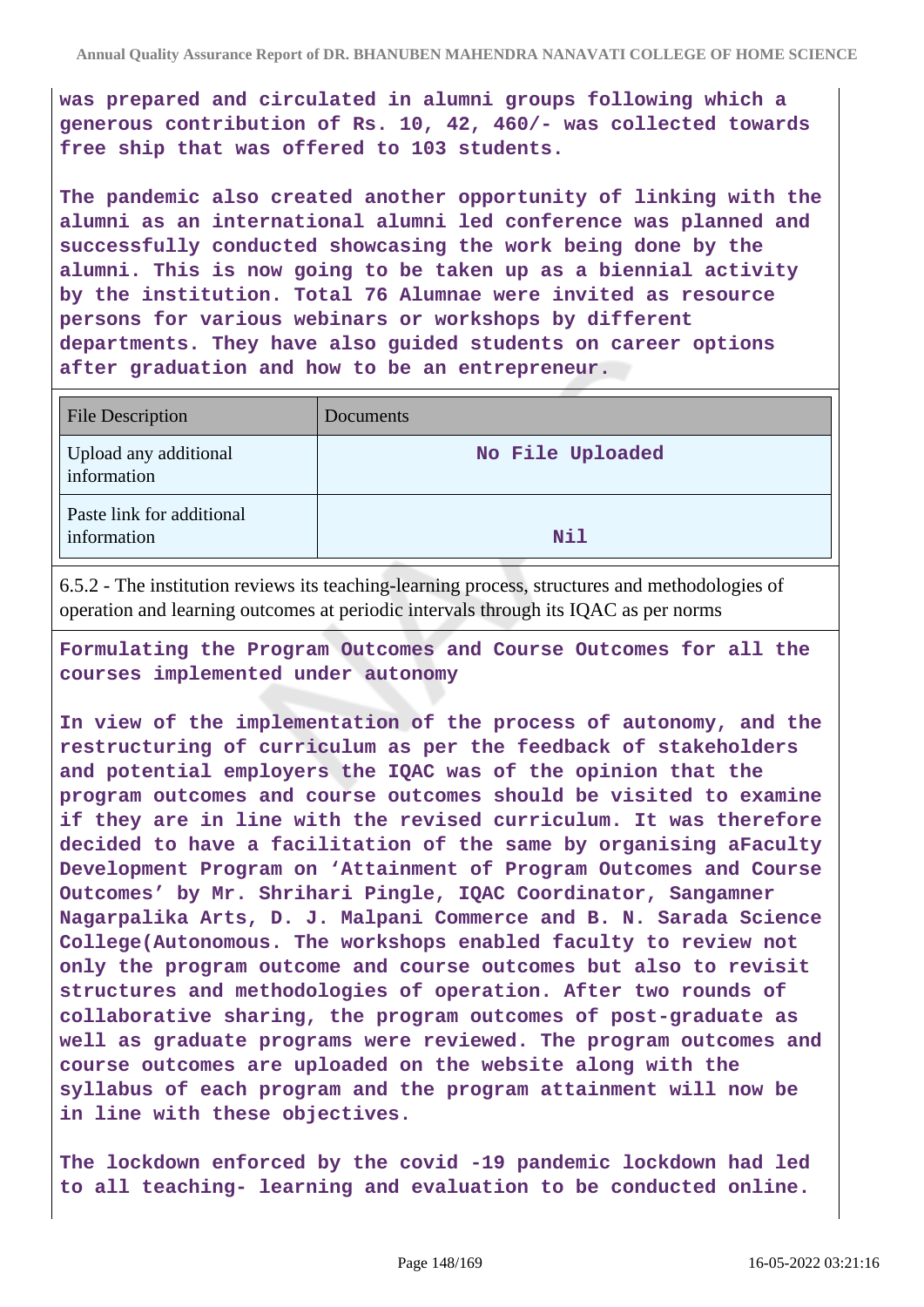**TheIQAC therefore suggested that the online student-teacher evaluation process should also be conducted via online mode and questions should be reviewed so as to assess effectiveness of the processes of e-learning and evaluation. Feedback forms were made via google and circulated to all students for feedback on all teachers and subjects taught. The results were analysed and feedback given to the respective teachers.This mechanism is now an important aspect of the annual self-appraisal requirement.This process brought in reform in terms of ICT teaching methods being used by faculty.**

| <b>File Description</b>                                                                                                                                                                                                                                                                                                                                                                                                                    | Documents                                                                                          |  |
|--------------------------------------------------------------------------------------------------------------------------------------------------------------------------------------------------------------------------------------------------------------------------------------------------------------------------------------------------------------------------------------------------------------------------------------------|----------------------------------------------------------------------------------------------------|--|
| Upload any additional<br>information                                                                                                                                                                                                                                                                                                                                                                                                       | No File Uploaded                                                                                   |  |
| Paste link for additional<br>information                                                                                                                                                                                                                                                                                                                                                                                                   | Nil                                                                                                |  |
| A. Any 4 or all of the above<br>6.5.3 - Quality assurance initiatives of the<br>institution include Regular meeting of the<br><b>IQAC Feedback collected, analysed and used</b><br>for improvement of the institution<br>Collaborative quality initiatives with other<br>institution(s) Participation in NIRF Any<br>other quality audit recognized by state,<br>national or international agencies (such as<br><b>ISO Certification</b> ) |                                                                                                    |  |
| <b>File Description</b>                                                                                                                                                                                                                                                                                                                                                                                                                    | Documents                                                                                          |  |
| Paste the web link of annual<br>reports of the Institution                                                                                                                                                                                                                                                                                                                                                                                 | https://www.bmncollege.com/wp-content/uplo<br>ads/2022/04/Akanksha-<br>magazine-2020-21-Part-1.pdf |  |
| Upload e-copies of<br>accreditations and certification                                                                                                                                                                                                                                                                                                                                                                                     | View File                                                                                          |  |
| Upload details of quality<br>assurance initiatives of the<br>institution                                                                                                                                                                                                                                                                                                                                                                   | <u>View File</u>                                                                                   |  |
| Upload any additional<br>information                                                                                                                                                                                                                                                                                                                                                                                                       | No File Uploaded                                                                                   |  |
| <b>INSTITUTIONAL VALUES AND BEST PRACTICES</b>                                                                                                                                                                                                                                                                                                                                                                                             |                                                                                                    |  |
| 7.1 - Institutional Values and Social Responsibilities                                                                                                                                                                                                                                                                                                                                                                                     |                                                                                                    |  |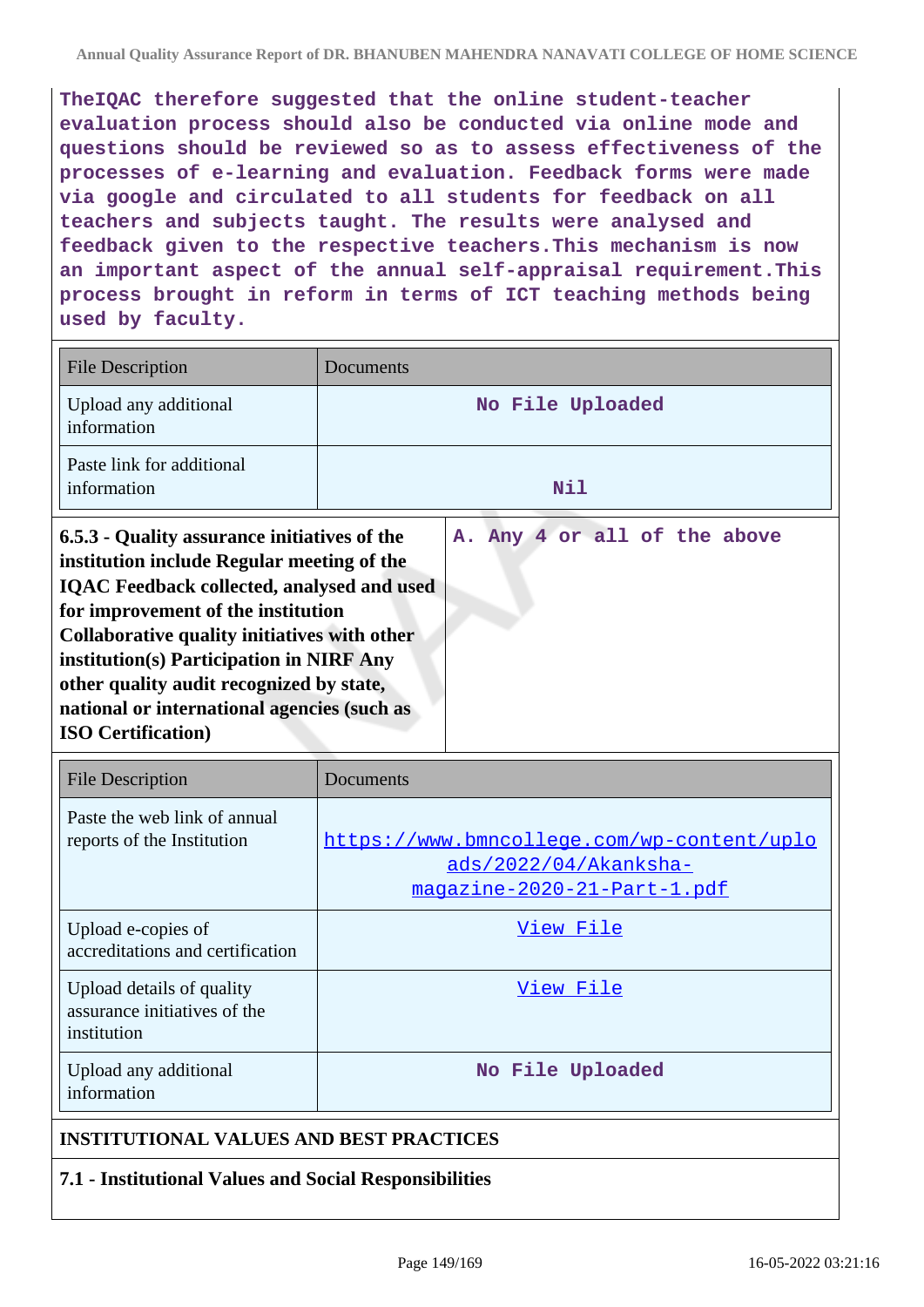## 7.1.1 - Measures initiated by the Institution for the promotion of gender equity during the year

**The college has an Internal Committee as per the Vishakha Guidelines of Government of Maharashtra. The committee organises the orientation session every year for FYBCA and FYBSc students. For spreading awareness, the poster of this committee is displayed at prominent places in the college with contact details. To sensitize students on Gender related issues and need of equity, Dr. BMN College of Home Science had organized various Webinars and Sessions for students. The college has Cell for prevention of caste-based discrimination which follows a zero tolerance policy towards any kind of caste-based discrimination. Also, the college has an Anti-ragging committee and Anti-Ragging Squad to curb the menace of Ragging in Higher Educational Institutions.**

**Facilities for students:**

**Students' Common Room has lockers, tables, and chairs. The facility is used as a space for study and project work. In addition, it is also utilized by students during practice sessions for cultural events and small workshops. Facilities for playing Chess and Carrom are available in space designated for sports. Washroom facilities (female and male toilets) are available on every floor. Washroom facilities and a water cooler are available in the passage next to the Common Room. Students have access to a provision of Sanitary pads Vending & incinerating machines on both the 2nd and 5th Floor respectively.**

**The College has signed an MOU with the SMES Nursing College for use of the facilities of the Health Centre. A consulting Physician has been appointed by the Management and is available every Tuesday and Friday for free medical consultancy. First aid boxes are available on the 1st floor, Staff rooms (4th floor and 5th floor), and Gym (currently not available during the lockdown period). Nutritional Counselling sessions are conducted by the Department of Food Science and Nutrition.**

**Gymnasium (Physical Fitness Centre) located on the 9th floor is used to conduct practical sessions of the Postgraduate Diploma course in Sports Science Fitness and Nutrition, and Career Oriented Program in Physical Fitness and Weight Management. The College has appointed a qualified Sports Teacher who identifies talented students for different games. Special coaches are appointed for games such as Badminton, Chess, Volleyball, Table Tennis, Fencing, Kho-Kho, Kabbadi and Basketball.**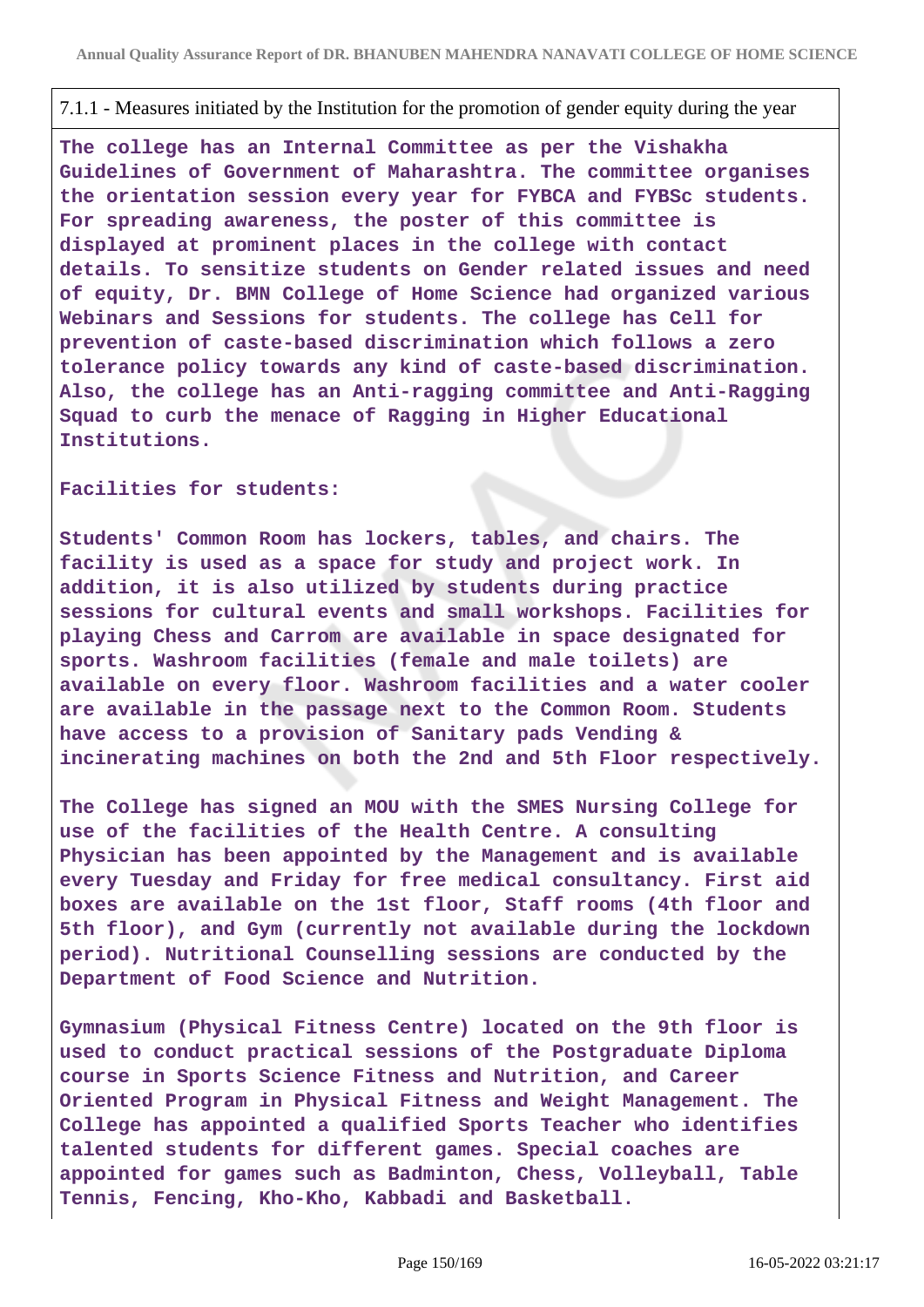**The library also has an Internet section with 5 Computers which are Wi-Fi enabled. The Reference Section and main Library can seat an additional 20 students. The students also have access to an additional Reading Room of the Library in the sister institute Smt. MMP Shah Women's College of Arts and Commerce, which is also on our Campus. 20 Smart Classrooms have been enabled with complete ICT facilities and Wi-Fi which are utilised for lectures as well as presentations. An exclusive Internet Corner "Browse-IT" with 8 Computers is available on the 5th floor. All Computer Labs have well-equipped Internet connections. Wi-fi connectivity is available on Campus for educational purposes.**

**CCTV cameras have been installed at strategic locations for security surveillance of the college. Security personnel manning the entry points. They maintain a log of all persons entering and leaving the premises. Mandatory for students and all staff of Dr. BMN College of Home Science to wear ID cards while on the college premises. There are ramps at both entries to the College allowing easy access to 4 lifts. There is a toilet for specially challenged students on the Ground floor**

| <b>File Description</b>                                                                                                                                                                                                                    | Documents     |                      |
|--------------------------------------------------------------------------------------------------------------------------------------------------------------------------------------------------------------------------------------------|---------------|----------------------|
| Upload any additional<br>information                                                                                                                                                                                                       |               | No File Uploaded     |
| Paste link for additional<br>Information                                                                                                                                                                                                   |               | Nil                  |
| 7.1.2 - The Institution has facilities for<br>alternate sources of energy and energy<br><b>conservation: Solar energy</b><br>plant Wheeling to the Grid Sensor-based<br>energy conservation Use of LED bulbs/<br>power-efficient equipment | <b>Biogas</b> | D. Any 1of the above |
| <b>File Description</b>                                                                                                                                                                                                                    | Documents     |                      |

| File Description               | Documents        |
|--------------------------------|------------------|
| Geotagged Photographs          | View File        |
| Any other relevant information | No File Uploaded |

7.1.3 - Describe the facilities in the institution for the management of the following types of degradable and non-degradable waste (within a maximum of 200 words)

**Due to the Pandemic, Online awareness sessions were organised for the students as follows**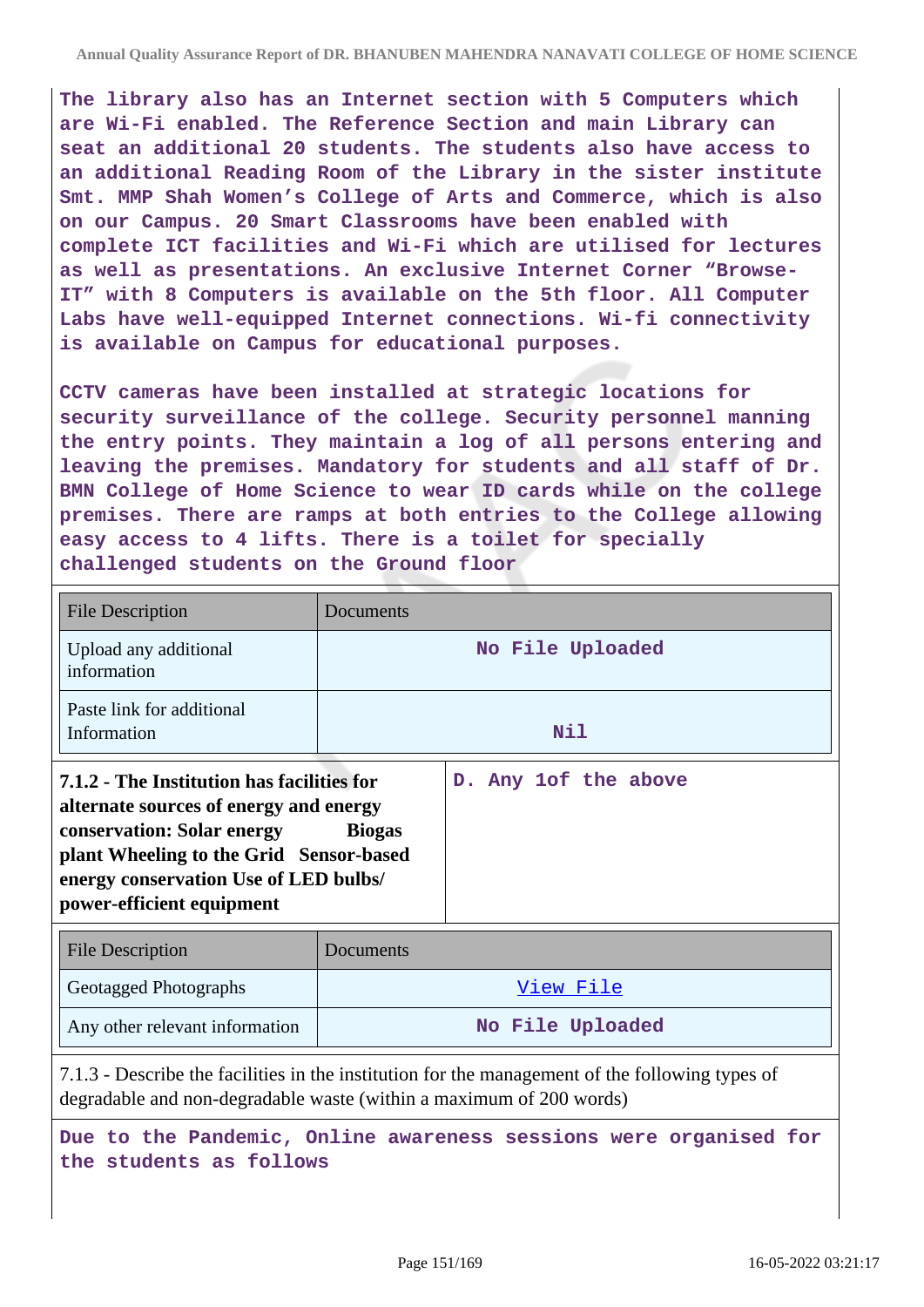- **Organised 'Making India green' through Recycling of Cloth Bags, bookbinding competitions on 5th August 2020.**
- **Organised a workshop titled 'Go Pro with Recycling by Ms. Harshita Srivastava. Students made masks with coke bottles and other waste materials on 14th October 2020.**
- **An 8 -day RUSA sponsored "Training Series in Sustainable Waste Management" was organised by the Department of Foundation Courses under Environmental Studies by Ms. Hamsa Iyer (Founder, Eco-Products India) for170 students including 2 faculty members joined via Zoom platform in the month of February 2021**
- **A guest lecture by NGO Global Green Resonance Foundation was organised for 63 students on the topic 'Plastic Waste Management' on 7th April 2021 via Google Meet**
- **The Environment Sensitisation Committee had organised a Plastic Collection Drive wherein the students of FYBCA have so far collected 50 kgs of plastic waste namely Milk pouches which has been donated to NGO Global Green Resonance Foundation on 19th March 2021. This is an ongoing activity and the next round of collection will be conducted in the month of October**
- **On World Earth Day ie 22nd April 2021 Students from BCA department made various posters in celebration of World Earth Day**
- **The Environment Sensitisation Committee had organised an Online Quiz Competition on the occasion of World Environment day ie 5th June on 'Spreading Awareness about the Corona Virus and its Variants' 105 students had participated in the quiz**

**Due to the pandemic the E-Waste collection drive could not be scheduled, however the collection point is open for collection on the 5th Floor. The college has a provision of Pad vending Machine and an incinerating machine to ensure students discard used pads hygienically**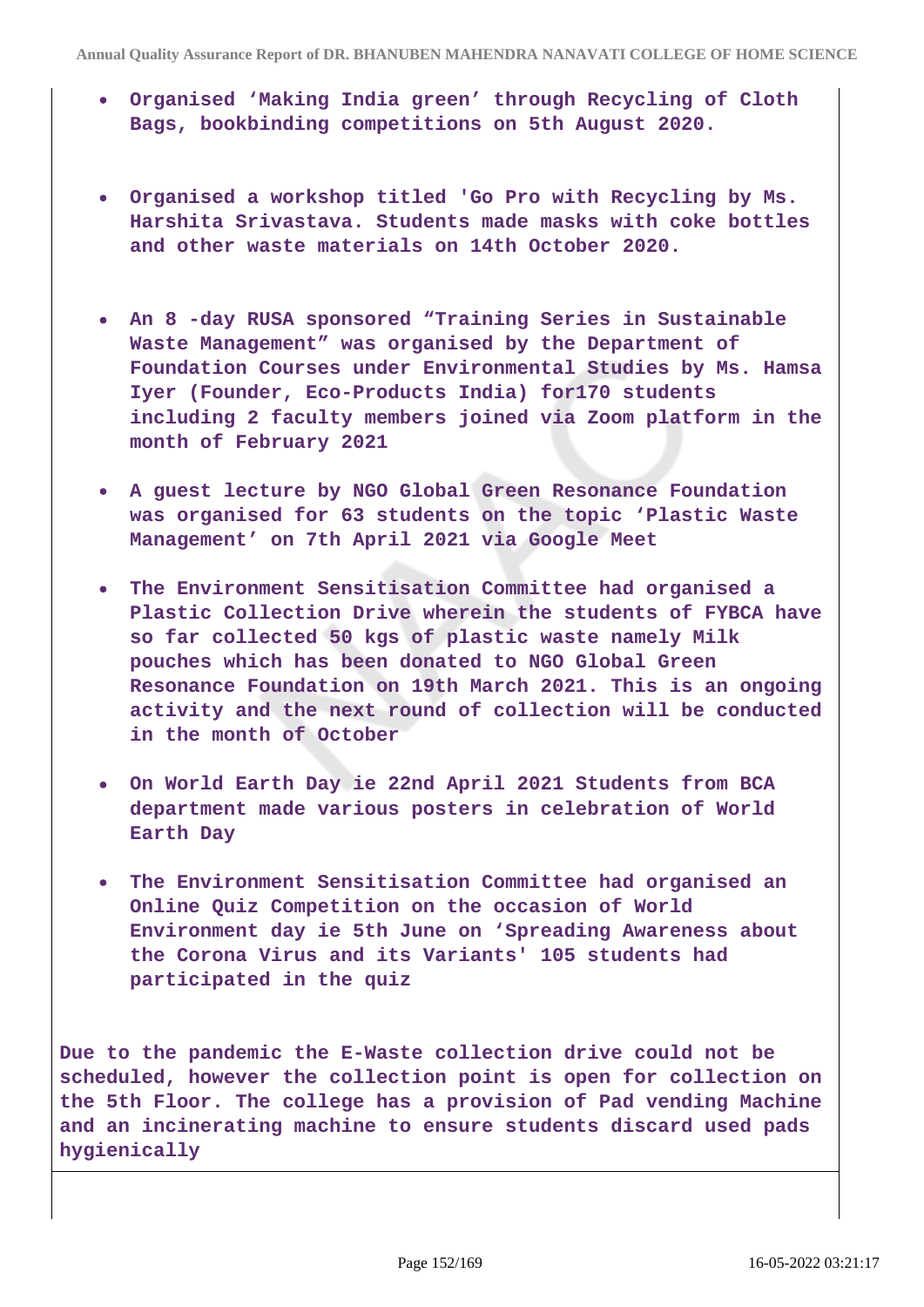| <b>File Description</b>                                                                                                                                                                                                                                                      | Documents                                                                      |  |  |
|------------------------------------------------------------------------------------------------------------------------------------------------------------------------------------------------------------------------------------------------------------------------------|--------------------------------------------------------------------------------|--|--|
| Relevant documents like<br>agreements/MoUs with<br>Government and other approved<br>agencies                                                                                                                                                                                 | <u>View File</u>                                                               |  |  |
| Geotagged photographs of the<br>facilities                                                                                                                                                                                                                                   | No File Uploaded                                                               |  |  |
| Any other relevant information                                                                                                                                                                                                                                               | No File Uploaded                                                               |  |  |
| 7.1.4 - Water conservation facilities available<br>in the Institution: Rain water harvesting<br><b>Bore well /Open well recharge Construction</b><br>of tanks and bunds Waste water recycling<br><b>Maintenance of water bodies and</b><br>distribution system in the campus | E. None of the above                                                           |  |  |
| <b>File Description</b>                                                                                                                                                                                                                                                      | Documents                                                                      |  |  |
| Geotagged photographs / videos<br>of the facilities                                                                                                                                                                                                                          | No File Uploaded                                                               |  |  |
| Any other relevant information                                                                                                                                                                                                                                               | No File Uploaded                                                               |  |  |
|                                                                                                                                                                                                                                                                              | 7.1.5 - Green campus initiatives include                                       |  |  |
| 7.1.5.1 - The institutional initiatives for<br>D. Any 1of the above<br>greening the campus are as follows:<br>1. Restricted entry of automobiles<br>2. Use of bicycles/ Battery-powered                                                                                      |                                                                                |  |  |
| vehicles<br>3. Pedestrian-friendly pathways<br>4. Ban on use of plastic<br>5. Landscaping                                                                                                                                                                                    |                                                                                |  |  |
| <b>File Description</b>                                                                                                                                                                                                                                                      | Documents                                                                      |  |  |
| Geotagged photos / videos of<br>the facilities                                                                                                                                                                                                                               | No File Uploaded                                                               |  |  |
| Various policy documents /<br>decisions circulated for<br>implementation                                                                                                                                                                                                     | No File Uploaded                                                               |  |  |
| Any other relevant documents                                                                                                                                                                                                                                                 | No File Uploaded                                                               |  |  |
|                                                                                                                                                                                                                                                                              | 7.1.6 - Quality audits on environment and energy undertaken by the institution |  |  |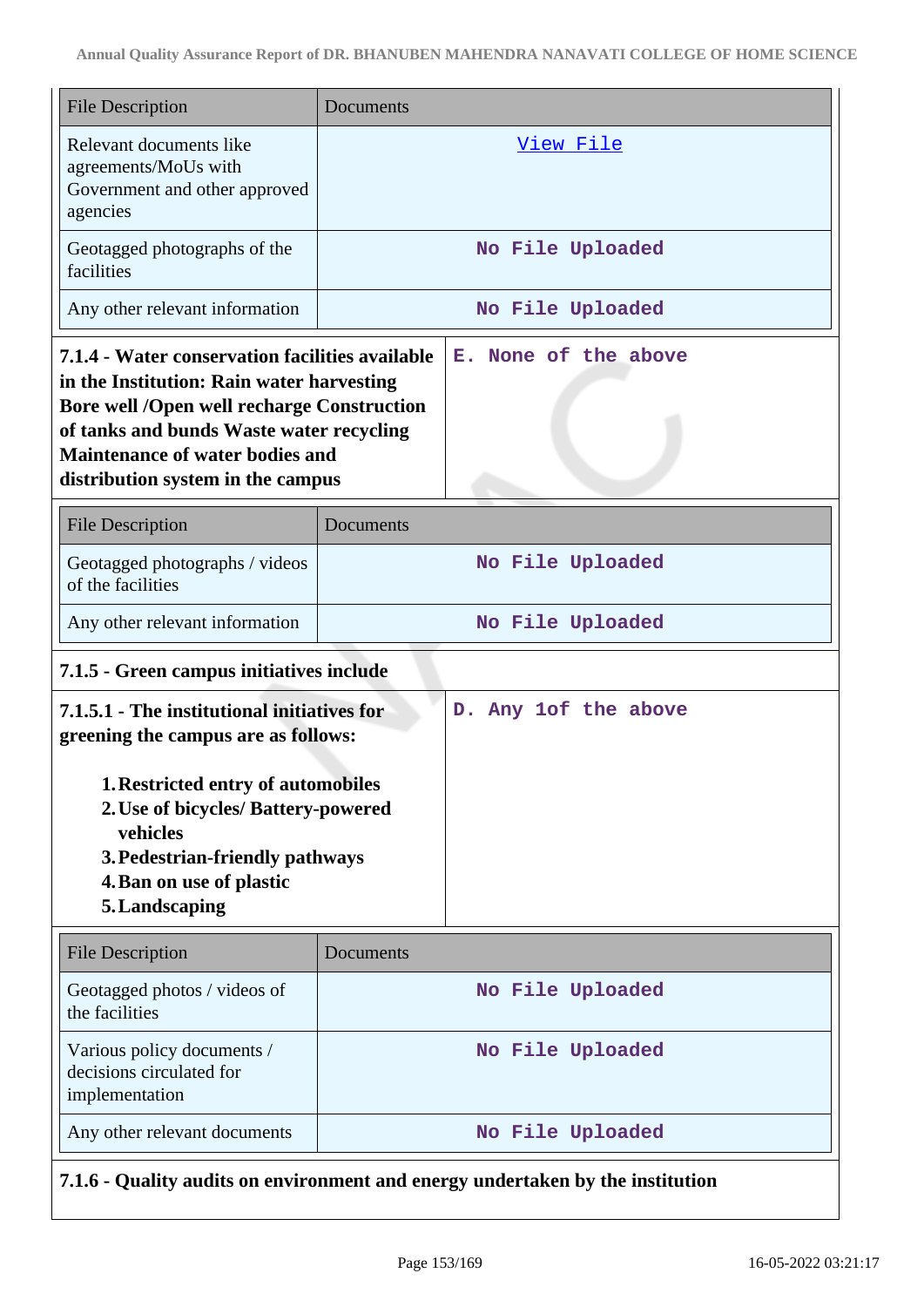| 7.1.6.1 - The institution's initiatives to<br>preserve and improve the environment and<br>harness energy are confirmed through the<br>following:<br>1. Green audit<br>2. Energy audit<br><b>3. Environment audit</b><br>4. Clean and green campus<br>recognitions/awards<br>5. Beyond the campus environmental<br>promotional activities                                                                                                                                                                            | D. Any 1 of the above |  |
|---------------------------------------------------------------------------------------------------------------------------------------------------------------------------------------------------------------------------------------------------------------------------------------------------------------------------------------------------------------------------------------------------------------------------------------------------------------------------------------------------------------------|-----------------------|--|
| <b>File Description</b>                                                                                                                                                                                                                                                                                                                                                                                                                                                                                             | Documents             |  |
| Reports on environment and<br>energy audits submitted by the<br>auditing agency                                                                                                                                                                                                                                                                                                                                                                                                                                     | View File             |  |
| Certification by the auditing<br>agency                                                                                                                                                                                                                                                                                                                                                                                                                                                                             | No File Uploaded      |  |
| Certificates of the awards<br>received                                                                                                                                                                                                                                                                                                                                                                                                                                                                              | No File Uploaded      |  |
| Any other relevant information                                                                                                                                                                                                                                                                                                                                                                                                                                                                                      | No File Uploaded      |  |
| 7.1.7 - The Institution has a disabled-friendly<br>and barrier-free environment: Ramps/lifts<br>for easy access to classrooms and centres<br><b>Disabled-friendly washrooms Signage</b><br>including tactile path lights, display boards<br>and signposts Assistive technology and<br>facilities for persons with disabilities:<br>accessible website, screen-reading software,<br>mechanized equipment, etc. Provision for<br>enquiry and information: Human assistance,<br>reader, scribe, soft copies of reading | B. Any 3 of the above |  |

**materials, screen reading, etc.**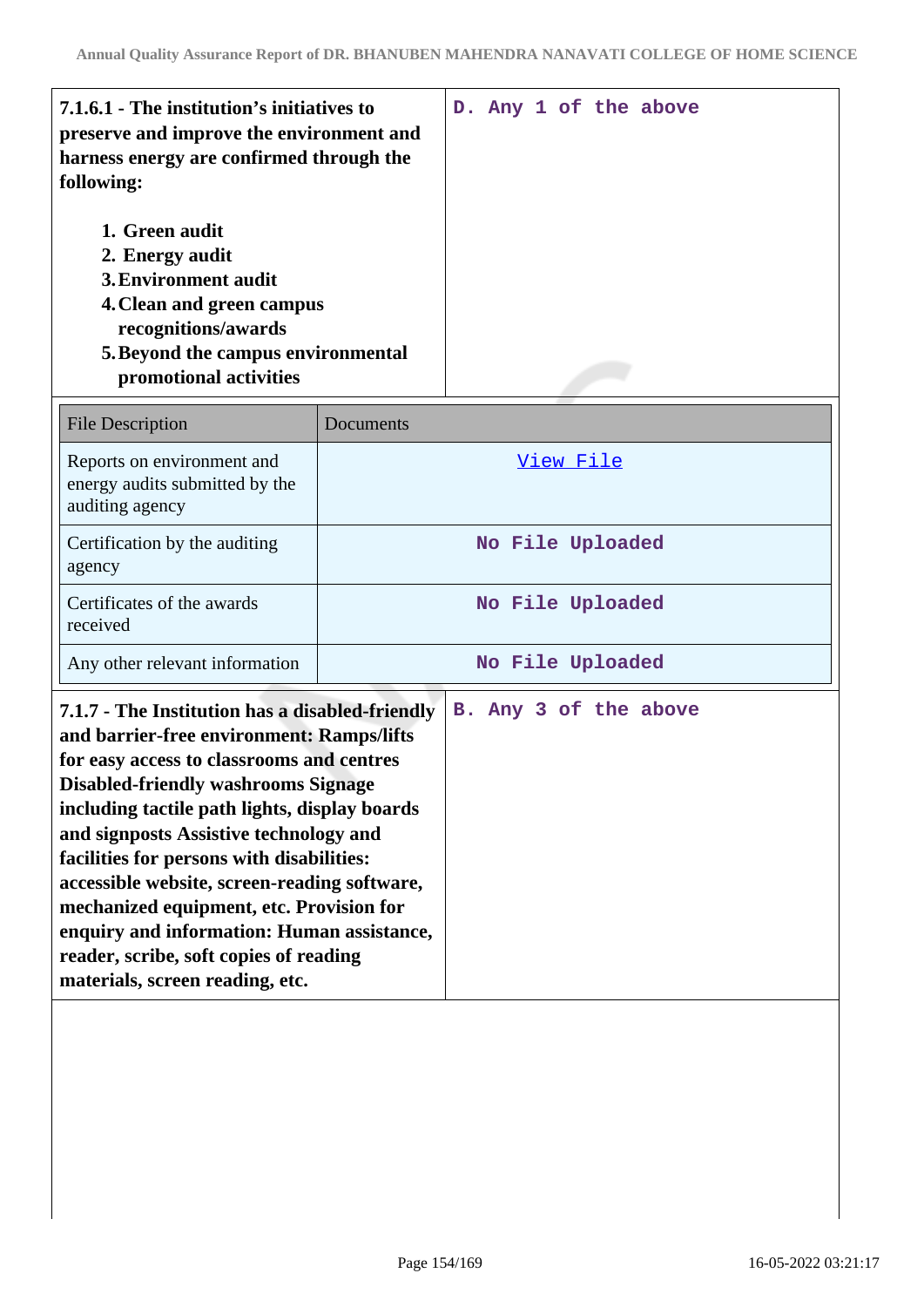| <b>File Description</b>                                            | Documents        |
|--------------------------------------------------------------------|------------------|
| Geotagged photographs / videos<br>of facilities                    | View File        |
| Policy documents and<br>brochures on the support to be<br>provided | View File        |
| Details of the software procured<br>for providing assistance       | No File Uploaded |
| Any other relevant information                                     | No File Uploaded |

7.1.8 - Describe the Institutional efforts/initiatives in providing an inclusive environment i.e. tolerance and harmony towards cultural, regional, linguistic, communal, socio-economic and other diversities (within a maximum of 200 words).

**The institution works towards providing an inclusive environment to ensure an environment of equality, harmony and tolerance towards cultural, regional, linguistic, communal, socio-economic and other diversities.**

**The institute is centrally located and has students from various socio-economic backgrounds seeking admissions in various courses. The institute ensures that any girl student wanting to pursue higher education is not denied the basic right to education. If and when such cases have surfaced where a student plans to discontinue education due to financial constraints, the institute and the management has always ensured that financers and donors are approached so that the student does not give up education due to economic reasons. The freeship facilities provided by the government are made available to the students as per the notices and protocol.**

**During the pandemic for online lectures and examinations students facing problems in recharging their data pack were provided with data pack recharge for two months by the institute and because of which the students' online attendance improved.**

**The college as a practice of principle ensures that students develop and practice respect for the other cultures and linguistically challenged students. The institute makes every effort to imbibe respect for other human beings through various lecture series and workshops that teach inclusiveness through value education lectures. The Gandhian Studies Centre conducts the "I Transform India Transforms" Chinmaya Mission lecture series for the students wherein lectures and activities on**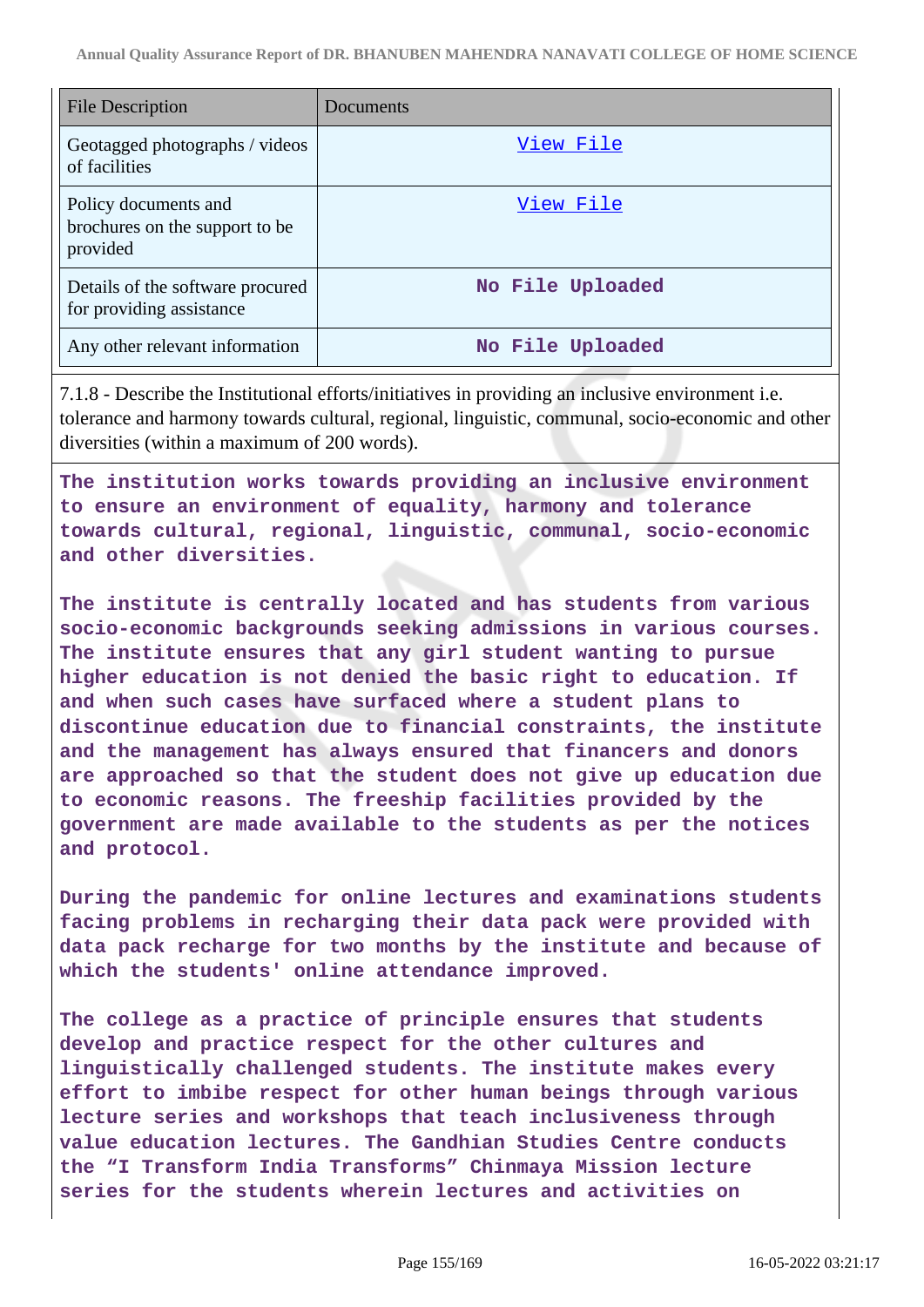**Universal Transformation, Patriotic Transformation, Cultural transformation are conducted.**

**Through the NSS unit students get an exposure to community life and service to others. Through the THRED initiative, issues like ageism, intergenerational bonding are worked upon.**

**Under the EBSB [ Ek Bharat Shreshtha Bharat] initiative of MHRD, students of our college have conducted several online webinars, tutorials, competitions for the paired college in Odisha. The student representatives of both the colleges have shared regional, cultural, linguistic, socio-economic diversities of Maharashtra and Odisha.**

**As a part of spreading awareness about various categories of inclusiveness, the following two sessions were organised:**

**A 3 day Faculty Development Program titled "I for Inclusion- An Awareness Workshop for Educators" Promoting Pluralism on Campus Initiative sponsored by RUSA jointly organized by Xavier's resource centre for Visually challenged Dept. for students with disabilities , Mumbai along with Dr. BMN College of Home Science (Autonomous) on 8th, 9th and 10th of April.**

**Career Roadmap for graduated in special education and rehabilitation profession by Ms. Arachana Rao, special educator was organised for students on 17th December 2021.**

| <b>File Description</b>                                                                                                                      | Documents |
|----------------------------------------------------------------------------------------------------------------------------------------------|-----------|
| Supporting documents on the<br>information provided (as<br>reflected in the administrative<br>and academic activities of the<br>Institution) | View File |

7.1.9 - Sensitization of students and employees of the institution to constitutional obligations: values, rights, duties and responsibilities of citizens:

**In order to sensitise the students and the employees of the institution about the constitutional obligations, values, duties and responsibilities the following online sessions were conducted as the college was following pandemic protocol:**

**The NSS unit observed Constitutional day on 26th November, 2020.**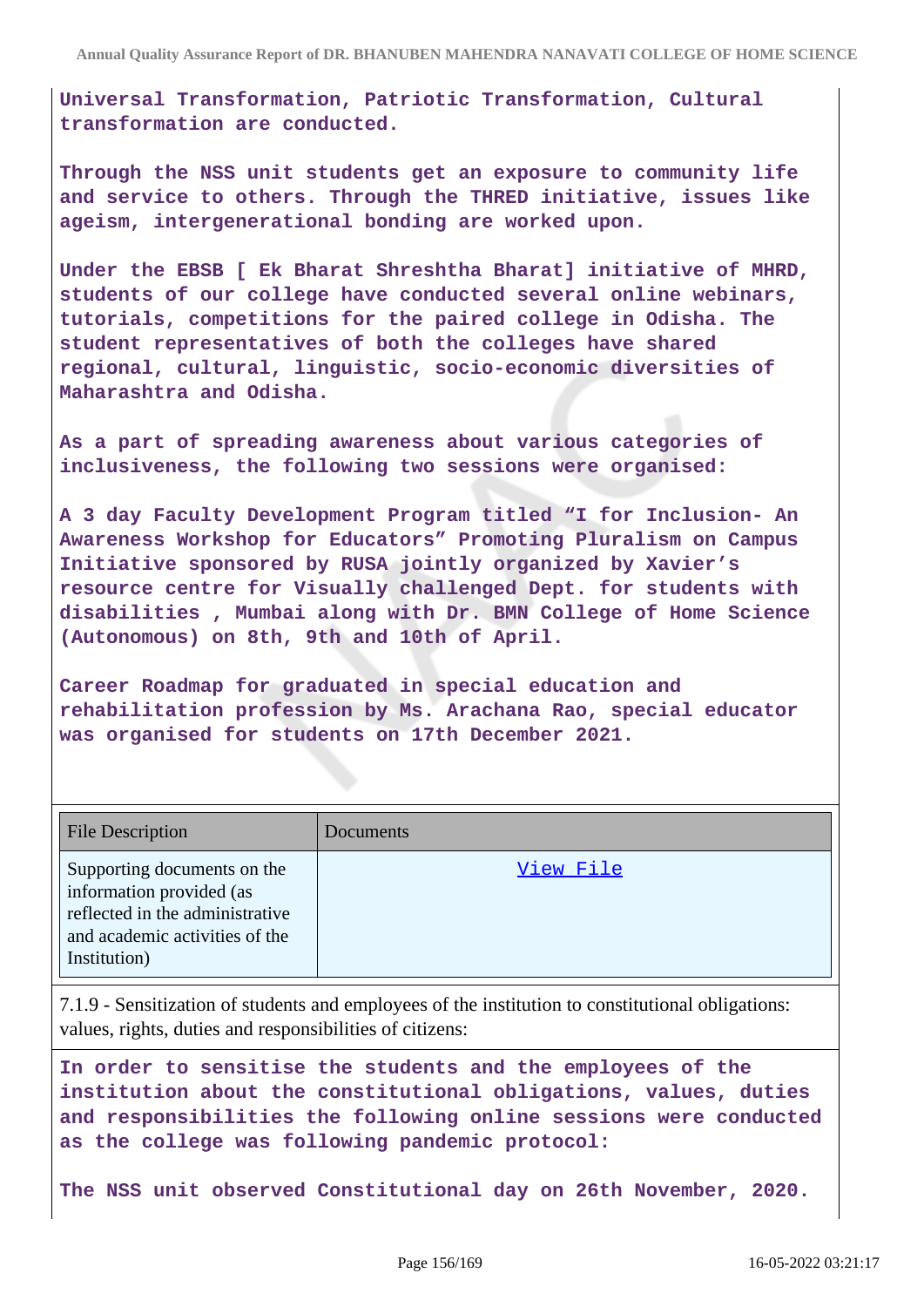**More than 150 students read the preamble of the Indian Constitution and pledged to obey it. Videos were also shared on the facts about the Indian Constitution.**

**120 students and staff attended an online webinar on 'Legal Remedies for crimes against women' organised by Rotary Club of Mumbai Mulund South and Rotary Club of Bombay Uptown by Advocate Vishal Saxena practising at Bombay High Court on 3rd July 2021.**

**Guest lecture on the topic 'Women & Law' was organised for 128 TYBSc students under the subject Women's Studies by Mrs Deepa Wagyani, Freelance Lawyer and Visiting Faculty in Smt. K. G. Shah Law School on 25th September 2021.**

**Shri Mohanlal Pathak Annual Endowment Lecture on "Being a Human Community" on 19th October 2020 by Dr. Devarakshanam (Betty) Govinden, Research Associate, Faculty of Education, Kwazulu-Natal, South Africa.**

| <b>File Description</b>                                                                                                                                                                                                                                                                                                                                                                                                                                                                                     | Documents             |
|-------------------------------------------------------------------------------------------------------------------------------------------------------------------------------------------------------------------------------------------------------------------------------------------------------------------------------------------------------------------------------------------------------------------------------------------------------------------------------------------------------------|-----------------------|
| Details of activities that<br>inculcate values necessary to<br>transform students into<br>responsible citizens                                                                                                                                                                                                                                                                                                                                                                                              | View File             |
| Any other relevant information                                                                                                                                                                                                                                                                                                                                                                                                                                                                              | No File Uploaded      |
| 7.1.10 - The institution has a prescribed code<br>of conduct for students, teachers,<br>administrators and other staff and conducts<br>periodic sensitization programmes in this<br>regard: The Code of Conduct is displayed on<br>the website There is a committee to monitor<br>adherence to the Code of Conduct Institution<br>organizes professional ethics programmes<br>for students, teachers, administrators and<br>other staff Annual awareness programmes<br>on the Code of Conduct are organized | B. Any 3 of the above |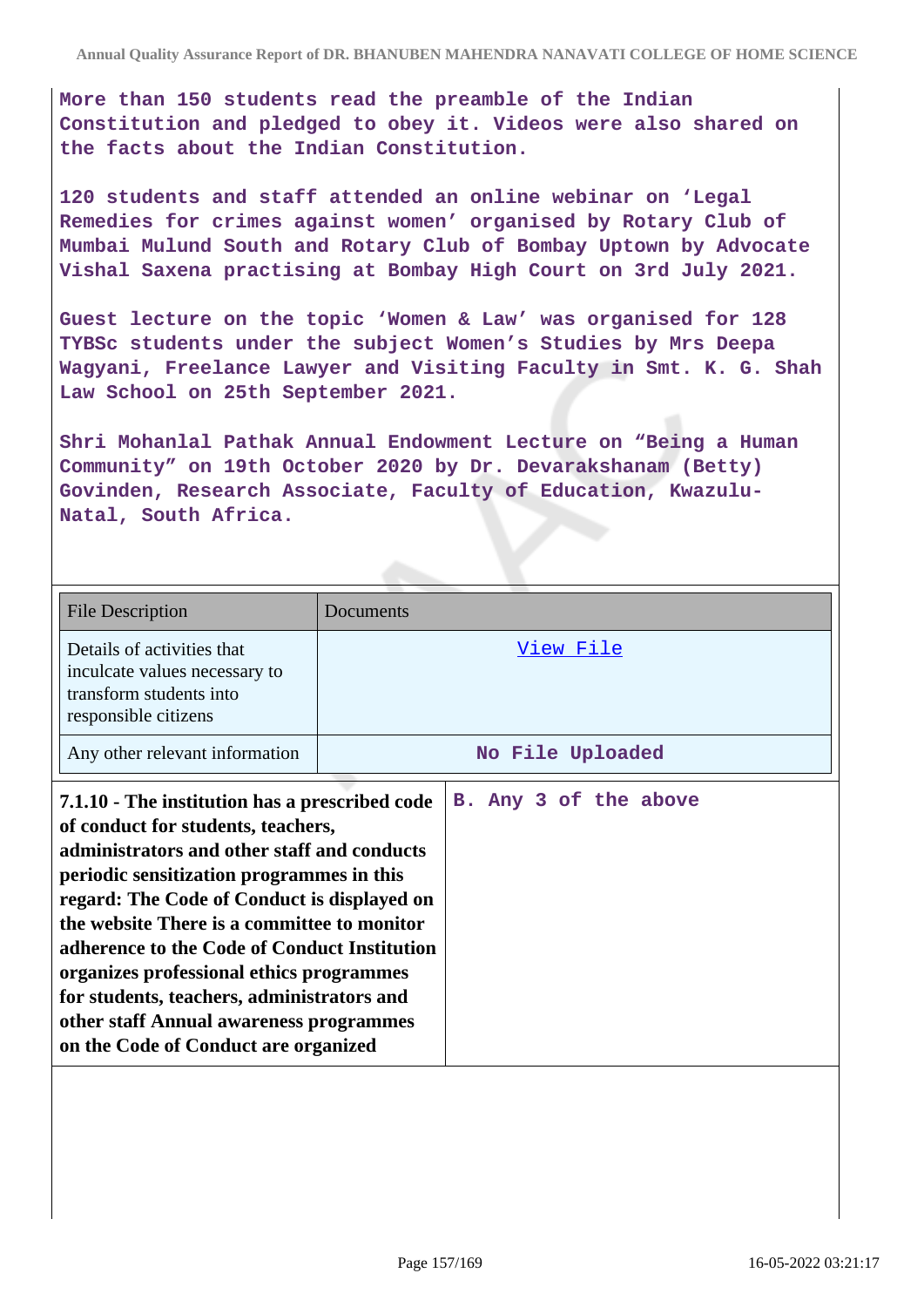| <b>File Description</b>                                                                                                                                                                                  | Documents        |
|----------------------------------------------------------------------------------------------------------------------------------------------------------------------------------------------------------|------------------|
| Code of Ethics - policy<br>document                                                                                                                                                                      | View File        |
| Details of the monitoring<br>committee composition and<br>minutes of the committee<br>meeting, number of<br>programmes organized, reports<br>on the various programmes, etc.<br>in support of the claims | View File        |
| Any other relevant information                                                                                                                                                                           | No File Uploaded |

7.1.11 - Institution celebrates / organizes national and international commemorative days, events and festivals

**The college celebrates national and international commemorative days with the students and staff. Due to the pandemic situation, following days were celebrated online - International Yoga Day, International Women's day, World Population Day, Sadbhavana Diwas, Gandhi jayanti, Rashtriya Ekta Diwas, Martyr's Day, Constitutional Day, Maharashtra Day, Environmental Day, National Reading Day & World Book day. Republic Day and Independence Day was celebrated in the college premises following social distancing norms. Maharashtra Day was celebrated by creating a video about Maharashtra and its cultural diversity and posted on College YouTube Channel on 1st May 2021. Along with students and teachers, one of our alumni Ms. Kasturi Sunil Shelar, Film Director, Director of Photography, also participated in the video as a Special Guest by speaking on this occasion. Maharashtra Day celebration video link was shared with Anchal Degree College, Padampur, Odisha as an initiative under EBSB.**

**Flyers of eminent personalities including freedom fighters, scientists, Social reformers, like Maharshi Karve, Babasaheb Ambedkar, Balgangadhar Tilak, Kasturba gandhi, Mahatma Gandhi, Dr. Vikram Sarabhai and others have been prepared and shared on the college website.**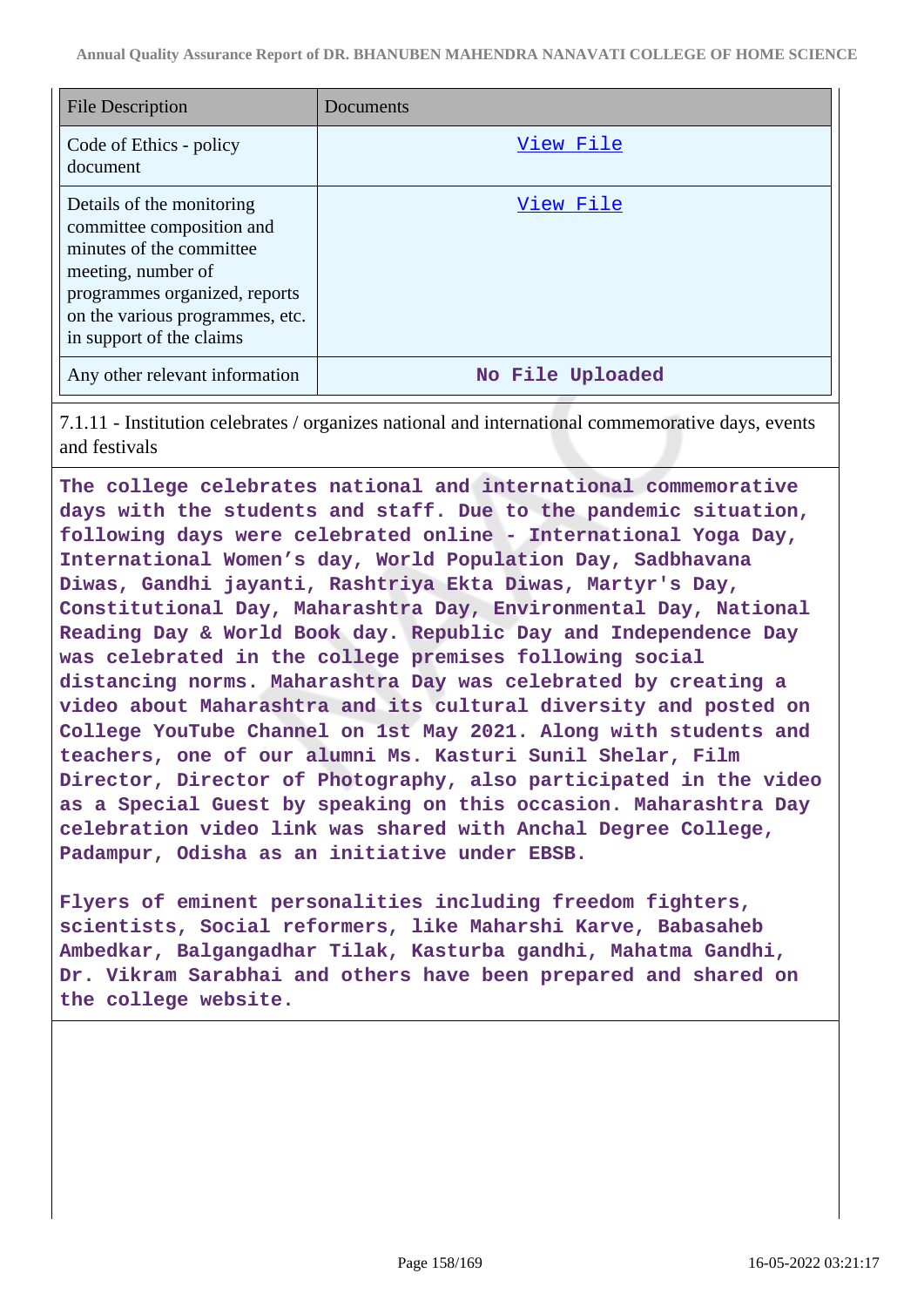| <b>File Description</b>                                                                 | Documents        |
|-----------------------------------------------------------------------------------------|------------------|
| Annual report of the<br>celebrations and<br>commemorative events for<br>during the year | View File        |
| Geotagged photographs of some<br>of the events                                          | No File Uploaded |
| Any other relevant information                                                          | No File Uploaded |

# **7.2 - Best Practices**

7.2.1 - Provide the weblink on the Institutional website regarding the Best practices as per the prescribed format of NAAC

**1. Title of the Practice: ENABLING EDUCATION THROUGH FINANCIAL SUPPORT**

**2. Objectives of the Practice**

**To provide financial assistance to needy, deserving and meritorious girl students from underprivileged families so that they can pursue higher education and ensurea bright future.**

**To assist students who are not eligible for financial help from the Government,the college offers and ensures that freeship and sponsorship is available to them by approaching various philanthropists.**

**3. The Context**

**The contextual features or challenging issues that needed to be addressed in designing and implementing this practice**

- **The main challenge has been to effectively convince donors to generously donate for the welfare and future of needy students.**
- **In the academic year 2020-2021, this year due to Covid-19 Pandemic, the number of students who needed financial assistance were significantly more**
- **Due to reasons attributed to the pandemic, established donors of the past did not contribute to the fund**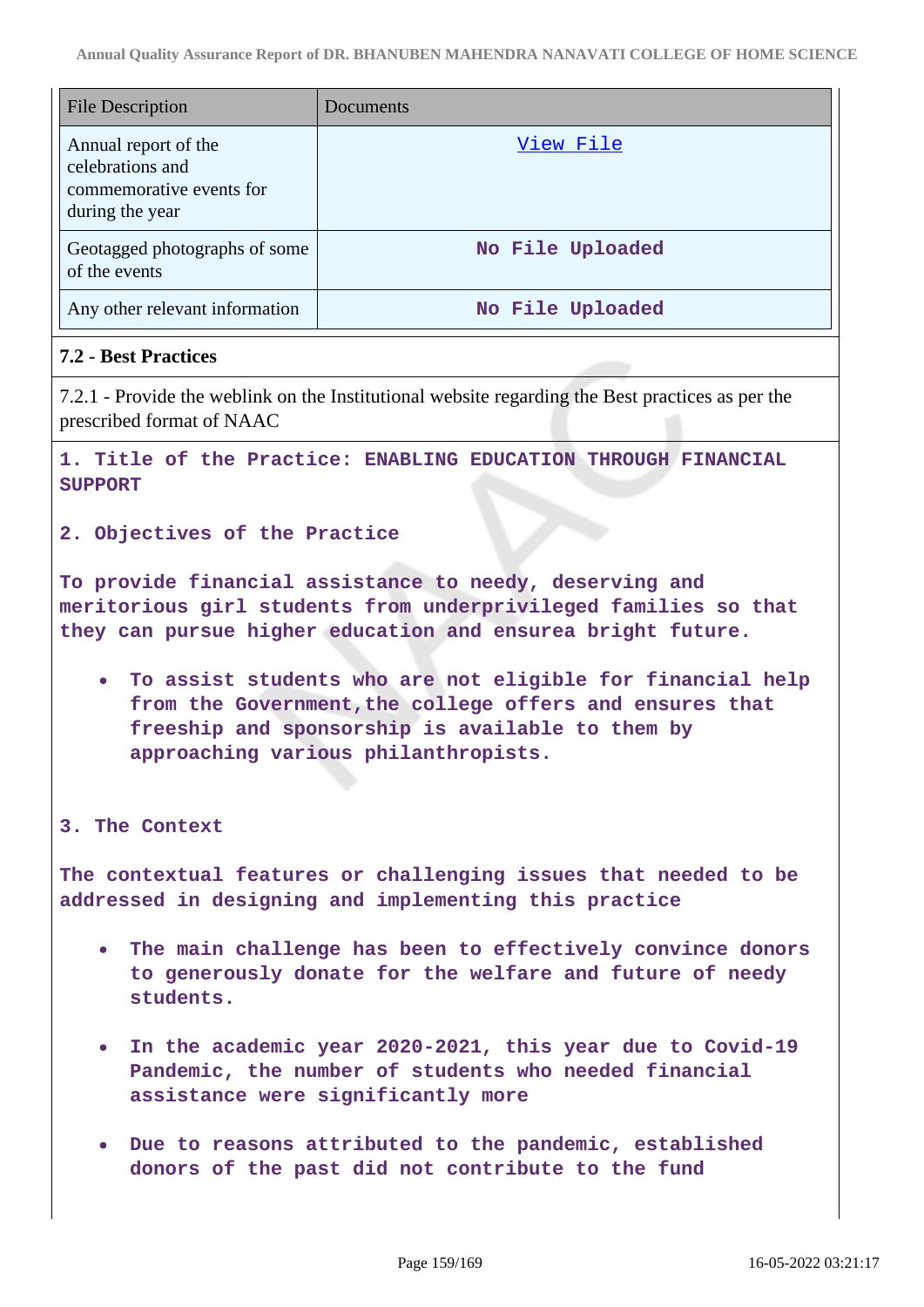**The collection of necessary documents also posed a grave problem.**

### **4. The Practice**

**The constraints / limitations, if any, faced by the best practice and its uniqueness in the context of India higher education.**

- **While it is mandatory for eligible students applying for free-ship to pay at least 50% of their fees at the time of admission, a student, who is unable to pay the fees in one installment, can apply to the Principal giving complete details of her financial situation to be granted permission to make payment in two to four instalments.**
- **It is worth a mention that the Freeship Committee also appealed to Alumni through a College Scheme "BMN SAATH SAHYOG '' and College Staff through a College Scheme "BMN SHIKSHA SAHYOG '' for students Freeship Donation.**
- **The Freeship Committee through a survey found out the needy students who are not able to attend online lectures because of siblings who are also attending online lectures or parents working from home. Hence they werenot able to afford Data packs. This year the Committee, with the help of progressive-minded Donors, helped to purchase Data packs for 235 Needy Students for Online Lectures.**
- **To make the entire process of disbursement of donations transparent, a disbursement sheet is prepared with the donor's name, student's Name, class and signature, signature of the Principal and Hon. Secretary of the College. This Sheet is sent to the Donor.**

**Procedure for Freeship offered by the College Management**

- **Principals/Vice-Principals/Coordinators/In-charge/Class Teachers/Teachers In-charge are requested to give due publicity about the Scheme to Students during Orientation.**
- **Application form designed by the committee asks for details about Parents, Student's Academic Performance, Salary Certificate of Parents, Statements of the last 6 months from the Parents' Bank Passbook, Student Attendance, Class**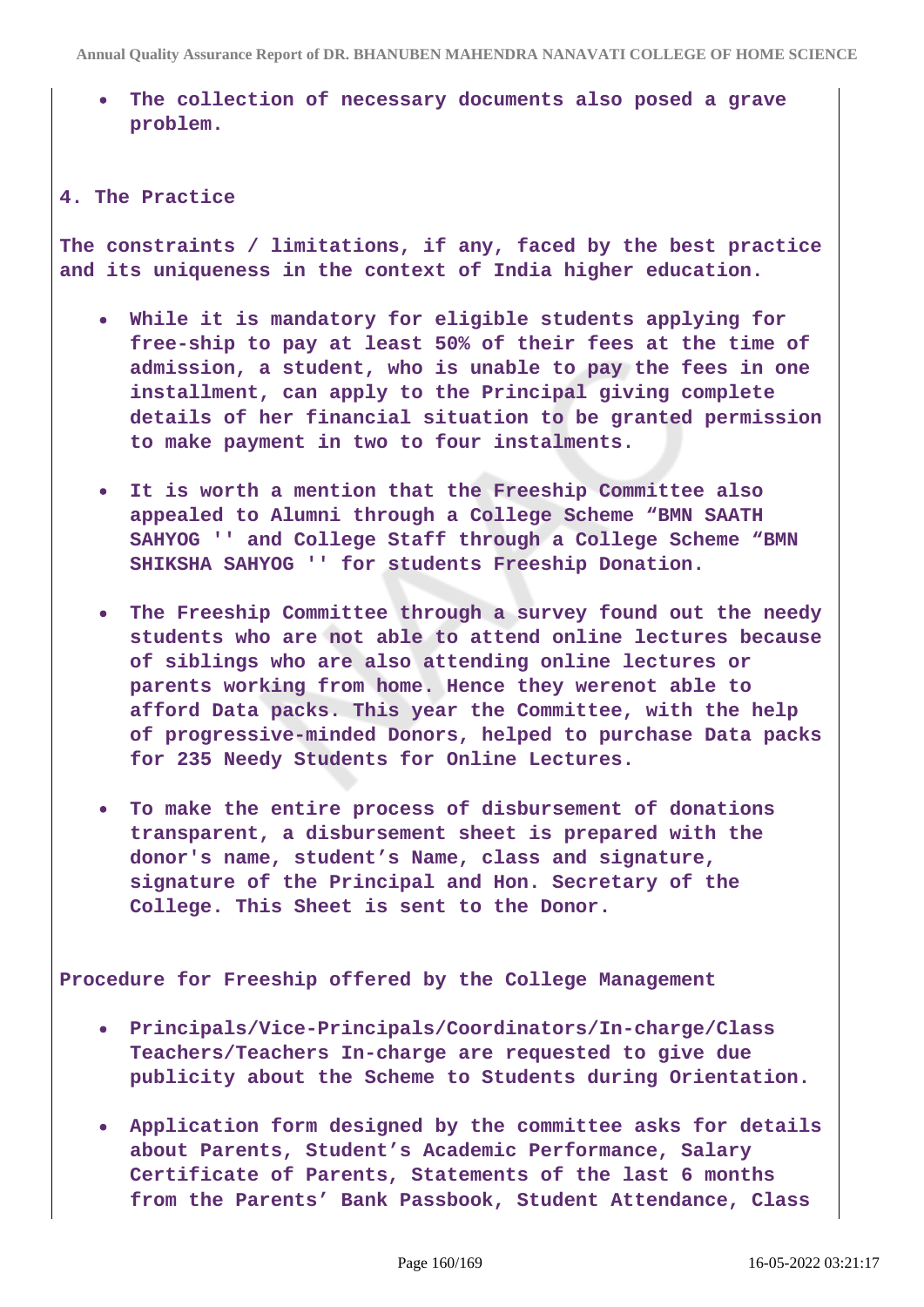**Teacher's Remark about Students etc.**

- **The meeting is conducted to brief members about the process of implementation of Freeship for the Academic year.**
- **Freeship Notice for applying for Freeship with last date of submission with photocopies of forms is given to HODs of all Departments to distribute among students in their Department in the month of July.**
- **The Committee collects all data related to College Donors and their yearly interest amount from the College Office in advance, before students submit their Freeship forms**
- **HODs are requested to submit the forms and to submit the filled consolidated data course wise for example: Home Science, BCA, MSc. etc.**
- **This consolidated sheet is sent to the Donors, so that Donors at a glance can get all information about the needy Students' details.**
- **Based on the Donors' contribution, students are given Freeship.**

**Procedure for SC/ST/OBC/Minority Freeships offered by State Government and Central Government of India**

- **The College assigns one Full time Aided Non-Teaching Staff to handle all Government Freeships of all the courses of the College.**
- **The College office submits regular notices for SC/ST/OBC/Minority students about the Online Application and submission of Government Freeship Forms.**
- **The student has to submit a printout of Online Freeship Application form along with necessary documents as per requirement of the Freeship Scheme.**

### **INNOVATIVE PRACTICE**

**Disbursement sheet is prepared with the Donor's Name, Student's Name, Class and Signature, Signature of the**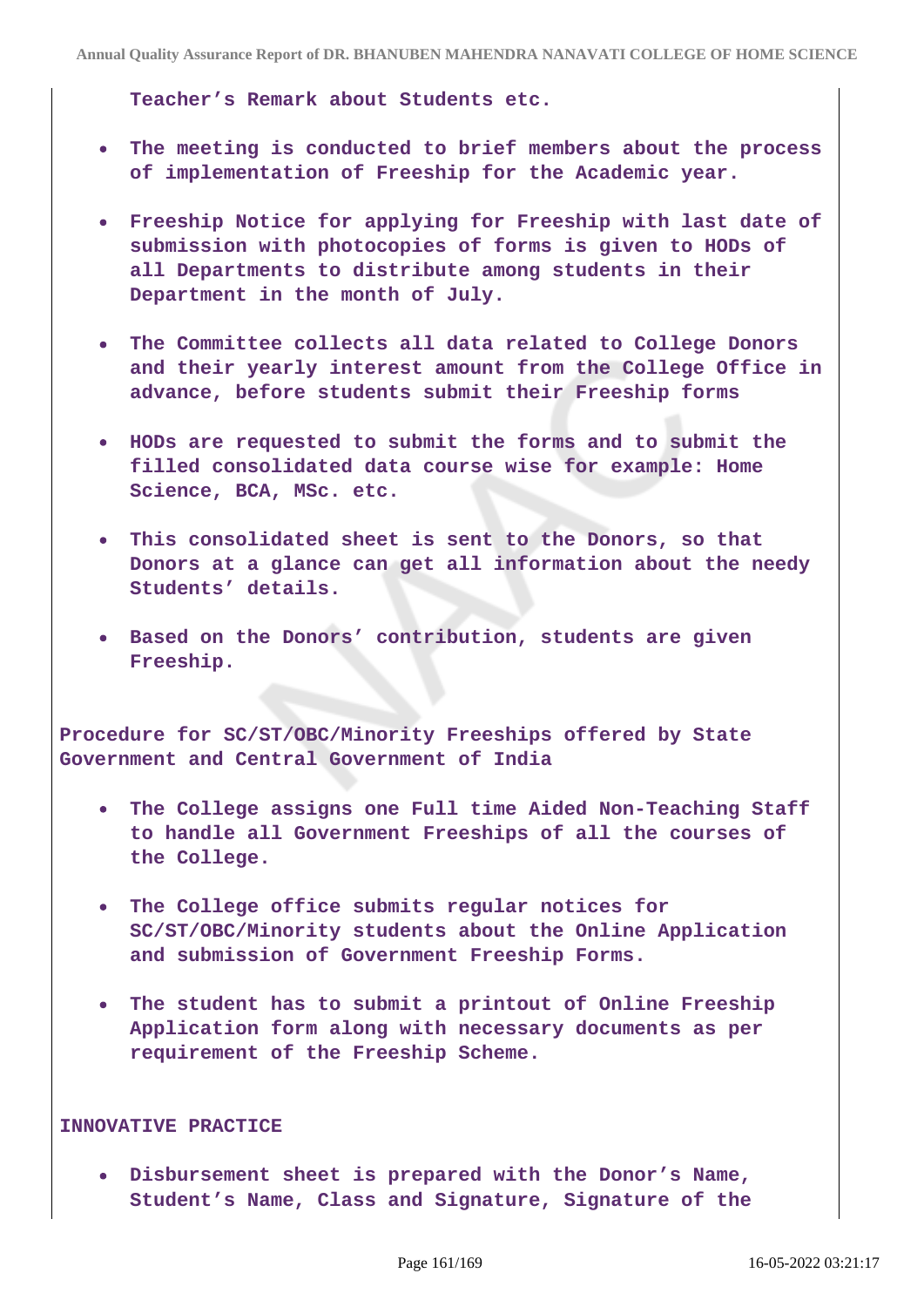**Principal and Hon. Secretary of the College. To make the process transparent, this Sheet is also sent to the Donor.**

- **Freeship Committee before granting Freeship to genuine and needy students, visits the Applicant's home.**
- **After the Faculty's visit to the Applicant's Home, the Investigator Feedback form given by the Freeship Committee is filled.**

### **Enclosures:**

- **Freeship Application Form**
- **Freeship Notice for Students**
- **Consolidated sheet of the students form for Donors so Donor at a glance could get all information about the needy Students' details.**
- **Freeship Disbursement Sheet Donor wise**

### **5. Evidence of Success**

- **The Freeship Best practice has brought a great sense of satisfaction as most of the students who benefitted from the donations are now proudly supporting their families financially. Freeship Committee gave donation to 103 students and disbursed the amount Rs. 10, 42, 460/-**
- **The timely help of providing data packs for needy students increased the attendance in Online Lectures.**

### **6. Problems Encountered and Resources Required**

**Problems encountered and resources required to implement the practice**

- **As the College is located around slum areas like Dharavi, Kurla, Chembur, Sion, Mahim, Wadala, Koliwada etc. the demand of Freeship is more and there are few Donors.**
- **Around 9 Students lost the earning member of the family due**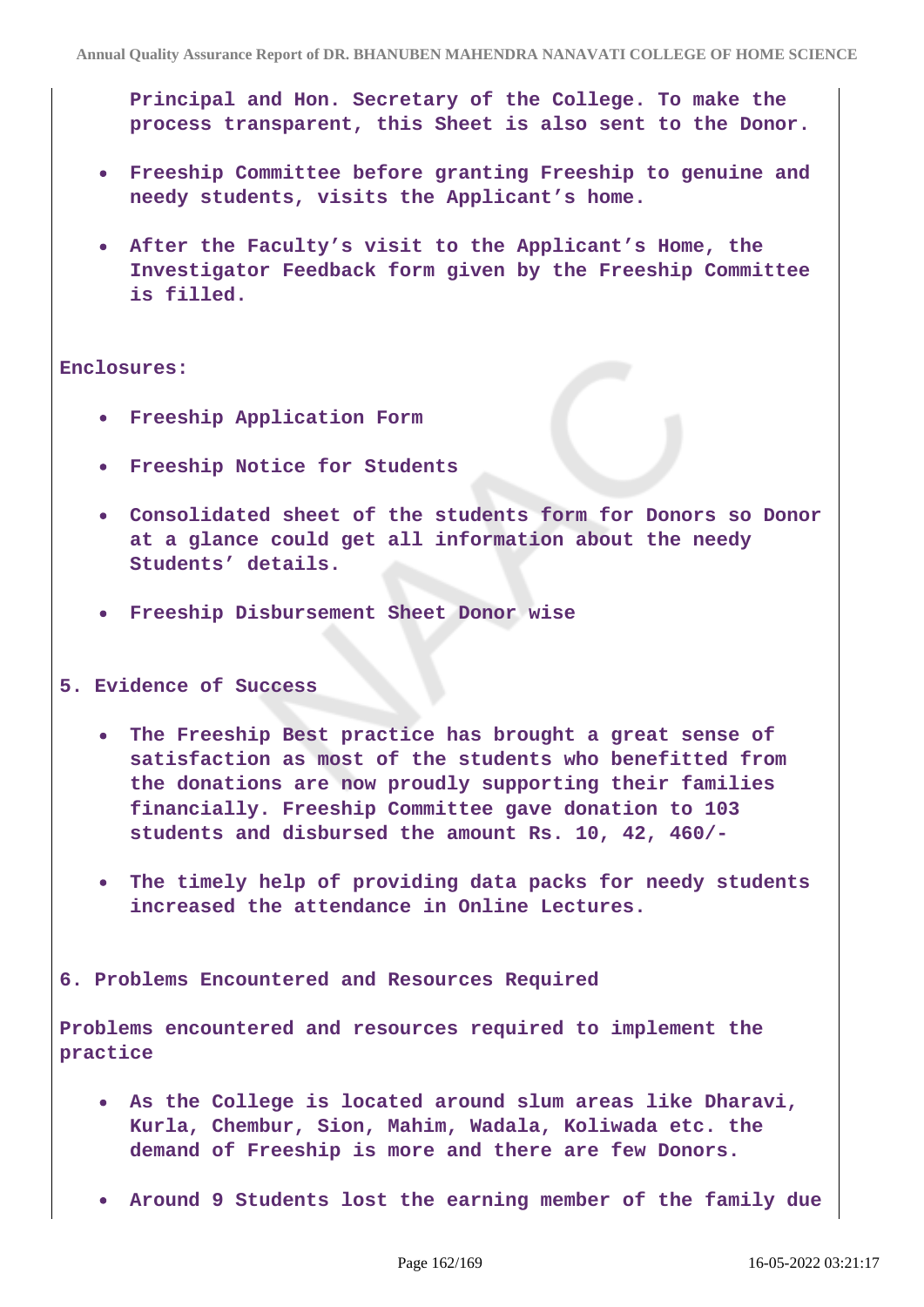**to Covid 19 or other diseases like Heart attack, Cancer during this Pandemic. Many students' parents lost their jobs, as their Salary was reduced. Students were not able attend Online lectures as they were not able to buy Data Packs, Not able to pay fees etc.**

**Most of the parents give less attention and importance to girls' education when compared with boys.**

**7. Notes (Optional)**

**Any other information regardingInstitutional Values and Best Practices which the institution would like to include**

**SCOPE OF IMPROVEMENT**

- **Further positive progress includes the giving of Notebooks, reimbursing Travelling Expenses, Paying Exam fees etc. for needy students.**
- **To monitor progress and the Impact Factor Analysis sheet students who received Freeship for the last few years are prepared to convince the Donors that their money was used for a good cause.**
- **The Impact Factor Analysis Data should be published in the College Society's Annual Report to attract more Donors.**

**Second Best Practice 1. Title of the Practice** 

**Promoting Sports and Fitness Culture among students on campus**

**2. Objectives of the Practice**

**The objectives / intended outcomes of this "best practice" and the underlying principles or concepts of this practice**

- **To promote overall well being of students through sports and fitness activities on-campus as well as in the online mode**
- **To provide an environment for physical development of the**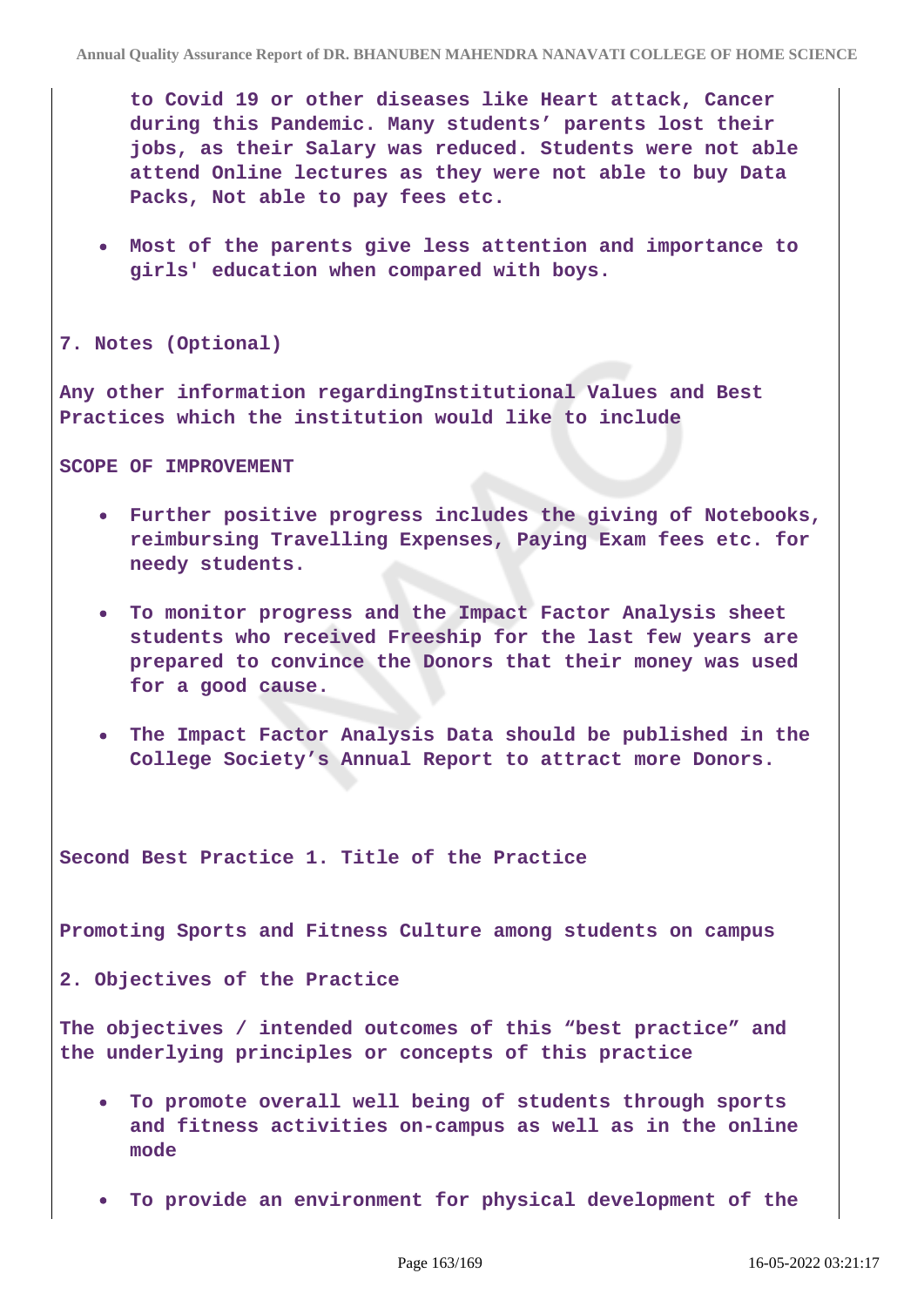**students & staff**

**To encourage students to participate at intercollegiate/ State/ National & International level competitions**

#### **3. The Context**

**The contextual features or challenging issues that needed to be addressed in designing and implementing this practice**

**Considering the importance of sports and fitness in overall wellbeing of women students, the Committee undertook a project to enhance the sports and fitness culture using a holistic approach. Through initial observations and brainstorming, major areas of concerns were identified which majorly were related to busy academic schedule, lack of motivation, unhealthy lifestyle related habits. Apart from the student's limitations, the college too has had limitations like limited infrastructure, limited coaching facilities and restrictions on the activities to be conducted during lockdown. These were followed up with a structured survey to systematically explore the reasons for limited participation in sports activities. The findings were as follows:**

#### **4. The Practice**

**The constraints / limitations, if any, faced by the best practice and its uniqueness in the context of India higher education.**

**Phase 1 - The on-campus strategies experimented were related to**

- **Improved infrastructure**
- **Provision of sports equipment and safety gear**
- **Internal and external coaching facilities**
- **A sports hour was integrated into the academic time-table**
- **Annual sports day was extended to a week**
- **Formation of the first-ever students' Sports Council led to strengthening the team spirit and encouraging ownership and participation from students**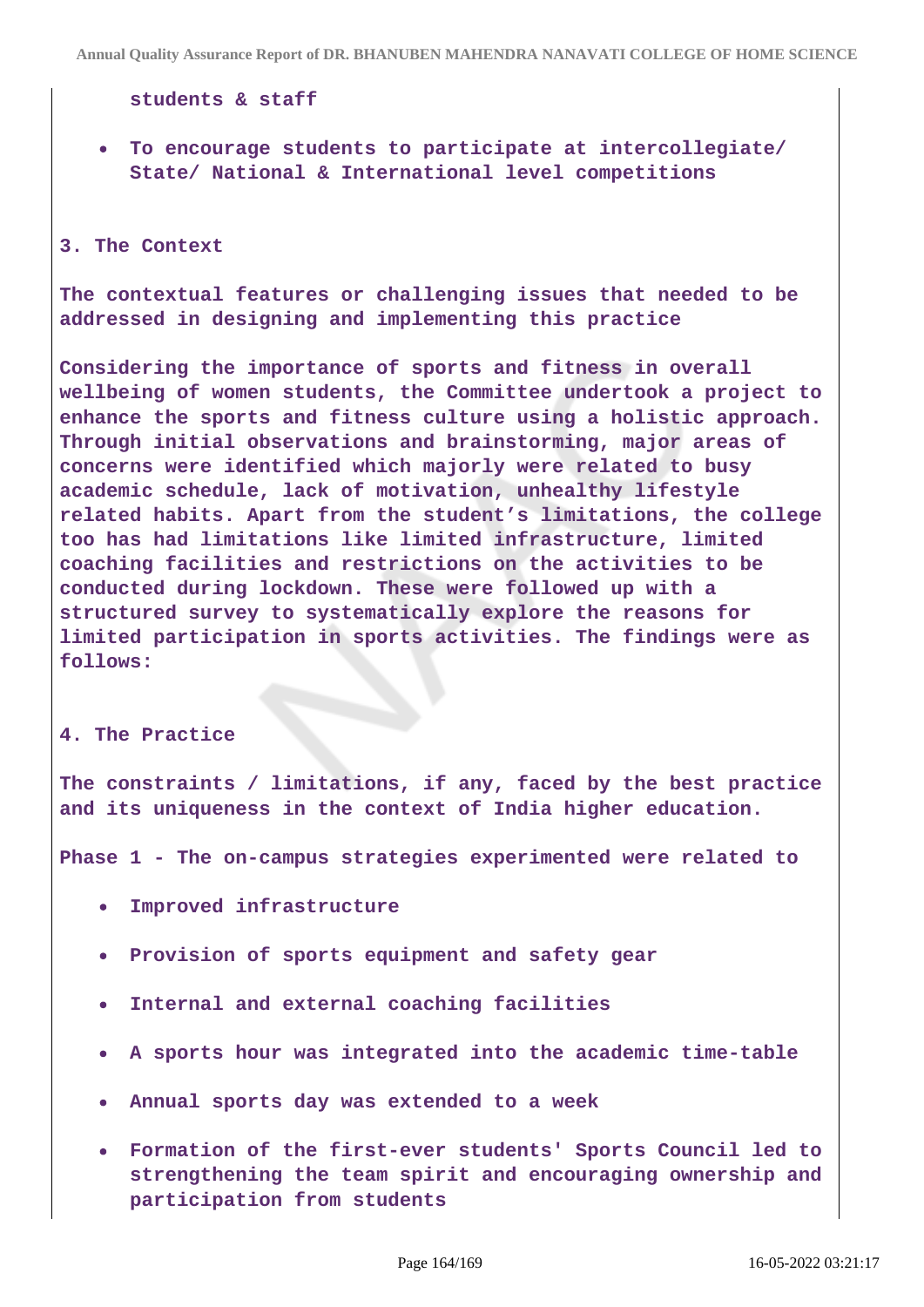**Phase 2 - Covid pandemic led to the exploration of alternate strategies for online activities.**

- **Synchronous activities:**
	- **Online fitness sessions**  $\circ$
	- **Coaching by professional trainers and Peer-to-peer mentoring**
	- **Webinars on sports, fitness, and nutrition-related aspects to increase health awareness**
- **Asynchronous activities:**
	- **Digital channels were opened like sharing demonstration videos for practice**
	- **Participation in competitions for the digital annual sports festival**

## **5. Evidence of Success**

**The Sports Committee of the college undertook a 2-year researchbased project to enhance the sports and fitness culture using a holistic approach.**

- **Sports equipment, uniform, and safety gear were provided which resulted in a tremendous increase in winning percentage from 21% in 2018-19 to 35% in 2019-20**
- **Students participated in intra-college, inter-college, state-level, and national-level competitions; students have won prizes as well**
- **Through the Peer-to-Peer Training, students with sports expertise became trainers for other students on campus. Interestingly, 6 students became trainers for Yoga, Chess, and Badminton**
- **By making a shift from Annual Sports Day to Annual Sports Week, there was an increase in the number of events offered leading to 81.6% increase in participation**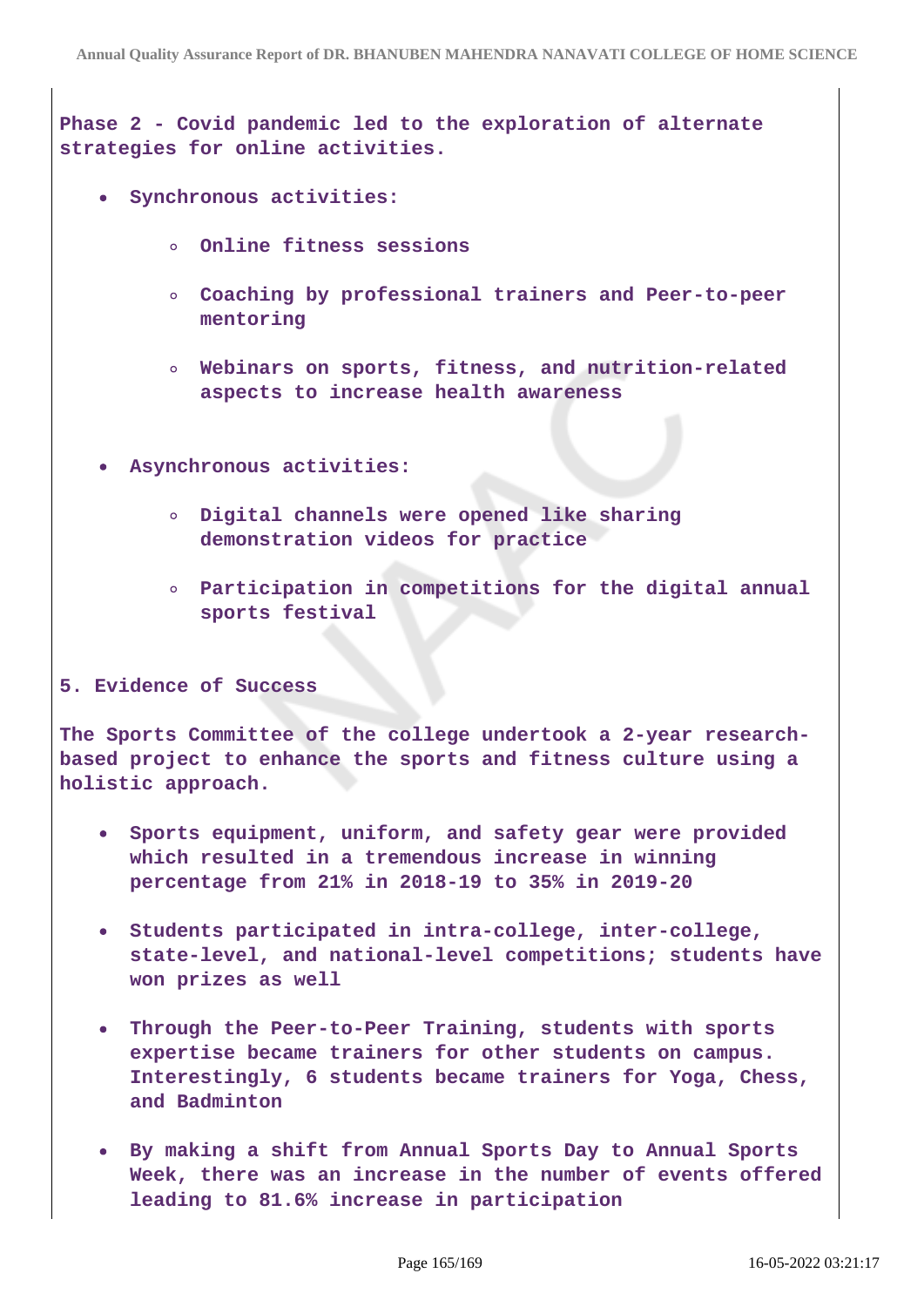- **By inculcating the sports hour into the academic timetable, more students participated in the regular Yoga and Fitness sessions**
- **Fitness Fiesta (Live Yoga and Full Body Workout) was conducted on the Zoom platform by eligible students for the students under the Sports Student Mentor initiative. There were 82 beneficiaries in this 2-week initiative. The outcome was not only beneficial for the participants, but also for the student trainers, who developed their confidence and skills to take it up on a larger scale outside the college**
- **Due to the online workout sessions, the participation increased by 82% for Yoga and 2.5 times for Full Body Workouts**
- **Digital communication channels (WhatsApp & Instagram) were used to send out regular updates as well as relevant information. After this, 90% of students surveyed reported that they were getting regular updates about sports and fitness activities.**
- **Online Annual Sports Week was held with competitions in Yoga, Full Body Workout, poster and meme, and interactive webinars were organized for health and nutritional awareness, diet counseling for eating habits and reproductive health. All participants reported an increase in awareness after the sessions**

**6. Problems Encountered and Resources Required**

**Phase 1 (Offline):**

**Due to limited space students are unable to practice regularly for physical sports that require adequate space. Available grounds nearby the institution are usually tied up with their scheduled activities, giving our students less chance to practice for tournaments.**

**Phase 2: (Online)**

**Although the sports hour was introduced in the academic timetable, students attendance was not up to the mark**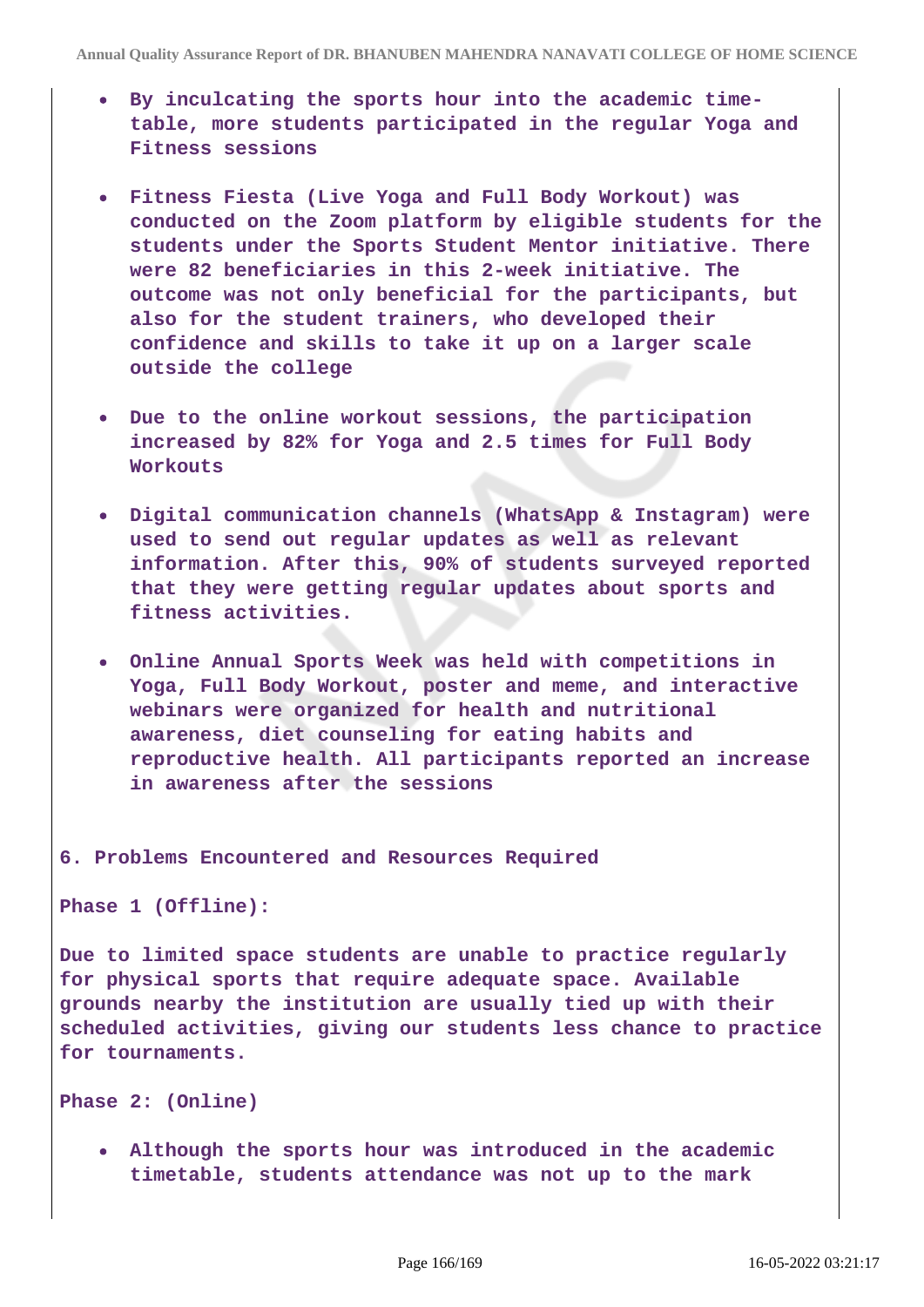- **Not all students who attend the regular fitness sessions kept their videos on**
- **The programs were dependent on students' having internet access. Thus, issues like limited data pack, connectivity issues, sometimes limited their participation**

**7. Notes (Optional)**

**Any other information regarding Institutional Values and Best Practices which the institution would like to include.**

- **Our approach of applying a multidisciplinary perspective to sports and fitness has helped to bring in holistic initiatives to enhance sports and fitness culture in the college. Our team comprised professionals from Sports/Fitness, Science, Nutrition, Human Development, and Computer Applications.**
- **Dr. BMN College won third prize in the 15th Best Educational Quality Enhancement Team (BEQET) President Award 2020 for the project "Sports and Fitness Culture: Quality Enhancement through a Holistic Approach" at the 12th D.L. Shah Memorial lecture organized by National Centre for Quality Management (NCQM), Mumbai**
- **Sports committee members Dr. Jahnvee Joshi (Author, Asst. Prof, Dept. of Human Development) and Ms. Paulomi Desai (Coauthor, Senior Lecturer, SDC in Physical Fitness & Weight Management) presented the research paper titled 'Sports and Fitness Culture - Quality Enhancement through a Holistic Approach' for the International E-Conference Sports Industry during COVID-19 under the theme 'Sports Management in Educational Institutions' organized by Sports and Management Research Institute (SMRI), Thiruvananthapuram on 30th July 2021.**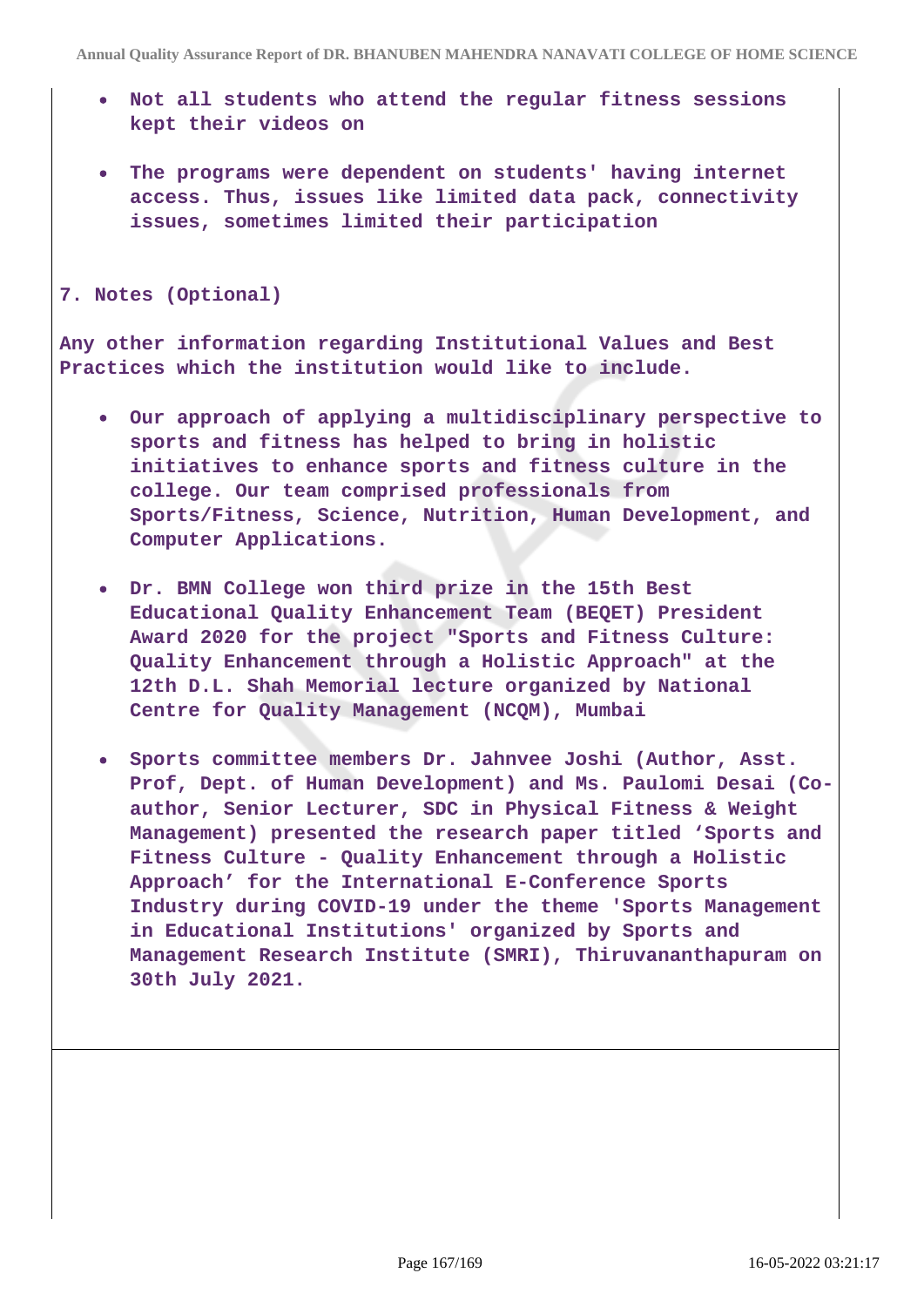| <b>File Description</b>                        | Documents                                                                             |
|------------------------------------------------|---------------------------------------------------------------------------------------|
| Best practices in the<br>Institutional website | https://www.bmncollege.com/wp-content/uplo<br>ads/2022/03/Best-Practice-2020-2021.pdf |
| Any other relevant information                 | Nil                                                                                   |

# **7.3 - Institutional Distinctiveness**

7.3.1 - Highlight the performance of the institution in an area distinct to its priority and thrust (within a maximum of 200 words)

**The area which had priority under circumstances of the COVID-19 pandemic and which was in line with the thrust area of the college was the continued focus on qualitative education for women students ensuring their overall development. As the college had to switch to online mode of teaching, training was given on priority basis to faculty to ensure the effective use of ICT tools such as Google Classroom, Youtube, Kahoot, Mentimeter, Edmodo were used for teaching, learning and evaluation. Similarly, the online Examination was handled entirely keeping the facilities available to the students . To allow students the opportunity to relax but also develop their talents and organisation skills, Inter-collegiate Festivals were conducted online. Pandemic gave the opportunity for International and National level participation in these events. Similarly online Fitness and Yoga sessions were conducted by the Sports Committee.**

**In order to ensure access to learning material, all the lectures shared with the Library were sent to the Library Repository and are accessible through the Library link http://27.106.65.244/w27/ during College working hours.**

**The website is up-to-date as per UGC norms. The Library also functioned very effectively during lockdown.**

| <b>File Description</b>                          | Documents        |
|--------------------------------------------------|------------------|
| Appropriate link in the<br>institutional website | Nil              |
| Any other relevant information                   | No File Uploaded |

7.3.2 - Plan of action for the next academic year

**Plan of action for the next academic year (in 200 words)**